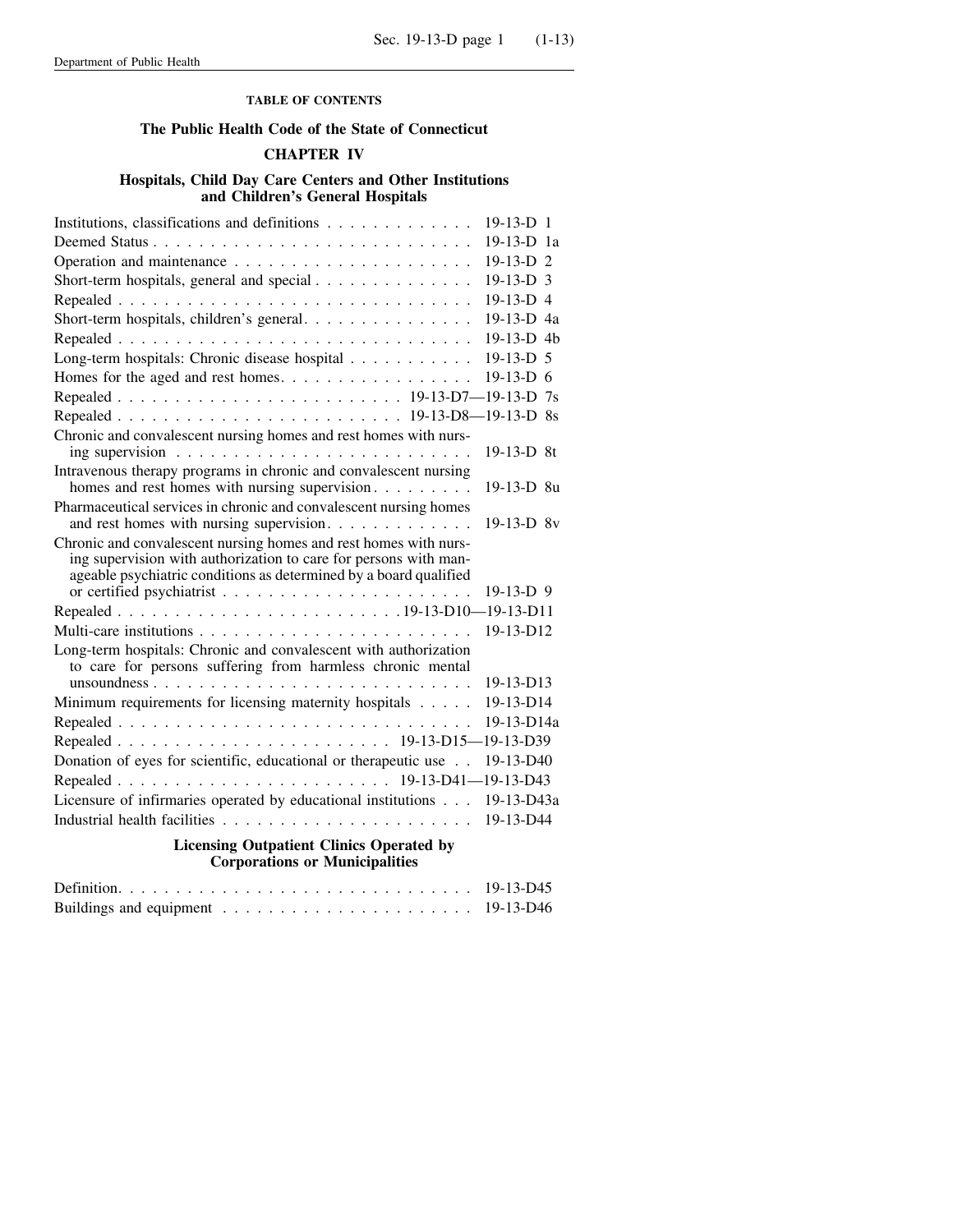|                                                                                                     | 19-13-D47  |
|-----------------------------------------------------------------------------------------------------|------------|
|                                                                                                     | 19-13-D48  |
|                                                                                                     | 19-13-D49  |
|                                                                                                     | 19-13-D50  |
|                                                                                                     | 19-13-D51  |
|                                                                                                     | 19-13-D52  |
|                                                                                                     | 19-13-D53  |
|                                                                                                     | 19-13-D54  |
|                                                                                                     | 19-13-D55  |
| Licensure of an out-patient dialysis unit and standards for in-hospital                             | 19-13-D55a |
| <b>Licensing of Out-Patient Surgical Facilities</b><br><b>Operated by Corporations</b>              |            |
|                                                                                                     |            |
| Licensing of out-patient surgical facilities operated by corporations                               | 19-13-D56  |
|                                                                                                     | 19-13-D57  |
|                                                                                                     |            |
| <b>Public Health Nursing Grants to Towns Having</b><br><b>Population of Less Than Five Thousand</b> |            |
|                                                                                                     |            |
| <b>Home Health Care Agency</b>                                                                      |            |
|                                                                                                     | 19-13-D65  |
|                                                                                                     | 19-13-D66  |
|                                                                                                     | 19-13-D67  |
|                                                                                                     | 19-13-D68  |
|                                                                                                     | 19-13-D69  |
|                                                                                                     | 19-13-D70  |
|                                                                                                     | 19-13-D71  |
|                                                                                                     | 19-13-D72  |
|                                                                                                     | 19-13-D73  |
|                                                                                                     | 19-13-D74  |
|                                                                                                     | 19-13-D76  |
| Administrative organization and records                                                             | 19-13-D77  |
| Patients bill of rights and responsibilities.                                                       | 19-13-D78  |
|                                                                                                     | 19-13-D79  |
| Homemaker-Home Health Aide Agency                                                                   |            |
|                                                                                                     | 19-13-D80  |
|                                                                                                     | 19-13-D81  |
|                                                                                                     | 19-13-D82  |
| Homemaker-home health aide services                                                                 | 19-13-D83  |
|                                                                                                     | 19-13-D84  |
|                                                                                                     |            |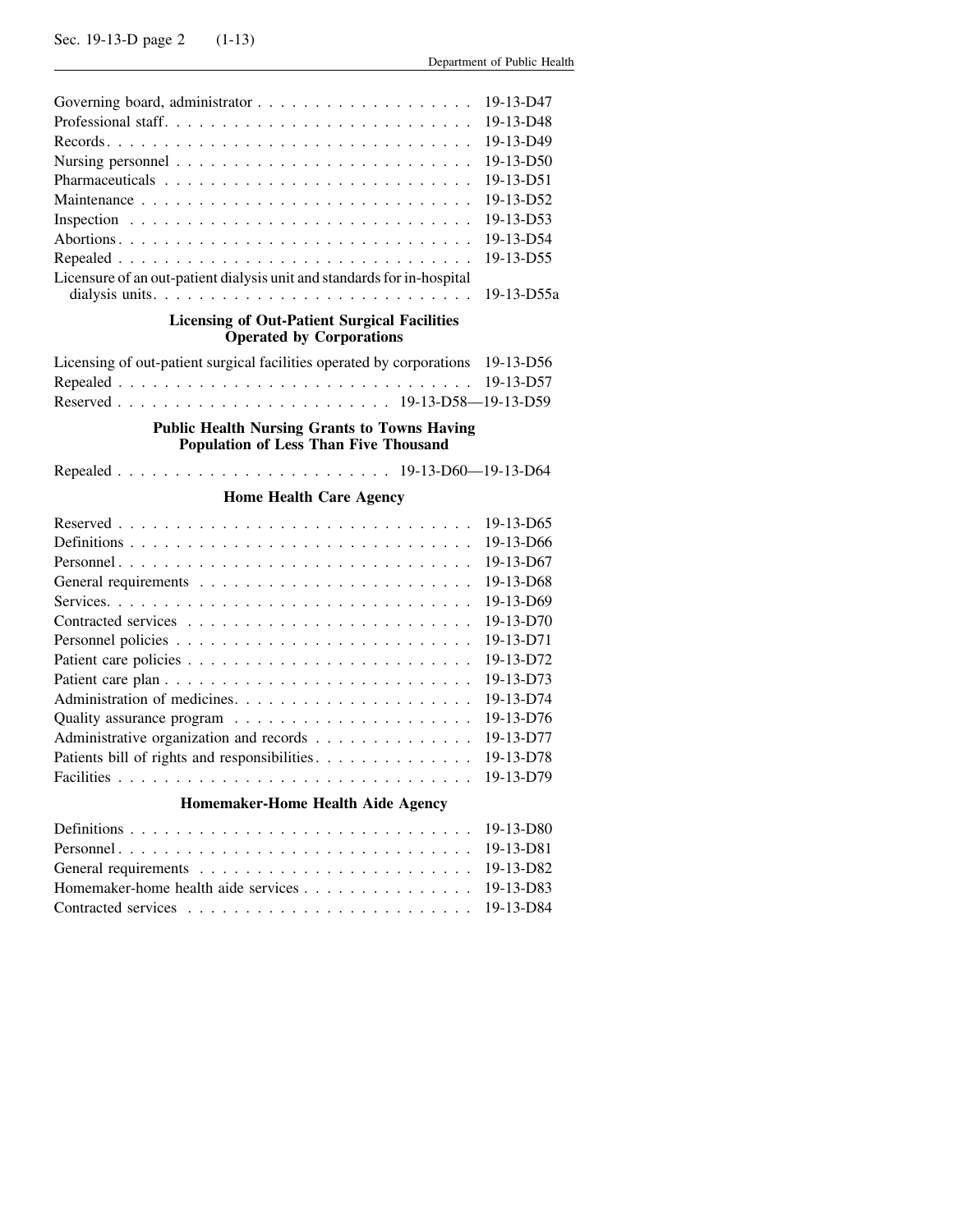| Plan of care $\ldots \ldots \ldots \ldots \ldots \ldots \ldots \ldots \ldots \ldots \ldots 19-13-D87$           |  |
|-----------------------------------------------------------------------------------------------------------------|--|
|                                                                                                                 |  |
| Quality assurance program $\ldots \ldots \ldots \ldots \ldots \ldots \ldots \ldots 19-13-D89$                   |  |
| Administrative organization and records 19-13-D90                                                               |  |
| Patient's bill of rights and responsibilities 19-13-D91                                                         |  |
|                                                                                                                 |  |
| 1000 - 1000 - 1000 - 1000 - 1000 - 1000 - 1000 - 1000 - 1000 - 1000 - 1000 - 1000 - 1000 - 1000 - 1000 - 1000 - |  |

# **Coordination, Assessment and Monitoring Agency**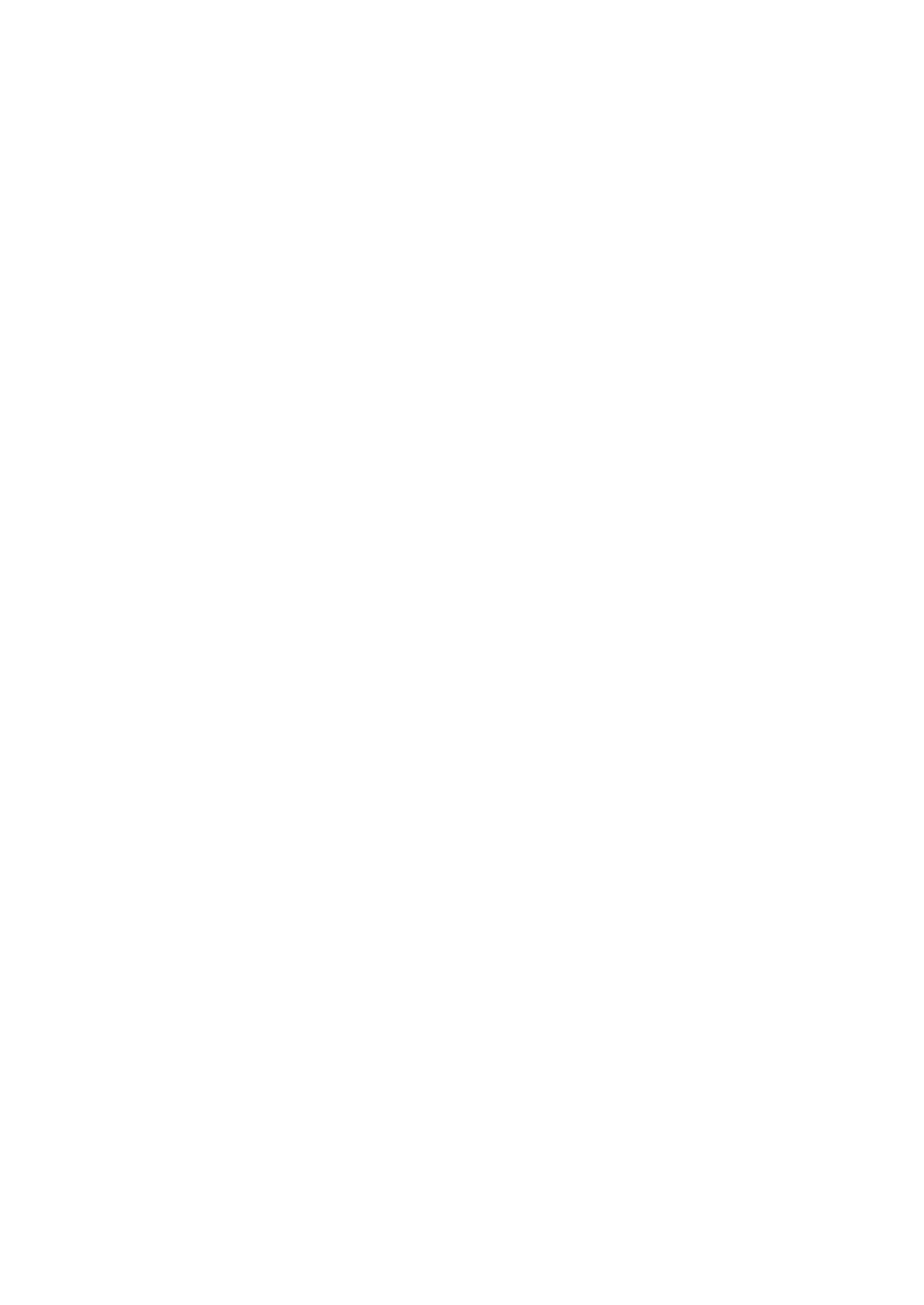## **CHAPTER IV**

## **Hospitals, Child Day Care Centers, Other Institutions and Children's General Hospitals**

## **Sec. 19-13-D1. Institutions, classifications and definitions**

Institutions licensed under sections 19a-490 to 19a-503 inclusive and 19a-507a(3) of the Connecticut General Statutes, as amended, are classified and defined as follows:

## (a) **Classifications.**

(1) \*Short-term hospitals:

(A) General; Children's general hospitals;

(B) special;

(2) \*long-term hospitals:

(A) Chronic disease;

(3) other institutions:

(A) Residential care homes;

(B) rest homes with nursing supervision;

(C) chronic and convalescent nursing homes;

(D) multi-care institutions;

(E) infirmaries operated by educational institutions for the care by a licensed physician or licensed osteopath of students enrolled in, and faculty and employees, of such institutions;

(F) industrial health facilities;

(G) private freestanding mental health day treatment facilities for adults;

(H) private freestanding mental health intermediate treatment facilities for adults;

(I) private freestanding mental health psychiatric outpatient clinics for adults;

(J) private freestanding mental health residential living centers;

(K) private freestanding community residences;

(L) private freestanding facilities for the care or treatment of substance abusive or dependent persons.

#### (b) **Definitions:**

(1) short-term hospitals:

(A) General Hospital - a short-term hospital having facilities, medical staff and all necessary personnel to provide diagnosis, care and treatment of a wide range of acute conditions, including injuries; Children's general hospital - a short-term hospital having facilities, medical staff and all necessary personnel to provide diagnosis, care and treatment of a wide range of acute conditions among children, including injuries;

(B) Special hospital - a short-term hospital having facilities, medical staff and all necessary personnel to provide diagnosis, care and treatment of a limited special group of acute conditions;

(C) Hospice - A short-term hospital having facilities, medical staff and necessary personnel to provide medical, palliative, psychological, spiritual, and supportive care and treatment for the terminally ill and their families including outpatient care and services, home based care and services and bereavement services;

(2) Long-term hospitals: chronic disease hospital - a long-term hospital having facilities, medical staff and all necessary personnel for the diagnosis, care and treatment of a wide range of chronic diseases;

<sup>\*</sup>Short-term and long-term classified by average length of stay (under or over thirty days).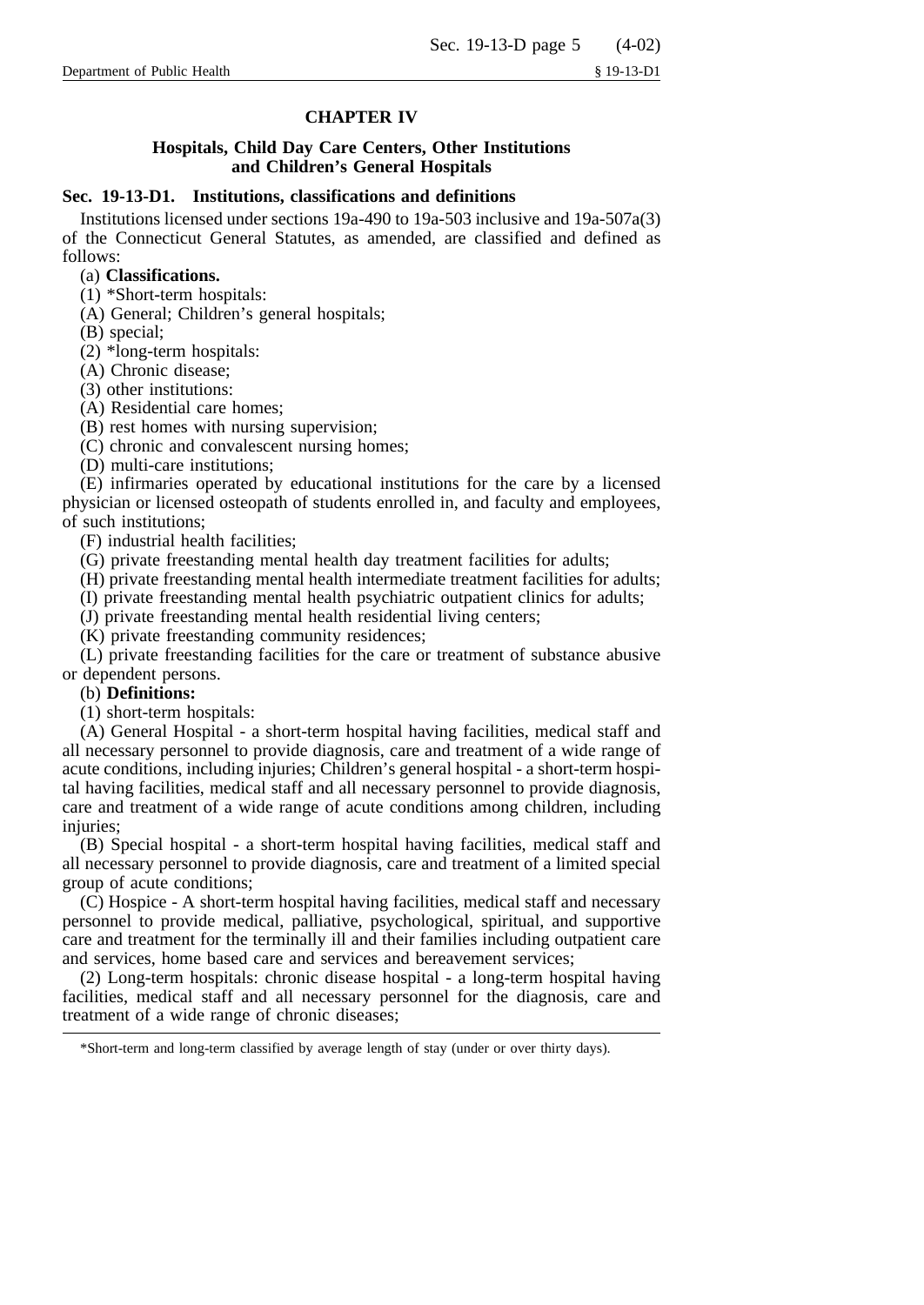(3) Other institutions:

(A) Residential care home-an institution having facilities and all necessary personnel to furnish food, shelter and laundry for two or more persons unrelated to the proprietor and in addition, providing services of a personal nature which do not require the training or skills of a licensed nurse. Additional services of a personal nature may include assistance with bathing, help with dressing, preparation of special diets and supervision over medications which are self-administered;

(B) Rest home with nursing supervision - an institution having facilities and all necessary personnel to provide, in addition to personal care required in a home for the aged, nursing supervision under medical director twenty-four hours per day;

(C) Chronic and convalescent nursing home - a long-term institution having facilities and all necessary personnel to provide skilled nursing care under medical supervision and direction to carry out simple, non-surgical treatment and dietary procedures for chronic diseases, or convalescent stages of acute diseases or injuries;

(D) Multi-care institutions - an institution owned and operated by the same licensee having in single or multiple facilities segregated units each of which are devoted to a complexity of patient care defined in this subsection;

(E) Infirmary - a health care facility operated by an educational institution, which provides evaluation and treatment services for routine health problems and provides overnight accommodations of limited duration for students, faculty and employees of such institution who are receiving short term care and treatment for noncritical illnesses, are recovering from surgery, or require observation, and who do not require the skills and equipment of an acute hospital;

(F) Industrial health facility - a facility established, conducted, operated or maintained by a commercial or industrial establishment primarily for the ambulatory care of its employees where health services in addition to first aid are provided. First aid means emergency treatment given by a non-medical person until medical aid is obtained;

(G) Private freestanding mental health day treatment facility - a facility providing evaluation, diagnosis, and ambulatory treatment services for individuals who are experiencing mental, emotional or behavioral problems, disturbances, dysfunctions or disorders as defined in the most recent edition of the diagnostic and statistical manual of the American Psychiatric Association as it may be revised from time to time and whose unit of service to each client is a minimum of four hours and a maximum of twelve hours;

(H) Private freestanding mental health intermediate treatment facility for adults a facility providing evaluative, diagnostic, and treatment services in a residential setting for individuals who are experiencing mental, emotional or behavioral problems, disturbances, dysfunctions or disorders as defined in the most recent edition of the diagnostic and statistical manual of the American Psychiatric Association, as it may be revised from time to time, which do not require a hospital level of treatment;

(I) Private freestanding mental health psychiatric outpatient clinic for adults - a facility providing evaluation, diagnosis, and ambulatory treatment, to individuals who have mental, emotional or behavioral problems, disturbances, dysfunctions or disorders as defined in the most recent edition of the diagnostic and statistical manual of the American Psychiatric Association, as it may be revised from time to time;

(J) Private freestanding mental health residential living center - a facility providing a supervised, structured and supportive group living arrangement which includes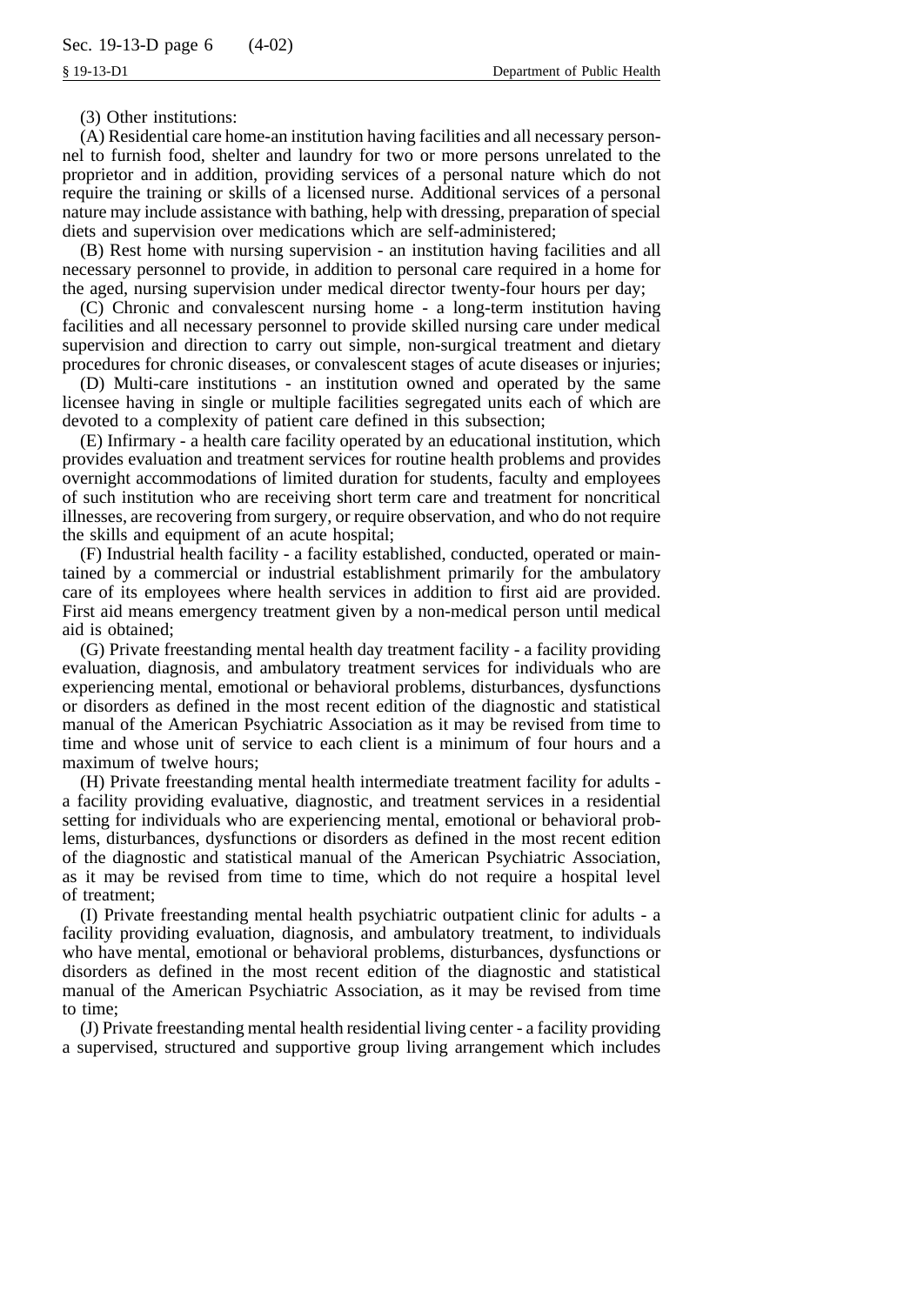psychosocial rehabilitation services and may also provide assistance in obtaining necessary community services to persons in need of mental health services;

(K) Private freestanding community residence - a residence for up to eight mentally ill adults as defined in section 19a-507a(3) of the Connecticut General Statutes;

(L) Private freestanding facility for the care or treatment of substance abusive or dependent persons - a facility providing either ambulatory chemical detoxification treatment, or care and rehabilitation, or chemical maintenance treatment, or day or evening treatment, or intensive treatment, or intermediate and long term treatment, or medical triage, or outpatient treatment or residential detoxification and evaluation to substance abusive or dependent persons.

(Effective September 25, 1990; amended September 13, 2001)

## **Sec. 19-13-D1a. Deemed status**

(a) Any institution as defined by sections 19-576 (b) through 19-576 (f) of the Connecticut General Statutes may apply to the department of health services to be deemed licensable without additional inspection or investigation if said institution:

(1) Has been certified as a provider of services by the United States Department of Health and Human Services within the immediately preceding 12 month period, except that with respect to institutions defined in subsection 19-576 (b) of the Connecticut General Statutes, the institution need only be currently so certified;

(2) Has not been denied a license or renewal thereof or has not had a condition of participation found to be out of compliance at any time during the three years immediately preceding such application;

(3) Has been inspected and investigated pursuant to ordinary license renewal procedures at least once in the immediately preceding four years and no less than a total of two times;

(4) Has agreed to allow the department of health services to inspect and review any reports issued by the reviewing or accrediting agency or by the subject institution related to the subject institution concerning certification as a provider by the department of health and human services; and

 $(5)$  With respect to institutions as defined in subsections  $(c)$ ,  $(d)$ ,  $(e)$  and  $(f)$  of section 19-576 of the Connecticut General Statutes, has not experienced a change in the personnel serving as chief administrative officer or licensed administrator, medical director, or director of nurses since the date of the immediately preceding department of health and human services provider survey.

(b) Applications for deemed status shall be on forms provided by the department and shall contain sufficient documentation to establish the satisfaction of the conditions set forth in subsection (a) hereof.

(c) In addition to the review of all material submitted in support of an application for deemed status, the department of health services may take the following actions or consider the following facts and circumstances in granting or denying said application:

(1) Joint inspections with certifying agencies or direct observation of certification procedures;

(2) Verification of compliance with Public Health Code standards not included in the federal conditions of participation;

(3) Review of departmental records or records of any other state department relating to accidents, incidents, complaints, and periodic reports;

(4) With respect to institutions as defined in subsection (b) of section 19-576 of the Connecticut General Statutes, whether such institution has experienced a change in its chief executive officer.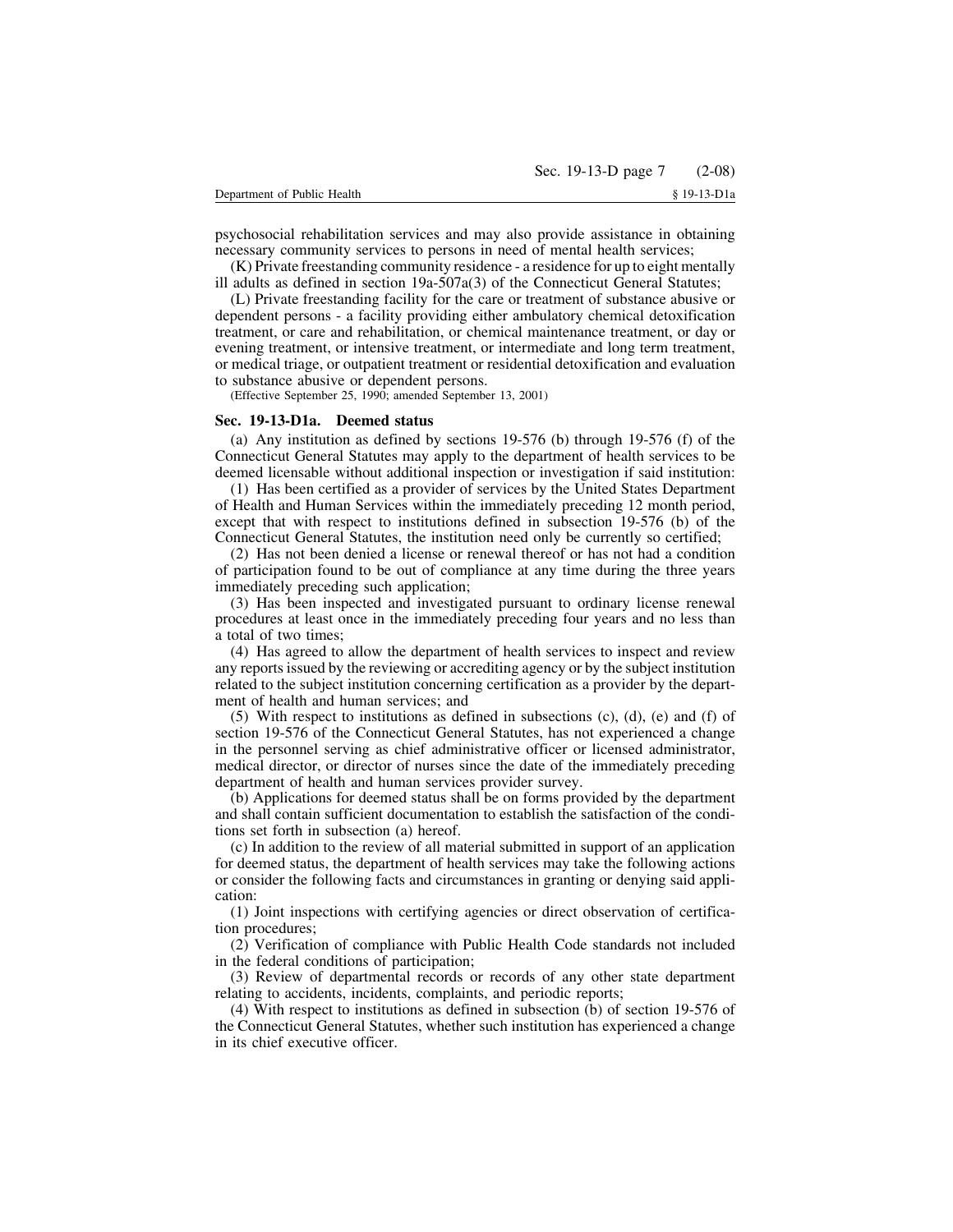(d) If the applicant fully complies with the conditions set forth in section (a) and department of health services validation does not provide a basis for denial, the department shall grant the application for deemed status, and the license renewal for such institution shall be issued without further inspection or verification.

(e) Nothing contained in these regulations shall be interpreted or applied so as to limit or interfere with the right and duty of the department of health services to enforce the Public Health Code as provided by law.

(Effective April 24, 1981)

### **Sec. 19-13-D2. Operation and maintenance**

All hospitals licensed under sections 19-32 to 19-42 of the general statutes, as amended, shall comply with the requirements set forth in sections 19-13-D2 to 19- 13-D12, inclusive, before a license is issued.

## **Sec. 19-13-D3. Short-term hospitals, general and special**

## (a) **Physical plant.**

(1) The hospital buildingsshall be ofsound construction and shall provide adequate space and equipment for patient accommodations and for service and other areas, in accordance with the requirements of the Department of Public Health. Properly equipped diagnostic and therapeutic facilities shall be provided.

(2) The hospital buildings and equipment shall meet the requirements of the most current Fire Safety Code pursuant to section 29-292 of the Connecticut General Statutes. Annually, the licensee shall submit a current certificate of inspection by the local fire marshal to the Department of Public Health.

(3) Areas in which explosive gases are used, and areas in which radioactive materials are used, shall meet the requirements of the Department of Public Health for adequate protection of patients and personnel.

(4) The hospital buildings and equipment shall be maintained in a good state of repair and shall be kept clean at all times.

(5) Each hospital that provides maternity service shall have appropriate space available and equipment for labor, delivery, recovery and post-partum care. The hospital may configure the physical space and composition of maternity service through:

(A) traditional obstetrical components (various rooms and locations used for each patient); or,

(B) labor/delivery/delivery units (birthing room with separate post-partum care); or,

(C) labor/delivery, recovery/post-partum units (single room); or,

(D) a combination of the configurations listed in subparagraphs  $(A)$  to  $(C)$  inclusive of this subdivision.

#### (b) **Administration.**

(1) The hospital shall be managed by a governing board whose duties shall include, as a minimum:

(A) Adoption of bylaws, rules and regulations, including medical staff bylaws;

(B) annual or biennial appointment of the medical staff;

(C) appointment of a competent hospital administrator who shall be qualified as a result of either (i) the completion of a Master's level or doctoral level degree and at least three years of experience in hospital management or administration, or (ii) at least five years in hospital management or administration. These requirements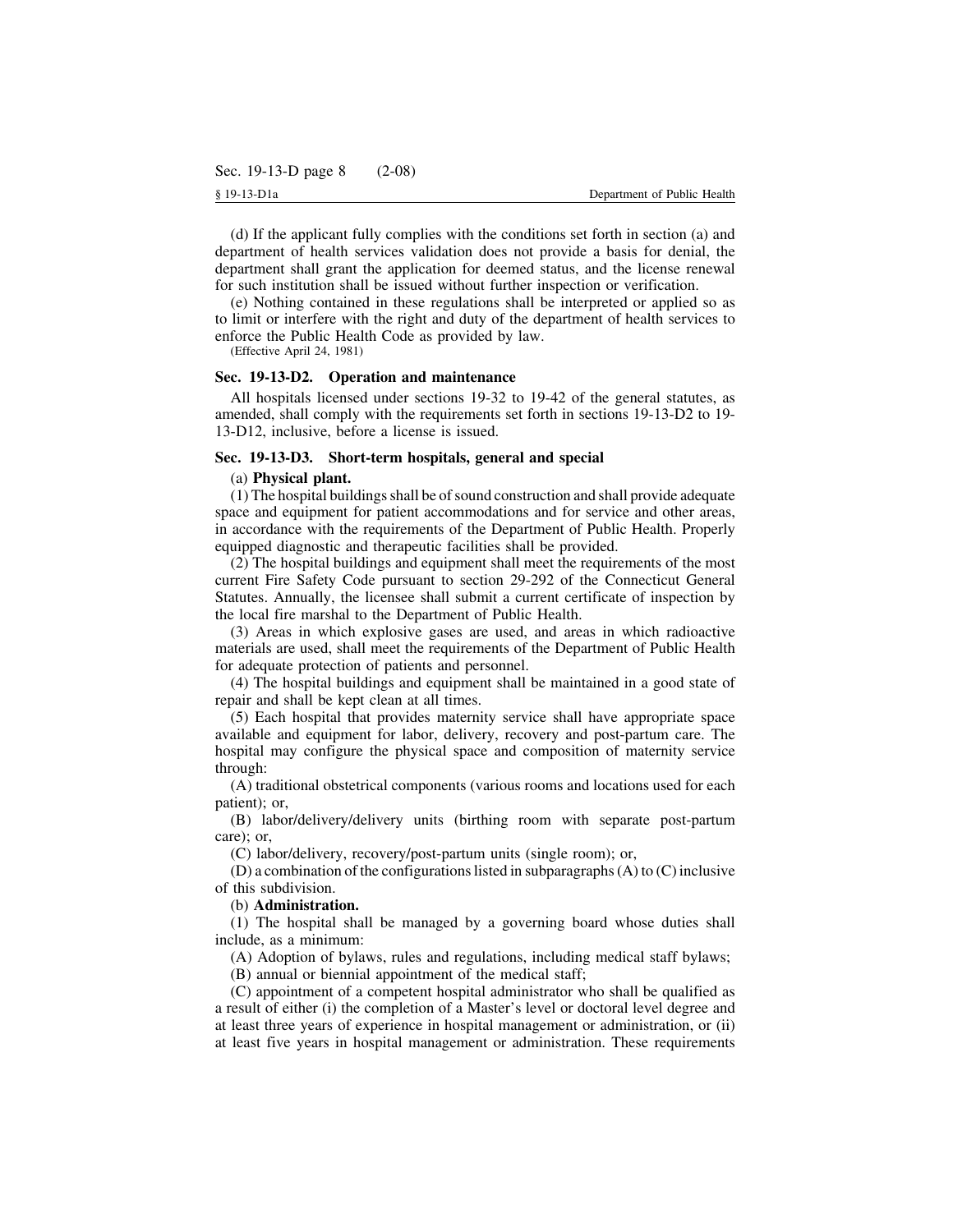shall not apply to an administrator already in place as of the effective date of this regulation.

(2) The administrator shall be responsible to the governing board for the management and operation of the hospital and for the employment of personnel. The administrator may attend meetings of the governing board and meetings of the medical staff.

(3) Personnel shall be employed in sufficient numbers and of adequate qualifications that the functions of the hospital may be performed efficiently.

## (c) **Medical staff.**

(1) There shall be an organized medical staff of not fewer than five physicians, one of whom shall serve as a chief or president of the medical staff.

(2) The medical staff shall adopt written rules and regulations governing its own activities, subject to approval by the governing board of the hospital. As a minimum, these shall include:

(A) Method of control of privileges granted to members of the medical staff;

(B) method of control of clinical work;

(C) provision for regular staff conferences;

(D) appointment of a medical executive committee, or its equivalent, and other committees as appropriate;

(E) procedure for recommending appointments to the medical staff and for hearing complaints regarding the conduct of members and referring the same, with recommendations, to the governing board.

(3) Medical staff conferences shall be held at least once each quarter, either as general medical staff meetings or through departments. Minutes and a record of attendance shall be kept for each such meeting.

(4) Each hospital shall have, as a minimum, the following departments: medicine, pathology and radiology. Hospitals may operate other departments. If surgery or obstetrics is performed in the hospital, there shall be a department of anesthesia. If a hospital operates departments in surgery, obstetrics, psychiatry, or anesthesia, each such department shall have a chief.

(A) Each chief shall be a licensed physician; responsible for supervising the overall quality of his department; and qualified on the basis of postgraduate education, equivalent training, or Board certification in the area for which the licensed physician is chief.

(B) If there is a maternity service or if there are eight hundred or more children under age twelve admitted to the hospital annually, there shall be a department of pediatrics to include on the active staff at least two physicians who have completed a residency training program approved by either the American Board of Pediatrics or the American Board of Family Medicine and one such physician shall be designated chief of that service.

(5) Psychiatric services. There shall be at least one registered nurse or licensed practical nurse with specialized psychiatric experience and training on duty at all times on the service. There shall be available a licensed clinical social worker, a registered nurse and at least one additional staff person who is qualified by education and professional discipline to assess and develop care plan interventions pertinent to the individual patient's needs.

(d) **Medical records.**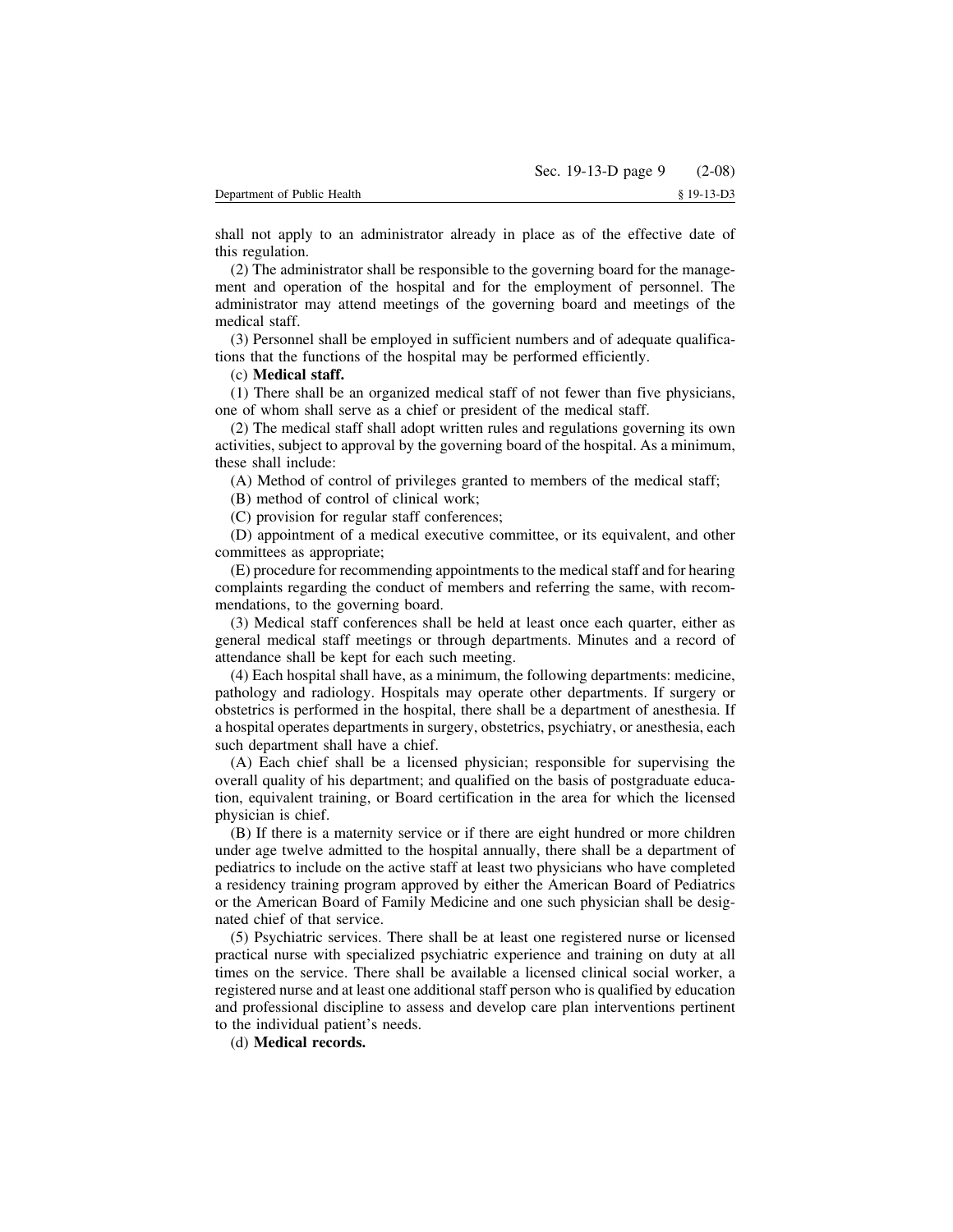(1) There shall be a medical record department with adequate space, equipment and qualified personnel, including a records manager or director who possesses sufficient training and experience to oversee the medical records department.

(2) A medical record shall be started for each patient at the time of admission with complete identification data and a nurse's or other licensed practitioner's notation of condition on admission. Upon admission, an admission note and orders of the attending or admitting physician shall be added to the medical record. The medical record of every patient shall contain a complete history and physical examination which, except in emergencies, shall have been completed no more than seven days prior to admission or within forty-eight hours after admission. This requirement is satisfied if a history and physical examination was performed within thirty days prior to the admission and updated no more than seven days prior to, or within forty-eight hours after, the admission. The recording of the history and physical examination shall be, except in emergencies, placed in the record prior to any surgery and within the timeframe set forth in the hospital's policies in all other cases.

(3) All medical records shall include proper identification data; the clinical records shall be prepared accurately and completed promptly and shall include sufficient information including progress notes to justify the diagnosis and warrant the treatment; doctor's orders, nurse's notes and all entries shall be signed or initialed by the person making the entry. The medical records created or maintained by a hospital do not have to comply with the requirements of section 19a-14-40 to 19a-14-44, inclusive, of the Regulations of Connecticut State Agencies.

(4) If obstetrics is performed, a complete record of each case shall be kept which shall include such items of information as may be required by the Commissioner of Public Health and shall include all items necessary to fill out a death certificate for the mother and all items necessary to fill out a birth certificate or a death certificate for the baby.

(5) With respect to obstetrics, attending physicians shall provide to the hospital an adequate summary of the patient's office prenatal record or a copy of the prenatal record by the time of admission or, in the case of a precipitous admission, as soon as practicable thereafter.

(6) Medical records shall be filed in an accessible manner and shall be kept for a minimum of ten years after discharge of patients, except that original medical records may be destroyed sooner if they are preserved by a process consistent with current hospital industry standards. The hospital shall provide the Department of Public Health with a list of the process or processes it uses.

(7) Medical records shall be completed within thirty days after discharge of the patient except in unusual circumstances which shall be specified in the medical staff rules and regulations. One of these specified circumstances shall be that the hospital discharge summary shall be completed and shall accompany patients at the time of discharge to another health care facility. Persistent failure by a physician to maintain proper records of his patients, promptly prepared and completed, shall constitute grounds for disciplinary action with respect to medical staff privileges.

(8) Informed consent. It shall be the responsibility of each hospital to assure that the bylaws or rules and regulations of the medical staff include the requirement that, except in emergency situations, the responsible physician shall obtain proper informed consent as a prerequisite to any procedure or treatment for which it is appropriate and provide evidence of consent by a form signed by the patient or a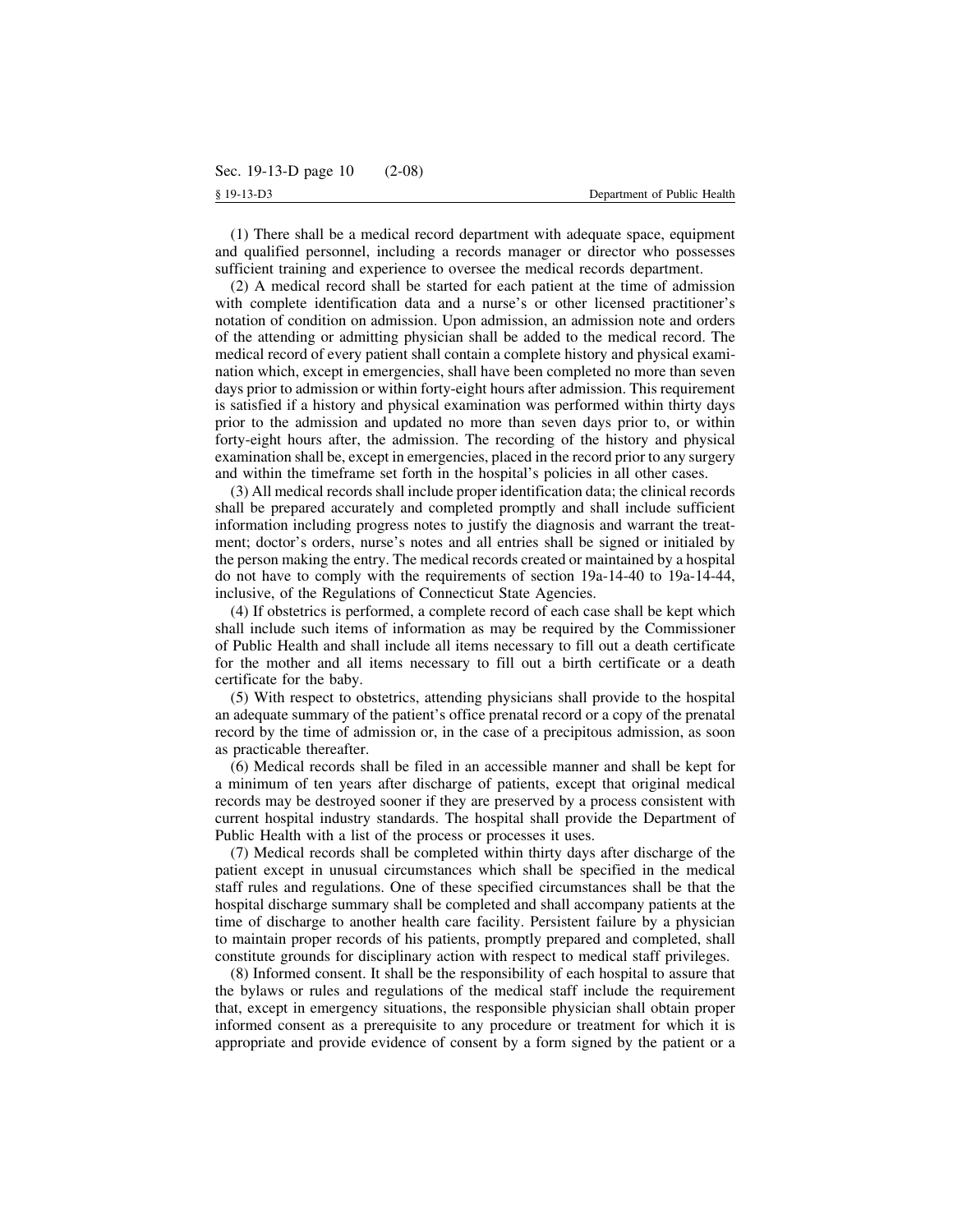written statement signed by the physician on the patient's hospital record. The extent of information to be supplied by the physician to the patient shall include the specific procedure or treatment, or both, the reasonably foreseeable risks, and reasonable alternatives for care or treatment.

(9) In addition to record requirements specified for general hospitals, the medical records for psychiatric patients shall also include an examination that shall be recorded not more than sixty hours after admitting the patient.

## (e) **Nursing service.**

(1) There shall be a competent nurse, licensed in Connecticut, as director of nursing service or an equivalent position, who shall be responsible to the administrator for nursing service in the hospital.

(2) The ratio of patients to registered nurses on duty throughout the hospital shall at no time exceed twenty-five patients or fraction thereof to one registered nurse.

(3) The ratio of patients to all nursing staff, registered nurses, licensed practical nurses and other nursing attendants on duty in the hospital shall not exceed seven patients, or fraction thereof, to one from 7 a.m. to 7 p.m., and fifteen patients, or fraction thereof, to one from 7 p.m. to 7 a.m.

(4) If there is an in-patient obstetrical department, the following shall apply:

(A) The ratio of all nursing staff to patients for obstetrical services shall be no less than one nurse to each ten patients, or fraction thereof, on the 7am to 3pm shift; no less than one nurse to each fifteen patients, or fraction thereof, on the 3pm to 11pm shift; and no less than one nurse to each twenty patients, or fraction thereof, on the 11pm to 7 am shift;

(B) there shall be at least one registered nurse on duty at all times. For obstetrical services with a census of twenty or more patients, there shall also be a registered nurse on duty for overall supervision of the unit;

(C) these ratios shall be calculated without inclusion of newborns or pediatric patients.

(f) **Diagnostic and therapeutic facilities.** The hospital shall maintain or have available facilities, equipment and qualified personnel, under competent medical supervision, appropriate to the needs of the hospital in serving its patients. These shall include, as a minimum, a clinical laboratory, blood bank, pathological services, a radiology department and an operating room.

## (g) **Pharmacy.**

(1) There shall be a competent pharmacist, licensed in Connecticut, who shall be responsible to the administrator for all pharmaceutical services in the hospital. In general and special hospitals of one hundred beds or more, he shall serve on a fulltime basis.

(2) The hospital pharmacy shall be operated in compliance with all applicable state and federal drug laws and regulations.

(3) The premises shall be kept clean, adequately lighted, and ventilated and the equipment and facilities appropriate for compounding, dispensing, manufacturing, producing or processing of drugs shall be maintained in good order.

(4) Drugs used in the hospital shall meet standards established by the United States Pharmacopoeia, The National Formulary or the Federal Food and Drug Administration and shall be stored and kept so as to insure their proper purity and strength. A medical staff pharmacy committee in conference with the pharmacist shall formulate policies to control the administration of drugs. All drugs, disinfecting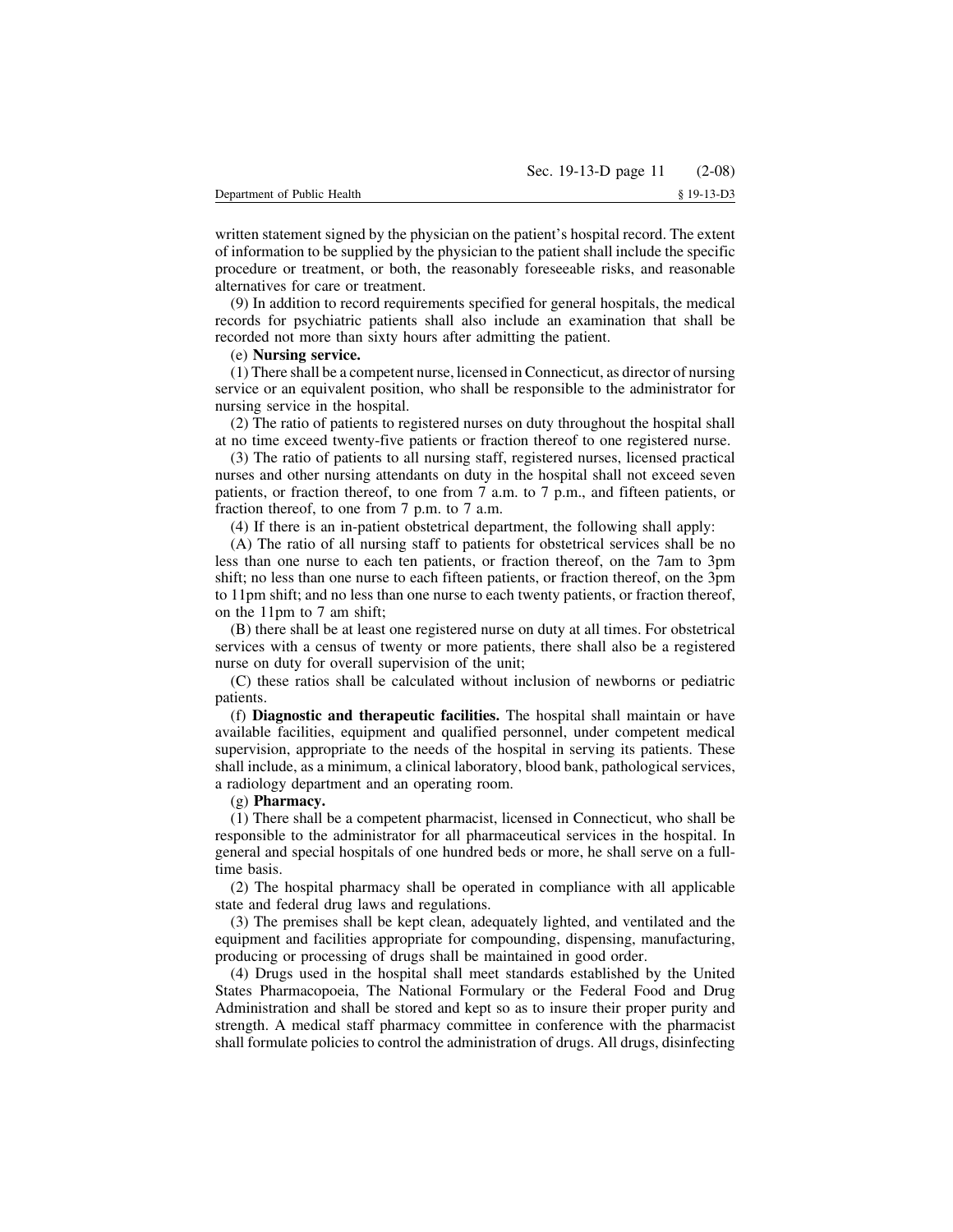solution and other preparations shall be distinctly and correctly labeled and kept readily available in a location approved by the Commissioner of Public Health.

## (h) **Dietary service.**

(1) Adequate space, equipment and qualified personnel shall be provided to ensure proper selection, storage, preparation and serving of regular and special diets to patients at regularly scheduled hours.

(2) Menus shall be prepared and shall meet basic nutritional needs.

(3) Methods of dishwashing and sanitizing, food handling and garbage disposal shall comply with the requirements of the Department of Public Health.

## (i) **General.**

(1) The hospital shall have an adequate laundry service.

(2) Adequate housekeeping and maintenance services shall be provided.

(3) Proper heat, hot water, lighting and ventilation shall be maintained at all times. (4) There shall be a system of communication sufficient to meet the needs of

the hospital.

(5) Periodic licensure inspection shall be for the purpose of verifying that a hospital is in compliance with state requirements for licensure. The inspection focuses on, but is not limited to, the performance of the facility since the prior licensure inspection. Additional inspections shall be performed as necessary to address specific concerns or complaints relating to hospital performance or patient care. Any article which presents evidence of any crime being committed therein may be removed and delivered to the appropriate law enforcement official or the state agency having jurisdiction according to law.

(6) The management, personnel, equipment, facilities, sanitation and maintenance of the hospital shall be such as reasonably to ensure the health, comfort and safety of the patients at all times.

(7) When a patient appears to have ceased all vital bodily functions irreversibly, the body shall be moved promptly to an otherwise unoccupied room in the same institution pending pronouncement of death pursuant to section 7-62b of the Connecticut General Statutes. The facility shall make available a room which will provide for the dignified holding of the body of the deceased person, where it will not be exposed to the view of patients or visitors. The room so designated may be used for other purposes when not required for this purpose.

(8) Services may be furnished under contract, including but not limited to shared services.

## (j) **Emergencies.**

(1) Provision shall be made to maintain essential services during disaster and similar emergency situations.

(2) Each general hospital shall be organized in such a way as to provide adequate care for persons with acute emergencies at all hours.

(3) In a city or town with two or more hospitals, the operation by one such hospital, under a mutual agreement, acceptable to the Connecticut Department of Public Health, of an emergency room twenty-four hours a day shall be considered satisfactory compliance with this section; in other hospitals arrangements shall be made to operate an emergency room twenty-four hours a day with a physician to be available within twenty minutes of the call to the physician.

(k) **Maternity service.** The following procedures shall be carried out for each case admitted to a maternity service.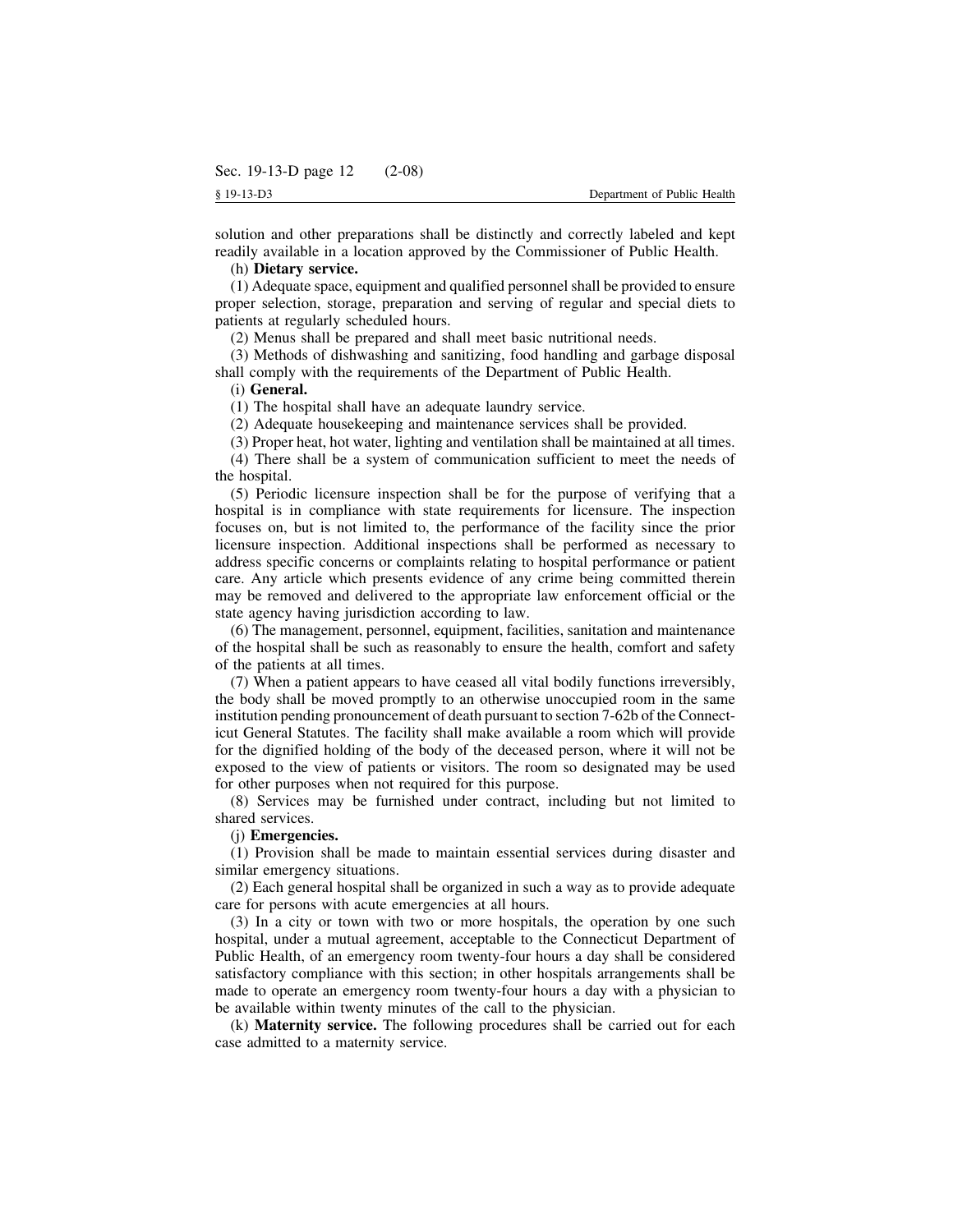(1) For each maternity patient, her attending physician shall provide to the hospital a statement of compliance with Section 19a-90 of the Connecticut General Statutes.

(2) Before removal from the delivery room, each newborn infant shall be marked using an appropriate identification method which shall remain with the child at all times while the child is in the hospital.

(3) Subject to the exceptions provided in Section 19a-219 of the Connecticut General Statutes, the physician in attendance at the birth of any infant, or the physician's designated agent, shall instill into the eyes of such infant, immediately after birth, one or two drops of a prophylactic solution approved by the Department of Public Health for the purpose of preventing inflammation of the eyes of the newborn.

(4) Any indication of postpartum maternity infection shall be reported immediately to the physician responsible for the care of the patient, and in addition, to the physician responsible for the care of the newborn infant of such maternity patient. Any obstetrical patient with any infection which may be contagious shall be isolated from other maternity patients. Any infant showing evidence of infection of any kind or any infant exposed to an infected mother shall be isolated from other infants, in a manner approved by the Commissioner of Public Health.

(*l*) **Infection control.** The hospital shall provide a sanitary environment to avoid sources and transmission of infections and communicable diseases. There shall be an active program for the surveillance, prevention, control and investigation of infections and communicable diseases.

(1) The hospital shall designate a person or persons as infection control officer(s) who is a physician, or an individual qualified in infection control through education or experience to develop and implement policies governing control of infections and communicable diseases:

(A) The infection control officer(s) shall develop a system for identifying, reporting, investigating and controlling infections and communicable diseases of patients and personnel;

(B) The infection control officer(s) shall maintain a log of incidents related to infections and communicable diseases.

(2) The infection control officer(s), in conjunction with the hospital administrator, medical staff, and director of nursing, shall:

(A) ensure that the hospital-wide quality assurance program and training programs address problems identified by the infection control officer(s); and

(B) be responsible for the implementation of corrective action plans in identified problem areas.

(3) The infection control program shall hold monthly meetings, chaired by a physician qualified in and with a special interest in infection control to:

(A) review information obtained from day-to-day surveillance activities of the program;

(B) review and revise existing standards; and

(C) report to the medical executive committee and/or other hospital committees as appropriate about its activities.

(4) The minutes of the meetings shall document the review and evaluation of the data and the development and revision of measures for control of infection. These records shall be available to the State Department of Public Health for review.

(Effective March 19, 1987; amended March 30, 2004, August 3, 2007)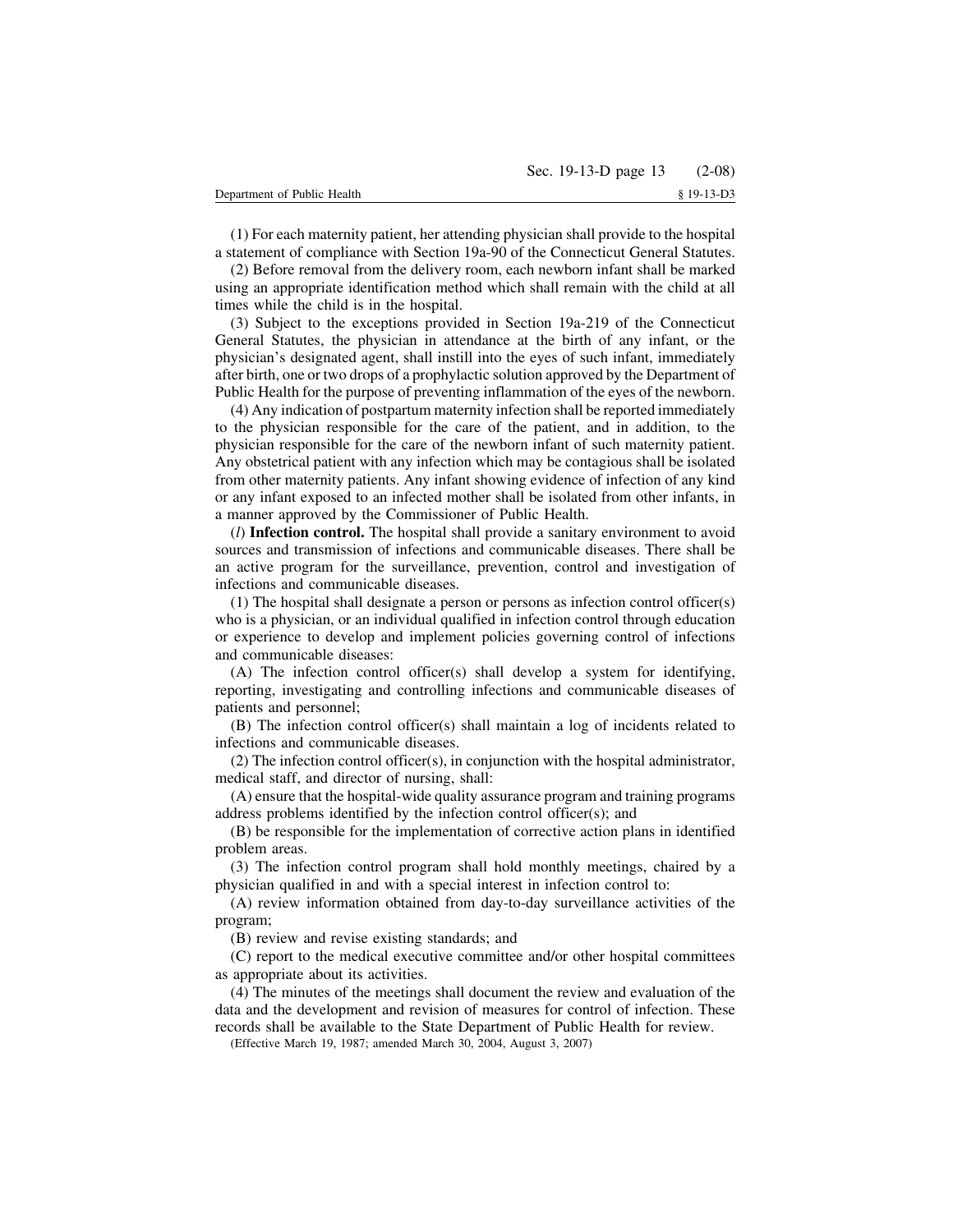## **Sec. 19-13-D4.**

Repealed, July 26, 1973.

## **Sec. 19-13-D4a. Short-term hospitals, Children's General**

(a) **Physical plant.** (1) The hospital buildings shall be of sound construction and shall provide adequate space and equipment for patient accommodations and for service and other areas, in accordance with the requirements of the state department of health. Properly equipped diagnostic and therapeutic facilities shall he provided. (2) The hospital buildings and equipment shall meet the requirements of the state fire safety code. (Reg. 29-40-1 et seq.) Annual application for a license shall be accompanied by a certificate of inspection by the local fire marshal. (3) Areas in which explosive gases are used, and areas in which radioactive materials are used, shall meet the requirements of the state department of health for adequate protection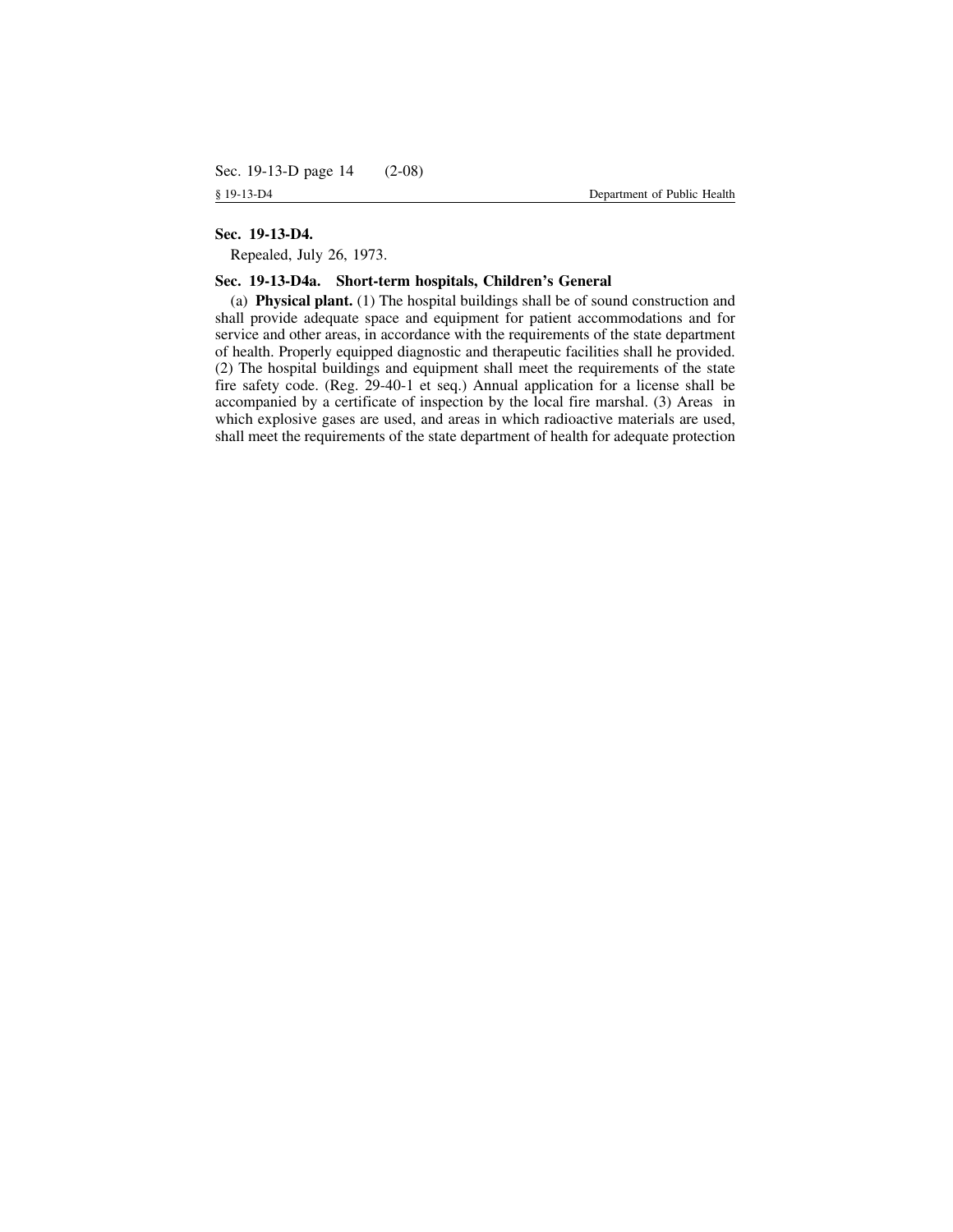of patients and personnel. (4) The hospital buildings and equipment shall be maintained in a good state of repair and shall be kept clean at all times.

(b) **Administration.** (1) The hospital shall be managed by a governing board whose duties shall include, as a minimum: (A) Adoption of bylaws, rules and regulations, including medical staff bylaws; (B) annual appointment of the medical staff; (C) appointment of an administrator who shall he qualified as a result of the completion of postgraduate training approved by the Association of University Programs in Hospital Administration or three years experience as an assistant administrator under an administrator whose qualifications for such training are approved by the public health council; (D) establishment of a joint conference committee composed of an equal number of representatives of the governing board and of the medical staff, and the administrator of the hospital. (2) The administrator shall be responsible to the governing board for the management and operation of the hospital and for the employment of personnel. He shall attend meetings of the governing board and meetings of the medical staff and shall be a member of the joint conference committee. (3) Personnel shall be employed in sufficient numbers and of adequate qualifications that the functions of the hospital may be performed efficiently.

(c) **Medical staff.** (1) There shall be an organized medical staff of not fewer than five physicians, one of whom shall serve as a chief or president of the medical staff. (2) The medical staff shall adopt written rules and regulations governing its own activities, subject to approval by the governing board of the hospital. As a minimum, these shall include: (A) Method of control of privileges granted to members of the medical staff; (B) method of control of clinical work; (C) provision for regular staff conferences; (D) regulations for preparation of medical records; (E) appointment of committees to include medical record committee (or medical audit committee), representatives to joint conference committee and others as necessary; (F) procedures for recommending appointments to the medical staff and for hearing complaints regarding the conduct of members and referring the same, with recommendations, to the governing board. (3) Medical staff conferences shall be held once each month or more frequently. If all clinical groups hold departmental conferences at least monthly, general staff conferences may be less frequent but there shall be a minimum of four each year, and each physician on the active staff shall be required to attend a minimum of ten departmental or general staff meetings or a combination thereof each year. Conferences shall be planned to implement improved service to patients and shall be devoted primarily to thorough review and analysis of clinical work and discussion of interesting cases. All meetings shall be attended by at least fifty percent of the active staff members. Minutes and a record of attendance shall be kept. (4) Qualifications of certain department heads: (A) If surgery is performed in the hospital, there shall be a department of surgery under the overall direction of a chief who shall be responsible for supervising the quality of all surgical procedures performed. Such chief shall be a physician qualified on the basis of postgraduate approved training or equivalent experience or a combination of both; (B) if surgery is performed, there shall be a department of anesthesiology under the overall direction of a chief who shall be responsible for supervising the adequacy of anesthesia given. Such chief shall be a physician qualified on the basis of approved postgraduate training or equivalent experience or a combination of both; (C) there shall be departments of pathology, pediatrics and radiology, each of which will be under the overall direction of a chief who shall be responsible for supervising the quality of service given. Such chief shall be a physician qualified on the basis of postgraduate approved training or experience, or a combination of both; (D) Psychiatric services: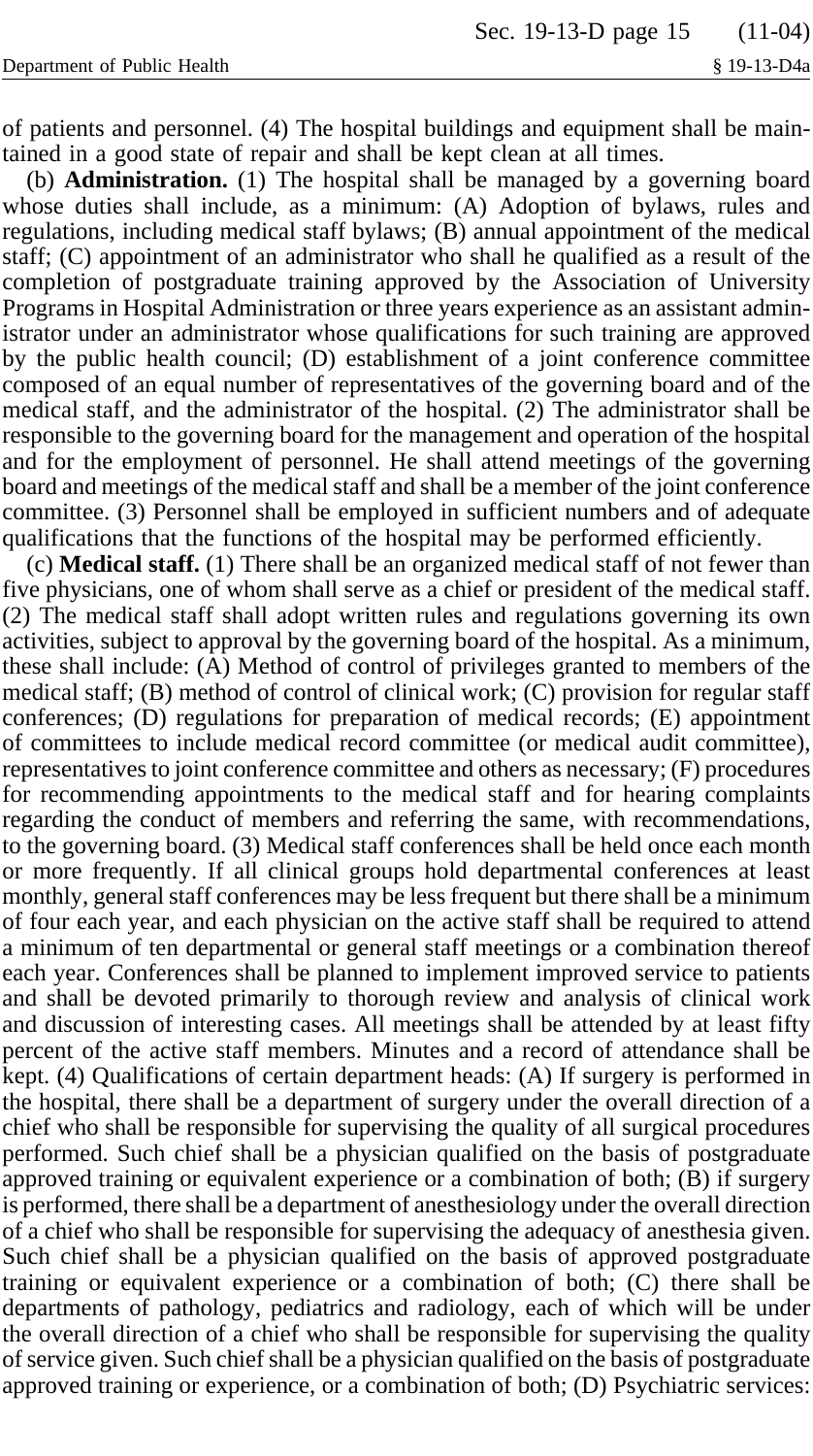When there is an inpatient psychiatric service there shall be a department of psychiatry under the overall supervision of a chief who shall be a physician qualified on the basis of certification by the American Board of Psychiatry or with sufficient postgraduate psychiatric residency training or experience or combination thereof to be eligible to take the examinations of that board. In addition to record requirements specified for general hospitals, the medical records for psychiatric patients shall also include a psychiatric examination recorded within seven days of admission of the patient. The ratio of registered nurses and other nursing personnel on duty shall conform to the requirements in the rest of the hospital, provided where possible there shall be at least one nurse with specialized psychiatric experience and provided there shall not be less than one registered nurse or one licensed practical nurse on duty at all times on the service. If the nurse in charge is a licensed practical nurse, such nurse shall have had specialized psychiatric training. There shall be available a qualified social worker, a qualified psychologist and at least one activity worker, preferably a registered occupational therapist wherever possible. Statistical reports of psychiatric admissions and discharges and any sudden deaths shall be made to the department of mental health.

#### (d) **Medical records.**

(1) There shall be a medical record department with adequate space, equipment and qualified personnel, to include at least one registered record librarian or a person with equivalent training and experience, in a hospital of one hundred beds or over.

(2) A medical record shall be started for each patient at the time of admission with complete identification data and a nurse's notation of condition on admission. To this shall be added immediately an admission note and orders by the attending or a resident physician. A complete history and physical examination shall be recorded by the physician within twenty-four hours of admission and always before surgery, except in cases of unusual emergency.

(3) All medical records shall include proper identification data; the clinical records shall be prepared accurately and completed promptly by the physicians and shall include sufficient information to justify the diagnosis and warrant the treatment; doctor's orders, nurse's notes and charts shall be kept current in an acceptable manner; all entries shall be signed by the person responsible for them.

(4) Medical records other than nurse's notes shall be filed in an accessible manner in the hospital and shall be kept for a minimum of twenty-five years after discharge of patients, except that original medical records may be destroyed sooner if they are microfilmed by a process approved by the state department of health.

(5) Medical records shall be completed within thirty days after discharge of the patient except in unusual circumstances which shall be specified in the medical staff rules and regulations. Persistent failure by a physician to maintain proper records of his patients, promptly prepared and completed, shall constitute grounds for suspending or withdrawing his medical staff privileges.

(6) For patients transferred to a nursing home a transcript of the medical examination and a summary of significant laboratory and x-ray findings, diagnosis and suggested treatment shall accompany the patient.

(e) **Nursing service.** (1) There shall be a competent nurse as director of nursing service, registered in Connecticut, with specialized training or experience in pediatric nursing, who shall be responsible to the administrator for nursing service in the hospital. (2) The ratio of patients to registered nurses on duty on an individual nursing unit shall be one to twenty patients or fraction thereof. (3) The ratio of patients to all nursing staff, registered nurses, licensed practical nurses and other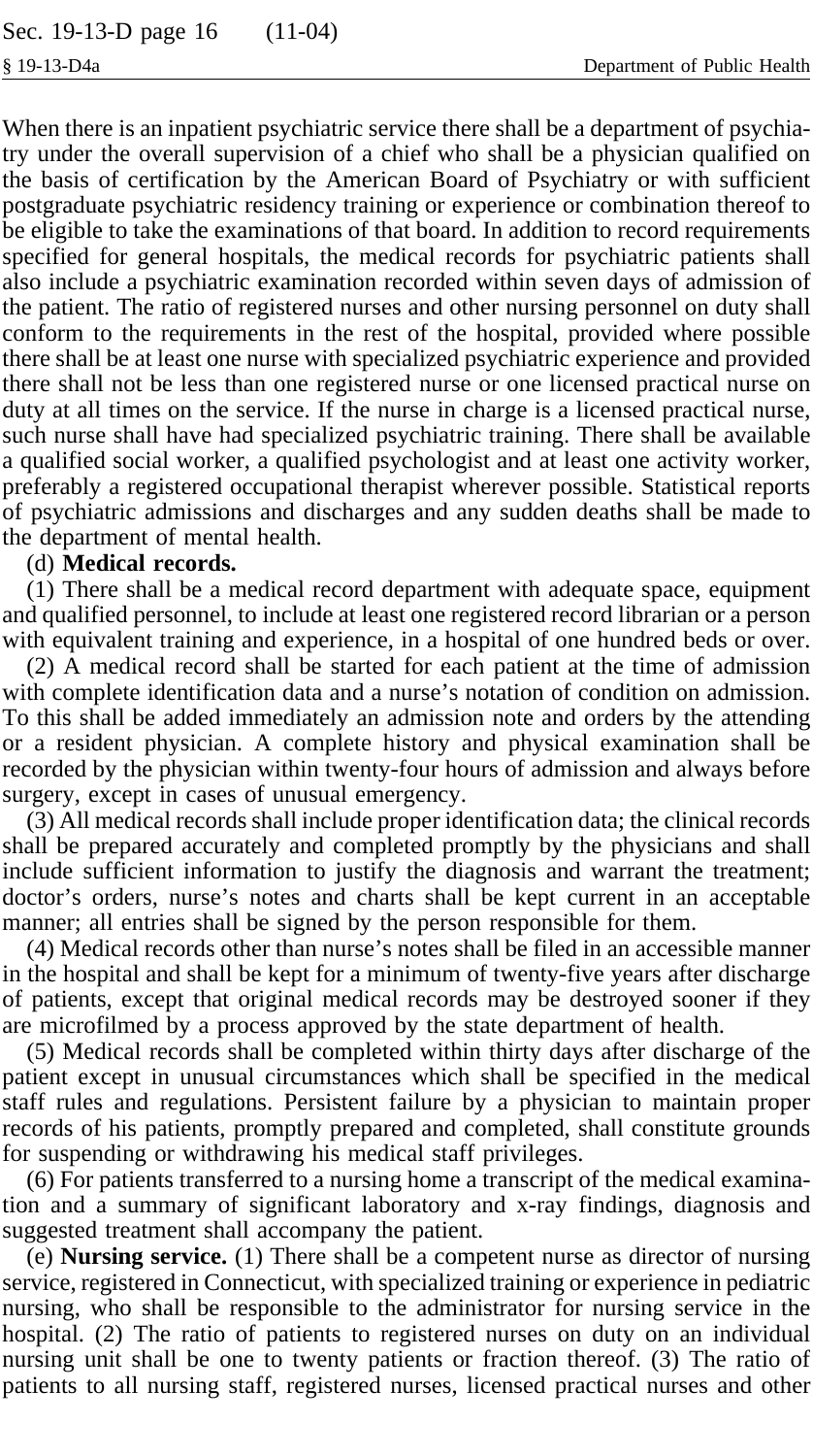nursing attendants on duty in the hospital shall not exceed seven patients, or fraction thereof, to one from 7 a.m. to 3 p.m., seven patients, or fraction thereof, to one from 3 p.m. to 11 p.m., and fifteen patients, or fraction thereof, to one from 11 p.m. to 7 a.m.

(f) **Diagnostic and therapeutic facilities.** Facilities, equipment and qualified personnel, under competent medical supervision, shall be provided for necessary diagnostic and therapeutic procedures, adequate for the needs of the hospital. These shall include, as a minimum, a clinical laboratory, pathology services, a radiology department and an operating room.

(g) **Pharmacy.** (1) There shall be a competent pharmacist, registered in Connecticut, who shall be responsible to the administrator for all pharmaceutical services in the hospital. In general and special hospitals of one hundred beds or more, he shall serve on a full-time basis. (2) The hospital pharmacy shall be operated in compliance with all applicable state and federal drug laws and regulations. (3) The premises shall be kept clean, adequately lighted, and ventilated, and the equipment and facilities necessary for compounding, dispensing, manufacturing, producing or processing of drugs shall be maintained in good order. (4) Drugs used in the hospital shall meet standards established by the United States Pharmacopeia, The National Formulary or the Federal Food and Drug Administration and shall be stored and kept so as to insure their proper purity and strength. A medical staff pharmacy committee in conference with the pharmacist shall formulate policies to control the administration of toxic or dangerous drugs with specific reference to the duration of the order and the dosage.

(h) **Dietary Service.** (1) Adequate space, equipment and qualified personnel shall be provided to ensure proper selection, storage, preparation and serving of regular and special diets to patients at regularly scheduled hours. (2) Menus shall be posted and shall meet state department of health requirements for basic nutritional needs. (3) Methods of dishwashing and sanitizing, food handling and garbage disposal shall comply with the requirements of the state department of health.

(i) **General.** (1) The hospital shall have an adequate laundry service. This may be provided within the hospital or purchased outside the hospital. (2) Adequate housekeeping and maintenance services shall be provided. (3) Proper heat, hot water, lighting and ventilation shall be maintained at all times. (4) There shall be a system of communication sufficient to meet the needs of the hospital. (5) Other departments, professional and service, shall be provided as necessary to the size and scope of the hospital. (6) The management, personnel, equipment, facilities, sanitation and maintenance of the hospital shall be such as reasonably to ensure the health, comfort and safety of the patients at all times. (7) Reports of suicides or accidents or injuries which may result in a permanent defect, scar or handicap shall be made to the state department of health within twenty-four hours.

(j) **Emergencies.** Provision shall be made to maintain essential services during disaster and similar emergency situations.

(Effective April 4, 1972; amended August 27, 2004)

## **Sec. 19-13-D4b.**

Repealed, July 31, 2012.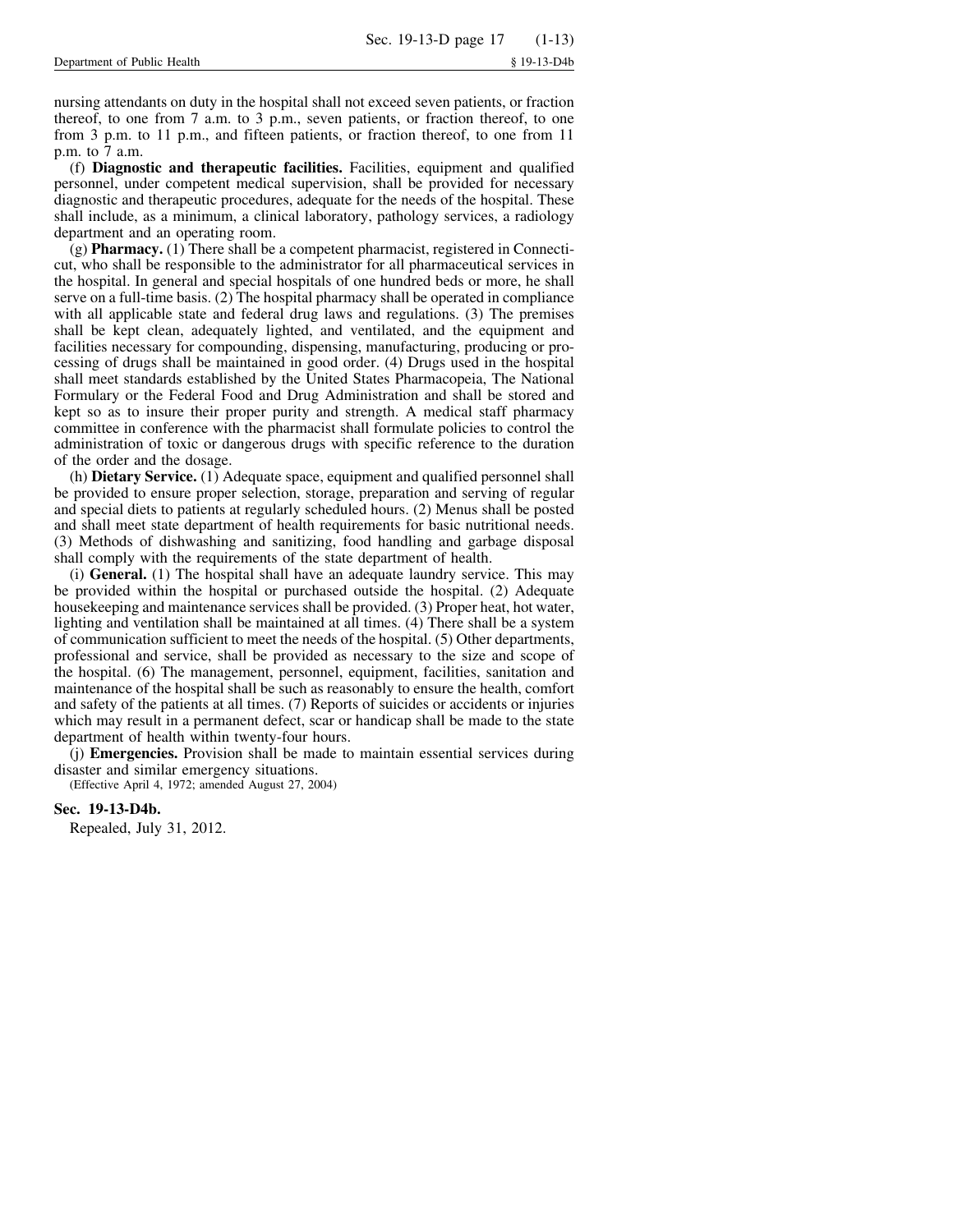*EDITOR'S NOTE: Pages 18 through 36 of Section 19-13-D are left blank by the repeal of Section 19-13-D4b on July 31, 2012, and are intentionally omitted.*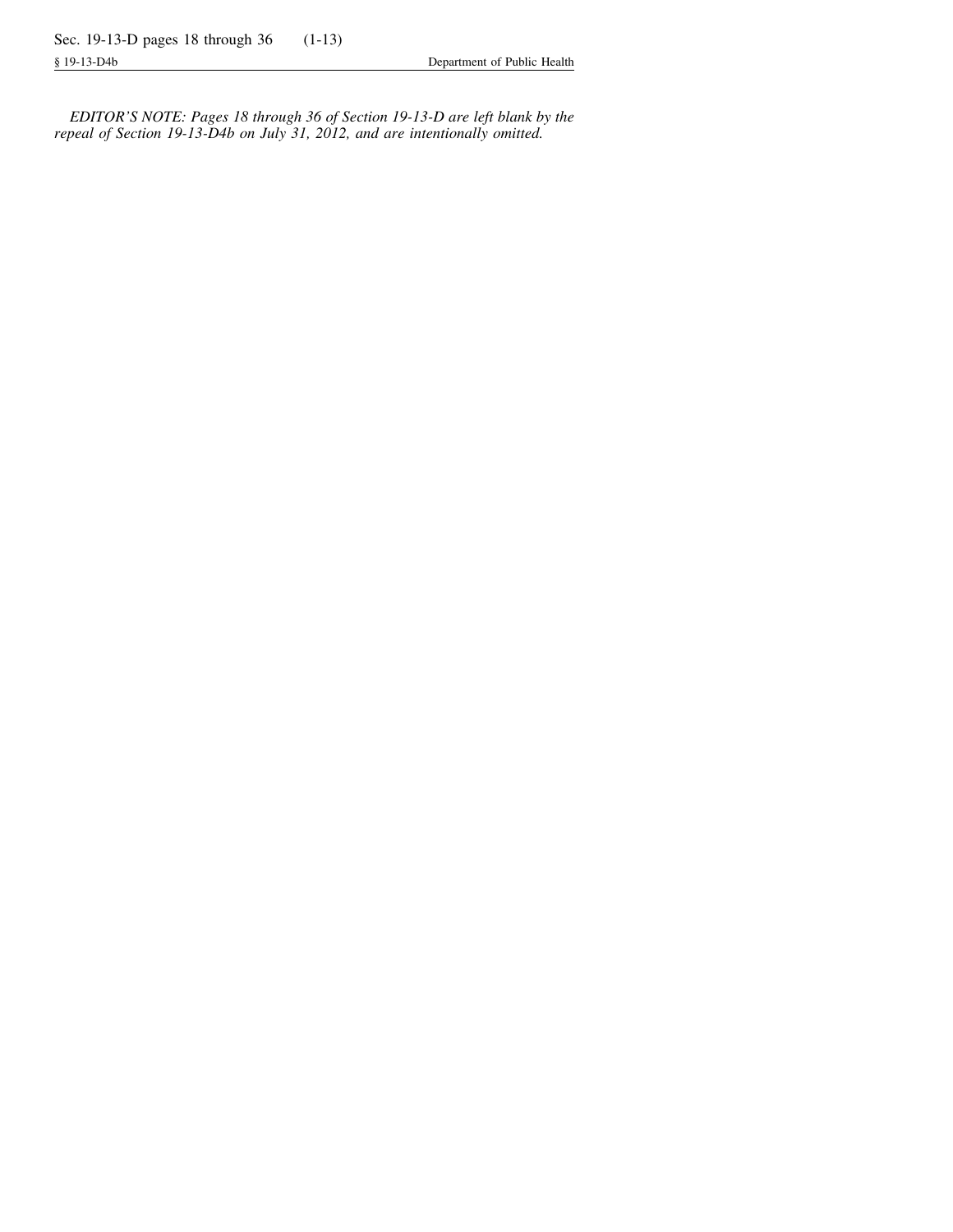#### **Sec. 19-13-D5. Long-term hospitals: Chronic disease hospital**

(a) **Physical plant.** (1) The hospital buildings shall be of sound construction and shall provide adequate space and equipment for patient accommodations and for service and other areas, in accordance with the requirements of the state department of health. Properly equipped diagnostic and therapeutic facilities shall be provided. (2) The hospital buildings and equipment shall meet the requirements of the state fire safety code. (Reg. 29-40-1 et seq.) Annual application for a license shall be accompanied by a certificate of inspection by the local fire marshal. (3) Areas in which explosive gases are used, and areas in which radioactive materials are used, shall meet the requirements of the state department of health for adequate protection of patients and personnel. (4) The hospital buildings and equipment shall be maintained in a good state of repair and shall be kept clean at all times.

(b) **Administration.** (1) The hospital shall be managed by a governing board whose duties shall include, as a minimum: (A) Adoption of bylaws, rules and regulations, including medical staff bylaws; (B) annual appointment of the medical staff; (C) appointment of a competent hospital administrator; (D) establishment of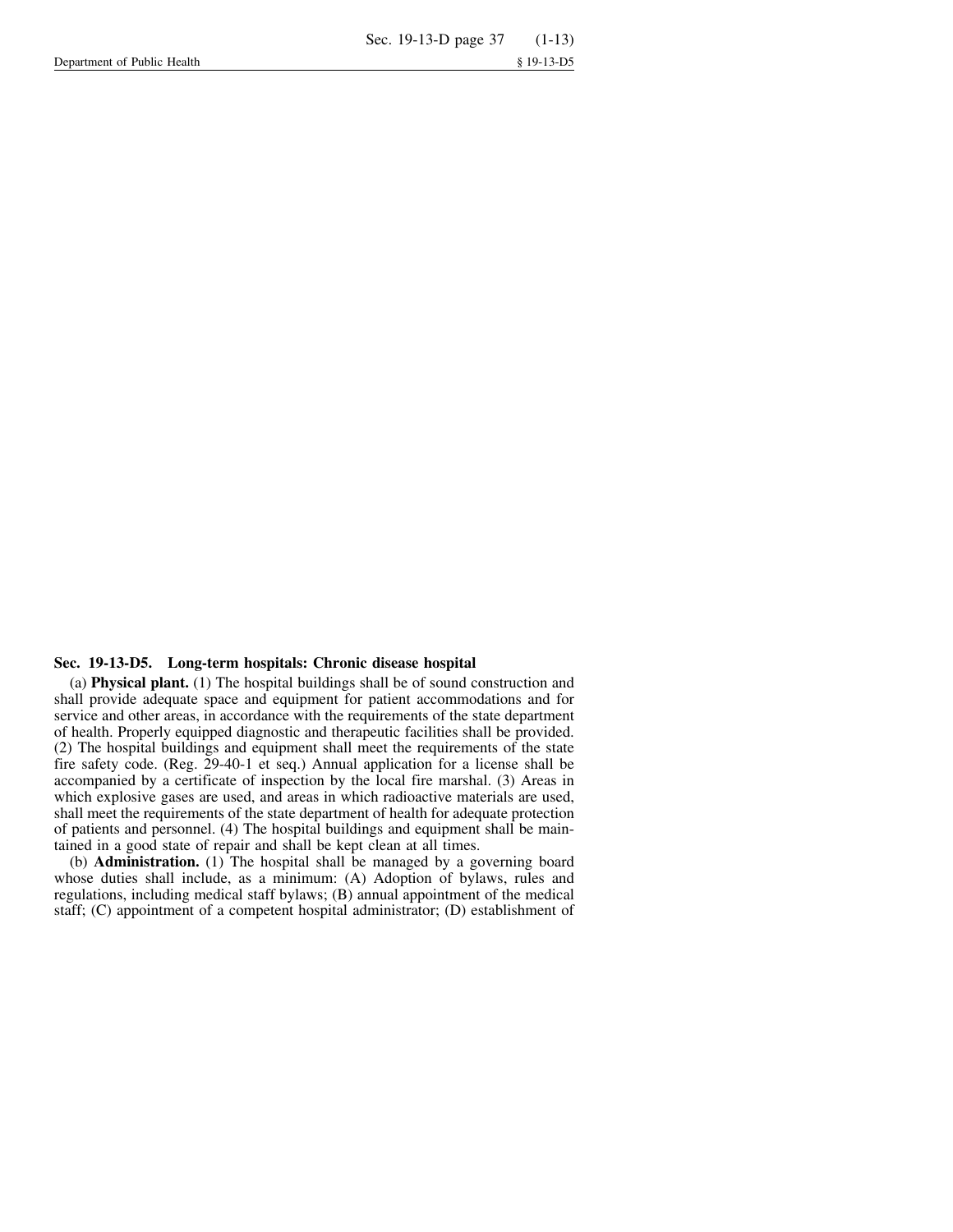a joint conference committee composed of an equal number of representatives of the governing board and of the medical staff, and the administrator of the hospital. (2) The administrator shall be responsible to the governing board for the management and operation of the hospital and for the employment of personnel. He shall attend meetings of the governing board and meetings of the medical staff and shall be a member of the joint conference committee. (3) Personnel shall be employed in sufficient numbers and of adequate qualifications that the functions of the hospital may be performed efficiently.

(c) **Medical staff.** (1) There shall be an organized medical staff of not fewer than five physicians, one of whom shall serve as a chief or president of the medical staff. (2) The medical staff shall adopt written rules and regulations governing its own activities, subject to approval by the governing board of the hospital. As a minimum, these shall include: (A) Method of control of privileges granted to members of the medical staff; (B) method of control of clinical work; (C) provision for regular staff conferences; (D) regulations for preparation of medical records; (E) appointment of committees, to include medical record committee (or medical audit committee), representatives to joint conference committee and others as necessary; (F) procedure for recommending appointments to the medical staff and for hearing complaints regarding the conduct of members and referring the same, with recommendations, to the governing board. (3) Medical staff conferences shall be held once each month or more frequently. If all clinical groups hold departmental conferences at least monthly, general staff conferences may be less frequent, but there shall be a minimum of four each year. Conferences shall be planned to implement improved service to patients and shall be devoted primarily to thorough review and analysis of clinical work and discussion of interesting cases. All meetings shall be attended by at least seventy-five per cent of the active staff members. Minutes and a record of attendance shall be kept.

(d) **Medical records.** (1) There shall be a medical record department with adequate space, equipment and qualified personnel, to include at least one registered record librarian or a person with equivalent training and experience, in a hospital of one hundred beds or over. (2) A medical record shall be started for each patient at the time of admission with complete identification data and a nurse's notation of condition on admission. To this shall be added immediately an admission note and orders by the attending or a resident physician. A complete history and physical examination shall be recorded by the physician within twenty-four hours of admission and always before surgery, except in cases of unusual emergency. (3) All medical records shall include proper identification data; the clinical records shall be prepared accurately and completed promptly by physicians and shall include sufficient information to justify the diagnosis and warrant the treatment; doctors' orders, nurses' notes and charts shall be kept current in an acceptable manner; all entries shall be signed by the person responsible for them. (4) Medical records shall be filed in an accessible manner in the hospital and shall be kept for a minimum of twenty-five years after discharge of patients, except that original medical records may be destroyed sooner if they are microfilmed by a process approved by the state department of health. (5) Medical records shall be completed within fourteen days after discharge of the patient except in unusual circumstances which shall be specified in the medical staff rules and regulations. Persistent failure by a physician to maintain proper records of his patients, promptly prepared and completed, shall constitute grounds for suspending or withdrawing his medical staff privileges.

(e) **Nursing service.** (1) There shall be competent nurse as director of nursing service, registered in Connecticut, who shall be responsible to the administration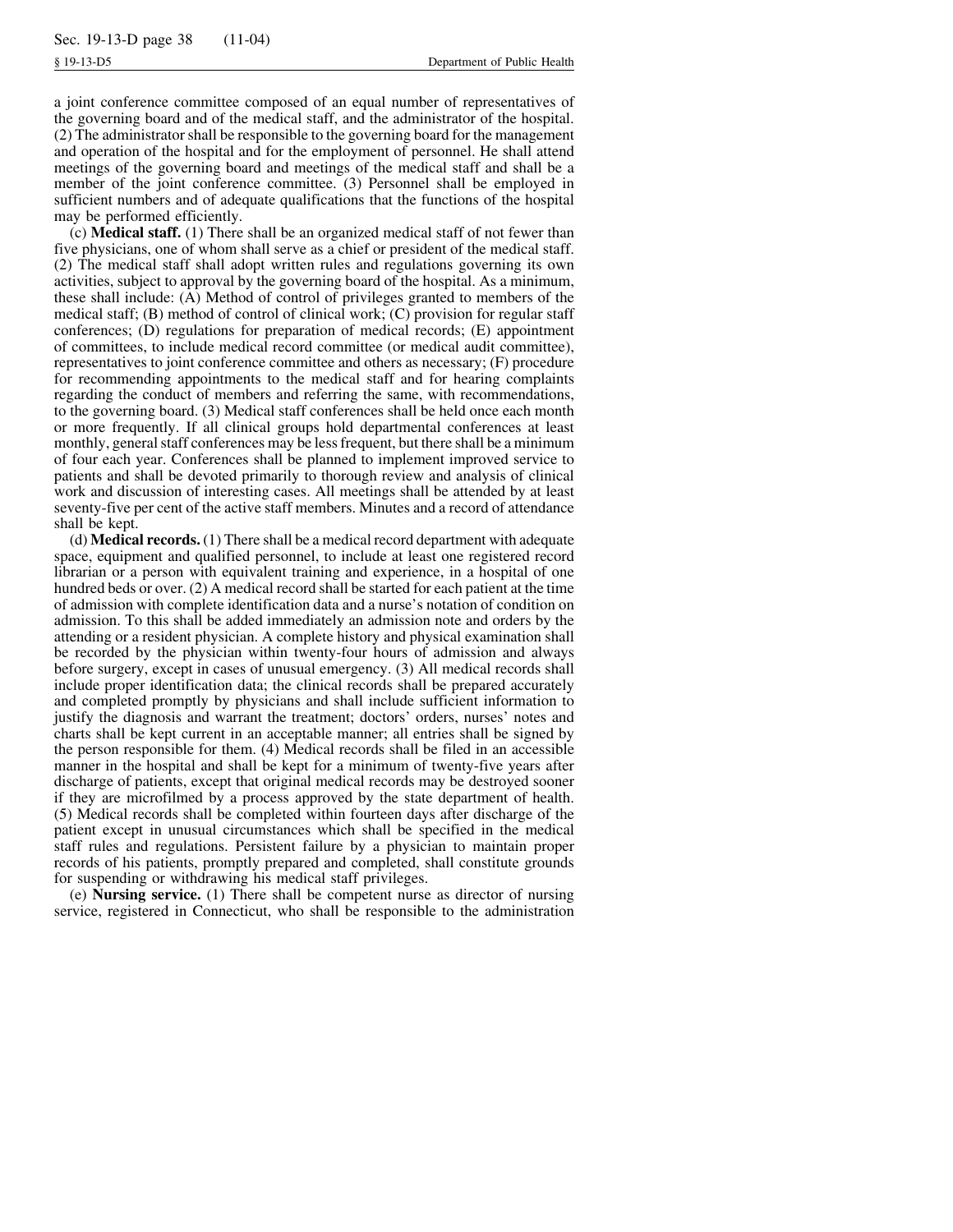for nursing service in the hospital. (2) The ratio of patients to registered nurses on duty throughout the hospital shall at no time exceed thirty patients, or fraction thereof, to one registered nurse from 7 a.m. to 3 p.m.; thirty-five patients, or fraction thereof, to one registered nurse from 3 p.m. to 11 p.m.; and forty-five patients, or fraction thereof, to one registered nurse from 11 p.m. to 7 a.m. (3) The ratio of patients to all nursing staff, registered nurses, licensed practical nurses and other nursing attendants on duty in the hospital, shall not exceed ten patients, or fraction thereof, to one from 7 a.m. to 3 p.m.; twelve patients, or fraction thereof, to one from 3 p.m. to 11 p.m.; and fifteen patients, or fraction thereof, to one from 11 p.m. to 7 a.m.

(f) **Diagnostic and therapeutic facilities.** Facilities, equipment and qualified personnel, under competent medical supervision, shall be provided for necessary diagnostic and therapeutic procedures, adequate for the needs of the hospital. These shall include, as a minimum, a clinical laboratory and radiological services as approved by the state department of health. Provision for surgical and pathological services, if not available in the hospital, shall be made by affiliation with a hospital qualified to render such services.

(g) **Pharmacy:** (1) There shall be a competent pharmacist, registered in Connecticut, who shall be responsible to the administrator for all pharmaceutical services in the hospital. In chronic disease and rehabilitation hospitals with more than one hundred beds, he shall serve on a full-time basis.

(2) The hospital pharmacy shall be operated in compliance with all applicable state and federal drug laws and regulations.

(3) The premises shall be kept clean, adequately lighted, and ventilated and the equipment and facilities necessary for compounding, dispensing, manufacturing, producing or processing of drugs shall be maintained in good order.

(4) Drugs used in the hospital shall meet standards established by the United States Pharmacopeia, The National Formulary or the Federal Food and Drug Administration and shall be stored and kept so as to insure their proper purity and strength. A medical staff pharmacy committee in conference with the pharmacist shall formulate policies to control the administration of toxic or dangerous drugs with specific reference to the duration of the order and dosage.

(h) **Dietary service.** (1) Adequate space, equipment and qualified personnel shall be provided to ensure proper selection, storage, preparation and serving of regular and special diets to patients at regularly scheduled hours.

(2) Menus shall be prepared and posted and shall meet state department of health requirements for basic nutritional needs.

(3) Methods of dishwashing and sanitizing, food handling and garbage disposal shall comply with the requirements of the state department of health.

(i) **General.** (1) The hospital shall have an adequate laundry service. This may be provided within the hospital or purchased outside the hospital.

(2) Adequate housekeeping and maintenance services shall be provided.

(3) Proper heat, hot water, lighting and ventilation shall be maintained at all times.

(4) There shall be a system of communication sufficient to meet the needs of the hospital.

(5) Other departments, professional and service, shall be provided as necessary to the size and scope of the hospital.

(6) The management, personnel, equipment, facilities, sanitation and maintenance of the hospital shall be such as reasonably to ensure the health, comfort and safety of the patients at all times.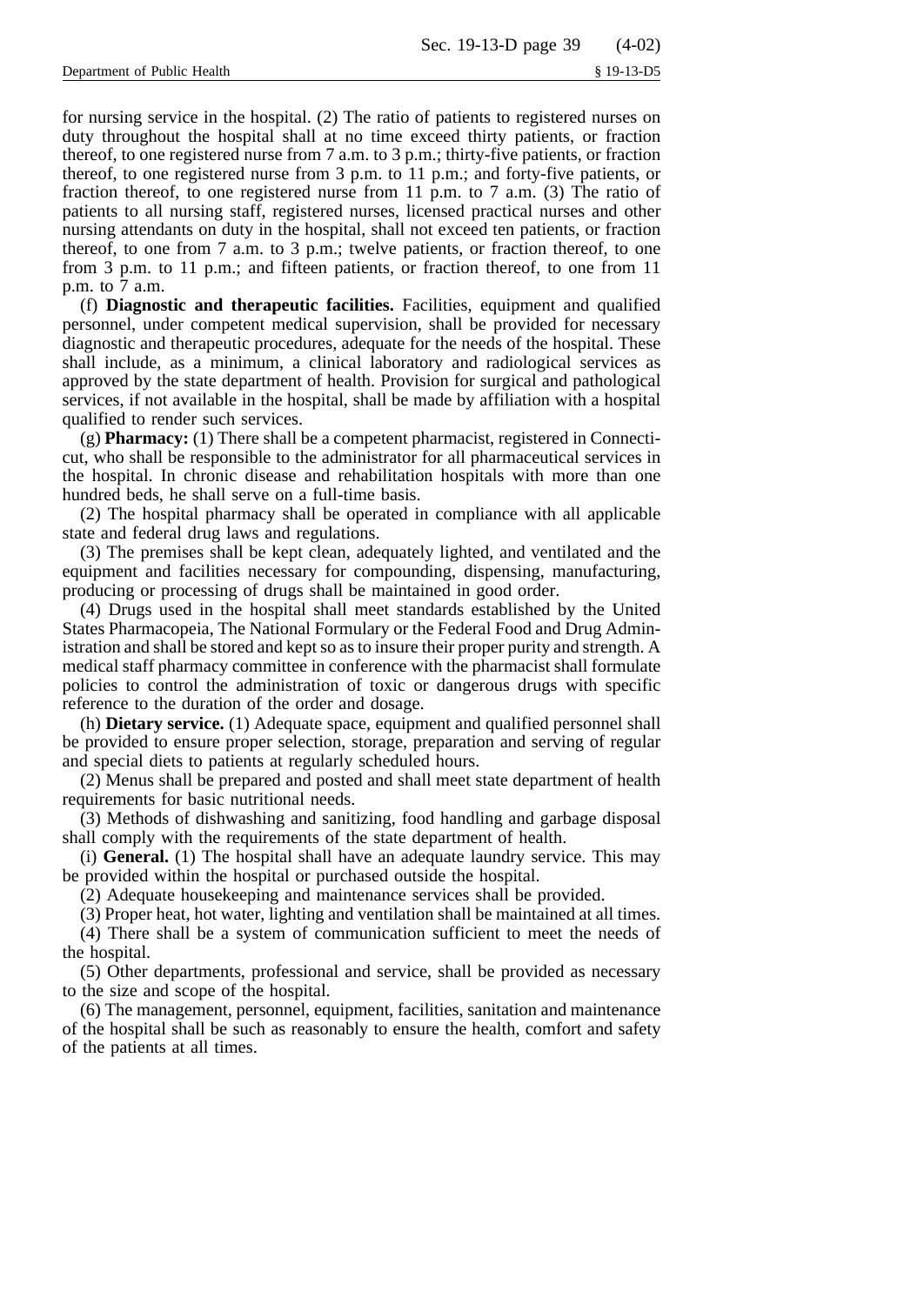(7) When a patient ceases to breathe and has no detectable pulse or blood pressure, the body shall be moved promptly to an otherwise unoccupied room in the same institution pending pronouncement of death by a physician who has personally viewed the body as required in section 7-62 of the General Statutes. The facility shall make available a room which will provide for the dignified holding of the body of the deceased person where it will not be exposed to the view of patients or visitors. The room so designated may be used for other purposes when not required for this purpose.

(j) **Emergencies.** Provision shall be made to maintain essential services during emergency situations.

(k) **Special conditions.** (1) Adequate facilities, equipment and qualified personnel under competent medical supervision shall be provided for diagnostic and therapeutic procedures necessary for the care of patients with a wide range of chronic diseases.

(2) Provision shall be made for physical and occupational therapy and for supervised recreational activities.

(*l*) **Infection control.** (1) Purpose. Each long-term hospital, chronic disease hospital including state facilities shall develop an infection prevention, surveillance, and control program which shall have as its purpose the protection of patients and personnel from hospital-associated infections and community-associated infections in patients admitted to the hospital.

(2) Authority. The hospital's regulations governing the structure and function of this program shall be approved by, and become a part of the bylaws or rules and regulations of, the medical staff of the hospital. The authority for this program shall be delegated to a hospital infection control committee which shall report on its activities with recommendations on a regular basis to the medical executive committee for its consideration and action.

(3) Committee membership. The membership of this committee shall include physicians from each major clinical department, representatives from the nursing service, pharmacy, laboratory, hospital administration, inhalation and physical therapy departments; and as appropriate a representative of the departments of central supply, dietary, laundry, housekeeping and the local health director.

(4) Committee function. The infection control committee shall (a) adopt working definitions of hospital associated infections; (b) develop standards for surveillance of incidence of nosocomial infection and conditions predisposing to infection; (c) develop a mechanism for monitoring and reporting infections in patients and environmental conditions with infection potential; (d) develop a mechanism for evaluation of infection and environmental infection potential, including identification wherever possible of hospital-associated infections and periodic review of the clinical use of antibiotics in patient care; (e) develop control measures including isolation policy, aseptic techniques, and a personnel health program.

(5) Chairman. The chairman of the hospital infection control committee shall be a physician or health care professional qualified by education or experience and with a special interest in, infection control.

(6) Coordinator. There shall be an individual employed by the hospital qualified by education or experience in infection prevention, surveillance, and control who shall conduct these aspects of the program as directed by the hospital infection control committee. This individual shall be directly responsible to, and be a member of, the infection control committee. This individual shall make a monthly report to this committee. The time allotted to this position shall be in accordance with current national and professional standards.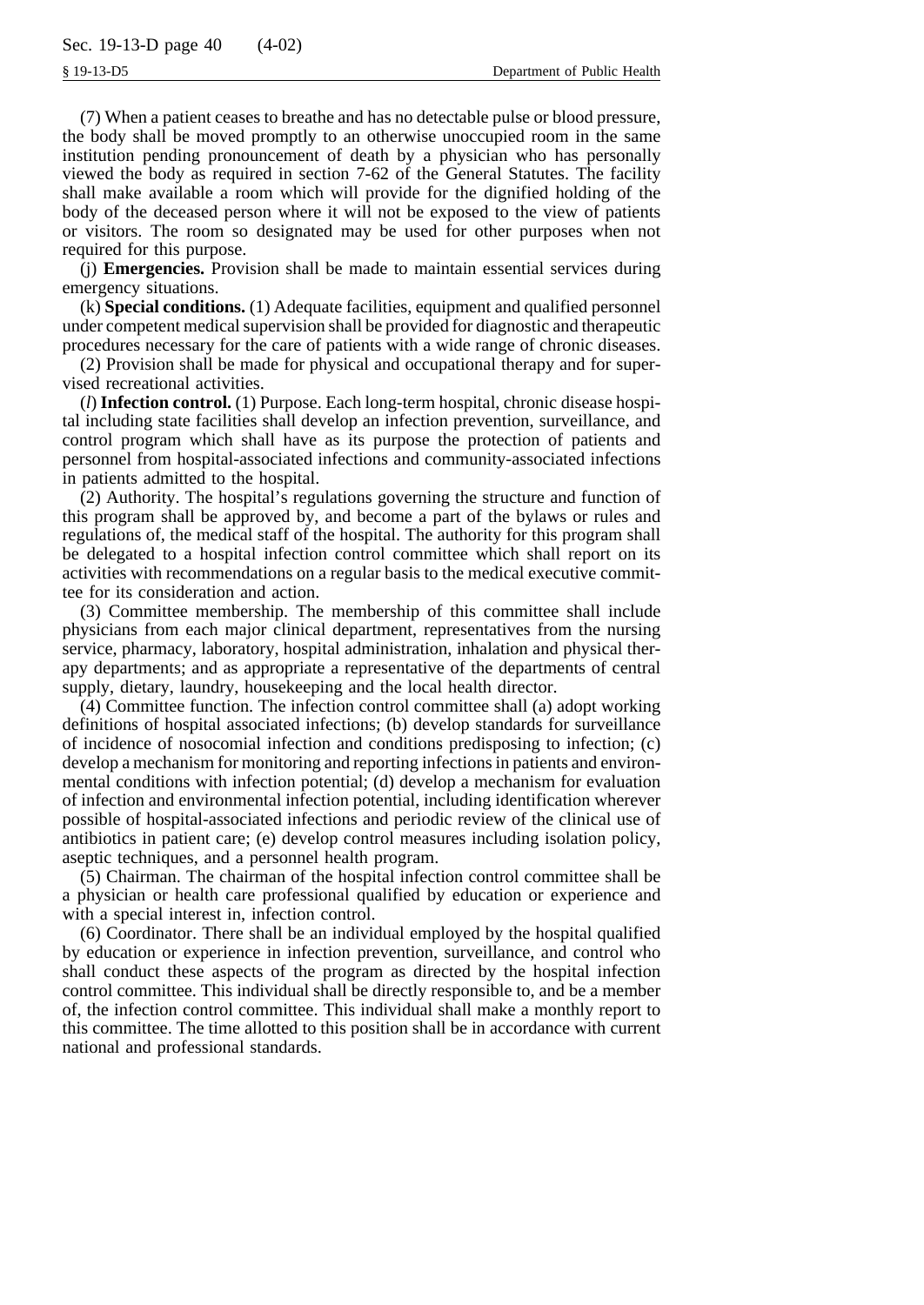(7) Meetings. The infection control committee shall meet at least monthly. As a minimum, it shall (a) review information obtained from day-to-day surveillance activities of the program; (b) review and revise existing standards; (c) report to the medical executive committee.

(8) Education. There shall be regular in-service education programs regarding infection prevention, surveillance, and control for all appropriate hospital personnel, documentation of these programs shall be available to the state department of health for review.

(9) Records. The minutes of the committee shall document the review and evaluation of these data and the development and revision of measures for control of infection. These records shall be available to the state department of health for review. (Effective December 1, 1977)

## **Sec. 19-13-D6. Homes for the aged and rest homes**

(a) **Definitions.** as used in this section.

(1) ''Administration of medication'' means the direct application of a medication by inhalation, ingestion or any other means to the body of a person;

(2) ''Advanced practice registered nurse'' means an individual licensed pursuant to subsection (b) of section 20-94a of the Connecticut General Statutes;

(3) ''Authorized prescriber'' means a physician, dentist, physician assistant or advanced practice registered nurse;

(4) ''Certification'' means written authorization issued by the Connecticut League For Nursing or other department approved certifying organization to a person to administer medications.

(5) ''Certified unlicensed personnel'' means any program staff person who has completed a training program and successfully completed a written examination and practicum administered by the Connecticut League For Nursing or other department approved certifying organization;

(6) ''Commissioner'' means the Commissioner of Public Health or the Commissioner's designated representative;

(7) ''Continuing education'' means attendance at classes, seminars, workshops, conferences or forums, or other documented activities that improve one's knowledge, skills and abilities;

(8) ''Department'' means the Department of Public Health or any duly authorized representative thereof;

(9) ''Medication'' means any medicinal preparation including controlled substances, as defined in section 21a-240 of the Connecticut General Statutes;

(10) ''Medication error'' means failure to administer medication to a person, or failure to administer medication within one (1) hour of the time designated by the prescribing practitioner, or failure to administer the specific medication prescribed for a person, or failure to administer the medication by the correct route, or failure to administer the medication according to generally accepted medical practices, or failure to administer the correct dosage of medication;

(11) ''Physician'' means a doctor of medicine or osteopathy licensed to practice medicine in this or another state;

(12) ''Physician assistant'' means an individual licensed pursuant to section 20- 12b of the Connecticut General Statutes;

(13) ''Program staff'' means those persons responsible for the direct care of the residents;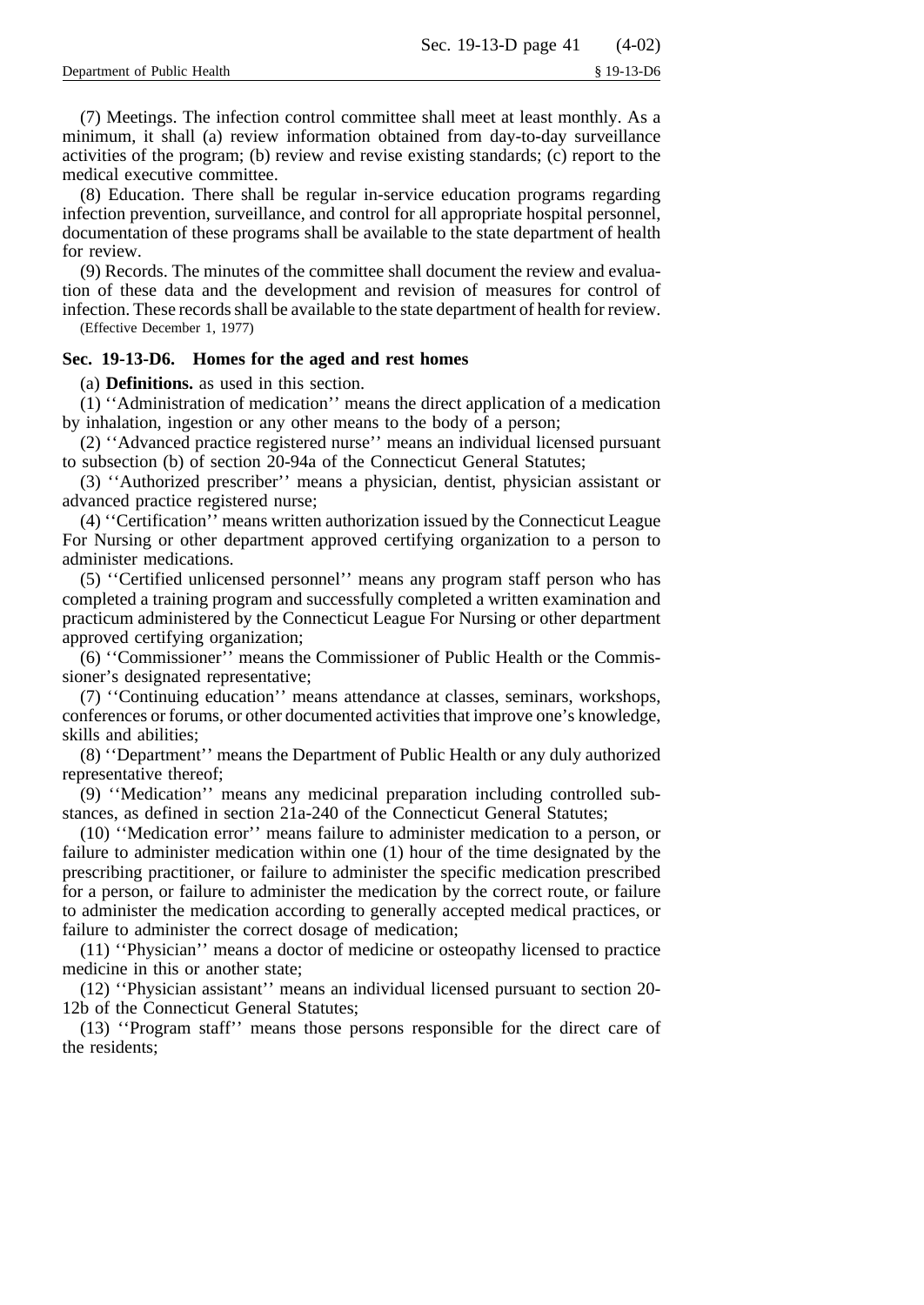(14) ''Registered nurse'' means a person with a license to practice as a registered nurse in Connecticut in accordance with chapter 378 of the Connecticut General Statutes;

(15) ''Registered pharmacist'' means a person with a license to practice as a registered pharmacist in Connecticut in accordance with Section 20-590 of the Connecticut General Statutes;

(16) ''Resident'' means any person receiving care in the residential care home; (17) ''Residential Care Home'' means an institution that is licensed pursuant to section 19a-490 (c) of the Connecticut General Statutes having facilities and all necessary personnel to furnish food, shelter and laundry for two or more persons unrelated to the proprietor and in addition, providing services of a personal nature which do not require the training or skills of a licensed nurse. Additional services of a personal nature may include assistance with bathing, help with dressing, preparation of special diets and supervision over medications which are self-administered, or the administration of medications pursuant to subsection  $19-13-D6$  (m)(2) of the Regulations of Connecticut State Agencies;

(18) ''Significant medication error'' means a medication error, which is potentially serious or has serious consequences for a resident, such as, but not limited to, the administration of medication by the wrong route; for which the resident has a known allergy; which was given in a lethal or toxic dosage; or which causes serious medical problems resulting from the error; and

(19) ''Staff'' means personnel including volunteers who provide a service at a residential care home.

(b) **Physical plant.** A. General. Newly constructed facilities shall contain all the elements described herein and shall be built in accordance with the construction requirements outlined. Should there be a change of ownership of the facility, these standards shall be applicable insofar as existing structures physically permit. New additions and renovations to existing facilities shall be built in accordance with these standards. A safe, sanitary, and comfortable environment is a basic requirement for residents in the facility. If day care programs are to be incorporated in this building, additional supportive facilities shall be provided to accommodate the program. At no time shall any program reduce the minimum services required for this licensed facility.

(1) Site. (a) The site shall be away from nuisances or foreseeable future nuisances detrimental to the proposed project's program, such as industrial development, or other types of facilities that produce noise, air pollution or foreign odors.

(b) No facility of more than one-hundred and twenty (120) beds shall be constructed without public water and sanitary sewers.

(c) The building shall be of sound construction and provide an adequate maintenance program to ensure that the interior, the exterior and the grounds of the building are clean and orderly. All essential mechanical, plumbing, and electrical equipment for resident accommodations shall be in accordance with the requirements of the state department of health.

(d) All plans and specifications for new construction and/or alterations shall be submitted to and approved by the state department of health prior to the start of construction.

(e) Roads and walks shall be provided within the property lines to the main entrance and for service, including loading and unloading space for delivery trucks. Adequate off-street paved and lined parking stalls shall be provided at the ratio of one for each three residents.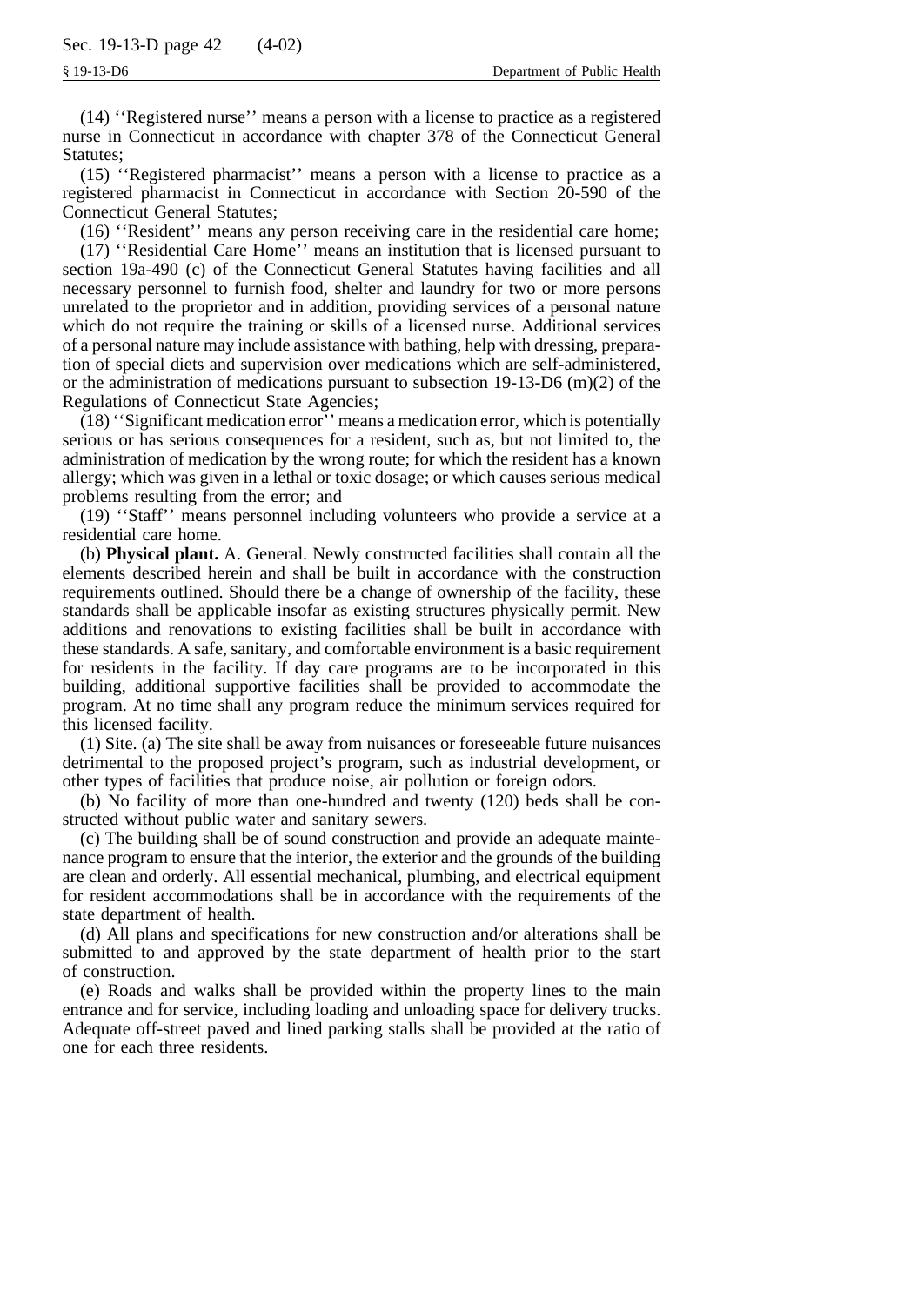(f) There shall be open outdoor area adjacent to the facility with a minimum of one-hundred (100) square feet per resident. This area shall consist of lawn and plantings and shall not be obstructed by other structures or paved parking areas, roads or sidewalks.

(2) Code. (a) Every building hereafter constructed or converted for use, in whole or in part, as a home for aged and rest home shall comply with the requirements of the Basic Building Code, an prepared by the Public Works Department, State of Connecticut; except as such matters are otherwise provided in the rules and regulations authorized for promulgation under the provisions of the Basic Building Code.

(b) In addition to the state of Connecticut Basic Building Code, all homes for aged and rest homes must comply with the State of Connecticut Fire Safety Code, the National Fire Protection Association - 101 Life Safety Code, the State of Connecticut Labor Laws, local fire safety codes, zoning ordinances, and in cases where private water supply and/or sewerage is required, written approval of the local health officer and environmental health services division of the state of Connecticut department of health must be obtained. Only the most current code or regulation and the most stringent shall be used.

(3) Minimum services required. (a) Lobby, with visitors' toilet rooms (to include facilities for each sex) and public telephone.

- (b) Business or administration office.
- (c) Resident rooms (see Sec. 19-13-D6 (b), B.)
- (d) Resident baths (see Sec. 19-13-D6 (b), C.)
- (e) Resident toilet rooms (see Sec. 19-13-D6 (b), D.)
- (f) Resident lounge or sitting room (see Sec. 19-13-D6 (b), E.)
- (g) Resident dining and recreation rooms (see Sec. 19-13-D6 (b), F.)
- (h) Resident recreation area (see Sec. 19-13-D6 (b), G.)
- (i) Dietary facilities (see Sec. 19-13-D6 (b), H.)
- (j) Central storage room (see Sec. 19-13-D6 (b), I.)
- (k) Laundry (see Sec. 19-13-D6 (b), J.)
- (*l*) Employees' facilities (see Sec. 19-13-D6 (b), K.)
- (m) Details of construction (see Sec. 19-13-D6 (b), L.)
- (n) Mechanical system (see Sec. 19-13-D6 (b), M.)
- (o) Electrical system (see Sec. 19-13-D6 (b), N.)
- (p) Emergency electric service (see Sec. 19-13-D6 (b), O.)

(q) Provision for holding expired persons (adequately sized and ventilated space in unobjectionable location).

B. Resident rooms. Each resident room shall meet the following minimum requirements:

(1) Net minimum room clear floor area exclusive of closets, toilet rooms, lockers or wardrobes and vestibule shall be one-hundred and fifty (150) square feet in single rooms and one-hundred and twenty-five (125) square feet per bed in multi-bed rooms. Minimum dimensions of rooms shall not be less than eleven feet (11′).

(2) No resident room shall be designed to permit more than two (2) beds.

(3) Windows. Sills shall not be higher than three feet (3′) above the finished floor. Insulated window glass or approved storm windows shall be provided.

(4) The room furnishing for each resident room shall include a bed with a firm water-proof mattress, bedside stand, reading light, dresser or bureau with mirror and one (1) comfortable chair

(5) Each resident's wardrobe or closet shall have a minimum clear dimension of one foot-ten inches deep by one foot-eight inches wide (1′10″ deep by 1′8″ wide) with full length hanging space, clothes rod and shelf.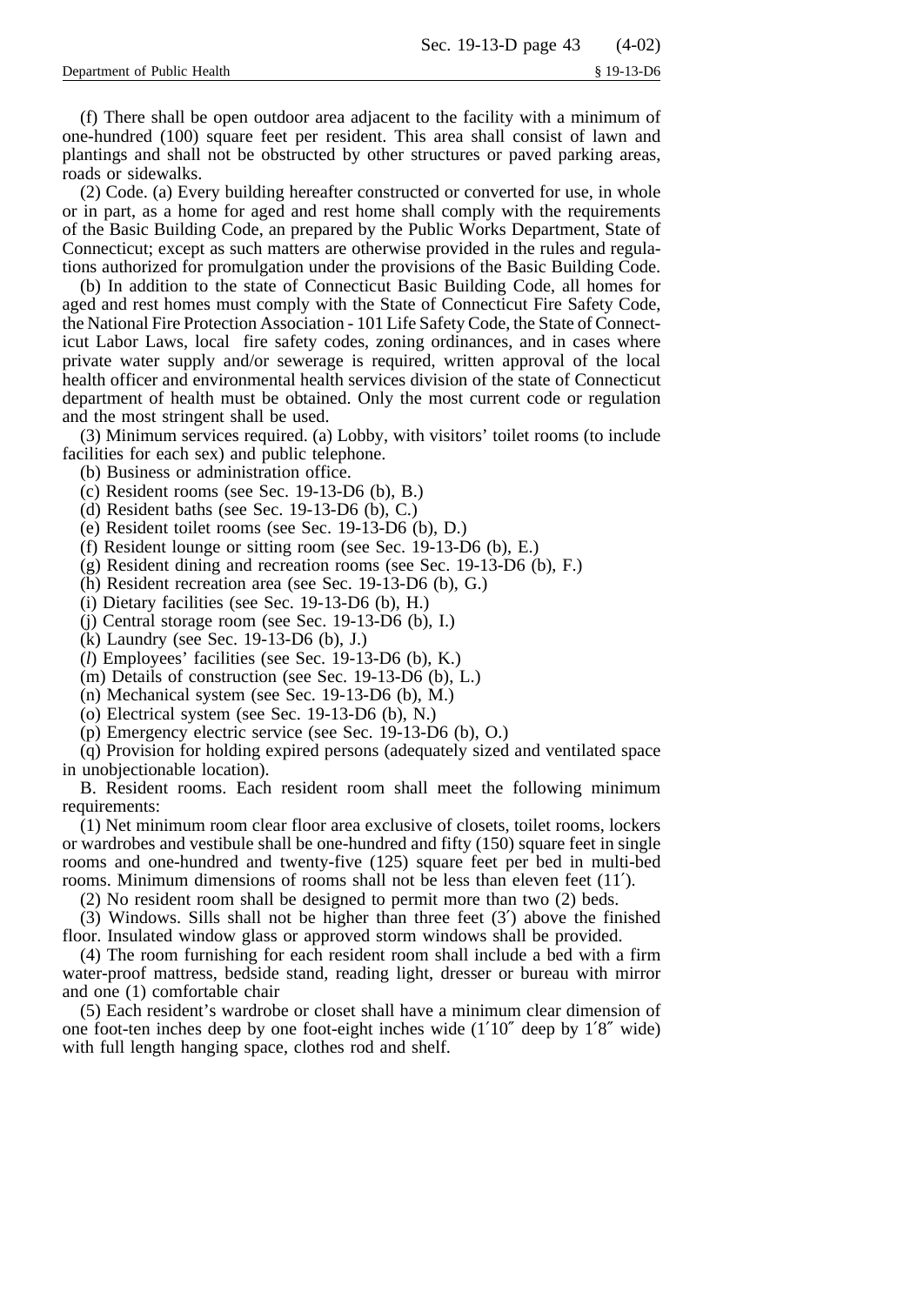(6) All resident rooms shall open to a common corridor (sheltered path of egress) which leads directly to the outside.

(7) Doors shall be three feet (3′) wide and swing into the room.

(8) Ceiling height shall not be less than eight feet (8′) above the finished floor.

(9) A resident unit shall be twenty-five (25) beds or fraction thereof.

C. Resident baths. Resident baths shall have one (1) separate shower or one (1) separate bathtub for each eight (8) beds not individually served. There shall be at least one (1) separate bathtub and one (1) separate shower in each resident unit. Grab bars shall be provided at all bathing fixtures. Each bathtub or shower enclosure in a central bathing area shall provide space for the private use of the bathing fixture and for dressing. Showers in central bathing areas shall not be less than four (4) square feet without curbs. Soap dishes in showers and bathrooms shall be recessed.

D. Resident toilet rooms. (1) A toilet room with lavatory shall be directly accessible from each resident room and from each central bathing area without going through the general corridor. One (1) toilet room may serve two (2) resident rooms but not more than four (4) beds.

(2) Grab bars shall be provided at all waterclosets.

(3) Doors to toilet rooms shall have a minimum clear width of three feet (3′).

E. Resident lounge or sitting room. Each resident wing and/or floor shall contain at least one (1) lounge area of two-hundred and twenty-five (225) square feet or nine (9) square feet per resident, whichever is greater.

F. Resident dining and recreation rooms. (1) The total area designed for combined residents' dining and recreation purposes shall not be less than thirty (30) square feet per resident bed. Additional space shall be provided for non-residents if they participate in day care programs.

(2) Areas appropriate for an activities program shall be provided which shall; (a) be readily accessible to wheelchair visitors.

(b) be of sufficient size to accommodate equipment and permit unobstructed movement of residents and personnel responsible for instructing and supervising residents.

(c) have storage space to store equipment and supplies convenient or adjacent to the area or areas.

(d) have toilet and handwashing facilities readily accessible.

G. Resident recreation area. (1) Recreation areas are required.

(2) Space for recreation, if separated from dining area, shall contain fifteen (15) square feet per resident. This space shall be provided in one area. Lobby area shall not be included in recreation space.

(3) Ten (10) square feet per resident shall be provided for outdoor porches or paved patio areas.

H. Dietary facilities. The food service shall include space and equipment for receiving, storage, preparation, assembling and serving food; cleaning or disposal of dishes and garbage and space for a food service office in a facility of fifty (50) beds or more. In addition, the following shall apply:

(1) Kitchens shall be centrally located, segregated from other areas and large enough to allow for adequate equipment to prepare and care for food properly.

(2) Floors shall be waterproof, greaseproof, smooth and resistant to heavy wear, with covered corners and wall junctions. There shall be floor drains located where the most cleaning is required as in the dishwashing machine room, near the cooking area, etc.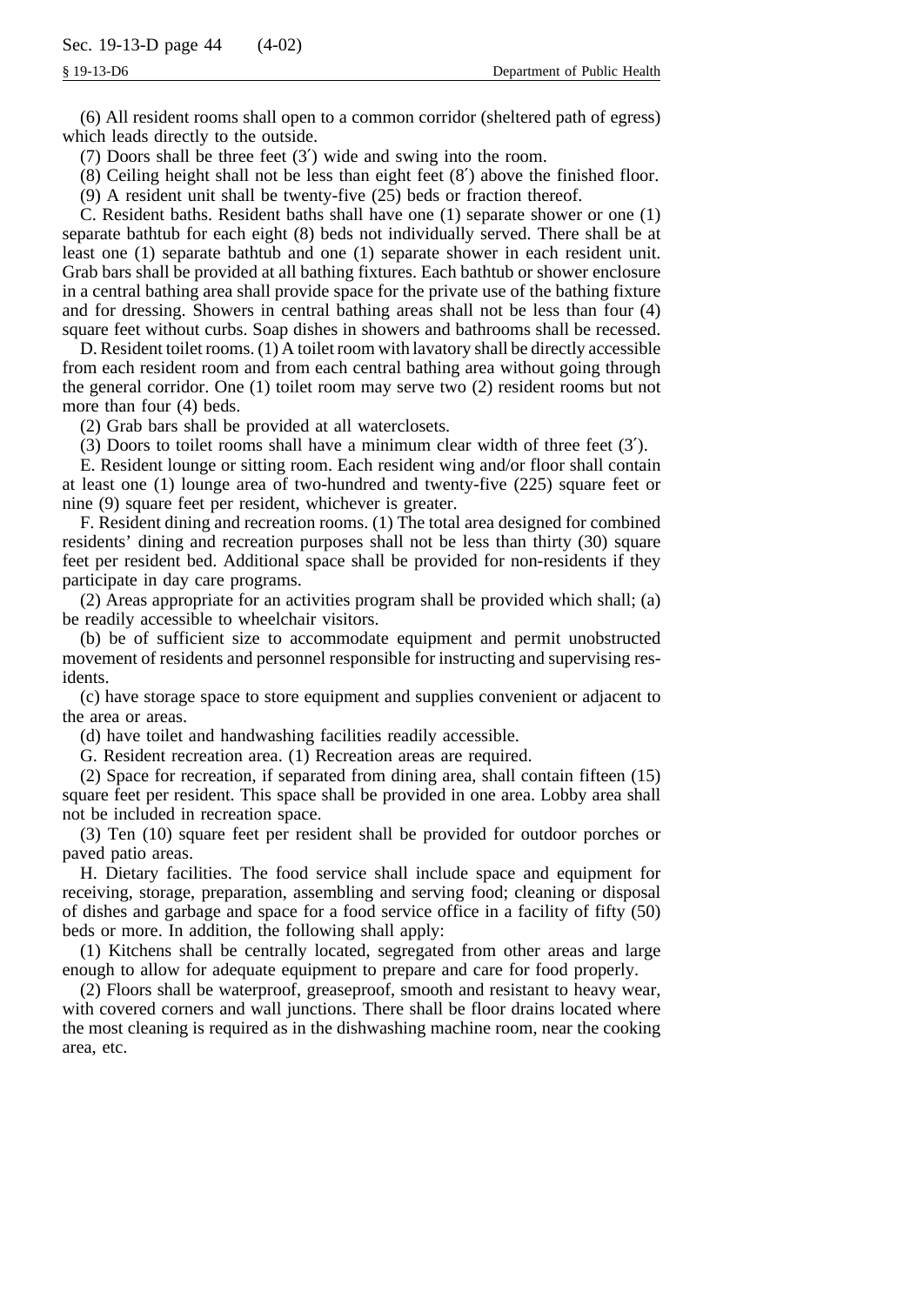(3) All equipment and appliances shall be installed to permit thorough cleaning of the equipment, the floor and the walls around them.

(4) A commercial dishwashing machine shall be provided in any facility with twenty-five (25) or more beds. A commercial dishwashing machine shall be in a separate room or in an area separated from the main kitchen by a partition of five feet (5′) minimum height. There shall be adequate openings for entrance and exit of carts. There shall be space for trucks with dirty dishes at the beginning of the counter. For facilities of less than twenty-five (25) beds, a dishwasher is still required.

(5) Outside ventilation openings shall be screened and provide at least ten (10) air changes per hour. A working ventilating fan is required. A strong exhaust fan in the hood over the range and steam equipment is required. The hood shall be a box type with straight sides and provided with a fire extinguishing system.

(6) Service pipes and lines in food cooking and preparation areas must be enclosed and insulated.

(7) A dining section within the kitchen area is prohibited.

(8) A hand washing sink with a soap dispenser shall be provided. Single service towels and a covered waste receptacle shall be provided in the kitchen area for the exclusive use of kitchen personnel.

(9) A janitor's closet shall be provided with a floor receptor or service sink, storage space for housekeeping equipment and supplies, and shall be located within the dietary department.

(10) Food service equipment shall be arranged for efficient, safe work flow, a separation of clean and contaminated functions and shall provide: (a) Potwashing facilities.

(b) Refrigerated storage for at least a three-day supply of food.

(c) Dry storage for at least a three-day supply of food.

(d) Enclosed waste disposal facilities.

(e) A toilet room with lavatory conveniently accessible for dietary staff.

I. Central storage room. (1) A central storage room of not less than ten (10) square feet per resident bed concentrated in one area shall be provided, including shelving.

(2) Storage should be located according to use and demand, but not in residents' rooms.

J. Laundry. (1) This service, if provided, shall be used exclusively for laundry and shall be remote from resident and food service areas, be self-contained, and shall not be accessible through any other room. The design shall provide for the separation of clean and soiled functions and shall include: (a) Basic mechanical services required for the installation of the laundry.

(b) A soiled linen room.

(c) A clean linen room separated from the soiled linen room.

(d) Linen cart storage space.

(e) A laundry processing room with equipment, including ironing, sufficient to process seven days' needs within the workweek.

(f) A janitor's closet with storage space for housekeeping supplies and equipment, and a floor receptor or service sink for the laundry area.

(g) Storage area for laundry supplies.

(2) If laundry is processed outside the facility, the facilities in subdivisions (e) (f) and (g) need not be provided although space shall be designed in the laundry area for future installation of these areas as needed.

(3) Each facility shall have a separate area easily accessible to the resident for a domestic type washer and dryer for residents' personal clothing and equipped for ironing. Coin-operated equipment shall not be provided.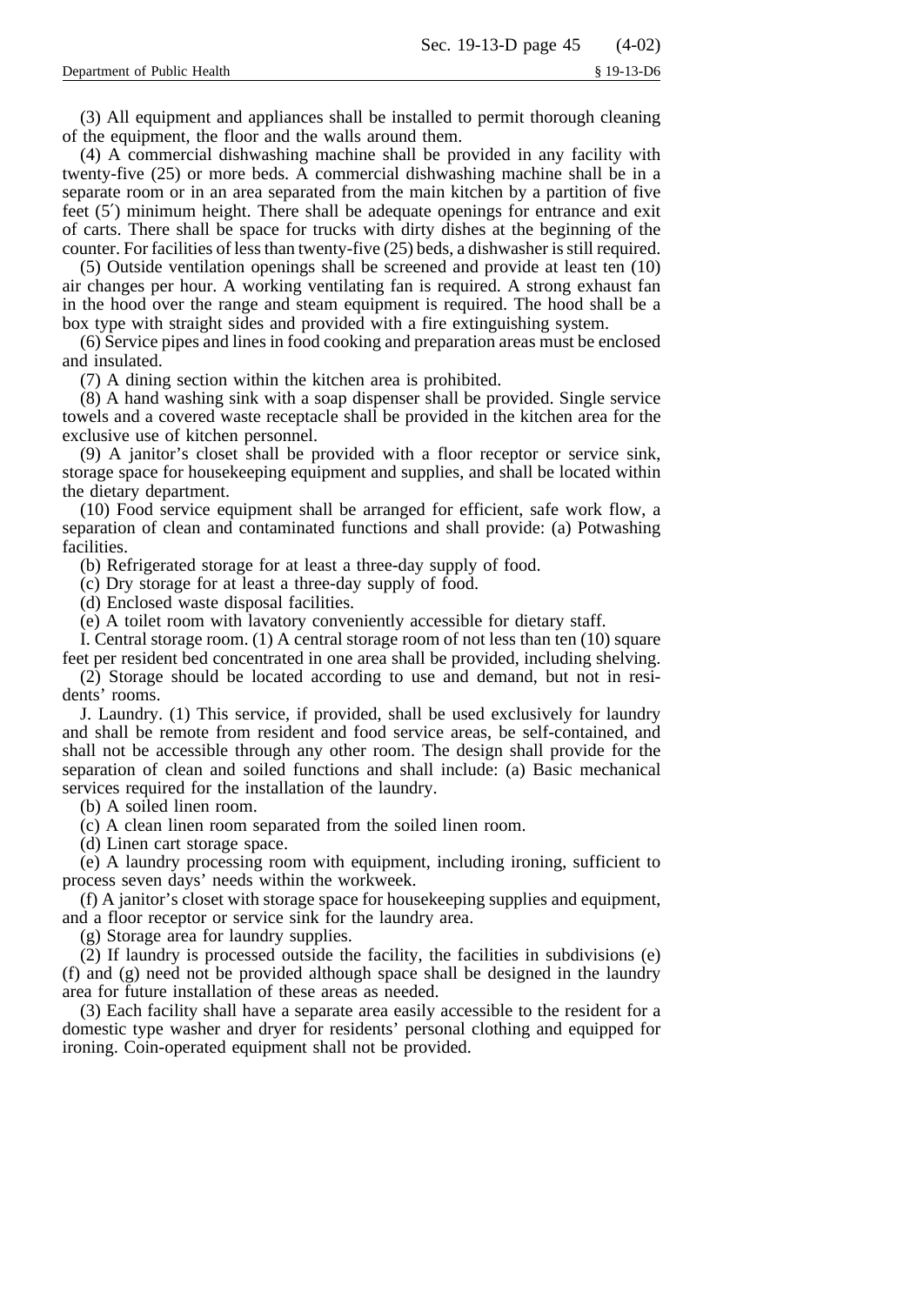(4) Facilities without city water or sanitary sewers shall not provide for commercial laundry processing on the well or leaching system serving the domestic needs of the facility.

K. Employees facilities. (1) Toilet rooms. A separate room for each sex shall be provided for employees' use only. One (1) watercloset and one (1) lavatory shall be for each twenty (20) employees of each sex up to one hundred (100) employees, and one (1) water-closet and (1) lavatory for each additional twenty-five (25) employees over one-hundred (100) employees. Provide one (1) urinal for nine (9) or more males up to forty (40) employees.

(2) Locker rooms. Separate locker rooms for each sex shall be provided, with adequate segregated space for employees' clothing and personal effects. These lockers shall be installed in a completely divided area from the waterclosets and lavatories.

(3) Dining room. A separate dining room shall be provided for employee use in the amount of fifteen (15) square feet per employee dining at one time. This dining room shall not be included in the space requirement for any other area nor shall serve any other purpose.

L. Details of construction. A high degree of safety for the occupants in minimizing the incidence of accidents shall be provided. Hazards such as sharp corners shall be avoided. All details and finishes shall meet the following requirements:

(1) Corridors shall be at least six feet (6′) wide.

(2) No door shall swing into the corridor.

(3) Handrails shall be provided on both sides of all corridors used by residents. They shall have ends rounded and returned to the walls, a clear distance of one and one-half inches  $(1<sup>1</sup>/2<sup>''</sup>)$  between handrail and wall and a height of thirty-two inches to thirty-four inches (32″ to 34″) above the finished floor.

(4) Thresholds and expansion joint covers shall be flush with the finished floor.

(5) Such items as drinking fountains, telephone booths, and vending machines shall be located so as not to project into the required width of exit corridors.

(6) All doors to resident toilet rooms, bathrooms and shower rooms shall be equipped with hardware which will permit access in any emergency.

(7) All doors opening to corridors shall be swing-type. Alcoves and similar spaces which generally do not require doors are excluded from this requirement.

(8) Grab bars and accessories in resident toilet rooms, shower rooms, and bathrooms shall have sufficient strength and anchorage to sustain a load of two-hundred and fifty (250) pounds for five (5) minutes.

(9) If linen and refuse chutes are used, they shall be designed as follows:

(a) Service openings to chutes shall have approved Class ''B,'' one and one-half  $(1<sup>1</sup>/2)$  hour fire rated doors.

(b) Service openings to chutes shall be located in a room or closet of not less than two (2) hour fire-resistive construction, and the entrance door to such room or closet shall be a Class "B," one and one-half  $(1<sup>1</sup>/2)$  hour fire rated door.

(c) Minimum diameter of gravity-type chutes shall be two feet (2′) with washdown device.

(d) Chutes shall terminate in or discharge directly into collection rooms separate from laundry or other services. Separate collection rooms shall be provided for refuse and linen. Such rooms shall be of not less than two (2) hour fire-resistive construction and the entrance door shall be a Class "B," one and one-half  $(1<sup>1</sup>/2)$ hour fire rated door with hardware as required by NFPA.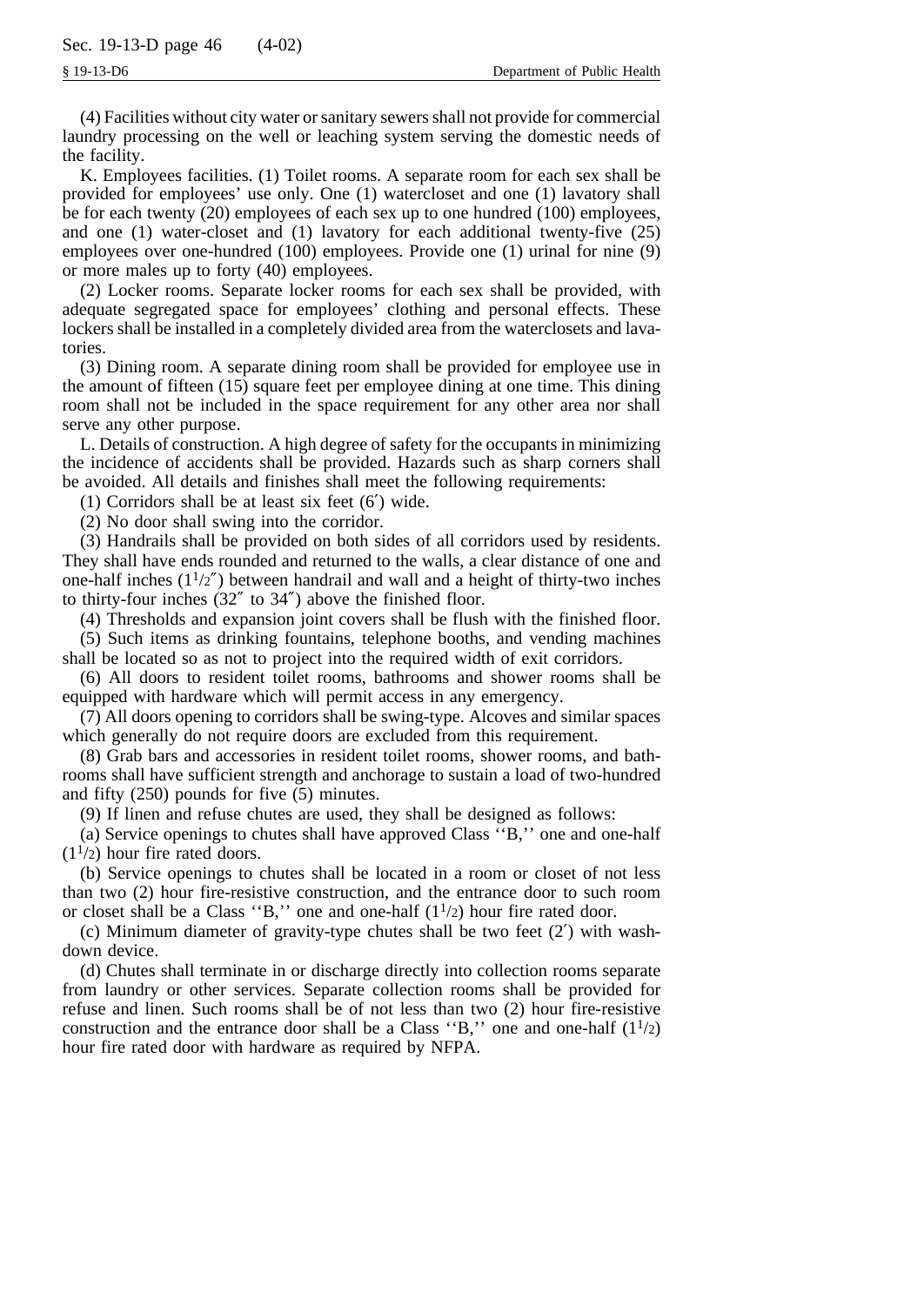(e) Chutes shall extend at least four feet (4′) above the roof and shall be covered by an explosive type hatch.

(f) Chutes shall be protected internally by automatic sprinklers. This will require a sprinkler-head at the top of the chute and, in addition, a sprinkler-head shall be installed within the chute at alternate floor levels in buildings over two (2) stories in height. The room into which the chute discharges shall also be protected by automatic sprinklers.

(10) Dumbwaiters, conveyors, and material handling systems shall not open into any corridor or exitway but shall open into a room enclosed by not less than two (2) hour fire-resistive construction. The entrance door to such room shall be a Class "B," one and one-half  $(1<sup>1</sup>/2)$  hour fire rated door.

(11) Janitor's closet. This room shall contain a floor receptor or service sink and storage space for housekeeping supplies and equipment. One (1) janitor's closet may serve a fifty (50) bed unit on each floor.

(12) Ceiling heights: (a) Boiler room shall be not less than two feet - six inches (2′ 6″) above the main boiler header and connecting piping with adequate headroom under piping for maintenance and access.

(b) Storage rooms, residents' toilet rooms, and other minor rooms shall be not less than seven feet - eight inches (7′ 8″) above the finished floor.

(c) All other rooms and corridors shall be not less than eight feet (8′) above the finished floor.

(13) Boiler rooms, food preparation centers, and laundries shall be insulated and ventilated to prevent any floor surface above from exceeding a temperature of ten degrees (10°) Fahrenheit above the ambient room temperature.

(14) Approved fire extinguishers shall be provided in recessed locations throughout the building not more than five feet (5′) above the floor.

(15) For flame spread requirements, see the State of Connecticut Fire Safety Code.

(16) Floors generally shall be easily cleanable and shall have the wear resistance appropriate for the location involved. Floors in kitchens and related spaces shall be waterproof and greaseproof. In all areas where floors are subject to wetting, they shall have a non-slip finish.

(17) Adjacent dissimilar floor materials shall be flush with each other to provide an unbroken surface.

(18) Walls generally shall be washable and in the immediate area of plumbing fixtures, the finish shall be moistureproof Wall bases in dietary areas shall be free of spaces that can harbor insects.

(19) Ceilings generally shall be washable or easily cleanable. This requirement does not apply to boiler rooms, mechanical and building equipment rooms, shops and similar spaces.

(20) Ceilings shall be accoustically treated in corridors and resident occupied areas.

(21) All resident occupied rooms shall be provided with at least a one and threequarter inch  $(1^3/4'')$ , threequarter  $(3/4)$  hour wood or metal door equal to ''C'' label construction with metal frame and positive latching.

(22) All operable windows shall be provided with screens.

M. Mechanical system. (1) Elevators. (a) At least one elevator shall be installed where one to fifty (1 to 50) resident beds are located on any floor other than the main entrance floor, or where resident facilities are located on a floor other than those containing resident beds.

(b) At least two (2) elevators shall be installed where fifty-one to one-hundred and fifty (51 to 150) resident beds are located on floors other than the main entrance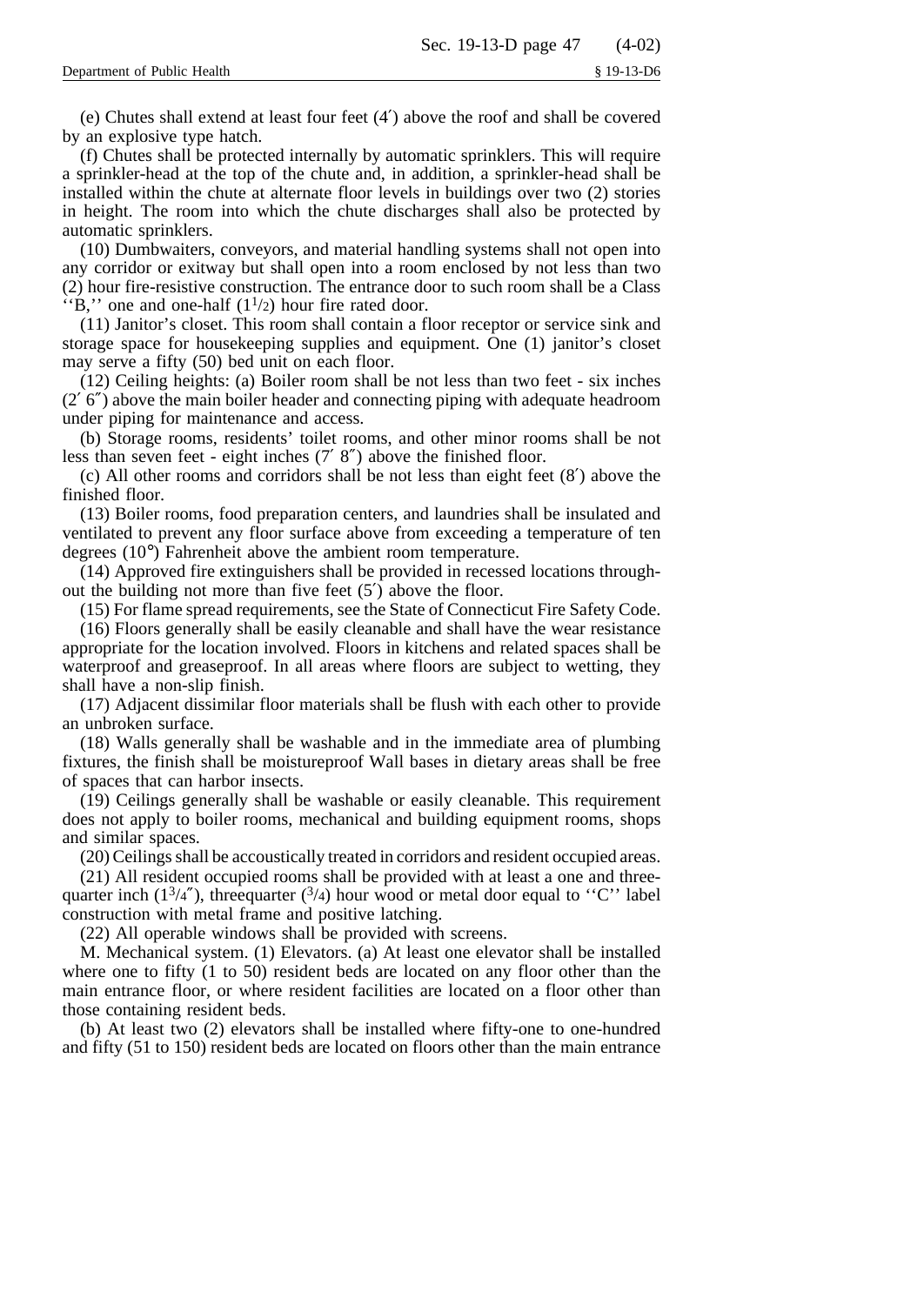floor, or where resident facilities are located on a floor other than those containing resident beds.

(c) At least three (3) elevators shall be installed where one-hundred and fifty to three-hundred and fifty (150 to 350) resident beds are located on floors other than the main entrance floor or where resident facilities are located on a floor other than those containing resident beds.

(d) For facilities with more than three-hundred and fifty (350) beds, the number of elevators shall be determined from a study of the facility plan and the estimated vertical transportation requirements.

(e) An elevator vestibule shall be provided on each floor meeting the requirements of two (2) hour fire-resistant construction with self-closing one and one-half  $(1<sup>1</sup>/2)$ hour fire rated doors held open by electro-magnetic hold open devices connected to an automatic alarm system.

(2) Steam and hot water systems. (a) Boilers shall have the capacity, based upon the published Steel Boiler Institute or Institute of Boiler and Radiator Manufacturers' net ratings, to supply the normal requirements of all systems and equipment. If the licensed capacity of the facility exceeds one-hundred (100) beds, a second boiler shall be required.

(b) Boiler feed pumps, condensate return pumps, fuel oil pumps, and circulating pumps shall be connected and installed to provide standby service when any pump breaks down.

(c) Supply and return mains and risers of space heating and process steam systems shall be valved to isolate the various sections of each system. Each piece of equipment shall be valved at the supply and return end.

(d) Boilers' and smoke breeching stacks, all steam supply piping and high pressure steam return piping and hot water space heating supply and return piping shall be insulated.

(3) Air conditioning, heating and ventilating systems: (a) A minimum temperature of seventy-five degrees Fahrenheit (75° F.) shall be provided for all occupied areas at winter design conditions.

(b) All air-supply and air-exhaust systems shall be mechanically operated. All fans serving exhaust systems shall be located at or near the point of discharge from the building.

(1) Outdoor ventilation air intakes, other than for individual room units, shall be located as far away as practicable but not less than twenty-five feet (25′) from exhausts from any ventilating system or combustion equipment. The bottom of outdoor intakes serving central air systems shall be located as high as possible but not less than eight feet (8′) above the ground level or, if installed through the roof, three feet (3′) above roof level.

(2) The ventilation systems shall be designed and balanced to conform to accepted standards and/or applicable codes.

(3) Room supply air inlets, recirculation, and exhaust air outlets shall be located not less than three (3″) inches above the floors.

(4) Corridors shall not be used to supply air to or exhaust air from any room. All interior rooms shall be mechanically ventilated.

(5) An approved fire damper shall be provided on each opening through each fire or smoke wall partition and on each opening through the floor of a vertical shaft.

(6) Cold air ducts shall be insulated where necessary to maintain the efficiency of the system or to minimize condensation problems.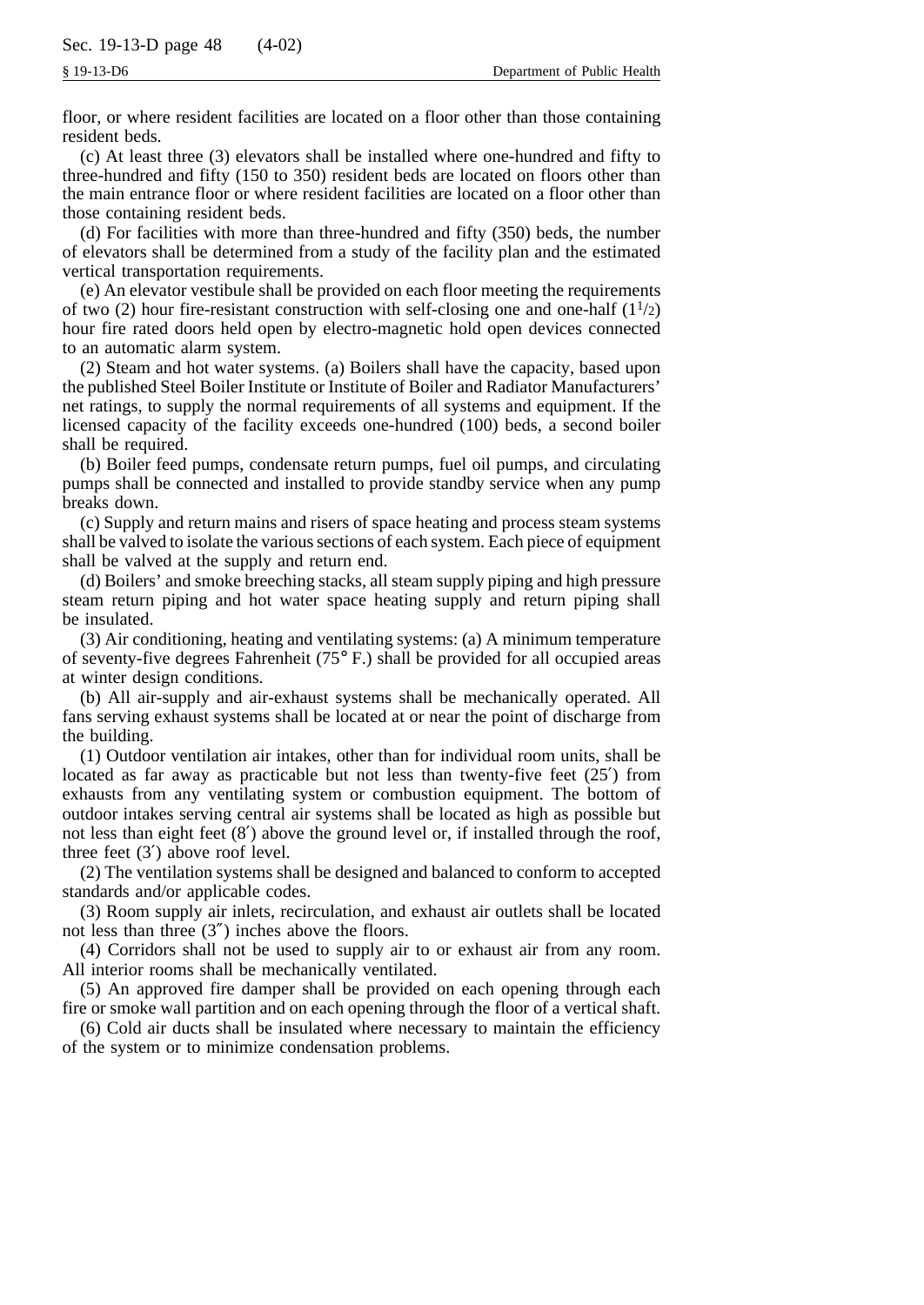(7) Exhaust hoods in food preparation centers shall have a minimum exhaust rate of one-hundred (100) cubic feet per minute per square foot of hood face area. All hoods over cooking ranges shall be equipped with fire extinguishing systems and heat-activated fan controls. Cleanout openings shall be provided every twenty feet (20′) in horizontal exhaust duct systems serving hoods.

(8) Boiler rooms shall be provided with sufficient out-door air to maintain combustion rates of equipment and reasonable temperatures in the room and in adjoining areas.

(4) Plumbing and other piping systems. (a) Plumbing fixtures. (1) The material used for plumbing fixtures shall be of non-absorptive acid-resistant material.

(b) Water supply systems. (1) Systems shall be designed to supply water to the fixtures and equipment on the upper floors at a minimum pressure of fifteen (15) pounds per square inch during maximum demand periods.

(2) Each water service main, branch main, riser and branch to a group of fixtures shall be valved. Stop valves shall be provided at each fixture.

(3) Hot, cold and chilled water piping and waste piping on which condensation or unnecessary heat loss may occur shall be insulated.

(4) Backflow preventers (vacuum breakers) shall be installed on hose bibbs and on all fixtures to which hoses or tubing can be attached such as janitors' sinks.

(5) Flush valves installed on plumbing fixtures shall be of a quiet operating type.

(6) Hot water distribution systems shall be arranged to provide hot water at each hot water outlet at all times.

(7) Plumbing fixtures which require hot water and which are intended for resident use shall be supplied with water which is controlled to provide a water temperature ranging between one-hundred and ten degrees to one-hundred and twenty degrees Fahrenheit (110° to 120° F.) at the fixture.

(c) Hot water heaters and tanks. The hot water heating equipment shall have sufficient capacity to supply the water at the temperatures and amounts as required.

(d) Drainage systems. Piping over food preparation centers, food serving facilities, food storage areas, and other critical areas shall be kept to a minimum and shall not be exposed. Special precautions shall be taken to protect these areas from possible leakage of or condensation from necessary overhead piping systems.

(c) Fire extinguishing systems. Automatic fire extinguishing systems shall be installed in areas such as: Central soiled linen holding rooms, maintenance shops, refuse collection rooms, bulk storage rooms, and adjacent corridors, attics accessible for storage, and refuse chutes. Storage rooms of less than one-hundred (100) square feet in area and spaces used for storage of non-hazardous materials are excluded from this requirement if construction is non-combustible.

N. Electrical system. (1) Circuit breakers or fusible switches that provide disconnecting means and overcurrent protection for conductors connected to switchboards and distribution panelboards shall be enclosed or guarded to provide a dead-front type of assembly. The main switchboard shall be located in a separate enclosure accessible only to authorized persons. The switchboard shall be convenient for use, readily accessible for maintenance, clear of traffic lanes, and in a dry ventilated space free of corrosive fumes or gases. Overload protective devices shall be suitable for operating properly in the ambient temperature conditions.

(2) Lighting and appliance Panelboards shall be provided for the circuits on each floor. This requirement does not apply to emergency system circuits.

(3) All spaces occupied by people, machinery, and equipment within the building, and the approaches thereto, and parking lots shall have electric lighting.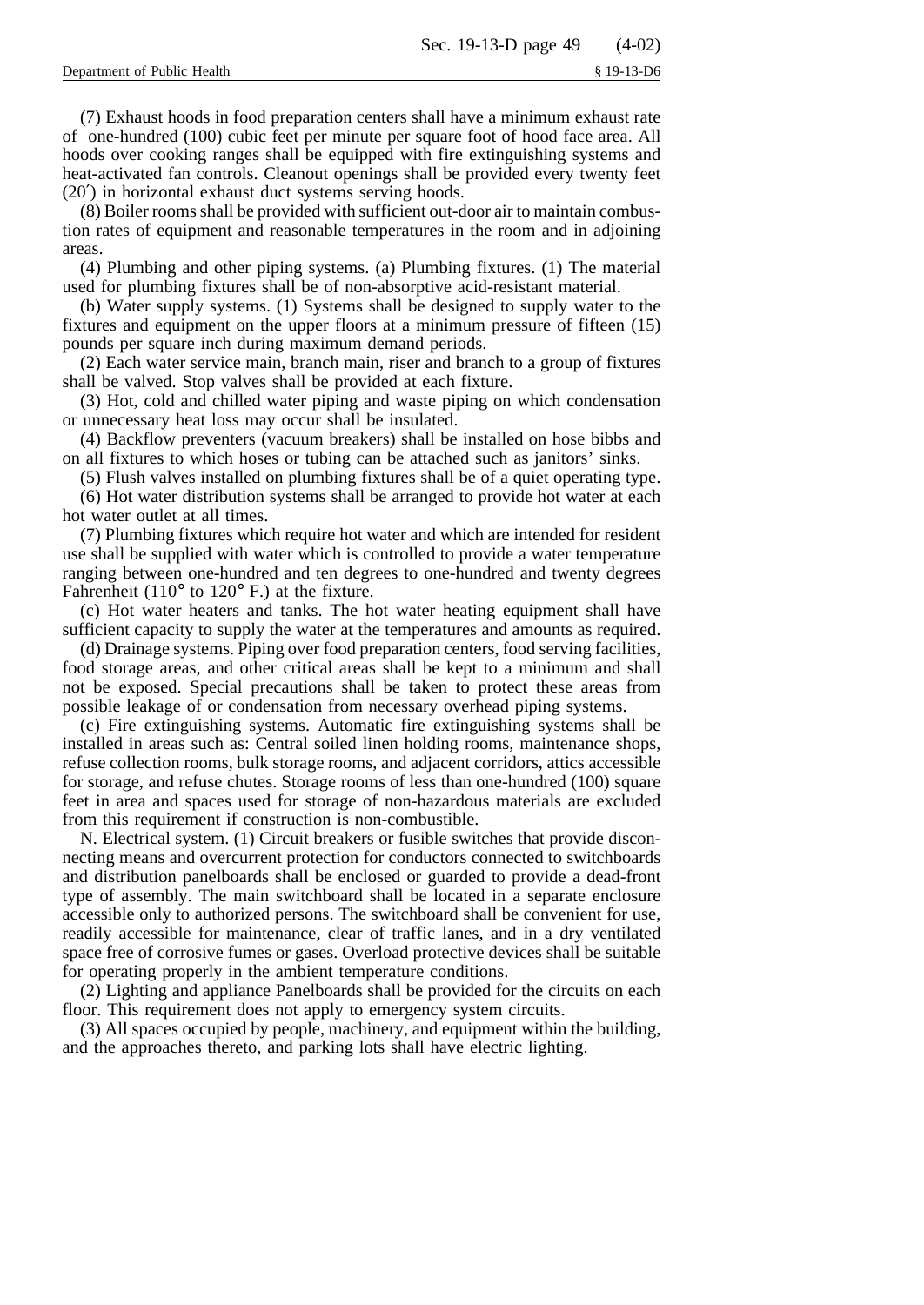(a) Residents' bedrooms shall have general lighting.

(b) One lighting fixture for general lighting shall be exclusively wired to a switch at the entrance to each resident room.

(c) A reading light shall be provided for each resident.

(d) Residents' reading lights shall not be switched at the door.

(e) All switches for control of lighting in resident areas shall be of the quiet operating type.

(4) Each resident bedroom shall have duplex receptacles at least eighteen inches (18″) above the floor as follows: One on each side of the head of each bed, for parallel beds. Only one duplex receptacle is required between beds, and one on at least one other wall. Single receptacles for equipment, such as floor cleaning machines, shall be installed approximately fifty feet (50′) apart in all corridors. Duplex receptacles for general use shall be installed approximately fifty feet (50′) apart in all corridors and within twenty-five feet (25′) of ends of corridors.

(5) A calling station shall be installed in each resident room to meet the following requirements: Each resident room shall be equipped with at least an audible call bell system connected to an annunciator panel in the manager's office and employees' sleeping area where there is staff twenty-four (24) hours a day. If the office is not staffed twenty-four (24) hours a day, the call system shall indicate the source of the call, both audibly and visually. In addition to activating the annunciator panel, the call bell shall turn on a light located directly over the door of the resident room. In lieu of this requirement, a telephone system may be used if the same functions are accomplished when the receiver is lifted.

(6) A manually-operated, electrically-supervised fire alarm system shall be installed in each facility. In multistory buildings, the signal shall be coded or otherwise arranged to indicate the location of the station operated. The fire alarm system should be connected to a municipal system, if possible. Pre-signal systems will not be permitted. In multi-story buildings, with more than twenty-five (25) residents, an annunciator panel shall be provided.

O. Emergency electric service. (1) To provide electricity during an interruption of the normal electric supply that could affect the care and safety of the occupants, an emergency source of electricity shall be provided and connected to all circuits for lighting and power.

(2) The source of this emergency electric service shall be as follows: (a) All emergency generating set, including the prime mover and generator, equipped with an automatic transfer switch, shall he located on the premises and shall be reserved exclusively for supplying the emergency electrical system. The emergency generator set shall be of sufficient kilowatt capacity to supply all lighting and power load demands of the emergency system and shall have an automatic transfer switch which will start the emergency generator within ten  $(10)$  seconds. The power factor rating of the generator shall be not less than eighty percent (80%). Where fuel is normally stored on the site, the storage capacity shall be sufficient for three (3) days operation of required emergency electric services. Where fuel is normally piped underground to the site from a utility distribution system, storage facilities on the site will not be required.

(3) Emergency electric service shall be provided to circuits as follows: (a) Where electricity is the only source of power normally used for space heating, the emergency service shall provide for heating of all resident bedrooms and resident service areas such as dining rooms, day rooms and recreation areas. Emergency heating of resident bedrooms will not be required in areas where the home is supplied by at least two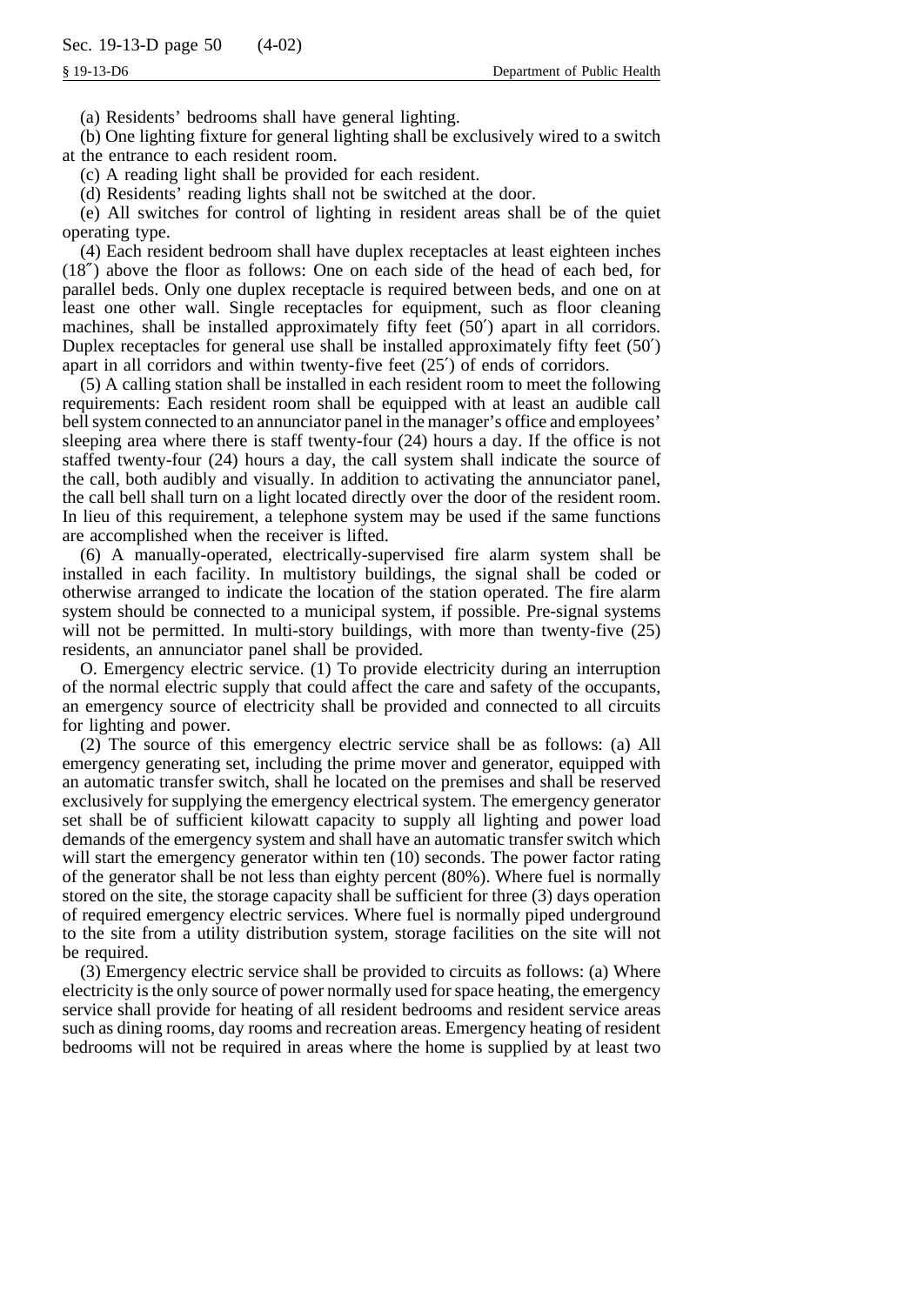(2) utility service feeders, or a network distribution system fed by two (2) or more generating sources, with the feeders so routed, transfer switch connected, and protected that a fault any place between the sources and the facility will not likely cause an interruption of more than one of the service feeders.

(b) Where more than one (1) elevator is provided, at least one (1) shall be connected to the emergency electrical system.

P. If residents are housed in two (2) or more buildings not directly connected one with another, each such building shall be treated as a separate unit.

Q. Each resident room shall be numbered; the number, together with the licensed capacity of each room, shall be posted by each door. The census shall not exceed the number for which the license is issued, nor shall the number of residents in any room exceed the licensed capacity of that room.

R. The buildings, equipment and precautions taken to provide for the safety of residents and employees shall be approved by the state department of health. An annual certificate from the local fire marshal that fire precautionary measures meet his approval shall be submitted with the annual application for license.

S. The buildings, equipment and site shall be maintained in a good state of repair and shall be kept clean at all times.

## (c) **Administration.**

(1) The proprietor or licensee of the residential care home shall be responsible for operation of the residential care home in compliance with these regulations.

(2) The proprietor or licensee of the residential care home shall be responsible for submitting every two years to the department an application for license and such reports as may be required.

(3) The licensee shall furnish, with his initial application, character references from three responsible people not related to him. He shall also furnish, every two years with his initial and each subsequent application, a certificate of physical and mental health signed by a physician.

(4) Sufficient capable personnel of good character and suitable temperament shall be employed to provide satisfactory care for the residents.

(A) The residential care home shall maintain records on file at the residential care home documenting that all new staff received an initial orientation prior to being allowed to work independently including, but not limited to, safety and emergency procedures for staff and residents, the policies and procedures of the residential care home, and resident rights. Such records shall be kept at the residential care home for not less than two (2) years after the termination of employment of the staff person or service as a volunteer.

(B) Continuing education for program staff shall be required for one (1) percent of the total annual hours worked (to a maximum of twelve (12) hours) per year. Such education shall include, but is not limited to, resident rights, behavioral management, personal care, nutrition and food safety, and health and safety in general.

(C) The licensee of the residential care home shall develop, implement and maintain a written plan for continuing education for program staff at the residential care home.

(D) The licensee shall have records of continuing education for each program staff member at the residential care home which is available to the department for review upon request. Such records shall be kept for not less than two (2) years after the termination of employment of an employee.

(5) The management, personnel, equipment, facilities, sanitation and maintenance of the home shall be such as reasonably to ensure the health, comfort and safety of the residents at all times.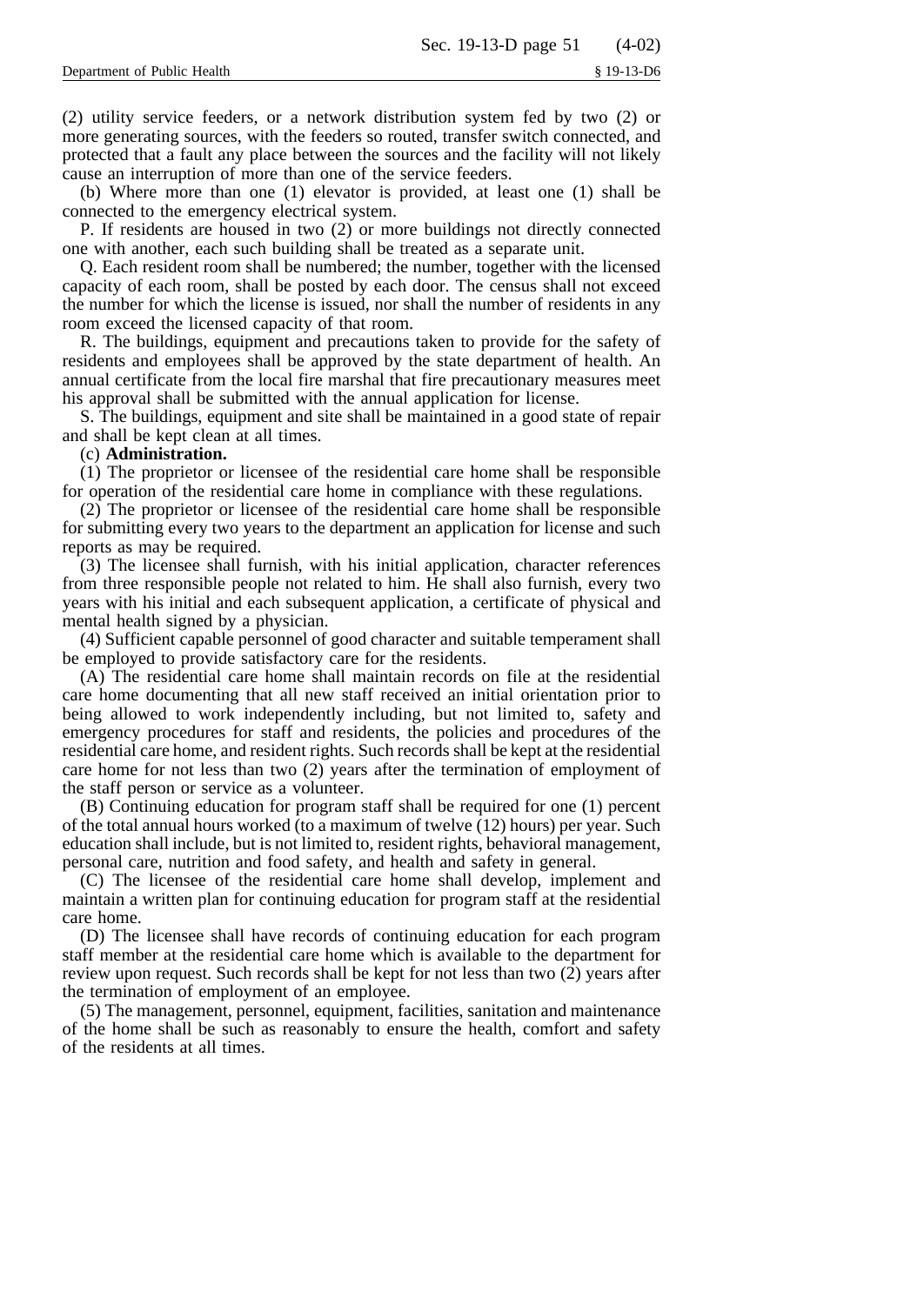(d) **Medical supervision.** In case of illness of a resident the licensee of the home or the person in charge is responsible for obtaining the services of a physician.

(e) **Records.** A record of each resident, to include the name, residence, age, sex, nearest relative, religion and other necessary information, shall be kept on forms approved by the state department of health.

(f) **Dietary service.** (1) Adequate space, equipment and qualified personnel shall be provided to ensure proper selection, storage, preparation and serving of regular and special diets to residents at regularly scheduled hours.

(2) Menus shall be prepared, posted and filed and shall meet state department of health requirements for basic nutritional needs.

(3) The time scheduling of regular meals and snacks shall be approved by the state department of health.

(4) Methods of dishwashing and dish sanitizing, food handling and garbage disposal shall comply with section 19-13-B42.

(g) **Recreation.** Recreational activities shall be provided in homes for the aged. Space and equipment provided for recreational activities shall be approved by the state department of health.

(h) **General conditions.** (1) Residents shall be admitted only on referral from a responsible source. No residents may be admitted on an emergency basis except in the event of a major disaster, in which case the state department of health shall be notified at the earliest possible time.

(2) Provisions for visiting hours shall be as liberal as may be consistent with good resident care. Personnel shall treat both residents and their visitors with courtesy and consideration at all times.

(3) Any accident, disaster or other unusual occurrence in the institution shall be reported within seventy-two hours to the state department of health.

(4) Proper heat, hot water, lighting and ventilation shall be maintained at all times.

(5) There shall be a system of communication sufficient to meet the needs of the institution and the requirements of the state department of health.

(6) Adequate housekeeping, laundry and maintenance services shall be provided.

(7) Licenses are not transferable and are in effect only for the operation of the institution as it is organized at the time the license is issued The state department of health shall be immediately notified if the licensee plans any structural changes, plans to sell the institution or plans to discontinue operation.

(8) When an institution changes ownership, the new licensee shall not only comply with all the requirements of these regulations but shall, in addition, comply with the requirements for new structures.

(9) Institutions caring for more than four persons shall comply with the state fire safety code. (Reg. 29-40-1 et seq.)

(10) The site of new institutions shall be approved by the state department of health.

(11) Private water supplies and/or sewerage if installed shall be in accordance with the state public health code (Reg. 19-13-A1 et seq.) and with written approval by the local director of health.

(12) All plans and specifications for new construction or alterations shall be submitted to the state department of health, the local fire marshal, the local building inspector, if any, and the local zoning authorities for approval before construction is undertaken.

(13) No person shall be admitted to or housed in the institution if such person is not under the direct supervision of the licensee.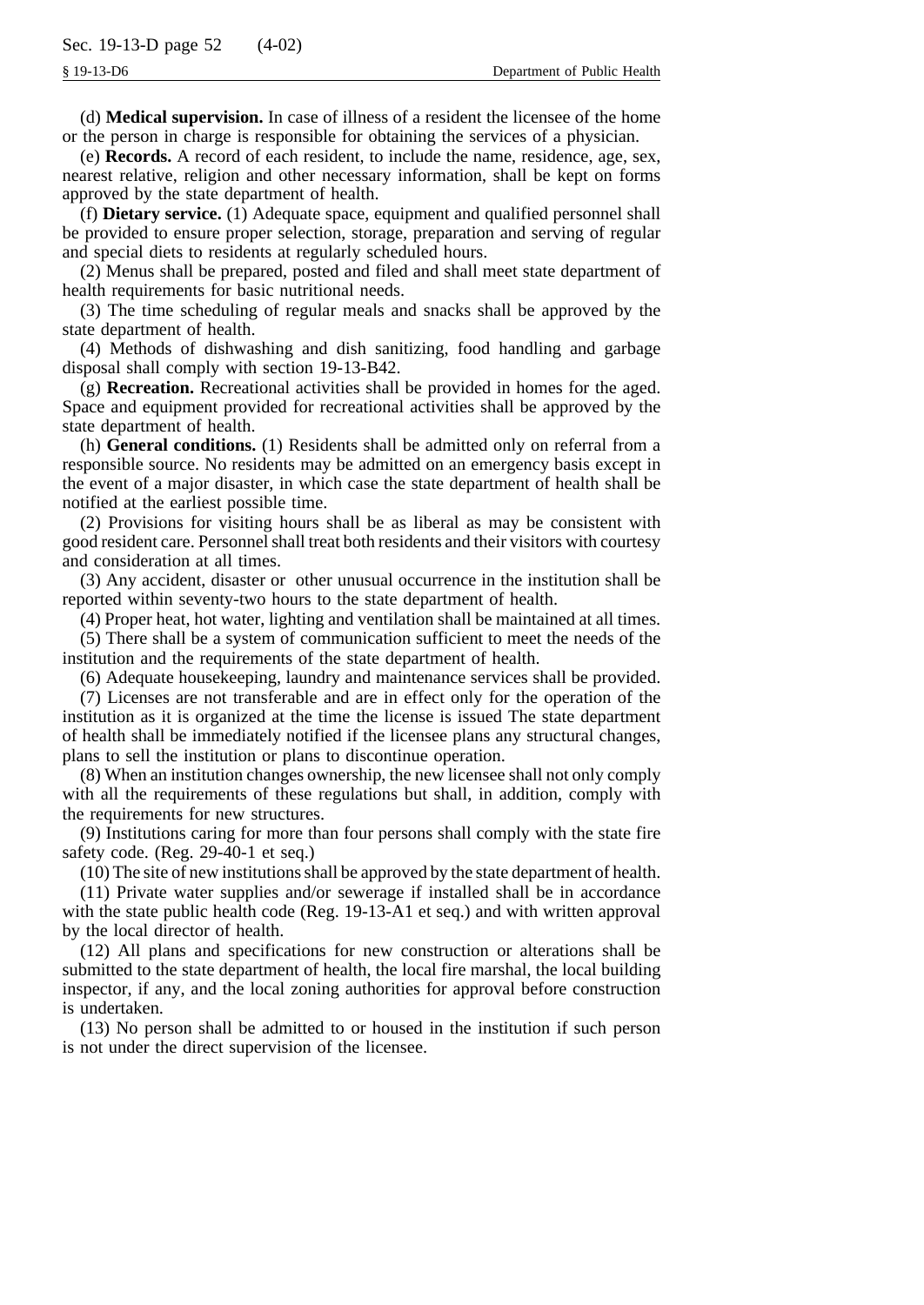(14) When a patient ceases to breathe and has no detectable pulse or blood pressure, the body shall be moved promptly to an otherwise unoccupied room in the same institution pending pronouncement of death by a physician who has personally viewed the body as required in section 7-62 of the General Statutes. The facility shall make available a room which will provide for the dignified holding of the body of the deceased person where it will not be exposed to the view of patients or visitors. The room so designated may be used for other purposes when not required for this purpose.

## (i) **Special Conditions.**

(1) Egress passages from each resident floor of the institution shall be such that all occupants of the floor can safely travel to a place of safety outside the building.

(2) In combustible buildings the third floor above the basement shall not be converted to resident use after January 1, 1960, unless a passenger elevator is installed to serve each floor.

(j) **Attendants required.** At no time shall there be less than one attendant on duty for each twenty-five residents or fraction thereof from 7 a.m. to 10 p.m. and one attendant in residence for each twenty-five residents from 10 p.m. to 7 a.m.

(k) **Classification of civil penalty violations for Homes for the Aged and Rest Homes.** Any home for the aged and rest home as defined in Section 19a-521 Connecticut General Statutes found by the Commissioner of Health Services to be in violation of one of the following provisions of the Regulations of Connecticut State Agencies known as the Public Health Code shall be subject to the class of violation indicated below and penalties indicated in Section 19a-527 Connecticut General Statutes:

(1) A violation of any of the following provisions shall result in a Class A violation:

(A)  $19-13-D6$  (b) N (6);

(B) 19-13-D6 (b) R;

(C) 19-13-D6 (f) (4);

(2) A violation of any of the following provisions shall result in a Class B violation:

(A) 19-13-D6 (b) A (2) (b);

(B) 19-13-D6 (b) M (4) (b) (7);

(C) 19-13-D6 (b) O (1); (2);

(D) 19-13-D6 (c) (1); (4);

- (E) 19-13-D6 (d) ;
- (F) 19-13-D6 (f) (1);
- (G) 19-13-D6 (h) (4);
- (H) 19-13-D6 (i) (1); (2);
- (I) 19-13-D6 (j).

(*l*) **Exemption**—No civil penalty shall be imposed for an existing structural condition not in conformance with the Public Health Code, which is authorized to continue to exist in accordance with provisions of Section 19-13-D6(b)A of the Regulations of Connecticut State Agencies.

## (m) **Administration of Medications.**

Residents of licensed residential care homes may self administer medications, and may request assistance from staff with opening containers or packages and replacing lids. If the residential care home permits the administration of medications of any kind by unlicensed personnel, unlicensed personnel who administer medications in the residential care home must be certified and comply with all requirements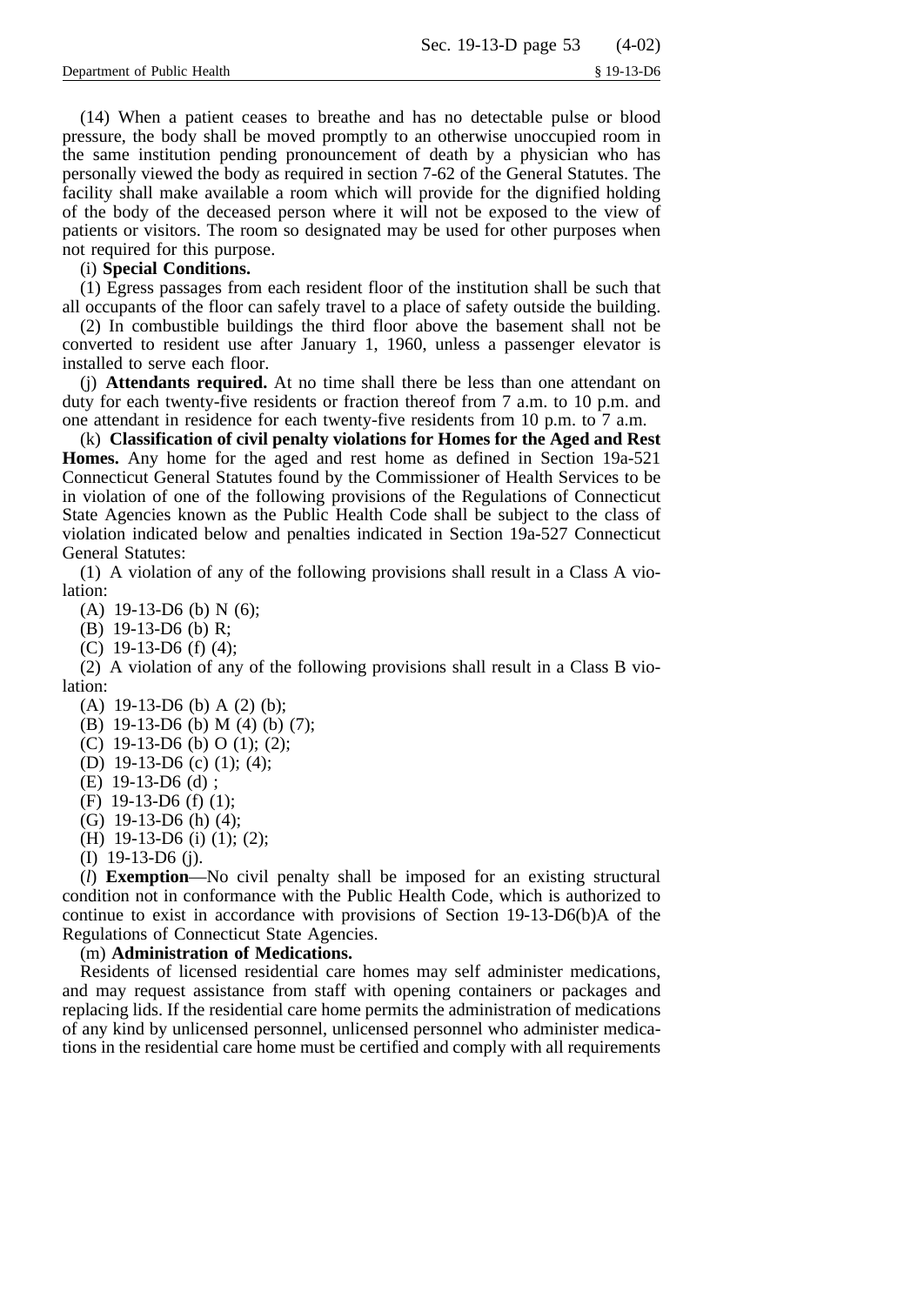of subsection (m) of this section and have written policies and procedures at the residential care home governing the administration of medications which shall include, but not be limited to, the types of medication that will be administered, resident responsibilities, staff responsibilities, proper storage of medication and record keeping. Said policies and procedures shall be available for review by the department during inspections or upon demand and shall reflect best practice. Except as provided in subsection (m) of this section, unlicensed personnel who have not been certified shall not administer medication. Only program staff persons who are eighteen (18) years of age shall administer any medication at the residential care home.

(1) Administration of Non Prescription Topical Medications Only

(A) Description

For the purposes of subsection (m) of this section, non-prescription topical medications are:

(i) ointments free of antibiotic, antifungal, or steroidal components;

(ii) medicated powders; and

(iii) gum or lip medications available without a prescription.

(B) Non Prescription Topical Medications Administration/Resident Permission Records

The written permission of the resident (or resident's conservator, guardian, or legal representative) shall be required prior to the administration of the non prescription topical medication(s) and a medication administration record shall be written in ink and kept on file at the residential care home for each resident administered a non prescription topical medication(s). The medication administration record and resident's permission shall become part of the resident's record when the course of medication has ended. Any medication administration error shall be documented in the record. This information shall include:

(i) the name of the resident;

(ii) the name of the medication;

(iii) the schedule and site of administration of the medication, as applicable, according to the manufacturer's directions;

(iv) the signature of the resident, or the name, address, telephone number, signature and relationship to the resident of the resident's conservator, guardian, or legal representative, authorizing the administration of the medication(s); and

(v) the name of the person who administered the non-prescription topical medication.

(C) Non Prescription Topical Medications/Labeling and Storage

(i) The medication shall be stored in the original container and shall contain the following information on the container or packaging indicating:

(I) the individual resident's name;

(II) the name of the medication; and

(III) directions for the medication's administration.

(ii) The medication shall be stored away from food and inaccessible to unauthorized persons.

(iii) Any expired medication shall be destroyed by the resident (or resident's conservator, guardian, or legal representative) or the program staff member in a safe manner.

(2) Administration of Medications Other Than Non Prescription Topical Medications

(A) Description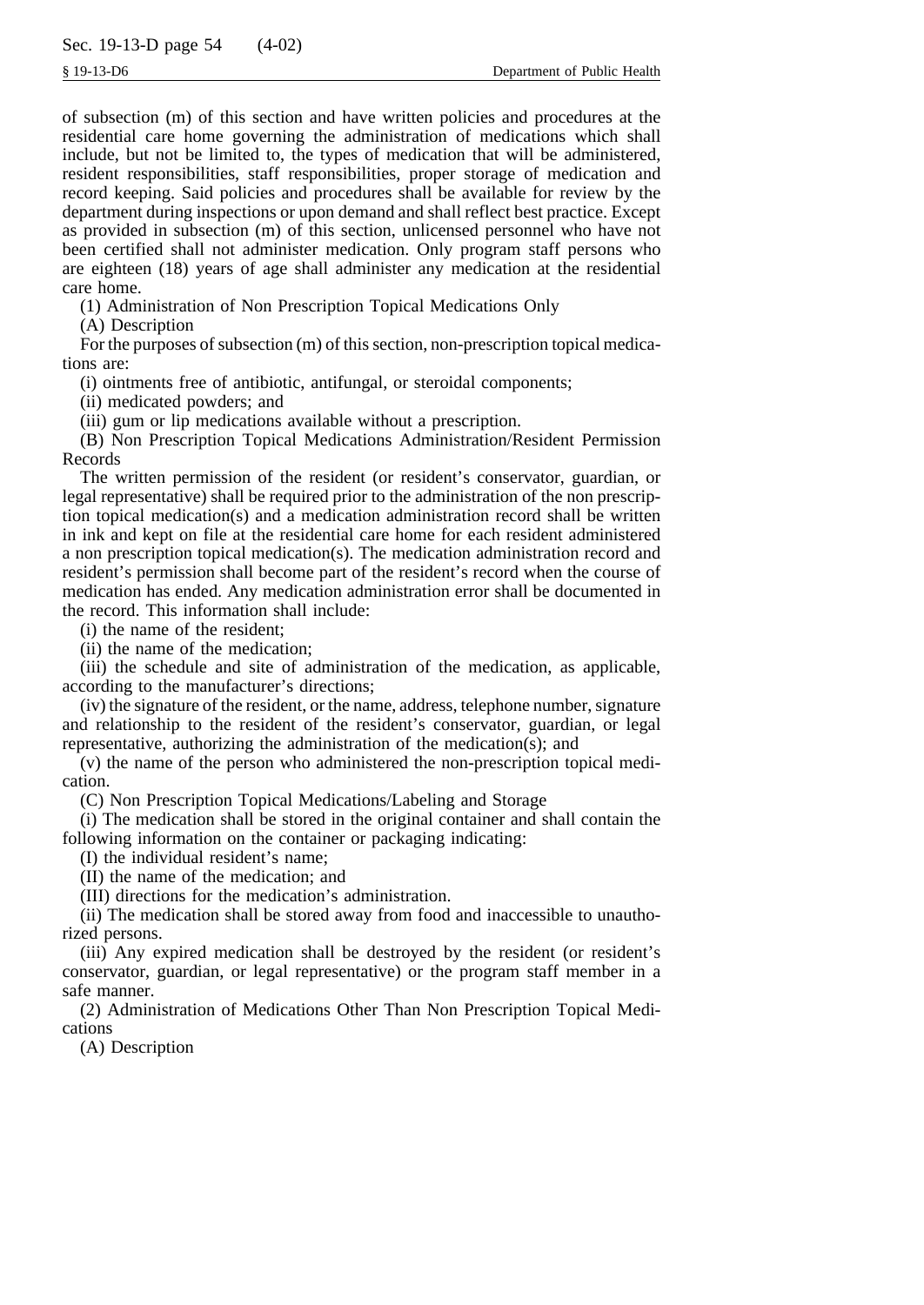For the purposes of subsection (m) of this section, medications other than nonprescription topical medications are medications which are not described in subsection 19-13-D6  $(m)(1)(A)$  and are:

(i) oral medications

(ii) topical medications, including eye and ear preparations;

(iii) inhalant medications

(iv) injectable medications, by a pre-measured, commercially prepared syringe, to a resident with a diagnosed medical condition who may require emergency treatment.

(B) Training Requirements

(i) Prior to the administration of any medication by program staff members, the program staff members who are responsible for administering the medications shall first be trained by a registered pharmacist, physician, physician assistant, advanced practice registered nurse or registered nurse in the methods of administration of medications and shall have received written verification from the trainer which indicates that the trainee has completed a training program as required herein and shall have successfully complete a written examination and practicum administered by the Connecticut League For Nursing or other department approved certifying organization. If the residential care home permits the administration of medication by certified program staff, a program staff member trained and certified to administer medication by the route ordered by the authorized prescriber shall be present at all times whenever a resident has orders to receive medication.

(ii) The training in the administration of medications shall be documented and shall include, but not be limited to the following:

(I) objectives;

(II) a description of methods of administration including principles and techniques, application and installation of oral, topical, and inhalant medication, including the use of nebulization machines;

(III) techniques to encourage residents who are reluctant or noncompliant to take their medication and the importance of communicating this information to the prescriber;

(IV) demonstration of techniques by the trainer and return demonstration by participants, assuring that the trainee can accurately understand and interpret orders and carry them out correctly, including medications that are ordered PRN (as needed); (V) recognition of side effects and appropriate follow up action;

(VI) avoidance of medication errors and the action to take if an error occurs, or if a dosage is missed or refused;

(VII) abbreviations commonly used;

(VIII) documentation including resident (or resident's conservator, guardian, or legal representative) permission, written orders from the authorized prescriber, and the record of administration;

(IX) safe handling, including receiving medication from a resident (or resident's conservator, guardian, or legal representative), safe disposal, and universal precautions; and

(X) proper storage including the storage of controlled substances in accordance with Section 21a-262-10 of the Regulations of Connecticut State Agencies.

(iii) Injectable Medications

In addition to the above training, before a program staff member may administer injectable medications, he shall have completed a training program on the administration of injectable medications by a premeasured, commercially prepared syringe. The trainer who shall be a registered pharmacist, physician, physician assistant,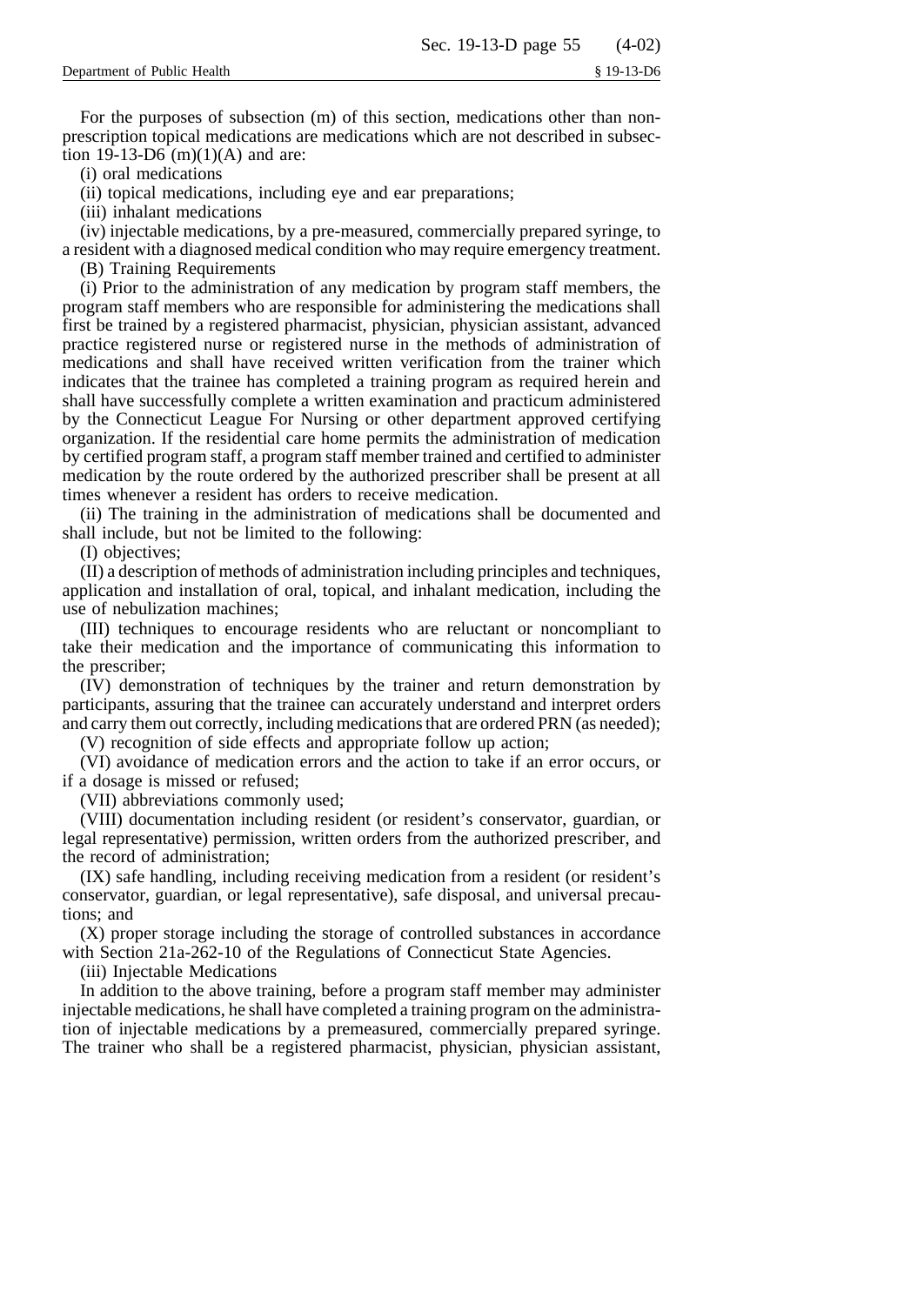advanced practice registered nurse or registered nurse, shall assure that the program staff member understands the indications, side effects, handling and methods of administration for injectable medication. Thereafter, on a yearly basis, program staff members shall have their skills and competency in the administration of injectable medication recertified by the Connecticut League For Nursing or other department approved certifying organization. Injectable medications shall only be given in emergency situations, by a premeasured commercially prepared syringe, unless a petition for special medication authorization is granted by the department.

(iv) The trainer shall provide the trainee with an outline of the curriculum content, which verifies that all mandated requirements have been included in the training program. A copy of said outline shall be on file at the residential care home where the trainee is employed for department review. The department may require at any time that the licensee obtain the full curriculum from the trainer for review by the department.

(v) A program staff member currently certified by the State of Connecticut Department of Mental Retardation or other state agency to administer non-injectable medications shall be considered qualified to administer such medications at residential care homes.

(C) Certification

(i) In order to administer medication, unlicensed program staff shall be certified as applicable, in the administration of:

(I) oral, topical, and inhalant medications, or;

(II) oral, topical, inhalant, and pre-measured commercially prepared injectable medications.

(ii) Upon completion of training in the administration of medication and prior to the administration of any medication, program staff must successfully complete a written examination and practicum administered by the Connecticut League for Nursing or other Department approved certifying organization.

(iii) The written examination and practicum for oral, topical, and inhalant medications, shall include, but not be limited to the following:

(I) the elements in subsection  $19-13-D6(m)(2)(B)(ii)(I)$  through  $19-13-13$  $D6(m)(2)(B)(ii)(III)$ , inclusive, and subsection 19-13-D6(m)(2)(B)(ii)(V) through 19- $13-D6(m)(2)(B)(ii)(X)$ , inclusive; The examination shall be graded PASS or FAIL. A numerical grade of at least 70% shall be considered passing; and

(II) the practicum shall consist of a return demonstration by the program staff person in which the program staff person shall complete three medication pour and passes which represent each route of administration; and shall demonstrate to a representative of the Connecticut League For Nursing or other Department approved certifying organization, that he can accurately understand and interpret orders of the authorized prescriber and carry them out correctly, including medications that are ordered PRN (as needed.)To pass the practicum for oral, topical, and inhalant medications, the program staff person must successfully complete each medication pour and pass with 100% accuracy.

(iv) The written examination and practicum for oral, topical, inhalant, and premeasured commercially prepared injectable medications, shall include, but not be limited to the following:

(I) the elements in subsection  $19-13-D6(m)(2)(B)(ii)(I)$  through  $19-13-13$  $D6(m)(2)(B)(ii)$ (III), inclusive, and subsection 19-13- $D6(m)(2)(B)(ii)$ (V) through  $19-13-D6(m)(2)(B)(ii)(X)$ , inclusive, and subsection  $19-13-D6(m)$  (2)(B)(iii).; The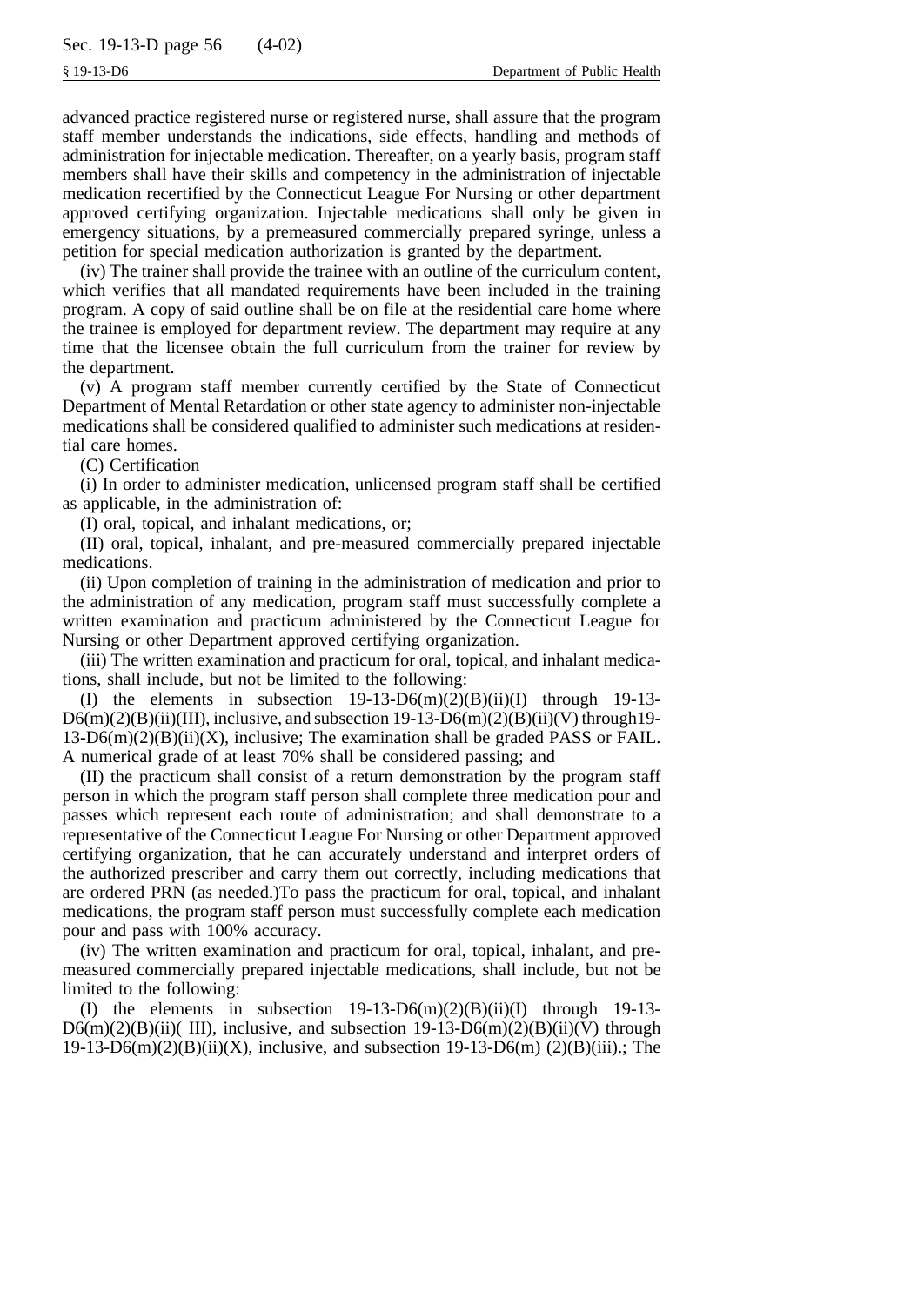examination shall be graded PASS or FAIL. A numerical grade of at least 70% shall be considered passing; and

(II) the practicum shall consist of a return demonstration by the program staff person in which the program staff person shall complete three medication pour and passes which represent each route of administration and one demonstration using a premeasured commercially prepared injectable medication;and shall demonstrate to a representative of the Connecticut League For Nursing or other department approved certifying organization, that he can accurately understand and interpret orders of the authorized prescriber and carry them out correctly, including premeasured commercially prepared injectable medications and medications that are ordered PRN (as needed.) To pass the practicum for oral, topical, inhalant, and premeasured commercially prepared injectable medications, the program staff person must successfully complete each medication pour and pass with 100% accuracy; and one demonstration using a premeasured commercially prepared injectable medication with 100% accuracy.

(v) Upon completion of the written test and practicum, the Connecticut League For Nursing or other department approved certifying organization shall certify each program staff member who has demonstrated successful completion of the required written test and practicum for the administration of oral, topical, inhalant medications or for the administration of oral, topical, inhalant, pre-measured commercially prepared injectable medications Certification for the administration of oral, topical, inhalant medications shall be valid for three (3) years. Certification for the administration of injectable medications shall be valid for one (1) year. Certification shall be in writing. A copy of the certification shall be on file at the residential care home where the program staff member is employed and shall be available to department staff upon request.

(vi) Each individual who completes the required training program specified in subsection 19-13-D6  $(m)(2)$  (B)(ii), and where certification is sought in injectable medications, subsection 19-13-D6  $(m)(2)(B)(iii)$ ; and successfully completes a written examination and practicum as specified in subsection 19-13-D6  $(m)(2)(C)(iii)$ or subsection 19-13-D6 (m)(2)(C)(iv), shall be given written certification authorizing him to administer medications to residents, as permitted in subsection (m) of this section. Written certification shall include:

(I) the full name, signature, title, license number, address and telephone number of the registered pharmacist, physician, physician assistant, advanced practice registered nurse or registered nurse who gave the written test and practicum;

(II) the location where and date(s) the test and practicum were given;

(III) a statement that the required curriculum areas listed in Section 19-13-D6  $(m)(2)(B)(ii)$  and Sec.19-13-D6 $(m)(2)(B)(iii)$  when applicable were successfully mastered, and indicating the route(s) of administration the program staff has been approved to administer;

(IV) the name, date of birth, address, and telephone number of the program staff member who successfully completed the test and practicum; and

(V) the expiration date of the approval.

(D) Order From An Authorized Prescriber and Resident's Permission

(i) No medication, prescription or non prescription, shall be administered to a resident without the written order of an authorized prescriber and the written permission of the resident (or resident's conservator, guardian, or legal representative). Permission shall be maintained on file at the residential care home.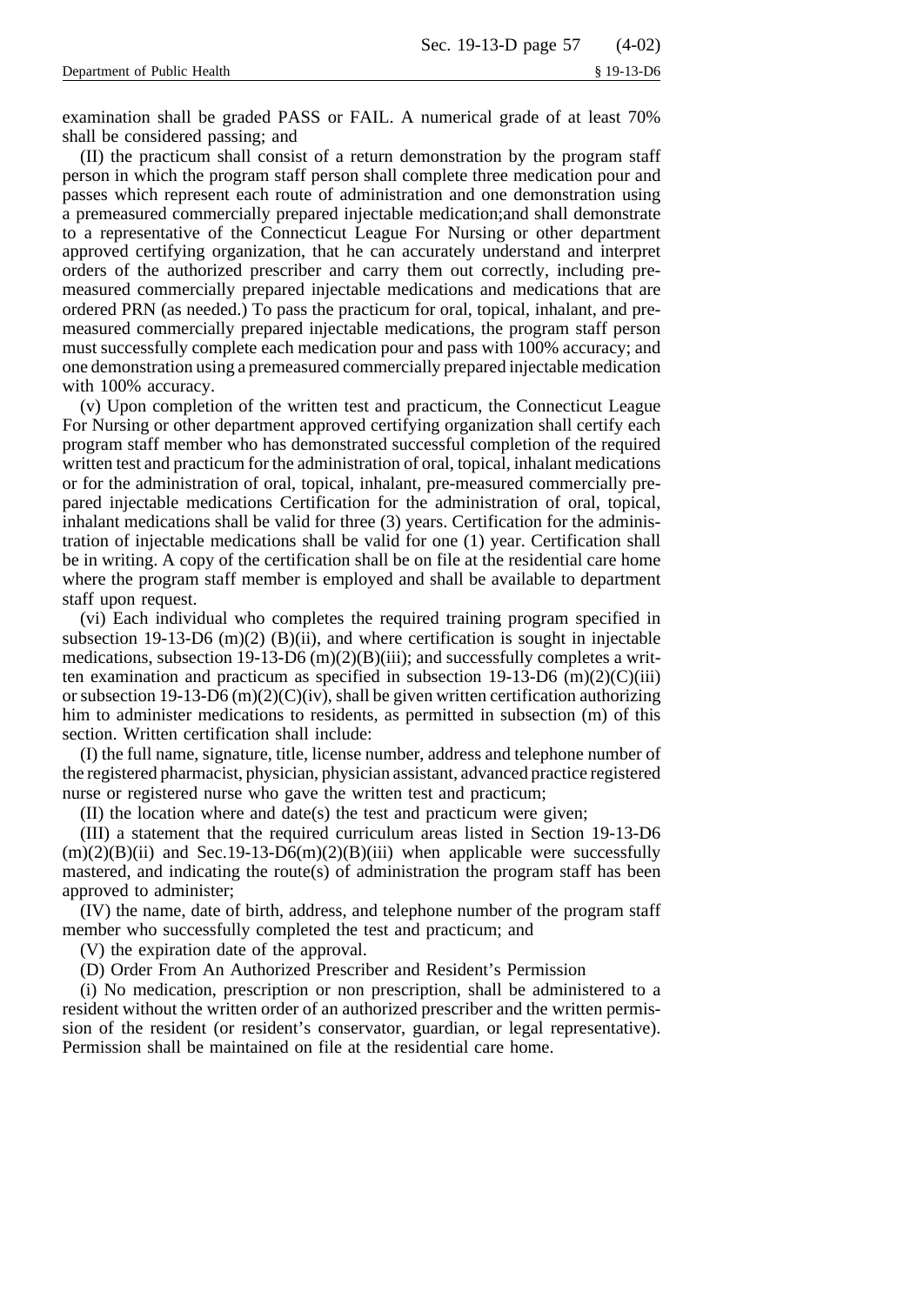(ii) The written order from an authorized prescriber shall contain the following information which may be on the prescription label or on supplemental reference information approved or provided by the prescriber or pharmacist;

(I) the name of the resident;

(II) the date the medication order was written;

(III) the medication or drug name, dose and method of administration;

(IV) the time the medication is to be administered;

(V) the date(s) the medication is to be started and ended as applicable;

(VI) relevant side effects;

(VII) notation if the medication is a controlled drug;

(VIII) a listing of any allergies, reactions to, or negative interactions with foods or drugs;

(IX) specific instructions from the authorized prescriber who orders the medication regarding how the medication is to be given; and

(X) the name, address and telephone number of the authorized prescriber ordering the drug.

(iii) If the authorized prescriber determines that the training of the program staff member is inadequate to safely administer medication to a particular resident, that authorized prescriber may order that such administration be performed by licensed medical personnel with the statutory authority to administer medications.

(iv) The program staff member shall administer medication only in accordance with the written order of the authorized prescriber. The resident (or resident's conservator, guardian, or legal representative) shall be notified of any medication administration errors immediately. The error and the notification of the error shall be documented in the record.

(E) Required Records

(ii) Individual written medication administration records for each resident shall be written in ink, reviewed prior to administering each dose of medication and maintained on file at the residential care home. The medication administration record shall become part of the resident's health record when the course of medication has ended.

(ii) The individual written administration record for each resident shall include:

(I) the name of the resident;

(II) the name of the medication or drug;

(III) the dosage ordered and method of administration;

(IV) the date, time, and dosage at each administration;

(V) the signature or initials in ink, or a secured computerized document indicating the program staff member giving the medication; and

(VI) any refusal by the resident in accepting the medication.

(iii) Medication administration errors shall be recorded in the individual written administration record of the resident. Significant medication errors shall be reported in writing within seventy-two hours to the department.

(F) Storage and Labeling

(i) Medication shall be stored in the original container. The container or packaging shall have a label, which includes the following information:

(I) the resident's name;

(II) the name of the medication;

(III) directions for the medication's administration; and

(IV) the date of the prescription.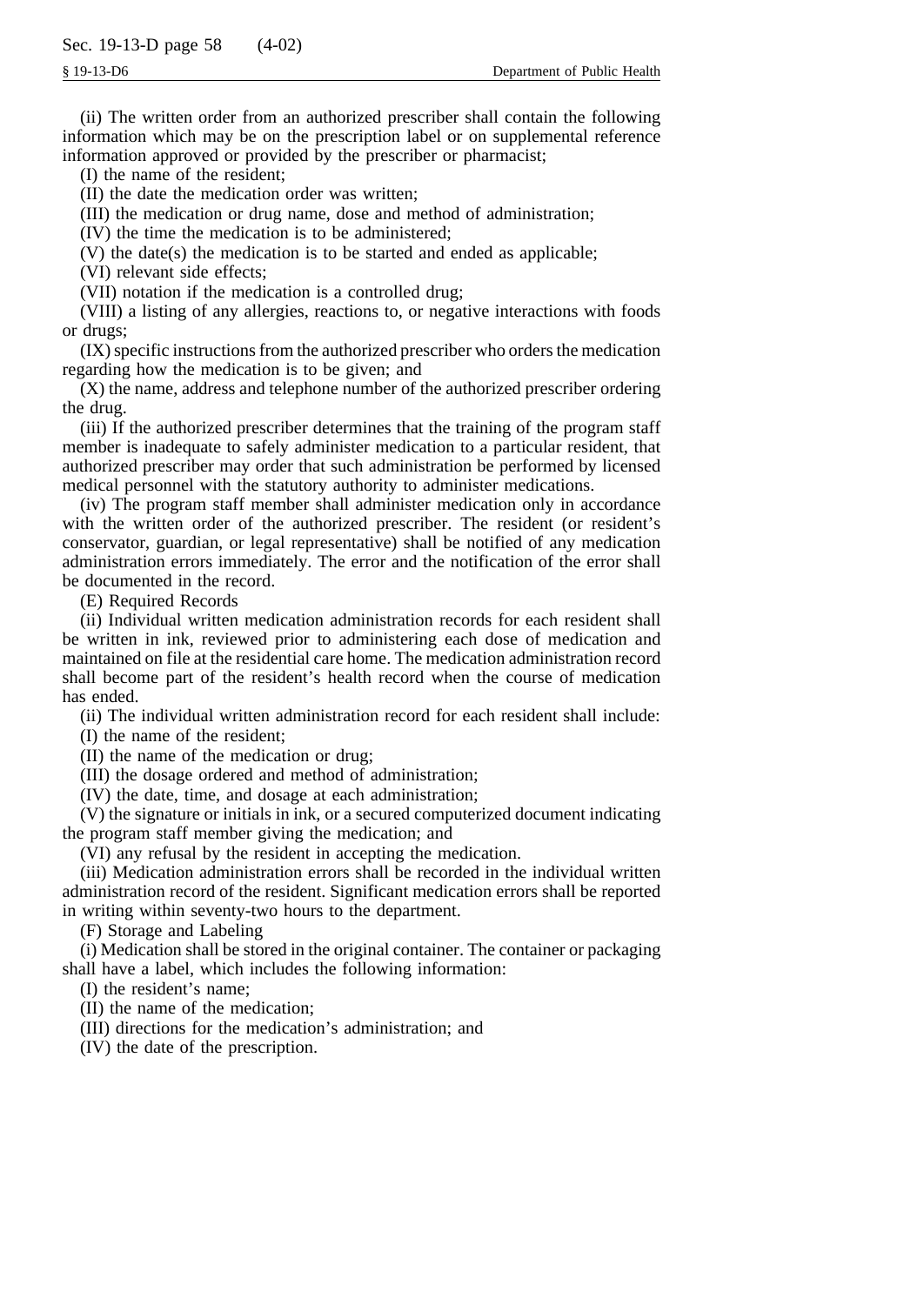(ii) Medications shall be stored in a locked area or a locked container, in a refrigerator in keeping with the label or manufacturer's directions, away from food and inaccessible to unauthorized personnel. External medications shall be stored separately from internal medications. Keys to the locked area or container shall be accessible only to personnel authorized to administer medication. Controlled drugs shall be stored in accordance with Section 21a-262-10 of the Regulations of Connecticut State Agencies.

(iii) All expired medication, except for controlled drugs, shall be destroyed within one (1) week following the expiration date by flushing into sewerage or a septic system. The residential care home shall contact the Connecticut Department of Consumer Protection for direction

(iv) on the proper method of disposing of a controlled drug, and shall carry out the direction as required. The residential care home shall keep a written record of any medications destroyed.

(G) Petition for Special Medication Authorization

(i) The licensee of a residential care home may petition the department to administer medications to a resident by a modality which is not specifically permitted under these regulations by submitting a written application to the department, including the following information:

(I) a written order from an authorized prescriber containing the information for the specific resident set forth in subsection 19-13-D (6)(m)(2)(D) and a statement that the administration by the requested modality is the only reasonable means of providing medication;

(II) a written training plan including the full name, signature, title, license number, address and telephone number of the registered pharmacist, physician, physician assistant, advanced practice registered nurse or registered nurse who will provide the training, a detailed outline of the curriculum areas to be covered in training, and a written statement by the authorized prescriber that the proposed training is adequate to assure that the medication will be administered safely and appropriately to the particular resident;

(III) the name, date of birth, address and telephone number of the person(s) who shall participate in the training;

(IV) written permission from the resident (or resident's conservator, guardian, or legal representative); and

(V) such other information that the department deems necessary to evaluate the petition request.

(ii) After reviewing the submitted information, if the department determines that the proposed administration of medication for the particular resident can be provided in a manner to assure the health, safety and welfare of the resident, it may grant the petition. The department may grant the petition with any conditions or corrective measures, which the department deems necessary to assure the health, safety and welfare of the resident. The department will specify the curriculum that the training program shall cover and the expiration date of the authorization provided in granting the petition. If the department grants the petition, no medication may be administered until after the proposed training program has been successfully completed and a written approval from the registered pharmacist, physician, physician assistant, advanced practice registered nurse or registered nurse who provided the training is submitted to the department. The approval shall include:

(I) the full name, signature, title, license number, address and telephone number of the registered pharmacist, physician, physician assistant, advanced practice registered nurse or registered nurse who provided the training;

(II) the location and date(s) the training was given;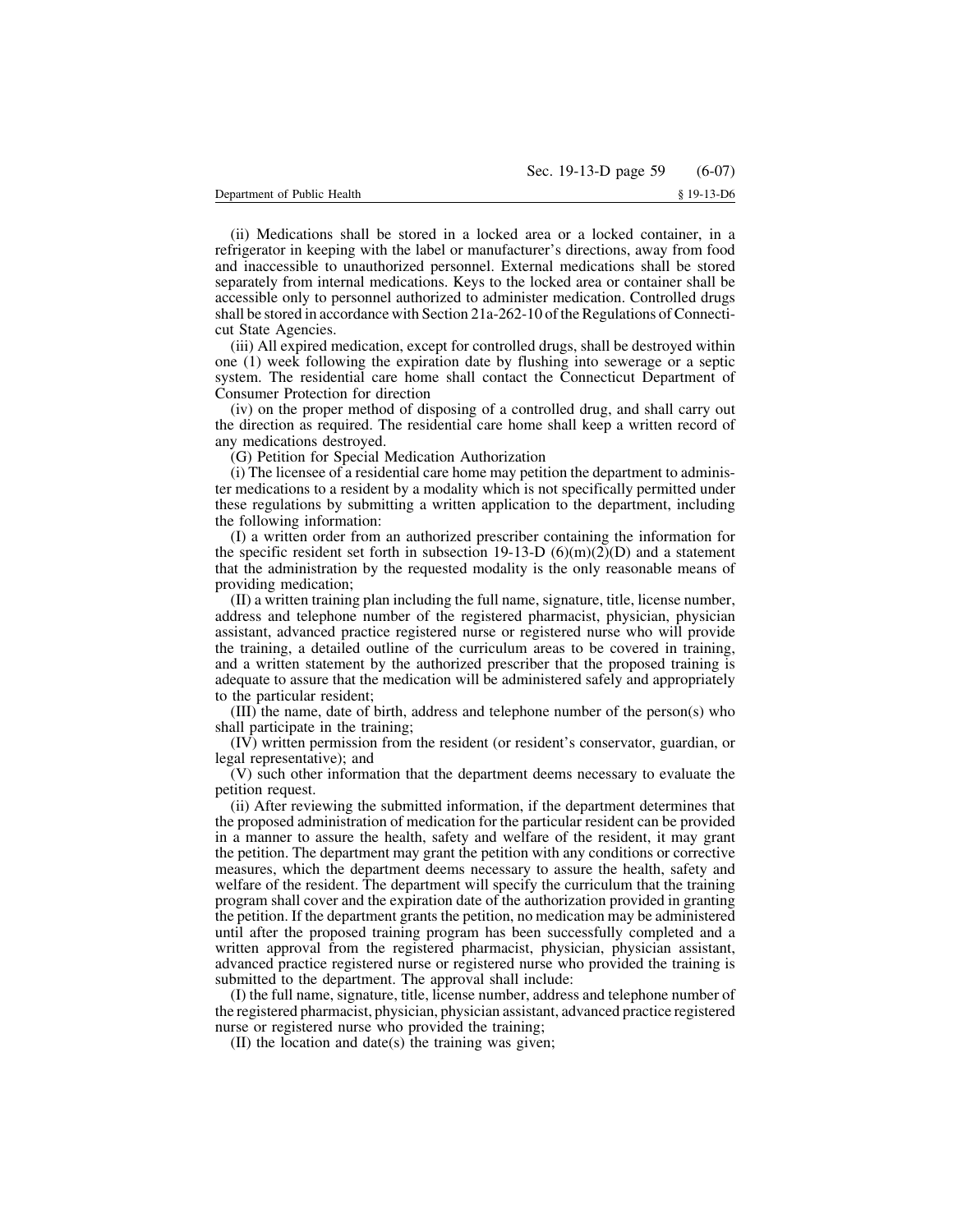(III) a statement that the curriculum approved by the department was successfully mastered and stating the modality of administration of medication that the trainee has been approved to administer; and

(IV) the name, date of birth, address and telephone number of the person(s) who successfully completed the training.

(iii) Copies of all documentation required under thissubsection shall be maintained at the residential care home. The requirements of subsection  $19-13-D6$  (m)(2)(E) and  $19-13-D6$  (m)(2)(F) shall apply to the administration of medication authorized by petition.

## (3) Department Action

The Licensee shall comply with the policies and procedures adopted pursuant to subsection (m) of this section. Any failure to comply with such policies or procedures or any other provisions of this section shall constitute a Class B violation under Section 19a-527 of the Connecticut General Statutes.

(Effective March 1, 1988; amended December 4, 1998, April 2, 2002)

# **Secs. 19-13-D7—19-13-D7q.**

Repealed, October 1, 1981.

## **Sec. 19-13-D7r.**

Repealed, August 20, 1982.

## **Sec. 19-13-D7s.**

Repealed, March 27, 1990.

### **Secs. 19-13-D8—19-13-D8q.**

Repealed, October 1, 1981.

## **Sec. 19-13-D8r.**

Repealed, August 20, 1982.

# **Sec. 19-13-D8s.**

Repealed, March 27, 1990.

# **Sec. 19-13-D8t. Chronic and convalescent nursing homes and rest homes with nursing supervision**

(a) **Definitions.** As used in this subsection:

(1) ''Attending physician'' means the physician attending the patient at the time of treatment;

(2) ''By-Laws'' means a set of rules adopted by the facility for governing its operation;

(3) ''Certified Nurse's Aide'' means a nurse's aide issued a certificate - from January 1, 1982 through January 31, 1990 - of satisfactory completion of a training program which has been approved by the department;

(4) ''Commissioner'' means the Commissioner of the Connecticut Department of Public Health;

(5) ''Curriculum'' means the plan of classroom and clinical instructions for training and skills assessment leading to registration as a nurse's aide, which has been approved by the commissioner;

(6) ''Department'' means the Connecticut Department of Public Health;

(7) ''Facility'' means a chronic and convalescent nursing home and/or a rest home with nursing supervision;

(8) ''Feeding assistant'' means an individual who has successfully completed a state approved training program and who is paid or under contract with a facility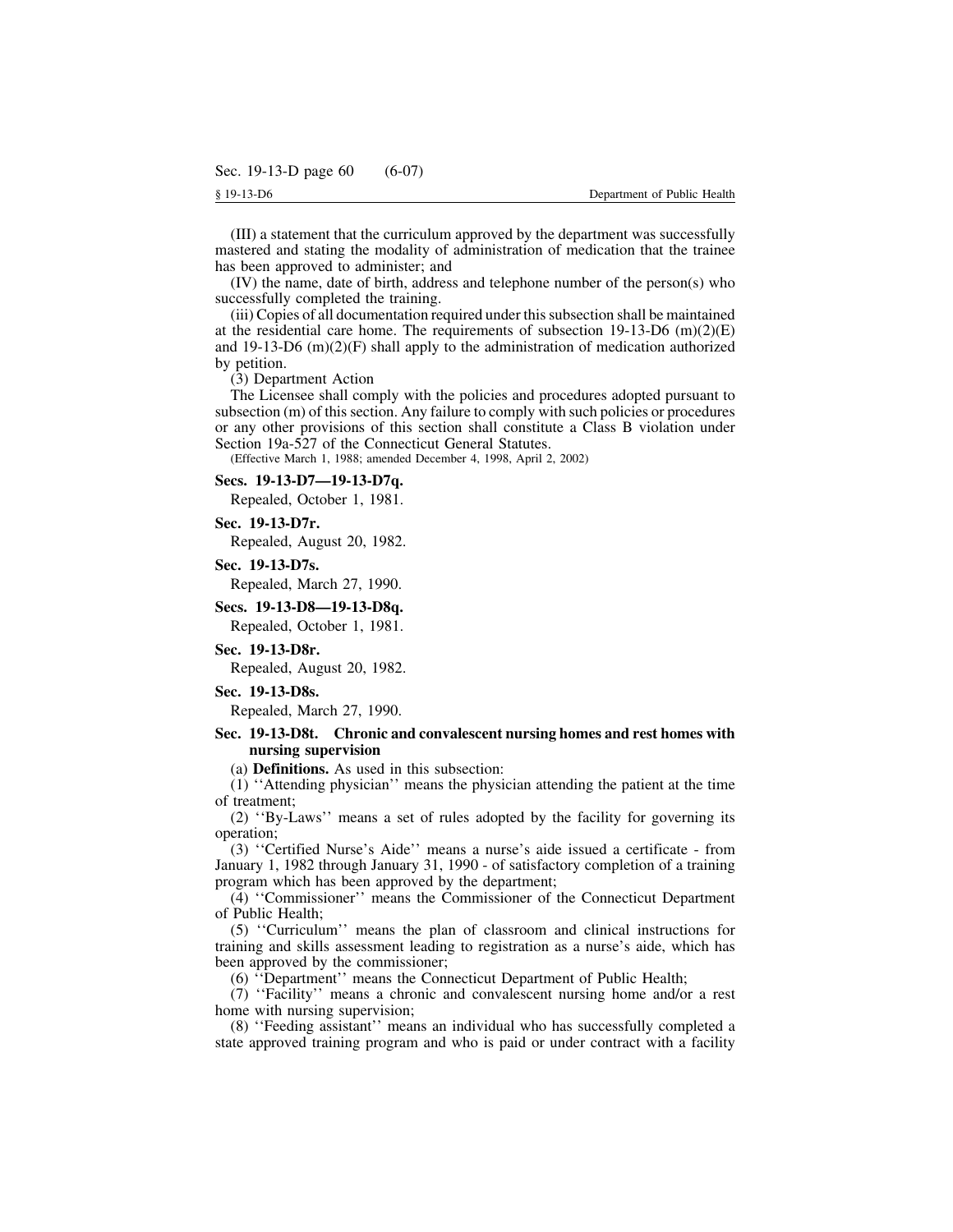to orally feed patients who do not have complicated feeding problems as provided in section  $19-13-D8t$  (1)(9)(D) of the Regulations of Connecticut State Agencies, but does not include an individual who is a licensed practical nurse, registered nurse or other health professional otherwise licensed or certified by the department, or volunteers who provide such services without monetary compensation or a family member assisting a relative;

(9) ''Full time'' means a time period of not less than 32 hours, established as a full working week by a facility;

(10) ''Job description'' means a written list developed for each position in the facility, containing the qualifications, duties, responsibilities, and accountability required of all employees in that position;

(11) ''Licensed nursing personnel'' means registered nurses or licensed practical nurses licensed in Connecticut;

(12) ''Nurse's aide'' means an individual providing nursing or nursing-related services to residents in a chronic and convalescent nursing home or rest home with nursing supervision, but does not include an individual who is a health professional otherwise licensed or certified by the Department of Public Health, or who volunteers to provide such services without monetary compensation;

(13) ''Patient care plan'' means an overall, interdisciplinary written plan documenting an evaluation of the individual patient's needs, short and long term goals, and care and treatment;

(14) ''Personal physician'' means the physician indicated on the patient's medical record as being responsible for the medical care of that patient;

(15) ''Reportable Event'' means a happening, occurrence, situation or circumstance which was unusual or inconsistent with the policies and practices of the facility;

(16) ''Supervision'' means the direction, inspection, and on-site observation of the functions and activities of others in the performance of their duties and responsibilities;

(17) ''Therapeutic recreation'' means individual and group activities designed to improve the physical and mental health and condition of each patient.

### (b) **Licensure procedure.**

(1) Commission on hospitals and health care. A facility shall not be constructed, expanded or licensed to operate except upon application for, receipt of, and compliance with all limitations and conditions required by the commission on hospitals and health care in accordance with Connecticut General Statutes, sections 19-73*l* through 19-73n inclusive.

(2) Application for licensure.

(A) No person shall operate a facility without a license issued by the department in accordance with the Connecticut General Statutes, sections 19-576 through 19- 586 inclusive.

(B) Application for the grant or renewal of a license to operate a facility shall be made in writing on forms provided by the department; shall be signed by the person seeking authority to operate the facility; shall be notarized; and shall include the following information if applicable:

(i) Application for Owner's Certificate of Compliance, as required by subsection (v) (1) of these regulations;

(ii) Names and titles of professional and nurse's aide staff;

(iii) Upon initial appointment only, signed acknowledgement of duties for the administrator, medical director, and director of nurses;

(iv) Patient capacity;

(v) Total number of employees, by category;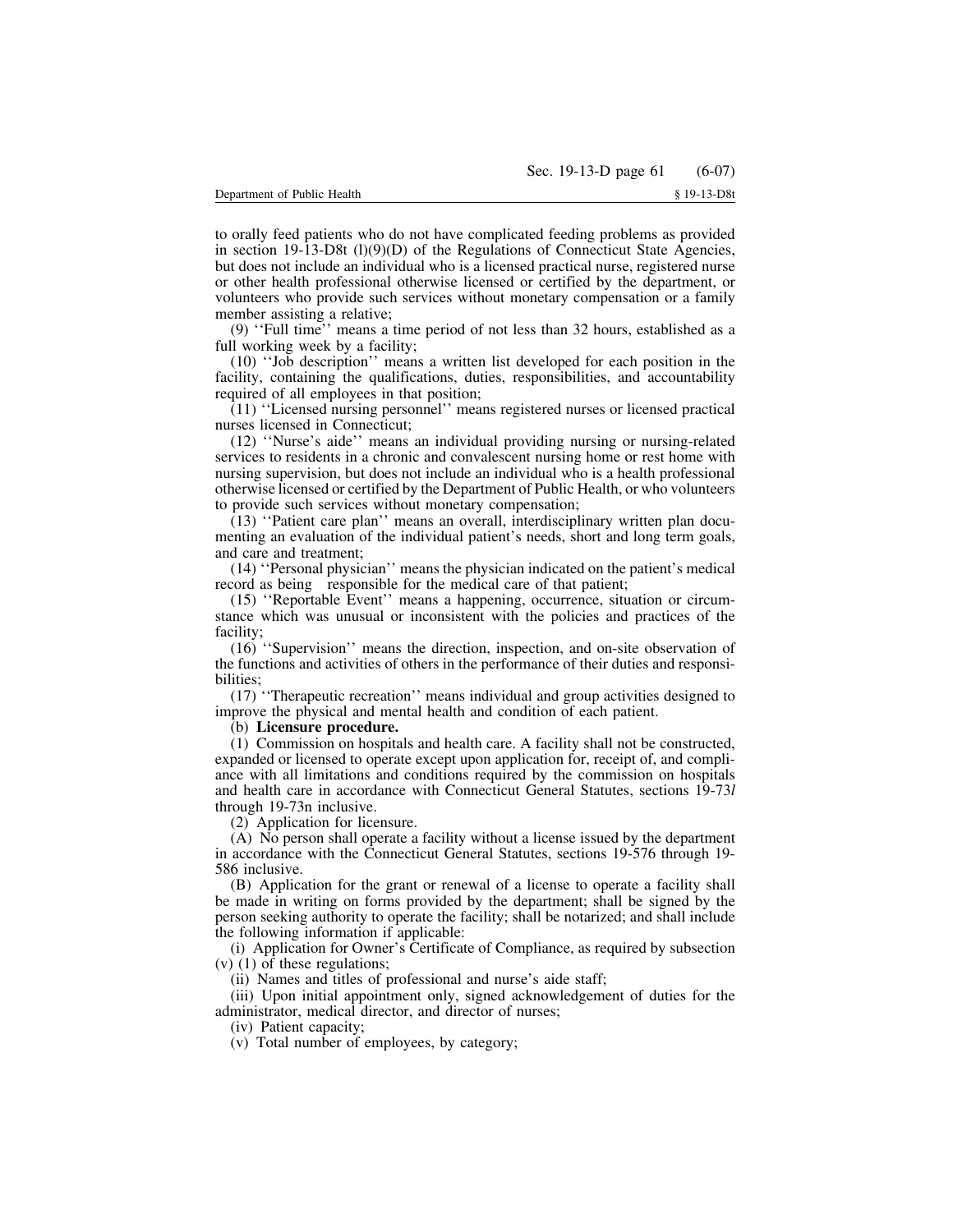(vi) Services provided;

(vii) Evidence of financial capacity;

(viii) Certificates of malpractice and public liability insurance;

(ix) Local Fire Marshal's annual certificate.

(3) Issuance and renewal of license.

(A) Upon determination by the department that a facility is in compliance with the statutes and regulations pertaining to its licensure, the department shall issue a license or renewal of license to operate the facility for a period not to exceed one year.

(i) Each building which is not physically connected to a licensed facility shall be treated as a distinct facility for purposes of licensure;

(ii) A facility which contains more than one level of care within a single building shall be treated as a single facility for purposes of licensure;

(B) A license shall be issued in the name of the person who signs the application for the license for a specific facility. The license shall not be transferable to any other person or facility.

(C) Each license shall specify the maximum licensed bed capacity for each level of care, and shall list on its face the names of the administrator, medical director, and director of nurses, and notations as to waivers of any provision of this code. No facility shall have more patients than the number of beds for which it is licensed.

(4) Notice to public. The license shall be posted in a conspicuous place in the lobby by reception room of the facility.

(5) Change in status. Change of ownership, level of care, number of beds or location shall require a new license to be issued. The licensee shall notify the department in writing no later than 90 days prior to any such proposed change.

(6) Change in personnel. The licensee shall notify the department immediately, to be confirmed in writing within five days, of both the resignation or removal and the subsequent appointment of the facility's administrator, medical director, or director of nurses.

(7) Failure to grant the department access to the facility or to the facility's records shall be grounds for denial or revocation of the facility's license.

(8) Surrender of license. The facility shall directly notify each patient concerned, the next of kin and/or guardian, the patient's personal physician, and any third party payors concerned at least 30 days prior to the voluntary surrender of the facility's license or surrender of license upon the department's order of revocation, refusal to renew or suspension of license. In such cases, the license shall be surrendered to the department within seven days of the termination of operation.

(c) **Waiver.**

(1) The commissioner or his/her designee, in accordance with the general purpose and intent of these regulations, may waive provisions of these regulations if the commissioner determines that such waiver would not endanger the life, safety or health of any patient. The commissioner shall have the power to impose conditions which assure the health, safety and welfare of patients upon the grant of such waiver, or to revoke such waiver upon a finding that the health, safety, or welfare of any patient has been jeopardized.

(2) Any facility requesting a waiver shall apply in writing to the department. Such application shall include:

(A) The specific regulations for which the waiver is requested;

(B) Reasons for requesting a waiver, including a statement of the type and degree of hardship that would result to the facility upon enforcement of the regulations;

(C) The specific relief requested; and

(D) Any documentation which supports the application for waiver.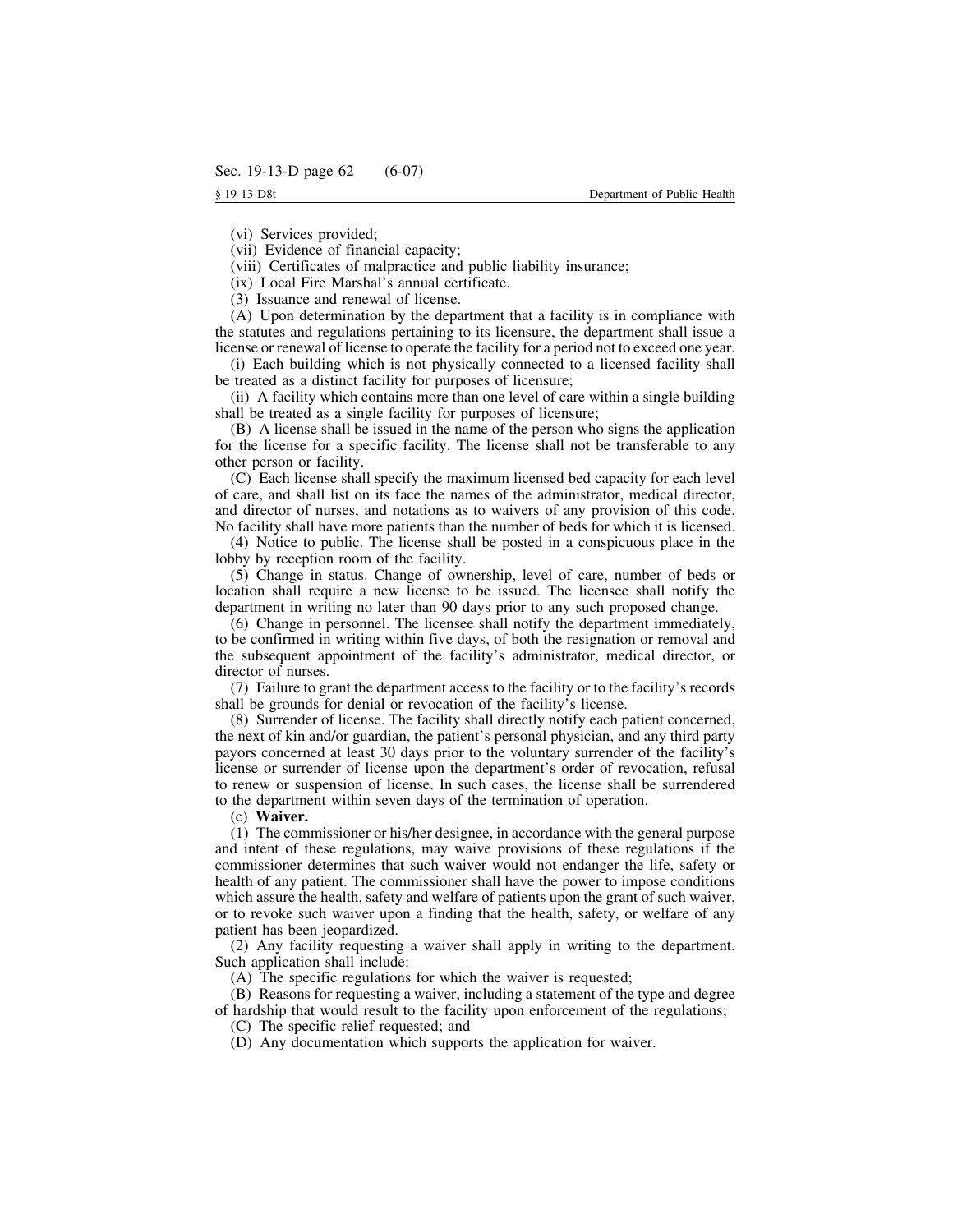(3) In consideration of any application for waiver, the commissioner or his/her designee may consider the following:

(A) The level of care provided;

(B) The maximum patient capacity;

(C) The impact of a waiver on care provided;

(D) Alternative policies or procedures proposed.

(4) The Department reserves the right to request additional information before processing an application for waiver.

(5) Any hearing which may be held in conjunction with an application for waiver shall be held in conformance with Chapter 54 of the Connecticut General Statutes and department regulations.

### (d) **General Conditions.**

(1) Patient admission.

(A) Patients shall be admitted to the facility only after a physician certifies the following:

(i) That a patient admitted to a chronic and convalescent nursing home has uncontrolled and/or unstable and/or chronic conditions requiring continuous skilled nursing services and/or nursing supervision or has chronic conditions requiring substantial assistance with personal care, on a daily basis;

(ii) That a patient admitted to a rest home with nursing supervision has controlled and/or stable chronic conditions which require minimal skilled nursing services, nursing supervision, or assistance with personal care on a daily basis.

(B) Nothing in subparagraph (A) above shall require the transfer of any patient admitted to the facility prior to October 1, 1981.

(C) No patient shall be admitted to a facility without compliance with the above requirements except in the event of an emergency, in which case the facility shall notify the Department within 72 hours after such admission.

(2) Visiting hours shall be as liberal as is consistent with good patient care, but shall in no event be less than eight hours per day.

(3) Patient Identification.

(A) Each chronic and convalescent nursing home shall ensure that all patients wear, at all times, identification bracelets or some other form of visible identification.

(B) A method for identification of all patients at all times shall be established by rest homes with nursing supervision.

(4) All areas used by patients shall have temperatures of not less than 75°F. All other occupied areas shall have temperatures of not less than 70°F.

(5) When a patient ceasesto breathe and has no detectable pulse or blood pressure, the patient shall be screened from view of other patients. Upon pronouncement of death in accordance with Section 7-62b of the Connecticut General Statutes or Sections 7-62-1 through 7-62-3 of the Regulations of Connecticut State Agencies, the body shall be moved promptly to the facility's holding room, as required by subsection  $(v)$  (13) (B) of these regulations.

(6) All medications shall be administered only by licensed nursing personnel, qualified physician assistants or other health care practitioners with statutory authority to administer medications and/or in accordance with Section 19-13-D8v (b) (5) (B) of the Regulations of Connecticut State Agencies.

### (e) **Governing body.**

(1) The facility shall have a governing body, which shall have the general responsibilities to:

(A) set policy;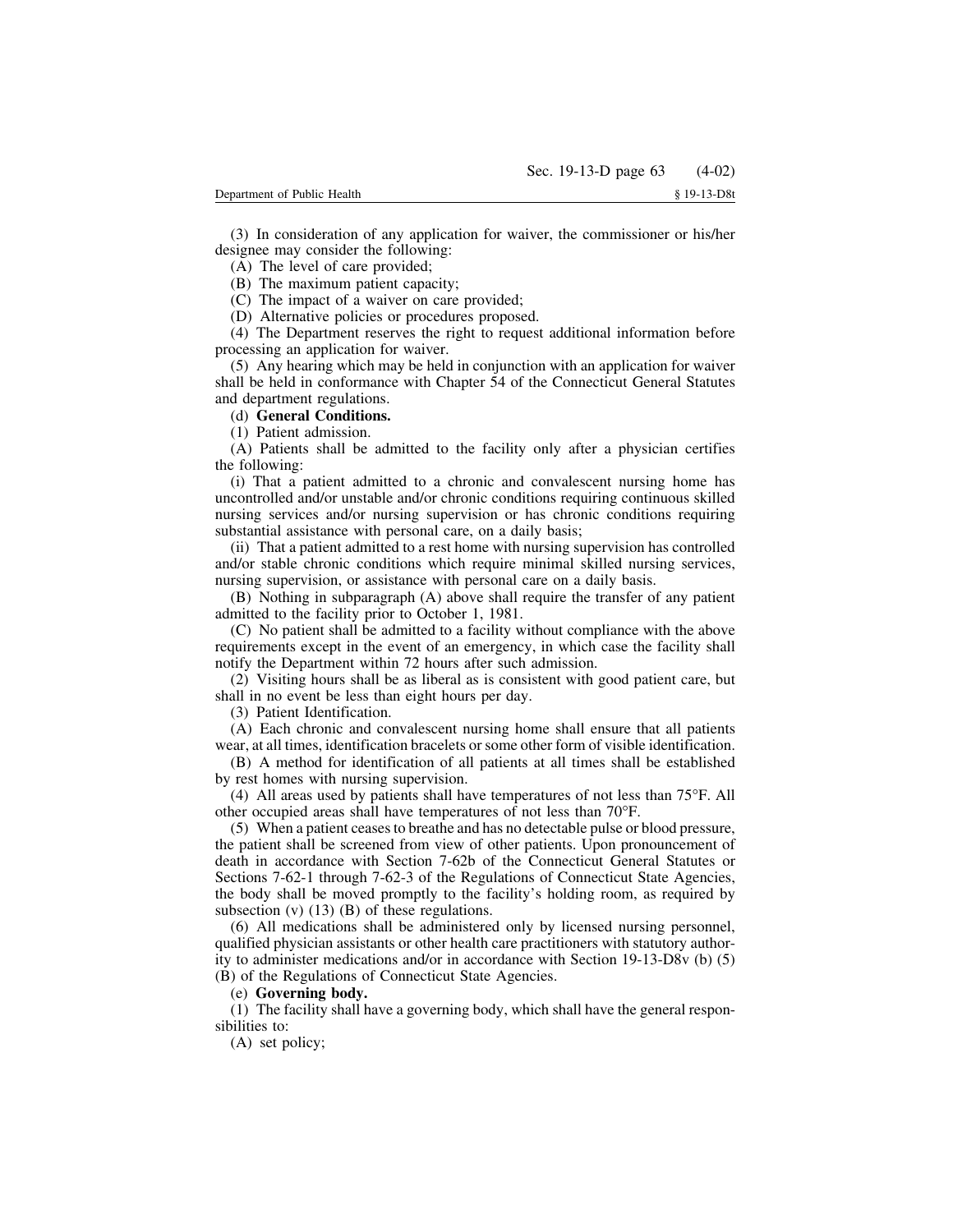(B) oversee the management and operation of the facility; and

(C) assure the financial viability of the facility.

(2) Specific responsibilities of the governing body necessary to carry out its general responsibilities shall include, but not necessarily be limited to, the following:

(A) adoption and documented annual review of written facility by-laws and budget;

(B) annual review and update of the facility's institutional plan, including anticipated needs, income and expenses;

(C) review of facility compliance with established policy;

(D) appointment of a qualified administrator;

(E) provision of a safe physical plant equipped and staffed to maintain the facility and services in accordance with any applicable local and state regulations and any federal regulations that may apply to federal programs in which the facility participates;

(F) approval of an organizational chart which establishes clear lines of responsibility and authority in all matters relating to management and maintenance of the facility and patient care;

(G) annual review of personnel policies;

(H) adoption of written policies assuring the protection of patients' rights and patient grievance procedures, a description of which shall be posted conspicuously in the facility and distributed personally to each patient;

(I) determination of the frequency of meetings of the governing body and documentation of such meetings through minutes;

(J) written confirmation of all appointments made or approved by the governing body; and

(K) adoption of a written policy concerning potential conflict of interest on the part of members of the governing body, the administration, medical and nursing staff and other employees who might influence corporate decisions.

### (f) **Administrator.**

(1) The administrator of any facility shall be licensed in accordance with Connecticut General Statutes, sections 19-593 through 19-599 inclusive.

(2) Application for licensure. The following shall be submitted with the administrator's initial application for licensure:

(A) Three references evaluating his/her suitability to administer a facility, as follows:

(i) One from a nursing home administrator, licensed physician, or registered nurse, attesting to the applicant's professional qualifications and degree of experience;

(ii) Two character references from persons not related to the applicant;

(B) A certificate of physical and mental health signed by a licensed physician.

(C) Educational background.

(3) The administrator shall be responsible for the overall management of the facility and shall have the following powers and responsibilities:

(A) Enforcement of any applicable local and state regulations, any federal regulations that may apply to federal programs in which the facility participates, and facility by-laws;

(B) Appointment, with the approval of the governing body, of a qualified medical director and director of nurses and, if required, an assistant director of nurses;

(C) Liaison between the governing body, medical and nursing staff, and other professional and supervisory staff;

(D) Protection of patients' personal and property rights;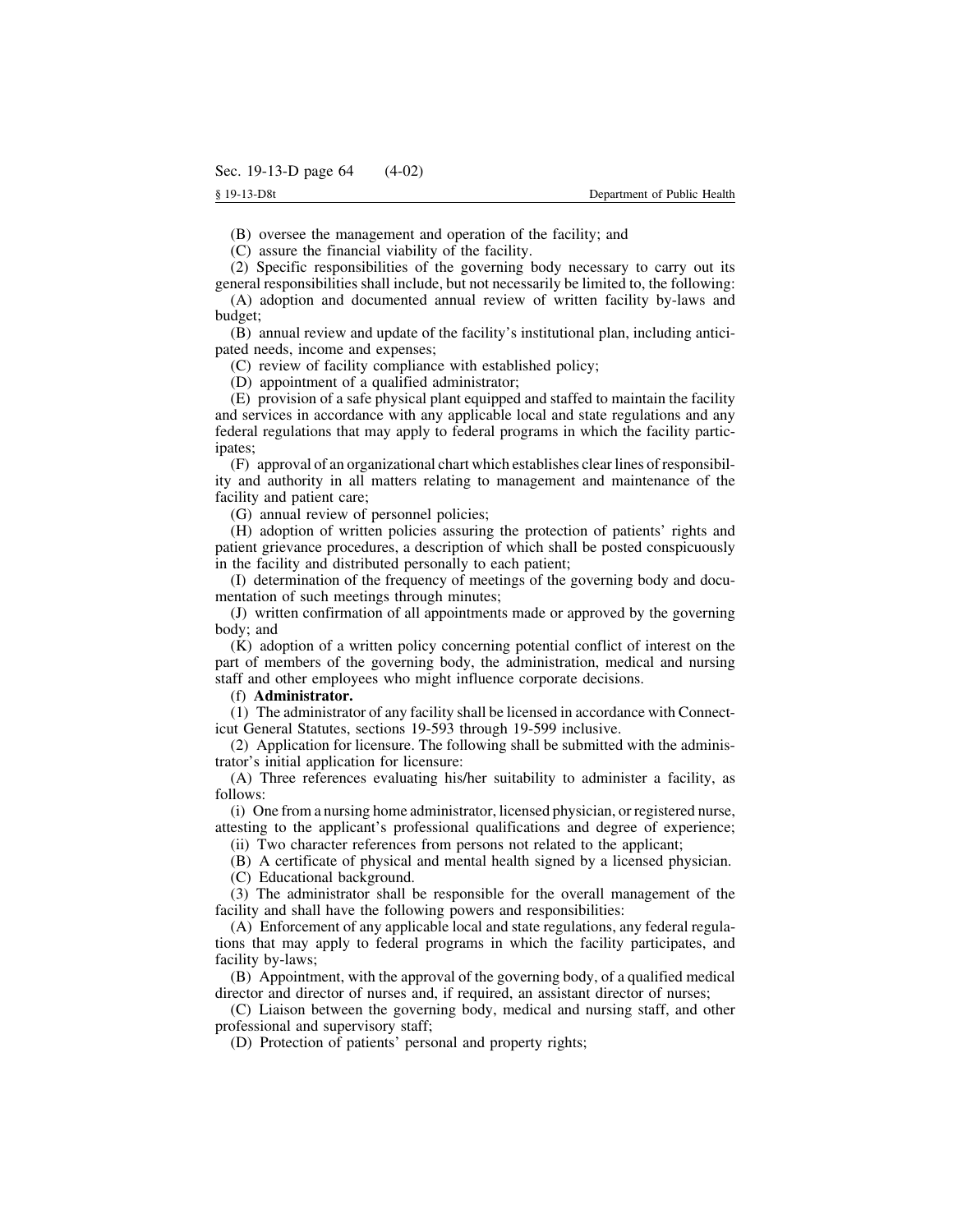(E) Appointment, in writing and with the approval of the governing body, of a responsible employee to act in his/her behalf in temporary absences;

(F) With the advice of the medical director and director of nurses, employment of qualified personnel in sufficient numbers to assess and meet patient needs;

(G) Written definition of the duties and responsibilities of all personnel classifications;

(H) Maintenance of a patient roster and annual census of all patients admitted and/or discharged by the facility. Such census shall be submitted to the department no later than October 31 for each year ending September 30;

(I) Submission to the department of the facility's annual license application and required reports, including, but not limited to, submission within 72 hours of reports on all accidents, or incidents, and any unusual or suspicious deaths in connection with subsection (g) of these regulations;

(J) Together with the medical director and director of nurses, development of a coordinated program for orientation to the facility, in-service training, and continuing education for all categories of staff in order to develop skills and increase knowledge so as to improve patient care;

(K) Establishment of procedures for notification of the patient, next of kin or sponsor in the event of a change in a patient's charges, billing status and other related matters.

(4) In a chronic and convalescent nursing home with 45 or more licensed beds, the administrator shall serve full time on the premises of the facility and shall be on 24 hour call.

(5) In a rest home with nursing supervision with 60 or more licensed beds, the administrator shall serve full time on the premises of the facility, and shall be on 24 hour call.

(6) Except for a facility with 29 beds or less, the administrator may not serve as director of nurses.

### (g) **Reportable event(s)**

(1) Classification. All reportable events shall be classified as follows:

Class A: an event that has caused or resulted in a patient's death or presents an immediate danger of death or serious harm;

Class B: an event that indicates an outbreak of disease or foodborne outbreaks as defined in section 19a-36-A1 of the Regulations of Connecticut State Agencies; a complaint of patient abuse or an event that involves an abusive act to a patient by any person; for the purpose of this classification, abuse means a verbal, mental, sexual, or physical attack on a patient that may include the infliction of injury, unreasonable confinement, intimidation, or punishment;

Class C: an event (including but not limited to loss of emergency electrical generator power, loss of heat, loss of water system) that will result in the evacuation of one (1) or more patients within or outside of the facility and all fires regardless of whether services are disrupted;

Class D: an event that has caused or resulted in a serious injury or significant change in a patient's condition, an event that involves medication error(s) of clinical significance, or an adverse drug reaction of clinical significance which for the purpose of this classification, shall mean an event that adversely alters a patient's mental or physical condition; or

Class E: an event that has caused, or resulted in minor injury, distress or discomfort to a patient.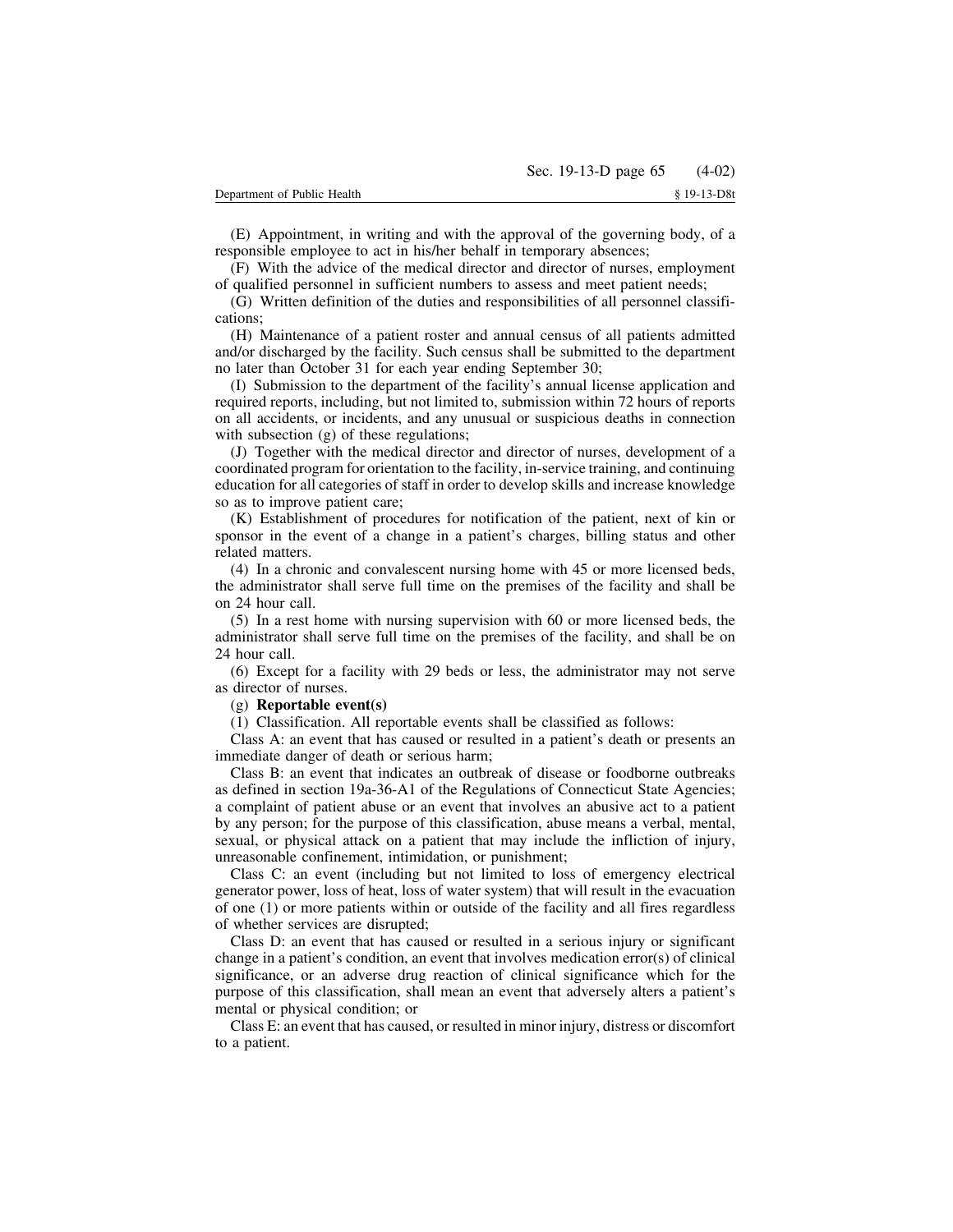(2) All reportable events shall be documented in a format required by the Department. All documentation of reportable events shall be maintained at the facility for not less than three (3) years.

(3) Report. The licensed administrator or his/her designee shall report any reportable event to the Department as follows:

Classes A, B and C: immediate notice by telephone to the Department, to be confirmed by written report as provided herein within seventy-two (72) hours of said event;

Class D: written report to the Department as provided herein within seventy-two (72) hours of said event; and

Class E: written report of event at time of occurrence or discovery shall be maintained on file at the facility for review by the Department.

(4) Each written report required by subdivision (3) of this subsection shall contain the following information:

(A) date of report and date of event;

(B) licensed level of care and bed capacity of the facility;

(C) identification of the patient(s) affected by the event including:

i. name;

ii. age;

iii. injury;

iv. distress or discomfort;

v. disposition;

vi. date of admission;

vii. current diagnosis;

viii. physical and mental status prior to the event; and

ix. physical and mental status after the event;

(D) the location, nature and brief description of the event;

(E) the name of the physician consulted, if any, and time of notification of the physician and a report summarizing any subsequent physical examination, including findings and orders;

(F) the names of any witnesses to the event;

(G) any other information deemed relevant by the reporting authority or the licensed administrator; and

(H) the signatures of the person who prepared the report and the licensed administrator.

(5) All reportable events, which have occurred in the facility, shall be reviewed on a monthly basis by the administrator and director of nurses. All situations which have a potential for risk shall be identified. A determination shall be made as to what preventative measures shall be implemented by the facility staff. Documentation of such determination shall be submitted to the active organized medical staff. This documentation shall be maintained for not less than three years.

(6) An investigation shall be initiated by the facility within twenty-four (24) hours of the discovery of a patient(s) with an injury of suspicious or unknown origin or receipt of an allegation of abuse. The investigation and the findings shall be documented and submitted to the facility's active organized medical staff for review. This document shall be maintained at the facility for a period of not less than three (3) years.

(7) Numbering. Each report shall be identified on each page with a number as follows: the number appearing on the facility license, the last two digits of the year and the sequential number of the report during the calendar year.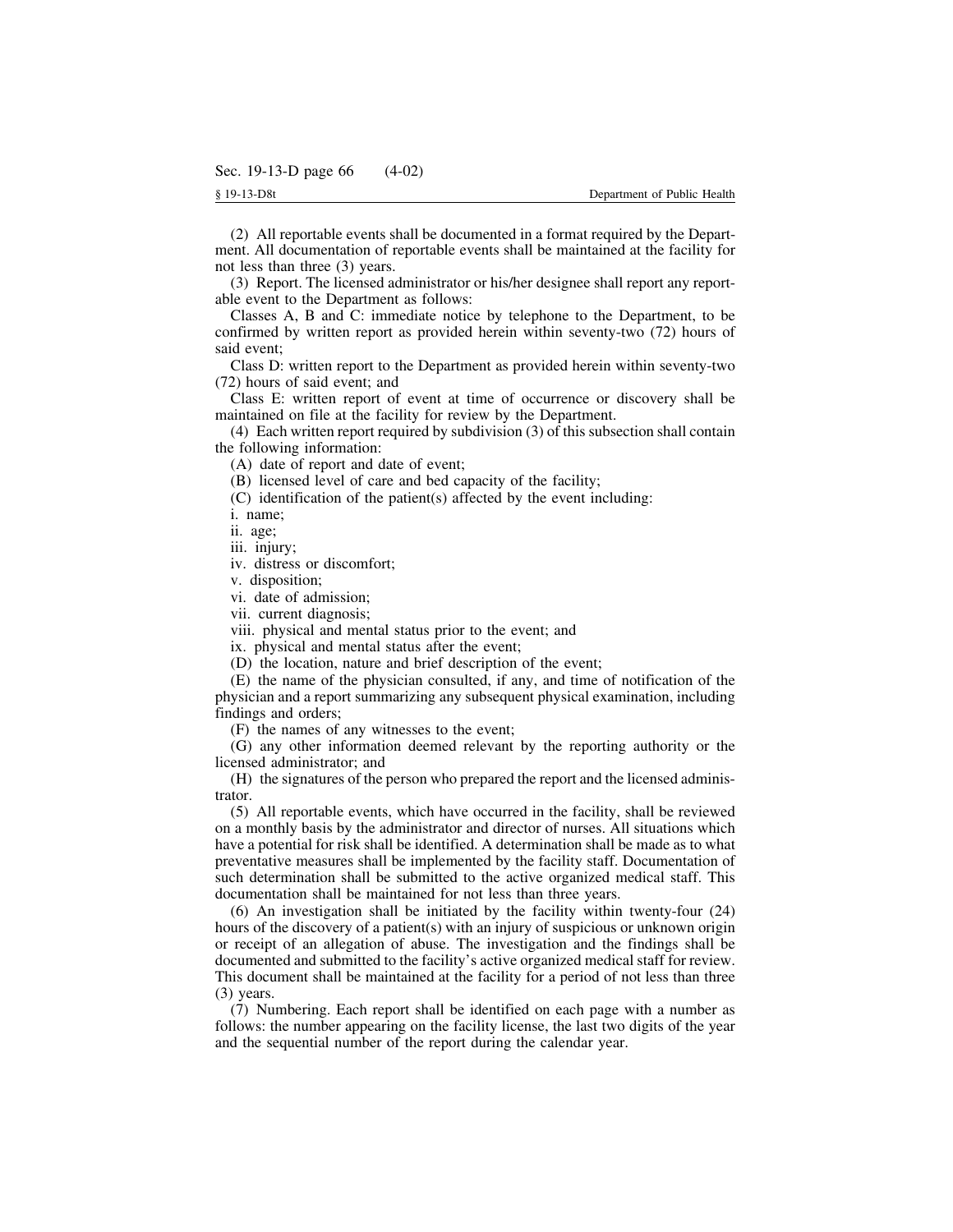(8) Subsequent Reports. The licensed administrator shall submit subsequent reports relevant to any reportable event as often as is necessary to inform the Department of significant changes in the status of affected individuals or changes in material facts originally reported. Such reports shall be attached to a photocopy of the original reportable event report.

# (h) **Medical director.**

(1) The medical director shall be a physician licensed to practice medicine in Connecticut and shall serve on the facility's active organized medical staff, shall have at least one year of prior clinical experience in adult medicine and shall be a member of the active medical staff of a general hospital licensed in Connecticut.

(2) The medical director shall have the following powers and responsibilities:

(A) Enforce the facility's by-laws governing medical care;

(B) Assure that quality medical care is provided in the facility;

(C) Serve as a liaison between the medical staff and administration;

(D) Approve or disapprove a patient's admission based on the facility's ability to provide adequate care for that individual in accordance with the facility's bylaws. The medical director shall have the authority to review any patient's record or examine any patient prior to admission for such purpose;

(E) Assure that each patient in the facility has an assigned personal physician;

(F) Provide or arrange for the provision of necessary medical care to the patient if the individual's personal physician is unable or unwilling to do so;

(G) Approve or deny applications for membership on the facility's active organized staff in accordance with subsection (i) (2) of these regulations;

(H) In accordance with the facility's by-laws, suspend or terminate the facility privileges of a medical staff member if that member is unable or unwilling to adequately care for a patient in accordance with standards set by any applicable local and state statutes and regulations, any federal regulations that may apply to a federal program in which the facility participates, or facility by-laws;

(I) Visit the facility between the hours of 7 a.m. and 9 p.m. to assess the adequacy of medical care provided in the facility.

(i) A medical director of a chronic and convalescent nursing home shall visit the facility at least once every 7 days for such purpose.

(ii) A medical director of a rest home with nursing supervision shall visit the facility at least once every 30 days for such purpose;

(J) Receive reports from the director of nurses on significant clinical developments;

(K) Recommend to the administrator any purchases of medical equipment and/ or services necessary to assure adequate patient care;

(L) Assist in the development of and participate in a staff orientation and training program in cooperation with the administrator and the director of nurses, as required by subsection (f) (3) (J) of these regulations.

(3) A record shall be kept by the facility of the medical director's visits and statements for review by the department. Such record shall minimally include the date of visit, the names of the patients audited by the medical director, and a summary of problems discussed with the staff.

### (i) **Medical staff.**

(1) Each facility shall have an active organized medical staff. All members of such staff shall possess a full and unrestricted Connecticut license for the practice of medicine. The active organized medical active staff at a chronic and convalescent nursing home shall include no less than three (3) physicians.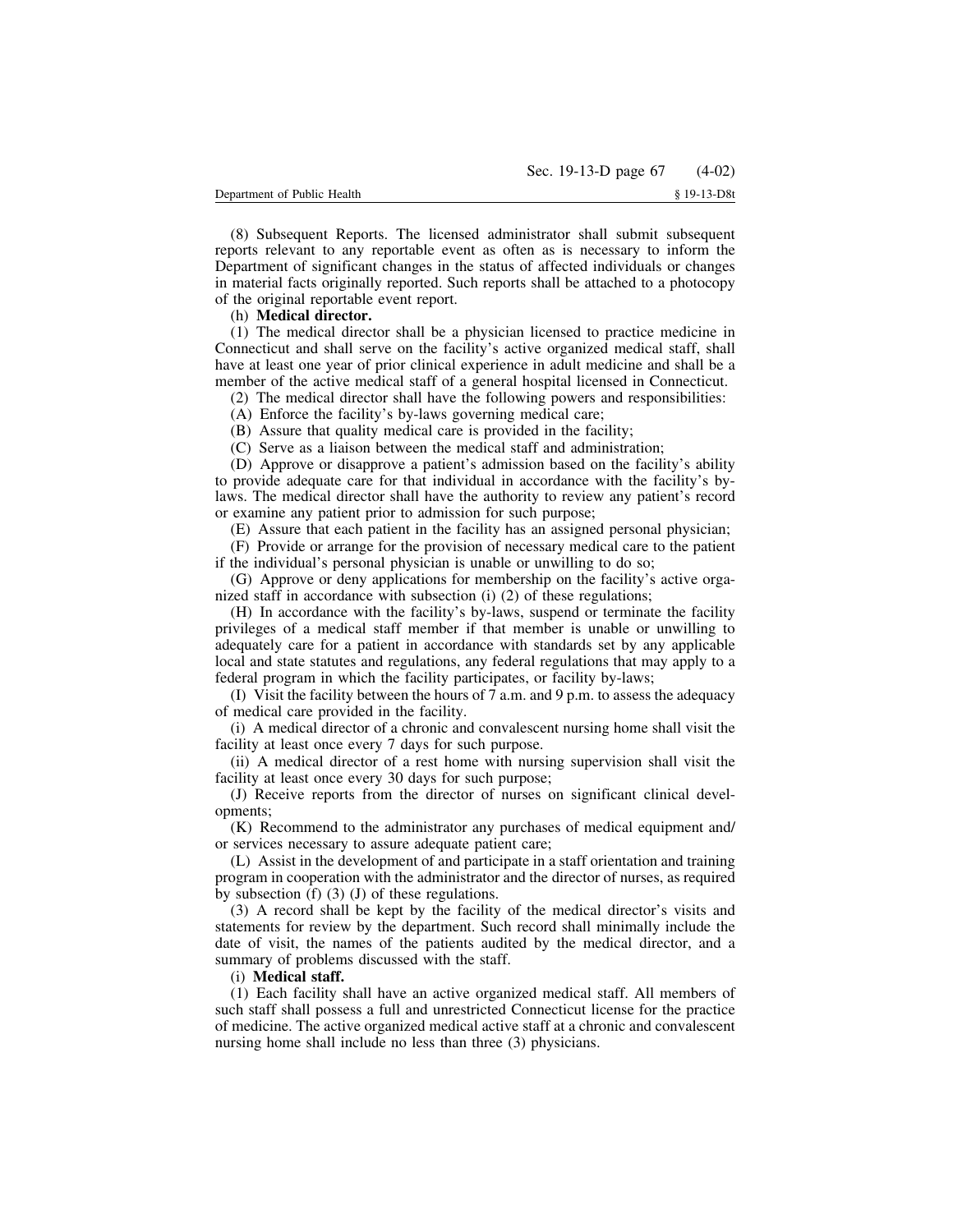(2) The medical director shall approve or deny applications for membership on the active organized medicalstaff after consultation with the existing active organized medical staff, if any, and subject to the ratification of the governing body. In reviewing an applicant's qualifications for membership, the medical director shall consider whether the applicant:

(A) satisfies specific standards and criteria set in the medical by-laws of the facility; and

(B) is available by phone twenty-four (24) hours per day; is available to respond promptly in an emergency; and is able to provide an alternate physician for coverage whenever necessary.

(3) All appointments shall be made in writing and shall delineate the physician's duties and responsibilities. The letter of appointment shall be signed by the medical director and the applicant.

(4) Requirements for active organized medical staff members.

(A) Members shall meet at least once every ninety (90) days. Minutes shall be maintained for all such meetings. The regular business of the medical staff meetings shall include, but not be limited to, the hearing and consideration of reports and other communications from physicians, the director of nurses, and other health professionals on:

(i) patient care topics, including all deaths, accidents, complications, infections;

(ii) medical quality of care evaluations; and

(iii) interdisciplinary care issues, including nursing, physical therapy, therapeutic recreation, social work, pharmacy, podiatry, or dentistry.

(B) Members shall attend at least fifty (50) percent of medical staff meetings per year. If two (2) or more members of the active medical staff are members of the same partnership or incorporated group practice, one (1) member of such an association may fulfill the attendance requirements for the other members of that association provided quorum requirements are met. In such case, the member in attendance shall be entitled to only one (1) vote.

(C) The active organized medical staff shall adopt written by-laws governing the medical care of the facility's patients. Such by-laws shall be approved by the medical director and the governing body. The by-laws shall include, but not necessarily be limited to:

(i) acceptable standards of practice for the medical staff;

(ii) criteria for evaluating the quality of medical care provided in the facility;

(iii) criteria by which the medical director shall decide the admission or denial of admission of a patient based on the facility's ability to provide care;

(iv) standards for the medical director to grant or deny privileges and to discipline or suspend the privileges of members of the medical staff, including assurance of a due process of appeal in the event of such actions;

(v) quorum requirements for staff meetings, provided a quorum may not be less than fifty (50) percent of the physicians on the active medical staff;

(vi) specific definition of services, if any, which may be provided by non-physician health professionals such as physician's assistants or nurse practitioners;

(vii) standards to assure that members of the medical staff request medical consultants where the diagnosis is obscure, or where there is doubt as to the serious nature of the illness or as to treatment. Such standards shall minimally mandate that the consultant be qualified to render an opinion in the field in which the opinion issought, and that the consultation include examination of the patient and medical record;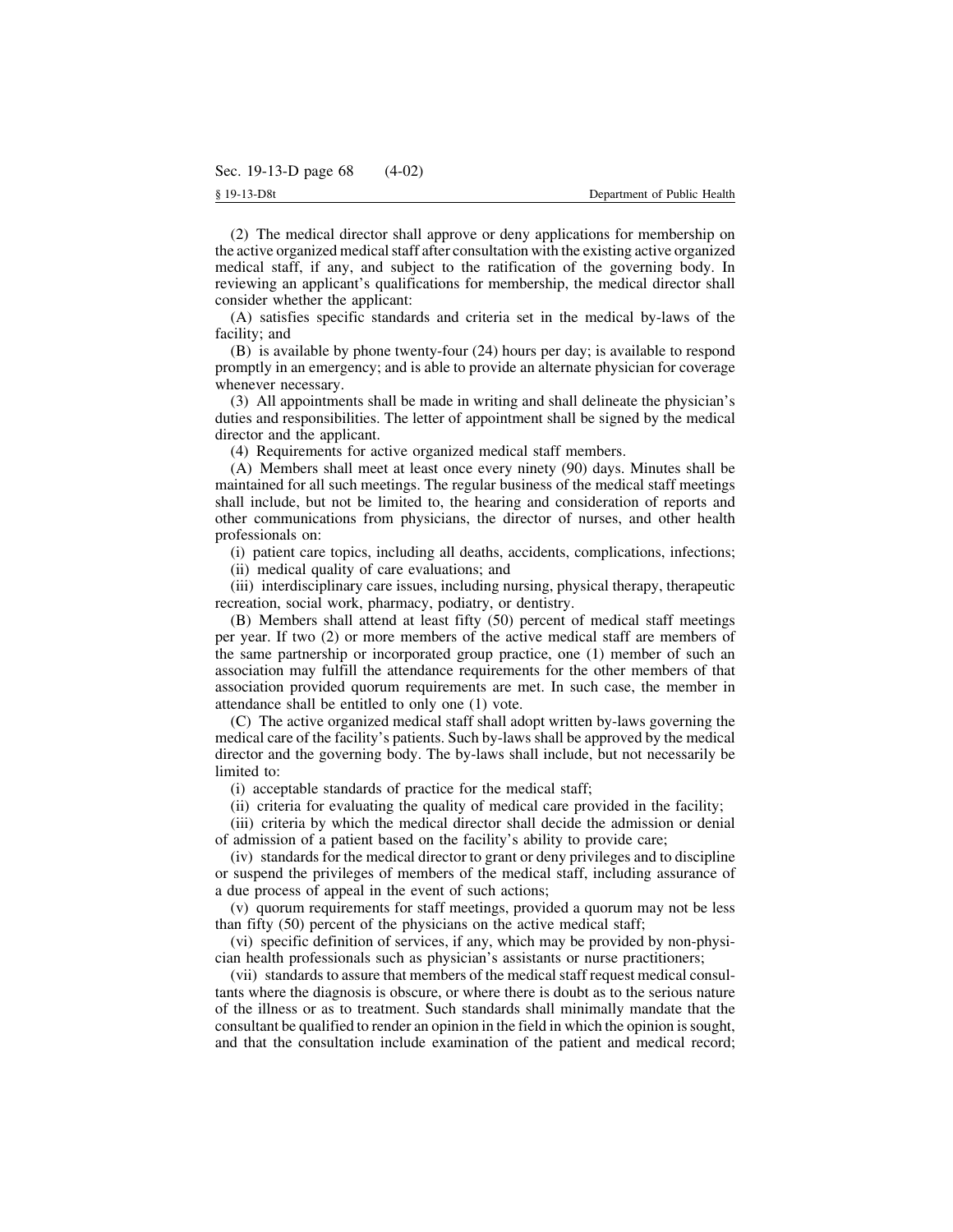(viii) standards to assure that, in the event of the medical director's absence, inability to act, or vacancy of the medical director's office, another physician on the facility's active organized medical staff is temporarily appointed to serve in that capacity; and

(ix) conditions for privileges for the medical staff other than the active organized medical staff.

(5) Each member of the facility's medical staff shall sign a statement attesting to the fact that such member has read and understood the facility's medical and facility policies and procedures, and applicable statutes and regulations, and that such member will abide by such requirements to the best of his/her ability.

## (j) **Director of nurses.**

(1) Qualifications.

(A) For a chronic and convalescent nursing home, the director of nurses, or any person acting in such capacity, shall be a nurse registered in Connecticut with at least one (1) year of additional education or experience in rehabilitative or geriatric nursing and one (1) year of nursing service administration.

(B) For a rest home with nursing supervision, the director of nurses, or any person acting in such capacity, shall be a nurse registered in Connecticut with at least one (1) year of additional education or experience in nursing service administration.

(2) The director of nurses shall be responsible for the supervision, provision, and quality of nursing care in the facility. The director of nurses' powers and duties shall include, but not necessarily be limited to, the following:

(A) development and maintenance of written nursing service standards of practice, to be ratified by the governing body; including but not necessarily limited to:

(i) definition of routine nursing care to be rendered by licensed nursing personnel, and determination of when more than routine care is needed; and

(ii) definition of routine care to be rendered by nurse's aides, and determination of when more than routine care is needed;

(B) coordination and integration of nursing services with other patient care services through periodic meetings or written reports;

(C) development of written job descriptions for nurses and nurse's aides;

(D) development and annual review of nursing service procedures;

(E) coordination and direction of the total planning for nursing services, including recommending to the administrator the number and levels of nurses and nurse's aides to be employed;

(F) selection, with the administrator's approval, of all nurses and nurse's aides;

(G) appointment of nurse supervisors as required by subsection (k) of section 19-13-D8t of the Regulations of Connecticut State Agencies;

(H) designation of a nurse in charge of each unit for all shifts;

(I) development of a schedule of daily rounds and assignment of duties for all nurses and nurse's aides to assure twenty-four (24) hour coverage sufficient to meet state regulatory requirements;

(J) assistance in the development of and participation in a staff orientation and training program, in cooperation with the administrator and medical director, as required by subsection (f) (3) (J) of section 19-13-D8t of the Regulations of Connecticut State Agencies;

(K) ensuring yearly written evaluation of nurses and nurse's aides;

(L) reporting significant clinical developments to the patient's personal physician and to the medical director; and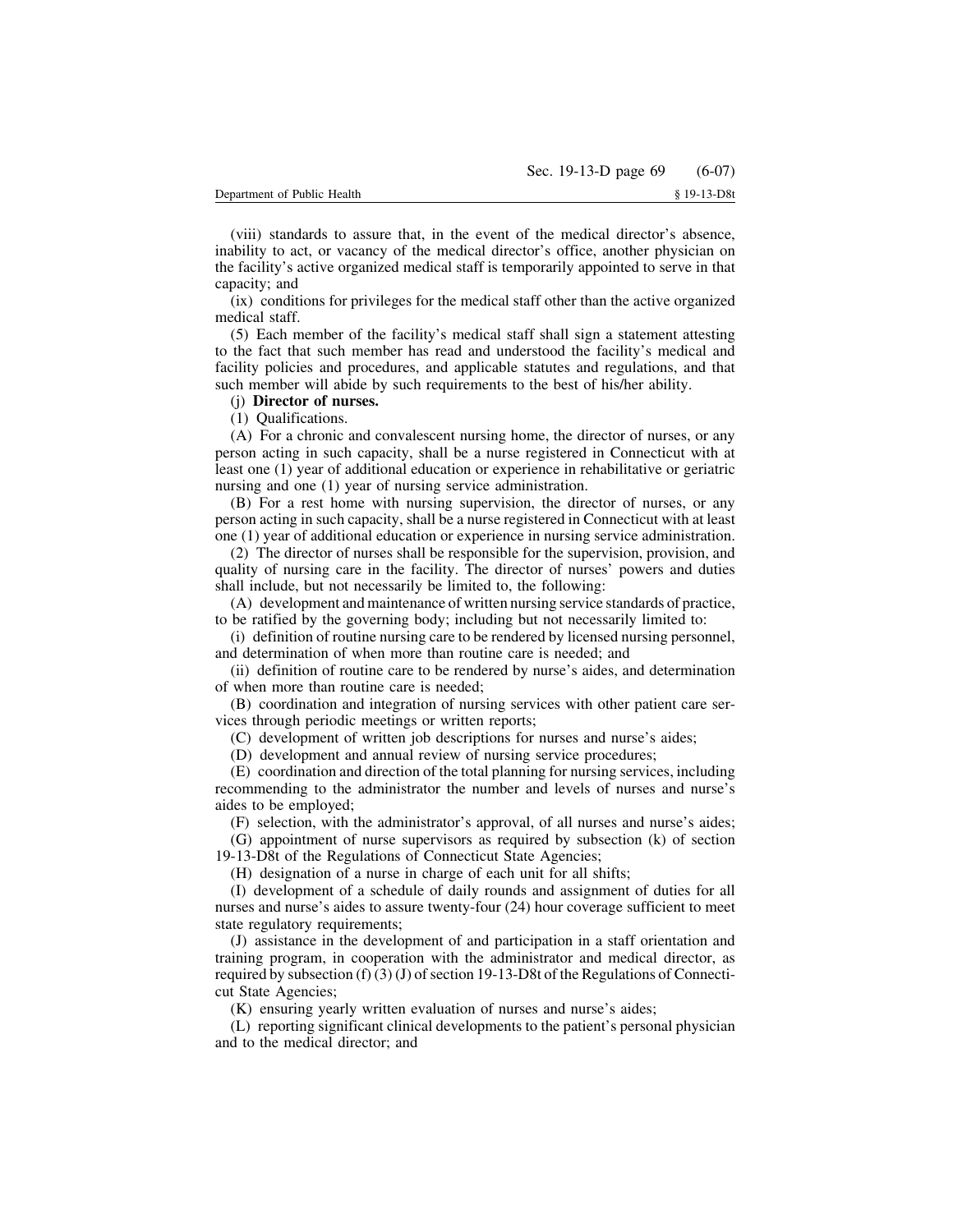(M) appointment, with the approval of the administrator, of a nurse employed at the facility to act in the director's behalf in temporary absences.

(3) The director of nurses shall serve full-time and shall serve his/her entire shift between the hours of 7 a.m. and 9 p.m.

(4) An assistant director of nurses shall be appointed in any facility of one hundred and twenty (120) beds or more.

### (k) **Nurse supervisor.**

A nurse supervisor shall be a nurse registered in Connecticut. The responsibilities of the nurse supervisor shall include:

(1) Supervision of nursing activities during his/her tour of duty;

(2) Notification of a patient's personal physician if there is a significant change in the condition of the patient or if the patient requires immediate medical care, or notification of the medical director if the patient's personal physician does not respond promptly.

## (*l*) **Nurse's Aide and Feeding Assistant Training and Employment**

(1) On and after February 1, 1990, no person shall be employed for more than 120 days as a nurse's aide in a licensed chronic and convalescent nursing home or rest home with nursing supervision unless such person has successfully completed a training and competency evaluation program approved by the department and has been entered on the nurse's aide registry maintained by the department. No such facility shall employ such person as a nurse's aide without making inquiry to the registry pursuant to subdivision (2).

(A) Effective October 1, 2000, the commissioner shall adopt, and revise as necessary, a nurse's aide training program of not less than 100 hours and competency evaluation program for nurse's aides. The standard curriculum of the training program shall include, a minimum of seventy-five  $(75)$  hours including but not limited to, the following elements: Basic nursing skills, personal care skills, care of cognitively impaired residents, recognition of mental health and social service needs, basic restorative services and residents' rights presented in both lecture and clinical settings. An additional twenty-five (25) hours of the standard nurse's aide lecture and clinical setting curriculum shall include, but not be limited to specialized training in understanding and responding to physical, psychiatric, psychosocial and cognitive disorders. An individual enrolled in a nurse's aide training program prior to October 1, 2000, may complete such program in accordance with the requirements in effect at the time of enrollment. A trainee's successful completion of training shall be demonstrated by the trainee's performance, satisfactory to the nurse's aide primary training instructor, or the elements required by the curriculum. Each licensed chronic and convalescent nursing home and rest home with nursing supervision that elects to conduct a nurse's aide training program shall submit such information on its nurse's aide training program as the commissioner may require on forms provided by the department. The department may re-evaluate the facility's nurse's aide training program and competency evaluation program for sufficiency at any time.

(B) The commissioner shall adopt, and revise as necessary, a nurse's aide competency evaluation program including, at least, the following elements: basic nursing skills, personal care skills, care of cognitively impaired residents, recognition of mental health and social service needs, basic restorative services and residents' rights and the procedures for determination of competency which may include a standardized test.

(C) Any person employed as a nurse's aide by a chronic and convalescent nursing home or a rest home with nursing supervision as of January 30, 1990 shall be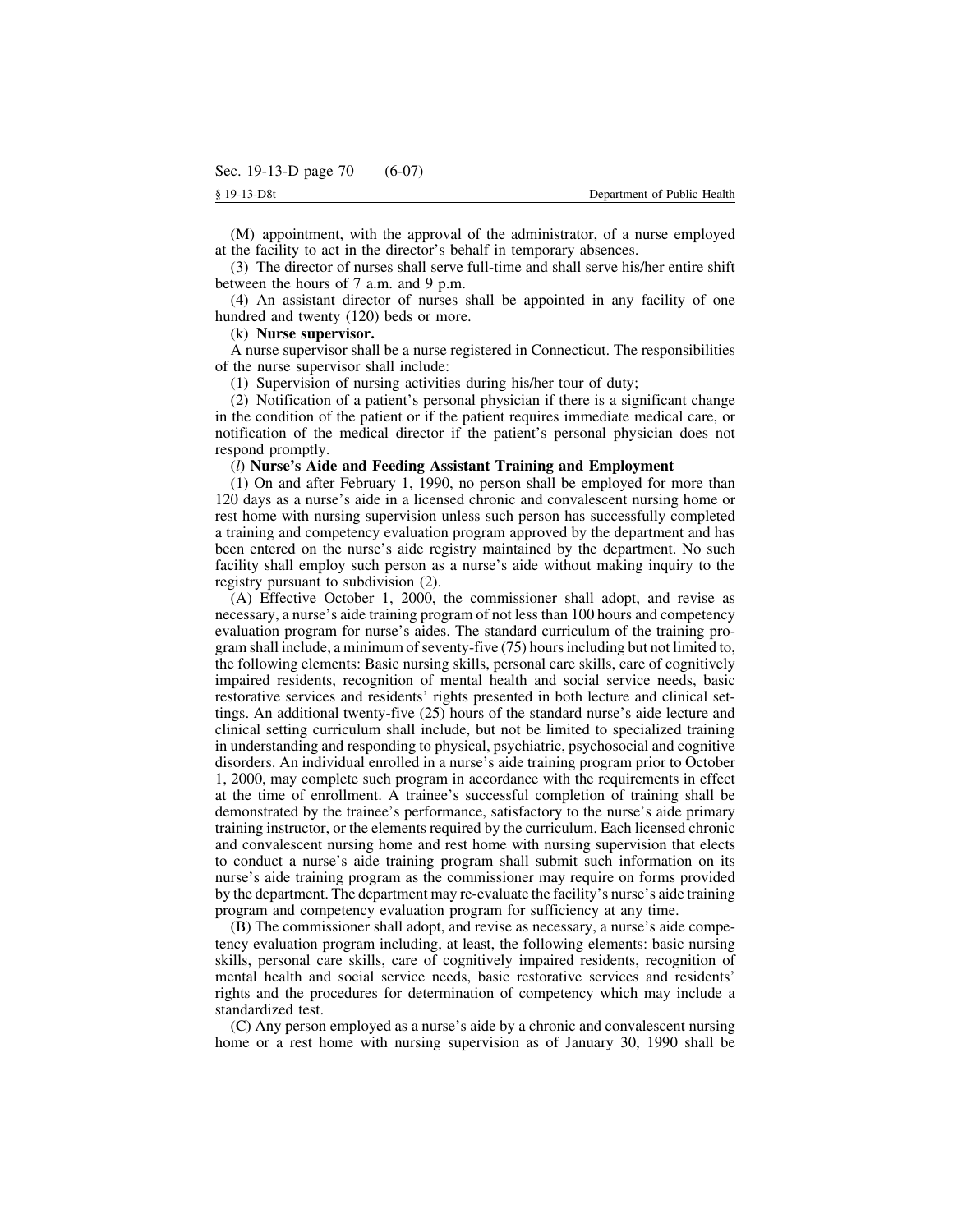entered on the nurse's aide registry if they meet the requirements set forth in OBRA in accordance with the current Federal Omnibus Budget Reconciliation Act of 1987 (OBRA, 87) as it may be amended from time to time. The facility shall provide such person with the initial preparation necessary to successfully complete a competency evaluation program, as may be required by OBRA '87. This competency evaluation program shall be approved and administered in accordance with this subsection.

(D) Qualifications of nurse's aide instructors

(i) The training of nurse's aides shall be performed by or under the general supervision of a registered nurse who possesses a minimum of two years of nursing experience, at least one year of which shall be in a chronic and convalescent nursing home or rest home with nursing supervision.

(ii) Instructors shall have completed a course in teaching adults or have experience in teaching adults or supervising nurse's aides.

(iii) Qualified personnel from the health field may serve as trainers in the nurse's aide training program under the supervision of the nurse's aide primary training instructor provided they have a minimum of one year of experience in a facility for the elderly or chronically ill of any age within the immediately preceding five years. These health field personnel may include: Registered nurses, sanitarians, fire safety experts, nursing home administrators, gerontologists, psychologists, physical and occupational therapists therapeutic recreation specialists, speech/language/hearing therapists. All trainers should be, where applicable, licensed, registered and/or certified in their field.

(iv) Licensed practical nurses, under the supervision of the nurse's aide primary training instructor, may serve astrainersin the nurse's aide training program provided the licensed practical nurse has two years experience in caring for the elderly or chronically ill of any age.

(v) The training of nurse's aides may be performed under the general supervision of the director of nurses. The director of nurses is prohibited from performing the actual training of nurse's aides.

(E) The State Department of Education and the Board of Trustees of Community-Technical Colleges may offer such training programs and competency evaluation programs in accordance with these regulations.

(F) In accordance with this subsection any person who has not yet satisfactorily completed training as provided for herein, and who is employed by a facility for a period of one-hundred-twenty days or less, as a nurse's aide may be utilized only to perform tasks for which such person has received training and demonstrated competence to the satisfaction of the employer and shall perform such tasks only under the supervision of licensed nursing personnel. Record of any such training and competence demonstration shall be maintained in the facility for the department's review for three years from the date of completion thereof. The employer may not use such person to satisfy staffing requirements asset forth in the Public Health Code.

(G) In accordance with this subsection a facility may use any person who has satisfactorily completed training, but has not yet satisfactorily completed the competency evaluation program as provided for herein, and who is employed by a facility for a period of 120 days or less as a nurse's aide to satisfy staffing requirements as set forth in the Public Health Code. Record of such training shall be maintained by the facility for the departments review for three years from the date of completion thereof.

(H) On and after February 1, 1990 any chronic and convalescent nursing home or rest home with nursing supervision that utilizes nurse's aides from a placement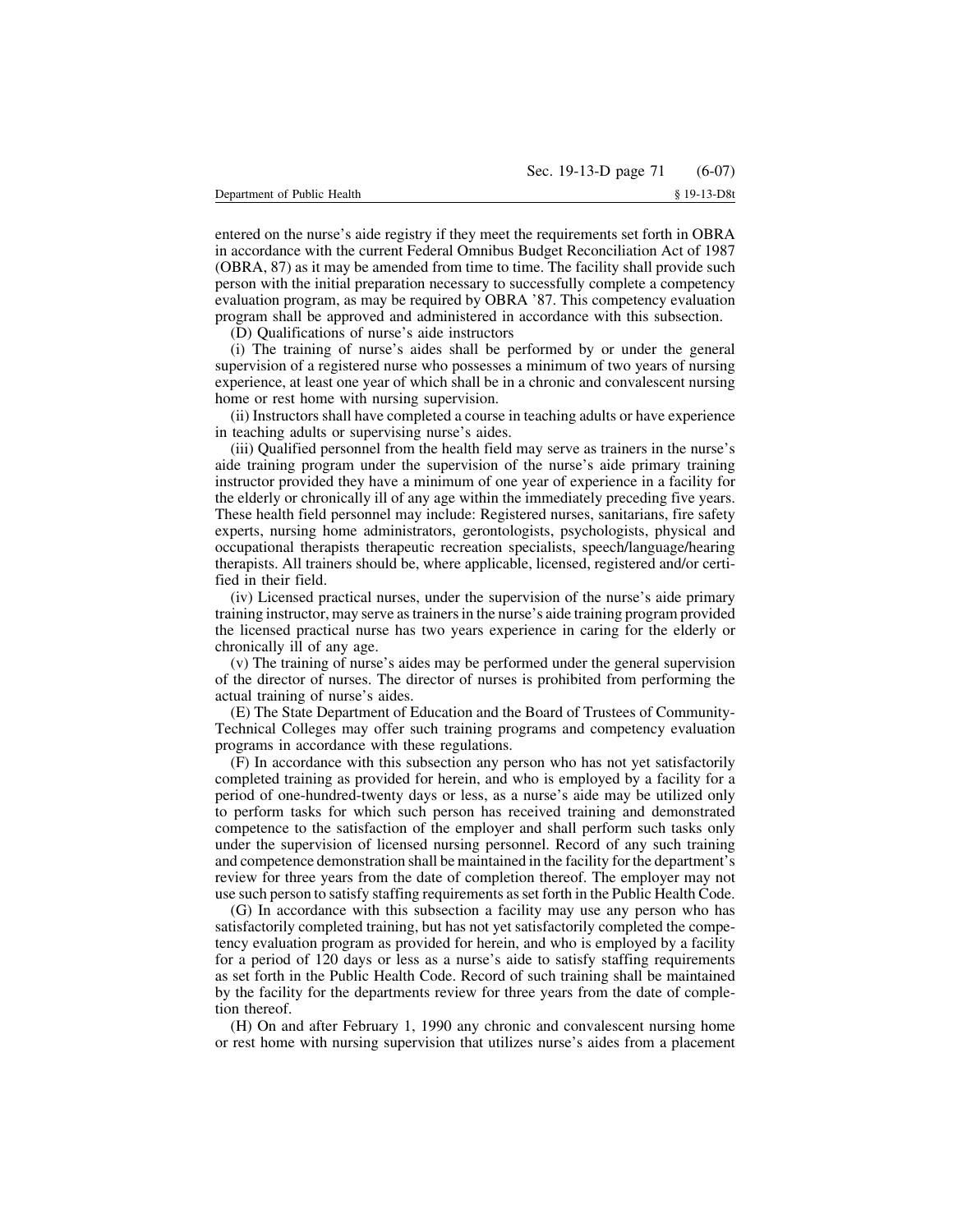agency or from a nursing pool shall develop a mechanism to verify that such nurse's aide has been entered on the nurse's aide registry maintained by the department in accordance with subdivision (2).

(2) The department shall establish and maintain a registry of nurse's aides. Information in the nurse's aide registry shall include but not be limited to: name, address, date of birth, social security number, training site and date of satisfactory completion. It shall also contain any final determination by the department, after a hearing conducted pursuant to Chapter 54 of the Connecticut General Statutes, relative to a complaint against a nurse's aide, as well as any brief statement of such person disputing such findings, including resident neglect or abuse or misappropriation of resident property.

(3) If, since an individual's most recent completion of a training and competency evaluation program, there has been a continuous period of twenty-four (24) consecutive months during none of which the individual performed nursing or nursingrelated services for monetary compensation, such individual shall complete a new training and competency evaluation program, or a new competency evaluation program.

(4) Any person who successfully completes or has successfully completed prior to January 1, 1989 the state-sponsored Nurse Assistant Training Program provided through the State Department of Education or through the Connecticut Regional Community College system shall be deemed to have completed a nurse's aide training and competency evaluation program approved by the commissioner in accordance with this subsection.

(5) Any person who has successfully completed a course or courses comprising not less than one-hundred hours of theoretical and clinical instruction in the fundamental skills of nursing in a practical nursing or registered nursing education program approved by the department with the advice and assistance of the State Board of Examiners for Nursing shall be deemed to have completed a nurse's aide training program approved by the commissioner in accordance with this subsection, if the curriculum meets the minimum requirements as set forth in this subsection.

(6) The department shall, upon receipt of an application and such supporting documents as the commissioner may require, place on the registry a nurse's aide who shows to the satisfaction of the department completion of a department approved:

(A) Nurse's aide training program, and

(B) Competency Evaluation program.

(7) A nurse's aide registered in another state or territory of the United States may be entered on the registry, provided the department is satisfied that such nurse's aide has completed a training and competency evaluation program equal to or better than that required for registration in this state as of the date the nurse's aide was first registered in another state or territory of the United States.

(8) Subject to the provisions of section 20-102ff of the Connecticut General Statutes, a registered nurse or licensed practical nurse licensed in a state other than Connecticut whose license has been verified by the chronic and convalescent nursing home or rest home with nursing supervision as in good standing in the state in which he or she is currently licensed, or a registered nurse trained in another country who has satisfied the certification requirements of the Commission on Graduates of Foreign Nursing Schools, may be utilized as a nurse's aide in Connecticut for not more than a single one hundred-twenty (120) day period. Said licensed registered nurse or licensed practical nurse shall be deemed to have completed a nurse's aide training and competency evaluation program approved by the commissioner in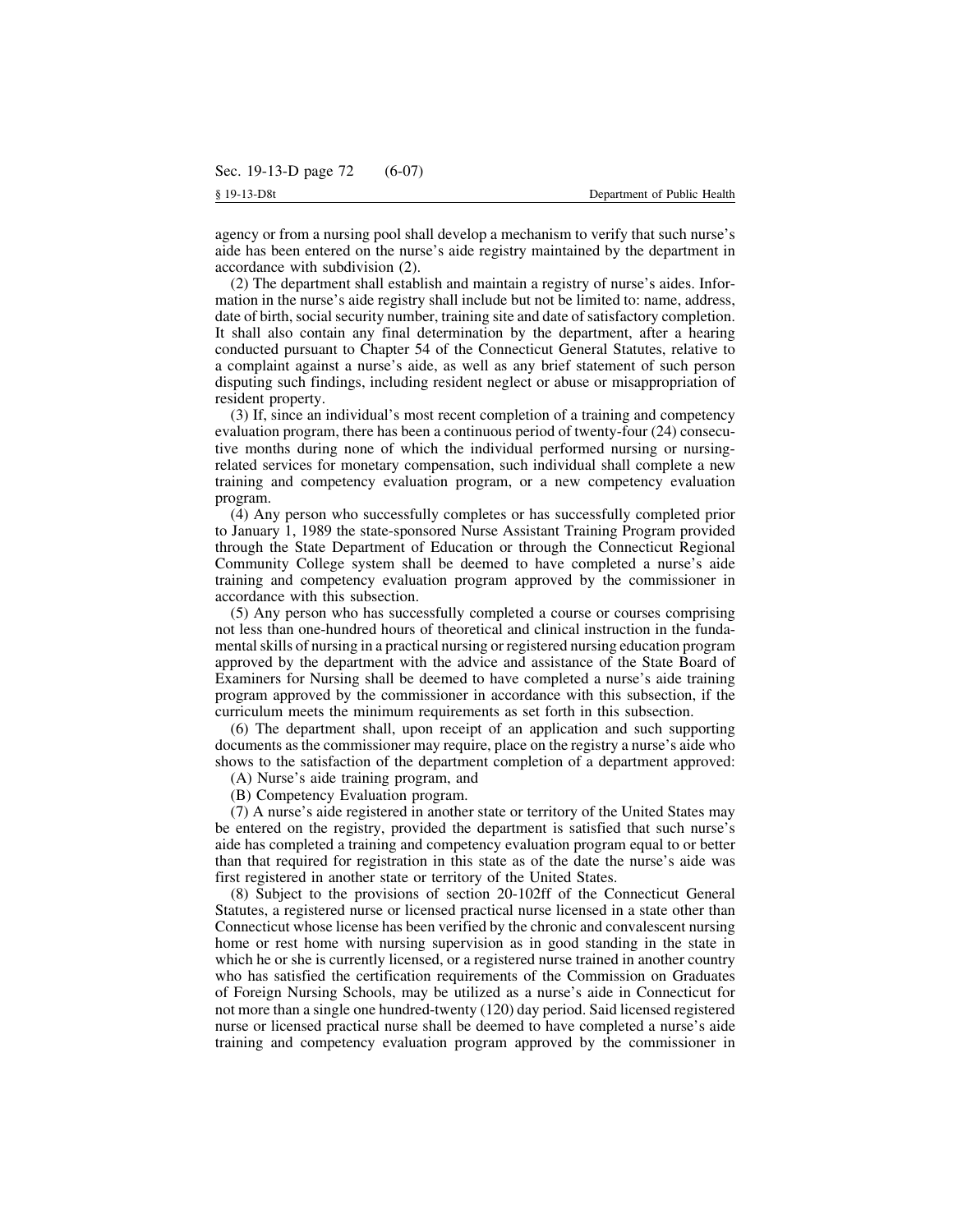accordance with this section. The department shall, upon receipt of an application and such supporting documents as the commissioner may require, enter said licensed registered nurse or licensed practical nurse on the nurse's aide registry.

(9) Feeding assistants may be utilized in a licensed chronic and convalescent nursing home or rest home with nursing supervision, provided:

(A) Such facility's training program for feeding assistants is currently approved by the department as provided in section 19-13-D8t (l)(10) of the Regulations of Connecticut State Agencies.

(B) The feeding assistant has successfully completed at least ten hours of training in a state-approved feeding assistant training program, which shall include:

(i) A minimum of eight (8) hours of classroom instruction, including but not limited to:

(a) feeding techniques;

(b) safety and emergency procedures including immediate reporting to a licensed practical nurse or registered nurse in an emergency and emergency measures for choking, including the Heimlich Manuever;

(c) assistance with feeding and hydration;

(d) infection control;

(e) recognizing changes in resident behavior;

(f) appropriate responses to patient behavior;

(g) the importance of reporting behavioral and physical changes to a licensed practical nurse or registered nurse;

(h) communication and interpersonal skills; and,

(i) resident rights.

(ii) At least two (2) hours of clinical practicum under the direct supervision of a registered nurse.

(C) A record of individuals who have successfully completed the training program for feeding assistants is maintained by the training facility and shared with other nursing homes upon request should the feeding assistant seek employment in another nursing home. If the facility hires a feeding assistant who has been trained at another facility, a record of such individual's successful completion of training shall be obtained and maintained.

(D) Feeding assistants shall only assist patients who are fed orally and do not have any complicated feeding problems identified in the individual's medical record. Feeding assistants shall not perform any other nursing or nursing-related tasks.

(i) Complicated feeding problems include, but are not limited to, difficulty swallowing, recurrent lung aspirations and tube or parenteral/IV feedings.

(E) At no time shall a feeding assistant provide services above the following ratios:

(i) One (1) feeding assistant to feed two (2) residents at one (1) time; or,

(ii) One (1) feeding assistant to assist to cue no more than four (4) residents at one (1) time.

(F) Any patient who is to be fed by a feeding assistant shall be initially and periodically assessed regarding the ability to be fed by a feeding assistant pursuant to sections 19-13-D8t  $(n)(1)(C)$  and 19-13-D8t  $(o)(2)(H)$  of the Regulations of Connecticut State Agencies and all assessments shall be documented in the patient's individual care plan.

(G) Feeding assistants shall function under the supervision of a licensed practical nurse or registered nurse and shall not be included in nurse staffing requirements and shall not be a substitute for nurse aide staffing pursuant to subsection (m) of section 19-13-D8t of the Regulations of Connecticut State Agencies.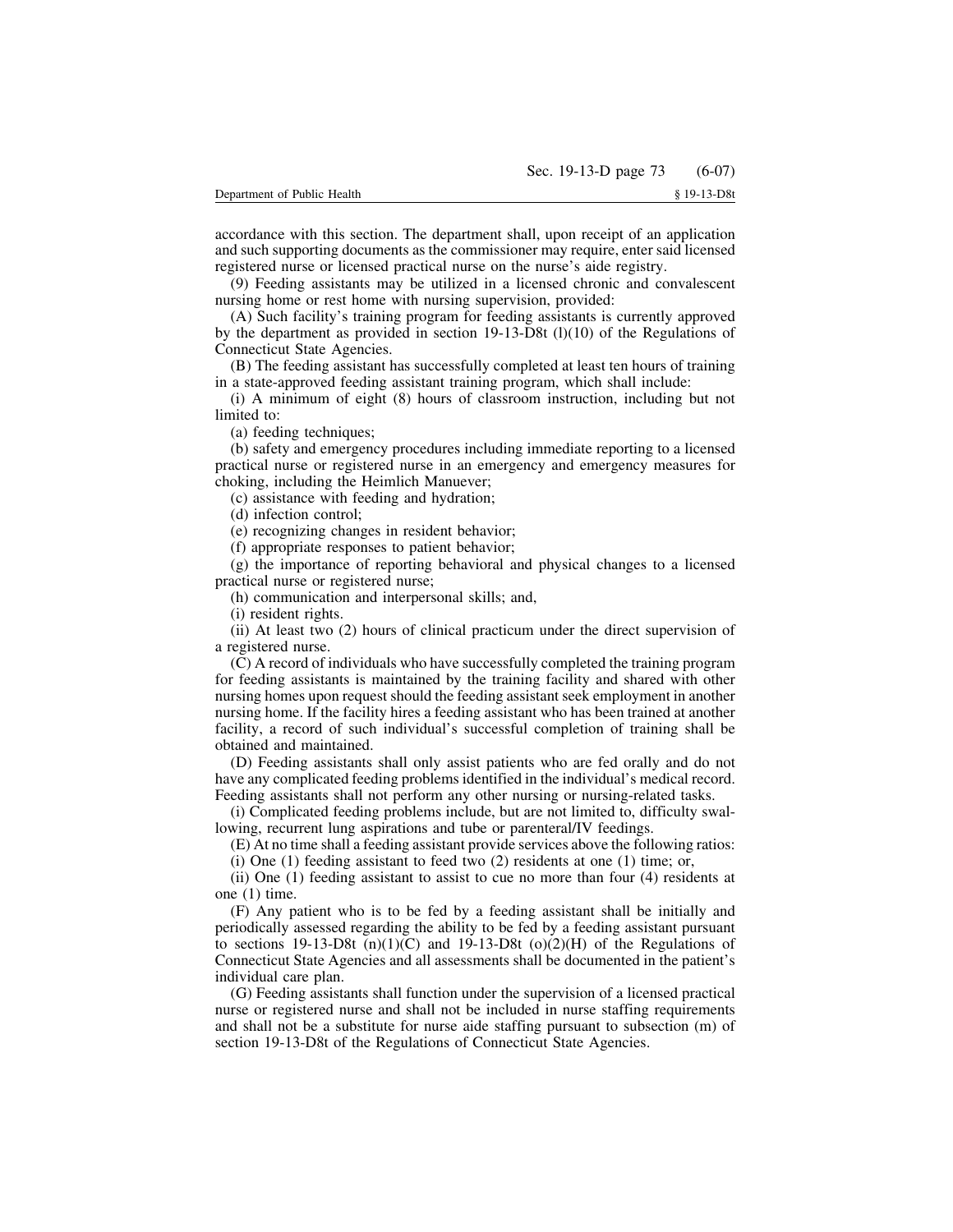(10) Each licensed chronic and convalescent nursing home and rest home with nursing supervision that elects to conduct a feeding assistant training program shall submit for approval by the department such information on its feeding assistant training program as the commissioner may require, on forms provided by the department. No feeding assistant training program shall commence without the approval of the department. Training conducted pursuant to such training program shall be performed by or under the general supervision of a registered nurse. Licensed practical nurses and certified dieticians may serve as trainers in the feeding assistant training program, under the supervision of the registered nurse.

### (m) **Nursing staff:**

(1) Each facility shall employ sufficient nurses and nurse's aides to provide appropriate care of patients housed in the facility 24 hours per day, seven days per week.

(2) The number, qualifications, and experience of such personnel shall be sufficient to assure that each patient:

(A) receives treatment, therapies, medications and nourishments as prescribed in the patient care plan developed pursuant to subsection (o)  $(2)$  (I) of these regulations; (B) is kept clean, comfortable and well groomed;

(C) is protected from accident, incident, infection, or other unusual occurrence.

(3) The facility's administrator and director of nurses shall meet at least once every 30 days in order to determine the number, experience and qualifications of staff necessary to comply with this section. The facility shall maintain written and signed summaries of actions taken and reasons therefore.

(4) There shall be at least one registered nurse on duty 24 hours per day, seven days per week.

(A) In a chronic and convalescent nursing home, there shall be at least one licensed nurse on duty on each patient occupied floor at all times.

(B) In a rest home with nursing supervision, there shall be at least one nurse's aide on duty on each patient-occupied floor at all times and intercom communication shall be available with a licensed nurse.

(5) In no instance shall a chronic and convalescent nursing home have staff below the following standards:

(A) Licensed nursing personnel:<br>7 a.m. to 9 p.m.:  $47$ 

- .47 hours per patient
- 9 p.m. to 7 a.m.: 17 hours per patient

(B) Total nursing and nurse's aide personnel:

7 a.m. to 9 p.m.: 1.40 hours per patient

9 p.m. to 7 a.m.: .50 hours per patient

(6) In no instance shall a rest home with nursing supervision staff below the following standards:

(A) Licensed nursing personnel:

7 a.m. to 9 p.m.: 23 hours per patient

9 p.m. to 7 a.m.: 08 hours per patient

(B) Total nursing and nurse's aide personnel:

- 7 a.m. to 9 p.m.: .70 hours per patient
- 9 p.m. to 7 a.m.: 17 hours per patient

(7) In facilities of 61 beds or more, the director of nurses shall not be included in satisfying the requirements of subdivisions (5) and (6) of this subsection.

(8) In facilities of 121 beds or more, the assistant director of nurses shall not be included in satisfying the requirements of subdivisions (5) and (6) of this subsection.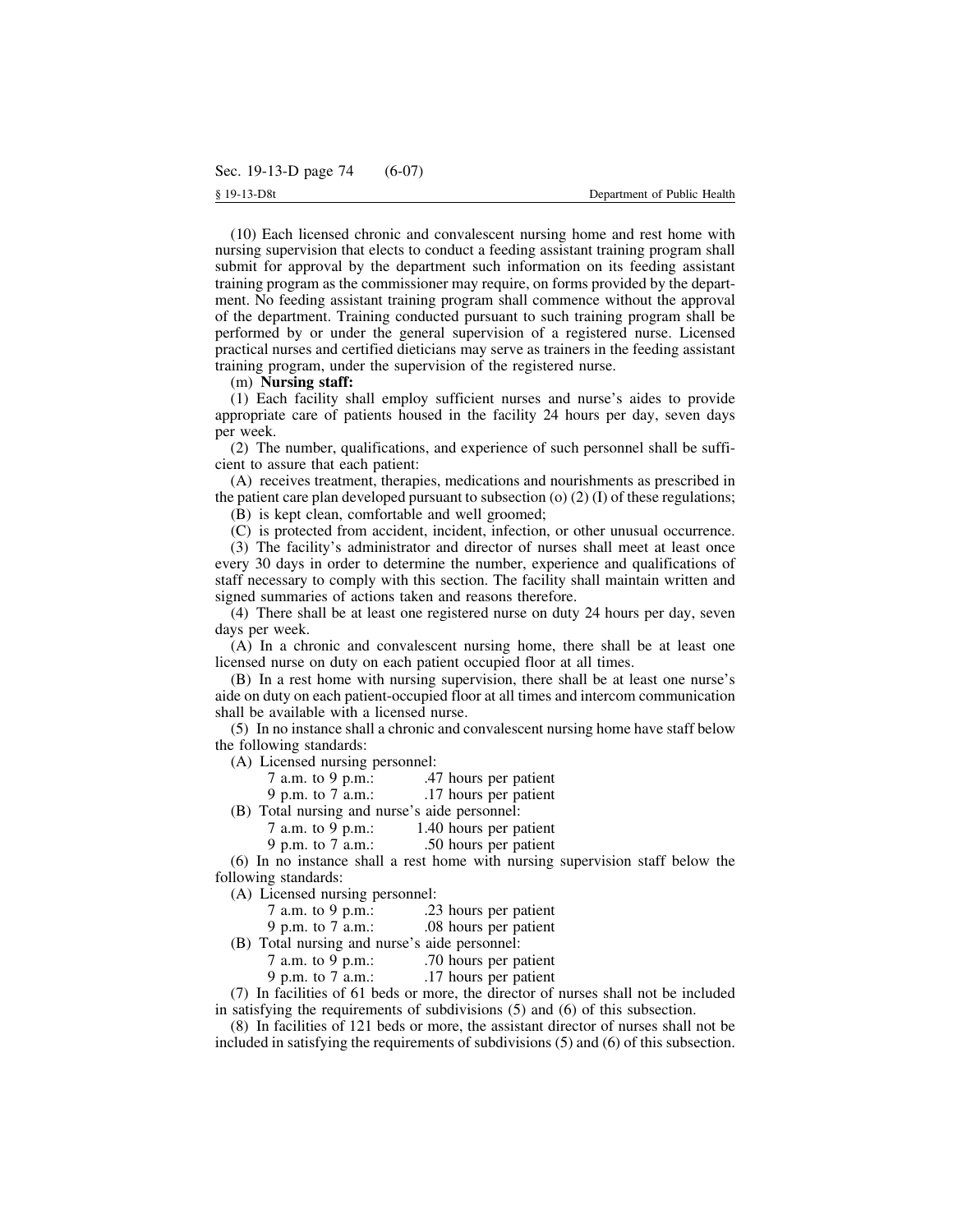## (n) **Medical and professional services.**

(1) A comprehensive medical history and medical examination shall be completed for each patient within forty-eight (48) hours of admission; however, if the physician who attended the patient in an acute or chronic care hospital is the same physician who will attend the individual in the facility, a copy of a hospital discharge summary completed within five (5) working days of admission and accompanying the patient may serve in lieu of this requirement. A patient assessment shall be completed within fourteen (14) days of admission and a patient care plan shall be developed within seven (7) days of completion of the assessment.

(A) The comprehensive history shall include, but not necessarily be limited to: (i) chief complaints;

(ii) history of present illness;

(iii) review of systems;

(iv) past history pertinent to the total plan of care for the patient;

(v) family medical history pertinent to the total plan of care for the patient; and

(vi) personal and social history.

(B) The comprehensive examination shall include, but not necessarily be limited to:

(i) blood pressure;

(ii) pulse;

(iii) weight;

(iv) rectal examination with a test for occult blood in stool, unless done within one (1) year of admission;

(v) functional assessment; and

(vi) cognitive assessment, which for the purposes of these regulations shall mean an assessment of a patient's mental and emotional status to include the patient's ability to problem solve, decide, remember, and be aware of and respond to safety hazards.

(C) The patient assessment and patient care plan shall be developed in accordance with subparagraphs (H) and (I) of subsection (o) (2) of this section.

(2) Transferred Patients. When the responsibility for the care of a patient is being transferred from one health care institution to another, the patient must be accompanied by a medical information transfer document, which shall include the following information:

(A) name, age, marital status, and address of patient, institution transferring the patient, professional responsible for care at that institution, person to contact in case of emergency, insurance or other third party payment information;

(B) chief complaints, problems, or diagnoses;

(C) other information, including physical or mental limitations, allergies, behavioral and management problems;

(D) any special diet requirements;

(E) any current medications or treatments; and

(F) prognosis and rehabilitation potential.

(3) The attending physician shall record a summary of findings, problems and diagnoses based on the data available within seven (7) days after the patient's admission, and shall describe the overall treatment plan, including dietary orders and rehabilitation potential and, if indicated, any further laboratory, radiologic or other testing, consultations, medications and other treatment, and limitations on activities.

(4) The following tests and procedures shall be performed and results recorded in the patient's medical record within thirty (30) days after the patient's admission: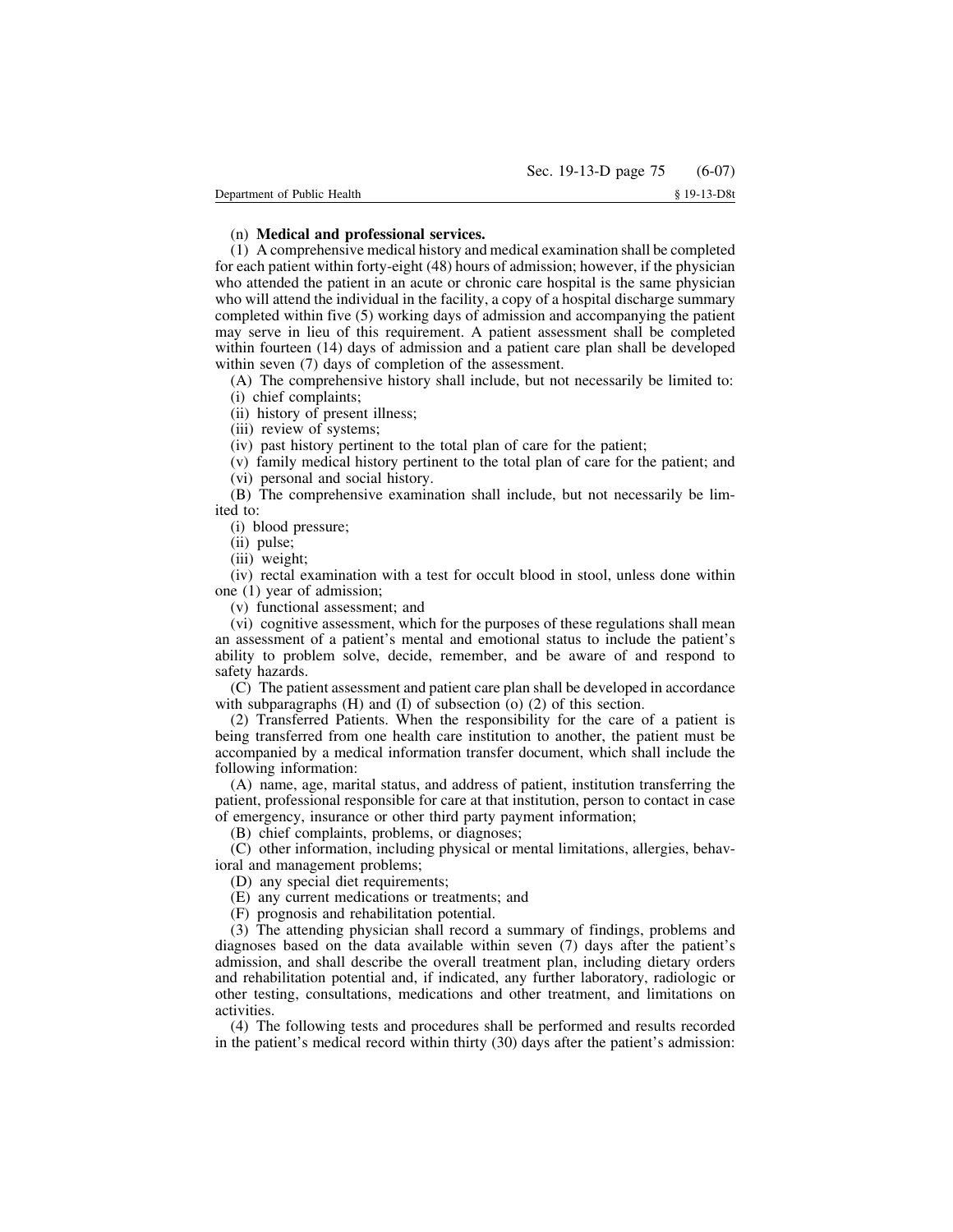(A) unless performed within one (1) year prior to admission;

(i) hematocrit, hemoglobin and red blood cell indices determination;

(ii) urinalysis, including protein and glucose qualitative determination and microscopic examination;

(iii) dental examination and evaluation;

(iv) tuberculosis screening by skin test or chest X-ray;

(v) blood sugar determination; and

(vi) blood urea nitrogen or creatinine;

(B) unless performed within two (2) years prior to admission:

(i) visual acuity, grossly tested, for near and distant vision; and

(ii) for women, breast and pelvis examinations, including Papanicolau smear, except the Papanicolau smear may be omitted if the patient is over sixty (60) years of age and has had documented repeated satisfactory smear results without important atypia performed during the patient's sixth decade of life, or who has had a total hysterectomy;

(C) unless performed within five (5) years prior to admission:

(i) tonometry on all sighted patients forty (40) years or older; and

(ii) screening and audiometry on patients who do not have a hearing aid; and

(D) unless performed within ten (10) years prior to admission:

(i) tetanus-diphtheria toxoid immunization for patients who have completed the initial series, or the initiation of the initial series for those who have not completed the initial series; and

(ii) screening for syphillis by a serological method.

(5) Physician Visits.

(A) Each patient in a chronic and convalescent nursing home shall be examined by his/her personal physician at least once every thirty (30) days for the first ninety (90) days following admission. After ninety (90) days, alternative schedules for visits may be set if the physician determines and so justifies in the patient's medical record that the patient's condition does not necessitate visits at thirty (30) day intervals. At no time may the alternative schedule exceed sixty (60) days between visits.

(B) Each patient in a rest home with nursing supervision shall be examined by his/her personal physician at least once every sixty (60) days, unless the physician decides this frequency is unnecessary and justifies the reason for an alternate schedule in the patient's medical record. At no time may the alternative schedule exceed one hundred and twenty (120) days between visits.

(6) No medication or treatments shall be given without the order of a physician or a health care practitioner with the statutory authority to prescribe medications or treatments. If orders are given verbally or by telephone, they shall be recorded by an on duty licensed nurse or on duty health care practitioner with the statutory authority to accept verbal or telephone orders with the physician's name, and shall be signed by the physician on the next visit.

(7) Annually, each patient shall receive a comprehensive medical examination, at which time the attending physician shall update the diagnosis and revise the individual's overall treatment plan in accordance with such diagnosis. The comprehensive medical exam shall minimally include those services required in subdivision (1) (B) of this subsection.

(8) Professional services provided to each patient by the facility shall include, but not necessarily be limited to, the following:

(A) monthly:

(i) blood pressure, and

(ii) weight check;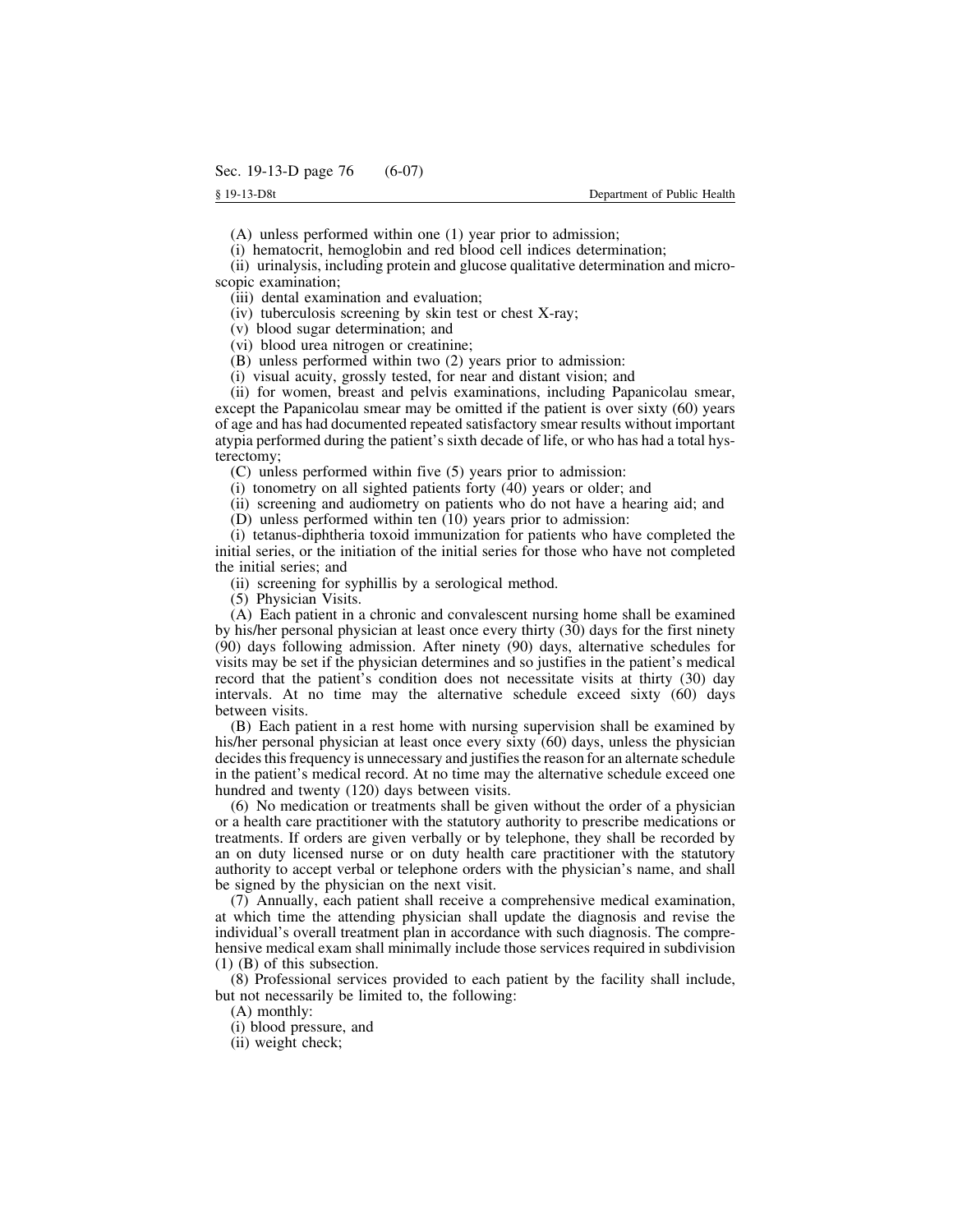(B) yearly:

(i) hematocrit, hemoglobin and red blood cell indices determination;

(ii) urinalysis, including determination of qualitative protein glucose and microscopic examination of urine sediment;

(iii) immunization against influenza in accordance with the recommendations of the Advisory Committee on Immunization Practices, established by the United States Secretary of Health and Human Services;

(iv) blood urea nitrogen or creatinine;

(v) dental examination and evaluation;

(vi) rectal examination, including a determination for occult blood in stool, on patients forty (40) years or over; and

(vii) breast examination on all women;

(C) every two (2) years, visual acuity, grossly tested, for near and distant vision for sighted patients;

(D) every five (5) years:

(i) screening audiometry for patients without a hearing aid; and

(ii) tonometry for sighted patients forty (40) years or over; and

(E) every ten (10) years, tetanus-diphtheria toxoid immunization following completion of initial series.

(F) Immunization against pneumococcal disease in accordance with the recommendations of the National Advisory Committee on Immunization Practices, established by the Secretary of Health and Human Services.

(9) The requirements in this subsection for tests, procedures and immunizations need not be repeated if previously done within the time period prescribed in this subsection and documentation of such is recorded in the patient's medical record. Tests and procedures shall be provided to the patient given the patient's consent provided no medical reason or contraindication exists, or the attending physician determines that the test or procedure is not medically necessary. Immunizations against influenza and pneumoccal disease shall be provided in accordance with the recommendations of the Advisory Committee on Immunization Practices, established by the United States Secretary of Health and Human Services unless medically contraindicated or the patient objects on religious grounds. Documentation of tests, procedures and immunizations provided or reasons for not providing said tests, procedures and immunization shall be so noted by the attending physician in the patient's medical record.

### (o) **Medical records.**

(1) Each facility shall maintain a complete medical record for each patient. All parts of the record pertinent to the daily care and treatment of the patient shall be maintained on the nursing unit in which the patient is located.

(2) The complete medical record shall include, but not necessarily be limited to:

(A) patient identification data, including name, date of admission, most recent address prior to admission, date of birth, sex, marital status, religion, referral source, Medicare/Medicaid number(s) or other insurance numbers, next of kin or guardian and address and telephone number;

- (B) name of patient's personal physician;
- (C) signed and dated admission history and reports of physical examinations;
- (D) signed and dated hospital discharge summary, if applicable;
- (E) signed and dated transfer form, if applicable;
- (F) complete medical diagnosis;
- (G) all initial and subsequent orders by the physician;

(H) a patient assessment that shall include but not necessarily be limited to, health history, physical, mental and social status, evaluation of problems and rehabilitation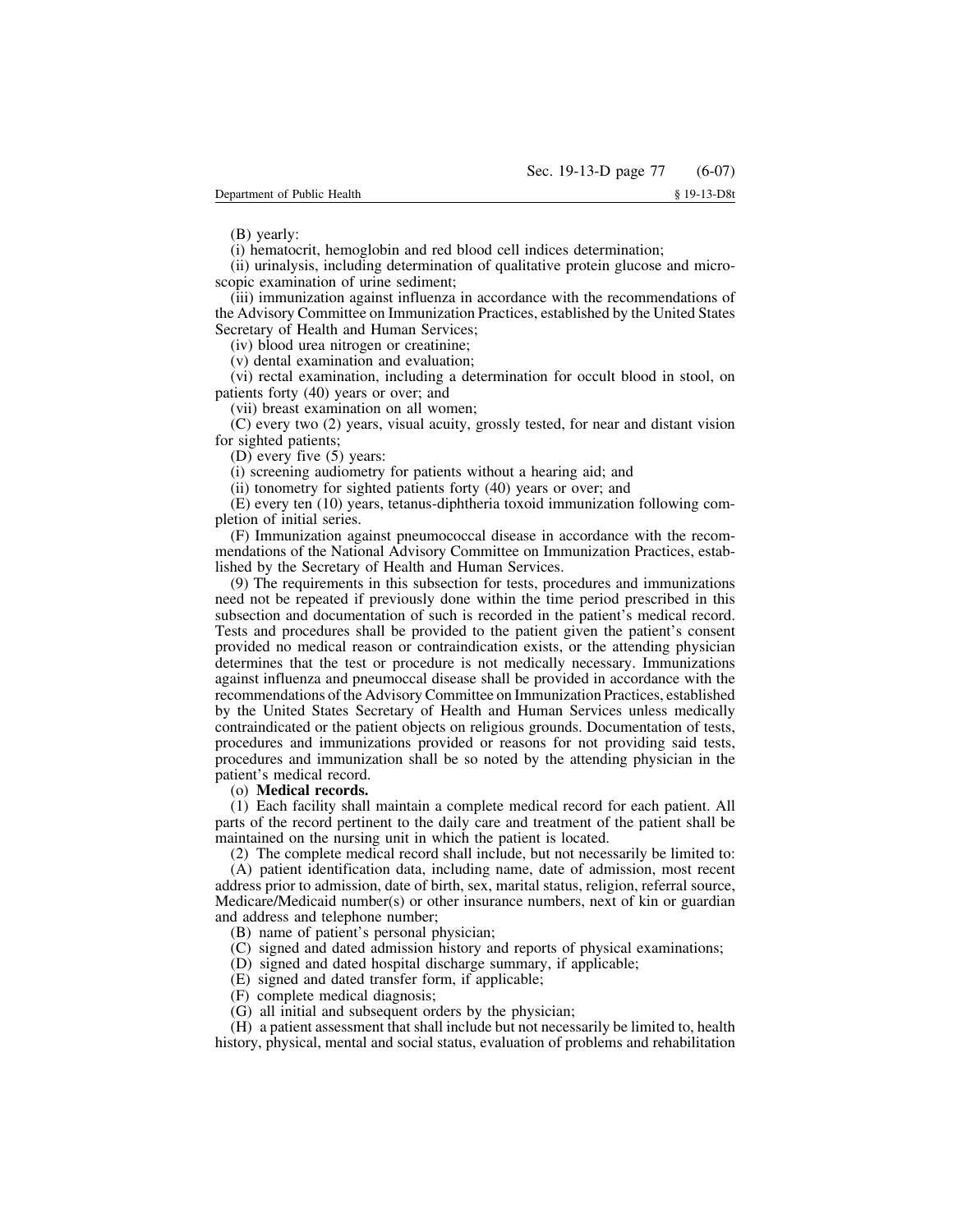potential, completed within fourteen (14) days of admission by all disciplines involved in the care of the patient and promptly after a change in condition that is expected to have lasting impact upon the patient's physical, mental orsocial functioning, conducted no less than once a year, reviewed and revised no less than once every ninety (90) days in order to assure its continued accuracy;

(I) a patient care plan, based on the patient assessment, developed within seven (7) days of the completion of the assessment by all disciplines involved in the care of the patient and consistent with the objectives of the patient's personal physician, that shall contain the identification of patient problems and needs, treatments, approaches and measurable goals, and be reviewed at least once every ninety (90) days thereafter;

(J) a record of visits and progress notes by the physician;

(K) nurses notes to include current condition, changes in patient condition, treatments and responses to such treatments;

(L) a record of medications administered including the name and strength of drug, date, route and time of administration, dosage administered, and, with respect to PRN medications, reasons for administration and patient response/result observed;

(M) documentation of all care and ancillary services rendered;

(N) summaries of conferences and records of consultations;

(O) record of any treatment, medication orservice refused by the patient including the visit of a physician, signed by the patient, whenever possible, including a statement by a licensed person that such patient was informed of the medical consequences of such refusal; and

(P) discharge plans, as required by Section 19a-535 of the Connecticut General Statutes and subsection (p) of this section.

(3) All entries in the patient's medical record shall be typewritten or written in ink and legible. All entries shall be verified according to accepted professional standards.

(4) Medical records shall be safeguarded against loss, destruction or unauthorized use.

(5) All medical records, originals or copies, shall be preserved for at least ten (10) years following death or discharge of the patient.

### (p) **Discharge planning.**

(1) All discharge plans for patients transferred or discharged from a facility shall be in writing and shall be signed by the person preparing the plan, the medical director or the patient's personal physician, and the administrator of the discharging facility.

(2) Receipt of the discharge plan and acknowledgement of consultation with respect thereto shall be evidenced by the signature of the patient, or that patient's legally liable relative, guardian or conservator.

(3) All discharge plans shall be maintained as a part of the patient's medical record.

(4) In addition to the requirements of the Connecticut General Statutes Section 19a-535 (c), the following information shall be included in a written notice of discharge or transfer:

(A) In the case of residents with developmental disabilities, the name, mailing address and telephone number of the agency responsible for the protection and advocacy of the developmentally disabled;

(B) In the case of mentally ill residents, the name, mailing address and telephone number of the agency responsible for the protection and advocacy of the mentally ill.

(q) **Dietary services.**

(1) Each facility shall meet the daily nutritional needs of the patients by providing dietary services directly or through contract.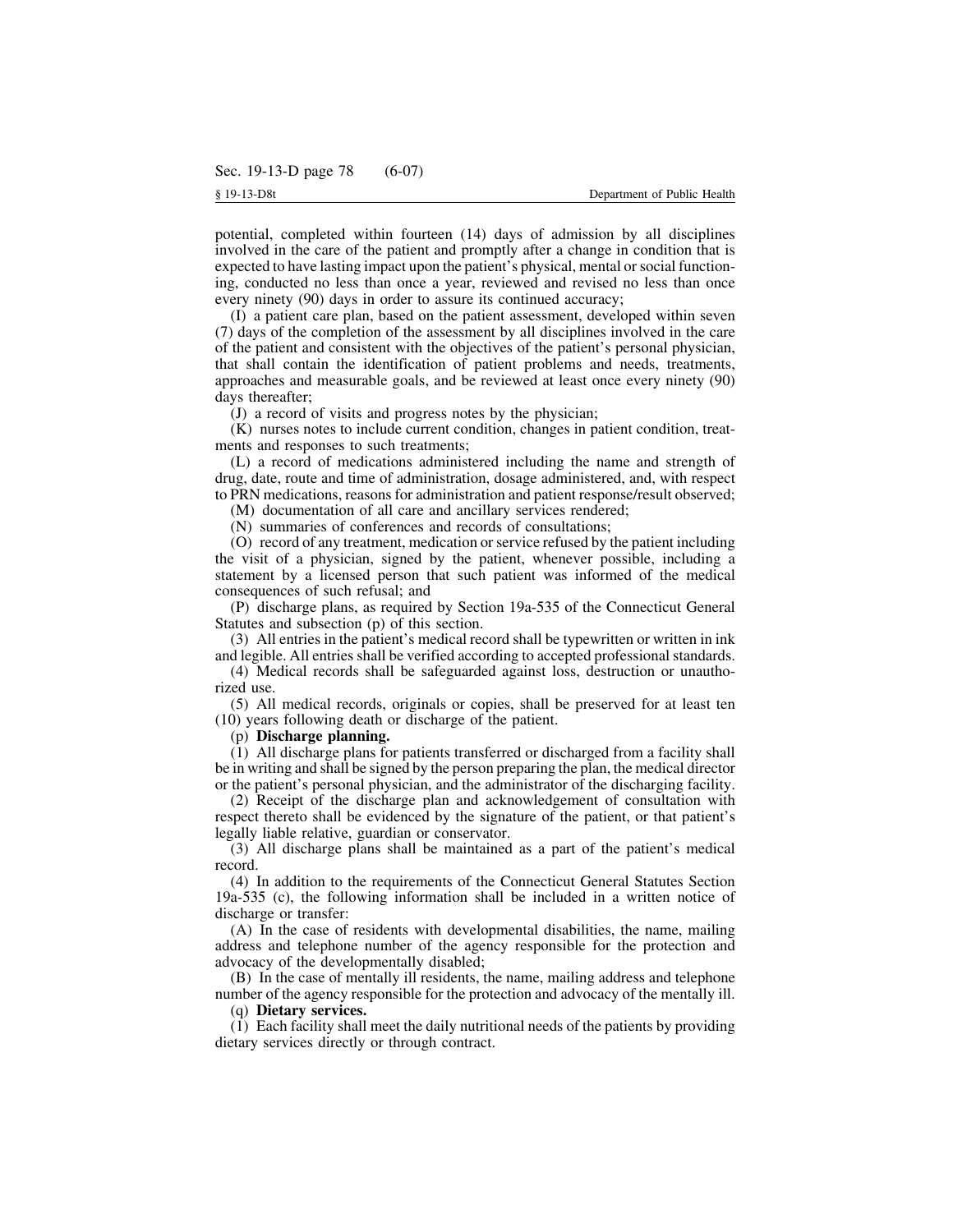(2) The facility shall:

(A) Provide a diet for each patient, as ordered by the patient's personal physician, based upon current recommended dietary allowances of the Food and Nutrition Board of the National Academy of Sciences, National Research Council, adjusted for age, sex, weight, physical activity, and therapeutic needs of the patients;

(B) Adopt a diet manual, as recommended by the facility dietitian or dietary consultant and approved by the facility's medical staff. Such manual shall be used to plan, order, and prepare regular and therapeutic diets;

(C) Employ a dietetic service supervisor, who shallsupervise the overall operation of the dietary service.

If such supervisor is not a dietitian, the facility shall contract for regular consultation of a dietitian;

(D) Employ sufficient personnel to carry out the functions of the dietary service and to provide continuous service over a period of 12 hours, which period shall include all mealtimes.

(3) The facility shall ensure that the dietary service:

(A) Considers the patients' cultural backgrounds, food habits, and personal food preferencesin the selection of menus and preparation of foods and beverages pursuant to subdivisions  $(2)$  (A) and  $(2)$  (B) of this subsection;

(B) Has written and dated menus, approved by a dietitian, planned at least seven days in advance;

(C) Posts current menus and any changes thereto with the minimum portion sizes in a conspicuous place in both food preparation and patient areas;

(D) Serves at least three meals, or their equivalent, daily at regular hours, with not more than a 14 hour span between evening meal and breakfast;

(E) Provides appropriate food substitutes of similar nutritional value to patients who refuse the food served;

(F) Provides bedtime nourishments for each patient, unless medically contraindicated and documented in the patient's care plan;

(G) Provides special equipment, implements or utensils to assist patients while eating, when necessary;

(H) Maintains at least three day supply of staple foods at all times.

(4) All patientsshall be encouraged to eat in the dining room unless medically contraindicated.

(5) Records of menus served and food purchased shall be maintained for at least 30 days.

# (r) **Therapeutic Recreation.**

(1) Each facility shall have a therapeutic recreation program. The program shall include mentally and physically stimulating activities to meet individual needs and interests, and shall be consistent with the overall plan of care for each patient.

(2) Each facility shall employ therapeutic recreation director(s).

(A) Persons employed astherapeutic recreation director(s) in a chronic and convalescent nursing home and rest home with nursing supervision on or before June 30, 1982 shall have a minimum of a high school diploma or high school equivalency, and shall have completed a minimum of 80 hours of training in therapeutic recreation. As of July 1, 1992, persons who meet these criteria but who have not been employed as therapeutic recreation director(s) in a chronic and convalescent nursing home and/or rest home with nursing supervision for two continuous years immediately preceding reemployment in such capacity shall be required to meet the requirements of Section 19-13-D8t (r) (2) (c).

(B) Persons beginning employment as therapeutic recreation director(s) in a chronic and convalescent nursing home and/or rest home with nursing supervision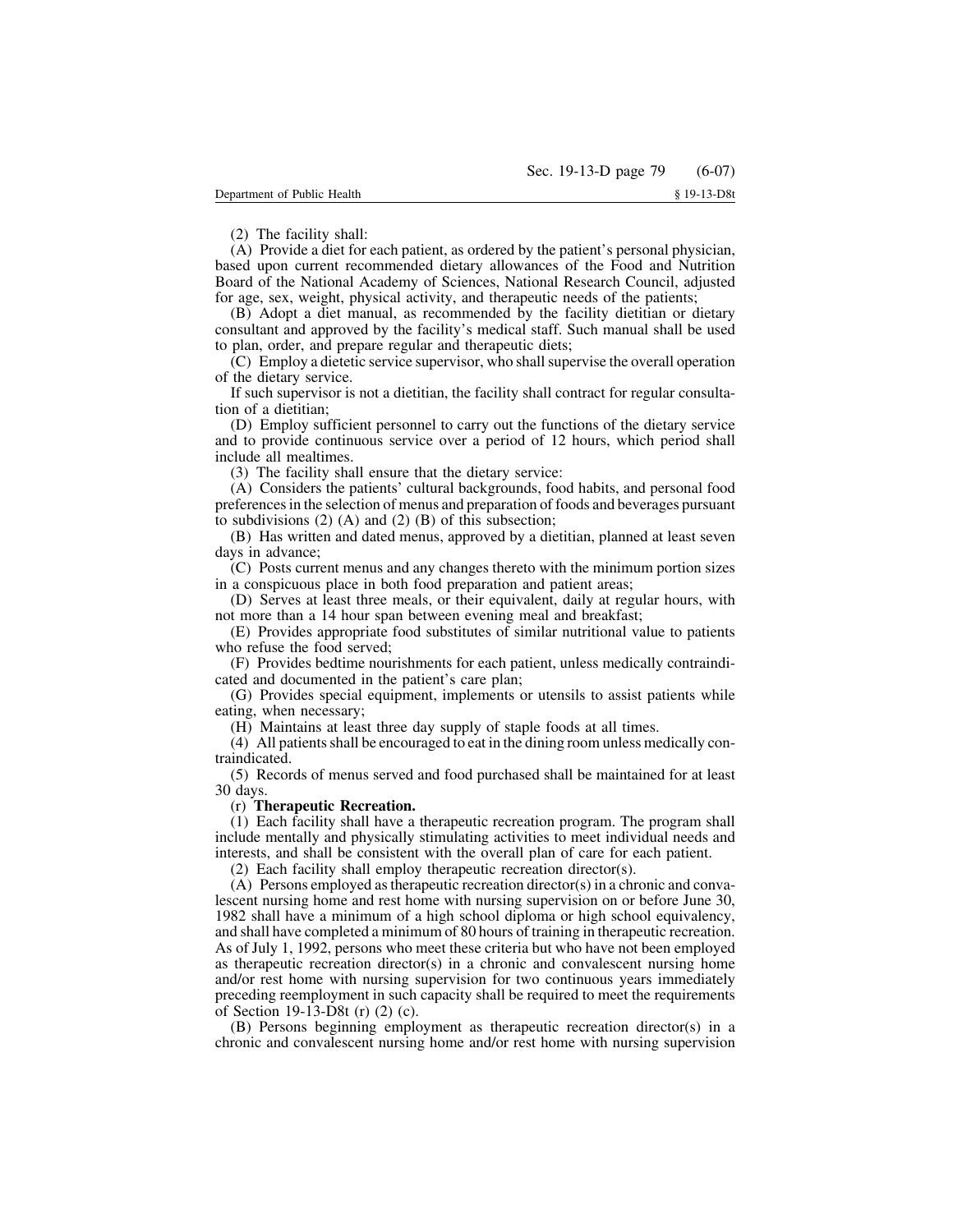between July 1, 1982 and June 30, 1992 shall have the following minimum qualifications:

(i) An Associates Degree with a major emphasis in therapeutic recreation; or

(ii) Enrollment in a Connecticut certificate program in therapeutic recreation; or

(iii) A Bachelors Degree in a related field and one year of full time employment in therapeutic recreation in a health care facility; or

(iv) A Bachelors Degree in a related field and six credit hours in therapeutic recreation; or

(v) An Associates Degree in a related field and two years of full time employment in therapeutic recreation in a health care facility; or

(vi) An Associates Degree in a related field and nine credit hours in therapeutic recreation.

(vii) As of July 1, 1992, persons who met these criteria but who have not been employed as a therapeutic recreation director in a health care facility for two continuous years immediately preceding reemployment in such capacity shall be required to meet the requirements of Section 19-13-D8t (r) (2) (C).

(C) Persons beginning employment as therapeutic recreation director(s) in a chronic and convalescent nursing home and/or rest home with nursing supervision on or after July 1, 1992 shall have the following minimum qualifications:

(i) An associates degree with a major emphasis in therapeutic recreation; or

(ii) A high school diploma or equivalency and enrollment within six months of employment in a Connecticut certificate program in therapeutic recreation. Each facility shall maintain records of the individual's successful completion of courses and continued participation in a minimum of one course per semester; or

(iii) A bachelors degree in a related field and one year of full time employment in therapeutic recreation in a health care facility; or

(iv) A bachelors degree in a related field and six credit hours in therapeutic recreation; or

(v) An associates degree in a related field and two years of full time employment in therapeutic recreation in a health care facility; or

(vi) An associates degree in a related field and nine credit hours in therapeutic recreation.

(D) ''Related field'' in subparagraphs(B) and (C) of this subdivision shall include but not be limited to the following: sociology, social work, psychology, recreation, art, music, dance or drama therapy, the health sciences, education or other related field as approved by the commissioner or his/her designee.

(3) Therapeutic recreation director(s) shall be employed in each facility sufficient to meet the following ratio of hours per week to the number of licensed beds in the facility:

1 to 15 beds, 10 hours during any three days;

16 to 30 beds, 20 hours during any five days;

Each additional 30 beds or fraction thereof, 20 additional hours.

(4) Monthly calendars of therapeutic recreation activities and patient participation records for each level of care shall be maintained at each facility for twelve months. These shall be available for review by representatives of the department.

(A) The calendar for the current month for each level of care shall be completed by the first day of the month.

(B) Records of patient participation shall be maintained on a daily basis.

(C) The facility shall submit these records to the department upon the department's request.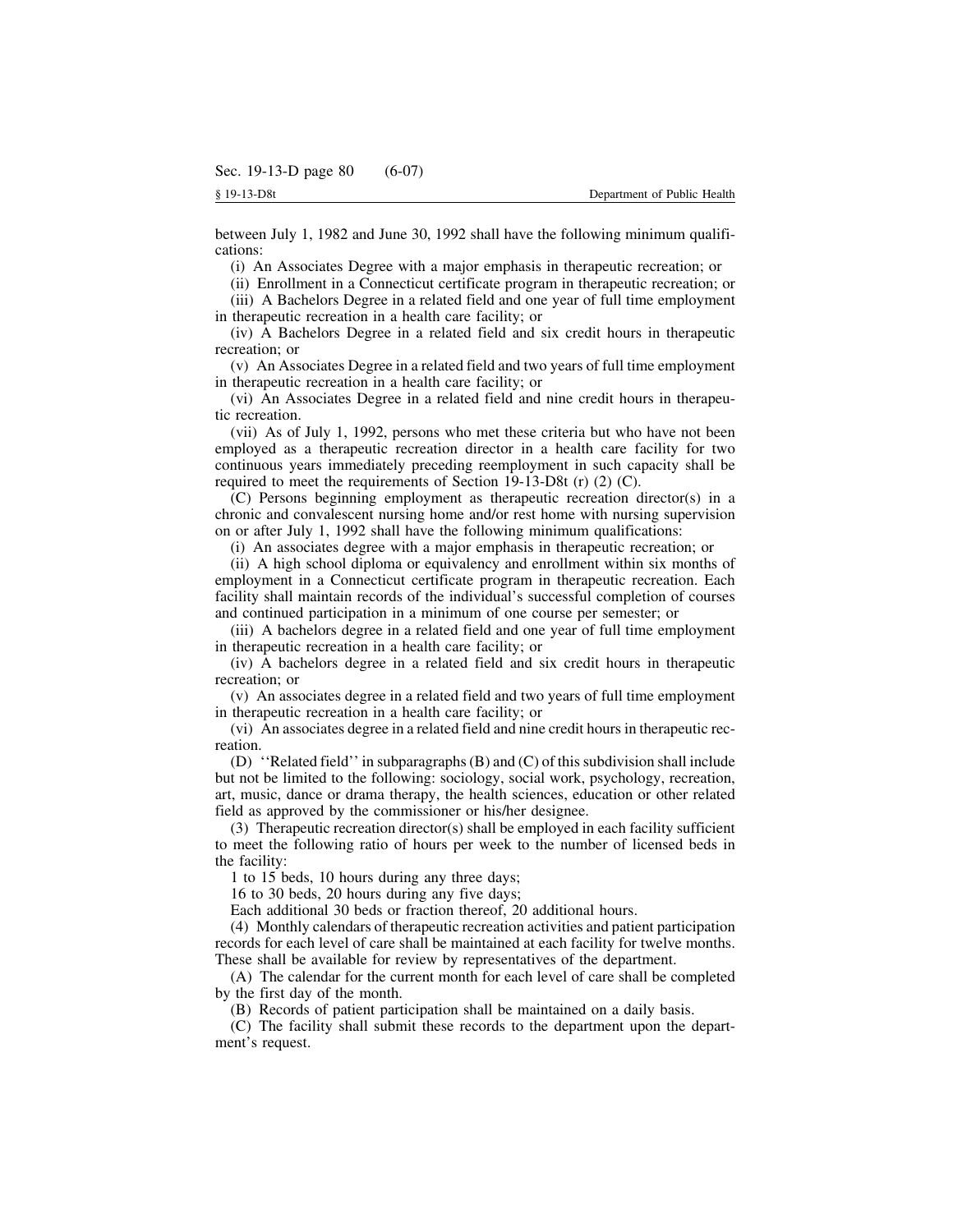(5) An individual therapeutic recreation plan shall be developed for each patient, which shall be incorporated in the overall plan of care for that patient.

# (s) **Social Work.**

(1) Definitions:

(A) Social Work Designee

A social work designee shall have at least an associate's degree in social work or in a related human service field. Any person employed as a social work designee on January 1, 1989 shall be eligible to continue in the facility of employment without restriction.

(B) Qualified Social Worker

A qualified social worker shall hold at least a bachelor's degree in social work from a college or university which was accredited by the Council on Social Work Education at the time of his or her graduation, and have at least one year social work experience in a health care facility. An individual who has a bachelor's degree in a field other than social work and a certificate in Post Baccalaureate Studies in Social Work awarded before the effective date of these regulations by a college accredited by the Department of Higher Education, and at least one year social work experience in a health care facility, may perform the duties and carry out the responsibilities of a qualified social worker for up to three years after the effective date of these regulations.

(C) Qualified Social Work Consultant

A qualified social work consultant shall hold at least a master's degree in social work from a college or university which was accredited by the Council on Social Work Education at the time of his or her graduation and have at least one year post-graduate social work experience in a health care facility. An individual who holds a bachelor's degree in social work from a college or university which was accredited by the Council on Social Work Education at the time of his or her graduation, and is under contract as a social work consultant on January 1, 1989, shall be eligible to continue functioning without restriction as a social work consultant in the facility(ies) which had contracted his or her services.

(2) Each facility shall employ social work service staff to meet the social and emotional problems and/or needs of the patients based on their medical and/or psychiatric diagnosis.

(3) The administrator of the facility shall designate in writing a qualified social worker or social work designee as responsible for the social work service.

(4) The social work service shall be directed by a qualified social worker or a social work designee. If the service is under the direction of a social work designee the facility shall contract for the regular consultation of a qualified social work consultant at least on a quarterly basis.

(5) Social work service staff shall be employed in each facility sufficient to meet the needs of the patients but not less than the following ratio of hours per week to the number of licensed beds in the facility:

(A) One (1) to thirty (30) beds, ten (10) hours per week.

(B) Thirty-one (31) to sixty (60) beds, twenty (20) hours per week.

(C) Each additional thirty (30) beds or fraction thereof, ten (10) additional hours.

(6) Written social work service policies and procedures shall be developed and implemented by a qualified social worker, orsocial work designee under the direction of a qualified social work consultant, and ratified by the governing body of the facility. Such standards shall include, but not be limited to: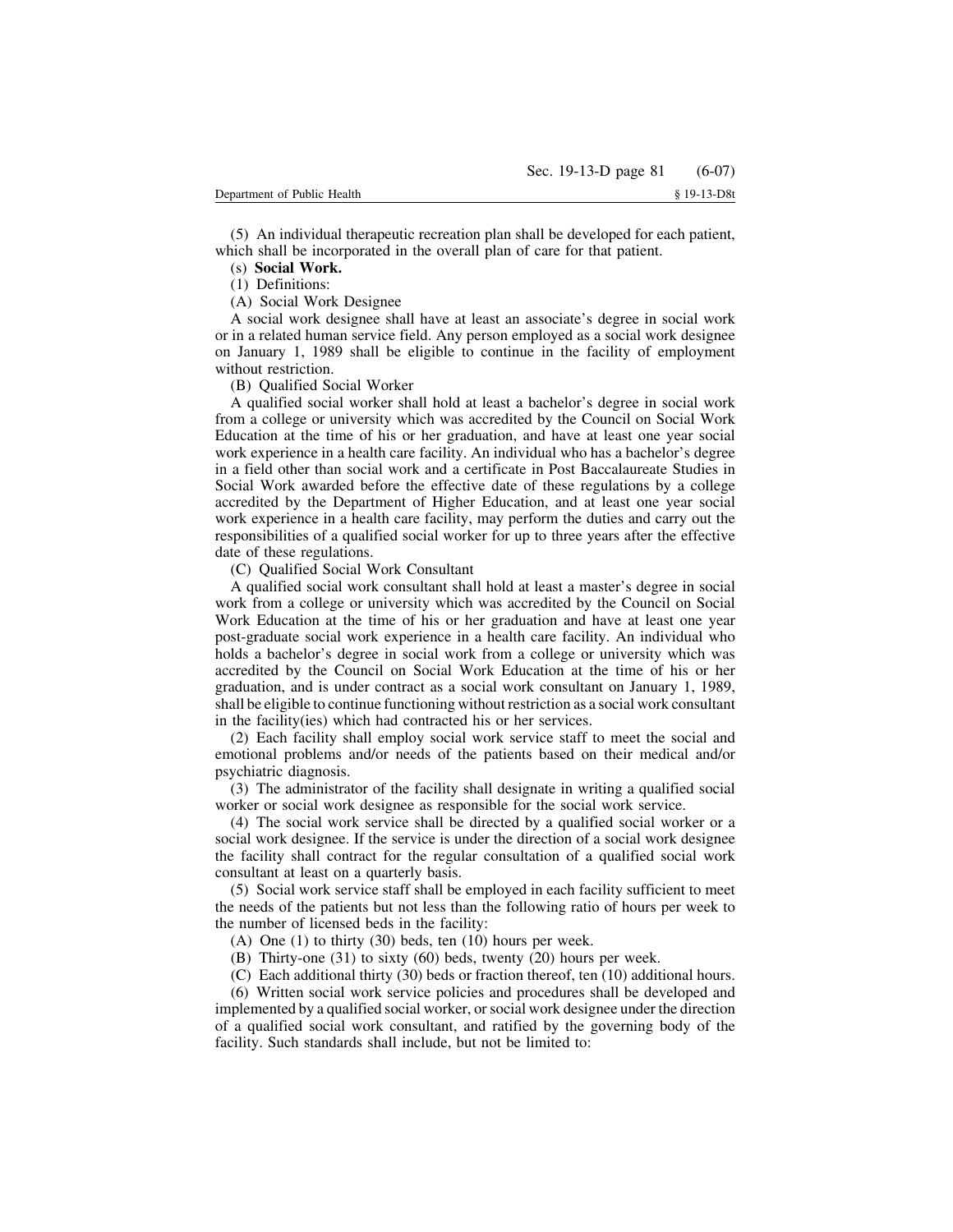(A) Ensuring the confidentiality of all patients' social, emotional, and medical information, in accordance with the General Statutes of Connecticut, Section 19a-550 (a) (8).

(B) Requiring a prompt referral to an appropriate agency for patients or families in need of financial assistance and requiring that a record is maintained of each referral to such agency in the patient's medical record.

(7) The social work service shall help each patient to adjust to the social and emotional aspects of the patient's illness, treatment, and stay in the facility. The medically related social and emotional needs of the patient and family shall be identified, a plan of care developed, and measurable goals set in accordance with the Regulations of Connecticut State Agencies Sections 19-13-D8t (o) (2) (H) and (o) (2) (I).

(8) All staff of the facility shall receive inservice training by or under the direction of a qualified social worker or social work designee each year concerning patients' personal and property rights pursuant to Section 19a-550 of the Connecticut General Statutes.

(9) All staff of the facility shall receive inservice training by a qualified social worker or qualified social work consultant each year in an area specific to the needs of the facility's patient population.

(10) A qualified social worker orsocial work designee shall participate in planning for the discharge and transfer of each patient.

(11) Office facilities shall be easily accessible to patients and staff or alternate arrangements shall be available. Each facility shall ensure privacy for interviews between staff and: patients, patients' families and patients' next friend.

# (t) **Infection control.**

(1) Each facility shall have an infection control committee which meets at least quarterly, and whose membership shall include representatives from the facility's administration, medical staff, nursing staff, pharmacy, dietary department, maintenance, and housekeeping. Minutes of all meetings shall be maintained.

(2) The committee shall be responsible for the development of:

(A) an infection prevention, surveillance, and control program which shall have as its purpose the protection of patients and personnel from institution-associated or community-associated infections; and

(B) policies and procedures for investigating, controlling and preventing infections in the facility and recommendations to implement such policy.

(3) The facility shall designate a registered nurse to be responsible for the dayto-day operation of a surveillance program under the direction of the infection control committee.

# (u) **Emergency preparedness plan.**

(1) The facility shall have a written emergency preparedness plan which shall include procedures to be followed in case of medical emergencies, or in the event all or part of the building becomes uninhabitable because of a natural or other disaster. The plan shall be submitted to the local fire marshal or, if none, the state fire marshal for comment prior to its adoption.

(2) The plan shall specify the following procedures:

(A) Identification and notification of appropriate persons;

(B) Instructions as to locations and use of emergency equipment and alarm systems;

(C) Tasks and responsibilities assigned to all personnel;

(D) Evacuation routes;

(E) Procedures for relocation and/or evacuation of patients;

(F) Transfer of casualties;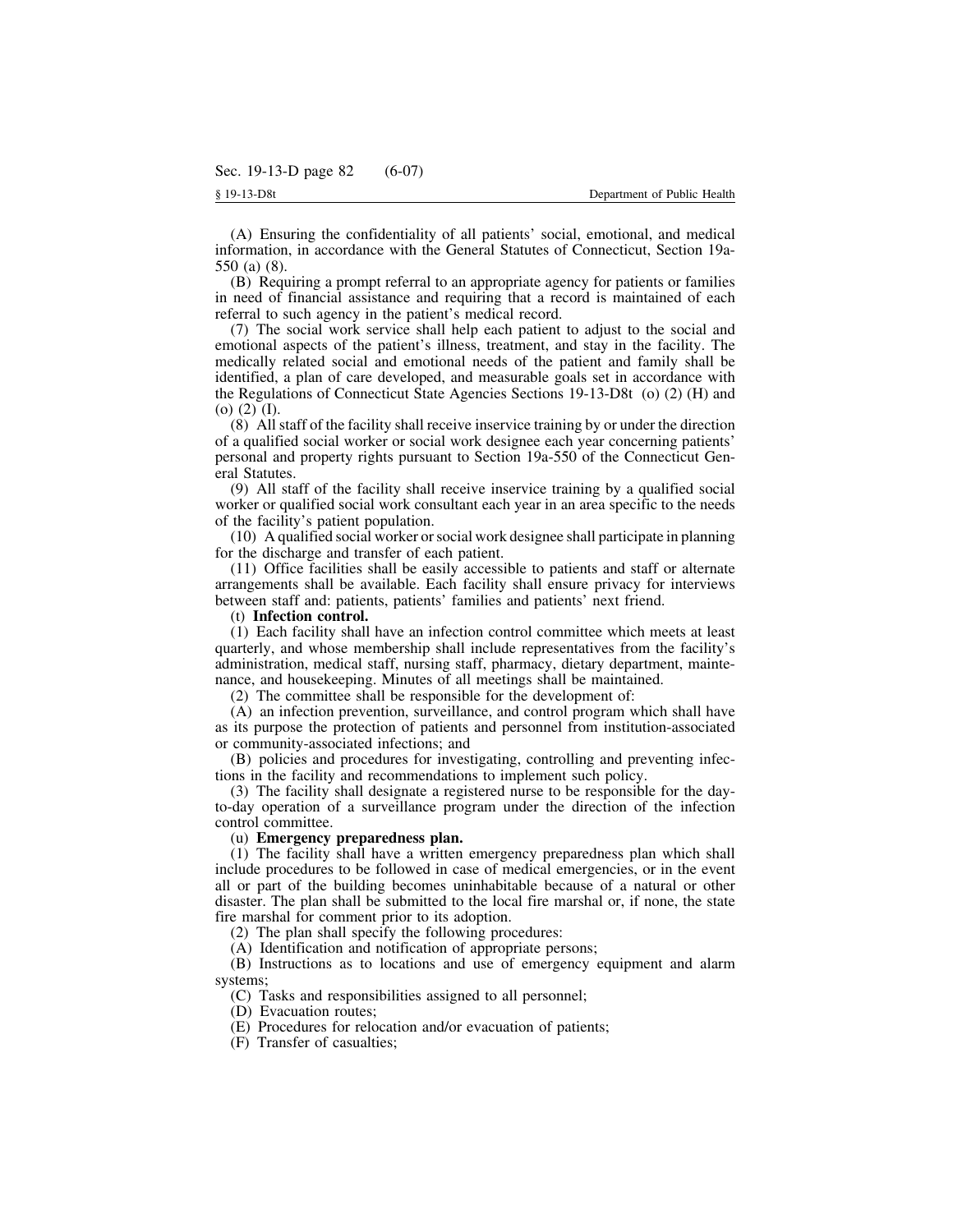(G) Transfer of records;

(H) Care and feeding of patients;

(I) Handling of drugs and biologicals.

(3) A copy of the plan shall be maintained on each nursing unit and service area. Copies of those sections of the plan relating to subdivisions  $(2)$  (B) and  $(2)$  (D) above shall be conspicuously posted.

(4) Drills testing the effectiveness of the plan shall be conducted on each shift at least four times per year. A written record of each drill, including the date, hour, description of drill, and signatures of participating staff and the person in charge shall be maintained by the facility.

(5) All personnel shall receive training in emergency preparedness as part of their employment orientation. Staff shall be required to read and acknowledge by signature understanding of the emergency preparedness plan as part of the orientation. The content and participants of the training orientation shall be documented in writing.

(6) Emergency Distribution of Potassium Iodide. Notwithstanding any other provisions of the Regulations of Connecticut State Agencies, during a public health emergency declared by the Governor pursuant to section 2 of public act 03-236 and, if authorized by the Commissioner of Public Health via the emergency alert system or other communication system, a chronic and convalescent nursing home and rest home with nursing supervision licensed under chapter 368v of the Connecticut General Statutes that is located within a 10 mile radius of the Millstone Power Station in Waterford, Connecticut, shall be permitted to distribute and administer potassium iodide tablets to facility staff or visitors present at the chronic and convalescent nursing home, or rest home with nursing supervision during such emergency, provided that:

(1) Prior written consent has been obtained by the chronic and convalescent nursing home, or rest home with nursing supervision for such provision. Written consent forms shall be provided by the chronic and convalescent nursing home, or rest home with nursing supervision to each resident, or resident's conservator, guardian, or legal representative currently admitted and to each employee currently employed promptly upon the effective date of this subdivision. Thereafter, written consent forms shall be provided by the chronic and convalescent nursing home, or rest home with nursing supervision to each resident, or resident's conservator, guardian, or legal representative upon admission to such facility and to each new employee upon hire. Such documentation shall be kept at the facility;

(2) Each person providing consent has been advised in writing by the chronic and convalescent nursing home, or rest home with nursing supervision that the ingestion of potassium iodide is voluntary;

(3) Each person providing consent has been advised in writing by the chronic and convalescent nursing home, or rest home with nursing supervision about the contraindications and the potential side effects of taking potassium iodide, which include:

(A) persons who are allergic to iodine should not take potassium iodide;

(B) persons with chronic hives, lupus, or other conditions with hypocomplementemic vasculitis should not take potassium iodide;

(C) persons with Graves disease or people taking certain heart medications should talk to their physician before there is an emergency to decide whether or not to take potassium iodide; and,

(D) side effects including minor upset stomach or rash.

(4) Only those individuals with applicable statutory authority may distribute and administer potassium iodide to residents for whom written consent has been obtained; and,

(5) Potassium iodide tablets shall be stored in a locked storage area or container.

### (v) **Physical plant.**

(1) Owner certification.

(A) All owners of real property or improvements thereon that are used as or in connection with an institution as defined by section 19a-490 of Connecticut General Statutes, shall apply to the Department for a Certificate of Compliance with the Regulations of Connecticut State Agencies.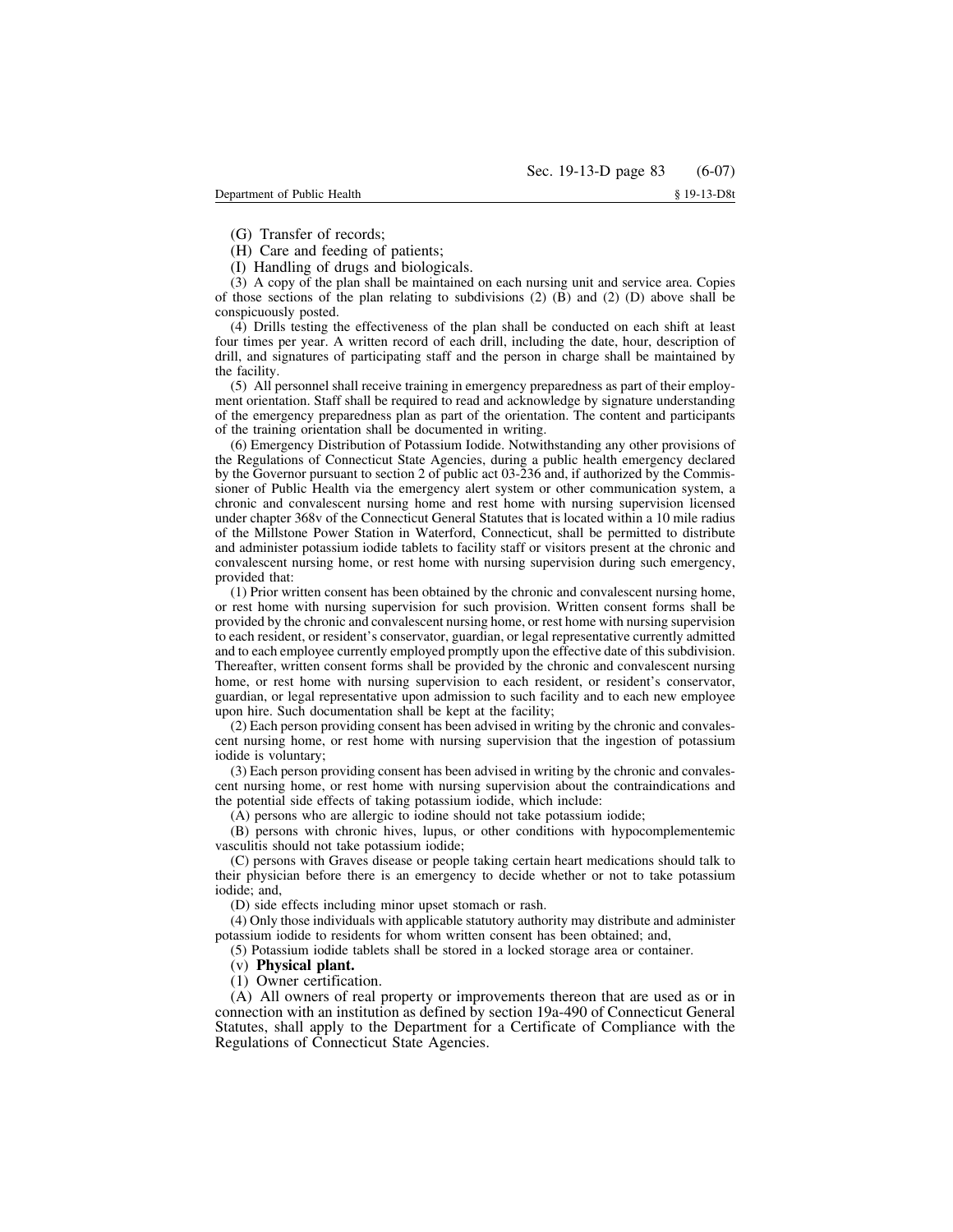(B) Such application shall be made on forms provided by the department and shall include the following information:

(i) the names, addresses and business telephone numbers of the owner which term shall include any person who owns a ten (10) percent or greater interest in the property equity, any general partner if the owner is a limited partnership, any officer, director and statutory agent for service of process if the owner is a corporation, and any partner if the owner is a general partnership;

(ii) a statement as to equity owned, that shall include the fair market value of the property as reflected by the current municipal assessment and all outstanding mortgages and liens including the current amounts due and names and addresses of holders;

(iii) if the property is owned by a person other than the licensee, a copy of the current lease or a summary thereof that shall include all rental payments required including additional rent of any kind and tax payments, any termination provisions, and a statement setting forth the responsibilities and authority of the respective parties to maintain or renovate the said real property and improvements; and

(iv) if the owner is a corporation and isincorporated in a state other than Connecticut, a Certificate of Good Standing issued by the state of incorporation.

(C) upon receipt of such application, if the Department has conducted a licensure inspection within the preceding nine (9) months, the Department shall either:

(i) issue the requested certificate; or

(ii) advise the applicant of repairs that must be made to comply with the Regulations of Connecticut State Agencies.

(D) If the Department has not conducted such an inspection, it shall do so within sixty (60) days of receipt of the application and within thirty (30) days of such inspection shall either:

(i) issue the requested certificate; or

(ii) advise the applicant of repairs that must be made to comply with the Regulations of Connecticut State Agencies.

(E) Upon receipt of satisfactory evidence that said repairs have been made or will be made in a timely fashion, the Department shall issue the requested certificate.

(F) No repair shall be required pursuant hereto if the condition cited pre-existed the effective date of the adoption of the violated standard unless the commissioner or his/her designee shall make a specific determination that the repair is necessary to protect the health, safety or welfare of the patients in the concerned facility.

(G) Any owner who commences any proceeding or action that affects or has the potential to affect the rights of a licensee of a facility or institution as defined in Section 19a-490 of the Connecticut General Statutes to continue to occupy leased premises shall immediately notify the Department of such proceeding or action by certified mail.

(2) The standards established by the following sources for the construction, alteration or renovation of all facilities as they may be amended from time to time, are hereby incorporated and made a part hereof by reference. In the event of inconsistent provisions, the most stringent standards shall apply:

(A) State of Connecticut Basic Building Codes;

(B) State of Connecticut Fire Safety Code;

(C) National Fire Protection Association Standards, Health Care Facilities, No. 99;

(D) AIA publication, ''Guidelines for Construction and Equipment of Hospital and Medical Facilities,'' 1992–1993;

(E) local fire, safety, health, and building codes and ordinances; and

(F) other provisions of the Regulations of Connecticut State Agencies that may apply.

(3) Any facility licensed after the effective date of these regulations shall conform with the construction requirements described herein. Any facility licensed prior to the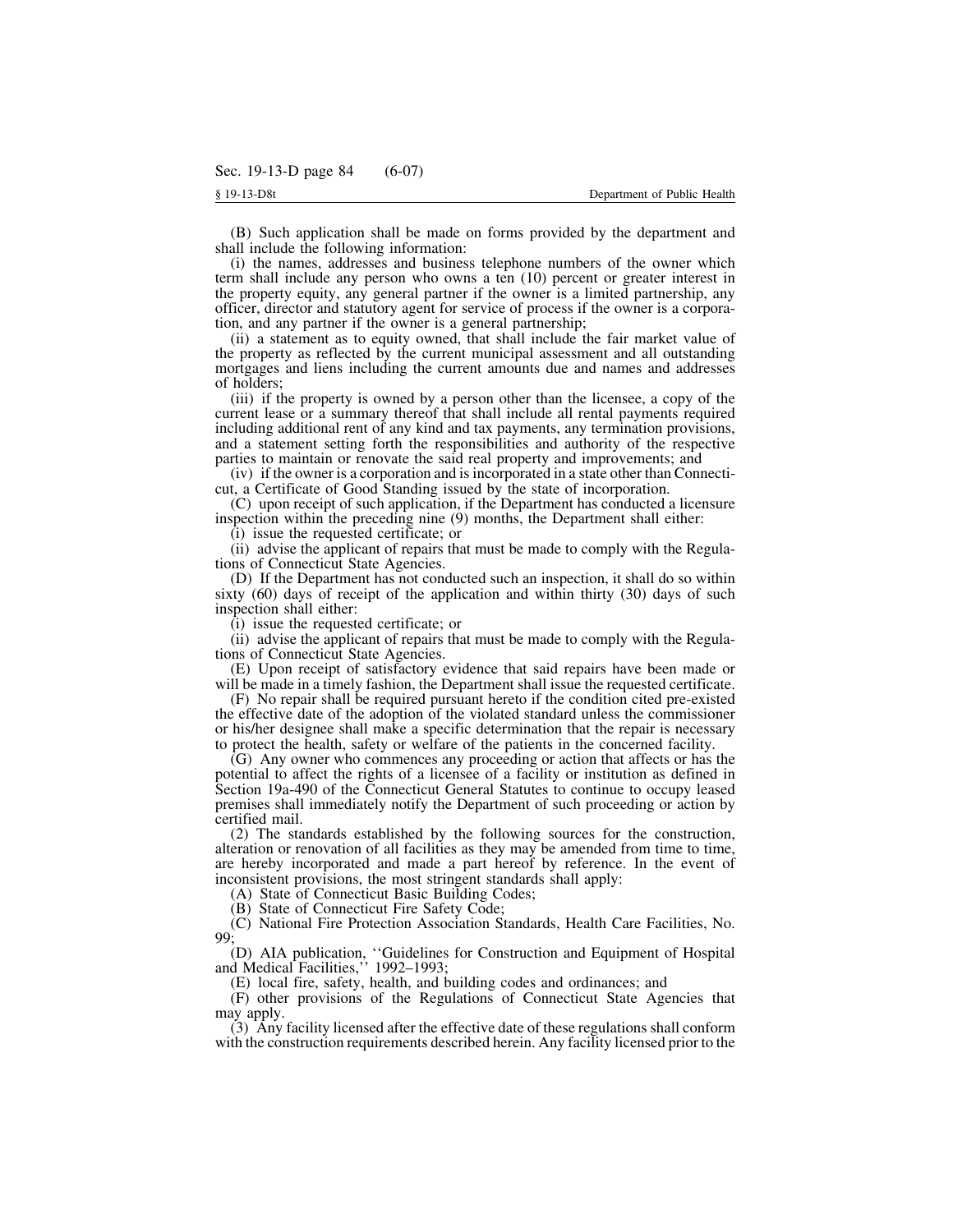effective date of these regulations shall comply with the construction requirements in effect at the time of licensure; provided, however, that if the commissioner or his/ her designee shall determine that a pre-existing non-conformity with this subsection creates serious risk of harm to patients in a facility, the commissioner may order such facility to comply with the pertinent portion of this subsection.

(4) Review of plans. Plans and specifications for new construction and rehabilitation, alteration, addition, or modification of an existing structure shall be approved by the Department on the basis of compliance with the Regulations of Connecticut State Agencies after the approval of such plans and specifications by local building inspectors and fire marshals, and prior to the start of construction.

(5) Site.

(A) All facilities licensed for more than one hundred and twenty (120) beds shall be connected to public water and sanitary sewer systems.

(B) Each facility shall provide the following:

(i) roads and walkways to the main entrance and service areas, including loading and unloading space for delivery trucks;

(ii) paved exits that terminate at a public way; and

(iii) an open outdoor area with a minimum of one hundred (100) square feet per patient excluding structures and paved parking areas.

(6) The facility shall provide sufficient space to accommodate all business and administrative functions.

(7) Patient rooms.

(A) Maximum room capacity shall be four (4) patients.

(B) Net minimum room area, exclusive of closets, and toilet room, shall be at least one hundred (100) square feet for single bedrooms, and eighty (80) square feet per individual in multi-bed rooms. No dimension of any room shall be less than ten (10) feet.

(C) No bed shall be between two (2) other patient beds, and at least a three (3) foot clearance shall be provided at the sides and the foot of each bed.

(D) Window sills shall not be higher than three (3) feet above the finished floor. Storm windows or insulated glass windows shall be provided. All windows used for ventilation shall have screens.

(E) The following equipment shall be provided for each patient in each room:

(i) one (1) closet with clothes rod and shelf of sufficient size and design to hang clothing;

(ii) one (1) dresser with three (3) separate storage areas for patient's clothing;

(iii) one (1) adjustable hospital bed with gatch spring, side rails, and casters, provided, however, that a rest home with nursing supervision need not provide a hospital bed for a patient whose patient care plan indicates that such equipment is unnecessary and that a regular bed is sufficient;

(iv) one (1) moisture proof mattress;

(v) one (1) enclosed bedside table;

(vi) one (1) wall-mounted overbed light;

(vii) one (1) overbed table;

(viii) one (1) armchair; and

 $(ix)$  one  $(1)$  mirror.

(F) Sinks.

(i) In single or double rooms, one (1) sink shall be provided in the toilet room. (ii) In rooms for three (3) and more individuals, there shall be one (1) sink in

the patient room and one (1) sink in the toilet room.

(G) Curtains that allow for complete privacy for each individual in multi-bed rooms shall be provided.

(H) All patient rooms shall open into a common corridor and shall have at least one (1) outside window wall.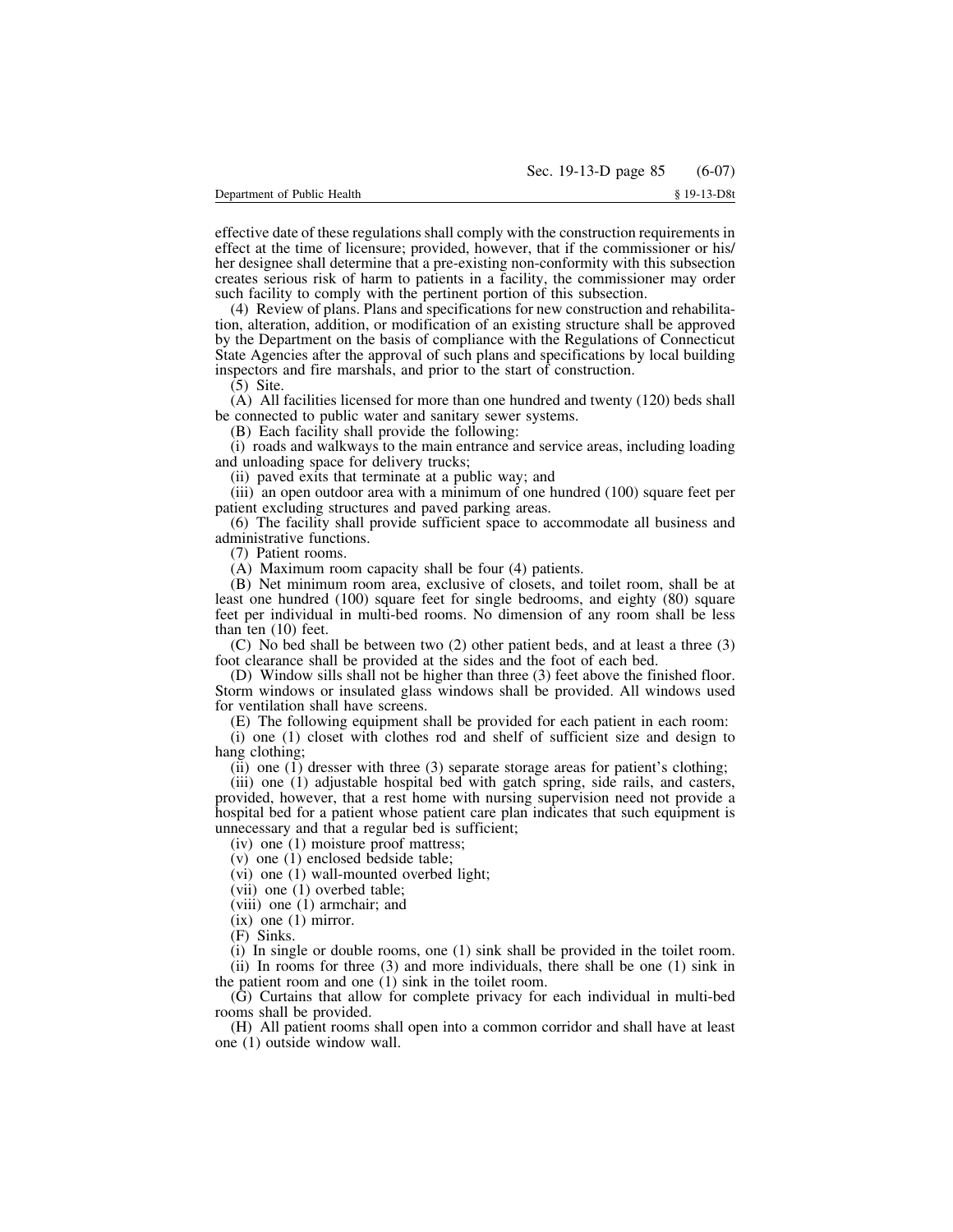(I) All patient rooms shall be located within one hundred and thirty (130) feet of a nursing station.

(8) Patient toilet and bathing facilities.

(A) A toilet room shall be directed accessible from each patient room. One (1) toilet room may serve two (2) rooms but not more than four (4) beds.

(B) One (1) shower stall or bathtub shall be provided for each fifteen (15) beds not individually served. A toilet and sink shall be directly accessible to the bathing area.

(C) There shall be at least one (1) bathtub in each nursing unit. At least one (1) bathtub per floor shall be elevated and have at least three (3) feet clearance on three (3) sides.

(D) Bathing and shower rooms shall be of sufficient size to accommodate one (1) patient and one (1) attendant and shall not have curbs. Controls shall be located outside shower stalls.

(9) Nursing service areas.

(A) Each facility shall provide the following nursing service areas for each thirty (30) beds or fraction thereof:

(i) a nursing station of at least one hundred (100) square feet which may serve up to sixty  $(60)$  beds if an additional fifty  $(50)$  square feet are provided;

(ii) a nurses' toilet room convenient to each nursing station;

(iii) a clean workroom of at least eighty (80) square feet which may serve up to sixty (60) beds if an additional twenty (20) square feet are provided;

(iv) a soiled workroom of at least sixty (60) square feet which may serve up to sixty (60) beds if an additional thirty (30) square feet are provided, and shall minimally contain a handwashing sink, a bedpan flushing and washing device and a flush rim sink;

(v) a medicine room of at least thirty-five (35) square feet adjacent to the nursing station, secured with a key bolted door lock, and including one (1) sink, one (1) refrigerator, locked storage space, a non-portable steel narcotics locker with a locked cabinet, and equipment for preparing and dispensing of medications;

(vi) clean linen storage area;

(vii) an equipment storage room of at least eighty (80) square feet; and

(viii) storage space of at least twelve (12) square feet for oxygen cylinders.

(B) Each facility shall provide at least one (1) nourishment station on each floor, that shall include storage space, one (1) sink, and one (1) refrigerator.

(10) Medical and therapeutic treatment facilities.

(A) Each facility shall provide one (1) examination room, with a treatment table, storage space, and a sink.

(B) Each chronic and convalescent nursing home shall provide an exercise and treatment room for physical therapy, consisting of at least two hundred (200) square feet. Such room shall include a sink, cubicle curtains around treatment areas, storage space for supplies and equipment, and a toilet room.

(11) Common patient areas. Each facility shall provide the following:

(A) at least one (1) lounge on each floor with a minimum area of two hundred and twenty-five (225) square feet for each thirty (30) beds or fraction thereof;

(B) a dining area in a chronic and convalescent facility with a minimum of fifteen (15) square feet per patient with total area sufficient to accommodate at least fifty (50) percent of the total patient capacity; a dining area in a rest home with nursing supervision with a minimum capacity of fifteen (15) square feet per patient with total area sufficient to accommodate the total patient capacity; and

(C) a recreation area, that shall consist of a minimum of twelve (12) square feet per bed, of which fifty (50) percent of the aggregate area shall be located within one (1) space with an additional one hundred (100) square feet provided for storage of supplies and equipment.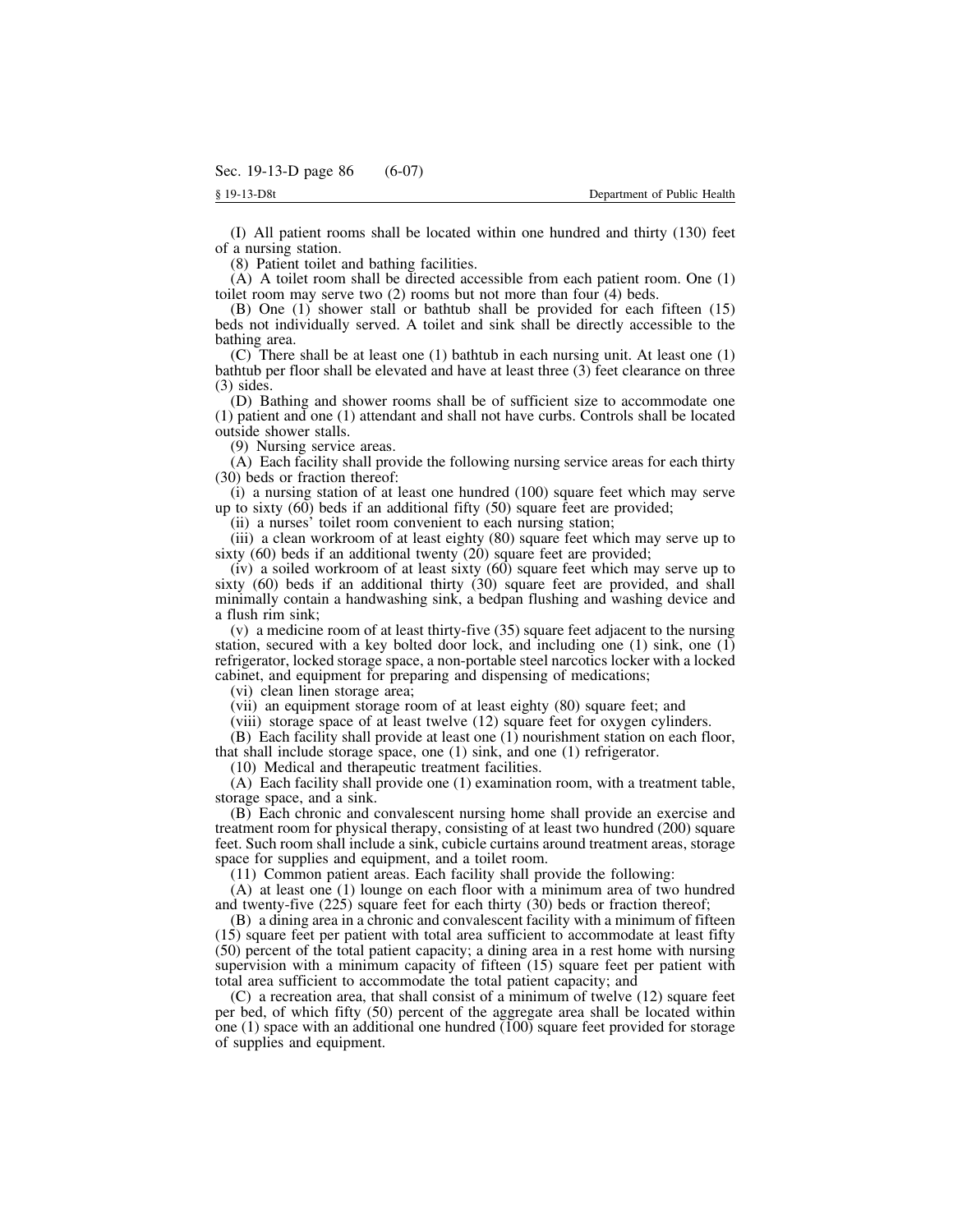(12) Dietary facilities. Each facility shall provide dietary facilities, that shall include the following:

(A) a kitchen, centrally located, segregated from other areas and large enough to allow for working space and equipment for the proper storage, preparation and storage of food;

(B) a dishwashing room, that shall be designed to separate dirty and clean dishes and includes a breakdown area;

(C) disposal facilities for waste, separate from the food preparation or patient areas;

(D) stainless steel tables and counters;

(E) an exhaust fan over the range and steam equipment;

(F) a water supply at the range;

(G) a breakdown area and space for returnable containers;

(H) office space for the food service supervisor or dietitian; and

(I) janitor's closet.

(13) Miscellaneous facilities. Each facility shall provide:

(A) A personal care room, that shall include equipment for hair care and grooming needs; and

(B) A holding room for deceased persons that is at least six (6) feet by eight (8) feet, mechanically ventilated, and used solely for its specific purpose.

(14) Storage.

(A) General storage space shall consist of at least ten (10) square feet per bed, and shall be located according to use and demand.

(B) Storage space for patient's clothing and personal possessions not kept in the room shall consist of at least two (2) feet by three (3) feet by four (4) feet per bed and shall be easily accessible.

(15) Laundry.

(A) The facility shall handle and process laundry in a manner to insure infection control.

(B) No facility without public water and sanitary sewers may process laundry on site. Off site services shall be performed by a commercial laundering service.

(C) The facility shall provide the following:

(i) a soiled linen holding room;

(ii) a clean linen mending and storage room;

(iii) linen cart storage space; and

(iv) linen and towels sufficient for three (3) times the licensed capacity of the facility.

(D) On site processing. The following shall be required for facilities that process laundry on site:

(i) laundry processing room, with commercial equipment;

(ii) storage space for laundry supplies;

(iii) a handwashing sink;

(iv) a deep sink for soaking;

(v) equipment for ironing; and

(vi) janitor's closet.

(16) Mechanical systems.

(A) Elevators.

(i) Where patient beds or patient facilities are located on any floor other than the main entrance, the size and number of elevators shall be based on the following criteria: number of floors, number of beds per floor, procedures or functions performed on upper floors, and level of care provided.

(ii) In no instance shall elevators provided be less than the following: for one (1) to sixty (60) beds located above the main floor, one (1) hospital type elevator; for sixty-one (61) to two hundred (200) beds located above the main floor, two (2)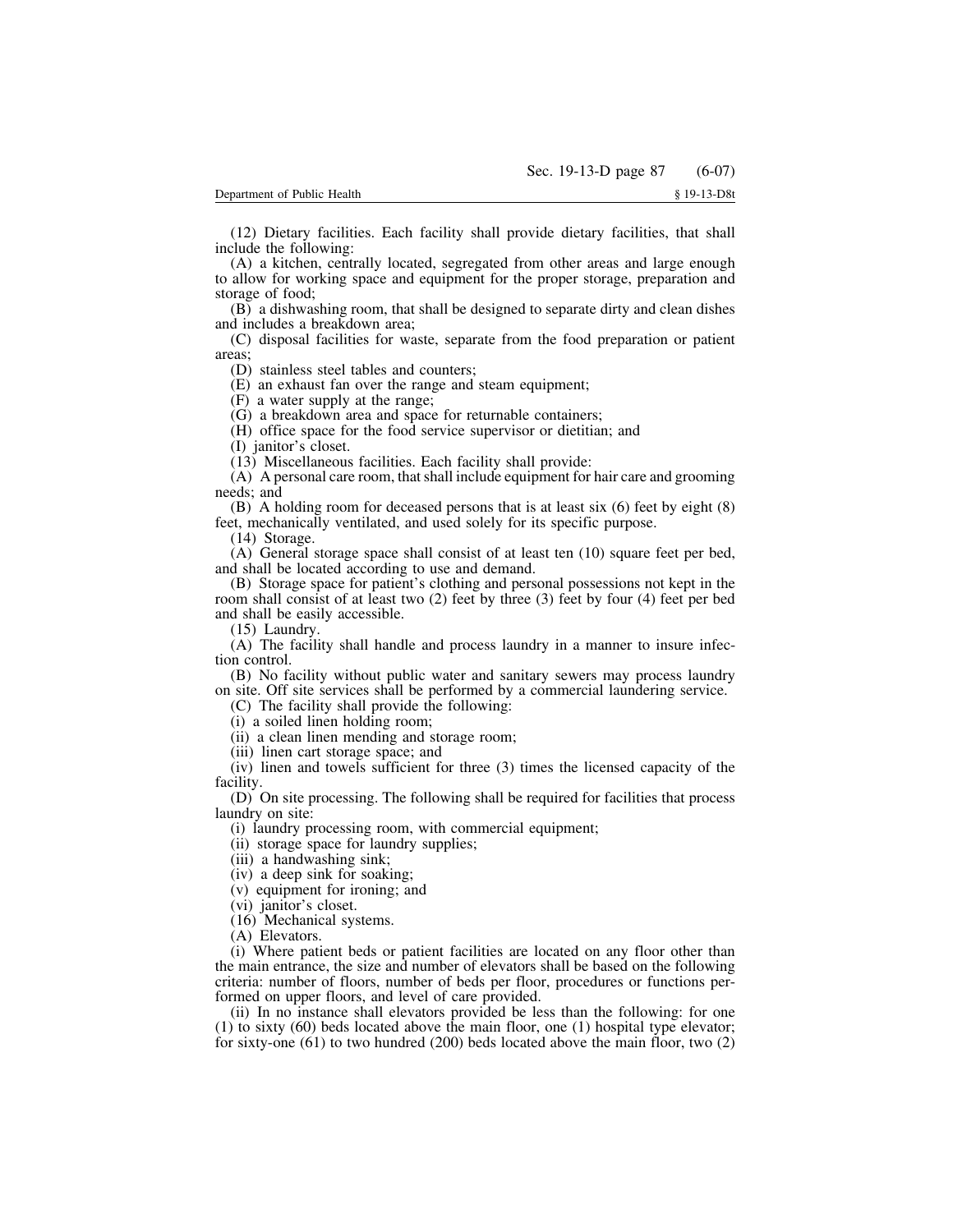hospital type elevators; and for two hundred and one (201) to three hundred and fifty (350) beds located above the main floor, three (3) hospital type elevators. For facilities with more than three hundred and fifty (350) beds located above the main floor, the number of elevators shall be determined from a study of the facility plan.

(iii) Elevator vestibules shall have two (2) hour construction with self-closing one and one-half  $(1<sup>1</sup>/2)$  inch fire rated doors held open by electro-magnetic devices that are connected to an automatic alarm system.

(B) Steam and hot water systems.

(i) Boilers shall have a capacity sufficient to meet the Steel Boiler Institute or Institute of Boiler and Radiator Manufacturer's net ratingsto supply the requirements of all systems and equipment.

(ii) Provisions shall be made for auxilliary emergency service.

(C) Air conditioning, heating and ventilating systems.

(i) All air-supply and air-exhaust systems for interior rooms shall be mechanically operated. All fans serving exhaust systems shall be located at or near the point of discharge from the building.

(ii) Corridors shall not be used to supply air to or exhaust air from any room.

(iii) All systems that serve more than one (1) smoke or fire zone shall be equipped with smoke detectors to shut down fans automatically. Access for maintenance of detectors shall be provided at all dampers.

(D) Plumbing and other piping systems.

(i) Plumbing fixtures. All fixtures used by medical staff, nursing staff, and food handlers shall be trimmed with valves that can be operated without the use of hands. Where blade handles are used for this purpose, they shall be at least four and onehalf (4<sup>1</sup>/2) inches in length, except that handles on clinical sinks shall be not less than six (6) inches long.

(ii) Water supply systems. Systems shall be designed to supply water to the fixtures and equipment on the upper floor at a minimum pressure of fifteen (15) pounds per square inch during maximum demand periods. Each water service main, branch main, riser and branch to a group of fixtures shall be valved. Stop valves shall be provided at each fixture. Hot water plumbing fixtures intended for patient use shall carry water at temperatures between one hundred and five degrees (105°) and one hundred and twenty degrees (120°) Fahrenheit.

(17) Electrical system.

(A) Circuit breakers or fusible switches shall be enclosed with a dead-front type of assembly. The main switchboard shall be located in a separate enclosure accessible only to authorized persons.

(B) Lighting and appliance panel boards shall be provided for the circuits on each floor. This requirement does not apply to emergency system circuits.

(C) All spaces within the building, approaches, thereto, and parking lots shall have electric lighting. Patients' bedrooms shall have general, overbed, and night lighting. A reading light shall be provided for each patient. Patients' overbed lights shall not be switched at the door. Night lights shall be switched at the nursing station.

(D) Receptacles.

(i) Each patient room shall have at least one (1) duplex grounding receptacle on each wall.

(ii) Corridors. Duplex grounding receptacles for general use shall be installed approximately fifty (50) feet apart in all corridors and within twenty-five (25) feet of ends of corridors.

(iii) Any facility constructed shall conform with the requirements described herein. Receptacles that provide emergency power shall be red and indicate their use. One (1) such receptacle shall be installed next to each resident's bed.

(E) A nurses' calling station shall be installed at each patient bed, toilet, bathing fixture and patient lounges: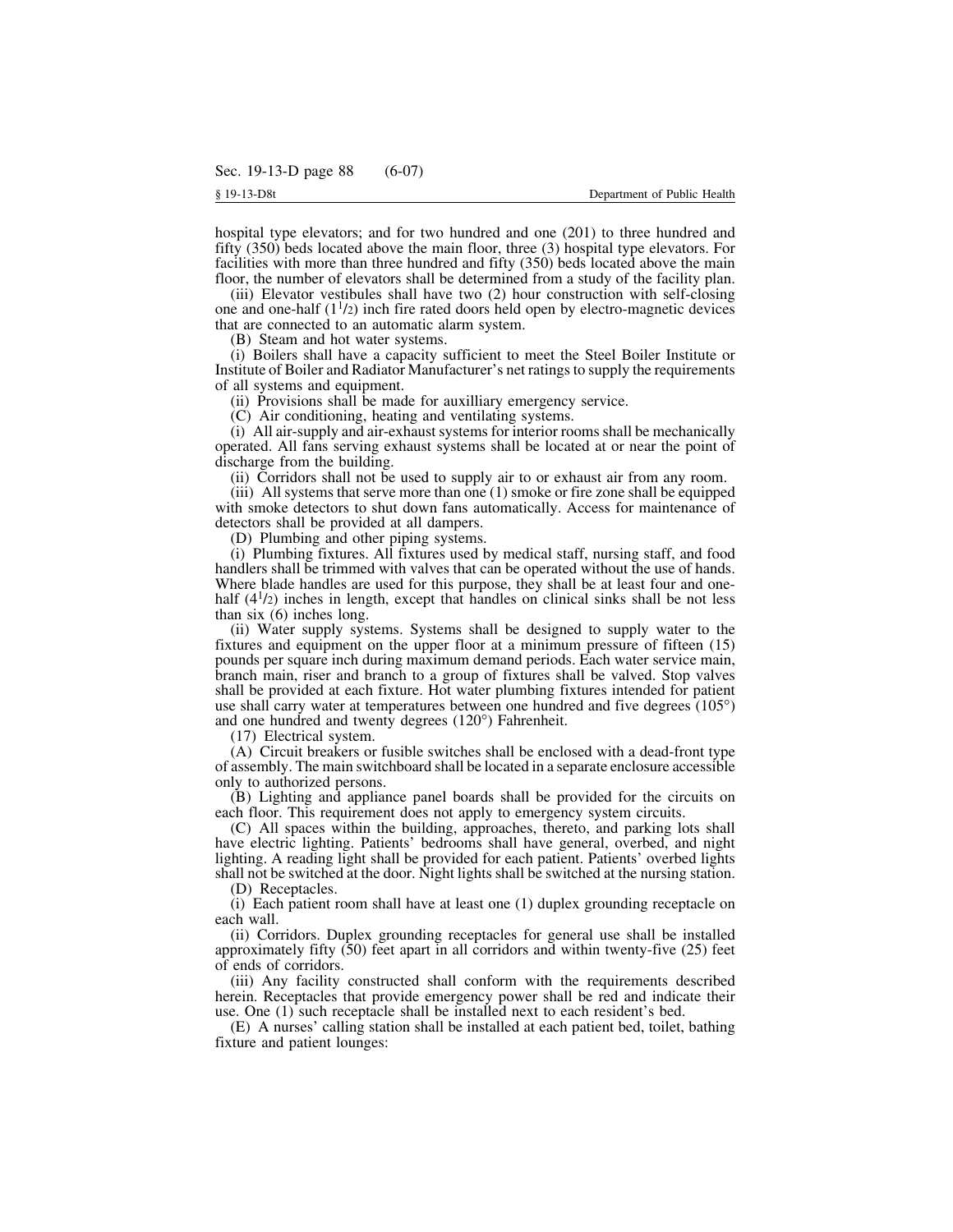(i) All calls shall register a visible and audible sound at the station, and shall activate a visible signal in the corridor at the patient's door, in the clean and soiled workrooms and in the nourishment station of the nursing unit from which the patient is signaling. In multi-corridor nursing units, intersections shall have additional visible signals.

(ii) In rooms containing two (2) or more stations, indicating lights shall be provided at each station.

(iii) No more than two (2) cords shall be used at each station.

(iv) Stations at toilet and bathing fixtures shall be emergency stations. The emergency signal shall be cancelled only at the source of the call.

(v) Nurses' call systems shall provide two-way voice communication and shall be equipped with an indicating light at each station. Such lights shall remain lighted as long as the voice circuit is operative.

(18) Emergency service.

(A) The facility shall provide on the premises an emergency source of electricity, that shall have the capacity to deliver eighty (80) percent of normal power and shall be sufficient to provide for regular nursing care and treatment and the safety of the occupants. Such source shall be reserved for emergency use.

(B) When fuel to the facility is not piped from a utility distribution system, fuel shall be stored at the facility sufficient to provide seventy-two (72) hours of service.

(19) Details of construction.

(A) Patient rooms. Patient rooms shall be numbered and have the room capacity posted.

(B) Doors.

(i) Minimum door widths to patient sleeping rooms shall be three feet-ten inches  $(3'-10'')$ .

(ii) Doors to utility rooms shall be equipped with hospital-type hardware that will permit opening without the use of the hands.

(iii) Door hardware for patient use shall be of a design to permit ease of opening. (iv) Doors to patient room toilet rooms and tub or shower rooms may be lockable

if provided with hardware that will permit access in any emergency. Such a room shall have visual indication that it is occupied.

(v) No doors shall swing into the corridor except closet doors.

(C) Corridors.

(i) Minimum width of patient use corridors shall be eight (8) feet.

(ii) Handrails shall be provided on both sides of patient use corridors. Such handrails shall have ends returned to the walls, a height of thirty-one (31) inches above the finished floor and shall protrude one and one-half  $(1<sup>1</sup>/2)$  inches from the wall.

(iii) No objectsshall be located so asto project into the required width of corridors.

(D) Grab bars, with sufficient strength and anchorage to sustain two hundred and fifty (250) pounds for five (5) minutes shall be provided at all patients' toilets, showers, and tubs.

(E) Linen and refuse chutes shall be designed as follows:

(i) Service openings to chutes shall be located in a room of not less than two (2) hour fire-resistive construction, and the entrance door to such room shall be a Class "B," one and one-half  $(1<sup>1</sup>/2)$  hour rated door.

(ii) Gravity-type chutes shall be equipped with washdown device.

(iii) Chutes shall terminate in or discharge directly into collection rooms. Separate collection rooms shall be provided for refuse and linen.

(F) Dumbwaiters, conveyers, and material handling systems shall open into a room enclosed by not less than two (2) hours fire resistive construction. The entrance door to such room shall be a Class  $\cdot$ B," one and one-half (1<sup>1</sup>/2) hour fire rated door.

(G) Ceiling heights shall meet the following requirements:

(i) Storage rooms, patients' toilet rooms, and janitor's closets, closets, etc., and other minor rooms shall have ceilings not less than seven feet-eight inches (7′ 8″)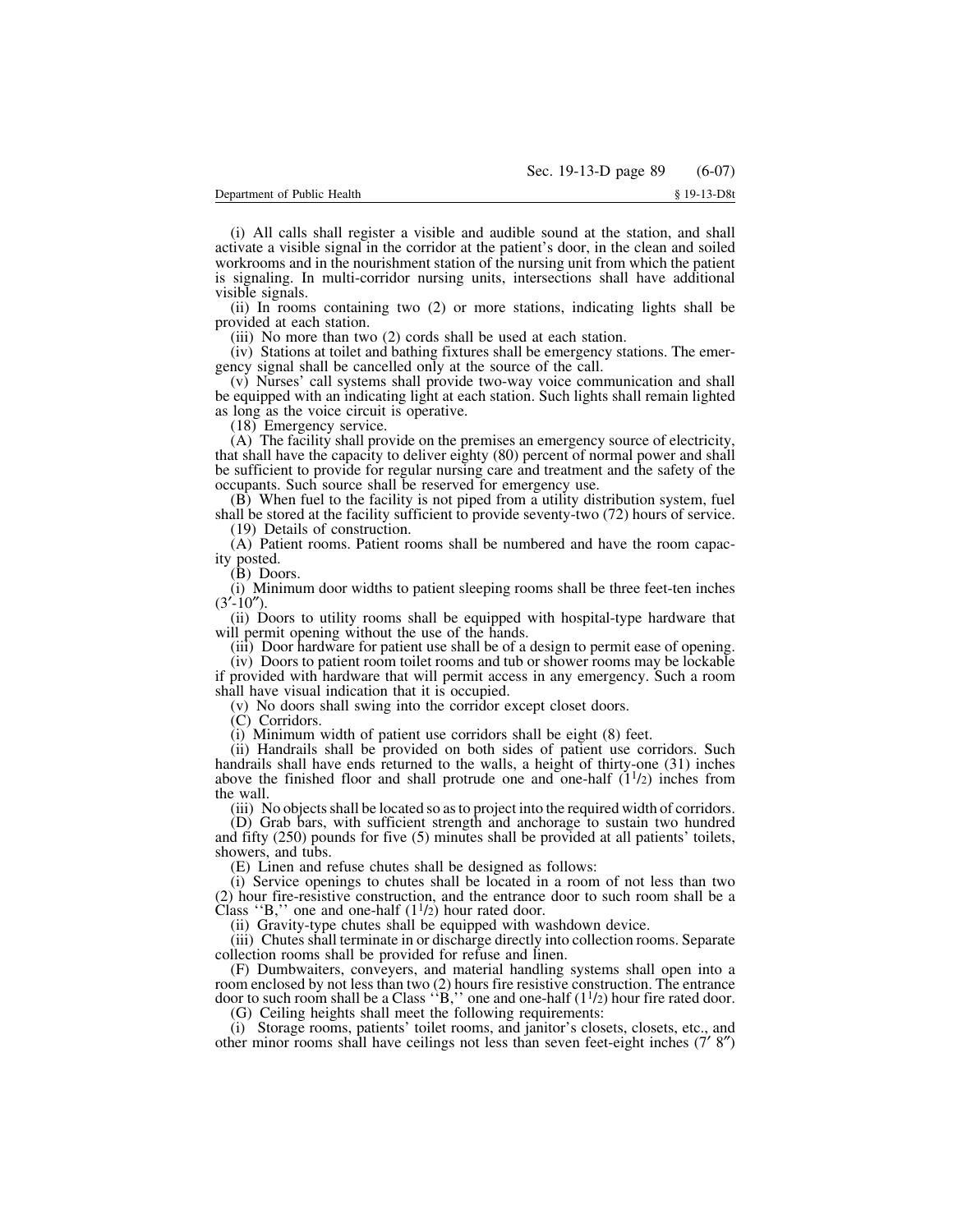above the finished floor. Ceilings for all other rooms, patient areas, nurse service areas, etc., shall not be less than eight feet-zero inches ( $8'$  0″) above the finished floor.

(ii) Ceilings shall be washable or easily cleanable. Non-pervious surface finishes shall be provided in dietary department, soiled utility rooms and bath/shower rooms.

(iii) Ceilings shall be acoustically treated in corridors, patient areas, nurses' stations, nourishment stations, recreation and dining areas.

(H) Boiler rooms, food preparation centers, and laundries shall be insulated and ventilated to maintain comfortable temperature levels on the floor above.

(I) Fire extinguishers shall be provided in recessed locations throughout the building and shall be located not more than five feet-zero inches (5′ 0″) above the floor.

(J) Floors and walls.

(i) In all areas where floors are subject to wetting, they shall have a non-slip finish.

(ii) Floors shall be easily cleanable.

(iii) Floor materials, threshold, and expansion joint covers shall be flush with each other.

(iv) Walls shall be cleanable and, in the immediate area of plumbing fixtures, the finish shall be moistureproof.

(v) Service pipes in food preparation areas and laundries shall be enclosed.

(vi) Floor and wall penetrations by pipes, ducts and conduits and all joints between floors and walls shall be tightly sealed.

(K) Cubicle curtains and draperies shall be noncombustible or rendered flame retardant.

(L) Windows shall be designed to prevent accidental falls when open.

(M) Mirrors shall be arranged for use by patients in wheelchairs as well as by patients in a standing position.

(N) Soap and paper towels shall be provided at all handwash facilities used by staff.

(O) Prior to licensure of the facility, all electrical and mechanical systems shall be tested, balanced, and operated to demonstrate that the installation and performance of these systems conform to the requirements of the plans and specifications.

(P) Any balcony shall have railings. Such railings shall not be less than fortyeight (48) inches above finished floor.

(20) Required equipment. The following equipment shall be provided by each facility.

(A) one (1) stretcher per nursing unit;

- (B) one (1) suction machine per nursing unit;
- (C) one (1) oxygen cylinder with transport carrier per nursing unit;
- (D) one (1) telephone per nursing unit;
- (E) one (1) large, bold-faced clock per nursing unit;
- (F) one (1) patient lift per floor;
- (G) one (1) ice machine per floor;
- (H) one (1) watercooler per floor;
- (I) one (1) autoclave per facility; and
- (J) one (1) chair or bed scale per facility.

(Effective March 30, 1994; amended March 29, 2001, March 8, 2004, January 4, 2005, May 1, 2007)

### **Sec. 19-13-D8u. Intravenous therapy programs in chronic and convalescent nursing homes and rest homes with nursing supervision**

(a) As used in this section:

(1) ''Administer'' means to initiate the venipuncture and deliver an IV fluid or IV admixture into the blood stream via a vein, and to monitor and care for the venipuncture site, terminate the procedure, and record pertinent events and observations;

(2) ''IV Admixture'' means an IV fluid to which one or more additional drug products have been added;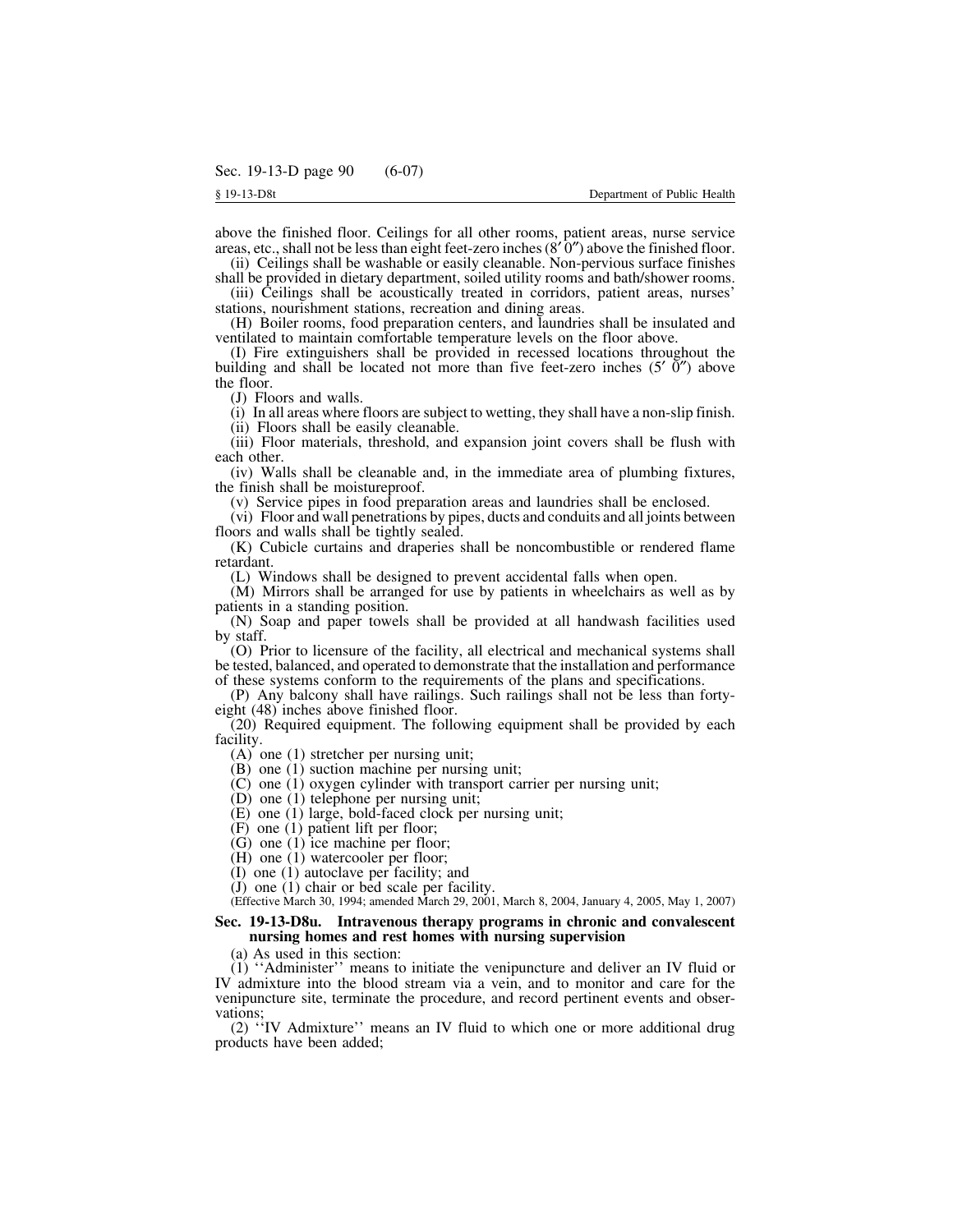(3) ''IV Fluid'' means sterile solutions of 50 ml or more, intended for intravenous infusion but excluding blood and blood products;

(4) ''IV therapy'' means the introduction of an IV fluid or IV admixture into the blood stream via a vein for the purpose of correcting water deficit and electrolyte imbalances, providing nutrition, and delivering antibiotics and other therapeutic agents approved by the facility's medical staff;

 $(5)$  "IV therapy program" means the overall plan by which the facility implements, monitors and safeguards the administration of IV therapy to patients;

(6) ''IV therapy nurse'' means a registered nurse who is qualified by education and training and has demonstrated proficiency in the theoretical and clinical aspects of IV therapy to administer an IV fluid or IV admixture.

(b) **Intravenous Therapy Program Prohibited; Exceptions.** The administration of IV therapy in chronic and convalescent nursing homes and rest homes with nursing supervision is prohibited except when administered directly by a licensed physician or as provided in subsection (c) of this section.

(c) **IV Therapy Programs in Chronic and Convalescent Nursing Homes.** IV Therapy may be administered in a chronic and convalescent nursing home in accordance with the following requirements:

(1) The IV therapy program shall be developed and implemented in a manner which ensures safe care for all patients receiving IV therapy which shall include at least the following:

(A) A description of the objectives, goals and scope of the IV therapy program;

(B) Names and titles, duties and responsibilities, of persons responsible for the direction, supervision and control of the program. Alternates shall be named in their absences;

(C) Written policies and procedures concerning:

(i) Establishment of the standards of education, training, ongoing supervision, inservice education and evaluation of all personnel in the program including the IV therapy nurses, licensed nursing personnel and supportive nursing personnel;

(ii) The origin, form, content, duration and documentation of physician orders for IV therapy;

(iii) The safe administration, monitoring, documentation and termination of IV therapy;

(iv) The safe preparation, labeling and handling of IV admixtures;

(v) The procurement, maintenance, and storage of specific types of equipment and solutions which will be used in the program;

(vi) IV therapy related complications, early recognition of the signs and symptoms of sepsis and acute untoward reaction, and appropriate intervention in a timely manner;

(vii) Surveillance, prevention and review of infections associated with IV therapy;

(viii) The ongoing review of the effectiveness and safety of the program to include problem identification, corrective action and documentation of same;

(2) An IV therapy nurse in a chronic and convalescent nursing home operating an IV therapy program pursuant to a physician order may:

(A) Initiate a venipuncture in a peripheral vein and deliver an IV fluid or IV admixture into the blood stream;

(B) Deliver an IV fluid or IV admixture into a central vein;

(3) Only a physician may initiate and terminate a central vein access.

(4) Licensed nursing personnel may deliver an IV fluid or IV admixture into the blood stream via existing lines, monitor, care for the venipuncture site, terminate the procedure, and record pertinent events and observations.

(5) A log shall be maintained of each IV therapy procedure initiated and made available upon the request of the Commissioner of Public Health. The log shall record as a minimum the following information: Date and time of initiating the IV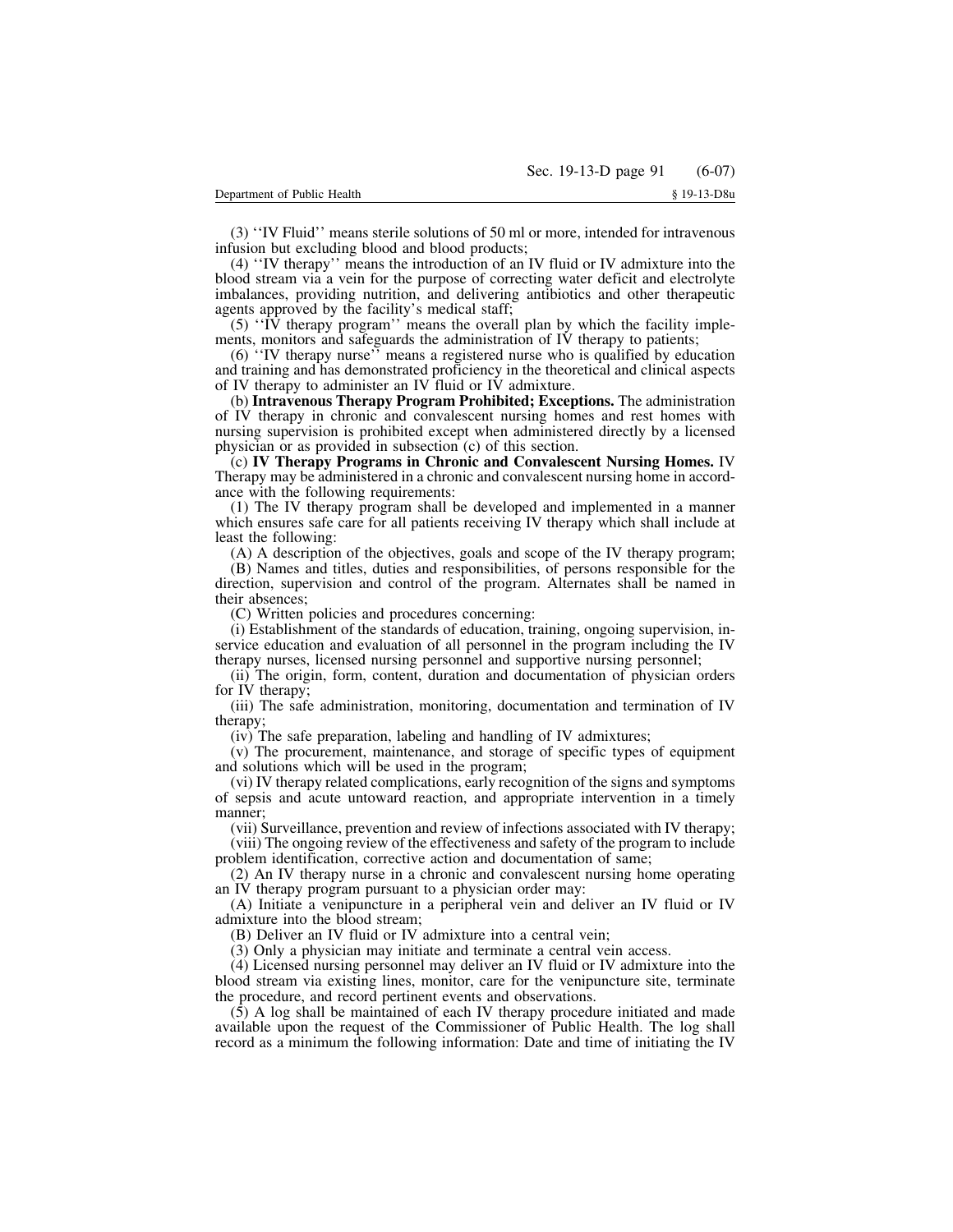therapy; name of patient; name of prescriber; description of the IV therapy; date and time of terminating the IV therapy; outcome of the IV therapy; and, complications encountered, if any.

(Effective May 20, 1985; amended March 8, 2004)

# **Sec. 19-13-D8v. Pharmaceutical services in chronic and convalescent nursing homes and rest homes with nursing supervision**

# (a) **Definitions**

For the purposes of these regulations:

(1) ''Administering'' means an act in which a single dose of a prescribed drug or biological is given to a patient by an authorized person in accordance with Federal and State laws and regulations governing such act. The complete act of administration includes removing an individual dose from a previously dispensed, properly labeled container (including a unit dose container), verifying it with the physician's order, giving the individual dose to the proper patient, and promptly recording the time and dose given.

(2) ''Community Pharmacy'' means a pharmacy licensed pursuant to Section 20-168 of the Connecticut General Statutes. An exception may be made for those cases where a specific patient has a third party prescription drug plan which requires the patient to obtain medications from a specific pharmacy located outside the State of Connecticut, provided such pharmacy complies with the requirements of the State of Connecticut regulations and the policy of the facility regarding labeling and packaging.

(3) ''Compounding'' means the act of selecting, mixing, combining, measuring, counting or otherwise preparing a drug or medicine.

(4) ''Dispensing'' means those acts of processing a drug for delivery or for administration to a patient pursuant to the order of a practitioner consisting of: The checking of the directions on the label with the directions on the prescription or order to determine accuracy, the selection of the drug from stock to fill the order, the counting, measuring, compounding, or preparation of the drug, the placing of the drug in the proper container, the affixing of the label to the container, and the addition to a written prescription of any required notations. For purposes of this part, it does not include the acts of delivery of a drug to a patient or of administration of the drug to the patient.

(5) ''Distributing'' means the movement of a legend drug from a community pharmacy or institutional pharmacy to a nursing service area, while in the originally labeled manufacturer's container or in a prepackaged container labeled according to Federal and State statutes and regulations.

(6) ''Dose'' means the amount of drug to be administered at one time.

(7) ''Facility'' means a chronic and convalescent nursing home or rest home with nursing supervision.

(8) ''Institutional Pharmacy'' means that area within a chronic and convalescent nursing home commonly known as the pharmacy, which is under the direct charge of a full-time pharmacist and wherein drugs are stored and regularly compounded or dispensed and the records of such compounding or dispensing maintained, by such pharmacist.

(9) ''Legend Drugs'' means any article, substance, preparation or device which bears the legend: Federal law prohibits dispensing without a prescription.

(10) ''Pharmaceutical Services'' meansthe functions and activities encompassing the procurement, dispensing, distribution, storage and control of all pharmaceuticals used within the facility, and the monitoring of patient drug therapy.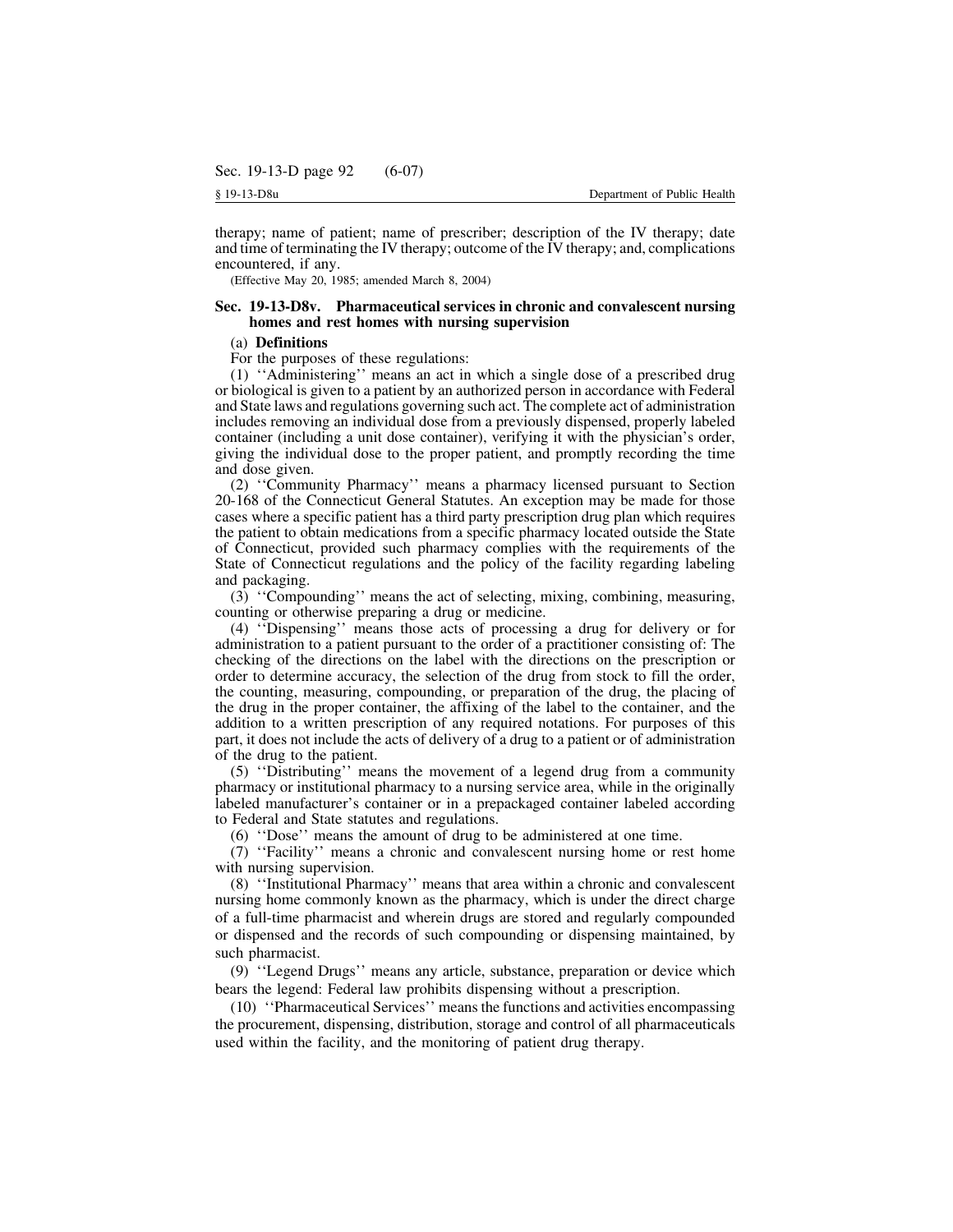(11) ''Pharmacist'' means a person duly licensed by the Connecticut Commission of Pharmacy to engage in the practice of pharmacy pursuant to Section 20-170 of the Connecticut General Statutes.

(12) '' 'PRN' Drug'' means a drug which a physician has ordered to be administered only when needed under certain circumstances.

(13) ''Practitioner'' means a physician, dentist or other person authorized to prescribe drugs in the course of professional service in the State of Connecticut.

(14) ''Single Unit'' means one, discrete pharmaceutical dosage form (e.g., one tablet or one capsule) of a drug. A single unit becomes a unit dose, if the physician orders that particular amount of a drug.

(15) ''Unit Dose'' means the ordered amount of a drug in a prepackaged dosage form ready for administration to a particular person by the prescribed route at the prescribed time.

## (b) **Pharmaceutical services.**

(1) Each facility shall assure the availability of pharmaceutical services to meet the needs of the patients. All such pharmaceutical services shall be provided in accordance with all applicable federal and state laws and regulations.

Drug distribution and dispensing functions shall be conducted through:

(A) a community pharmacy; or

(B) an institutional pharmacy.

(2) The pharmaceutical services obtained by each facility shall be provided under the supervision of a pharmacist as follows:

(A) If the facility operates an institutional pharmacy, the facility shall employ a pharmacist who shall supervise the provision of pharmaceutical services at least thirty-five (35) hours per week.

(B) When pharmaceutical services are obtained through a community pharmacy, the facility shall have a written agreement with a pharmacist to serve as a consultant on pharmaceutical services, as follows:

(i) The consultant pharmacist shall visit the facility at least monthly, to review the pharmaceutical services provided, make recommendations for improvements thereto and monitor the service to assure the ongoing provision of accurate, efficient and appropriate services.

(ii) Signed dated reports of the pharmacist's monthly reviews, findings and recommendations shall be forwarded to the facility's Administrator, Medical Director and Director of Nursing and kept on file in the facility for a minimum of three (3) years.

(C) Whether pharmaceutical services are obtained through a community pharmacy or an institutional pharmacy, the facility shall ensure that a pharmacist is responsible for the following functions:

(i) compounding, packaging, labeling, dispensing and distributing all drugs to be administered to patients;

(ii) monitoring patient drug therapy for potential drug interactions and incompatabilities at least monthly with documentation of same; and

(iii) inspecting all areas within the facility where drugs (including emergency supplies) are stored at least monthly to assure that all drugs are properly labeled, stored and controlled.

(3) Proper space and equipment shall be provided within the facility for the storage, safeguarding, preparation, dispensing and administration of drugs.

(A) Any storage or medication administration area shall serve clean functions only and shall be well illuminated and ventilated. When any mobile medication cart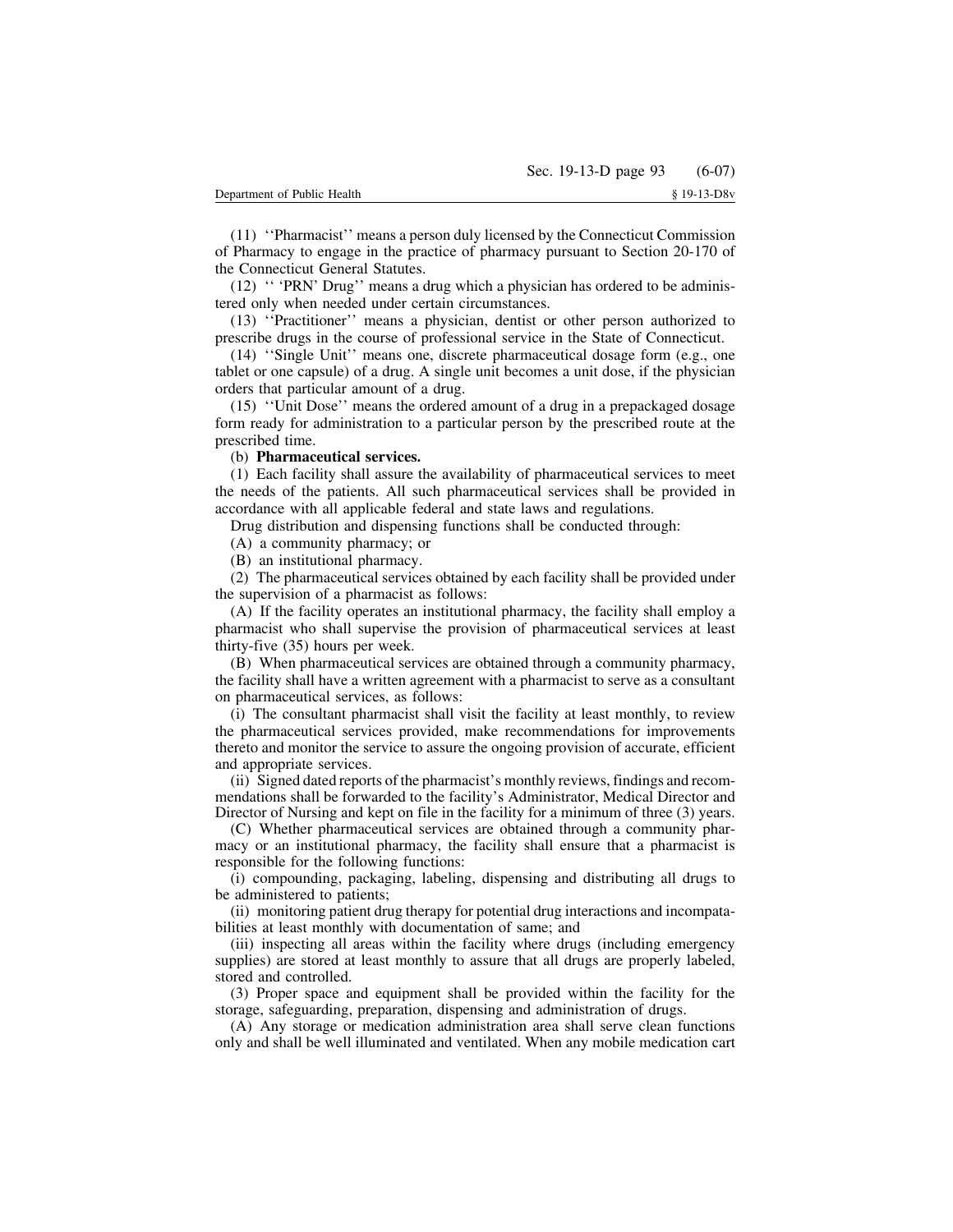is not being used in the administration of medicines to patients, it shall be stored in a locked room that meets this requirement.

(B) All medication cabinets (stationary or mobile) shall be closed and locked when not in current use unless they are stationary cabinets located in a locked room that serves exclusively for storage of drugs and supplies and equipment used in the administration of drugs.

(C) Controlled substances shall be stored and handled in accordance with provisions set forth in Chapter 420b of the Connecticut General Statutes and regulations thereunder.

(D) When there is an institutional pharmacy:

(i) The premises shall be kept clean, lighted and ventilated, and the equipment and facilities necessary for compounding, manufacturing and dispensing drugs shall be maintained in good operational condition.

(ii) Adequate space shall be provided to allow specialized pharmacy functions such as sterile IV admixture to be performed in discrete areas.

(4) Each facility shall develop, implement and enforce written policies and procedures for control and accountability, distribution, and assurance of quality of all drugs and biologicals, which shall include the following specifics:

(A) Records shall be maintained for all transactions involved in the provision of pharmaceutical services as required by law and as necessary to maintain control of, and accountability for, all drugs and pharmaceutical supplies.

(B) Drugs shall be distributed in the facility in accordance with the following requirements:

(i) All medications shall be dispensed to patients on an individual basis except for predetermined floor stock medication.

(ii) Floor stock shall be limited to emergency drugs, contingency supplies of legend drugs for initiating therapy when the pharmacy is closed, and routinely used non-legend drugs. Floor stock may include controlled substances in facilities that operate an institutional pharmacy.

(iii) Emergency drugs shall be readily available in a designated location.

(C) Drugs and biologicals shall be stored under proper conditions of security, segregation and environmental control at all storage locations.

(i) Drugs shall be accessible only to legally authorized persons and shall be kept in locked storage at any time such a legally authorized person is not in immediate attendance.

(ii) All drugs requiring refrigeration shall be stored separately in a refrigerator that is locked or in a locked room and that is used exclusively for medications and medication adjuncts.

(iii) The inside temperature of a refrigerator in which drugs are stored shall be maintained within a thirty-six degree  $(36^{\circ})$  to forty-six degree  $(46^{\circ})$  fahrenheit range.

(D) All drugs shall be kept in containers that have been labeled by a pharmacist or in their original containers labeled by their manufacturer and shall not be transferred from the containers in which they were obtained except for preparation of a dose for administration. Drugs to be dispensed to patients on leaves of absence or at the time of discharge from the facility shall be packaged in accordance with the provisions of the Federal Poison Prevention Act and any other applicable Federal or State Law.

(E) Drugs and biologicals shall be properly labeled as follows:

(i) Floor stock containers shall be labeled at least with the following information: name and strength of drug; manufacturer's lot number or internal control number; and, expiration date.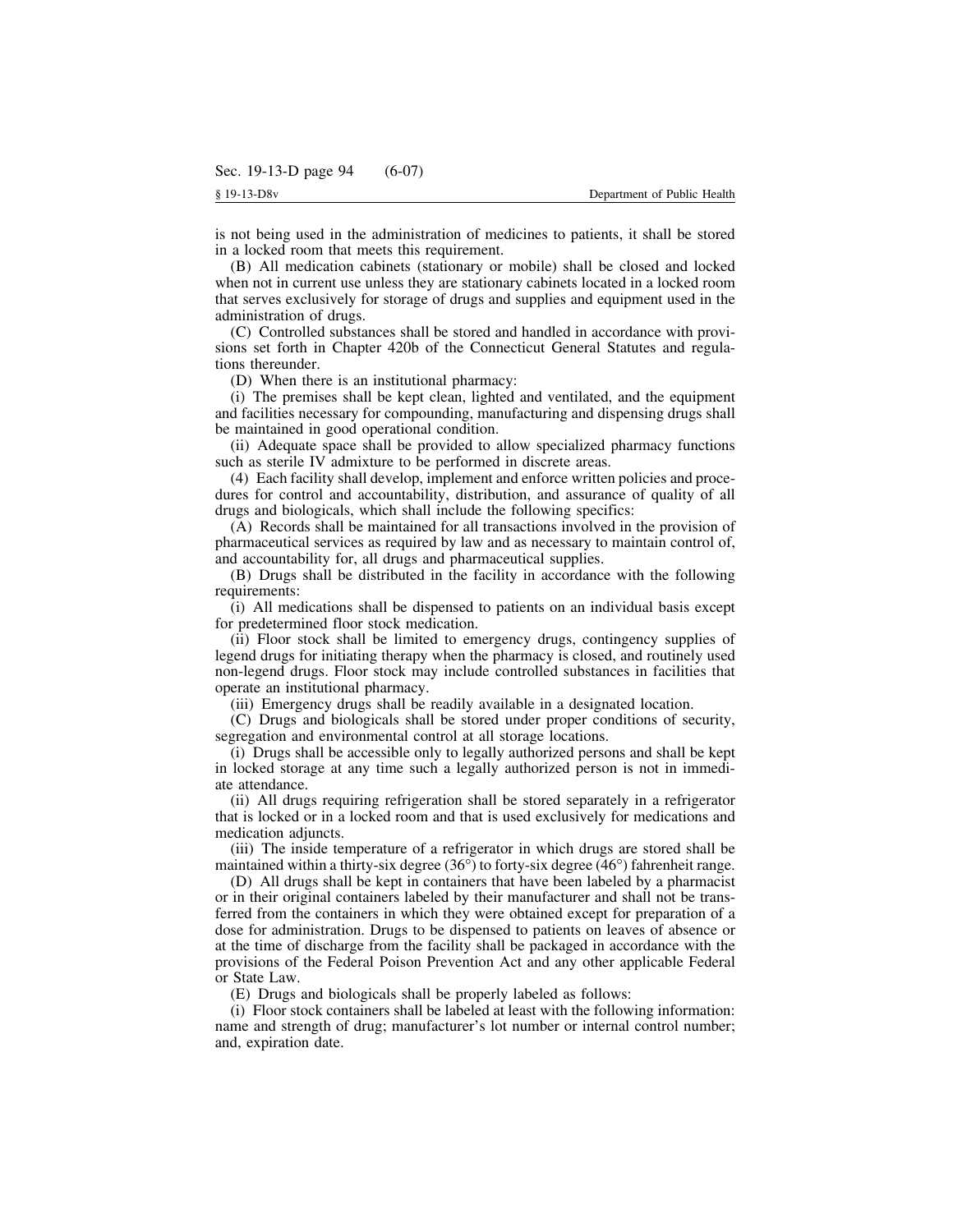(ii) The label for containers of medication dispensed from an institutional pharmacy for inpatient use shall include at least the following information: name of the patient; name of prescribing practitioner; name, strength and quantity of drug dispensed; expiration date.

(iii) The label for containers of medication obtained from a community pharmacy for inpatient use shall include at least the following information: name, address and telephone number of the dispensing pharmacy; name of the patient; name of the prescribing practitioner; name, strength and quantity of drug dispensed, date of dispensing the medication; expiration date. Specific directions for use must be included in the labeling of prescriptions containing controlled substances.

(iv) The label for containers of medication dispensed to patients for inpatient self care use, or during leaves of absence or at discharge from the facility shall include at least the following information: name, address and telephone number of the dispensing pharmacy; name of the patient; name of the prescribing practitioner; specific directions for use; name, strength and quantity of the drug dispensed; date of dispensing.

(v) In cases where a multiple dose package is too small to accommodate a standard prescription label, the standard label may be placed on an outer container into which the multiple dose package is placed. A reference label containing the name of the patient, prescription serial number and the name and strength of the drug shall be attached to the actual multiple dose package. Injectables intended for single dose that are ordered in a multiple quantity may be banded together for dispensing and one (1) label placed on the outside of the banded package.

(vi) In lieu of explicitly stated expiration dating on the prescription container label, a system established by facility policy may be used for controlling the expiration dating of time-dated drugs.

(F) Drugs on the premises of the facility which are outdated, visibly deteriorated, unlabeled, inadequately labeled, discontinued, or obsolete shall be disposed of in accordance with the following requirements:

(i) Controlled substances shall be disposed of in accordance with Section 21a-262-3 of the regulations of Connecticut State Agencies.

(ii) Non-controlled substances shall be destroyed on the premises by a licensed nurse or pharmacist in the presence of another staff person, in a safe manner so as to render the drugs non-recoverable. The facility shall maintain a record of any such destructions which shall include as a minimum the following information: date, strength, form and quantity of drugs destroyed; and the signatures of the persons destroying the drugs and witnessing the destruction.

(iii) Records for the destruction of drugs shall be kept on file for three (3) years.

(G) Current pharmaceutical reference material shall be kept on the premises in order to provide the professional staff with complete information concerning drugs.

(H) The following additional requirements shall apply to any unit dose drug distribution system:

(i) Each single unit or unit dose of a drug shall be packaged in a manner that protects the drug from contamination or deterioration and prevents release of the drug until the time the package is opened deliberately.

(ii) A clear, legible label shall be printed on or affixed securely to each package of a single unit or unit dose of a drug. Each drug label shall include the name; strength; for each unit dose package, the dosage amount of the drug; the lot or control number; and the expiration date for any time-dated drugs.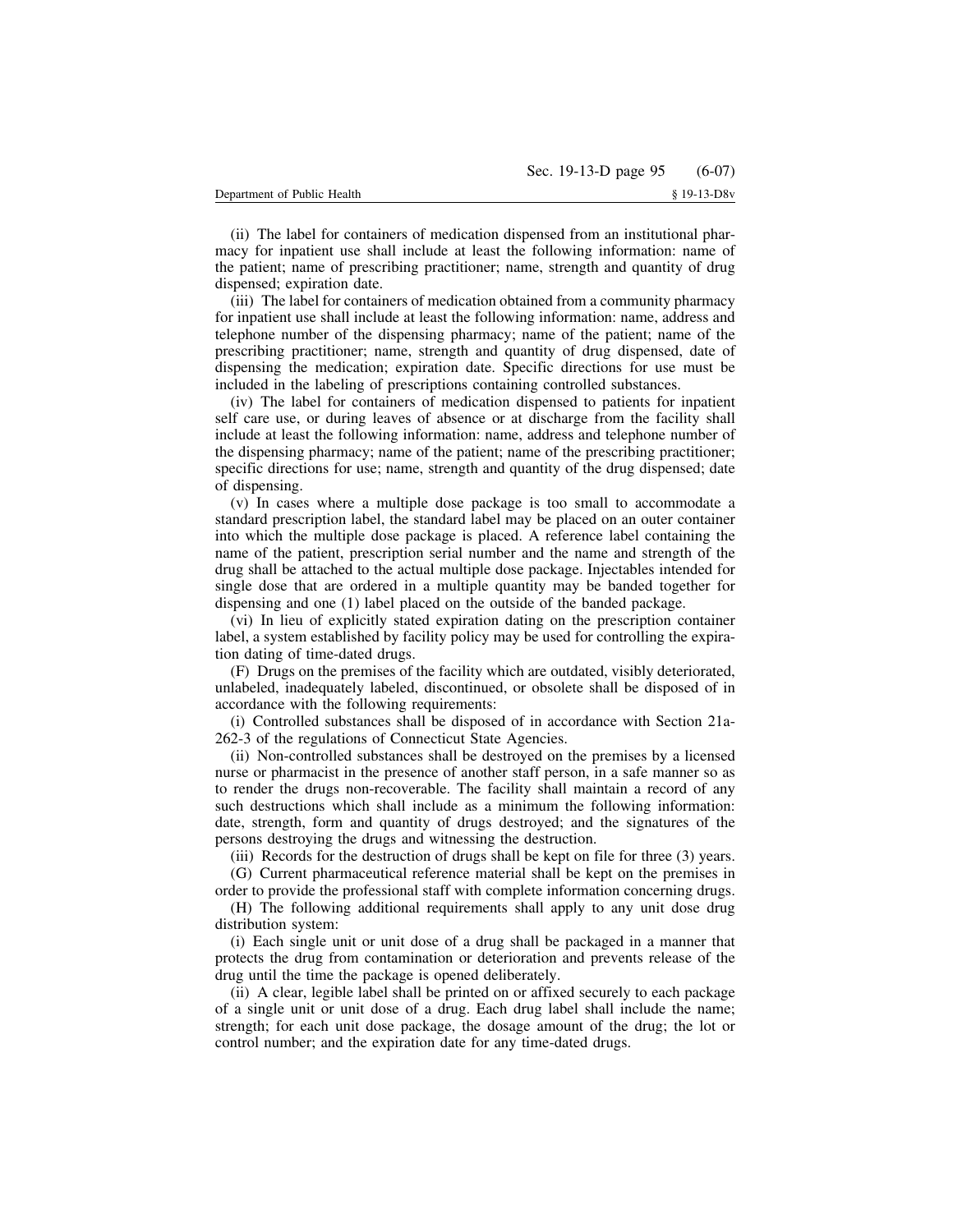(iii) Packages of single unit or unit doses of drugs shall be placed, transported and kept in individual compartments.

(iv) Each individual drug compartment shall be labeled with the full name of the patient, and the patient's room number or bed number.

(I) The facility shall implement a drug recall procedure which can be readily implemented.

(5) Each facility shall develop and follow current written policies and procedures for the safe prescribing and administration of drugs.

(A) Medication orders shall be explicit as to drug, dose, route, frequency, and if P.R.N., reason for use.

(i) Medications not specifically limited as to time or number of doses shall be stopped in accordance with the following time frame: controlled substances shall be stopped within three (3) days; antibiotics and other antiinfectives (topical and systemic), anti-coagulants, antiemetics, cortico steroids(topical and systemic), cough and cold preparations, and psychotherapeutic agents shall be stopped within ten (10) days.

(ii) Orders for all other drugs shall remain in effect until the time of the next scheduled visit of the physician.

(iii) A staff member shall notify the practitioner of the impending stop order prior to the time the drug would be automatically stopped in accordance with the preceding policy.

(B) Patientsshall be permitted to self-administer medications on a specific written order from the physician. Self-administered medication shall be monitored and controlled in accordance with procedures established in the facility.

(C) Medication errors and apparent adverse drug reactions shall be recorded in the patient's medical record, reported to the attending physician, director of nursing, and consultant pharmacist, as appropriate, and described in a full incident report in accordance with Section 19-13-D8t (g) of the Regulations of Connecticut State Agencies.

(6) A pharmacy and therapeutics committee shall oversee the pharmaceutical services provided to each facility, make recommendations for improvement thereto, and monitor the service to ensure its accuracy and adequacy.

(A) The committee shall be composed of at least one pharmacist, the facility's director of nursing, the facility's administrator, and a physician.

(B) The committee shall meet, at least quarterly, and document its activities, findings and recommendations.

(C) Specific functions of the committee shall, as a minimum, include the following:

(i) Developing procedures for the distribution and control of drugs and biologicals in the facility in accordance with these regulations;

(ii) Reviewing adverse drug reactions that occur in the facility and reporting clinically significant incidents to the Federal Food and Drug Administration; and

(iii) Reviewing medication errors that occur in the facility and recommending appropriate action to minimize the recurrence of such incidents.

(Effective March 30, 1994)

# **Sec. 19-13-D9. Chronic and convalescent nursing homes and rest homes with nursing supervision with authorization to care for persons with manageable psychiatric conditions as determined by a board qualified or certified psychiatrist**

Chronic and convalescent nursing homes licensed under section 19-13-D8 and rest homes with nursing supervision licensed under section 19-13-D7 may be author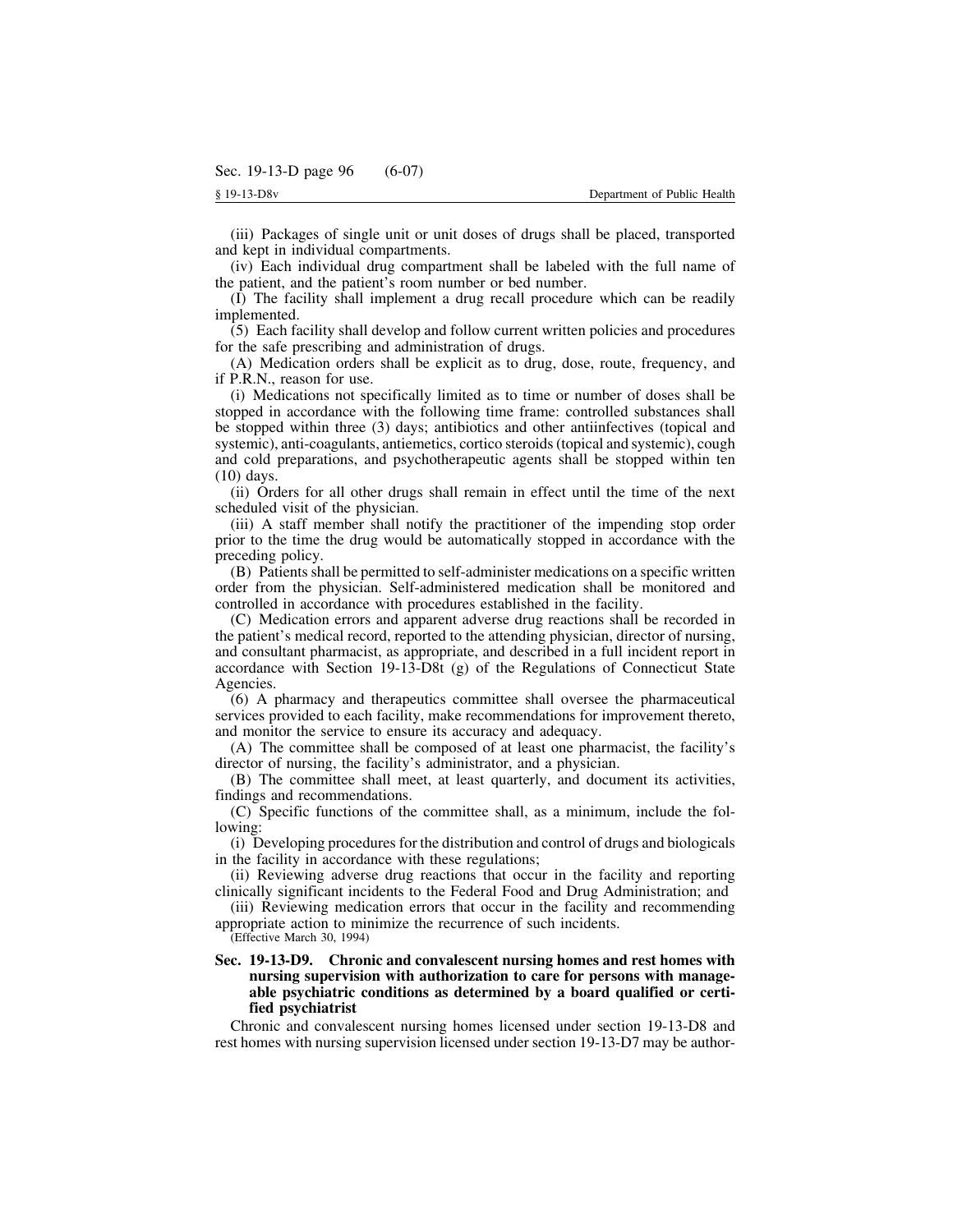ized to care for persons with manageable psychiatric conditions as determined by a board qualified or certified psychiatrist, provided they shall comply with the requirements of section 19-13-D13.

(Effective December 8, 1975)

# **Secs. 19-13-D10—19-13-D11.**

Repealed, September 25, 1990.

# **Sec. 19-13-D12. Multi-care institutions**

Each unit of a multi-care institution conforming to the definition of any institution listed in section 19-13-D1 shall be required to meet the regulations governing the maintenance and operation of such institution as specified in this regulation.

# **Sec. 19-13-D13. Chronic and convalescent nursing homes and rest homes with nursing supervision with authorization to care for persons with manageable psychiatric conditions as determined by a board qualified or certified psychiatrist**

Chronic and convalescent nursing homes and rest homes with nursing supervision licensed under section 19-33 of the general statutes complying with this section may be authorized to accept persons suffering from manageable psychiatric conditions as determined by a board qualified or certified psychiatrist when such persons have been evaluated by a physician licensed to practice medicine and surgery in Connecticut who has completed graduate residency training approved by the American Board of Psychiatry and Neurology and when this physician has recommended in writing that the person may be appropriately cared for in the nursing home:

(a) In all chronic and convalescent nursing homes of any size and rest homes with nursing supervision of sixty one beds or more there shall be in attendance at all times a registered nurse, or a nurse with special training or experience in the care of mental patients. In rest homes with nursing supervision of sixty beds or less the registered nurse or a nurse with special training or experience in the care of mental patients may be a consultant. Consultation shall be at least eight hours per week.

(b) A person suffering from a manageable psychiatric condition as determined by a qualified psychiatrist may be admitted to such a nursing home or rest home with nursing supervision only on a written certificate. Such certificate shall give the name and location of the nursing home or rest home with nursing supervision to which admission is sought, the name and address of the person in charge, the name, age, sex and residence of the patient, the name and address of a responsible relative or guardian, the diagnosis of the mental condition according to standard classified nomenclature of mental disease, the prognosis of the case and previous admissions to psychiatric hospitals and shall express the opinion that the patient may be cared for in such nursing home without injury to the patient or persons or property. These certificates shall be kept in a manner approved by the commissioner of health.

- (c) The following rules apply to the care of patients:
- (1) Patients shall be treated kindly at all times.

(2) No patient shall be restrained, either by physical or chemical means, except on written order of a physician. Should such physical or chemical restraint be required, the physician shall record in the patient's clinical record the order for such restraint and the reason that such restraint is required as well as the suitability of the patient for continued stay in a chronic and convalescent nursing home or a rest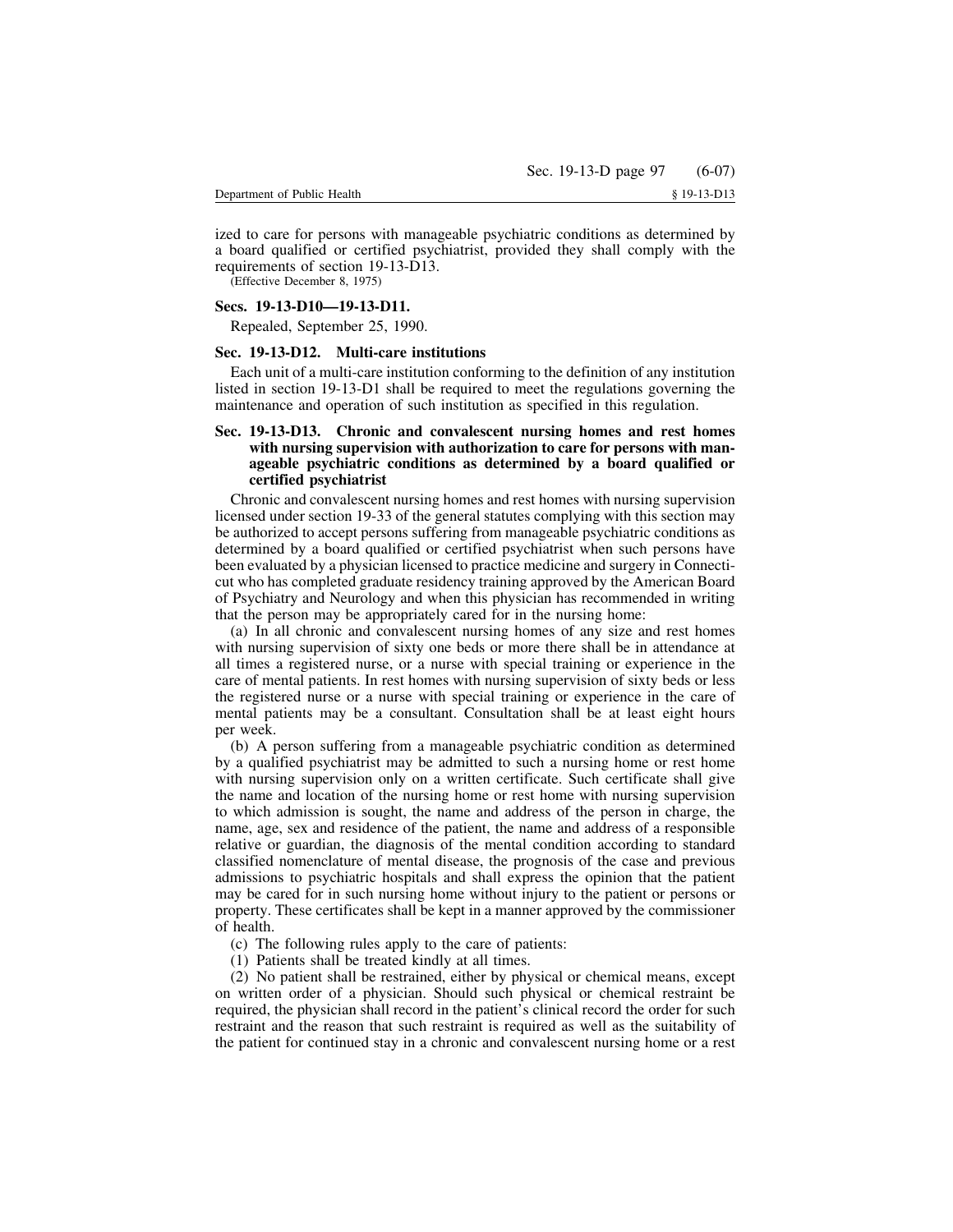home with nursing supervision. The physician shall be required to renew the order for such restraint and to indicate the reason for such restraint at least every ten days. The nursing staff shall be required to record all physicial restraints used by type, frequency of use and each time they are checked to ensure the patient's health and safety are not being jeopardized. Licensed nurses may use physical restraints to protect the patient, or others in the institution, if such nurse or nurses deem that this action is necessary. This action may be done without a physician's order providing that the physician is notified as soon as the patient is safely under control and the physician shall visit the institution to take appropriate action in regard to the nurse's decision within eight hours of the notification.

(3) If a patient's condition changes so that he may do injury to himself, other persons or property, arrangement shall be made for his immediate transfer to a more suitable institution.

(4) No patient may be held contrary to the commitment laws of Connecticut.

(d) **Classification of civil penalty violation for chronic and convalescent nursing homes and rest homes with nursing supervision with authorization to care for persons with manageable psychiatric condition as determined by a board qualified or certified psychiatrist.** Any chronic and convalescent nursing home or rest home with nursing supervision with authorization to care for persons with manageable psychiatric conditions as determined by a board qualified or certified psychiatrist as defined in Section 19a-521 Connecticut General Statutes found by the Commissioner of Health Services to be in violation of one of the following provisions of the Regulations of the Connecticut State Agencies known as the Public Health Code shall be subject to the class of violation indicated below and penalties indicated in Section 19a-527 Connecticut General Statutes:

(1) A violation of the following provisions shall result in a Class B violation:

(A) 19-13-D13 (b);

(B) 19-13-D13 (c) (2);

(Effective March 1, 1988)

#### **Sec. 19-13-D14. Minimum requirements for licensing maternity hospitals**

For the purpose of this section, "maternity hospital" or "lying-in place" means a place into which women are received for professional care because of pregnancy. Each maternity hospital affected by section 19-43 of the generalstatutes shall comply with the following requirements before a license is issued:

(a) **Medical service.** There shall be a resident physician or consulting physician for each maternity hospital who shall assume responsibility for the general adequacy of medical nursing care rendered in the institution and who shall be available for emergency in case of need, provided a practitioner of a healing art entitled by law to practice obstetrics may conduct a maternity hospital with a resident or consulting practitioner of a healing art licensed to practice surgery.

(b) **Nursing service.** Each maternity hospital shall have a registered nurse in attendance at all times for the mothers and infants and such nurse shall not attend patients on any other service.

(c) **Cleanliness and management.** The building, equipment and surroundings shall be kept clean at all times and the management and operation of the hospital shall be such as reasonably to ensure the health, comfort and safety of the patients.

(d) **Building, space and equipment requirements.** The building, space and equipment requirements for a maternity hospital shall be provided for as follows: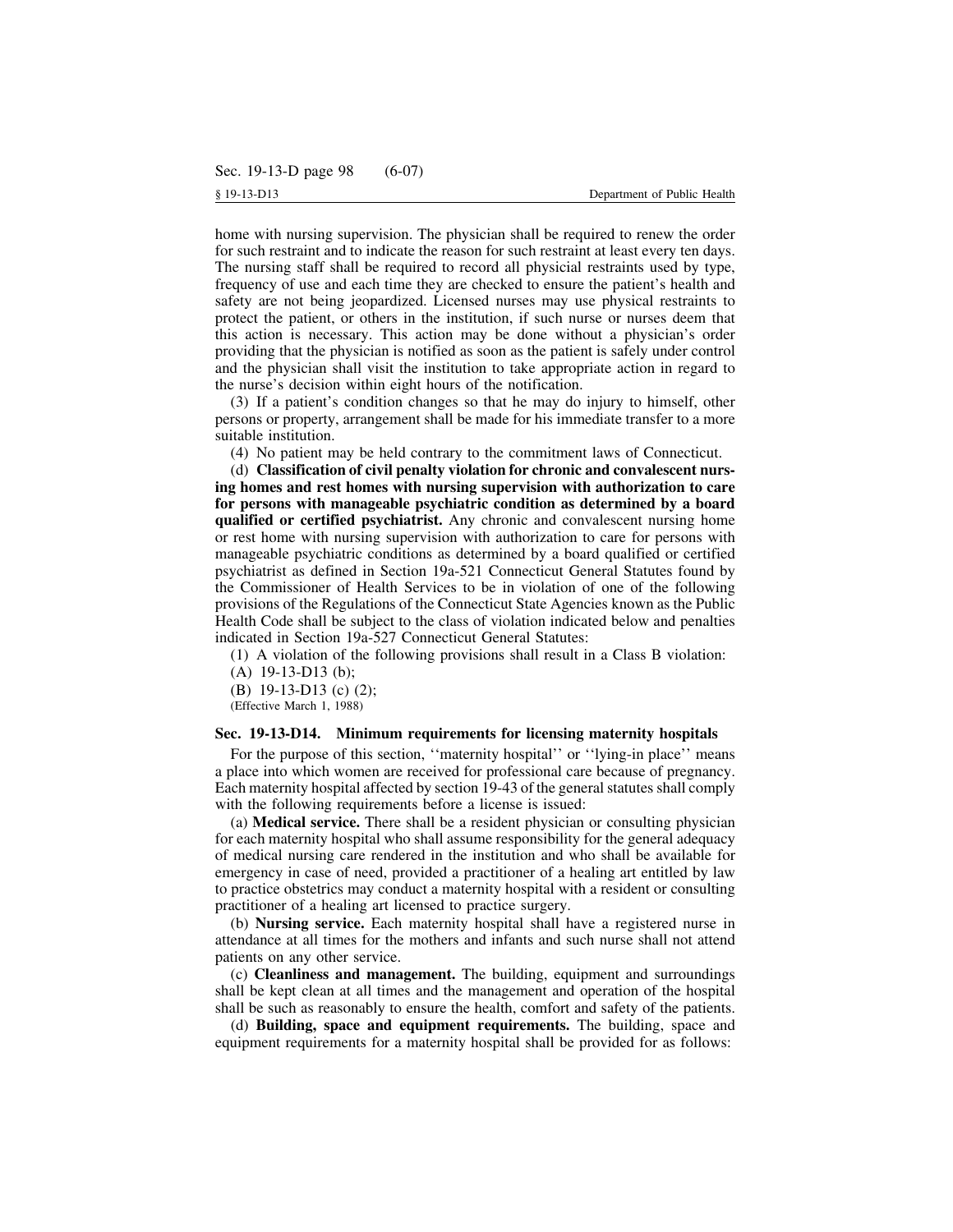(1) Fire protection. The buildings, equipment and precautions taken to provide for the safety of patients and employees in case of fire shall be approved by the state commissioner of health.

(2) A separate unit. To insure complete segregation of maternity patients and new-born infants from other types of patients, a maternity hospital operated as a part of a general hospital shall be in a separate unit of the institution and either have its own separate sterilization equipment and supplies or be furnished with sterile supplies from a central sterilizing room.

(3) Nursery. Each maternity hospital shall maintain a separate room for a nursery with a bassinet for each baby and one incubator for a premature infant, for every ten or fewer bassinets. Thisis not to be construed to preclude rooming-in accommodations when the hospital has adequate facilities, including hot and cold running water, for the care of the mothers and infants.

(4) Delivery room. Each maternity hospital shall have a separate delivery room which shall not be used for any patient with an infection.

(5) Space between beds. There shall be a space of at least three feet between beds.

(6) Isolation facilities. A separate room shall be available for the isolation of patients who develop evidence of infection. Any indication of infection shall be reported immediately to the physician who has assumed responsibility for adequacy of care in the institution. Any obstetrical patient with a mouth temperature of 100.4°F. or more (excluding the first twenty-four hours after delivery) for a period longer than twenty-four hours, as well as any other infection which may be contagious irrespective of temperature readings, shall be isolated from other maternity patients. Any infant showing evidence of infection of any kind or any infant exposed to an infected mother shall be removed from the nursery. Isolation technique shall be observed for all such cases.

(7) Temperature. The heating equipment shall be such as will maintain a temperature of not less than 70°F. No oil or gas heater shall be used in a room unless it is directly connected with a flue which opens to the outside air.

(8) Laboratory. There shall be laboratory equipment and reagents necessary to test urine for albumin, sugar and acetone bodies.

(9) Other equipment. Each maternity hospital shall have adequate equipment for resuscitation of infants.

(e) **Records.** A complete record of each case shall be kept which shall include items of information as may be required by the state department of health and shall include all items necessary to fill out a death certificate for the mother and all items necessary to fill out a birth certificate or a death certificate for the baby, together with steps taken in handling the case.

(f) **Required procedure.** The following procedures shall be carried out for each case admitted to a maternity hospital:

(1) Each patient shall be attended by a practitioner of the healing arts licensed to practice obstetrics or by a midwife.

(2) A specimen of blood shall be taken from each patient for the Wasserman or Kahn or similar test and submitted to a laboratory approved by the state department of health, unless the attending physician writes and signs a note in the record that such test is not necessary.

(3) Before removal from the delivery room, each newborn infant shall be marked for identification with a mark which shall not be removed while the child is in the hospital.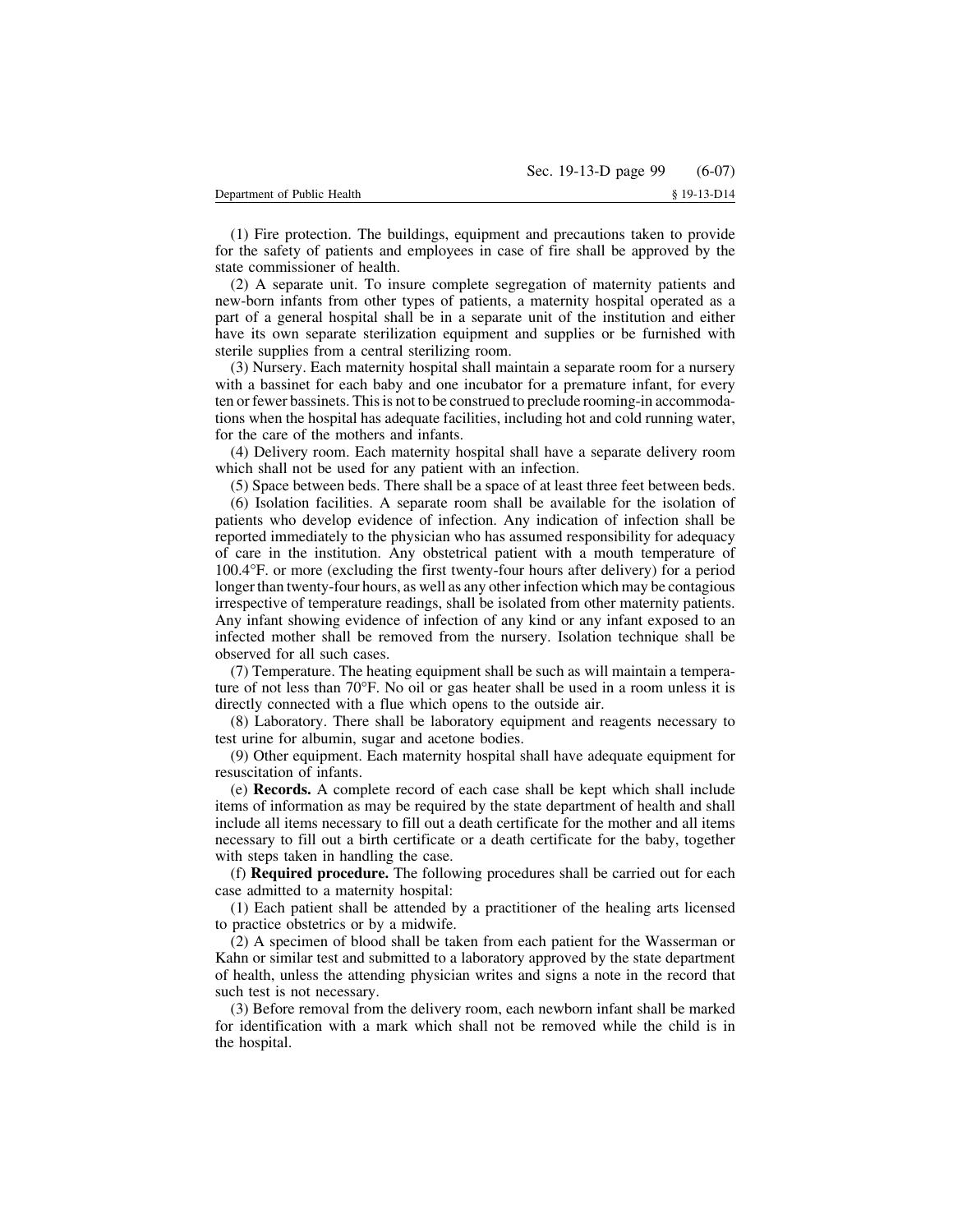(4) All drugs, disinfecting solution and other preparations kept in the institution shall be distinctly and correctly labeled and kept readily available in a place approved by the state department of health.

(5) Section 19-92 of the general statutes reads as follows: ''Any inflammation, swelling or unusual redness in the eyes of any infant, either apart from or with any unnatural discharge from the eyes of such infant, occurring at any time within two weeks after the birth of such infant, shall, for the purposes of this section, be designated as 'inflammation of the eyes of the newborn.' The professional attendant or other person caring for a newborn infant shall report any such inflammation of the eyes of the newborn to the local director of health within six hours after such condition is observed. The person in attendance at the birth of any infant shall instill into the eyes of such infant, immediately after birth, one or two drops of a prophylactic solution approved by the state department of health. The state department of health shall furnish in a convenient form for such use a prophylactic solution for gratuitous distribution to persons licensed to practice the healing arts or midwifery. Any person who violates any provision of this section shall be fined not less than ten dollars nor more than fifty dollars.''

(g) **Duration of license.** Each license shall terminate on the thirty-first day of December of each year. A license may be revoked at any time for just cause.

#### **Sec. 19-13-D14a.**

Repealed, December 23, 1997.

#### **Secs. 19-13-D15—19-13-D16.**

Repealed, October 28, 1985.

#### **Sec. 19-13-16a.**

Repealed, February 16, 1978.

### **Secs. 19-13-D17—19-13-D18.**

Repealed, October 28, 1985.

# **Sec. 19-13-D18a.**

Repealed, February 16, 1978.

## **Sec. 19-13-D19.**

Repealed, May 19, 1970.

## **Secs. 19-13-D19a—19-13-D19b.**

Repealed, October 28, 1985.

#### **Secs. 19-13-D20—19-13-D39.**

Repealed, June 4, 1996.

# **Sec. 19-13-D40. Donation of eyes for scientific, educational or therapeutic use**

(a) **Definitions.** In this regulation to effect the purposes of section 19-139e of the 1965 supplement to the general statutes, insofar as they pertain to eyes, to following words and phrases shall have the following meanings:

(1) Eye bank means an identified special function of a hospital or medical institution having a record system covering the status of the donor's intent and disposition of the donated tissue, providing storage facilities, carrying cases and solution for in and out transportation and having materials necessary for maintaining bacteriological and pathological control of the tissue;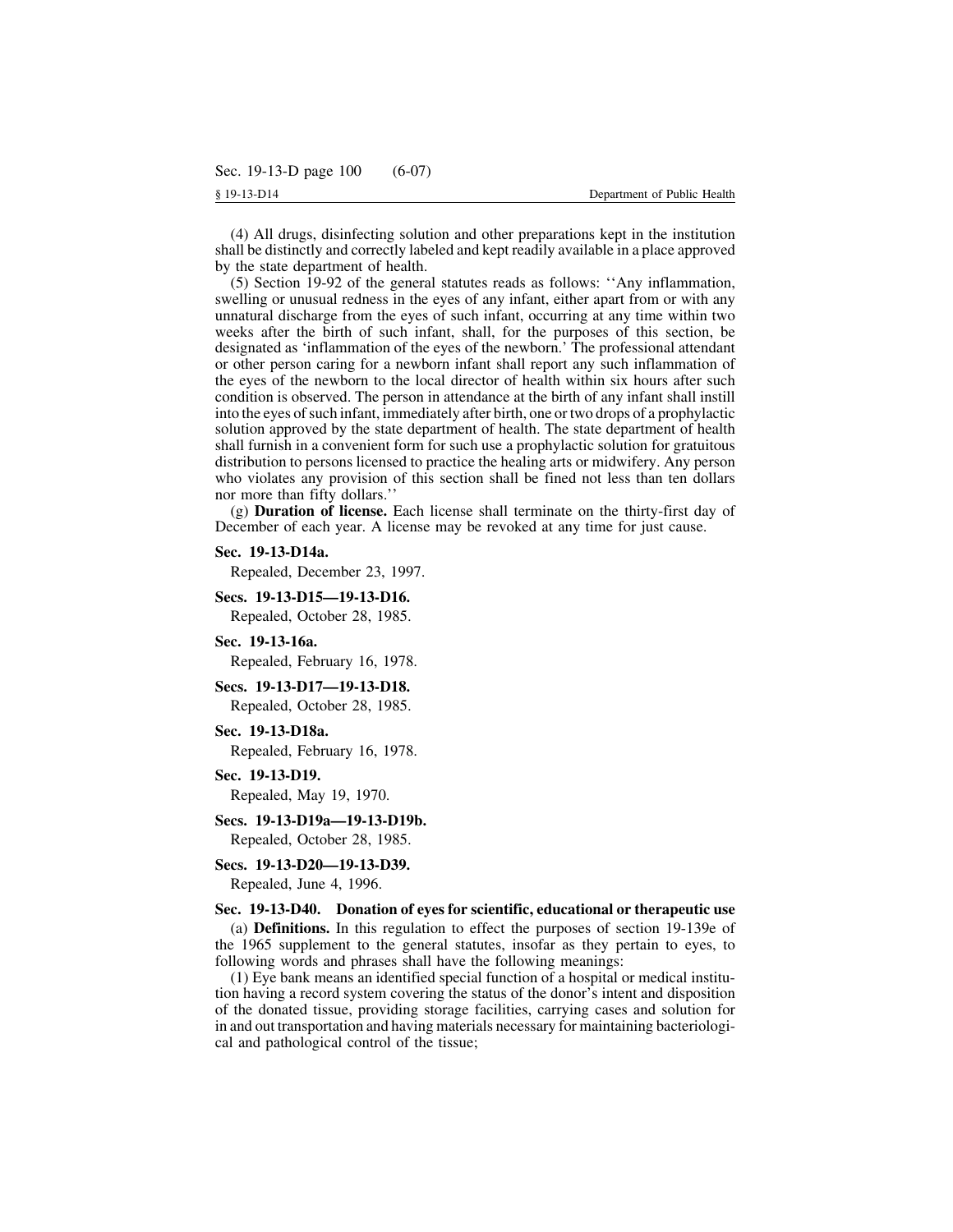(2) donor means the person who by written instrument has validly donated his eyes for use after his death;

(3) donee means any Connecticut hospital or medical institution establishing an eye bank approved by the state department of health to receive eyes for assignment for transplantation or for any other scientific, educational or therapeutic use;

(4) donee's agent means any physician, or the agent of any Connecticut hospital or medical institution, cooperating with the donee in the removal, preparation or storage of the donor's eyes, and

(5) recipient means any person eligible to receive a transplantation of eye tissue, or any hospital or medical institution receiving eye tissue for other scientific, educational or therapeutic use.

(b) **Approval of donee.** Any donee shall make annual application in writing over the signature of a responsible executive or staff member to the state commissioner of health for approval as required in section 19-139c of the 1965 supplement to the general statutes. After inspection, the commissioner of health shall notify the hospital or medical institution whether or not the application is approved, which notification shall be kept as part of the permanent records of the eye bank.

(c) **Notification on death of donor.** Upon the death of the donor, his next of kin or other person legally responsible shall forthwith notify the donee, which shall agree to keep such records asthe state department of health may require to accomplish the purposes of this section at no expense to the state.

(d) **Priority schedule for distribution.** Each donee shall maintain a priority schedule to ensure that the distribution of available or suitable tissue be made in the following order:

(1) For those purposesthat may be specified by the donor in the written instrument, when feasible;

(2) for use of the eye for a living recipient in Connecticut;

(3) for use of the eye outside of Connecticut for a living recipient who is a Connecticut resident;

(4) for use of the eye outside of Connecticut for a living recipient who is a nonresident of Connecticut;

(5) for other medical or educational purposes.

(e) **Procedure and techniques to be approved.** All procedures, equipment and techniques used by a donee or donee's agent in the removal, preparation, storage and transportation of the donor's eyes shall be based upon principles of asepsis and shall meet the approval of the state department of health.

(f) **Fee prohibited.** No fee of any kind may be charged the donor or the recipient except where authorized by statute nor may requests for donations in lieu of a fee be solicited.

(g) **Removal of eyes prohibited, when.** No donor's eyes shall be removed if it is known that a valid gift of the whole of the donor's body has been made unless the donor has expressly indicated to the contrary under the provisions of the written instrument, nor shall any eye be used for any living recipient pursuant to this section when the medical history of the donor or subsequent tests of the enucleated eyes reveal any disease or condition specified by the state department of health as rendering such tissue unfit for such use.

(h) **Instrument for gift.** The written instrument specified in section 19-139e of the 1965 supplement to the general statutes and such additional forms with such instructions as may be necessary to accomplish the purposes of said section shall be prepared or approved by the state department of health.

(i) **Advisory committee.** An advisory committee, consisting of at least four members, of whom at least one shall be an ophthalmologist, one a pathologist and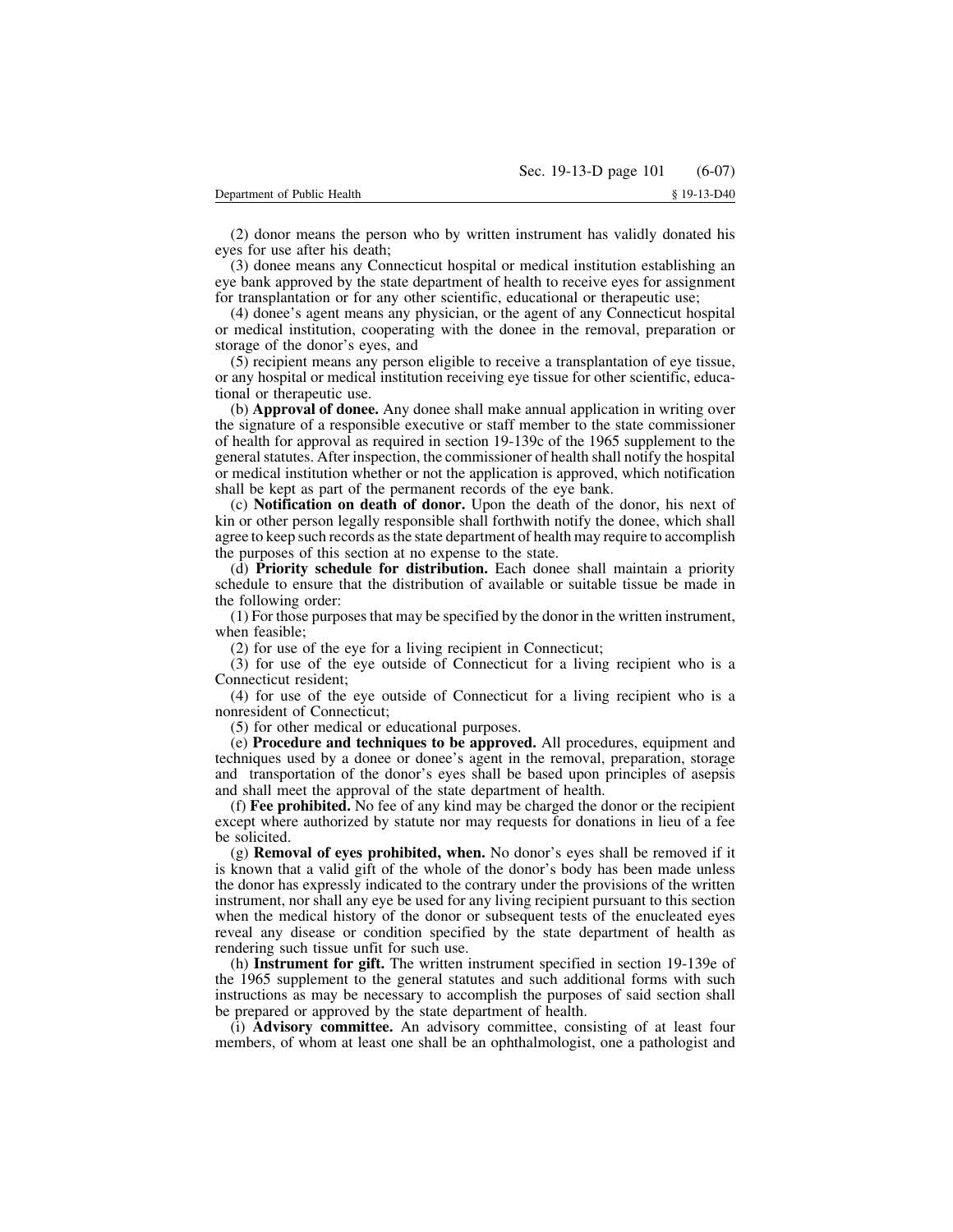one a hospital administrator, shall be appointed by the commissioner of health to advise him in the carrying out of the purposes of said section.

(Effective September 1, 1964)

### **Secs. 19-13-D41—19-13-D42.**

Repealed, September 1, 2006.

### **Sec. 19-13-D43.**

Repealed, July 30, 1990.

# **Sec. 19-13-D43a. Licensure of infirmaries operated by educational institutions**

#### (a) **Definitions.**

(1) ''Accident - Incident'' means an occurrence, injury or unusual event which may result in serious injury or death to a patient, or which interrupts services provided by the infirmary;

(2) ''Academic year'' means the school year as officially designated by the educational institution;

(3) ''Applicant'' means any individual, firm, partnership, corporation or association applying for or requesting a license or renewal of a license;

(4) ''Alterations'' means minor remodeling or revision which does not substantially change the physical plant of the infirmary.

(5) ''Commissioner'' means the Commissioner of the Connecticut Department of Public Health or his designated representative;

(6) ''Construction'' means the act or process of building;

(7) ''Department'' means Connecticut Department of Public Health or any duly authorized representative thereof;

(8) ''Educational institution'' means a place of learning, that is, a school, college, or university;

(9) ''Employee'' means a person who is employed by an educational institution in return for financial or other compensation;

(10) ''Expansion'' means an increase in the physical size or dimensions of the infirmary;

(11) ''Facility'' means the infirmary, as defined in this subsection;

(12) ''Faculty'' means the teachers and instructors employed by an educational institution;

(13) ''Goals'' means attainable ends towards which clinical care is directed and focused;

(14) ''Governing authority'' means the individuals with the ultimate authority and responsibility for the overall operation of the educational institution and the services which it provides;

(15) ''Infirmary'' means a health care facility operated by an educational institution, which provides evaluation and treatment services for routine health problems and provides overnight accommodations of limited duration for students, faculty and employees of such institution who are receiving short term care and treatment for noncritical illnesses, are recovering from surgery, or require observation, and who do not require the skills and equipment of an acute care hospital;

(16) ''Institutional Outbreak'' means the occurrence in an institution of cases of illness over a specific time period clearly in excess of normal expectancy. The number of cases indicating an institutional outbreak may vary according to the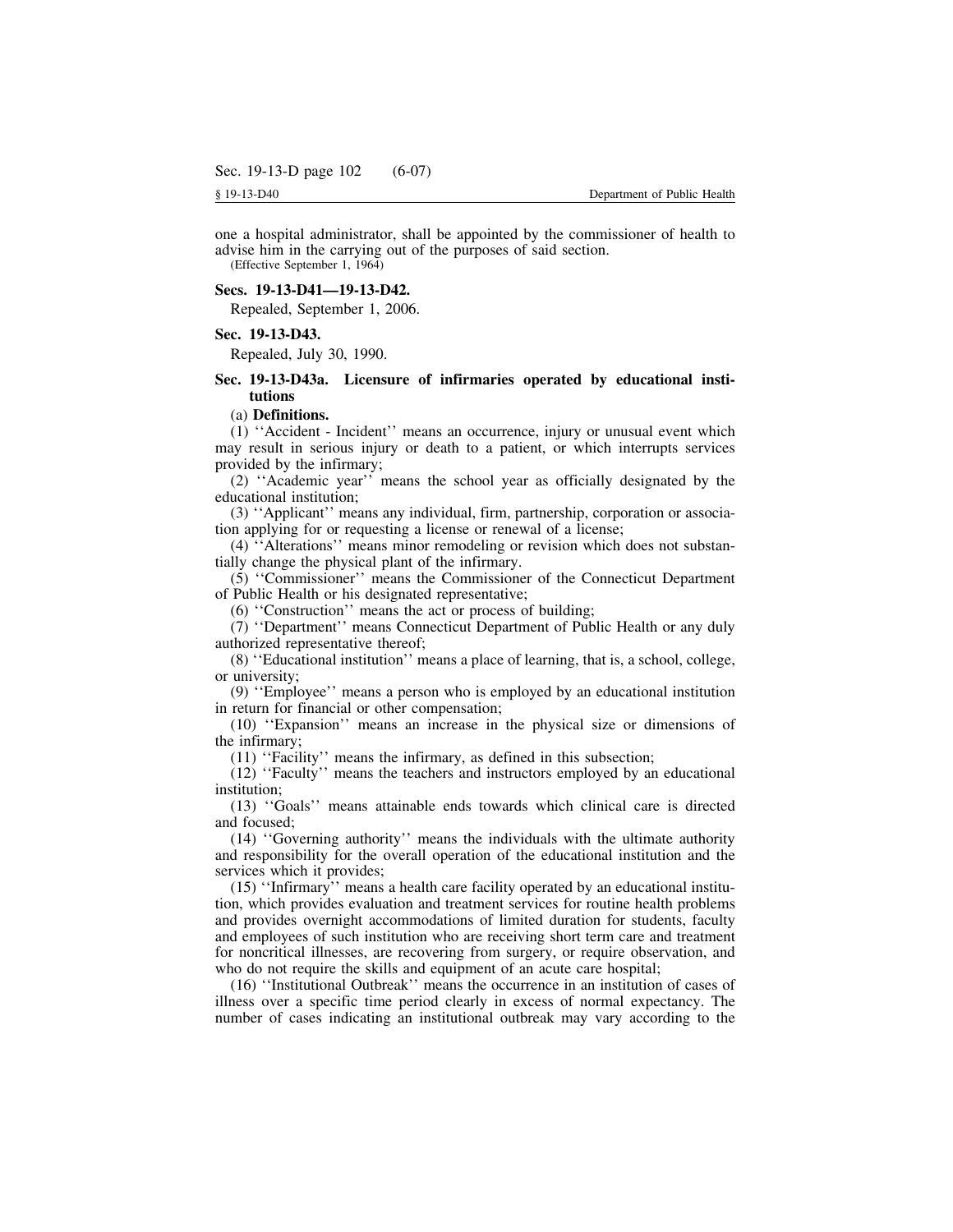etiology, size and type of population exposed, experience with the disease, and time and place of occurrence. An outbreak of disease is an epidemic;

(17) ''License'' means the form of permission issued by the Department of Public Health that authorizes an educational institution to operate an infirmary;

(18) ''Licensee'' means the educational institution licensed to operate an infirmary;

(19) ''Licensed Capacity'' means the maximum number of patients allowed under the school's license to be admitted to the infirmary for overnight care at any one time;

(20) ''Licensed Nursing Personnel'' means registered nurses and practical nurses licensed in Connecticut in accordance with Chapter 378, of the Connecticut General Statutes;

(21) ''Local Director of Health'' means and includes town, city, borough, district, and local director of health, local superintendent and commissioner of health, and any officer or person having the usual powers and duties of a local director of health;

(22) ''Medication'' means any medicinal preparation including controlled substances, as defined in section 21a-240 of the Connecticut General Statutes;

(23) ''Nursing Care Plan'' means a written plan documenting a patient's nursing needs based on the use of the nursing process and includes a written plan to meet these needs;

(24) ''On Call'' means the continuous availability either in person or by telephone or by telecommunication to personnel who are on duty in the infirmary;

(25) ''On Duty'' means physically present in the infirmary, awake and alert and able to respond to patient care needs;

(26) ''Patient Care Plan'' means an overall, interdisciplinary written plan documenting an evaluation of the patients needs, short and long term goals, care and treatment;

(27) ''Patient Rights'' means those rights to which all patients are entitled by state and federal law;

(28) ''Physician'' means a doctor of medicine or osteopathy licensed to practice medicine in Connecticut in accordance with Chapters 370 or 371, of the Connecticut General Statutes;

(29) ''Practical Nurse'' means a person with a license to practice as a practical nurse in Connecticut in accordance with Chapter 378, of the Connecticut General **Statutes** 

(30) ''Quality Care'' means that patients receive clinically competent care which meets professional standards, are supported and directed in a planned pattern toward mutually defined outcomes, obtain coordinated service through each level of care, and are taught self-management and preventive health measures with respect to age and level of understanding;

(31) ''Registered Nurse'' means a person with a license to practice as a professional nurse in Connecticut in accordance with Chapter 378, of the Connecticut General Statutes;

(32) ''Renovation'' means a major remodeling or revision which substantially changes the physical plant of the infirmary;

(33) ''Reportable Disease'' means a communicable disease, disease outbreak or other condition of public health significance required to be reported to the department and the local director of health;

(34) ''Statement of Ownership and Operations'' means a written statement as to the legal owners of the premises and legal entity that operates the facility to be licensed;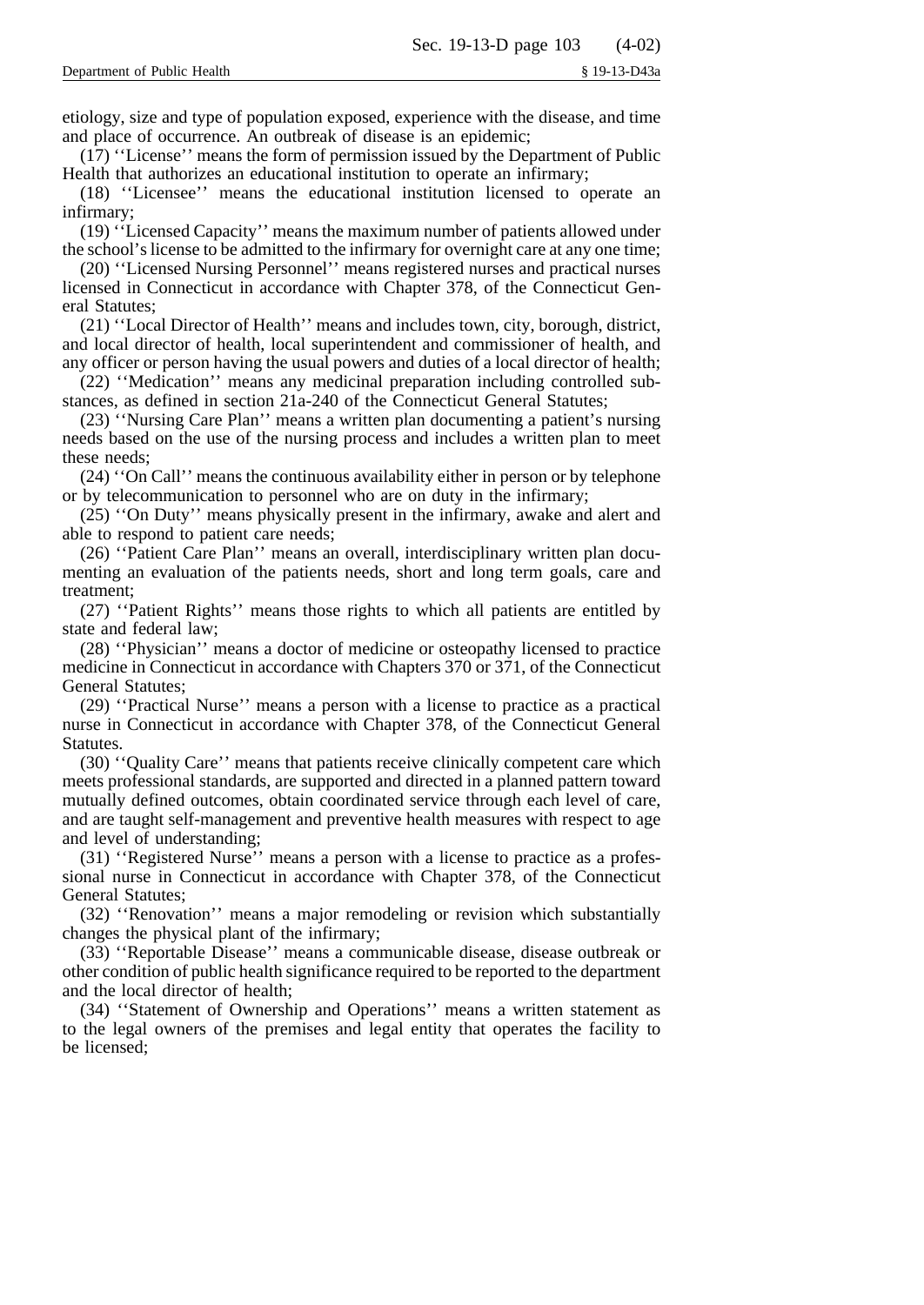(35) ''Student'' means an individual who is enrolled to attend an educational institution;

(36) ''Supervision'' means the direct inspection and on site observation of the functions and activities of others in the performance of their duties and responsibilities;

(37) ''Vector'' means an organism which carries pathogens from one host to another.

# (b) **Licensure Procedure.**

(1) No educational institution shall operate an infirmary without a license issued by the department in accordance with section 19a-491 of the Connecticut General Statutes.

(2) Application for Licensure

(A) Application for the initial granting or renewal of a license to operate an infirmary in an educational institution shall be made in writing on forms provided by the department and shall be signed by the Chief Administrative Officer, Medical Director, and Nursing Director and shall contain the following information:

(i) name and address of education institution;

(ii) location within the education institution of the infirmary;

(iii) type of facility to be licensed;

(iv) number of beds to be licensed;

(v) statement of ownership and operation;

(vi) evidence of compliance with local zoning ordinances and local building codes upon initial application and when applicable;

(vii) a certificate issued by the local fire marshal indicating that an annual inspection has been made and that the infirmary is in compliance with the applicable fire codes;

(viii) a report issued by the department indicating that the annual inspection by a sanitarian has been made and that the infirmary is in compliance with the applicable environmental health codes;

(ix) an organizational chart for the infirmary;

(x) names and titles of the clinical staff employed in the infirmary; and

(xi) statistical information as requested by the department.

(B) An application for license renewal shall be made in accordance with subsection (b) above, not later than October 15th each year.

(3) Issuance and Renewal of Licensure

(A) Upon determination by the department that an infirmary is in compliance with the statutes and regulations pertaining to its licensure, the department shall issue a license or renewal of a license to operate an infirmary in accordance with section 19a-493 of the Connecticut General Statutes as amended.

(B) A license shall be issued in the name of the educational institution and premises as listed on the application. The license shall not be transferable to any other person, institution or corporation.

(C) Each license shall list on its face the location and licensed capacity of the infirmary, the name of the educational institution, and the dates of issuance and expiration.

(D) The license shall be posted in a conspicuous place in the infirmary in an area accessible to the public.

(E) The licensee shall immediately notify the Department of Public Health of any change in the Chief Administrative Officer, Medical Director, or Nursing Director.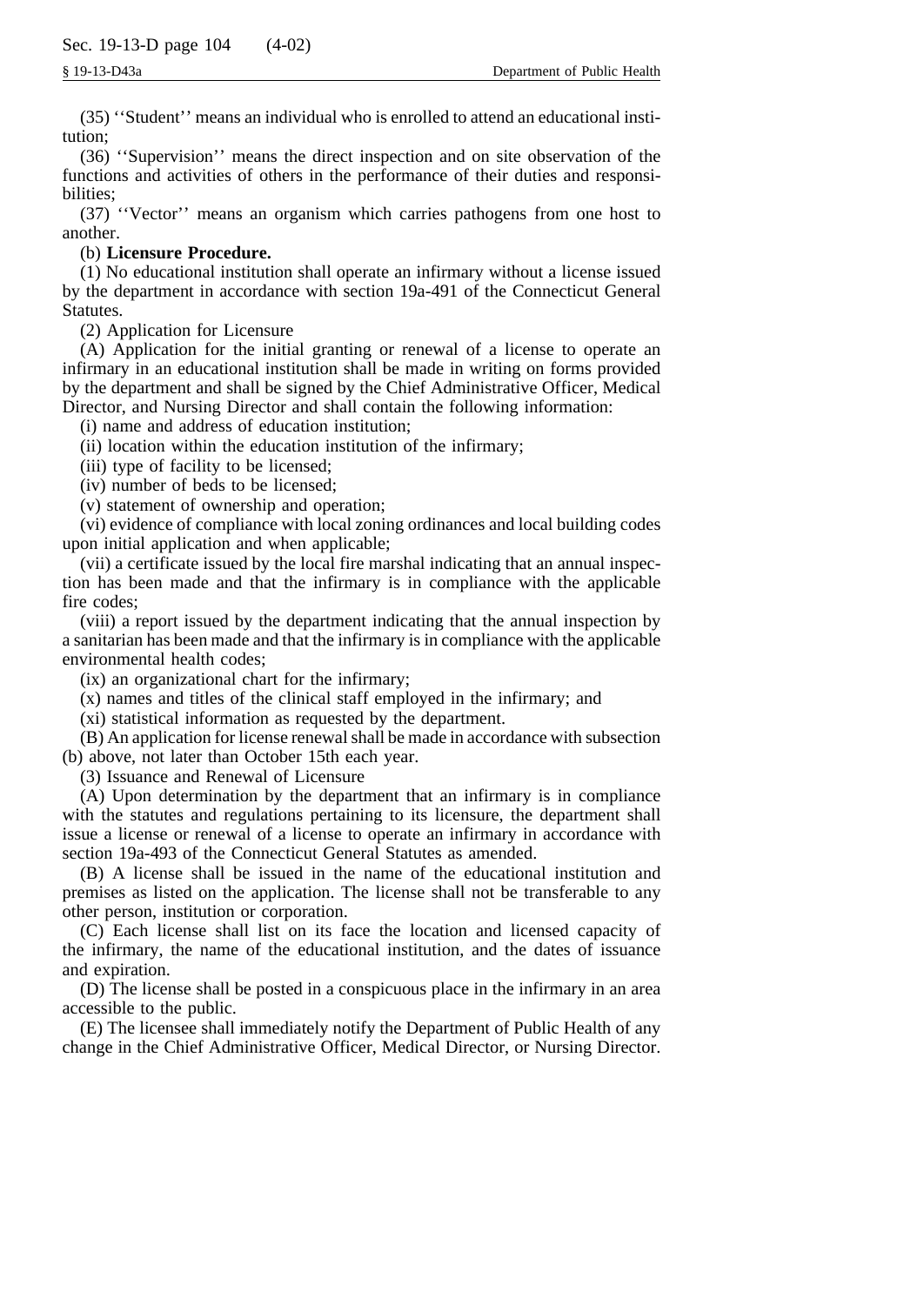(F) The licensee shall notify the department in writing of any proposed change of ownership, location of the infirmary, number of beds, or services provided at least ninety (90) days prior to the effective date of such proposed change. The change shall not become effective without prior written approval by the department.

(4) Suspension, Revocation or Denial of License

(A) The department after a hearing may suspend, revoke, refuse to renew a license or take any other action it deems necessary whenever, in the judgment of the commissioner, the infirmary:

(i) substantially fails to comply with applicable regulations prescribed by the department;

(ii) substantially fails to comply with applicable state, local and federal laws, ordinances, and regulations related to the building, health, fire protection, safety, sanitation or zoning codes; or,

(iii) knowingly furnishes or makes any false or misleading statements to the department in order to obtain or retain the license.

(B) Any educational institution may appeal such suspension, revocation or denial in accordance with Section 19a-501 of the General Statutes of Connecticut and Sections 19-2a-1 through 19-2a-41 inclusive of the Regulations of Connecticut State Agencies.

(C) Refusal to grant the department access to the infirmary or to those infirmary records relating to matters concerning the department in the discharge of its duties shall be grounds for denial or revocation of the infirmary's license. If, after a hearing, the commissioner determines that the department does have the right to access these records, the school's refusal to grant access shall constitute a substantial failure to comply.

(5) Surrender of license

(A) At least thirty (30) days prior to the voluntary termination of infirmary services the department shall be notified in writing by the educational institution of its intention.

(B) The educational institution shall notify those who are eligible to use the infirmary at least thirty (30) days prior to any one of the actions in subsections (i) and (ii) below. The individuals to be notified shall be identified as part of the educational institution's written policies:

(i) the voluntary surrender of an infirmary license by the institution;

(ii) the department's order of revocation; or the department's refusal to renew the license; or the department's suspension of the license.

(C) The license shall be surrendered to the department within seven (7) days after voluntary termination of operation, or revocation or suspension of the infirmary license, unless otherwise ordered by the commissioner.

### (c) **Administration.**

(1) Governing Authority

(A) The governing authority of the educational institution shall be the governing authority for the licensed infirmary and shall be responsible for compliance with relevant regulations.

(B) The governing authority shall exercise general direction over the establishment and implementation of policies for the licensed infirmary and may delegate formulation and enactment of procedures in compliance with all local, state, and federal laws. Such direction and policies shall include but not be limited to:

(i) appointment of a chief administrative officer whose qualifications, authority and duties are defined in writing; and notification of the department of any change in appointment;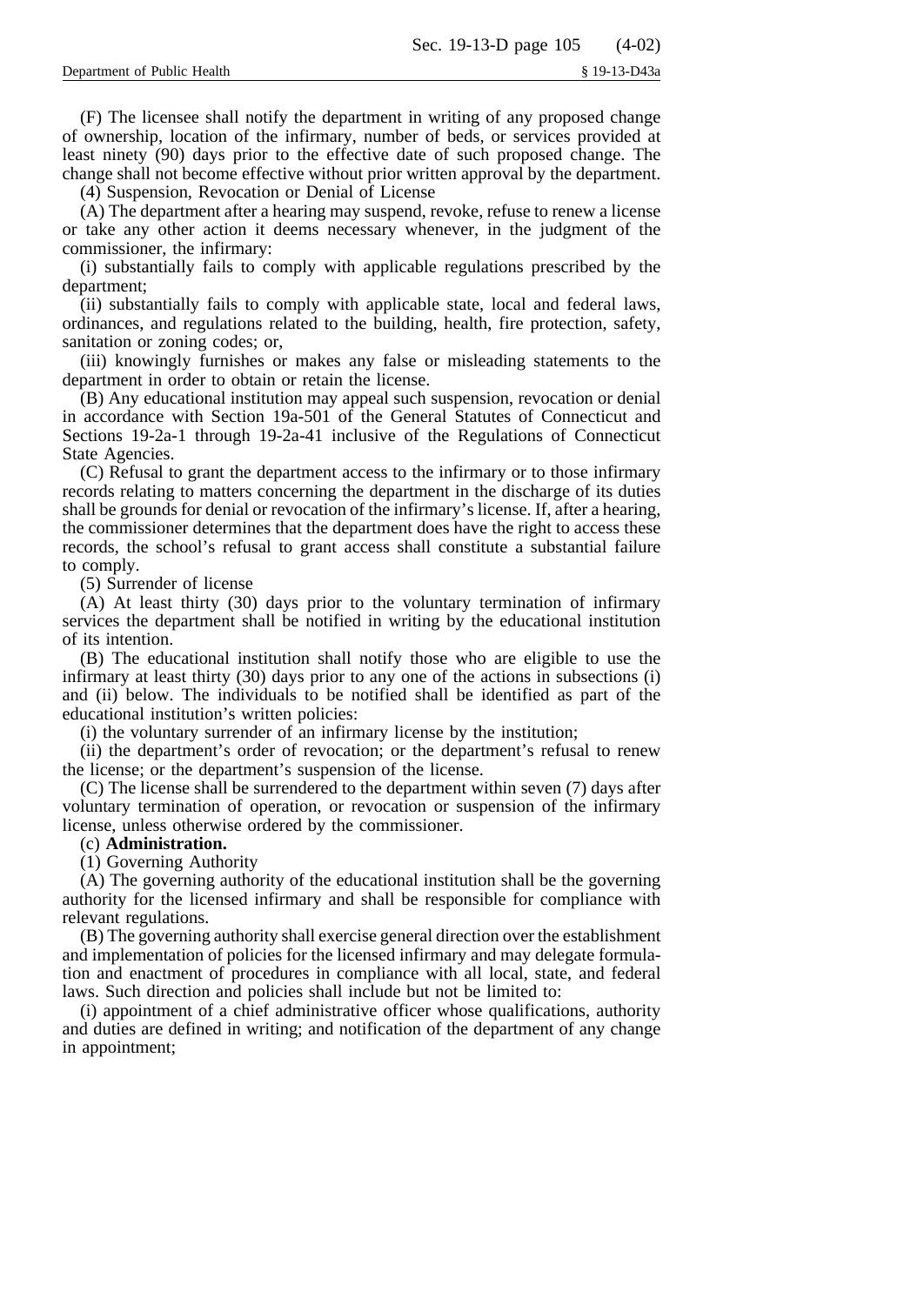(ii) provision of a safely equipped physical plant and maintenance of the infirmary and services in accordance with all applicable local, state and federal laws;

(iii) establishment of an organizational chart which clearly defines the lines of responsibility and authority relating to the management and maintenance of the infirmary;

(iv) establishment of mechanisms and documentation of annual review of all infirmary policies and procedures;

(v) documentation of all current agreements with consultants, practitioners, agencies and providers required on a regular basis by the infirmary in the delivery of services. These agreements shall be considered in force unless terminated by one of the parties.

(2) Chief Administrative Officer

(A) Each licensed infirmary shall have a chief administrative officer who is accountable to the governing authority for:

(i) the general operation of the infirmary;

(ii) the appointment of a medical director and notification to the department of any change in this position;

(iii) the appointment of a nursing director and notification to the department of any change in this position; and

(iv) filing all materials for licensure or relicensure.

(B) The chief administrative officer may delegate responsibilities for the operation of the infirmary to others as appropriate.

(d) **Staffing.** Each infirmary shall have qualified staff to meet the needs of patients. These shall include:

(1) Medical Director

(A) There shall be a licensed physician or licensed osteopath designated as the medical director.

(B) The medical director, with the approval of the chief administrative officer, shall designate another licensed physician to act in his/her place during his/her absence.

(C) The duties of the medical director shall include, but not be limited to:

(i) visiting the infirmary as frequently as clinically indicated; and

(ii) being available by telephone twenty-four (24) hours per day and being available to respond promptly in an emergency.

(D) The medical director shall assume responsibility for:

(i) the medical care rendered in the infirmary;

(ii) developing criteria by which he/she can determine the admission or denial of admission of a patient based on the infirmary's ability to provide needed care;

(iii) proper care and inventory of all drugs in accordance with section 21a-254 of the Connecticut General Statutes.

(iv) the medical record including the proper entry of medical and clinical services provided;

(v) receiving reports from the nursing director on significant clinical developments in patients' care; and

(vi) authorizing hospital care, medical referrals, and other clinical services as needed for patients in the infirmary.

(2) Nursing Director - There shall be a full-time licensed registered nurse designated as the nursing director for the infirmary and whose responsibilities shall include, but not be limited to:

(A) the nursing care provided to patients in the infirmary;

(B) determining and arranging staffing when there are patients in the infirmary;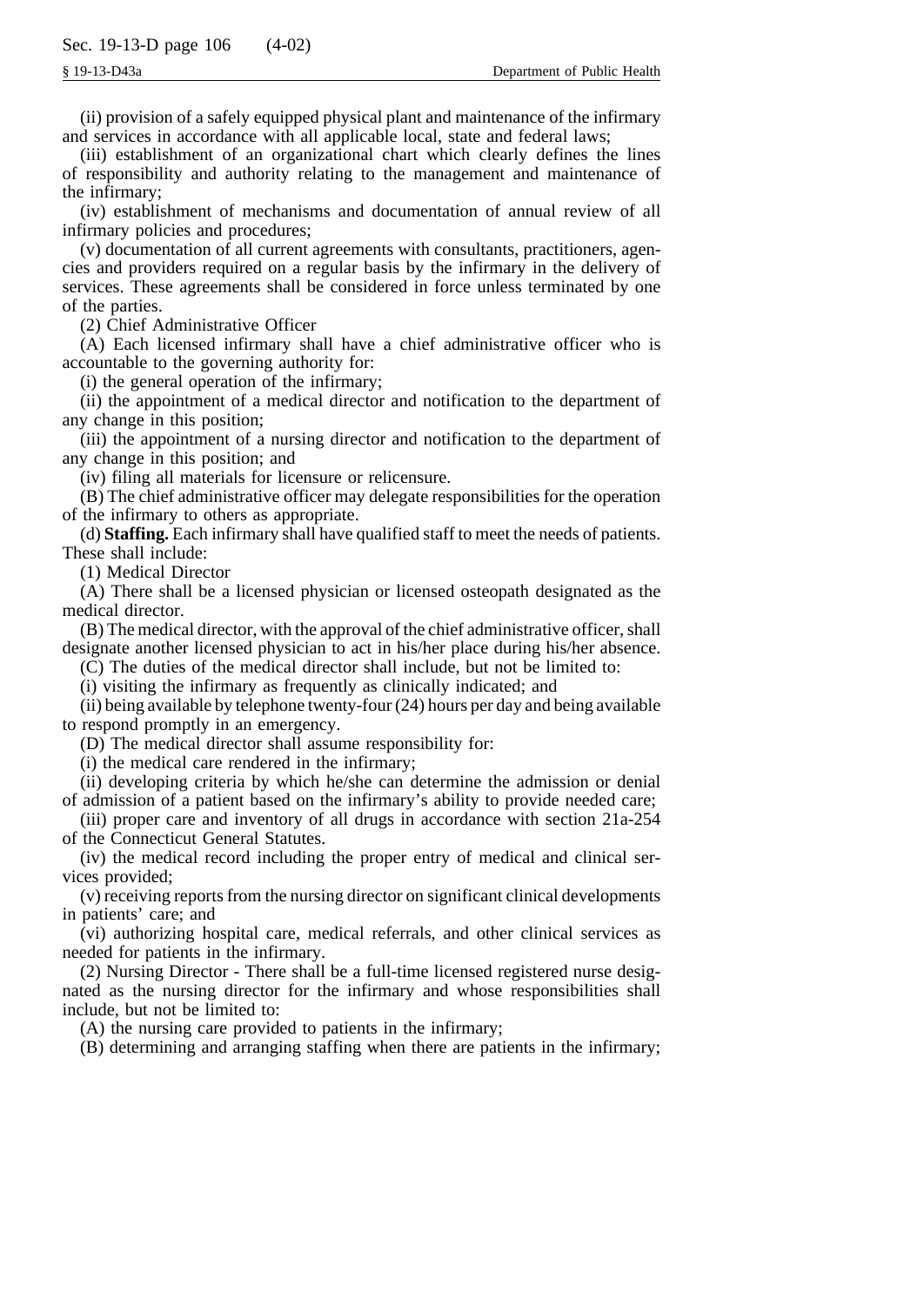(C) participating in staff recruitment and selection;

(D) notifying the department of changes in nursing staff with the exception of those employed directly by a nursing pool;

(E) orienting, supervising and evaluating the infirmary nursing staff;

(F) proper maintenance of clinical records; and

(G) coordinating the services provided to patients in the infirmary.

(3) Nursing Staff

(A) There shall be a licensed nurse on duty whenever there is a patient in the infirmary.

(B) When the infirmary is open, there shall be a licensed registered nurse or a licensed physician on call.

(C) When the infirmary is closed, there shall be a plan for alternate care.

(D) Staff Schedule:

(i) There shall be a staff schedule and assignment of duties to assure twenty-four (24) hour coverage sufficient to meet the needs of patients in the infirmary.

(ii) There shall be a licensed nurse designated in charge for each shift when there is a patient in the infirmary.

(4) Nurse's Aides

(A) Nurse's Aides may be employed to care for patients in the infirmary under the direction of a licensed nurse.

(B) A nurse aide's preparation or work experience shall include one of the following:

(i) A certificate of satisfactory completion of an approved nurse's aide training program in accordance with section 19-13-D8t (1) of the Regulations of Connecticut State Agencies; or,

(ii) evidence of completion of:

(aa) a vocational nurse's aide program by the State Department of Education; or,

(bb) a minimum of one (1) year of continuous, full-time or full-time equivalent work experience as a nurse aide providing personal care of patients under the supervision of a registered nurse in a general hospital, hospice, chronic disease hospital, chronic and convalescent nursing home, and completion of a nurse's aide competency evaluation.

(iii) One year of continuous employment as a nurse's aide in the same licensed infirmary in an educational institution prior to August 1, 1990.

(C) Nurse's aides may provide care only when:

(i) there is a licensed nurse on duty; and,

(ii) there is a written plan for the nursing care to be provided by the nurse's aide, which does not include skilled nursing care, medication administration, or treatments, and which is legally permissible and within the competence of the nurse's aide.

(D) Nurse's aides may not assess and/or admit patients to the infirmary or discharge patients from the infirmary.

(5) A homemaker-home health aide as defined in section 19-13-D80 (n) of the Regulations of Connecticut State Agencies may provide care on the same basis as a nurse's aide in accordance with subdivisions (4)(C) and (4)(D) of this subsection.

## (e) **Physical Plant**

(1) The standards established by the following sources for the construction, renovation, alteration, expansion, conversion, maintenance and licensure of infirmaries, as they are amended from time to time, are incorporated and made a part of these regulations by reference:

(A) State of Connecticut Basic Building Code;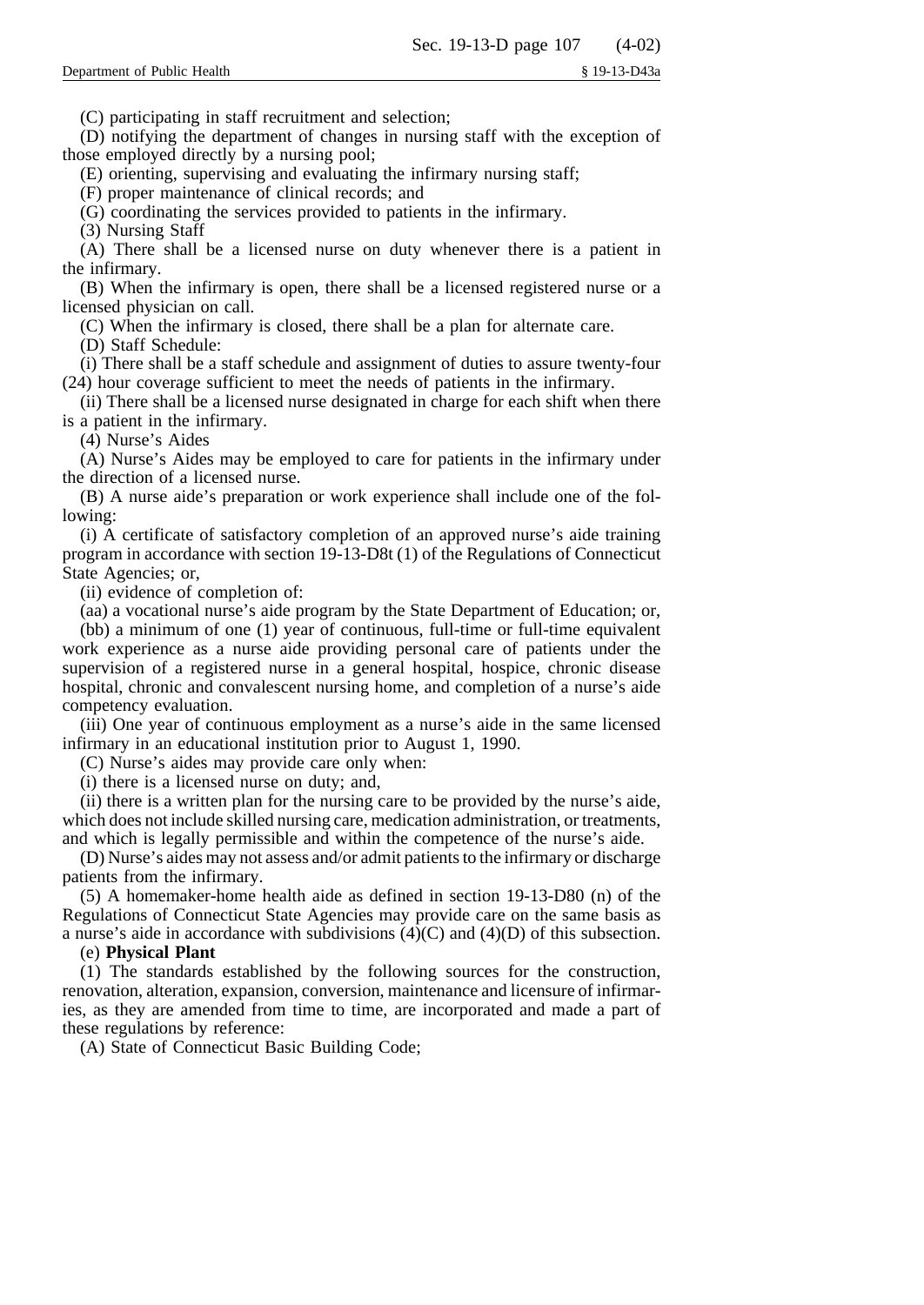(B) State of Connecticut Fire Safety Code;

(C) State of Connecticut Public Health Code;

(D) Local Codes and Ordinances.

(2) Plans and specifications for new construction and alteration, addition or modification of an existing structure are subject to approval by the department on the basis of compliance with the Regulations of Connecticut State Agencies after the approval of such plans and specifications by the local building inspector, local director of health or designee, and local fire marshal prior to the start of construction.

(3) Waiver

(A) The commissioner may waive provisions of subdivisions (4) and (5) of this subsection related to the environment and physical plant in these regulations, if the commissioner determines that meeting these provisions is not possible and such waiver would not endanger the life, safety or health of patients in the infirmary. The commissioner shall have the power to impose conditions which assure the health, safety and welfare of patients upon the grant of such waiver, or to revoke such waiver upon finding that the health, safety or welfare of any patient has been jeopardized.

(B) Any infirmary requesting a waiver shall apply in writing to the department. Such application shall include:

(i) the name and address of the infirmary including the name of the Chief Administrative Officer and the contact telephone number;

(ii) the specific regulations for which the waiver is requested;

(iii) the level of care which the infirmary provides;

(iv) the maximum patient capacity;

(v) The reasons for requesting a waiver, including a statement of the type and degree of hardship that would result to the infirmary upon enforcement of the regulation;

(vi) the specific relief requested;

(vii) the length of time for which the waiver is requested;

(viii) the impact of a waiver on the care provided;

(ix) alternative methods for meeting regulatory requirements; and

(x) any documentation which supports the application for waiver.

(C) In consideration of any application for a waiver, the commissioner may ask that additional information be provided.

(D) The department may request a meeting with the applicant in conjunction with the waiver application.

(E) The applicant may request a meeting with the department in conjunction with the waiver application.

(F) Should the waiver be denied, the applicant may request a hearing. This hearing shall be held in conformance with Chapter 54 of the Connecticut General Statutes and department regulations.

(G) A waiver shall be granted for no more than two years at a time and may be renewed subject to approval by the commissioner.

(4) General Requirements

(A) The infirmary shall be of structurally sound construction and equipped, so as to sustain its safe and sanitary characteristics to prevent or minimize all health and fire hazards.

(B) The building, equipment and services shall be maintained in a good state of repair. A maintenance program shall be established which ensures that the interior,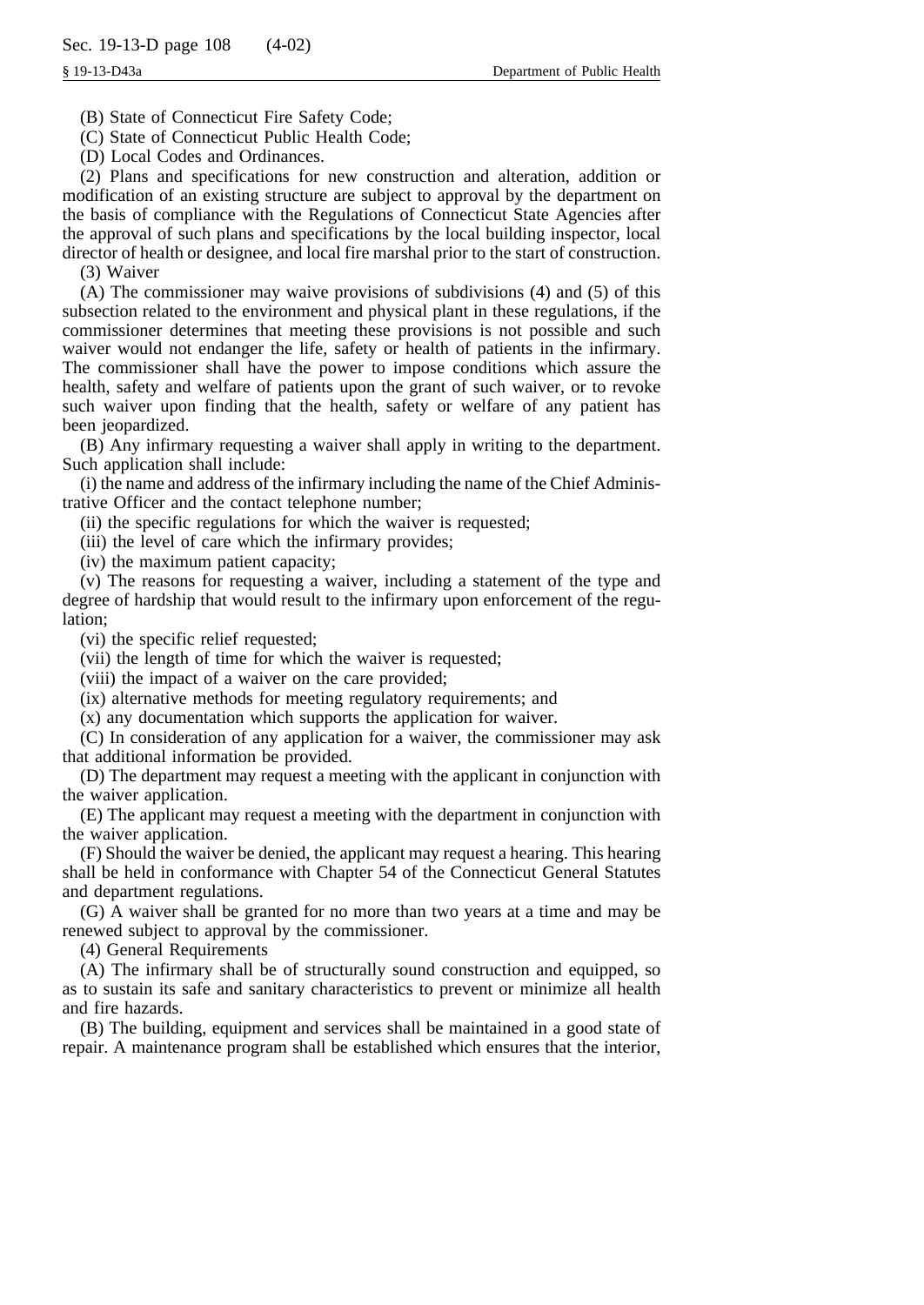exterior and grounds of the building are maintained, kept clean and orderly, and free from accumulations of refuse, dilapidated structures, and other health hazards.

(C) Sleeping and personal care space:

(i) In existing infirmaries there shall be clearly defined sleeping and personal care areas which are sufficient in size to comfortably accommodate the approved capacity of patients.

(ii) In newly constructed infirmaries and in infirmaries renovated after August 1, 1990, a physical environment, including opportunities for privacy, in clearly defined sleeping and personal care spaces shall be provided. This area shall be sufficient in size to comfortably accommodate the approved capacity of patients.

(D) In newly constructed infirmaries and in infirmaries renovated after August 1, 1990, vertical transportation shall be provided in multilevel facilities by an elevator if handicapped accessible facilities are not otherwise available.

(E) Water supply, food service and sewage disposal facilities shall be in compliance with other applicable sections of the Public Health Code.

(F) Notification of new construction, expansion, renovation or conversion, indicating the proposed use and accompanied by a written narrative shall be submitted to the Department of Public Health, at least sixty (60) days prior to start of construction.

(C) Notification of alteration indicating the proposed use accompanied by a written narrative shall be submitted to the Department of Public Health at least thirty (30) days prior to the start of construction.

(5) Basic Requirements

(A) All patients, personnel, visitors, and emergency vehicles shall have access to infirmary buildings and grounds.

(B) Established walkways shall be provided for each entrance and exit leading to a driveway or street and must be properly maintained.

(C) The following administration and public areas shall be provided:

(i) storage space for office equipment, supplies and records;

(ii) a private area in which to conduct patient interviews; and

(iii) a waiting area for patients and visitors.

(D) The following nursing service areas shall be provided:

(i) a designated nursing station;

(ii) twenty-four (24) hour telephone service including an outside line;

(iii) emergency telephone numbers shall be posted and shall include at least the following:

(aa) medical director;

(bb) substitute physicians;

(cc) local director of health;

(dd) hospital to use;

(ee) ambulance service(s);

(ff) school security;

(gg) fire department;

(hh) police department (local and state);

(ii) nurse on call and substitutes;

(jj) administrator on call;

(kk) institution service personnel;

(*ll*) poison control center (local and state);

(iv) a room with a toilet and sink for use by the clinical personnel. For newly constructed infirmaries and in infirmaries renovated after August 1, 1990, this room shall be adjacent to the nursing station;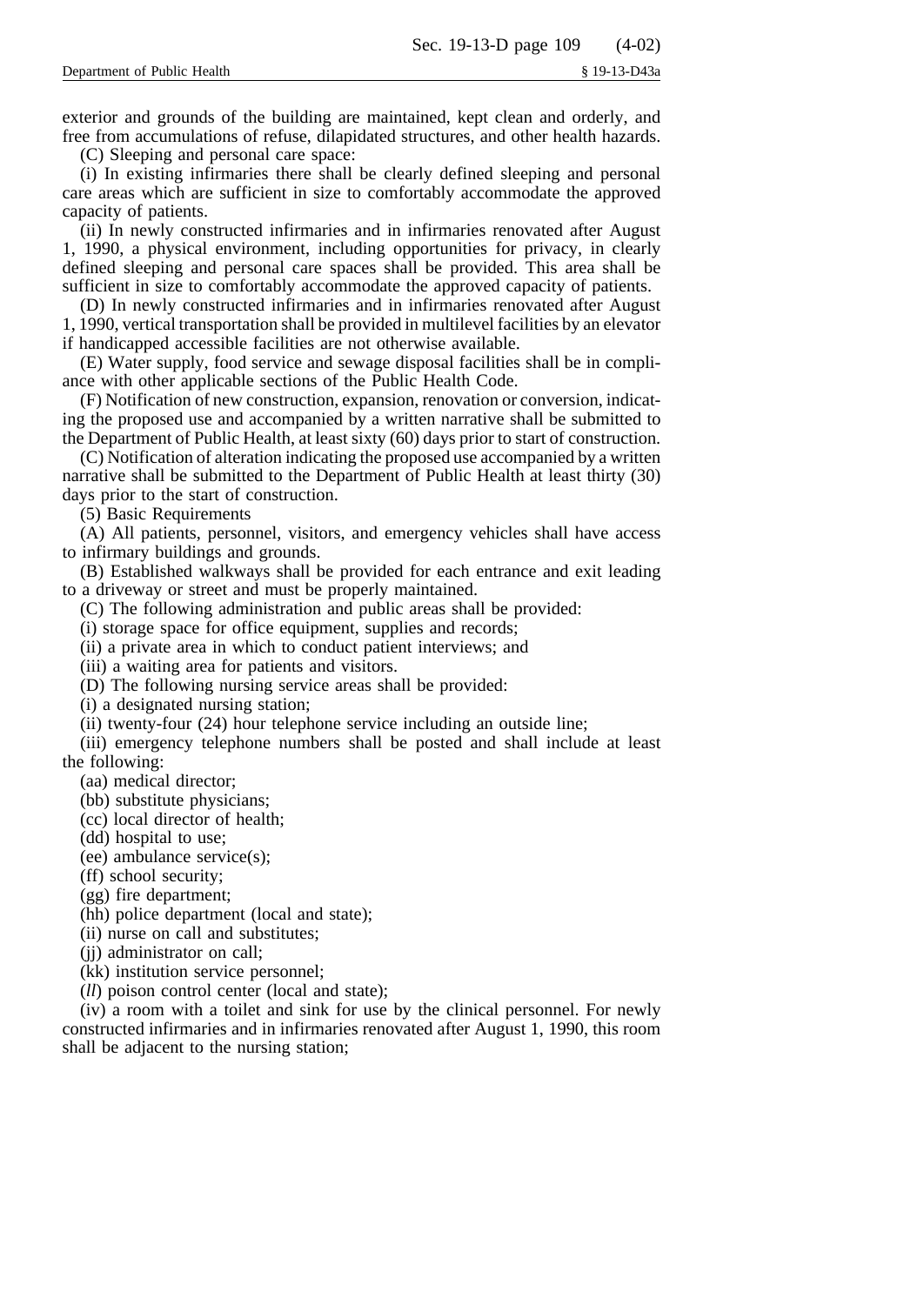(v) a medication preparation area near the nursing station or within the treatment room;

(vi) a clean linen storage area;

(vii) an equipment storage area;

(viii) in newly constructed infirmaries and in infirmaries renovated after August 1, 1990, there shall be a patient treatment room of at least eighty (80) square feet which contains a work counter, storage facilities and a handwashing sink;

(ix) in newly constructed infirmaries and in infirmaries renovated after August 1, 1990, there shall be a nourishment station which shall contain a sink, work counter, refrigerator, storage cabinets, an appliance for heating food, and be equipped for serving nourishment.

(E) Infirmary bedrooms shall meet the following requirements:

(i) there shall be no more than four (4) beds per bedroom. Bunk beds shall not be used;

(ii) in newly constructed infirmaries and in infirmaries renovated after August 1, 1990, there shall be a minimum of three (3) feet of space between and around beds on three sides in multi-bed rooms. In existing infirmaries there shall be a minimum of three (3) feet of space between beds in multi-bed rooms.

(iii) all patient rooms shall open to a common corridor which leads to an exit;

(iv) each infirmary bedroom shall be on an outside wall. This outside wall must have either a window or door capable of being opened from inside;

(v) all windows which open to the outside shall be equipped with sixteen (16) mesh screening;

(vi) no room which opens into the food preparation area or necessitates passing through the food preparation area to reach any other part of the infirmary shall be used as a bedroom;

(vii) separate patient rooms shall be provided for males and females;

(viii) the room furnishings for each patient shall include a single bed with a mattress, a washable mattress pad or cover, a reading light, a bedside cabinet or table, a bedside tray table, and an available chair. In newly constructed infirmaries and in infirmaries renovated after August 1, 1990, a moisture-proof mattress shall be provided.

(ix) there shall be an area available for the storage of patients' clothing. In newly constructed infirmaries and in infirmaries renovated after August 1, 1990, there shall be a closet or wardrobe available to hang patient clothing;

(x) no smoking shall be allowed in the infirmary;

(xi) the use and maintenance of electrical cords, appliances, and adaptors shall be in full compliance with state codes;

(xii) in existing infirmaries each patient room shall have access to a sink with hot and cold running water which sink is not used for food or medication preparation. In newly constructed infirmaries and in infirmaries renovated after August 1, 1990, each patient room shall have a sink with hot and cold running water.

(xiii) The bedside of each patient shall have a method for calling the nurse. In newly constructed infirmaries and in infirmaries renovated after August 1, 1990, the call system shall be of the electronic type.

(F) Toilet Facilities:

(i) One toilet room shall be directly accessible for each six persons without going through another bedroom; in addition to a toilet, each toilet room shall be equipped with a sink which has hot and cold running water, (unless such is available in each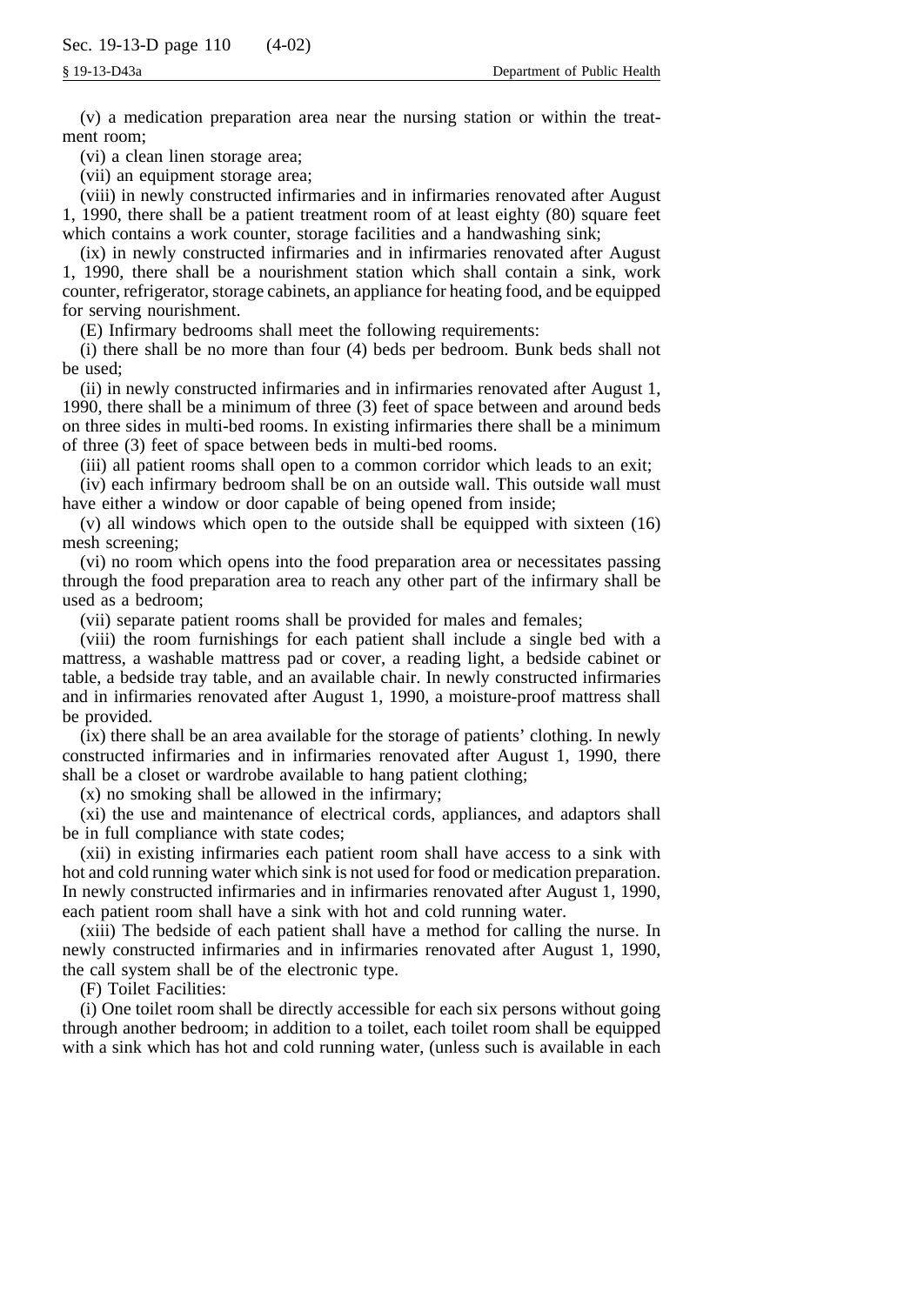patient room) mirror, toilet tissue, soap, single use disposable towels and a covered waste receptacle.

(ii) In newly constructed infirmaries and in infirmaries renovated after August 1, 1990, on each floor there shall be a minimum of one toilet room, which is accessible to physically handicapped persons and includes a toilet and one handwashing sink on each floor.

(iii) Each toilet room shall have a method for calling the nurse. In newly constructed infirmaries and in infirmaries renovated after August 1, 1990 the call system shall be of the electronic type.

(G) Bathing facilities

(i) In existing infirmaries an area for bathing shall be available on each infirmary floor.

(ii) In newly constructed infirmaries and in infirmaries renovated after August 1, 1990, there shall be one bathtub and shower provided on each infirmary floor.

(iii) One shower or bathtub shall be provided for each eight patients or fraction thereof. Each bathtub and shower must be provided with some type of non-slip walking surface.

(iv) All toilet and bathing facilities shall be well lighted, and ventilated to the outside atmosphere.

(v) In newly constructed infirmaries and in infirmaries renovated after August 1, 1990, all toilet and bathing facilities shall be mechanically ventilated to the outside atmosphere.

(vi) If a bathroom is adjacent to a public area, it must be equipped with a self closing door.

(vii) When bathing facilities are separate from the toilet facilities, there shall be a method for calling the nurse. In newly constructed infirmaries and in infirmaries renovated after August 1, 1990 the call system shall be of the electronic type.

(H) Each patient shall be supplied with linen sufficient to meet his needs. There shall be sufficient linen available for three (3) times the licensed capacity of the infirmary.

(L) Environmental Requirements:

(i) All areas used by patients shall have ambient air temperatures within a range of 68 degrees F. and 72 degrees F.

(ii) The hot water heating equipment must deliver hot water at the tap, the temperature of which shall be within a range of 110 degrees F. to 120 degrees F. It shall have the capacity to deliver the required amounts at all times.

(iii) Only central heating or permanently installed electric heating systems shall be used. Portable space heaters are prohibited.

(iv) All doors to patient bathrooms, toilet rooms and bedrooms shall be equipped with hardware which will permit access in an emergency.

(v) Walls, ceilings and floors shall be maintained in a state of good repair and be washable or easily cleanable.

(vi) Hot water or steam pipes located in areas accessible to patients shall have adequate protective insulation which is maintained, safe and in good repair.

(vii) Each infirmary floor shall be provided with a telephone that is accessible to staff for emergency purposes.

(viii) Emergency telephone numbers shall be posted in an area adjacent to the phone and shall be accessible to all individuals in the infirmary.

(ix) Provisions shall be made to assure an individual's privacy in the bathroom, bathtub and shower areas.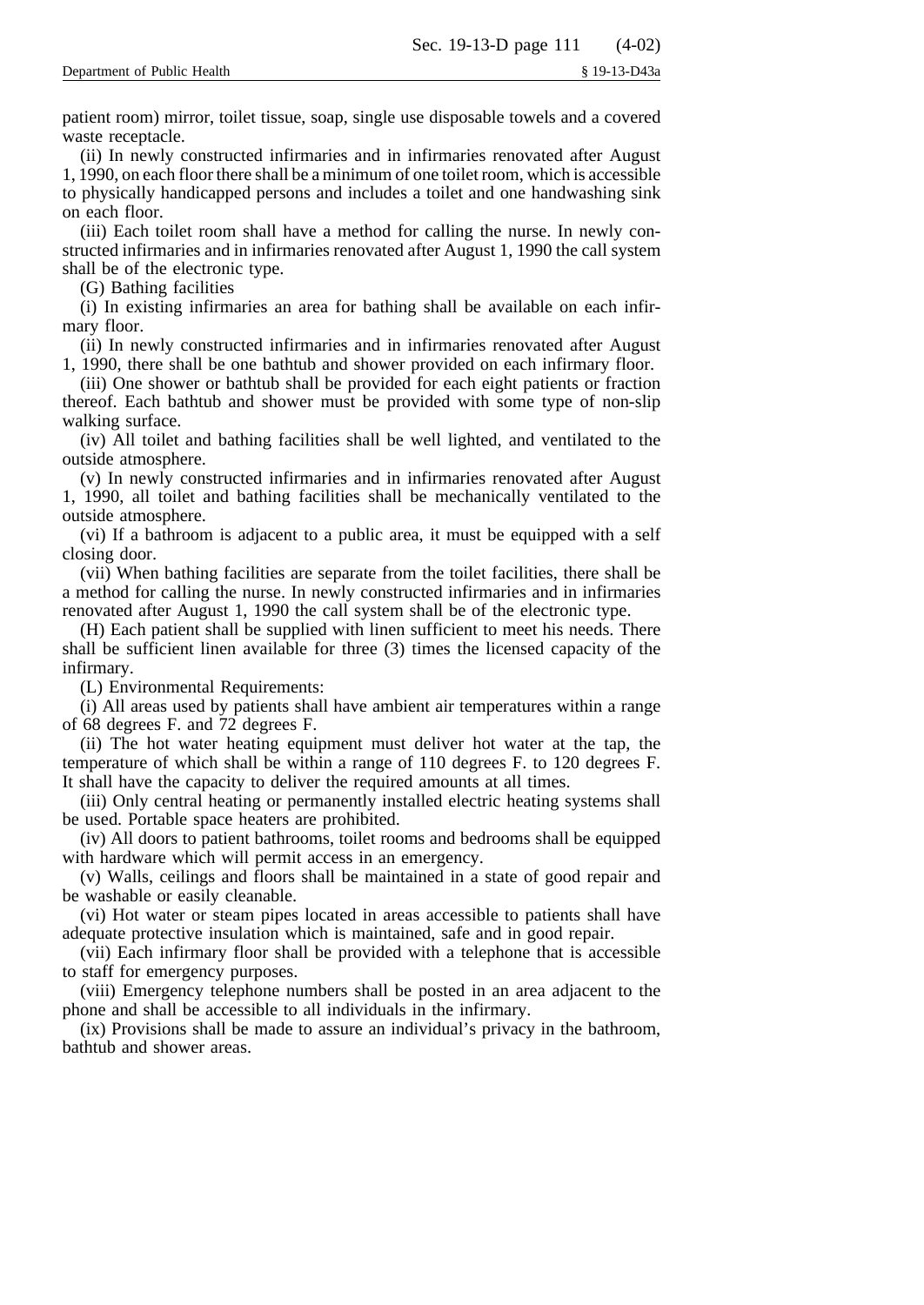(x) All spaces occupied by people, equipment within buildings, approaches to buildings, and parking lots shall have adequate lighting.

(xi) In existing infirmaries there shall be adequate lighting in patient rooms and toilet rooms shall have at least one light fixture switched at the entrance. In newly constructed infirmaries and in infirmaries renovated after August 1, 1990, all rooms shall have adequate general and night lighting, and all bedrooms and toilet rooms shall have at least one light fixture switched at each entrance.

(xii) Items such as drinking fountains, telephone booths, vending machines, and portable equipment shall not reduce the required corridor width. At all times corridors shall be maintained clear of combustibles and of obstructions to immediate egress.

(xiii) All doors to patient bedrooms and all means of egress shall be of a swing type.

(xiv) There shall be effective measures taken to protect against the entrance into the residence or breeding on the premises of vermin. During the season when vectors are prevalent, all openings into outer air shall be screened with a minimum of sixteen (16) mesh screening and doors shall be provided to prevent the entrance of vectors.

(xv) Emergency lighting shall be provided for all means of egress, nursing stations, treatment rooms, medication preparation areas and patient toilet rooms.

(xvi) Storage areas, basements, attics and stairwells must be properly maintained and in good repair, clean and uncluttered.

(xvii) Operational safety procedures for emergency egress shall be developed for the safety of patients and personnel and practiced with staff and documented at least twice per year.

(xviii) There shall be no pesticide storage in the infirmary. Potentially hazardous substances in the infirmary shall be stored in a locked area.

(xix) The fire extinguishers shall be maintained, and inspected annually. They shall be hung in a conspicuous location.

(xx) Sinks used by staff in medication and patient treatment areas shall be equipped with wrist blade handles, soap, and a paper towel dispenser and a waste receptacle.

(xxi) In newly constructed infirmaries and in infirmaries renovated after August 1, 1990, there shall be a sink in each patient room equipped with wrist blade handles, soap, and a paper towel dispenser and a waste receptacle.

(xxii) In existing infirmaries there shall be smoke detectors in all patient bedrooms or in the infirmary corridors. In newly constructed infirmaries and in infirmaries renovated after August 1, 1990, an automatic smoke detection system shall be installed in all patient bedrooms and corridors and this system shall be interconnected with the fire alarm system and installed in accordance with the State Fire Safety Code.

### (f) **Nutrition and Dietary Services.**

(1) Nutrition Services

(A) Each infirmary shall provide evidence that the dietary needs of patients are being met.

(B) Unless medically contraindicated, the infirmary shall have the potential to serve at least three (3) meals daily.

(C) The infirmary shall provide special utensils to assist patients in eating when necessary.

(2) Dietary Facilities

(A) If food preparation is provided on the infirmary premises each infirmary shall have its own preparation area which includes space and equipment for storage, preparation, assembling and serving food, cleaning of dishes and disposal of garbage.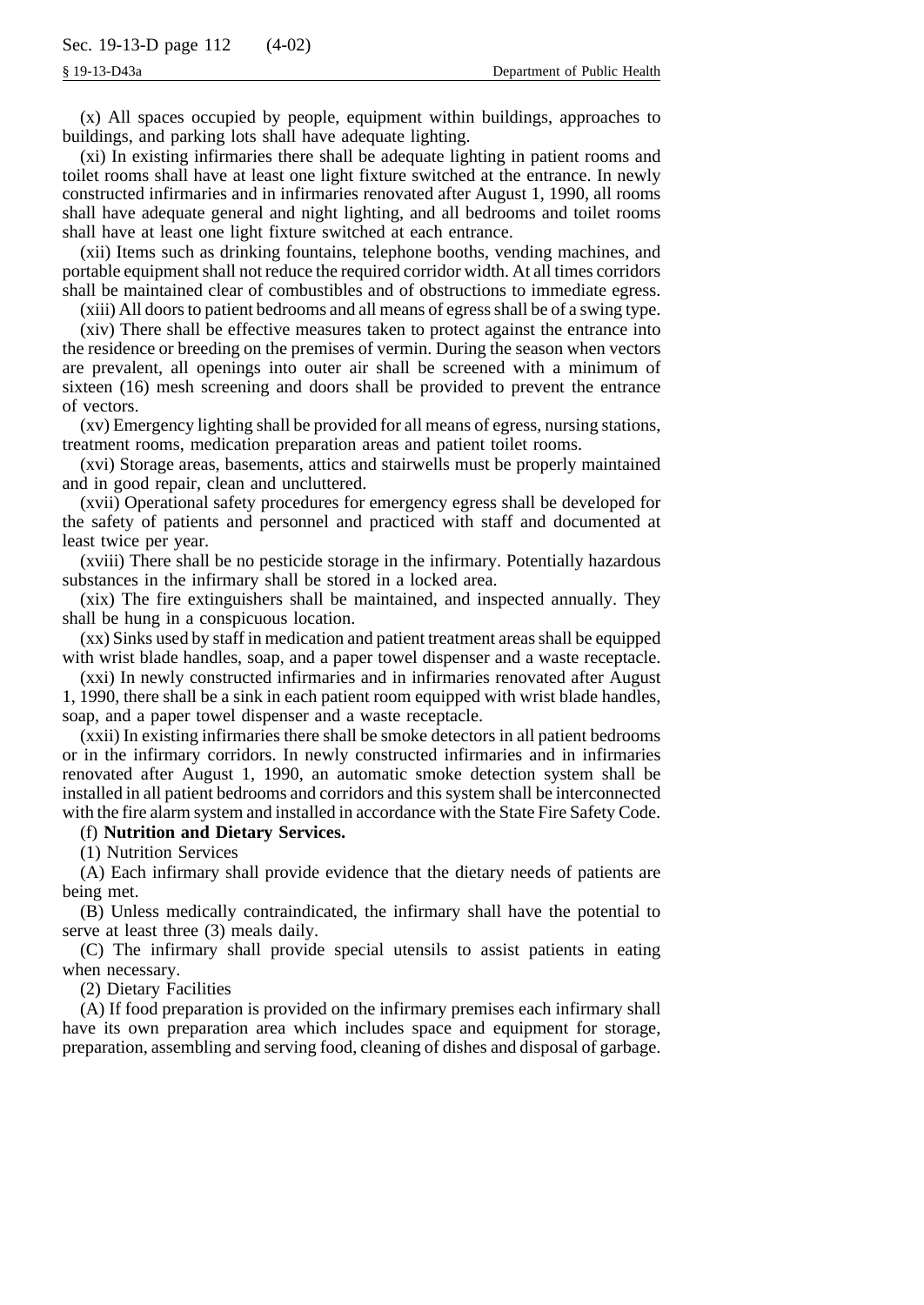(B) Food preparation areas shall be separate from other areas and large enough to allow for adequate equipment to prepare and store food properly;

(C) All equipment and appliances shall be installed to permit thorough cleaning of the equipment, the floor and the walls around them. The floor surface shall be of non-absorbent easily cleanable material;

(D) If food is prepared in the infirmary and nondisposable equipment and dishes are used, a dishwashing machine shall be provided;

(E) A sink with both hot and cold running water, soap, paper towels, and a covered waste receptacle shall be provided in the food preparation area;

(F) On school grounds there shall be a three day supply of food available for the infirmary;

(G) Functional refrigerators and freezers with thermometers shall be provided for the storage of food to meet the needs of the patients;

(H) Trash shall be stored in covered receptacles adequate in size and number outside the building housing the infirmary;

(I) A means of ventilation for the food preparation areas shall be provided;

(J) In newly constructed infirmaries and in infirmaries renovated after August 1, 1990, mechanical ventilation shall be provided in all food preparation areas.

(K) Dietary facilities and procedures shall be in accordance with other applicable sections of the Regulations of Connecticut State Agencies.

### (g) **Service Operations.**

(1) Policies and Procedures. There shall be a policy and procedure manual implemented for the infirmary which shall be available to staff at all times, complied with, and reviewed annually.

(2) Each infirmary shall implement written policies and procedures governing the admission and discharge of patients and the delivery of services which shall include but not be limited to:

(A) the admission process including admission criteria by which the medical and nursing staff shall decide the admission or denial of admission of a patient based on the infirmary's ability to provide care;

(B) the discharge process including discharge criteria; and

(C) the referral process including follow up.

(3) There shall be a current copy of the Regulations of Connecticut State Agencies available in the infirmary.

(4) Personnel Practices

(A) Each infirmary shall develop and implement policies and procedures governing the orientation and supervision of infirmary staff.

(B) Job descriptions for each infirmary staff position shall include: a description of the duties to be performed; the supervision which will be given; the minimum qualifications for the position; and the effective or revision date.

(C) Pre-employment and periodic physical examinations, including tuberculin testing and a physician's statement that the infirmary employee is free from communicable disease, shall be required of all infirmary employees.

(D) Personnel files for all employees who provide service in the infirmary shall include the following:

(i) educational preparation and work experience;

(ii) current licensure, registration or certification where applicable;

(iii) a record of health examination(s).

(5) Records.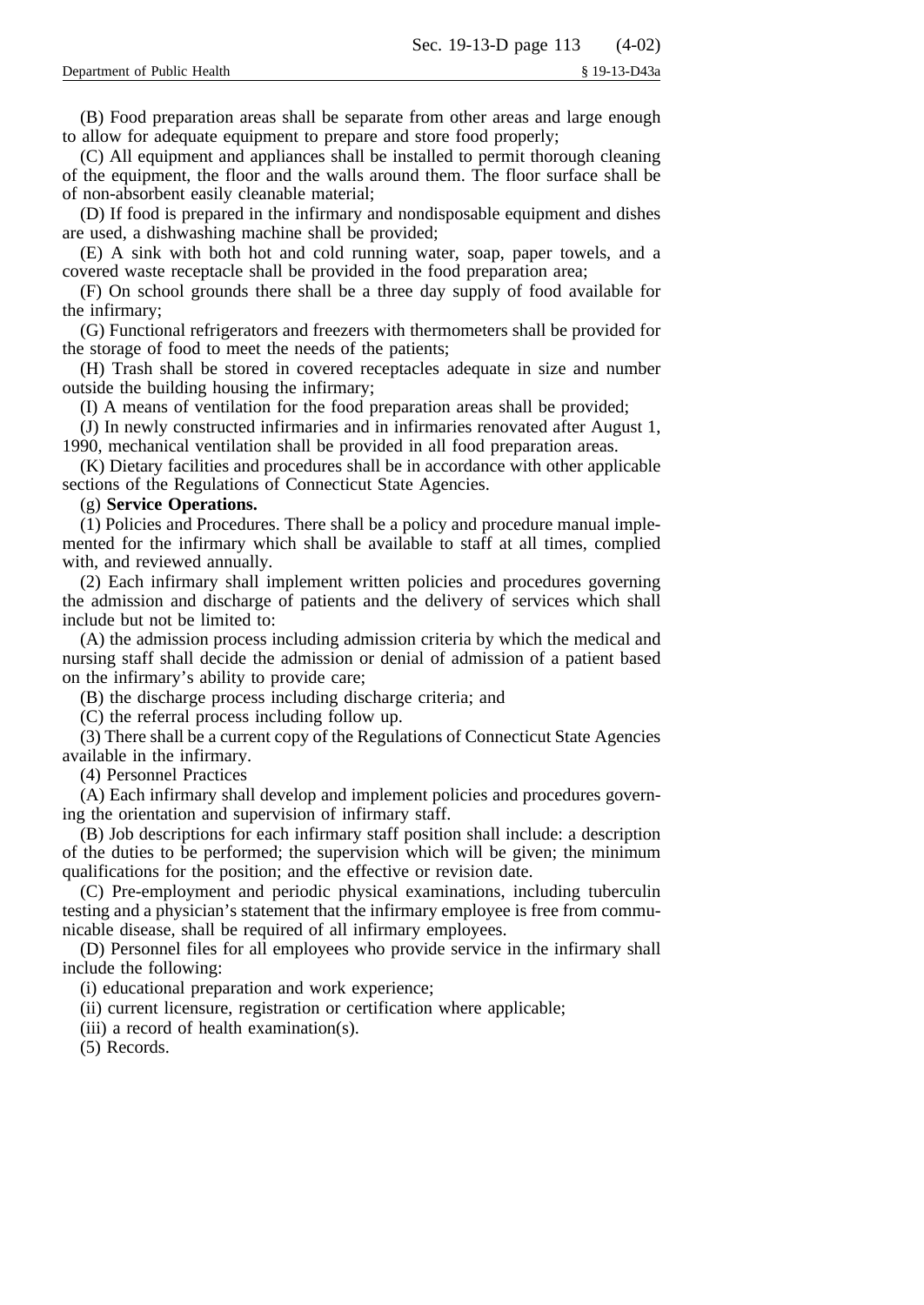(A) Each infirmary shall maintain a complete medical record for each patient admitted to the infirmary. The record shall be accessible to the infirmary staff at all hours. It must include but not be limited to:

(i) identification data;

(ii) an admission history and physical assessment;

(iii) specific physician treatment orders;

(iv) written authorization for medical care and treatment;

(v) for underage patients, documentation of notification of parent or guardian of infirmary admission;

(vi) a patient care plan based on the patient assessment;

(vii) nurses notes which include current condition, changes in patient condition, treatments and responses to treatments;

(viii) documentation of all patient care, patient teaching and services provided or refused by the patient and progress made toward goals and objectives in accordance with the care plan;

(ix) laboratory test results;

(x) a record of medications administered including the name and strength of the drug, route and time of administration, dosage and if ordered ''as needed'' the reason for administration and patient response/result observed;

(xi) a record of immunizations in accordance with section 10-204a-4 of the Regulations of Connecticut State Agencies.

(xii) a written discharge summary which indicates the patient's progress, the level of improvement or lack of it, the departure plan, and follow up arrangement, which is signed by the medical director or attending physician within seven (7) days after discharge;

(xiii) for emergency purposes a record is to be maintained identifying parents and or responsible persons including: name(s) and address, home and business; and telephone numbers, home and business;

(B) Medical records must be kept secure and in a confidential location for seven (7) years after a student is no longer enrolled in or employee or faculty member employed at the educational institution.

(6) Patient Rights. Each infirmary shall have a written:

(A) description of available services including any charges or billing mechanisms;

(B) policy which it must implement regarding access to patient records, including an explanation of the confidential treatment of all patient information in infirmary records and the requirement for written consent for release of information to persons not otherwise under law allowed to receive it;

(C) a list of the names of the persons supervising the medical and nursing care provided in the infirmary and the manner in which those persons may be contacted;

(D) procedure for registering complaints re: the infirmary with:

(i) the school; and

(ii) the commissioner.

### (h) **Emergency Preparedness.**

(1) Each infirmary shall formulate, and implement when necessary, a plan for the protection of the patients in the event of fire or other disaster and for their evacuation when necessary to include:

(A) written evacuation plan instructions and diagrams for routes of exit;

(B) fire drills conducted as often as the local fire marshal recommends, at irregular intervals during the day, evening and night but not less than quarterly;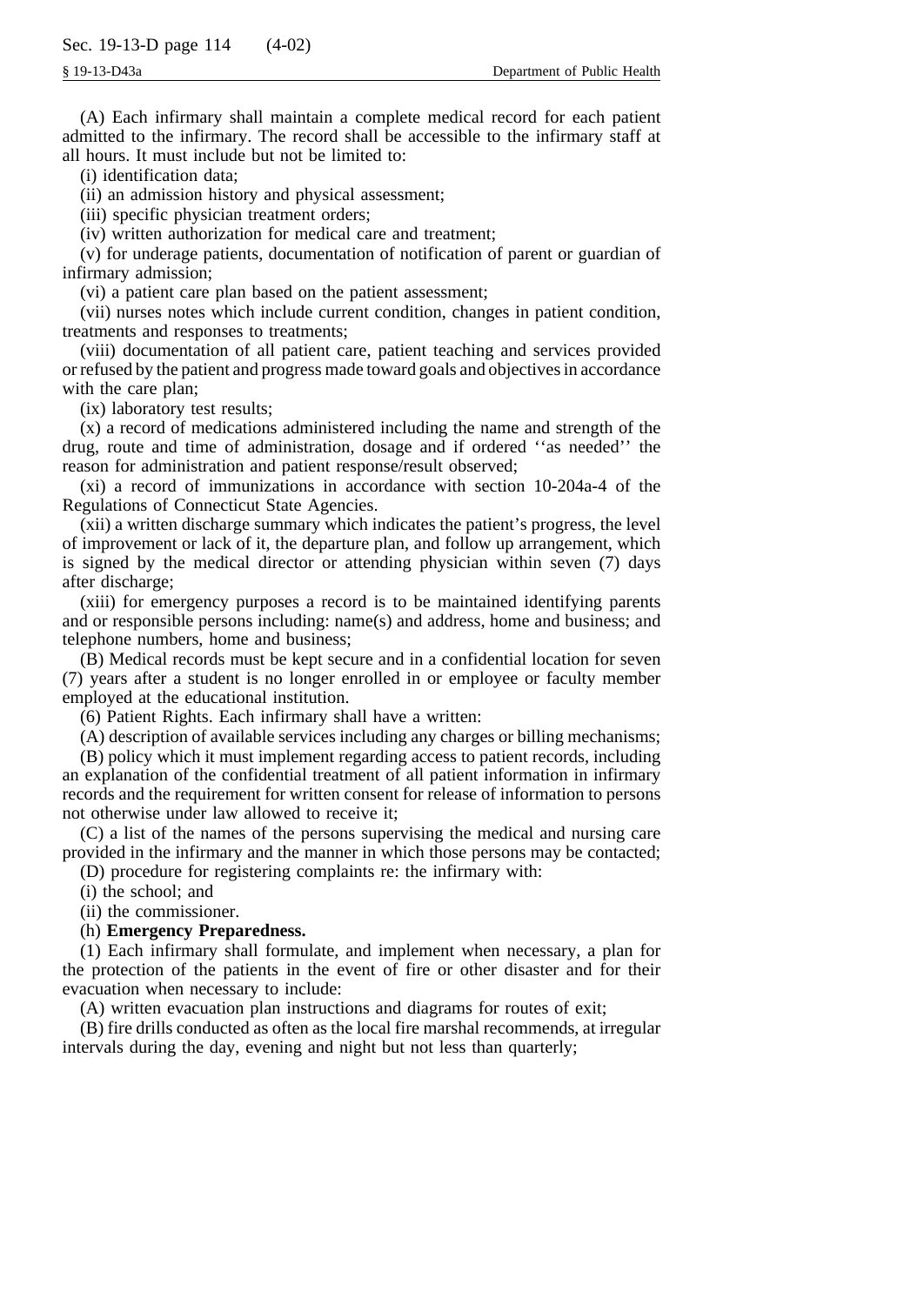(C) assignment of each staff member to specific duties in the event of disaster or emergency;

(D) written plans for the provision of temporary physical facilities to include shelter and food services in the event the infirmary becomes uninhabitable due to disaster or emergency;

(E) annual review by the local fire marshal of the plans written in accordance with this subparagraph.

(2) Documentation shall be submitted to the department annually that all employees have been instructed and kept informed of their duties and responsibilities and that all activities required by this subsection have been completed.

(i) **Infection Control.** Each infirmary shall develop an infection prevention, surveillance and control program which shall include antiseptic technique, isolation policies and procedures and patient education.

(1) There shall be a method to monitor, evaluate and report documented or suspect cases of reportable diseases, as specified in sections 19a-36-A3 and 19a-36-A4 of the Regulations of Connecticut State Agencies, and institutional outbreaks of illness.

(2) Areas shall be provided for isolation of patients as necessary.

(3) There shall be regularly scheduled inservice education programs for staff regarding infection prevention, surveillance and control scheduled at least yearly. Documentation of these programs and attendance shall be available to the department upon request.

(j) **Handling, Storage, and Administration of Medications and Pharmaceuticals.**

(1) In accordance with Chapter 420b of the Connecticut General Statutes, the medical director is responsible for the proper care and inventory of all drugs used in the infirmary.

(2) All medications shall be administered by licensed nurses or other health care practitioners licensed in this state with statutory authority to administer medications.

(3) Orders for the administration of medications shall be in writing, signed by the patient's physician or dentist and in compliance with the infirmary's written policy and procedure.

(A) Medications shall be administered only as ordered by the patient's physician or dentist and in compliance with the laws of the State of Connecticut

(B) Orders shall include at least the name of the medication, dosage, frequency, duration and method of administration and, if ordered ''as necessary,'' the reason for use.

(4) Each infirmary shall have written policies and procedures pertaining to drug control. All unused, discontinued or obsolete medications shall be removed from storage areas and, at the discretion of the medical director, either sent home with the patient or set aside for destruction.

(5) Drugs used in the infirmary shall meet standards established by the United States Pharmacopoeia and shall be stored so as to ensure their proper purity and strength.

(6) Records shall be maintained of all controlled substances in a manner and form prescribed by Chapter 420b of the Connecticut General Statutes.

(7) The area and the equipment necessary for handling, storing and administering drugs shall be kept clean, adequately lighted and ventilated and shall be maintained in good order and shall be used exclusively for this purpose.

(k) **Accident and Incident Reports.** The licensee shall report to the department any occurrence, injury or unusual event which has caused or resulted in, or may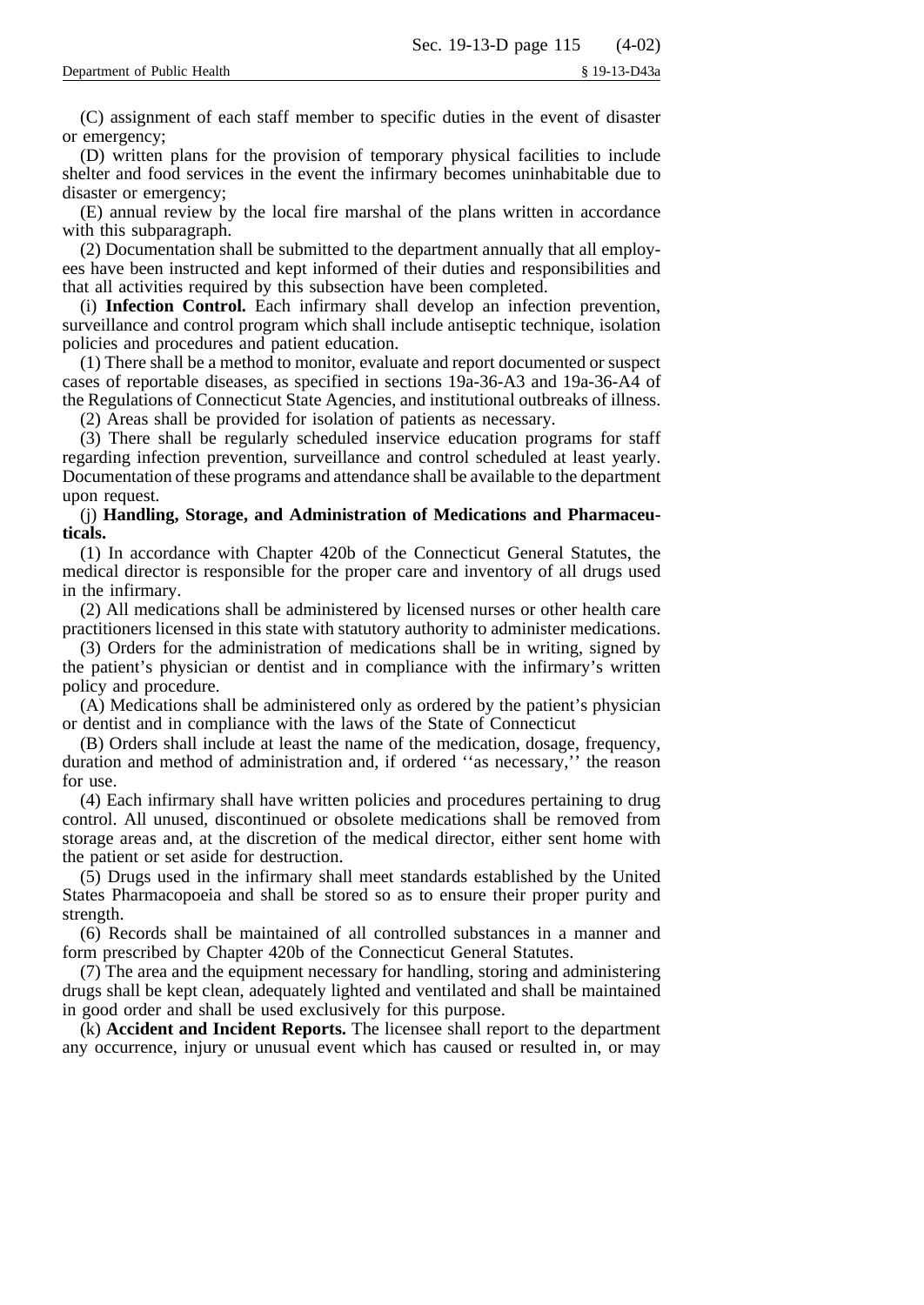cause or result in, serious injury or death to a patient, or which interrupts, or has the potential to interrupt, services provided in the infirmary.

(1) Classification. Accident/incident reports to the department concerning events occurring in the infirmary shall employ the following classification of such events:

(A) Class A: One which has caused or resulted in, or has the potential to result in, serious injury or death to a patient;

(B) Class B: One which has interrupted, or has the potential to interrupt, the services provided in the infirmary.

(2) Report. The chief administrative officer or designee shall report any Class A or Class B accident or incident immediately by telephone to the department and confirm by written report within seventy-two (72) hours of said event.

(3) Each written report shall contain the following information:

(A) Date of report;

(B) name of the infirmary as stated in the license;

(C) licensed bed capacity;

(D) date of event, incident, or occurrence;

(E) the location, nature and a brief description of the event; the individuals affected; the action taken; and disposition;

(F) if the affected individual was a patient in the infirmary at the time of the reported event:

(i) date of admission;

(ii) current diagnosis;

(iii) physical and mental status prior to the event;

(iv) physical and mental status after the event.

(G) The name of the physician consulted, if any, time physician was consulted, and a report summarizing any subsequent physical examination including findings and orders.

(H) The names of any witnesses to the event, incident or occurrence.

(I) Any other information deemed relevant by the reporting authority.

(J) The signature of the person who prepared the report and the chief administrative officer.

(5) The chief administrative officer or designee shall submit subsequent reports, if applicable, relevant to any accident, event or occurrence previously reported.

(*l*)**Intravenous Therapy.** Intravenous therapy (I.V.) is not required. If the licensee chooses to allow intravenous therapy to be provided, the following shall apply. When used in section 19-13-D43a of the Regulations of Connecticut State Agencies:

(1) Definitions.

(A) ''I.V. Fluid'' means sterile solutions of 50 ml or more, intended for intravenous infusion but excluding blood and blood products.

(B) ''I.V. Admixture'' means an I.V. fluid to which one or more additional drug products have been added.

(C) ''I.V. Therapy'' means the introduction of an I.V. fluid/I.V. admixture into the blood stream via a vein for the purpose of correcting water deficit and electrolyte imbalances, providing nutrition, and delivering antibiotics and other therapeutic agents approved by the infirmary's medical director.

(D) ''Administer'' means to initiate the venipuncture and deliver an I.V. fluid/ admixture into the blood stream via a vein; and to:

(i) care for the venipuncture site

(ii) monitor the venipuncture site and the therapy

(iii) terminate the procedure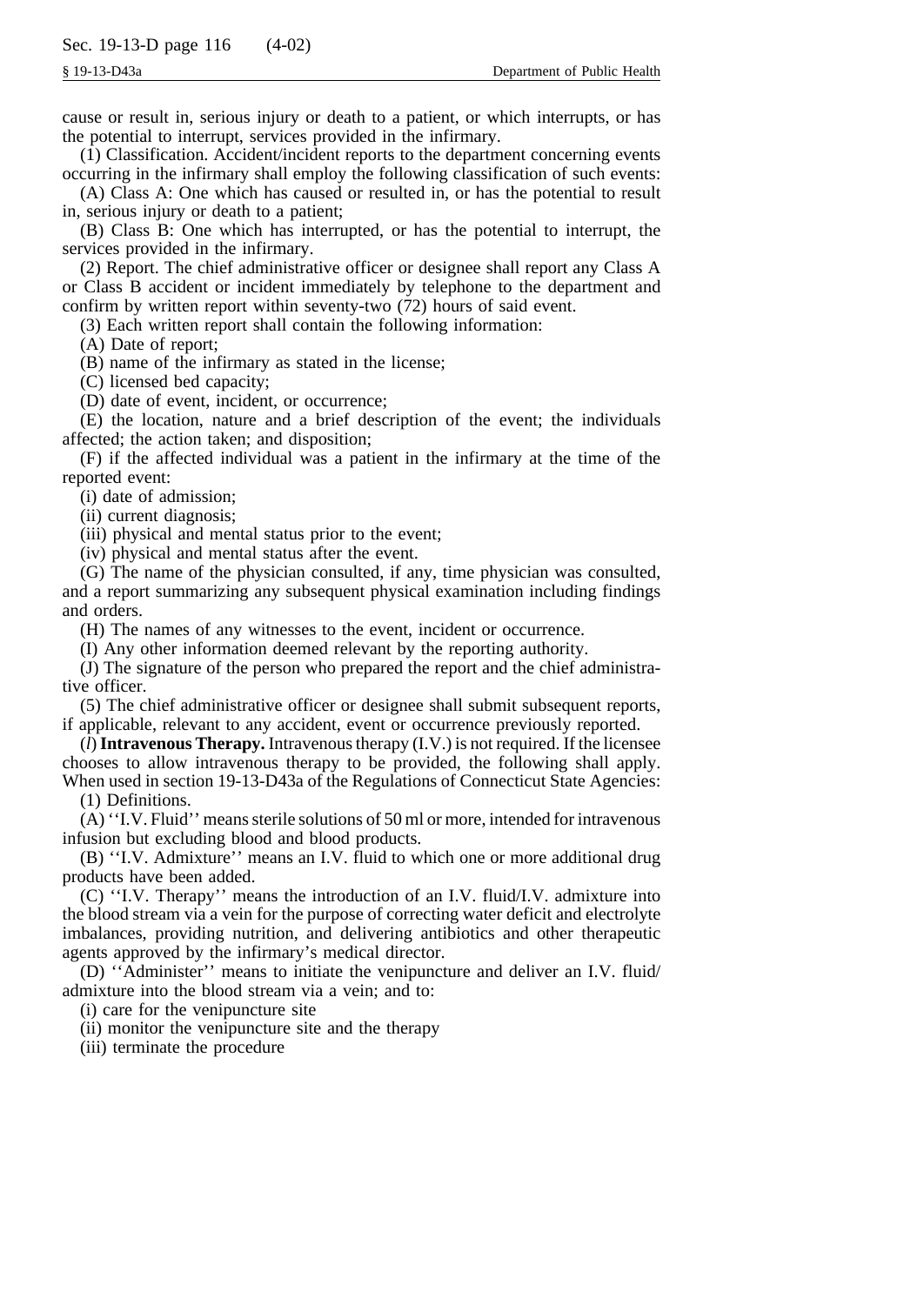(iv) record pertinent events and observations.

(E) ''I.V. Therapy Nurse'' means a registered nurse, licensed to practice in Connecticut who is qualified by education and training to administer an I.V. fluid/ admixture and has demonstrated proficiency in the theoretical and clinical aspects of I.V. therapy.

(F) ''I.V. Therapy Program'' means the overall plan by which the infirmary will implement, monitor and safeguard the administration of I.V. therapy to patients.

(2) I.V. therapy may be administered in a licensed infirmary in an educational institution provided the infirmary obtains written approval from the commissioner, in accordance with section 19-13-D8u (c) of the Regulations of Connecticut State Agencies.

(3) Registered nurses who provide I.V. fluid therapy in the infirmary shall have had training through instruction and supervised clinical experience in I.V. fluid therapy.

(4) The infirmary shall develop and implement written policies, procedures and standards of care for the safe administration of I.V. therapy to all patients receiving such treatment. These documents are subject to review and approval by the department as a part of the commissioner's written approval in subdivision (2) of this subsection.

(A) a description of the objectives, scope, and limitation of the therapy to be provided;

(B) identification of the person(s) in the infirmary responsible for the direction, supervision, and control of I.V. therapy administration. Alternates shall be named in his/her absence;

(C) requirements for the education, training, supervision, in-service education, continuing education, and evaluation of all personnel participant in the administration of I.V. therapy;

(D) specific protocols related to physician orders including but not limited to the volume and type of solution, name and dosage of admixture, start date, frequency, hourly flow rate, renewal/termination date, and monitoring parameters as indicated. Each patient's plan of care shall include the protocol necessary to carry out the I.V. therapy orders in the infirmary including the frequency of contact with the physician;

(E) protocols for the safe administration, monitoring and termination of I.V. therapy including the procurement of equipment and supplies and the safe preparation, labeling, and handling and disposal of I.V. admixtures and equipment, and infection prevention and control procedures.

(F) I.V. therapy related complications, medication errors, early recognition of the signs and symptoms of sepsis, acute untoward reactions, and appropriate intervention in a timely manner;

(G) emergency precautions and procedures;

(H) documentation and charting procedures which shall include the following:

(i) the date and time of initiation of the I.V. therapy;

(ii) name of the person initiating the therapy;

(iii) the location of the I.V. therapy site;

(iv) the type and gauge of the catheter used;

(v) the type and volume of the solution and admixture(s), including dosages;

(vi) the condition of the I.V. site

(vii) the patient teaching plan and the response of the patient;

(viii) termination, date and time;

(ix) outcome of the therapy and, if any, the complications encountered.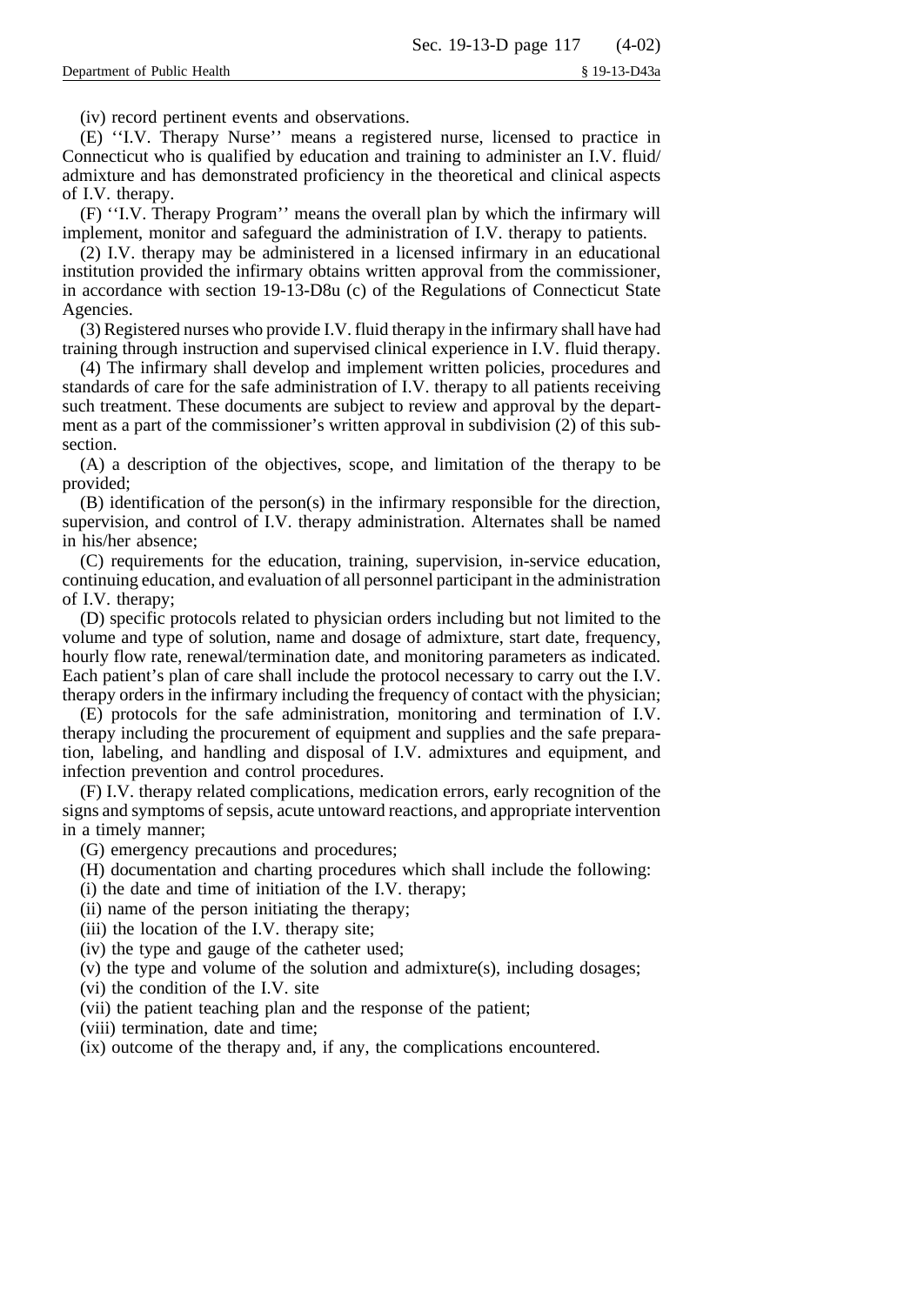(I) Delivery of I.V. fluid/I.V. admixture(s) via a central line may be done only by a registered nurse under specific protocols.

(5) There shall be a registered nurse on duty during I.V. therapy to:

(A) care for the site;

(B) monitor the site and the therapy;

(C) record pertinent events and observations;

(D) terminate peripheral vein lines.

(6) There shall be a mechanism in place in the infirmary for ongoing review of the effectiveness and safety of the program and equipment which includes problem identification, corrective action and documentation of same. It is subject to prior review and approval by the department as a part of the commissioner's written approval in subdivision (2) of this subsection.

(7) Only a qualified I.V. therapy nurse may initiate a venipuncture in a peripheral vein for the purpose of delivering I.V. fluid/I.V. admixture(s) into the blood stream. Only a licensed physician may initiate or terminate a central vein access.

(8) There shall be no changes in the approved protocols developed for the I.V. therapy program without the written approval of the commissioner or his/her designee.

(9) Upon determination of compliance with these regulations, approval by the commissioner to participate in an I.V. therapy program shall be renewed at the time of the infirmary's license renewal. Approval to participate in the program may be revoked at any time for failure to comply with these regulations.

(Effective July 30, 1990; amended September 13, 2001)

#### **Sec. 19-13-D44. Industrial health facilities**

(a) **Physical facilities.** An industrial health facility shall: (1) Be located in a relatively quiet area readily accessible to employees and transportation; (2) be sufficiently spacious, properly ventilated, heated, lighted and kept clean at all times; (3) contain a sink with hot and cold running water with a skin cleansing agent and disposable towels. Toilet facilities shall be provided in the industrial health facility or nearby. If located nearby, the toilet facilities shall be on the same level or floor.

(b) **Personnel.** (1) Physicians. A medical director shall be appointed who shall be a physician licensed in Connecticut. The medical director shall be responsible for the active professional direction and supervision of all personnel providing health services. The medical director shall provide adequate written medical directives, i.e., standing orders, for all personnel providing health services, which directives he shall review and sign at least annually. The medical directives shall be kept in the industrial health facility. The medical director and, when necessary, another physician or physicians shall visit the industrial health facility regularly in accordance with an established schedule as frequently and for as long a period of time as necessary. The medical director or another physician or physicians shall be on call when employees eligible to receive health services in the industrial health facility are working. (2) Registered nurses. Sufficient registered nurses shall be employed to meet the requirements of the health services provided. (3) Other personnel. Other personnel sufficient to meet the requirements of the health services provided shall be employed. At least one individual who has completed successfully the advanced American Red Cross first-aid course or the equivalent shall be on duty to provide first-aid services whenever a registered nurse or a physician is not on duty in the industrial health facility and employees eligible to receive services are working in the commercial or industrial establishment.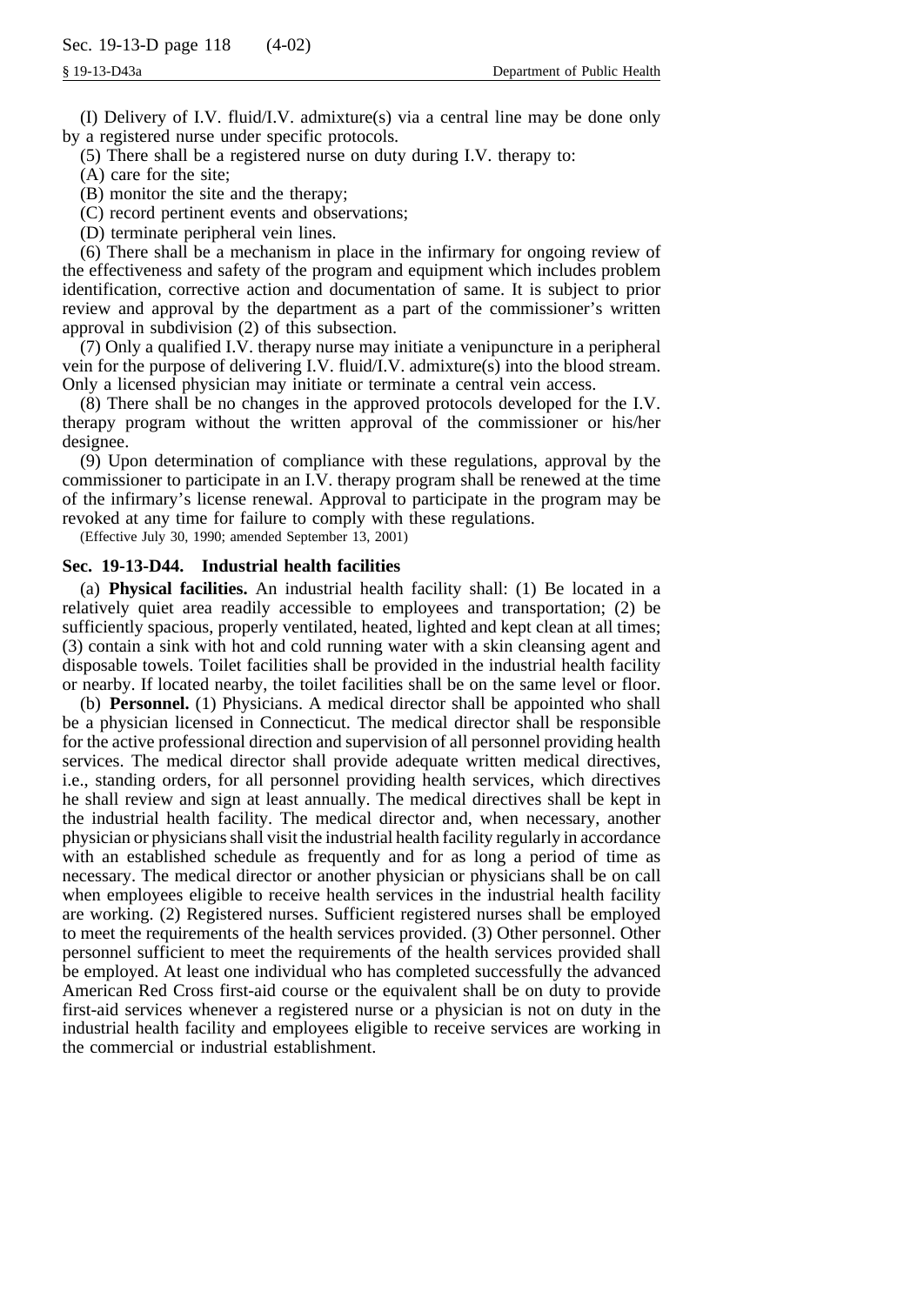(c) **Equipment.** Equipment adequate for the number of employees to be served and the types of health services offered shall be provided.

(d) **Supplies.** Supplies adequate for the number of employees to be served and the types of health services offered shall be provided.

(e) **Medical records.** (1) Completeness. A medical record shall be started for each individual who receives health services. The medical record shall contain all medical health related reports and letters received from laboratories, physicians and others. An entry shall be made for every visit of such person to the industrial health facility. All treatments administered shall be recorded, dated and signed by the individual who administered the treatment. A daily statistical record shall be kept of the services provided in the industrial health facility and kept for at least eighteen months.

(2) Confidentiality. Medical records shall be confidential except for cases involving claims under the Workmen's Compensation Act and except that the medical director shall disclose or authorize the disclosure of information as required by law and may disclose or authorize the disclosure of information to responsible individuals when he believes such disclosure is necessary for the best interest of the employee, or when written consent is received from the employee.

(3) Storage and security. All current medical records shall be kept in locked files in the industrial health facility under control of the medical director. Noncurrent medical records and medical records regarding former employees shall be kept in locked files under control of the medical director for at least three years.

(f) **X-ray services.** If diagnostic x-ray services are provided in the industrial health facility, the requirements of the public health code shall be complied with. The x-ray equipment shall be operated by adequately trained individuals. No x-ray examination shall be performed unless specifically ordered by a physician.

(g) **Drugs.** (1) Definitions. (A) ''Administer'' to give, distribute, leave with, or deliver drugs to an employee in amounts to satisfy the needs of the employee for a time period not greater than the number of hours in the employees' work shift. (B) ''Controlled drug'' means a controlled drug as defined in section 19-443 (6) of the 1969 supplement to the general statutes. (C) ''Dispense'' means to give, distribute, leave with, or deliver drugs to an employee in amounts to satisfy the needs of the employee for a time period greater than the number of hours in the work shift. (D) "Manufacturer of drugs" means a person who has complied with state and federal requirements regarding the manufacture of drugs. (E) ''Narcotic drug'' means a narcotic drug as defined in section 19-433 (18) of the 1969 supplement to the general statutes. (F) ''Prescription drug'' means a drug which is not permitted by federal drug laws to be sold, administered or dispensed without a prescription or written order from a licensed practitioner. (G) ''Licensed pharmacy'' means a pharmacy licensed in accordance with the provisions of chapter 382 of the general statutes. (H) ''Wholesaler of drugs'' means a person who has complied with the state and federal requirements regarding the wholesaling of drugs.

(2) Procurement. Prescription drugs, including non-narcotic controlled drugs, for use in an industrial health facility shall be purchased or obtained by the medical director from a wholesaler or manufacturer of drugs. In an emergency, prescription drugs, including nonnarcotic controlled drugs, may be purchased or obtained from a licensed pharmacy. Narcotic drugs for use in an industrial health facility shall be purchased or obtained by the medical director from a manufacturer or wholesaler of drugs on an official narcotic order form. The medical director shall register with the internal revenue service and obtain a Class 4 narcotic tax stamp with the address of the industrial health facility.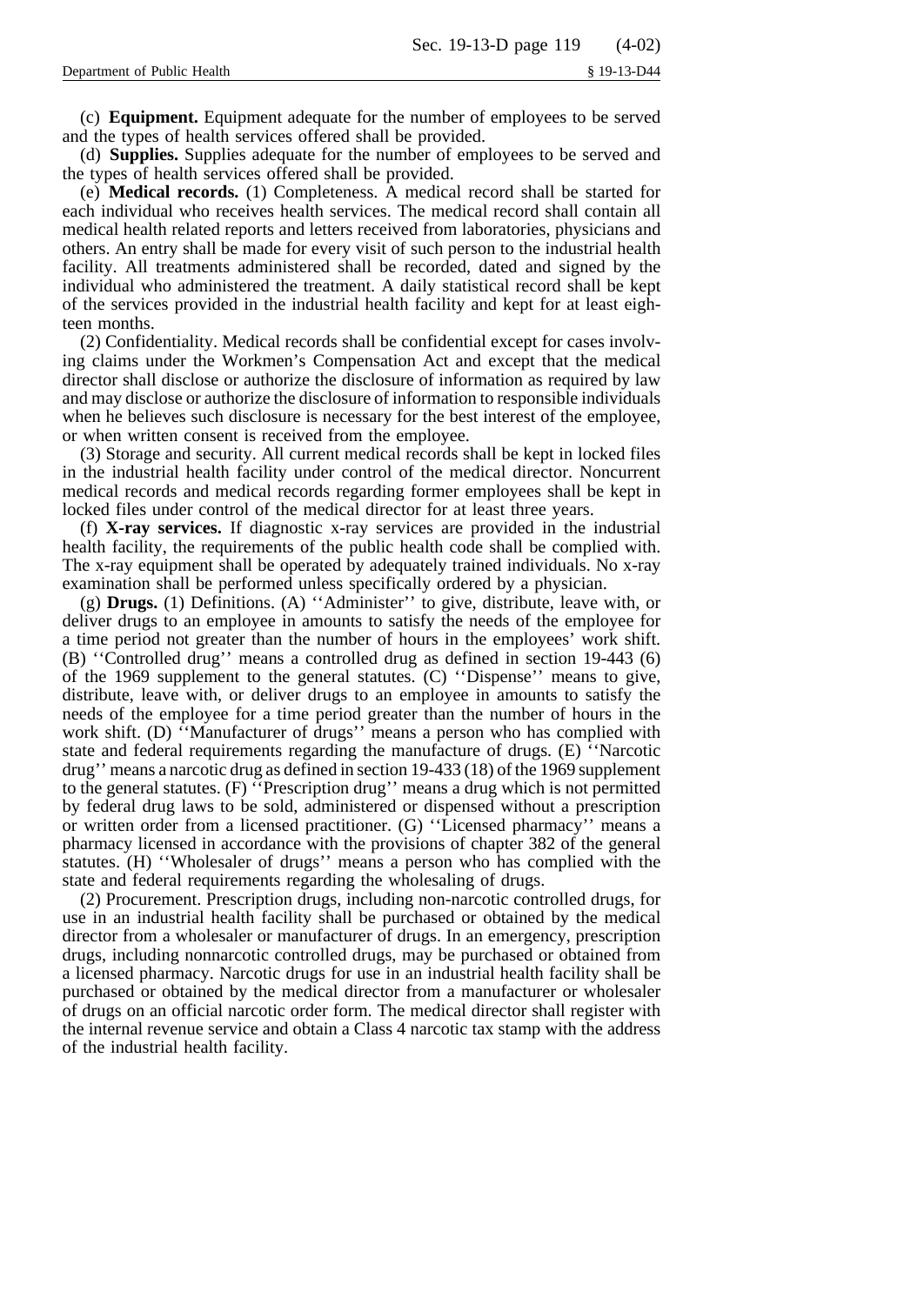(3) Administration. Nonprescription drugs may be administered by a physician, a registered nurse, a licensed practical nurse or an individual who has completed successfully the advanced American Red Cross first-aid course or the equivalent in accordance with a written general medical directive from the medical director, or in accordance with a specific written or oral order from a physician for a specific patient. Prescription drugs, including narcotic and other controlled drugs, may be administered by a physician, or by a registered nurse in accordance with a specific oral or written order from a physician for a specific patient. A registered nurse may, in an emergency, administer a prescription drug in accordance with a general written medical directive from the medical director. The physician shall confirm a verbal order in writing on the patient's medical record. Written orders shall be filed in the patient's medical record. Only a physician or registered nurse may administer drugs intramuscularly. Only a physician may administer drugs intravenously.

(4) Dispensing. Drugs may be dispensed by a physician. A drug or drugs dispensed by a registered nurse, when ordered by a physician orally or in writing to dispense a drug or drugs to a specific patient, shall be construed to have been dispensed by the physician. The physician shall confirm a verbal order in writing on the patient's medical record. Written orders shall be filed with the patient's medical record.

(5) Records. (A) Controlled drugs, including narcotics. A record separate from the medical records shall be kept of controlled drugs purchased or received and administered or dispensed. The record shall in each case show the date of receipt, the name and address of the person from whom received and the kind and quantity received The record shall show the date and time of administration, dispensing or disposal, the name of the person to whom administered, dispensed or disposed, and the kind and quantity of drug, the name of the physician who ordered the drug administered or dispensed and the name of the individual who administered or dispensed the drug. Each such record shall be separately maintained and kept for a period of three years from the date of the transaction recorded. The keeping of a record required by or under federal drug laws containing essentially the same information as is specified above shall constitute compliance with this subsection, provided each record shall, in addition, contain a detailed list of any controlled drugs lost, destroyed or stolen, the kind and quantity of such drugs and the date of the discovery of such loss, destruction or theft. A notation regarding the kind and dosage of each controlled drug administered or dispensed to an employee shall be made in the employee's medical record. This shall be signed and dated by the individual who administered or dispensed the drug. An annual inventory of narcotic drugs shall be prepared in June and filed with the internal revenue service and the Class 4 narcotic tax stamp shall be renewed during June. (B) Prescription drugs other than controlled drugs. A notation regarding the kind and dosage of each prescription drug other than a controlled drug, administered or dispensed to an employee shall be made in the employee's medical record. This shall be signed and dated by the individual who administered or dispensed the drug. (C) Nonprescription drugs. A notation regarding the kind and dosage of each nonprescription drug administered or dispensed to an employee shall be made in the employee's medical record. This notation shall be signed and dated by the individual who administered or dispensed the drug.

(6) Storage. (A) Narcotic drugs. Class A and B narcotic drugs not in excess of twelve taxable items shall be stored in a strong locked nonportable container in a locked medicine cabinet. Keys to the container shall be kept separate from the keys to the cabinet and such keys shall be kept only by a physician or a registered nurse.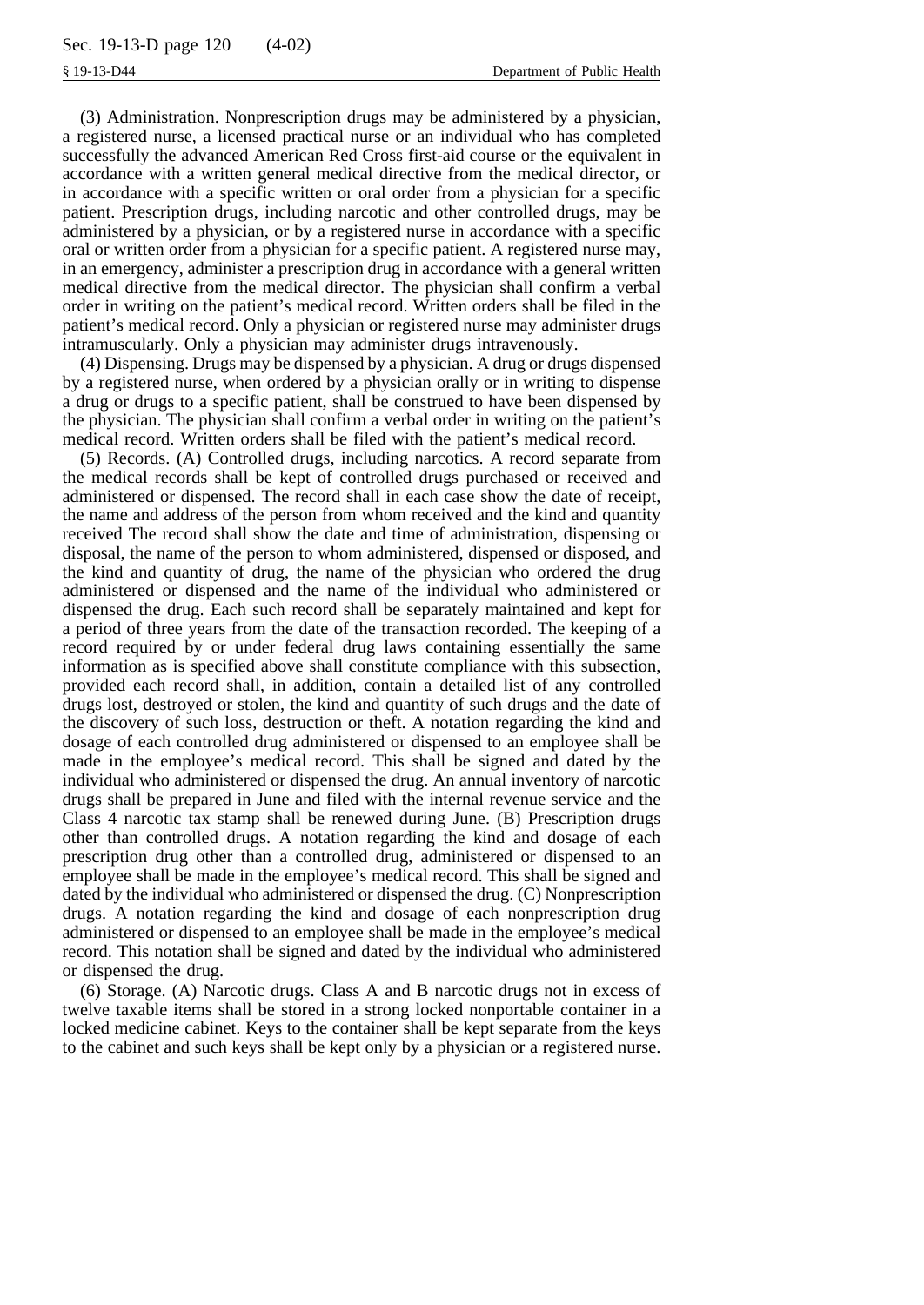Class A and B narcotic drugs in excess of twelve taxable items shall be kept in an approved chest or safe. Class X narcotic drugs shall be stored in the same manner as other prescription drugs. (B) Prescription drugs excluding Class A and B narcotic drugs. Prescription drugs excluding Class A and B narcotic drugs shall be stored in a medicine cabinet. The cabinet shall be locked when neither a physician nor a registered nurse is in attendance in the industrial health facility. Keys to the medicine cabinet shall be kept only by a physician or a registered nurse. (C) Nonprescription drugs. Nonprescription drugs shall be stored in a locked medicine cabinet when no one is in attendance in the industrial health facility.

(7) Labeling. Drugs may be repackaged for stock by a physician. Drugs repackaged for stock by a registered nurse under the direction and supervision of a physician shall be construed to have been repackaged by a physician. The proper label shall be affixed to the container containing repackaged stock drugs. The container in which a drug is dispensed shall contain a label with the name of the patient, name of the drug, strength of the drug, directions for use, name of the prescribing physician, the date of dispensing and the precautions, if any, to be taken. The name of the drug and the strength may be deleted from the label if the label contains a code number or some other device by which the individual dispensing the drug can identify it.

(8) Additional requirements. Additional requirements which the commissioner of health may prescribe regarding safeguarding and handling of drugs in special cases shall be complied with.

(h) **Discontinuation.** The administrator of the industrial health facility shall notify the commissioner of health at least fifteen days prior to discontinuation of operation of an industrial health facility to assure proper disposal of drugs and potentially hazardous equipment and proper disposition of medical records.

(Effective November 9, 1971)

# **Licensing Outpatient Clinics Operated by Corporations or Municipalities**

# **Sec. 19-13-D45. Definition**

Outpatient clinics operated by corporations or municipalities. For the purposes of sections 19-13-D45 to 19-13-D53, inclusive, an outpatient clinic is an organization operated by a municipality or a corporation other than a hospital which provides ambulatory medical or dental care for diagnosis, treatment and care of persons with chronic or acute conditions which do not require overnight care, or medical or dental care to well persons including preventive services and maintenance of health.

(Effective April 4, 1972)

# **Sec. 19-13-D46. Buildings and equipment**

(a) A clinic building shall be of sound construction and shall provide adequate space and equipment for patient interviews, physical examinations and treatment of patients and for service and other areas in accordance with the requirements of the state department of public health.

(b) Clinic buildings and equipment shall meet the requirements of the state fire safety code. Annual application for approval shall be accompanied by a certificate of inspection by the local fire marshal.

(c) Areas in which explosive gases or radioactive materials are used shall provide for adequate protection of patients and personnel.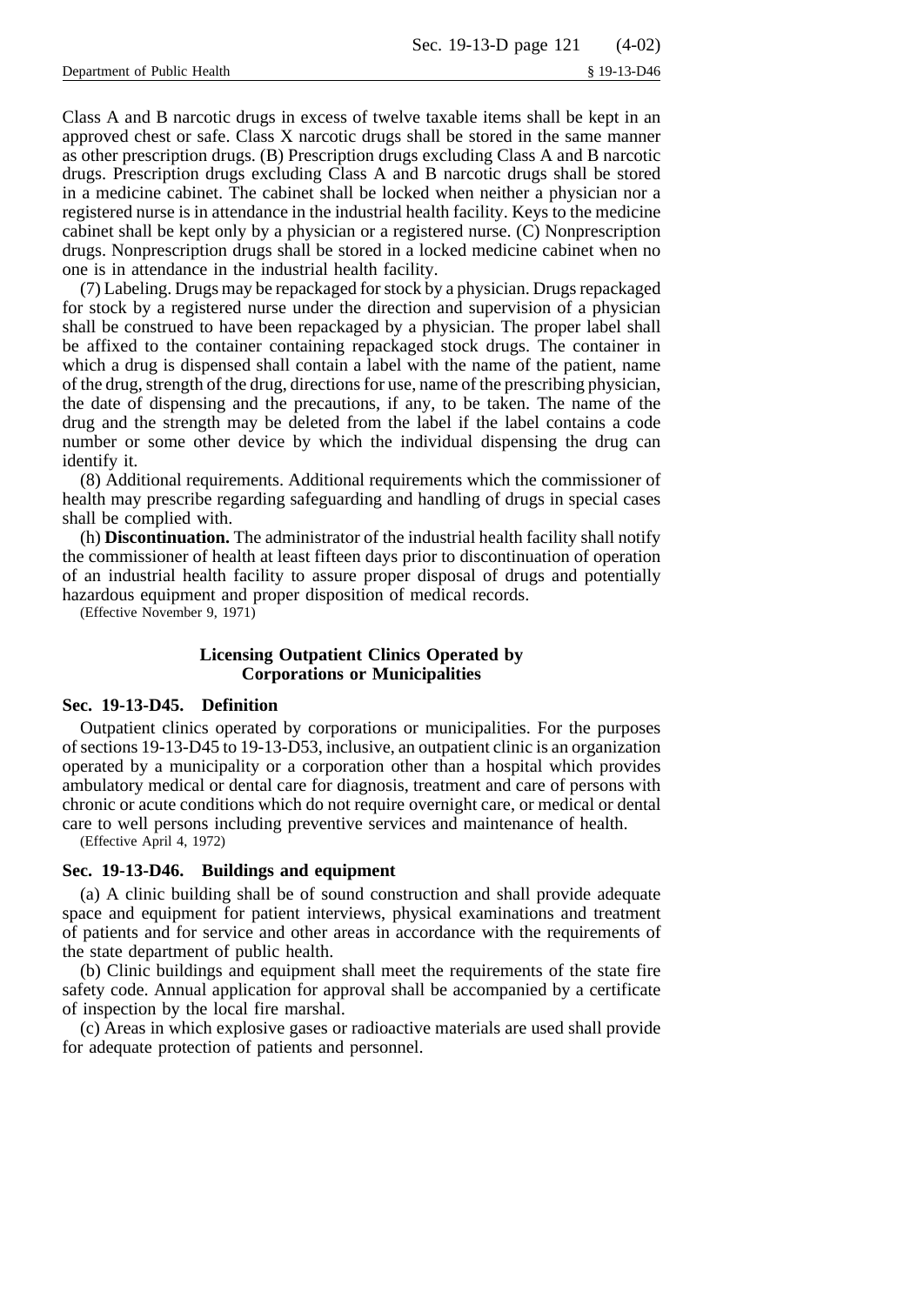(d) The clinic buildings and equipment shall be maintained in a good state of repair and shall be kept clean at all times.

(Effective April 4, 1972; amended December 30, 1996)

# **Sec. 19-13-D47. Governing board, administrator**

(a) A clinic shall be managed by a governing board whose duties shall include, as a minimum:

(1) Adoption of bylaws or their equivalent, rules and regulations or their equivalent, including medical or dental staff bylaws, or both;

(2) annual appointment of the medical or dental staff with annual designation of medical or dental director; and

(3) appointment of a clinic administrator, qualified on the basis of training and experience approved by the commissioner of public health.

(b) The administrator, or the equivalent, shall be responsible to the governing board for the management and operation of the clinic and for the employment of personnel. He shall attend meetings of the governing board and meetings of the professional staff.

(c) Personnel shall be employed in sufficient numbers and of adequate qualifications so that the function of the clinic may be performed efficiently.

(Effective April 4, 1972; amended December 30, 1996)

# **Sec. 19-13-D48. Professional staff**

(a) There shall be an organized professional staff of not fewer than three members of the major profession or professions providing care in the clinic; except that, in a family-planning clinic or well-child clinic, the staff may consist of a medical director and one other major profession providing care in the clinic.

(b) The professional staff shall adopt written rules and regulations governing its own activities, subject to approval of the governing board of the clinic. As a minimum these shall include:

(1) Methods of control of privileges granted to members of the medical or dental staff and the responsibilities of the medical or dental director;

(2) method of professional supervision of clinical work;

(3) provision for regular staff meetings;

(4) preparation of adequate case records; and

(5) procedure for recommending appointment to the staff and for hearing complaints regarding the conduct of members, referring the same, with recommendations, to the governing board.

(Effective April 4, 1972; amended December 30, 1996)

#### **Sec. 19-13-D49. Records**

(a) There shall be adequate provisions for the retention and storage of medical or dental records with adequate space and equipment and qualified medical record personnel, if necessary. (b) A medical or dental record shall be started for each patient at the time of admission, including proper identifying data. Medical and dental records shall include sufficient information to justify the diagnosis made and warrant the treatment given or services provided. Each entry shall be signed by the person responsible for it. (c) Medical and dental records shall be filed in the clinic in a manner accessible to the professional staff, with proper provision for their confidentiality, and shall be kept for a minimum of five years after discharge of the patient.

(Effective April 4, 1972)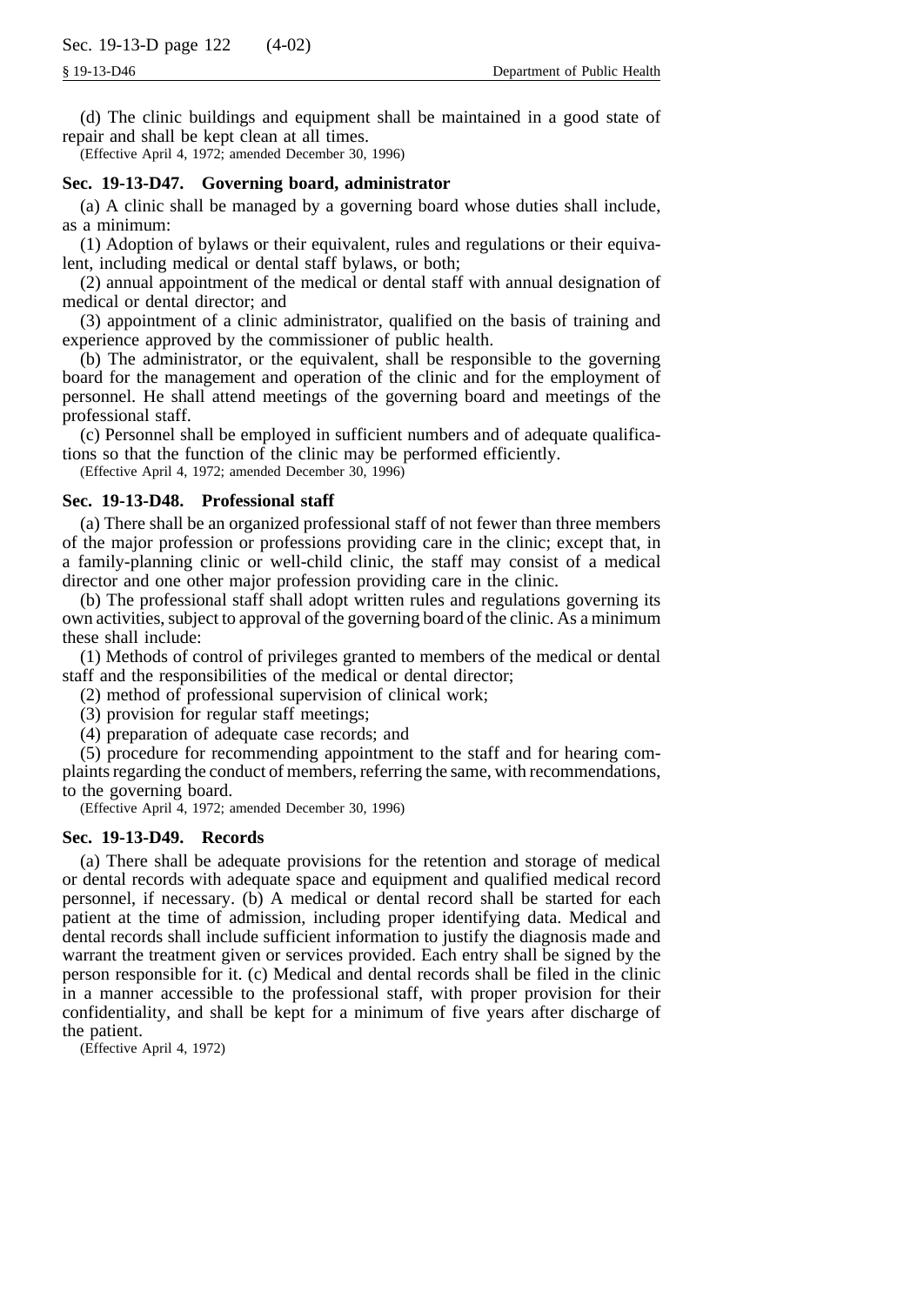# **Sec. 19-13-D50. Nursing personnel**

Sufficient licensed nursing personnel shall be employed to render the care, treatment or preventive services necessary, including the administration of drugs and biologicals as required by the stated program of the clinic.

(Effective April 4, 1972)

# **Sec. 19-13-D51. Pharmaceutical**

Where pharmaceutical are dispensed other than by a physician there shall be a pharmacy which meets the following requirements: (1) There shall be a competent pharmacist, registered in Connecticut, who shall be responsible to the administrator for all pharmaceutical services in the clinic. (2) The pharmacy shall be operated in compliance with all applicable state and federal drug laws and regulations. (3) The premises shall be kept clean, adequately lighted, and ventilated, and the equipment and facilities necessary for compounding, dispensing, manufacturing, producing or processing of drugs shall be maintained in good order. (4) Drugs used in the clinic shall meet standards established by the United States Pharmacopoeia, The National Formulary or the Federal Food and Drug Administration and shall be stored and kept so as to insure their proper purity and strength. A medical staff pharmacy committee in conference with the pharmacist shall formulate policies to control the administration of toxic or dangerous drugs with specific reference to the duration of the order and the dosage. All applicable statutes and regulations governing the purchase, storage and dispensing of drugs and biologicals shall be in force at all times.

(Effective April 4, 1972)

## **Sec. 19-13-D52. Maintenance**

The management, operation, personnel, equipment, facilities, sanitation and maintenance of the clinic shall be such as reasonably to assure the health, comfort and safety of patients at all times.

(Effective April 4, 1972)

# **Sec. 19-13-D53. Inspection**

Clinics shall be inspected biennially by the state department of public health to test for ongoing compliance with sections 19-13-D45 through 19-13-D54 of the Regulations of Connecticut State Agencies.

(Effective April 4, 1972; amended December 30, 1996)

# **Sec. 19-13-D54. Abortions**

(a) No abortion shall be performed at any stage of pregnancy except by a person licensed to practice medicine and surgery in the State of Connecticut.

(b) All induced abortions will be reported within seven days by the physician performing the procedure to the state commissioner of public health who will maintain such reports in a confidential file and use them only for statistical purposes except in cases involving licensure. Such reports will specify date of abortion, place where performed, age of woman and town and state of residence, approximate duration of pregnancy, method of abortion, and explanation of any complications. The name of the woman will not be given. These records will be destroyed within two years after date of receipt. In addition, a fetal death certificate shall be filed for each fetus born dead which is the result of gestation of not less than twenty weeks, or a live birth certificate shall be filed for each fetus born alive regardless of gestational age, as provided in sections 7-48 and 7-60 of the Connecticut General Statutes. If a live born fetus subsequently dies, a death certificate shall be filed as provided in section 7-62b of the Connecticut General Statutes.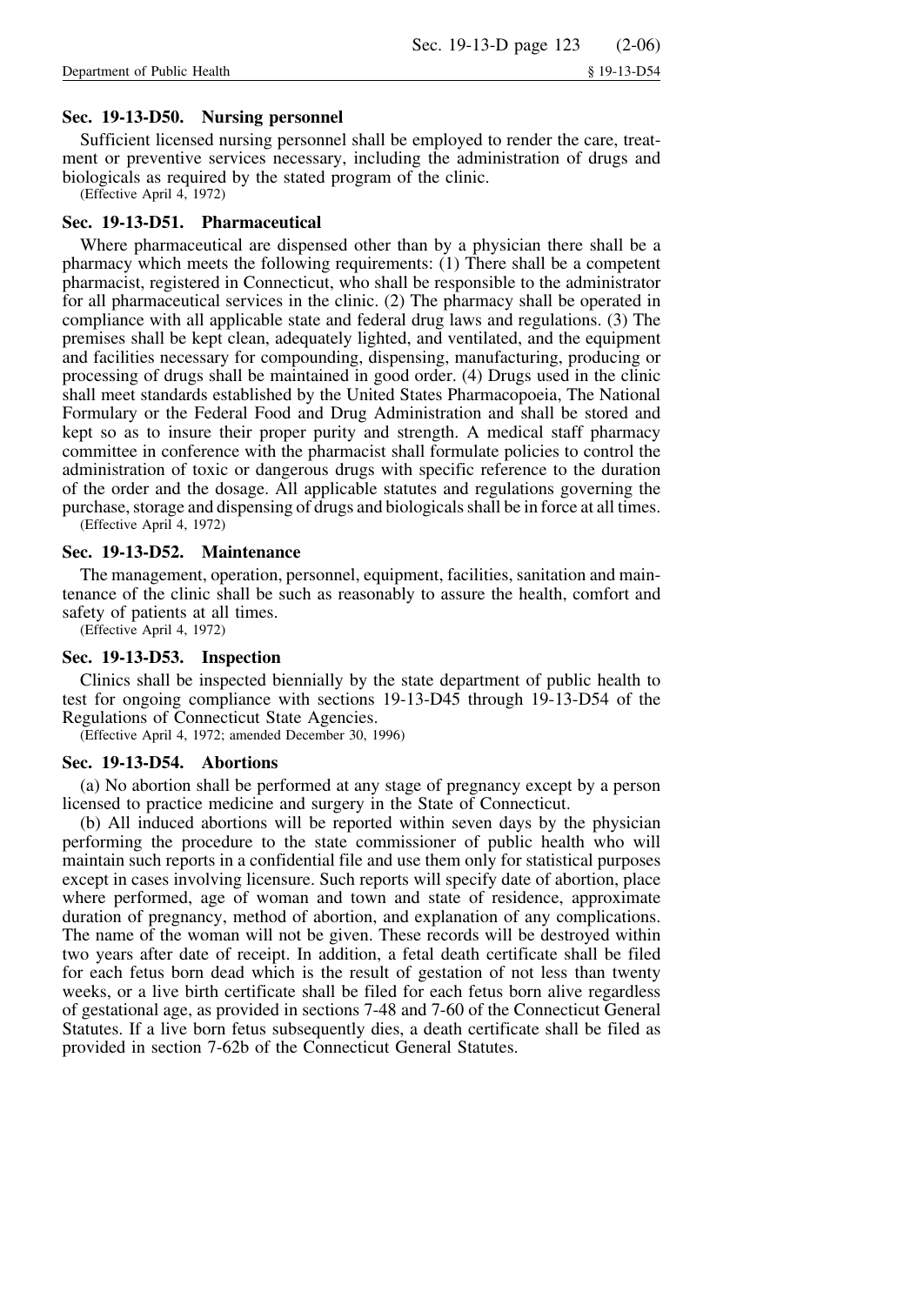(c) All induced abortions after the second trimester as verified by ultrasound, last menstrual period and pelvic exam, shall be done only in a licensed hospital with a department of obstetrics and gynecology and a department of anesthesiology.

(d) All outpatient clinics operated by corporations or municipalities where abortions are performed shall develop standards to control the quality of medical care provided to women having abortions. These standards shall include but not necessarily be limited to:

(1) verification of pregnancy and determination of duration of pregnancy;

- (2) pre-operative instruction and counseling;
- (3) operative permission and informed consent;
- (4) pre-operative history and physical examination;
- (5) pre-operative laboratory procedure for blood Rh factor;
- (6) prevention of Rh sensitization;
- (7) examination of the tissue by a pathologist;
- (8) receiving and recovery room facilities;
- (9) a standard operating room;
- (10) post-operative counseling including family planning; and
- (11) a permanent record.

(e) There shall be a mechanism for continuing review to evaluate the quality of records and the quality of clinical work. This review shall include all deaths, complications, infections and such other cases as shall be determined by the chief of the department of obstetrics and gynecology of the hospital or the clinic medical director.

(f) No person shall be required to participate in any phase of an abortion that violates his or her judgment, philosophical, moral or religious beliefs.

(g) If the newborn shows signs of life following an abortion, those measures used to support life in a premature infant shall be employed.

(h) During the third trimester of pregnancy, abortions may be performed only when necessary to preserve the life or health of the expectant mother.

(Effective February 25, 1974; amended December 30, 1996, August 1, 2005)

# **Sec. 19-13-D55.**

Repealed, September 28, 1988.

# **Sec. 19-13-D55a. Licensure of an out-patient dialysis unit and standards for in-hospital dialysis units**

(a) **Definitions.** As used in this section:

(1) ''Dialysis Unit'' or ''Unit'' means:

(A) An out-of-hospital out-patient dialysis unit that is a licensed facility which provides services on an out-patient basis to persons requiring dialysis on a shortterm basis or for a chronic condition or training for home dialysis; or

(B) An in-hospital dialysis unit that is a special unit of a licensed hospital designed, equipped and staffed to offer dialysis therapy on an out-patient basis, and to provide training for home dialysis and renal transplantation as appropriate.

(2) ''Dialysis Treatment'' means:

(A) Chronic dialysis given to patients who have reached that stage of kidney impairment that requires dialysis to maintain life; or

(B) Acute dialysis given to patients who require dialysis because of temporary kidney failure.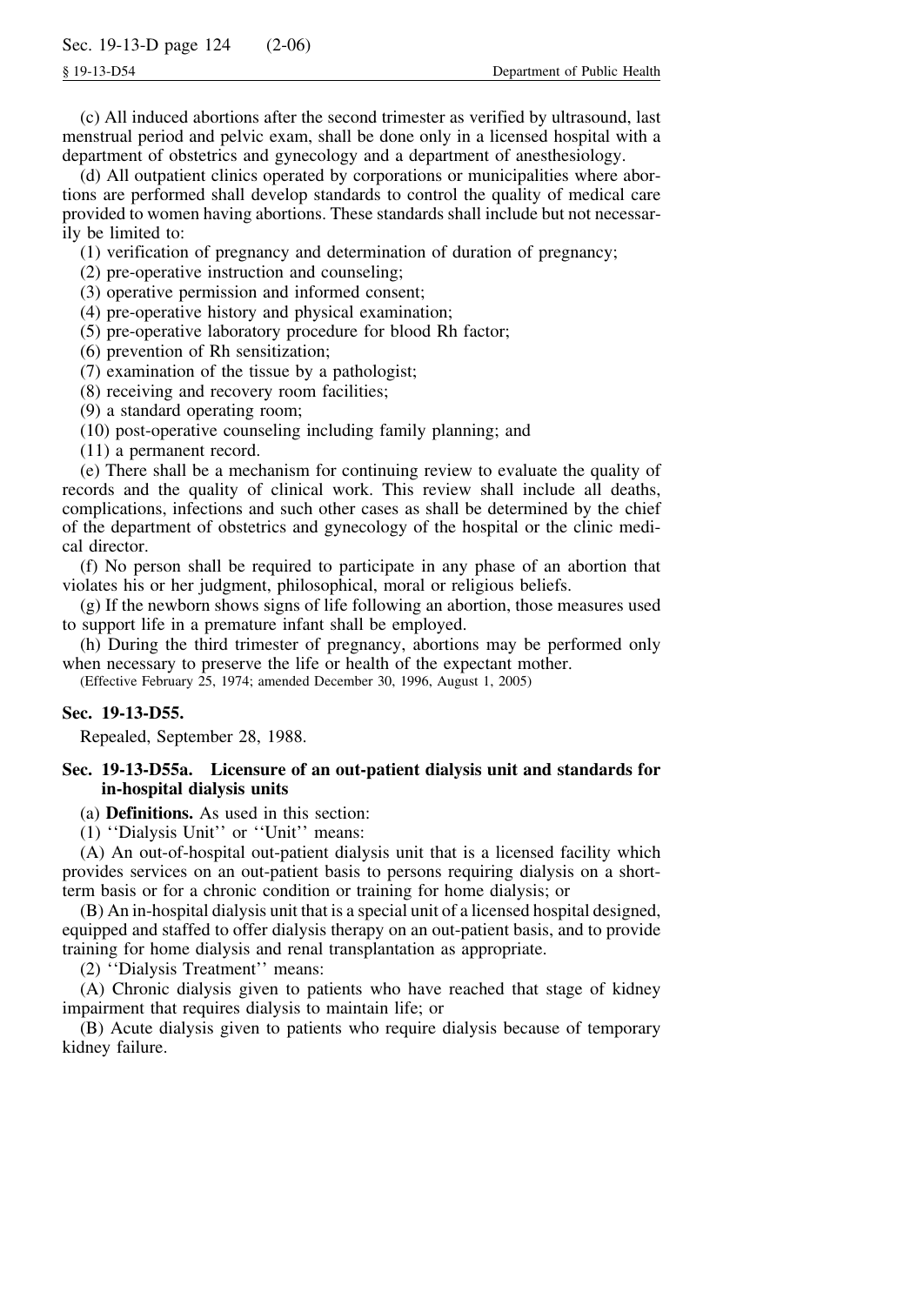(3) ''Administrator/Director'' means an individual employed by and accountable to the unit's governing body with responsibility for overall management of the unit and compliance with applicable laws and regulations.

(4) ''Nurse Manager'' means a registered nurse with accountability to the unit administrator/director for the nursing management, provision, coordination and quality of patient care delivered in the unit.

(5) ''Charge Nurse'' means a registered nurse to whom the nurse manager has delegated accountability for the coordination and supervision of all nursing care activities provided in the dialysis unit for a specified period of time.

(6) ''Medical Director'' means a physician responsible for supervision and assurance of the quality of the medical, technical and related administrative functions of the dialysis unit.

(7) ''Patient Care Staff'' means registered nurses, licensed practical nurses and patient care technicians, who provide dialysis treatments to patients.

(8) ''Patient Care Technician'' means a trained employee in a dialysis unit who may participate in patient care under the direct supervision of a registered nurse.

(9)''Direct Supervision'' means supervision of the dialysis treatment continuously in the same room in which the treatment is being performed.

## (b) **Licensure Procedure.**

(1) The Agency of Cognizance. A dialysis unit shall not be constructed, expanded or licensed to operate except upon application for, receipt of approval, and compliance with any limitations and conditions required by the Agency of Cognizance pursuant to Connecticut General Statutes, section 19a-638 and 19a-639, when applicable.

(2) No person shall operate a dialysis unit without a license issued by the Department in accordance with Connecticut General Statutes, Section 19a-491.

(3) Application for Licensure for Out-of-Hospital Out-Patient Dialysis Units.

(A) Application for the grant or renewal of a license to operate an out-of-hospital out-patient dialysis unit shall be made in writing on forms provided by the Department; shall be signed by the person seeking the authority to operate the facility; shall be notarized, and shall include at a minimum the following information:

(i) Evidence of compliance with local zoning ordinances and local building codes upon initial application;

(ii) Local fire marshal's annual certificate of compliance;

(iii) Statement of ownership and operation;

(iv) Certificate of public liability insurance;

(v) Current organization chart;

(vi) Description of services provided.

(B) Application for license renewal shall be made in accordance with subdivision (A) above and not less than 30 days preceding the date of expiration of the unit's current license.

(4) Issuance and Renewal of Licensure for Out-of-Hospital Out-Patient Dialysis Units.

(A) Upon determination by the Department that a unit is in compliance with the statutes and regulations pertaining to its licensure, the Department shall issue a license or renewal of license to operate a unit for a period not to exceed two years.

(B) The license shall not be transferable to any other person, or facility or location.

(C) Each license shall list, on its face, the location and licensed number of hemodialysis stations, the types of treatment services provided, the name of the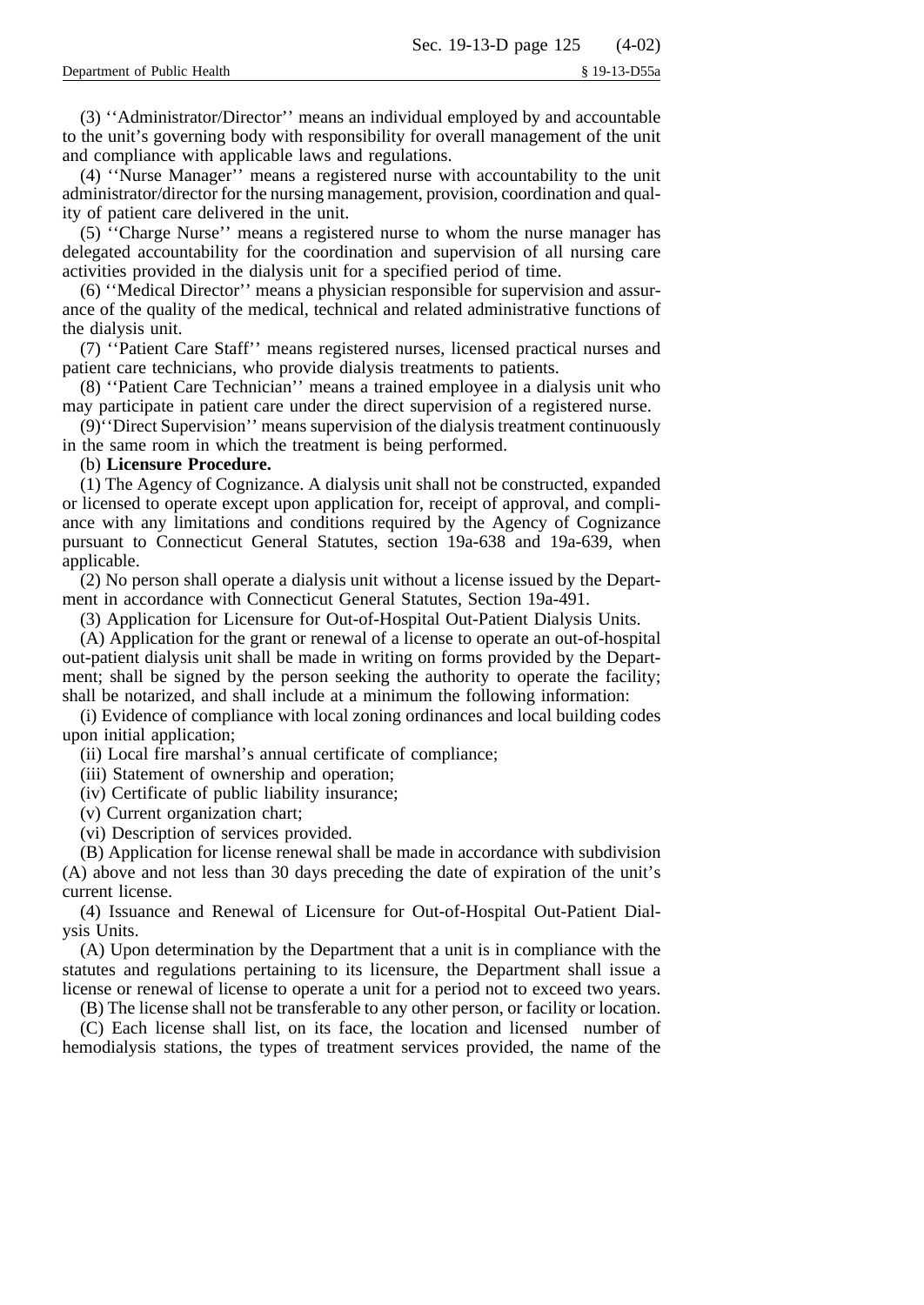licensee, the name under which the unit does business, and the dates of issuance and expiration of said license.

(D) The license shall be posted in a conspicuous place in a room accessible to the public.

(E) The licensee shall notify the Department in writing of any proposed change of ownership, location or services at least ninety days prior to the effective date of such proposed changes.

(5) Surrender of License. The facility shall notify in writing the Department, each patient concerned, the next of kin or legal representative, and any third party payors concerned at least 30 days prior to the voluntary surrender of a facility's license or surrender of license upon the Department's order of revocation, refusal to renew or suspension of license. In such cases, the current license shall be surrendered, to the Department, within seven days of the termination of operation.

# (c) **Governing Body**

(1) The dialysis unit shall be under the control of a governing body, which shall be responsible for the following:

(A) Oversight of the management and operation of the dialysis unit.

(B) Adoption, and documented annual review of written policies and procedures, governing all aspects of the dialysis unit to include, at a minimum, the following:

(i) Health care and safety of patients;

(ii) The overall quality improvement program for the unit;

(iii) Personnel policies;

(iv) Patient grievance mechanism;

(v) Types of renal dialysis equipment to be utilized;

(vi) Reuse of dialysis devices in accordance with accepted standards of practice; (vii) Operating hours;

(viii) Methods of selection of patients;

(ix) Patients on transplant status;

(x) Prevention and control of infectious diseases among patients and staff to include appropriate referrals and written notification to the Department of Public Health.

(C) Establishment of written transfer agreements with hospitals in the immediate vicinity for the provision of in-patient services (applicable to out-of-hospital outpatient dialysis units only).

(D) Appointment of a qualified administrator/director.

(E) Appointment of a qualified medical director.

(F) Approval of all appointments made to the medical staff of the dialysis unit.

(G) Determination of the frequency of meetings of the governing body and documentation of such meetings through minutes.

#### (d) **Administrator/Director**

(1) The Administrator/Director shall have:

(A) A baccalaureate degree or its equivalent and at least one year of experience in a dialysis unit; or

(B) The qualifications referenced in Section 19-13-D55a (e) (1) or Section 19- 13-D55a (g) (2) of these regulations.

(C) Any person currently employed as an administrator/director of a dialysis unit as of September 28, 1988 shall be eligible to continue in the unit of employment without restriction.

(2) The administrator/director shall be responsible for the overall management of the unit and shall have the following responsibilities: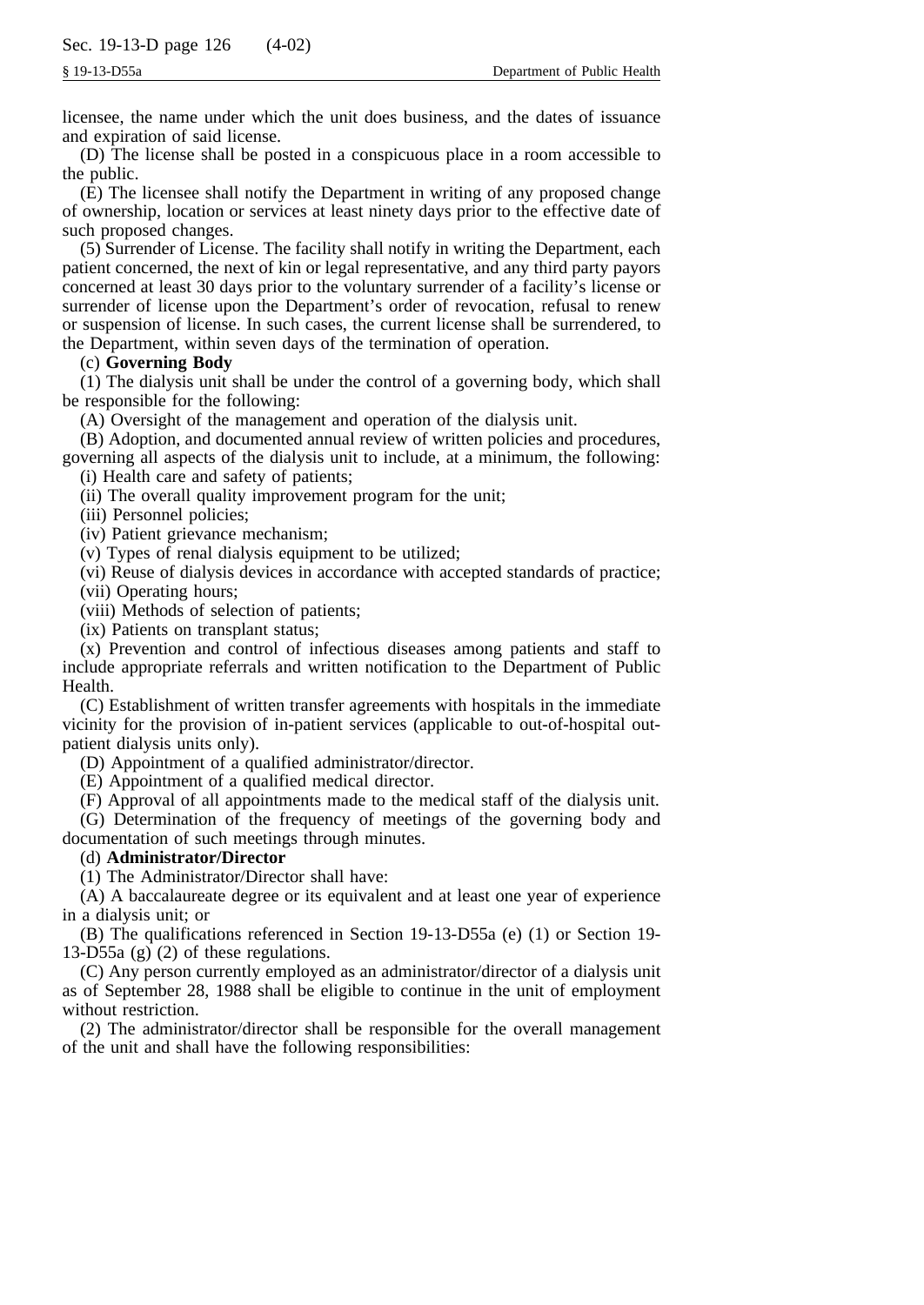(A) Implementation of the policies and procedures which have been adopted by the governing body.

(B) Maintenance of procedure manuals, which are made available to all personnel, to include documented annual review with revisions made as appropriate.

(C) Ensuring compliance with applicable local, state, and federal regulations and laws.

(3) The Department shall be notified in writing, within five (5) business days of any change of administrator/director of the dialysis unit.

# (e) **Medical Director.**

(1) The medical director shall be a physician licensed to practice medicine in Connecticut and who is board eligible or certified in nephrology by a professional board and who has at least 12 months experience in the care of patients in dialysis facilities.

(2) Any person currently serving as a medical director of a dialysis unit as of September 28, 1988 shall be eligible to continue in the dialysis unit of employment without restrictions.

(3) The medical director shall:

(A) Enforce the unit's policies and procedures governing medical care;

(B) Ensure that quality patient care is provided in the dialysis unit;

(C) Serve as liaison between the medical staff and administration;

(D) Recommend to the governing body the approval or denial of applications for membership on the medical staff;

(E) Designate in writing a physician licensed to practice medicine in Connecticut and who is board eligible or certified in nephrology to act in his or her absence.

(4) The Department shall be notified in writing, within five (5) business days of any change of medical director of the dialysis unit.

# (f) **Medical Staff.**

(1) Each facility shall have an active organized medical staff.

(2) Medical staff of a dialysis unit shall be physicians licensed in the State of Connecticut who have completed or are in the process of completing special education and training programs, which shall include renal physiology and pathology.

(3) The active organized medical staff shall adopt written policies and procedures governing the medical care of the dialysis unit's patients. Such policies and procedures shall be approved by the medical director and the governing body. The policies and procedures shall include, at a minimum:

(A) Acceptable standards of practice for the medical staff;

(B) Participation in the medical components of the unit's quality improvement program.

(C) Standards to assure that, in the event of the medical director's absence, inability to act, or vacancy of the medical director's office, another physician who is board eligible or certified in nephrology on the facility's active organized medical staff is temporarily appointed to serve in that capacity.

(D) Protocols for services, if any, which may be provided by non-physician health professionals such as physician's assistants or advanced practice registered nurses.

(4) Members shall meet at least quarterly. Minutes shall be maintained for all such meetings. The regular business of the medical staff meetings shall include, at a minimum, analysis of and recommended actions concerning the medically related components of the unit's quality improvement program, including but not limited to adverse incidents and trends in patient-related dialysis parameters, including outcomes.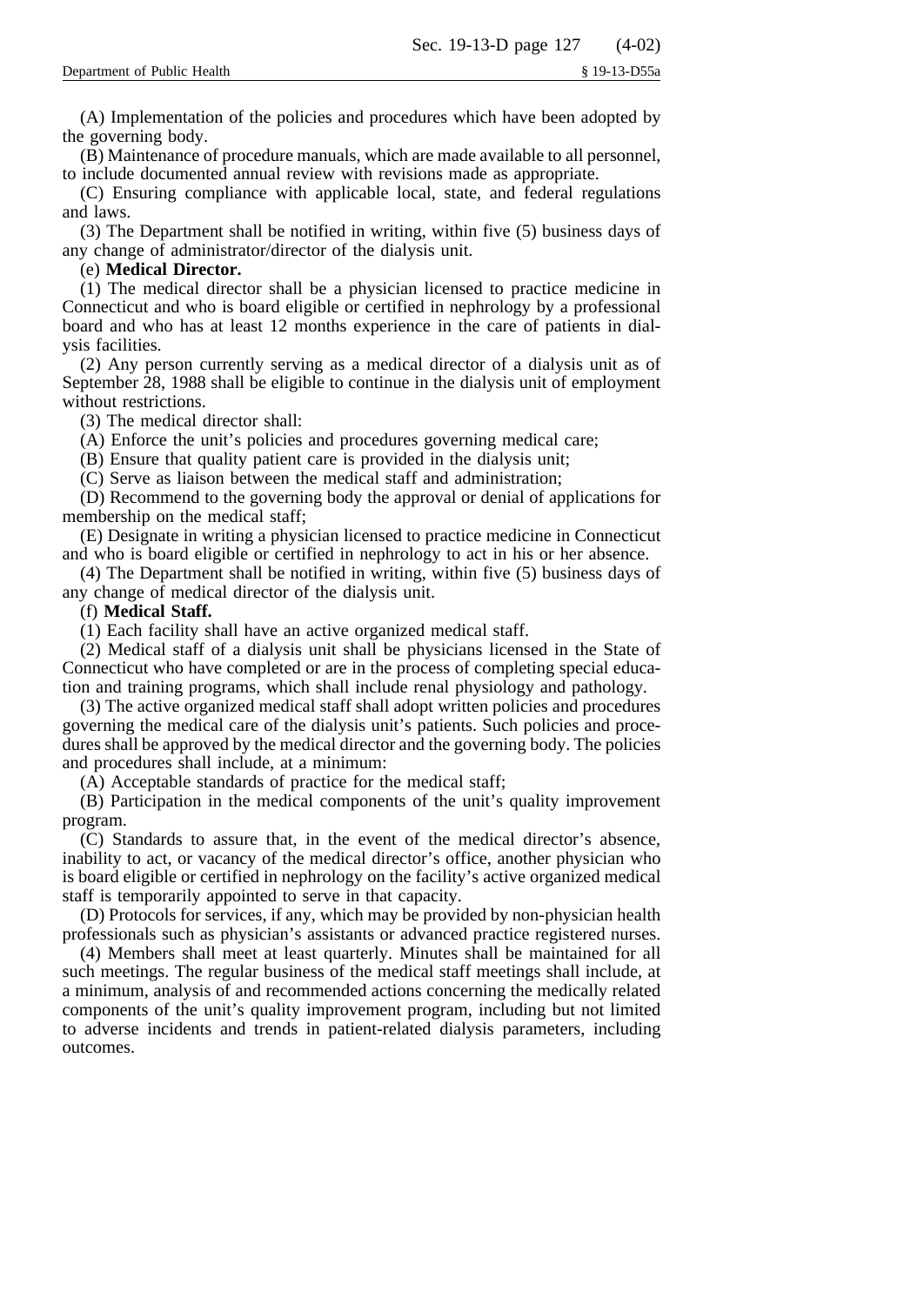## (g) **Nurse Manager.**

(1) The administrator/director shall appoint as nurse manager, a registered nurse licensed in the State of Connecticut.

(2) The nurse manager shall have special education, training and experience in dialysis techniques, 12 months of experience in clinical nursing and an additional 6 months of experience in nursing care of patients with permanent kidney failure who are receiving dialysis treatments.

(3) The nurse manager is responsible for the supervision, provision and quality of nursing care to include the coordination of all nursing activities in the dialysis unit. The nurse manager shall ensure that quality nursing care is provided in the unit.

(4) A charge nurse shall be designated by the nurse manager as responsible for the dialysis unit's nursing activities during the nurse manager's absences.

(5) In addition to the nurse manager, who shall not be counted in the dialysis unit's staffing pattern, there shall be sufficient numbers of licensed nurses and additional personnel to meet the patient care needs of the unit. At all times, at least fifty per cent (50%) of the unit's patient care staff shall be licensed nurses. There shall be a registered nurse on duty at all times when the unit is in operation.

(A) The nurse manager shall implement a patient acuity system which is used to determine the appropriate numbers and types of patient care staff to meet predicted needs of patients on each shift. The acuity system used shall include:

(i) Categorization of patient needs performed on at least a monthly basis;

(ii) A quantitative mechanism to link patient needs to an appropriate number of patient care staff for each shift;

(iii) A mechanism to differentiate which patient needs are appropriate for different levels of patient care staff;

(iv) A plan for management of staffing emergencies affecting patient care;

(v) Documentation of the patient acuity system maintained in the unit for one year.

(B) The nurse manager shall develop a methodology to periodically determine if the acuity system and unit staffing remain appropriate to the patient population being served.

(C) The nurse manager shall ensure that there is sufficient supervision to provide continuous monitoring of individual dialysis treatments.

#### (h) **Nursing Staff.**

(1) Qualified nursing staff of a dialysis unit shall consist of registered nurses and practical nurses who are licensed in the State of Connecticut. A training program, which shall be provided by the dialysis unit of employment prior to the employee functioning in the position, shall include, at a minimum, the following:

(A) Instruction in anatomy and physiology, fluid and electrolyte balance, principles related to dialysis systems and devices, renal drug therapy, complications of dialysis therapy, emergency medical procedures, asepsis and infection control, dietary management and concepts of chronic end stage renal dialysis rehabilitation and patient education.

(B) Documented validation of competency in both theory and practice.

(2) Provisions shall be made for periodic and systematic evaluation of performance.

(3) All nursing staff shall participate in continuing education programs on an annual basis.

(4) Registered nurse staff shall be responsible for all patient assessments, including initial and discharge assessments.

(i) **Additional Personnel.**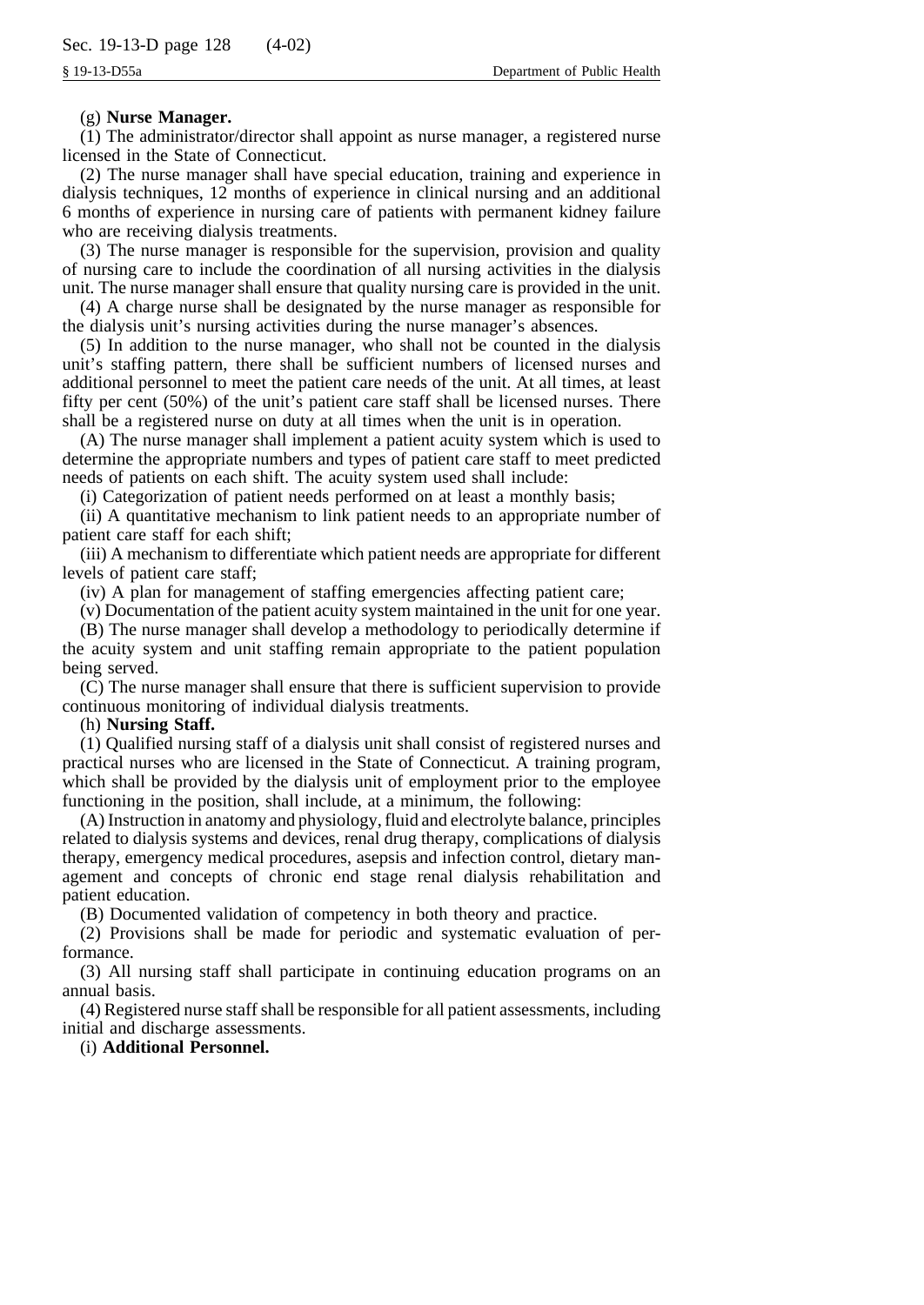(1) Patient Care Technicians.

(A) Patient care technicians shall comprise no more than 50% of staff providing direct care in the dialysis unit, with at least 50% of caregiver staff being licensed nurses.

(B) Patient care technicians may collect baseline objective patient care data; initiate, monitor and terminate dialysis treatments, and contribute information for the patient's ongoing plan of care.

(C) A written patient care technician training program, Approved by the unit's governing body, shall be developed to meet the needs of the individual unit. Training programs, which shall be provided by the unit of employment prior to the employee functioning in the position, shall include, at a minimum, the following:

(i) An introduction to dialysis, including principles of dialysis; care of the patient with kidney failure; dialysis procedures, including initiation, monitoring and termination of dialysis treatment; possible complications of dialysis; water treatment; infection control; and safety and dialyzer reprocessing, if applicable.

(D) A registered nurse shall be responsible for coordination of the clinical training of the patient care technician and shall assure that each patient care technician has completed the training program and has demonstrated competency in all clinical and theoretical areas.

(E) Records shall be kept to verify the participation and performance of each trainee in each phase of the training program. The satisfactory completion of the training program shall be attested to on each trainee's record by a registered nurse.

(F) Each patient care technician shall have an annual evaluation of performance. This evaluation shall be written and maintained for a minimum of three years.

(G) Each patient care technician shall participate in continuing education programs on an annual basis.

(H) Minimum qualifications for patient care technicians shall be a high school diploma.

(2) Other technical staff.

(A) Other technical staff shall be appropriately trained and tested to perform the assigned tasks and functions described in the dialysis unit's job description. This training program shall be provided by the dialysis unit of employment and each component shall be satisfactorily completed prior to the employee performing the component independently. Verification of competency shall be in writing.

(B) Other technical staff shall function under the supervision of the nurse manager.

(C) Other technical staff may not initiate, monitor or terminate dialysis treatments. (3) Social Worker.

(A) The administrator/director shall appoint a qualified social worker.

(B) A qualified social worker shall be licensed pursuant to section 20-195m of the general statutes of Connecticut.

(C) Social work staff shall be employed in sufficient numbers to meet the needs of the patients.

(D) The social work staff shall assess and monitor each patient's adjustment to the social and emotional aspects of the patient's illness and treatment, provide casework or groupwork for patients and families as needed, participate in team reviews of patients' progress and make recommendations regarding treatment based on the patient's current psychosocial needs, provide direction for financial assistance, identify community resources and assist patients and families in utilizing them.

(4) Dietitian.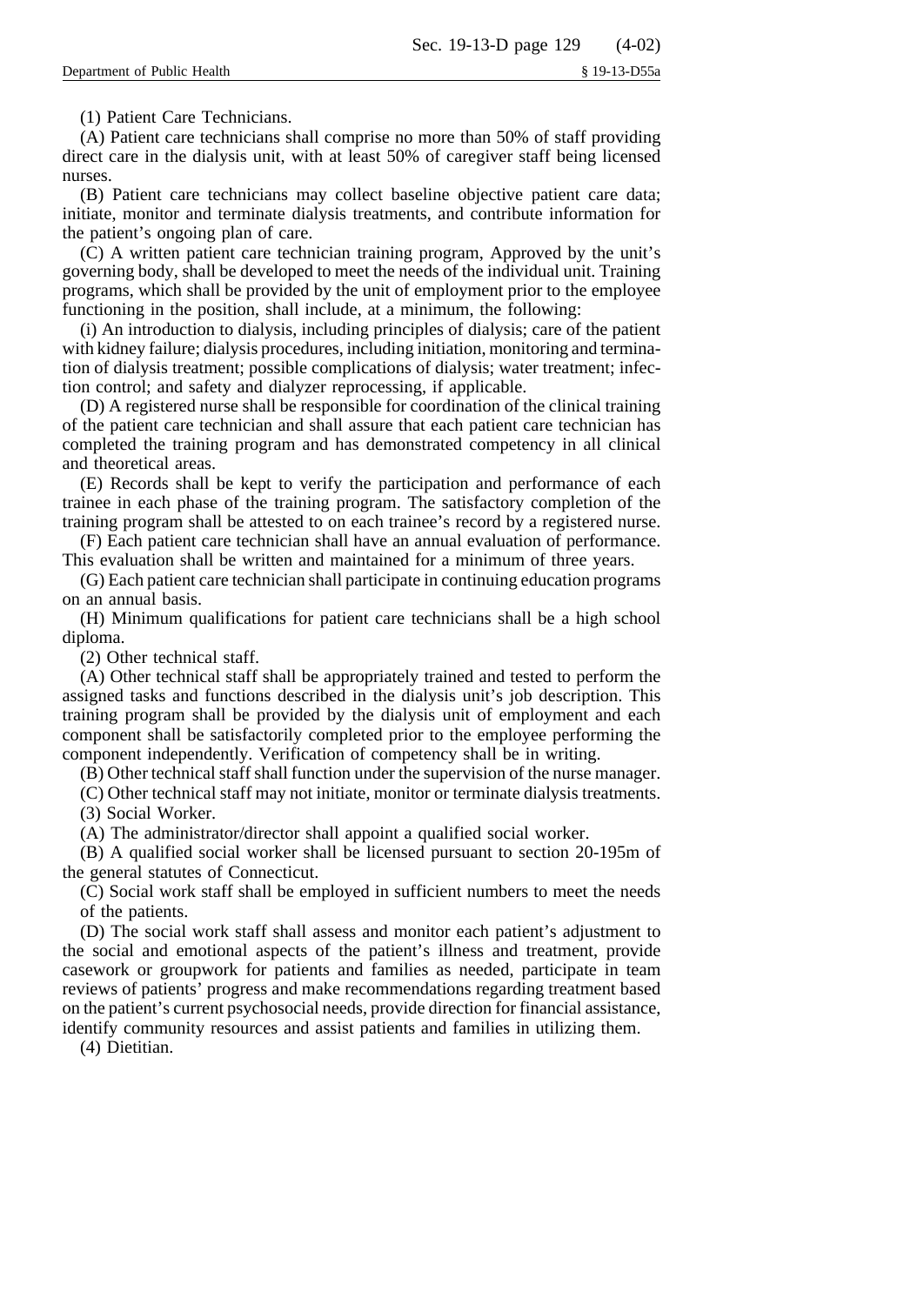(A) The administrator/director shall appoint a qualified dietitian who shall be registered by the American Dietetic Association and who has at least one year of experience in clinical nutrition.

(B) The qualified dietitian shall be responsible for:

(i) A comprehensive assessment of patients' nutritional and dietetic needs;

(ii) Recommending medical nutritional therapy;

(iii) Counseling patients and significant others regarding nutritional and dietetic needs;

(iv) Monitoring patient responses, both physiological and psychosocial, to medical nutritional therapy.

(C) Dietitian staff shall be employed in sufficient numbers to meet the needs of the patients.

(5) Medical Records Practitioner.

(A) The administrator/director shall appoint a qualified medical records practitioner who:

(i) Has graduated from a program for medical record administrators accredited by the Council on Medical Education of the American Medical Association and the American Medical Record Association, and is certified or is eligible for certification as a registered record administrator (RRA) by the American Medical Record Association; or

(ii) Has graduated from a program for medical record technicians approved jointly by the Council on Medical Record Education of the American Medical Association and the American Medical Record Association and is certified or is eligible for certification as an accredited record technician (ART) by the American Medical Record Association; or

(iii) Has successfully completed and received a passing grade in the American Medical Record Association's Correspondence Course for Medical Record Personnel approved by the Accrediting Commission of the National Home Study Council, and is certified or is eligible for certification as an accredited record technician by the American Medical Record Association; or

(iv) If the medical records practitioner cannot satisfy the above qualifications, the provisions of this section may be met if such person functions with consultation from a person who qualifies under paragraph $(5)$   $(A)$   $(ii)$   $(iii)$ .

(B) The medical records practitioner shall be responsible for the maintenance of medical records in accordance with accepted standards of practice and for quarterly audits of records.

(6) All housekeeping and cleaning staff shall receive training to ensure that technical procedures used in cleaning and housekeeping are implemented to protect the health and safety of patients, staff and the public.

(7) Other staff as deemed necessary for the care of the patient. Such staff will function under the supervision of the appropriate qualified professional.

#### (j) **Clinical Records.**

(1) There shall be adequate provision for the retention and storage of all clinical records which shall ensure the safety of such records and the confidentiality of the information contained therein.

(2) Adequate space and equipment shall be provided for record keeping, and the records shall be maintained in a secure manner so as to protect their confidentiality and integrity.

(3) A clinical record shall be started for each patient at the time of admission to the unit to include all identifying data. Each patient's record shall contain sufficient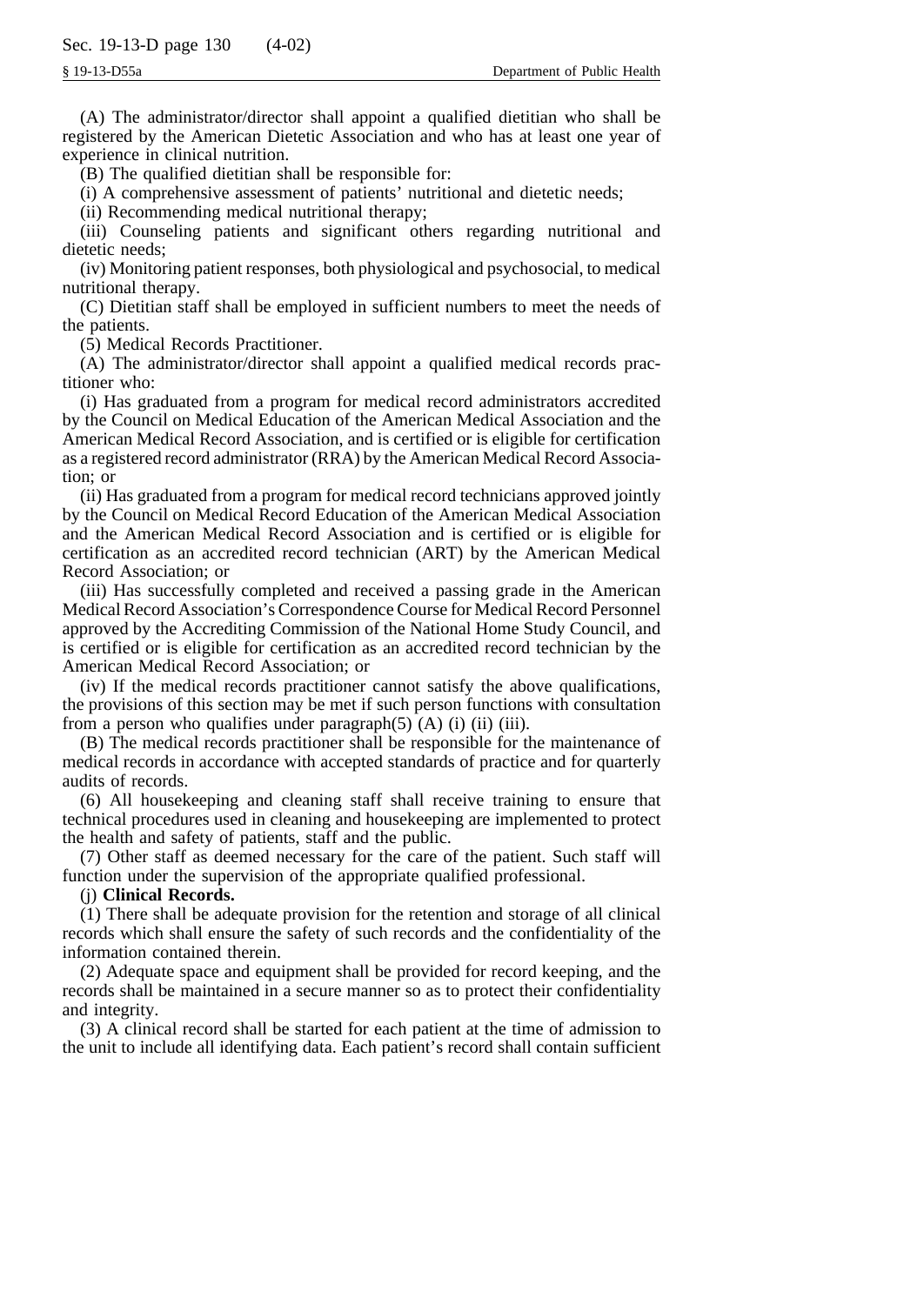information to justify the diagnosis and warrant the treatment given or services provided. A patient care plan including specific interventions to meet all identified patient needs shall be included. Each entry in the record shall be signed by the person responsible for it immediately after the service or treatment is rendered.

(4) All records shall be maintained in an out-of-hospital out-patient dialysis unit for a minimum of five years following the discharge of the patient. When records are archived off-site or stored electronically, provisions shall be made for retrieval and maintenance of confidentiality.

(5) Entries shall be made in the clinical record by all disciplines at least quarterly and at the time of any changes in the patient's condition or treatment.

### (k) **Pharmaceutical Services.**

(1) The dialysis unit shall ensure the availability of pharmaceutical services, where indicated, to meet the needs of the patient.

(2) The pharmaceutical services shall be under the direction of a licensed pharmacist who shall be directly responsible to the administrator/director for:

(A) Supervision of the pharmaceutical services to assure conformance with accepted standards of practice, unit policies and all applicable state and federal laws.

(B) Development and implementation of current written policies and procedures that govern the procurement, storage, preparation, distribution, disposal, control and recording of drugs and biologicals.

(C) Inspection of all drug preparation and storage areas (including emergency drugs) at suitable intervals to ensure that:

(i) Drugs and biologicals are dispensed, packaged and labeled in accordance with accepted standards of practice and all applicable state and federal laws.

(ii) Drugs and biologicals are stored under proper conditions of sanitation, security, segregation and environmental control.

(iii) Drugs and biologicals which are out-dated, deteriorated, subjected to a drug recall, improperly labeled or discontinued are disposed of in accordance with approved procedures.

(iv) Emergency drugs are in adequate supply.

(v) Complete and accurate records are maintained for the receipt and disposition of controlled substances.

(3) The licensed pharmacist shall be responsible for:

(A) Establishment of quality control specifications for the procurement of drugs and biologicals used in the treatment of patients.

(B) Monitoring the drug therapy of patients for drug interactions, as appropriate.

(C) Participation, as appropriate, in inservice educational programs for the professional staff pertinent to drug therapy.

(D) Participation, as appropriate, in patient care conferences.

(E) Participation, as appropriate, in drug related patient and family education and counseling.

(4) There shall be current, written policies and procedures, approved by the medical staff, that govern the safe prescribing and administration of drugs and the proper recording of medication administration in the unit.

#### (*l*) **General.**

(1) For each position in the dialysis unit, there shall be a job description identifying required qualifications, training and/or past experience and the specific duties of the position.

(2) There shall be a program of continuing staff education provided in order to maintain and improve knowledge and skills.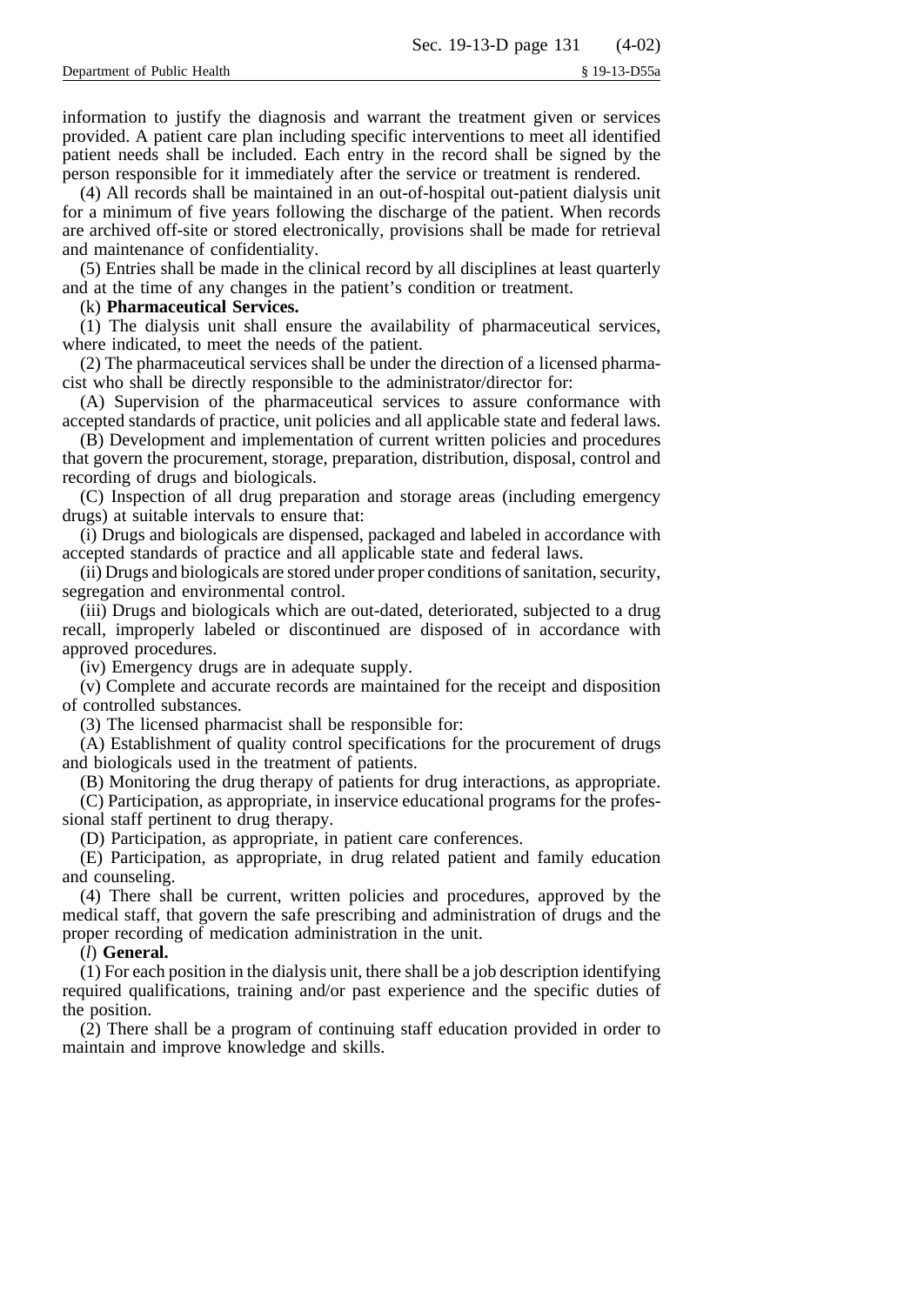(3) There shall be ancillary and functional dialysis machines readily available in the facility.

(4) The facility shall provide any special dialysate formulas (non-routine formulas of acetate) required by patients.

(5) On each dialysis unit or in close proximity there shall be maintained, at a minimum, emergency equipment and drugs for resuscitation and defibrillation.

(6) The management, operation, personnel, equipment, facilities, sanitation and maintenance of the dialysis unit, to include the care and services rendered within the dialysis unit, shall be such as to reasonably ensure the health, comfort and safety of patients, staff and the public at all times.

(7) Written fire and disaster plans shall be formulated and posted in a conspicuous location.

(8) If the unit provides self-dialysis training, the following support services shall be provided:

(A) Initial and periodic assessment by the appropriate professionals of the patient's home adaptation, including visits to the home, based on the patient's needs, and arrangements for monthly follow-up visits at the dialysis unit. The patient care plan shall include a schedule of assessments.

(B) Consultation with a qualified social worker and dietitian.

(C) Installation and maintenance of equipment.

(D) Ordering of supplies on an ongoing basis.

(E) Testing and appropriate treatment of water for home hemodialysis patients.

## (m) **Physical Plant Standards.**

(1) General Provisions.

(A) All plans and specifications for new construction or alterations shall be submitted to the State Department of Public Health, the local Fire Marshal and the local building inspector for approval before construction is undertaken.

(B) Any facility licensed after the effective date of these regulations shall conform with the construction requirements described this section. Any facility licensed prior to the effective date of these regulations shall comply with the construction requirements in effect at the time of licensure. However, if the Commissioner or the Commissioner's designee determines that a pre-existing non-conformity with this subsection creates serious risk of harm to patients in a facility, the Commissioner may order such facility to comply with the pertinent portion of this subsection.

(C) Waiver.

(i) The Commissioner or his/her designee, in accordance with the general purposes and intent of these regulations, may waive provisions of the Physical Plant Standards of these regulations if the Commissioner determines that such waiver would not endanger the life, safety or health of any patient. The Commissioner shall have the power to impose conditions which assure the health, safety and welfare of patients upon the grant of such waiver, or to revoke such waiver upon a finding that the health, safety, or welfare of any patient has been jeopardized.

(ii) Any facility requesting a waiver shall apply in writing to the Department. Such application shall include:

(a) The specific regulations for which the waiver is requested;

(b) Reasons for requesting a waiver, including a statement of the type and degree of hardship that would result to the facility upon enforcement of the regulations;

(c) The specific relief requested; and

(d) Any documentation which supports the application for waiver.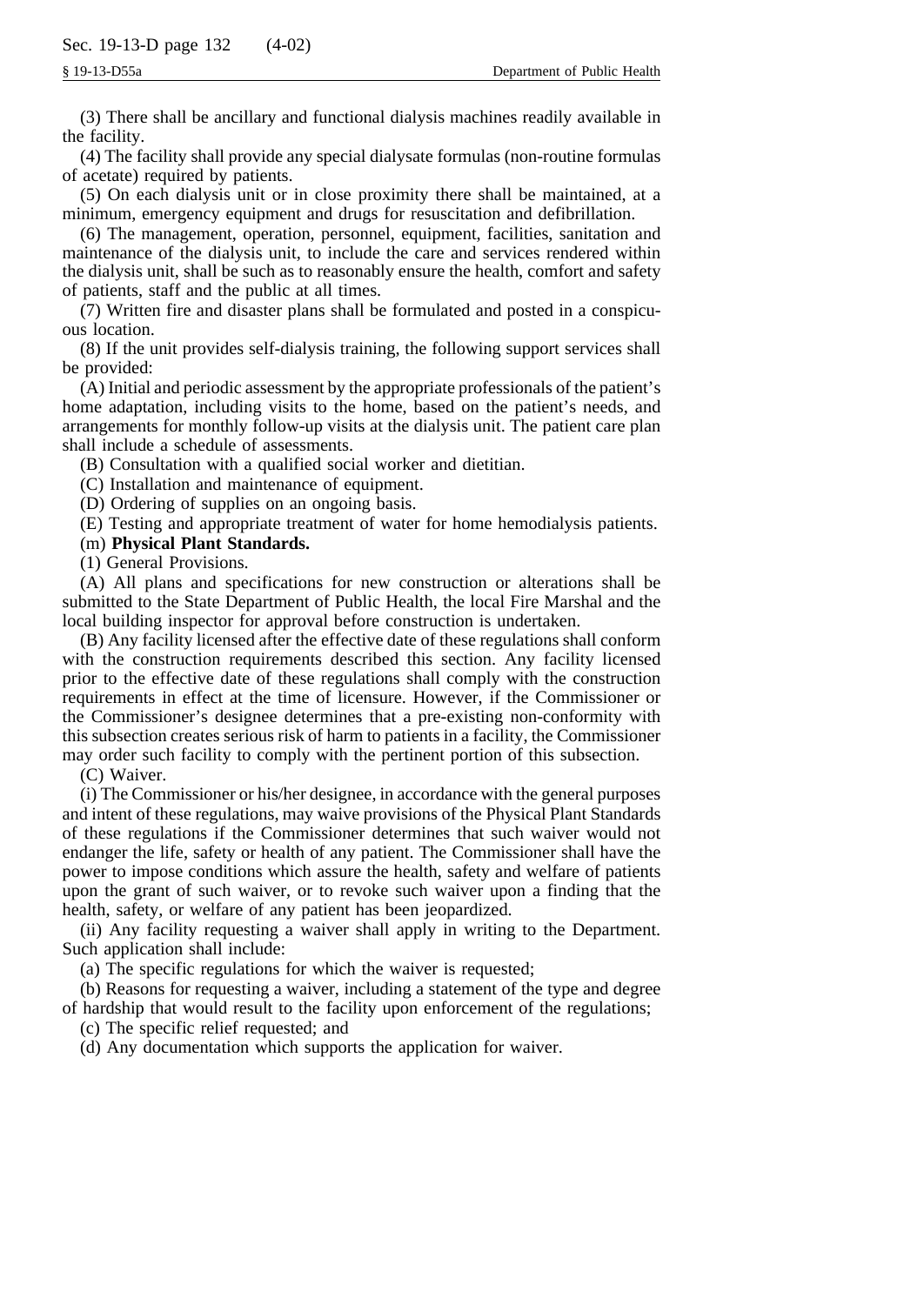(iii) In consideration of any application for waiver, the Commissioner or his/her designee may consider the following:

(a) The maximum patient capacity;

(b) The impact of a waiver on care provided;

(c) Alternative policies or procedures proposed.

(iv) The Department reserves the right to request additional information before processing an application for waiver.

(v) Any hearing which may be held in conjunction with an application for waiver shall be held in conformance with Chapter 54 of the Connecticut General Statutes and Department regulations.

(2) Site.

(A) The site or location of a new dialysis unit shall be approved by the State Department of Public Health.

(B) No facility shall be constructed or converted to this use without city water and sanitary sewers.

(C) Adequate off street parking stalls shall be provided at the ratio of one for each patient station.

(3) Code.

(A) All new dialysis units shall comply with the State of Connecticut Fire Safety Code and Supplements and the State Basic Building Code and Supplements and local zoning ordinances. Only the most current and most stringent code or regulation shall be used.

(B) Facilities shall be usable by and accessible to persons with disabilities.

(C) An annual certificate from the local fire marshal shall be submitted with the application for licensure to the State Department of Public Health.

(4) Administration. The following shall be provided:

(A) Entrance. A grade level or ramp entrance way. In multi-story structures where the unit is above street level there must be ready access to an elevator which can accommodate a stretcher and attendant.

(B) Waiting room. Two toilet areas and a public telephone, all equipped for use by persons with disabilities, and seating accommodations for waiting periods shall be available or accessible to the dialysis unit. Provisions shall be made for the protection and security of patients' personal belongings.

(C) General or Individual Offices. The following shall be provided:

(i) Storage for medical records and office space for administrative and professional staffs.

(ii) Combination physician's office and examination room.

(iii) Office space for Dietitians and Social Workers which is available on or accessible to the dialysis unit.

(5) Patient Treatment Area. The following shall be provided in a dialysis unit:

(A) Each patient bed shall be located to provide clearance of three feet (3′) on each side and front.

(B) The lounge chair shall be located to permit a clearance of three feet (3′) on each side and front.

(C) The unit shall be designed to provide privacy for each patient by the use of cubicle curtains, or by separate cubicles.

(D) An isolation room of a minimum of one-hundred square feet (100′) shall be provided, with a toilet room, and an entry vestibule or outer room, containing sink, counter space, and storage space. The lavatory shall be located within the isolation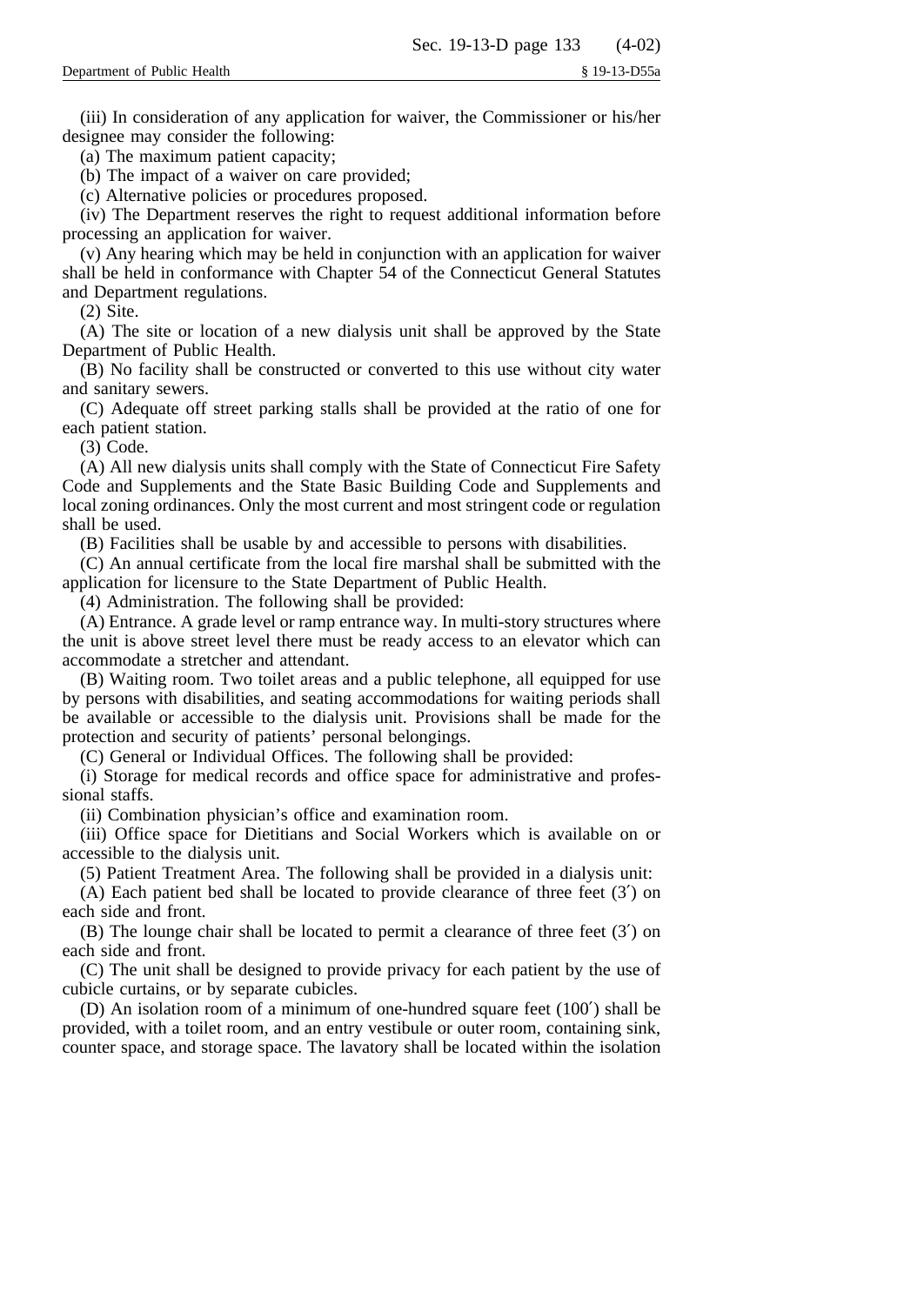room. The isolation room shall be a part of the unit. A separate entrance from inside the unit to the isolation room shall also be provided.

(E) Handwashing facilities shall be convenient to the treatment area.

(F) Individually controlled reading lights shall be provided for each patient station.

(G) A private treatment room of at least one hundred twenty-five square feet (125′) shall be provided for patients who are being trained to use dialysis equipment at home.

(6) Nursing Unit. The following shall be provided in a dialysis unit:

(A) A nurses' station, which has direct visual observation of all patients.

(B) Medication preparation area - provision shall be made for an area to prepare medications. This may be a medication room of not less than forty-five square feet or a self-contained mobile medication cabinet. The medication preparation area shall be equipped with locked storage and non-portable steel storage for controlled substances. If a mobile medication cabinet is not stored within a locked area it may be located in close proximity to the nurses' station provided it is secured with a docking mechanism. All mobile medication cabinets shall be closed and locked when not in current use.

(C) Clean workroom, which shall contain a work counter, handwashing sink, and enclosed storage facilities for clean and sterile supply materials.

Minimum of fifty square feet (50′).

(D) Soiled workroom, which shall contain a flush rim sink, handwashing sink, work counter, storage cabinets, waste receptacle and soiled linen receptacle. Minimum of one-hundred square feet (100′). Out-of-hospital out-patient units shall also have bedpan flushing devices that sterilize bedpans if disposable bedpans are not used.

(E) Nourishment station is optional, but if provided, shall contain a handwashing sink, refrigerator, and a storage cabinet. The station shall not be located within the treatment area.

(F) Clean linen storage area or space for a unit linen cart with cover, if linen is provided.

(G) An environmental services closet shall be provided adjacent to and for the exclusive use of the unit. The closet shall contain a floor receptor or service sink and storage space for housekeeping supplies and equipment.

(H) In those units in which a piped in oxygen system is not provided, a separate storage closet shall be provided for the storage of oxygen cylinders.

(I) Supply areas of twenty square feet (20′) of floor area per patient station or supply carts shall be provided.

(J) Central Delivery Systems. Each facility using a central delivery system shall provide either on the premises, a Central Batch Mixing Room, or through written arrangements, a delivery system for solutions used for the treatment of patients. If used, a Central Batch Mixing Room shall contain mixing, storage and distribution equipment, a sink), storage space and holding tanks. For facilities using bulk or premixed solutions, storage and distribution spaces shall be provided.

(K) Equipment maintenance room of not less than one-hundred and fifty square feet and equipped with a hand wash sink and a deep service sink. There shall be at least one reverse osmosis (RO) supply available for each fifteen stations up to a maximum of two.

(L) An equipment storage room for the storage of clean equipment available for patient use.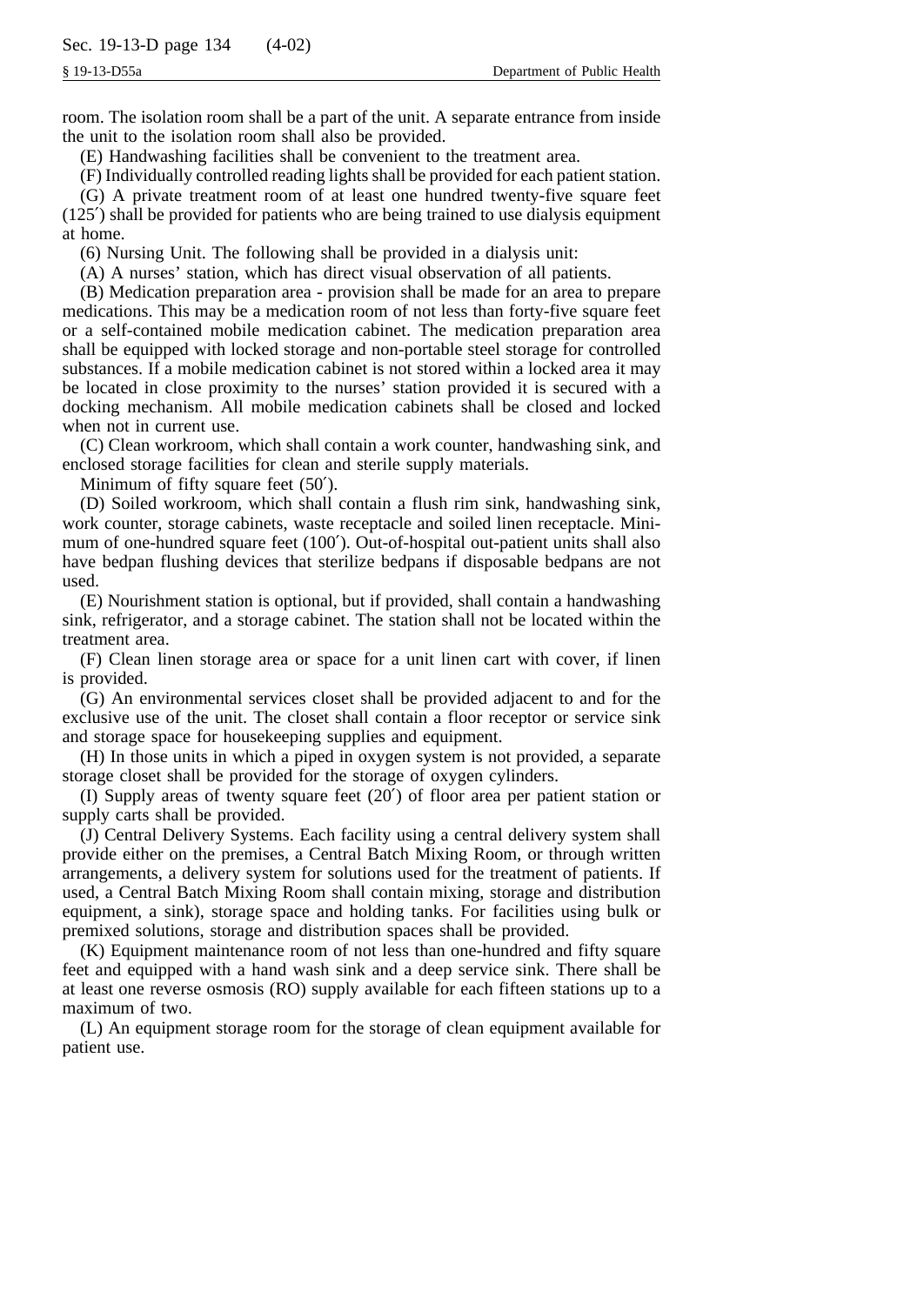(M) Dialyzer reuse room. If dialyzers are reused, a reprocessing room is required, sized to perform the functions required and to include one-way flow of materials from soiled to clean with provisions for refrigeration (if dialyzers are stored prior to reprocessing), decontamination/cleaning areas, sinks, processors, packing area, dialyzer storage cabinet(s), and a computer and label printer, if used.

(7) Staff Facilities. Staff toilet and lockers shall be provided within the unit. All units shall provide a staff locker room measuring ten square feet per patient station, or sixty square feet whichever is more, provided however that the staff locker room need not exceed a size of one-hundred fifty square feet.

(A) A separate staff dining/lounge shall be provided in out-of-hospital units.

(8) Details of Construction and Electrical Requirements. The following shall be provided:

(A) Corridors shall not be less than five feet wide in an out-of-hospital outpatient unit.

(B) Acoustic treated ceilings shall be provided in corridors, treatment areas, nurses' stations, work areas and waiting area.

(C) An intercom and emergency call signaling system shall be provided between the isolation room, the home training room, patient toilet rooms, nurses' station and the staff dining/lounge area.

(D) Ceiling heights in patient treatment areas shall not be less than eight feet and seven feet, eight inches in all other rooms.

(E) Wall surface finishes shall be washable and moisture resistant.

(F) The minimum width of doors to patient treatment areas shall be three feet, ten inches, two feet, six inches for doors for staff use, and three feet eight inches elsewhere.

(G) All sinks or lavatories in the clinical area shall be provided with any device other than hand controls, soap, paper towels, and dispensers.

(H) Wall bases in treatment areas, soiled workrooms, equipment maintenance room, environmental services closet and other areas which are frequently subject to wet cleaning methods shall be made integral with the floor.

(I) Cubicle curtains and draperies shall be non-combustible or flame retardant.

(J) No walls shall block the view from the nurses' station to the patient area in a given treatment area.

(K) Hospital type hardware shall be provided on doors to clean work rooms, soiled workrooms and the isolation room.

(L) All plumbing lines, electrical conduit, and HVAC systems shall be enclosed.

(M) All materials, including equipment, conductors, controls and signaling devices shall be installed to provide a complete electrical system.

(N) All electrical, mechanical, or piping installations and systems shall be tested prior to initial licensure. The records of tests performed shall be maintained on the premises for at least three years.

(O) A written preventative maintenance program shall be developed and implemented. All records of the program shall be maintained for a three year period.

(9) Mechanical Systems. The following shall be provided:

(A) Plumbing.

(i) Plumbing for the unit shall be designed to provide a minimum water pressure adequate to the needs of the equipment used with waste lines serving the dialysis equipment designed to prevent backflow and necessary check valves and shutoff valves appropriately located in the plumbing system.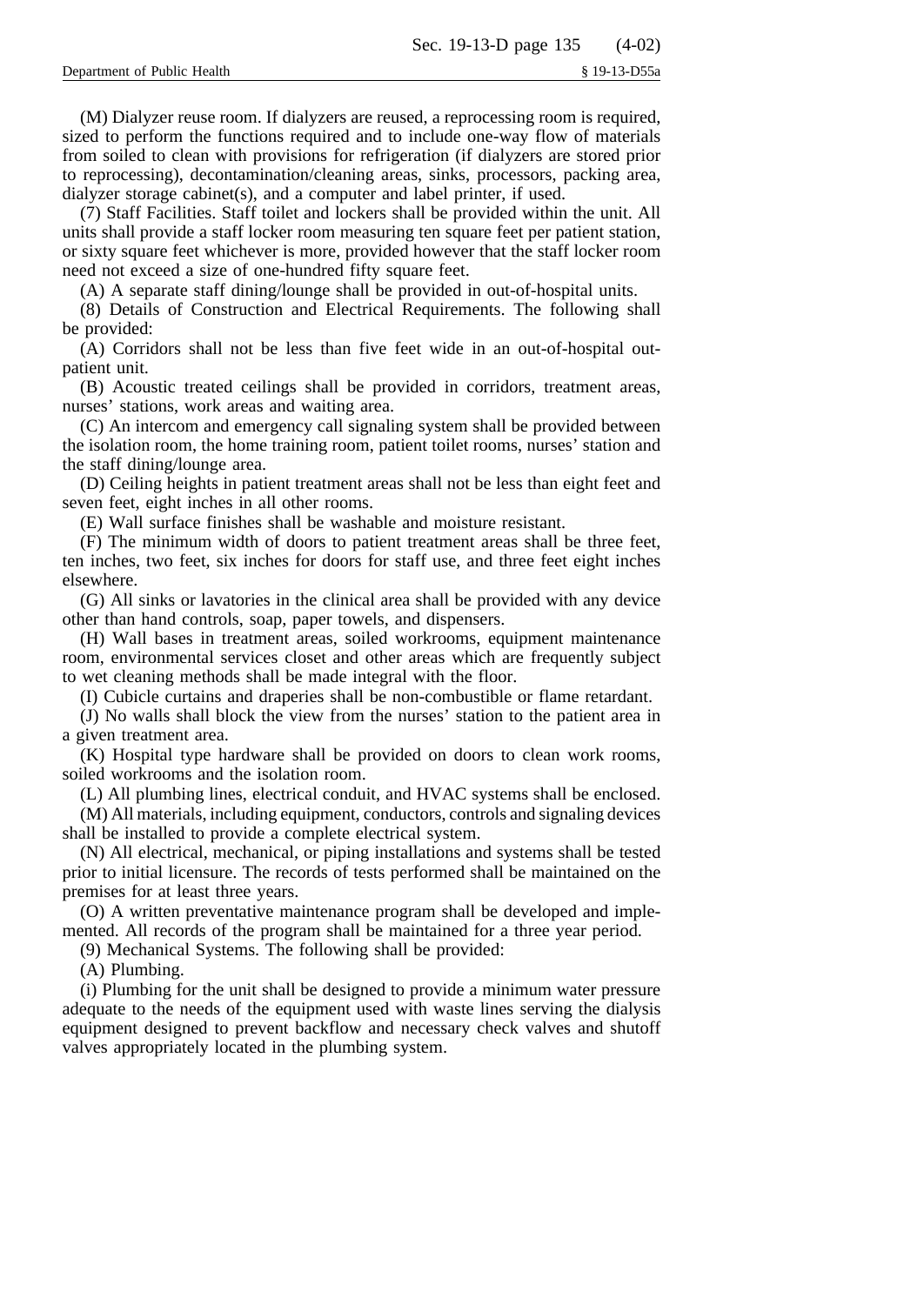(ii) Backflow preventers (vacuum breakers) shall be installed on hose bibbs, janitor's sinks, bedpan flushing attachments, clinical sinks, and all other attachments to which hose or tubing can be attached.

(iii) If a centralized dialysate delivery system is utilized, each distribution line shall be clearly labeled and color-coded to identify its contents.

(B) Electrical Service.

(i) There shall be a minimum of two duplex receptacles on each side of a patient bed or lounge chair. Additional receptacles may be located where convenient for use.

(ii) Receptacles shall be located at least thirty-six inches (36″) above the floor and be of ''hospital grade'' construction.

(C) Emergency Electrical Service.

(i) General. To provide electricity during an interruption of the normal electric supply that could effect the nursing care, treatment, or safety of the occupants, an emergency source of electricity shall be provided and connected to all circuits for lighting and power.

(ii) Source. The source of this emergency electrical service shall be as follows: An emergency electrical generating set, including prime mover and generator, equipped with an automatic transfer switch (which will transfer within ten seconds), shall be located on the premises and shall be reserved exclusively for supplying the emergency electrical system. The emergency generator set shall be of sufficient kilowatt capacity to supply all lighting and power load demands of the emergency system. The power factor rating of the generator shall not be less than eighty percent.

(D) Emergency Electrical Connections. Emergency electrical services shall be provided to circuits as follows:

(i) Lighting.

(a) All task lighting, exitways, exit signs, exit directional signs, exit doorways, stairways, corridors, lobby, dialysis distribution systems and related equipment, and, if provided, the water treatment system.

(b) Patient treatment rooms/cubicles, nursing station, medication preparation area, clean workroom, soiled workroom, equipment storage and waiting room.

(c) Generator set location and switch gear location.

(ii) Equipment.

(a) A minimum of one duplex receptacle on each side of patient bed/chair, or line isolation monitor panels connected to a dedicated circuit of a minimum of twenty (20) amperes.

(b) One duplex receptacle in the equipment maintenance room.

(c) Corridor receptacles in the patient treatment area.

(d) Essential refrigerators.

(e) Telephone equipment, nurses' call and intercom systems which depend upon electrical power supplied by facility.

(f) Central batch delivery, water treatment, and related systems and equipment.

(g) Dialyzer reuse equipment.

(h) Ventilation equipment.

(11) Environmental Sanitation.

(A) Space and facilities, either on site or through contractual arrangements, shall be provided for the sanitary storage and disposal of contaminated waste.

(B) The water supply shall be tested at least twice annually by a state approved laboratory as to sanitary, chemical, physical and bacteriological composition. Levels will be maintained in accordance with written unit policies. A record of test results shall be maintained in the unit for a period of three years.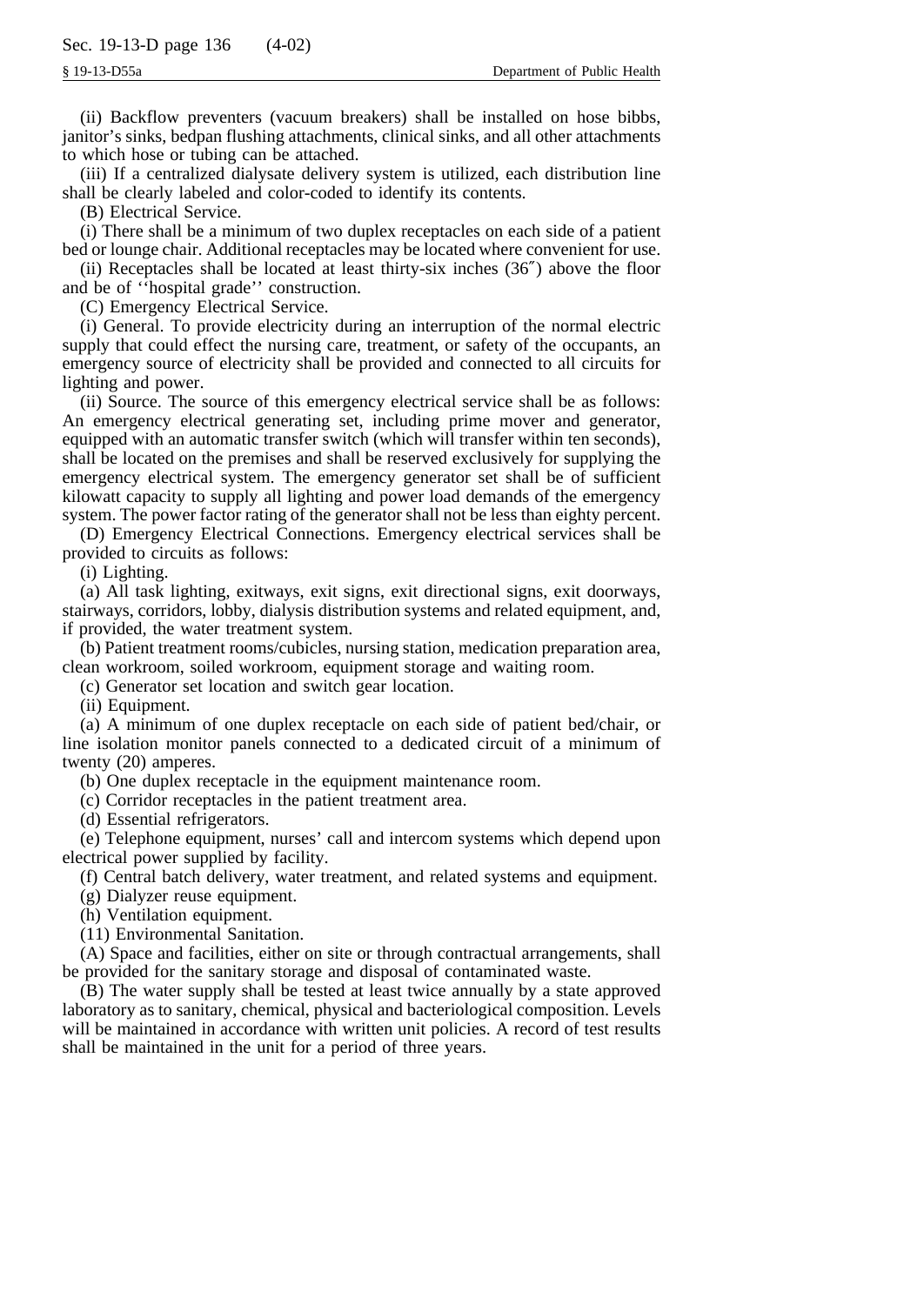(12) Laboratory. Any dialysis unit which carries out laboratory testing, other than that allowed by a clinical laboratory improvement act of 1988 certificate of waiver, within the unit itself shall establish a separate room properly labeled as a laboratory. This room shall be capable of being closed off from the rest of the unit by a suitable door. This laboratory shall contain a work counter, storage cabinet, sink and other appropriate equipment and supplies.

(13) Ventilation System Details. The following shall be provided:

(A) All air supply and air exhaust systems shall be mechanically operated. All fans serving the exhaust system shall be located at the discharge end of the system. The ventilation rates shown in Table I shall be minimum rates and shall not be considered as precluding the use of higher ventilation rates.

(B) Duct linings shall not be used in HVAC systems.

(C) All central ventilation or air conditioning systems shall be equipped with filters having efficiencies no less than 80 percent.

(D) Corridors shall not be used to supply air to any room.

(E) HVAC temperature and humidity shall provide the following: temperature 70-76°F; relative humidity 30% minimum - 50% maximum.

## **TABLE I** - GENERAL PRESSURE RELATIONSHIPS AND VENTILATION OF CERTAIN DIALYSIS AREAS

|                               |                       | Minimum of     | Minimum        |                        |
|-------------------------------|-----------------------|----------------|----------------|------------------------|
|                               |                       | Changes of     | Total Air      |                        |
|                               |                       | Outdoor Air    | Changes per    | All Air                |
|                               | Pressure              | per Hour       | Hour           | Exhausted              |
|                               | Relationship to       | Supplied to    | Supplied to    | Directly to            |
| <b>Area Designation</b>       | <b>Adjacent Areas</b> | Room           | Room           | <i><b>Outdoors</b></i> |
| Patient                       |                       |                |                |                        |
| <b>Treatment Area</b>         | P                     | $\overline{2}$ | 6              | Yes                    |
| Office(s)                     | E                     | Optional       | $\overline{c}$ | Yes                    |
| Examination and               |                       |                |                |                        |
| <b>Treatment Room</b>         | V                     | Optional       | 6              | Optional               |
| Waiting Room                  | N                     |                | 6              | Optional               |
| <b>Medication Room</b>        | P                     | Optional       | 6              | Optional               |
| <b>Isolation Room</b>         | N                     | 2              | $\overline{2}$ | Yes                    |
| <b>Isolation Room Alcove</b>  |                       |                |                |                        |
| or Anteroom                   | N                     | $\overline{2}$ | 10             | Yes                    |
| Soiled Workroom               | N                     | Optional       | 10             | Yes                    |
| Clean Workroom                | P                     | Optional       | 4              | Optional               |
| <b>Equipment Maintenance</b>  |                       |                |                |                        |
| Room                          | P                     | Optional       | 6              | Yes                    |
| <b>Toilet Rooms</b>           | N                     | Optional       | 10             | Yes                    |
| <b>Equipment Storage Room</b> | V                     | Optional       | $\overline{2}$ | Optional               |
| <b>Environmental Services</b> |                       |                |                |                        |
| Closet                        | N                     | Optional       |                | Yes                    |
| Sterilizer Equipment          |                       |                |                |                        |
| Room                          | N                     | Optional       | 10             | Yes                    |
| Laboratory                    | N                     | Optional       | 6              | Yes                    |
| Soiled Linen                  | N                     | Optional       | 10             | Yes                    |
| Clean Linen Storage           | V                     | Optional       | 2              | Optional               |
| Dialyzer Reuse Room           | N                     | 2              | 12             | Yes                    |
| Central Batch Mixing          |                       |                |                |                        |
| Room                          | N                     | $\overline{2}$ | 12             | Yes                    |

 $P = Positive$   $N = Negative$   $E = Equal$   $V = Varying$ (Effective September 28, 1988; amended October 2, 1997)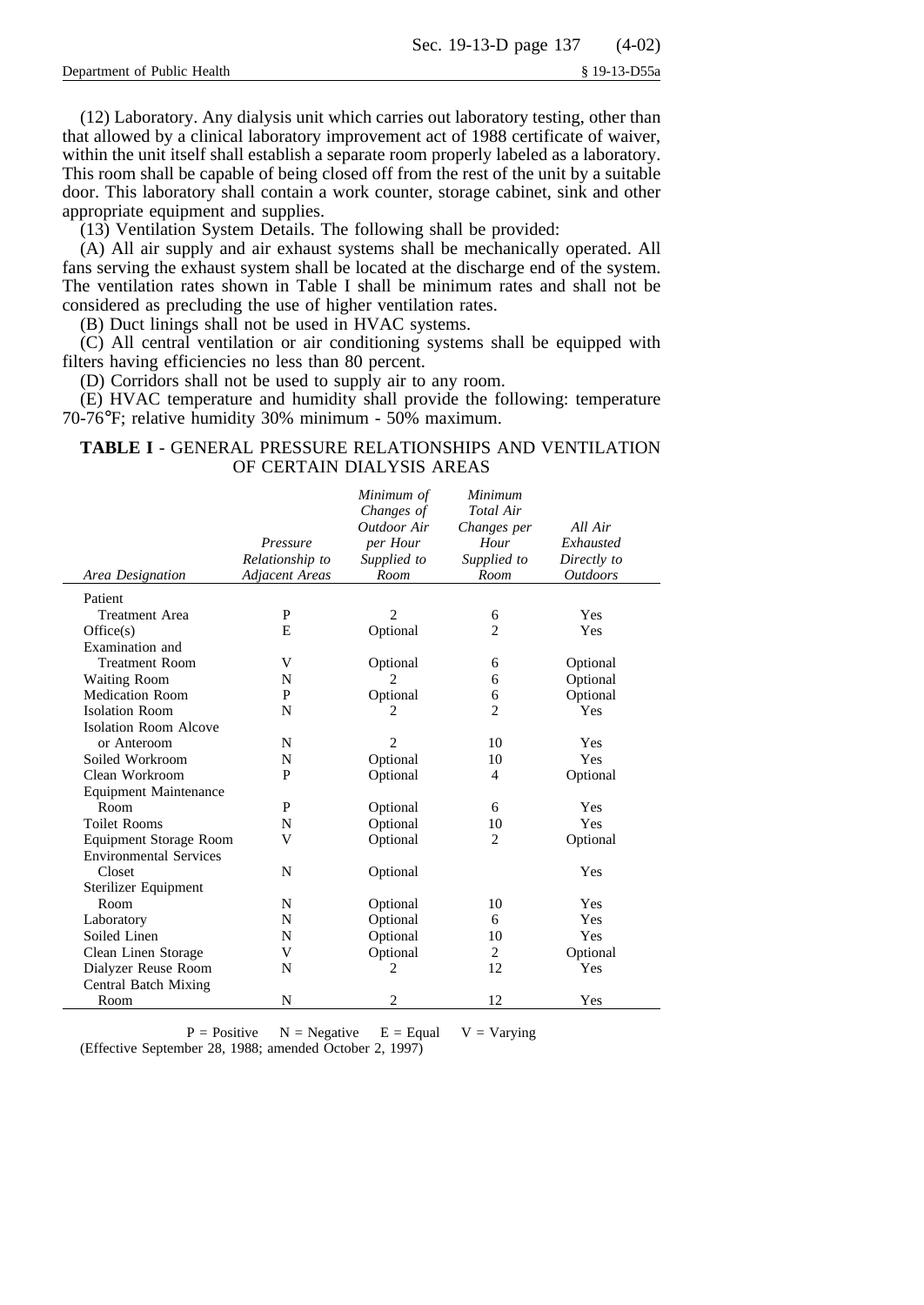# **Licensing of Out-Patient Surgical Facilities Operated by Corporations**

# **Sec. 19-13-D56. Licensing of out-patient surgical facilities operated by corporations**

(a) **Definition.** (1) For the purpose of section 19-13-D56, an out-patient surgical facility is defined as operated by a corporation other than a hospital which provides ambulatory surgical care in addition to the provision of medical care for diagnosis and treatment of persons with acute or chronic conditions or to the provision of surgical care to well persons.

(2) Ambulatory surgical care is defined as surgical care not requiring overnight stay but requiring a medical environment exceeding that normally found in a physician's office. This medical environment may include any or all of the following:

(A) The pathological process for which the operation is to be performed shall be localized and not conducive to systemic disturbance.

(B) The patient shall not, in the opinion of the attending physician, have other significant physiological, biochemical or psychiatric disturbance which might be worsened by the operation.

(C) The preoperative work-up to be done following admission shall not be such as to extend the admission beyond the normal period of clinic operation during one day.

(D) The postoperative recovery period anticipated shall not require skilled medical or nursing care such as to extend the admission beyond the normal period of clinic operation during one day.

(E) Anesthesia requirement, which may render the patient unconscious and unable to walk, but which will not prohibit discharge during the normal period of clinic operation during the day on which the operation is performed.

(b) **Physical Standards.** A. Plans and specifications for new construction or alterations shall be submitted to the state department of health for review and approval before construction is undertaken.

B. The commissioner of health has issued the following minimum requirements concerning the physical standards which will be the basis for review in the state department of health.

(1) Code. (a) Every building where, on or after the effective date of these regulations, is constructed or converted for use, in whole or in part, as an out-patient surgical center shall comply with the requirements of the Basic Building Code, as prepared by the Public Works Department, State of Connecticut; except as such matters are otherwise provided for in a local municipal charter, or statutes, or in the rules and regulations authorized for promulgation under the provisions of the Basic Building Code.

(b) In addition to the State of Connecticut Basic Building Code, all out-patient surgical facilities shall comply with the requirements of the following codes and standards:

(1) State of Connecticut Fire Safety Code

- (2) NFPA—101 Life Safety Code
- (3) NFPA—76A Essential Electrical Systems for Health Care Facilities
- (4) NFPA—56A Inhalation Anesthetics
- (5) NFPA—56F Nonflammable Medical Gases
- (6) NFPA—56G Inhalation Anesthetics in Ambulatory Care Facilities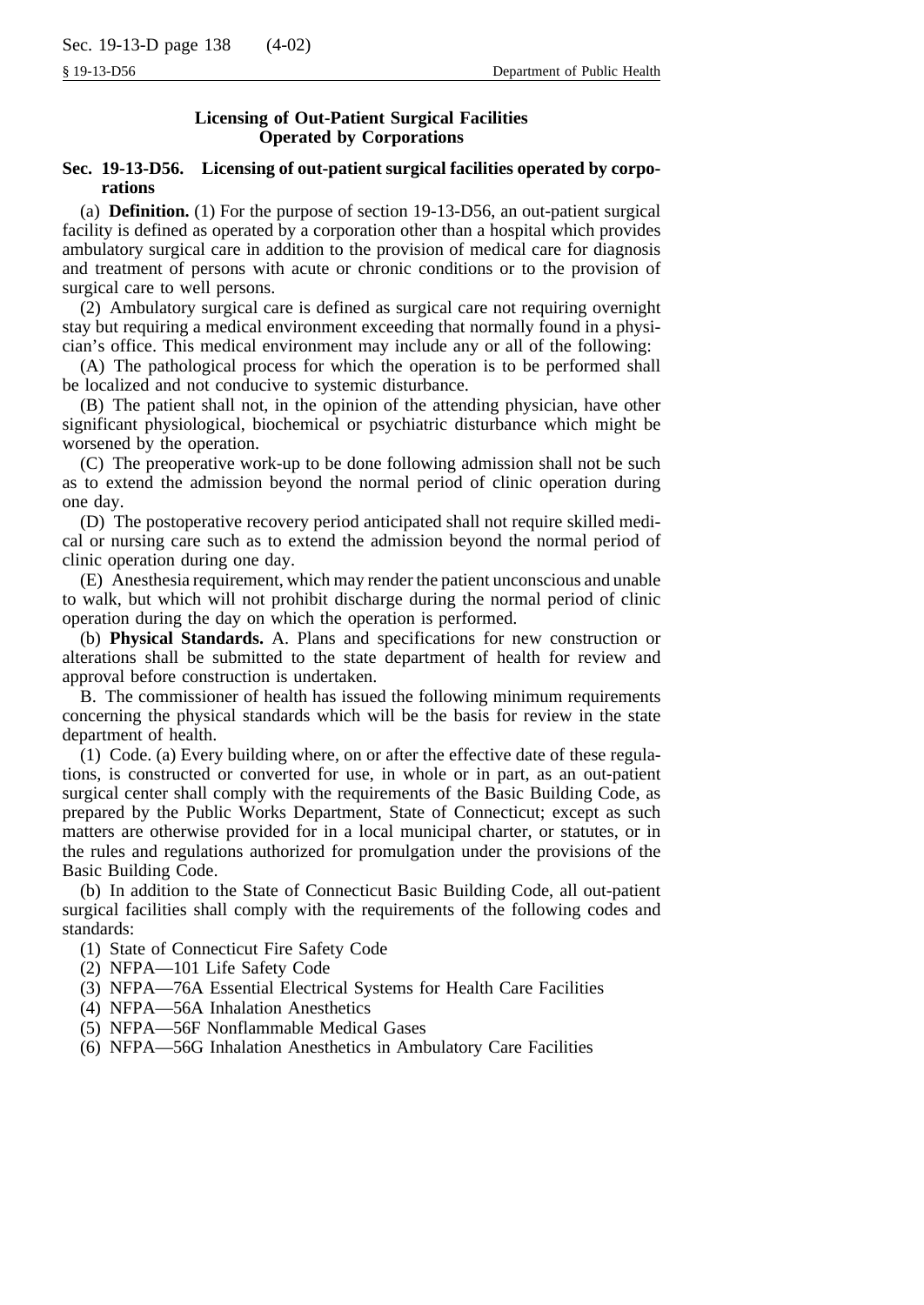(7) For reference purposes only—NFPA—76B-M Electricity in Patient Care Facilities

(8) The State of Connecticut labor laws, local fire safety codes and zoning ordinances. Only the most current code or standard shall be used.

(c) Facilities shall be available and accessible to the physically handicapped and designed in accordance with ANSI standards.

(d) An annual certificate from the local fire marshal that precautionary measures meet his approval shall be submitted with the annual application for licensure to the state department of health.

(2) Site. The site or location of a new surgical outpatient center shall be approved by the state department of health.

(3) Size and Design. (a) The extent (number and types) of the diagnostic, clinical and administrative facilities to be provided will be determined by the services contemplated and estimated patient load.

(b) Prime consideration shall be given to patient traffic from the patient parking area to out-patient admissions and through the surgical department to discharge offices and to covered areas for patient pick-up.

(4) Privacy for Patient. The design of the facility shall provide for the privacy and dignity of the patient during interview, examination and treatment.

(5) Maintenance of Systems and Equipment. All electrical gas, fire and alarm systems and equipment shall be tested to standards initially prior to the placing in service and tested periodically thereafter. Permanent records shall be maintained.

C. Administrative Provisions. The following shall be provided: (1) Entrance. At grade level or ramped and in multi-story structures where the unit is above street level, ready access to an elevator.

(2) Waiting Room. Public toilet facilities, drinking fountain, public telephone, and seating accommodations for long waiting periods shall be provided on the premises.

(3) General or Individual Offices. For medical records and administrative and professional staffs.

(4) Interview space(s) for private interviews relating to social services, credit and admissions.

(5) Special Storage. For employees', patients' personal effects.

D. Clinical Facilities. The following shall be provided: (1) General Purpose Examination Room(s). For medical, obstetrical and similar examinations. Shall have a minimum floor area of eighty (80) square feet each, excluding such spaces as vestibule, toilet, closet and work counter (whether fixed or movable). A lavatory or sink equipped for handwashing and a counter or shelf space for writing shall be provided.

(2) Treatment Room(s) for Minor Surgical Procedures and Cast Procedures. Shall have a minimum floor area of one hundred-twenty (120) square feet each, excluding such spaces as vestibule, toilet, closet, and work counter (whether fixed or movable). The minimum room dimension shall be ten feet. A lavatory or sink equipped for handwashing and a counter or shelf space for writing shall be provided.

(3) Outpatient surgery change areas. A separate area shall be provided where outpatients change from street clothing into hospital gowns and are prepared for surgery. This would include a waiting room, lockers, toilets, clothing change or gowning area, and space for the administration of medications.

(4) Laboratory. Any out-patient surgical center which carries out laboratory testing within the unit itself shall establish a separate room properly labeled as a laboratory. This room shall be capable of being closed off from the rest of the unit by a suitable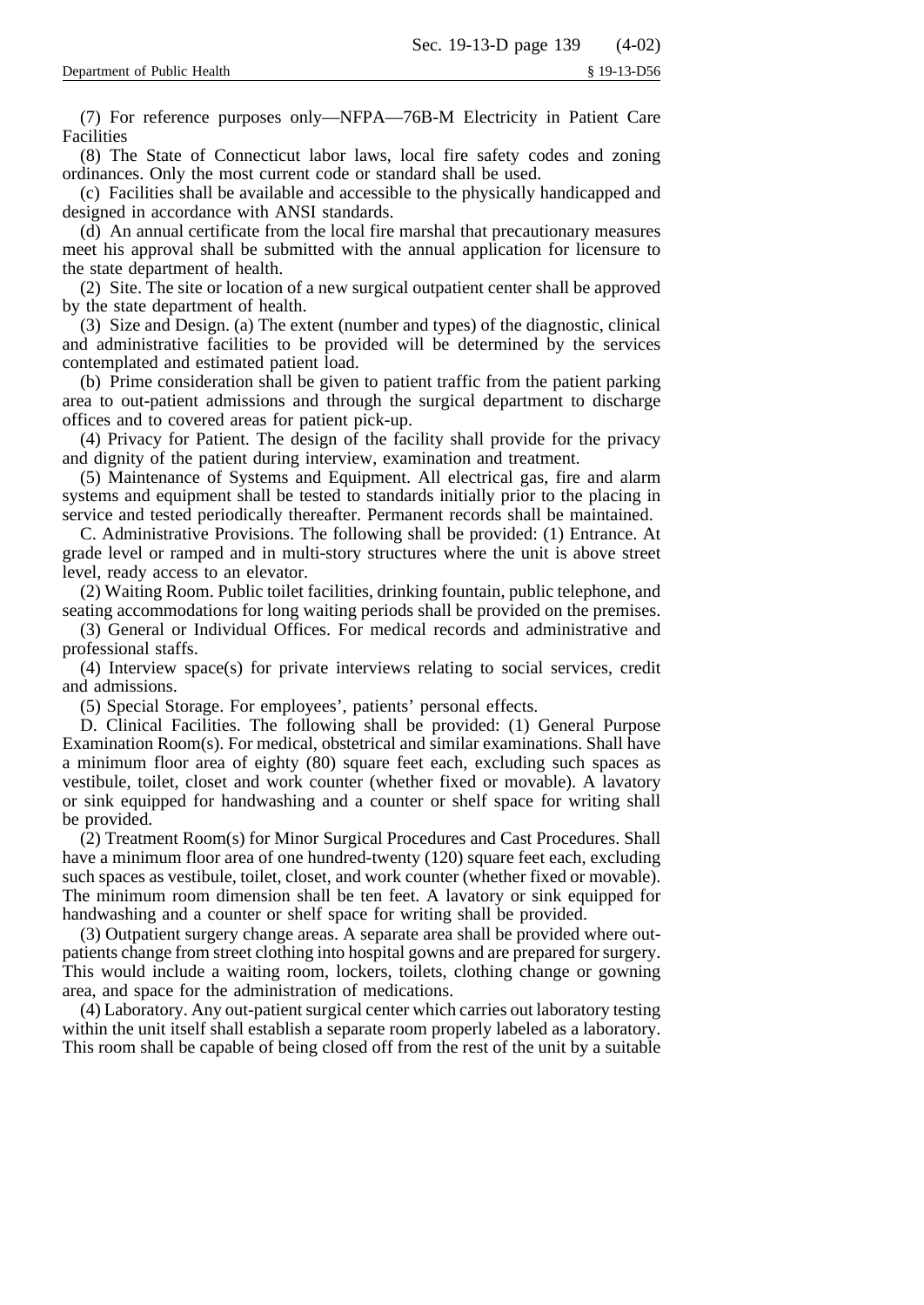door. This laboratory shall contain a work counter, storage cabinets and sink and other appropriate equipment and supplies.

(5) Operating Room(s). Each operating room shall have a minimum clear area of two hundred fifty (250) square feet exclusive of fixed and movable cabinets and shelves. Additional clear area may be required by the program to accommodate special functions in one or more of these rooms. Provide an emergency communication system connecting with the surgical suite control station. Provide at least one X-ray film illuminator in each room, oxygen and vacuum.

(6) Recovery Room(s). Room(s) for post-anesthesia recovery for outpatient surgical patients shall be provided and shall contain handwashing facilities, charting facilities, clinical sink with oxygen and vacuum available for each patient.

E. Surgical Service Areas. The following services shall be provided: (1) Control station located to permit visual surveillance of all traffic which enters the operating suite.

(2) Supervisor's office or station (may be shared with the control station.)

(3) Sterilizing facility(ies) with high speed autoclave(s) conveniently located to serve all operating rooms. When the program indicates that adequate provisions have been made for replacement of sterile instruments during surgery, sterilizing facilities in the surgical suite will not be required.

(4) Scrub facilities. Two scrub stations shall be provided near entrance to each operating room; however, two scrub stations may serve two operating rooms if the scrub stations are located adjacent to the entrance of each operating room. Provide viewing panels with wired glass to permit observation of the operating room from the scrub area.

(5) Soiled workroom for the exclusive use of the surgical suite staff. The soiled workroom shall contain a clinical sink or equivalent flushing type fixture, work counter, sink equipped for handwashing, waste receptacle, and linen receptacle.

(6) Clean workroom. A clean workroom is required when clean materials are assembled within the surgical suite prior to use. A clean workroom shall contain a work counter, sink equipped for handwashing, and space for clean and sterile supplies.

(7) Anesthesia Storage Facilities. A separate room shall be provided for the storage of flammable gases (in accordance with the requirements detailed in NFPA 56A) if such gases are used.

(8) Anesthesia workroom for cleaning, testing and storing anesthesia equipment. It shall contain a work counter and sink.

(9) Medical gas storage. Space for reserve storage of nitrous oxide and oxygen cylinders shall be provided and constructed of one hour fire resistive construction and in accordance with NFPA 56A and 56F.

(10) Equipment storage room(s) for equipment and supplies used in surgical suite.

(11) Staff clothing change area. Appropriate areas shall be provided for male and female personnel (orderlies, technicians, nurses and doctors) working within the surgical suite. The areas shall contain lockers, showers, toilets, lavatories equipped for handwashing, and space for donning scrub suits and boots. These areas shall be arranged to provide a one-way traffic pattern so that personnel entering from outside the surgical suite can change, shower, gown, and move directly into the surgical suite. Space for removal of scrub suits and boots shall be designed so that personnel using it will avoid physical contact with clean personnel.

(12) Lounge and toilet facilities for surgical staff.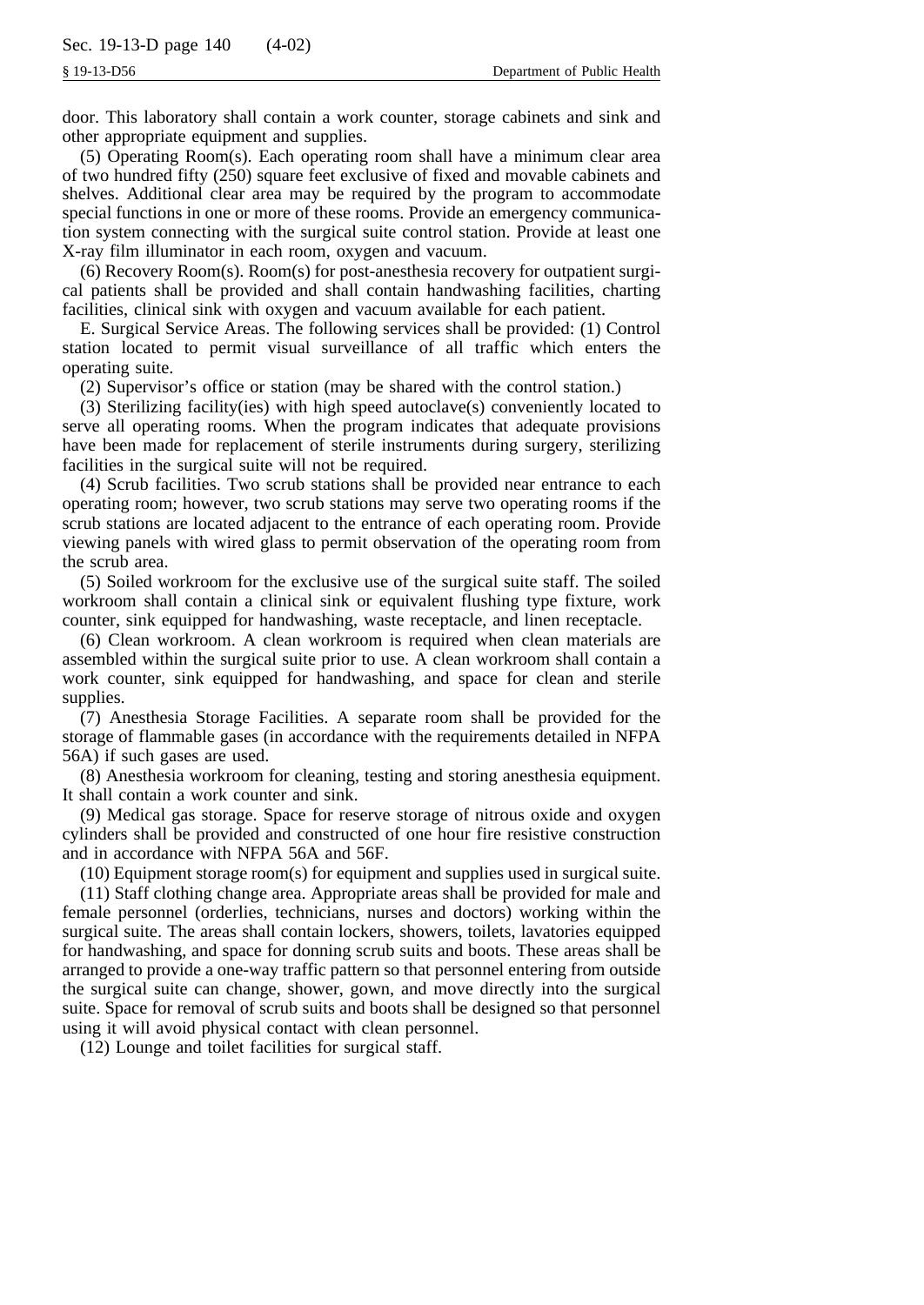(13) Janitors' closet. A closet containing a floor receptor or service sink and storage space for housekeeping supplies and equipment shall be provided exclusively for the surgical suite.

(14) Doctors' Dictation. This space should be private and adequate in size for the total number of doctors who may be dictating at the same time. It should be located adjacent to but not inside the nurses' station, lounge or doctors' dressing area.

F. Supporting Services. (1) Janitors' Closet(s). This room shall contain a floor receptor or service sink and storage for housekeeping supplies and equipment.

(2) Stretcher Storage Area. This area shall be out of direct line of traffic.

(3) Employees' Facilities. Locker rooms, lounges, toilets, or shower facilities, as required, shall be provided to accommodate the needs of all personnel.

(4) Nourishment Rooms. Facilities and space should be provided for preparation of light nourishment, and refrigeration of juices. An ice machine is desirable. Handwashing facilities must be provided in the room; should be located near the recovery suite.

(5) General Storage Facilities. For office supplies, sterile supplies, pharmaceutical supplies, splints and other orthopedic supplies, and housekeeping supplies and equipment.

G. Details and Finishes. All details and finishes shall meet the following requirements:

(1) Details. (a) Minimum public corridor width shall be five feet, zero inches (5′- 0″). Patient transfer corridors shall be eight feet, zero inches (8′-0″) wide.

(b) Each building shall have at least two exits remote from each other. Other details relating to exits and fire safety shall be in accordance with the State Fire Safety Code.

(c) The minimum width of doors for patient access to examination and treatment rooms shall be three feet, zero inches (3'-0"); operating and recovery room doors shall be three feet, 10 inches  $(3'-10'')$  wide and seven feet, zero inches  $(7'-0'')$  high.

(d) Doors on all openings between corridors and rooms or spaces subject to occupancy, except elevator doors, shall be swing type.

(e) The location and arrangement of handwashing facilities shall permit their proper use and operation. Particular care shall be given to the clearances required for blade-type operating handles.

(f) Paper towel dispensers and soap dispensers shall be provided at all handwashing fixtures.

(g) Radiation protection requirements of X-ray and gamma ray installations shall conform with NCRP Reports Nos. 33 and 34. Provisions shall be made for testing the completed installation before use.

(h) All handwashing sinks used by medical and nursing staff shall be trimmed with valves which can be operated without the hands.

(i) If flammable gases are used, compliance with all requirements of NFPA 56A Inhalation Anesthetics is required for the installation of conductive flooring, electrical systems, ventilation requirements and maintenance.

(j) Ceiling heights shall not be less than nine feet, six inches (9′-6″) in operating rooms, and eight feet, zero inches (8′-0″) in all other rooms and corridors.

H. Finishes. (1) Flame spread and smoke developed ratings of finishes shall be Class ''A'' 0-25.

(2) Floor materials shall be easily cleanable and have wear resistance appropriate for the location involved. In all areas frequently subject to wet cleaning methods, floor materials shall not he physically affected by germicidal and cleaning solutions.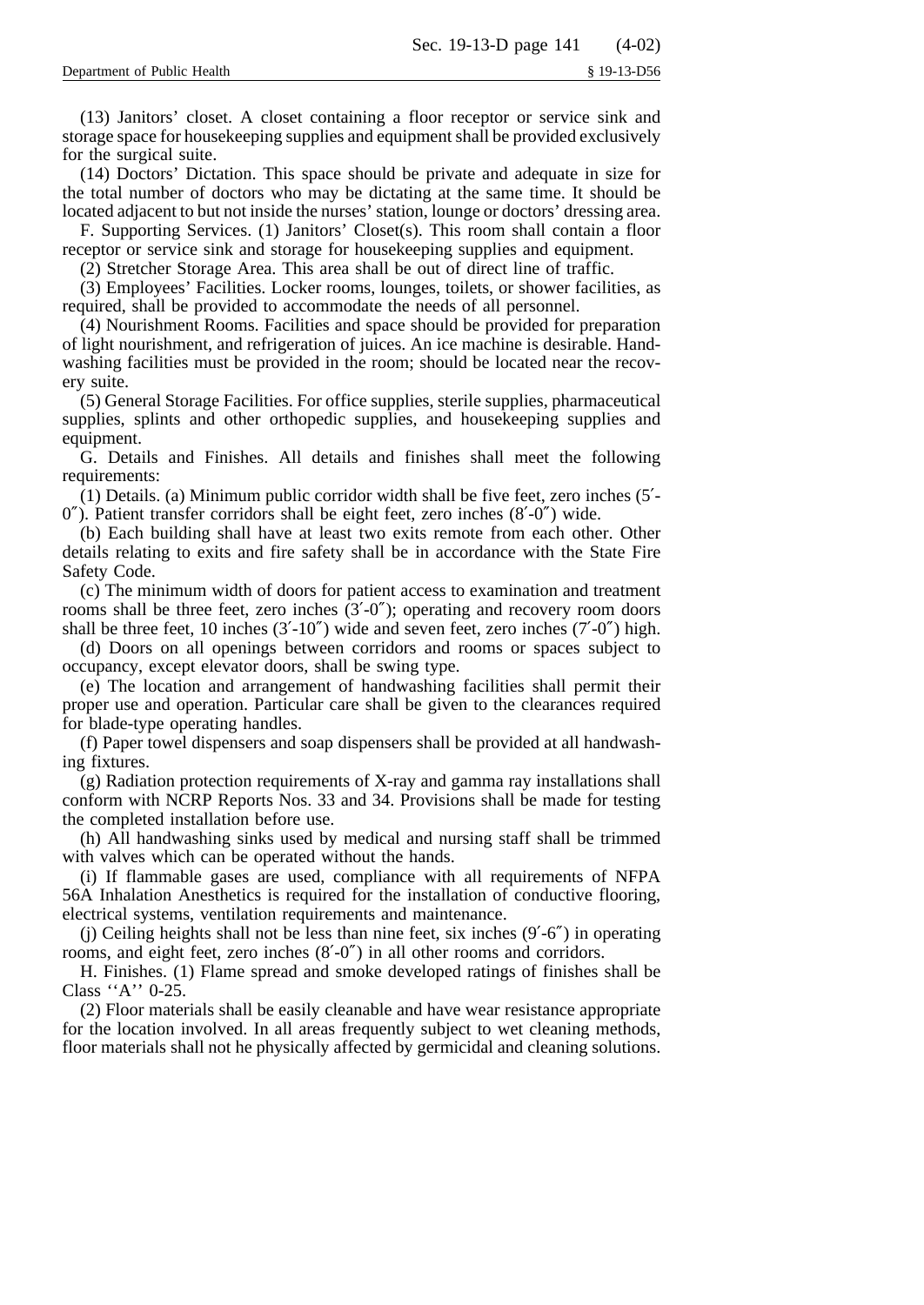Floors that are subject to traffic while wet, such as shower and bath areas and certain work areas, shall have a nonslip surface.

(3) Wall finishes shall be washable and, in the immediate area of plumbing fixtures, shall be smooth and moisture resistant.

(4) Wall bases in soiled workrooms and other areas which are frequently subject to wet cleaning methods shall be made integral and coved with the floor.

(5) Duct linings shall not be used in systems supplying operating rooms and recovery rooms.

I. Air Conditioning, Heating and Ventilating Systems. (1) Temperatures and humidities. (a) The systems shall be designed to provide the following temperatures and humidities in the areas noted:

| Area<br>Designation    | Temperature ${}^{\circ}F$ | Relative<br>Humidity $(\%)$ |      |
|------------------------|---------------------------|-----------------------------|------|
|                        |                           | Min.                        | Max. |
| <b>Operating Rooms</b> | 70-76                     | 50                          | 60   |
| Recovery Rooms         | 70-76                     | 50                          | 60   |

(2) Ventilation system details. All air-supply and air-exhaust systems shall be located at the discharge end of the system. The ventilation rates shown in table 1 shall be considered as minimum acceptable rates and shall not be construed as precluding the use of higher ventilation rates.

(a) Outdoor intakes shall he located as far as practical but not less than twenty-five feet, zero inches (25′-0″) from exhaust outlets of ventilating systems, combustion equipment stacks, medical-surgical vacuum systems, plumbing vents stacks, or from areas which may collect vehicular exhaust and other noxious fumes. The bottom of outdoor air intakes serving central systems shall be located as high as practical but not less than six feet, zero inches (6′-0″) above ground level, or if installed above the roof, three feet, zero inches (3′-0″) above the roof level.

(b) The ventilation systems shall be designed and balanced to provide the pressure relationship as shown in table No. 1.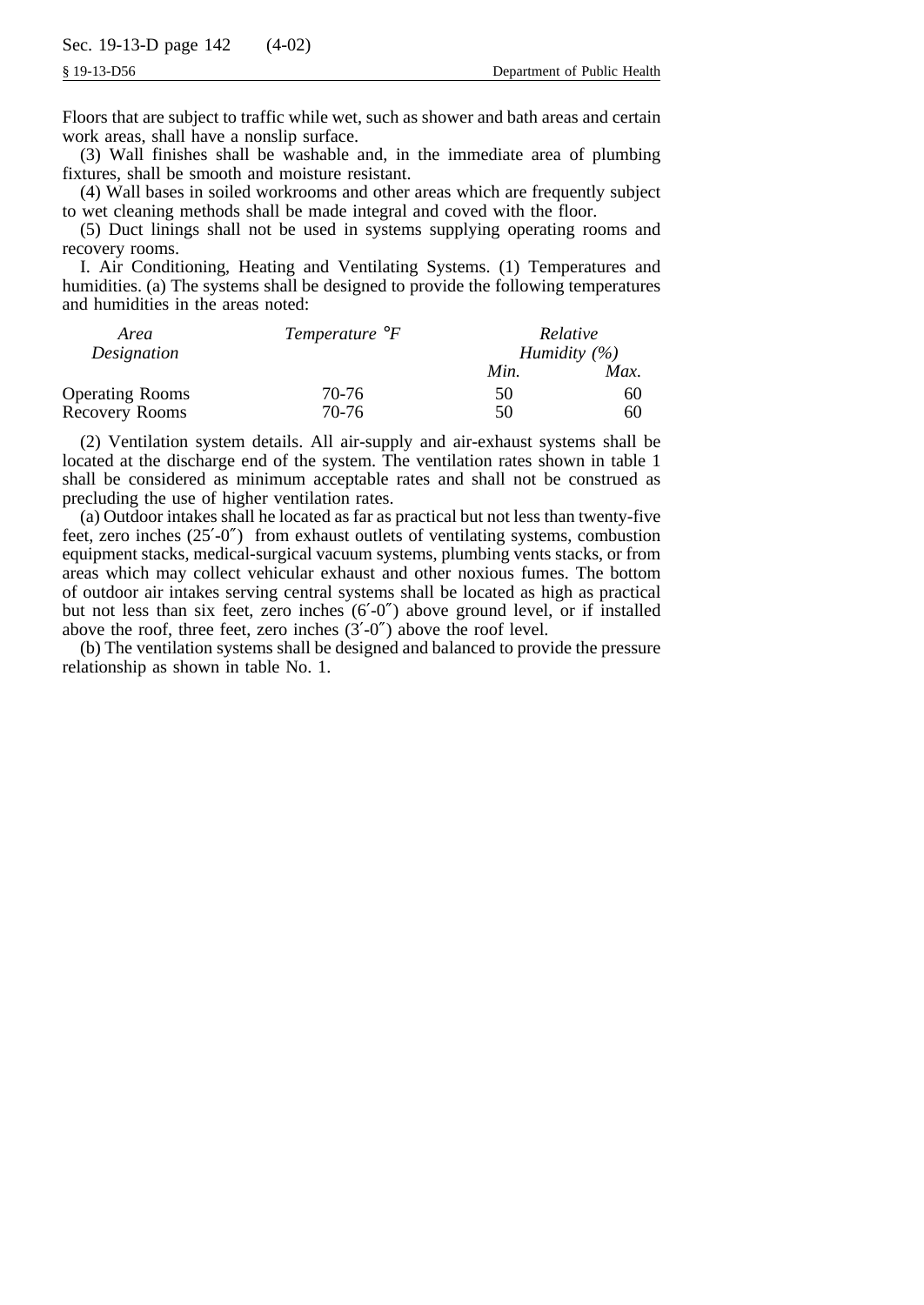| Area Designation                                | Pressure<br>Relationship<br>to<br>Adjacent<br>Areas | Minimum<br>Air<br>Changes<br>of Outdoor<br>Air per hour<br>Supplied<br>to Room | Minimum<br>Total Air<br>Changes<br>per Hour<br>Supplied<br>to Room | All Air<br>Exhausted<br>Directly to<br><b>Outdoors</b> | Recirculated<br>within<br>Room Units |
|-------------------------------------------------|-----------------------------------------------------|--------------------------------------------------------------------------------|--------------------------------------------------------------------|--------------------------------------------------------|--------------------------------------|
| Legend: $P = Positive, E = Equal, N = Negative$ |                                                     |                                                                                |                                                                    |                                                        |                                      |
| <b>Operating Room</b>                           | P                                                   | 5                                                                              | 25                                                                 | Optional                                               | No                                   |
| Examination and                                 |                                                     |                                                                                |                                                                    |                                                        |                                      |
| <b>Treatment Room</b>                           | E                                                   | $\overline{c}$                                                                 | 6                                                                  | Optional                                               | Optional                             |
| Recovery Room                                   | P                                                   | $\overline{c}$                                                                 | 6                                                                  | Optional                                               | No                                   |
| Examination                                     |                                                     |                                                                                |                                                                    |                                                        |                                      |
| Room                                            | E                                                   | $\overline{c}$                                                                 | 6                                                                  | Optional                                               | Optional                             |
| <b>Medication Room</b>                          | P                                                   | $\overline{c}$                                                                 | $\overline{4}$                                                     | Optional                                               | Optional                             |
| Treatment Room                                  | E                                                   | $\overline{c}$                                                                 | 6                                                                  | Optional                                               | No                                   |
| X-ray,<br>Fluoros-                              |                                                     |                                                                                |                                                                    |                                                        |                                      |
| copy Rm.                                        | N                                                   | $\overline{2}$                                                                 | 6                                                                  | Yes                                                    | No                                   |
| X-ray, Treatment                                |                                                     |                                                                                |                                                                    |                                                        |                                      |
| Rm.                                             | E                                                   | $\overline{\mathbf{c}}$                                                        | 6                                                                  | Optional                                               | Optional                             |
| Soiled Workroom                                 | N                                                   | $\overline{c}$                                                                 | 10                                                                 | Yes                                                    | N <sub>0</sub>                       |
| Clean Workroom                                  | P                                                   | $\overline{c}$                                                                 | $\overline{4}$                                                     | Optional                                               | Optional                             |
| Darkroom                                        | N                                                   | $\overline{c}$                                                                 | 10                                                                 | Yes                                                    | N <sub>0</sub>                       |
| <b>Toilet Room</b>                              | N                                                   | Optional                                                                       | 10                                                                 | Yes                                                    | No                                   |
| Bathroom                                        | N                                                   | Optional                                                                       | 10                                                                 | Yes                                                    | No                                   |
| Janitors' Closet                                | N                                                   | Optional                                                                       | 10                                                                 | Yes                                                    | No                                   |
| Sterilizer<br>Equip-                            |                                                     |                                                                                |                                                                    |                                                        |                                      |
| ment Room                                       | N                                                   | Optional                                                                       | 10                                                                 | Yes                                                    | N <sub>0</sub>                       |
| Laboratory, Gen-                                |                                                     |                                                                                |                                                                    |                                                        |                                      |
| eral                                            | N                                                   | $\overline{2}$                                                                 | 6                                                                  | Optional                                               | Optional                             |
| Anesthesia Stor-                                |                                                     |                                                                                |                                                                    |                                                        |                                      |
| age (Flammable)                                 | E                                                   | Optional                                                                       | 8                                                                  | Yes                                                    | No                                   |
| Medical<br>Central                              |                                                     |                                                                                |                                                                    |                                                        |                                      |
| and<br>Surgical                                 |                                                     |                                                                                |                                                                    |                                                        |                                      |
| Soiled<br>Supply                                |                                                     |                                                                                |                                                                    |                                                        |                                      |
| Decontam-<br><sub>or</sub>                      |                                                     |                                                                                |                                                                    |                                                        |                                      |
| ination Room                                    | N                                                   | $\overline{c}$                                                                 | 6                                                                  | Yes                                                    | No                                   |
| Clean Workroom                                  | P                                                   | $\overline{c}$                                                                 | $\overline{4}$                                                     | Optional                                               | Optional                             |
| Unsterile<br>Supply                             |                                                     |                                                                                |                                                                    |                                                        |                                      |
| Storage                                         | E                                                   | $\overline{2}$                                                                 | $\overline{c}$                                                     | Optional                                               | Optional                             |

# **Table I. General Pressure Relationships and Ventilation of Certain Out-Patient Surgical Areas**

(c) All air supplied to operating rooms, shall be delivered at or near the ceiling of the area served, and all exhaust air from the area shall be removed near flood level. At least two exhaust outlets shall be used in all operating and delivery rooms.

(d) Corridors shall not be used to supply air to or exhaust air from any room.

(e) All central ventilation or air conditioning systems shall be equipped with filters having efficiencies no less than those specified in table No. 2. Where two filter beds are required, filter bed No. 1 shall be located upstream of the air conditioning equipment and filter bed No. 2 shall be located downstream.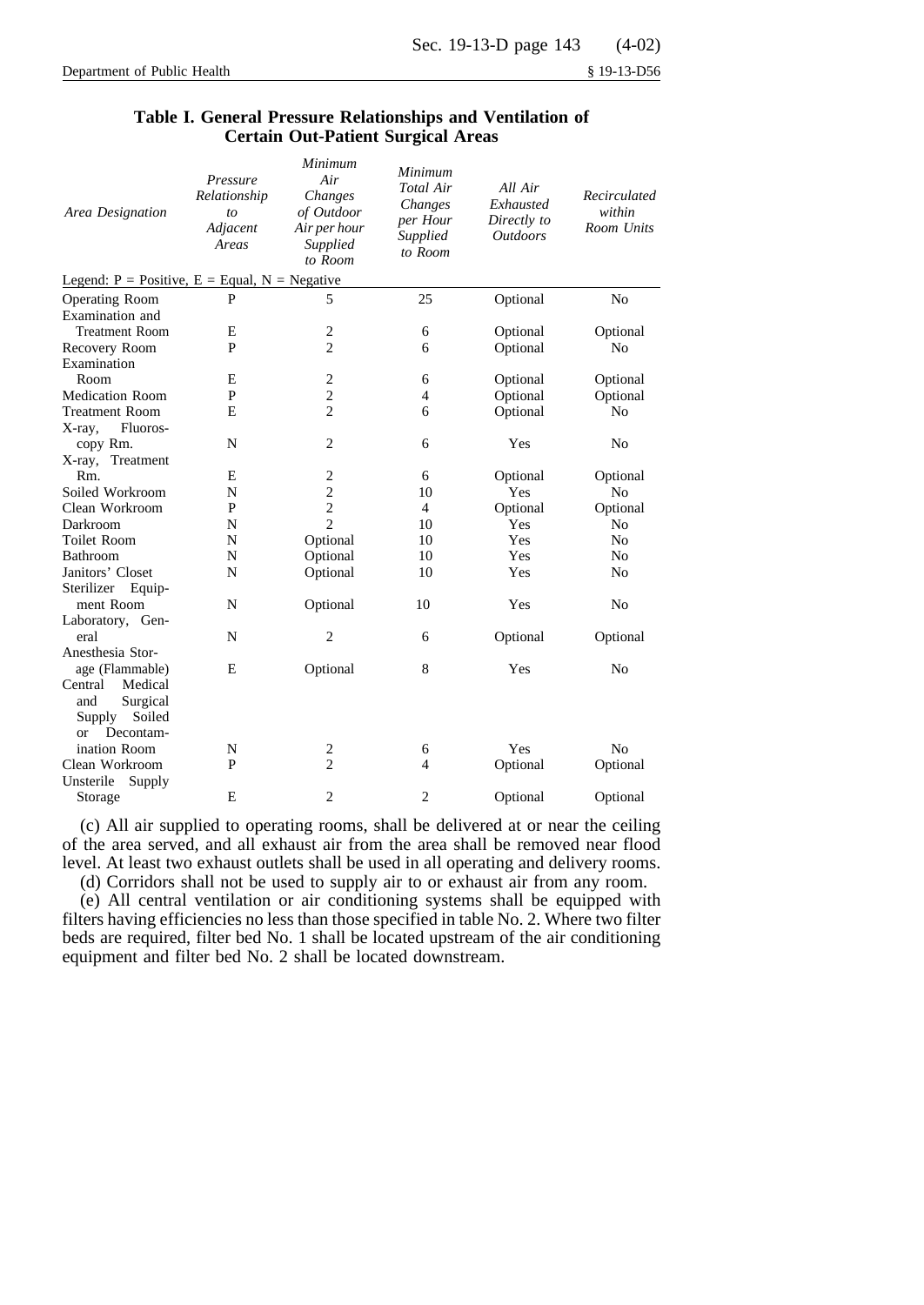|                  |                                               | <b>Filter Efficiencies</b> | ( <i>Percent</i> ) |
|------------------|-----------------------------------------------|----------------------------|--------------------|
|                  | Minimum Number                                | Filter Bed                 | Filter Bed         |
| Area Designation | of Filter Beds                                | No. 1                      | No. 2              |
| Sensitive Areas  |                                               | 25.                        | 90                 |
|                  | (Includes operating rooms and recovery rooms) |                            |                    |

Where only one filter bed is required, it shall be located upstream of the air conditioning equipment unless an additional prefilter is employed. In this case, the prefilter shall be upstream of the equipment and the main filter may be located further downstream.

(f) A manometer shall be installed across each filter bed serving sensitive areas or central air systems.

(g) Air handling duct systems shall meet the requirements of NFPA Standard 90A.

J. Electrical Requirements. (1) Lightning. (a) All spaces occupied by people, machinery, and equipment within buildings, approaches to buildings, and parking lots shall have lighting.

(b) A portable or fixed examination light shall be provided in each examination and treatment room.

(c) Operating rooms shall have general lighting in addition to local lighting provided by special lighting units at the surgical tables. Each special lighting unit at the tables, except for portable units, shall be connected to an independent circuit. Supplemental self contained emergency battery light units, with battery, trickle charger, supervisory and monitoring systems and controls shall be provided in each operating room.

(2) Receptacles (Convenience Outlets). (a) Anesthetizing locations. Each operating room shall have at least three receptacles of the types described in NFPA Standard 56A. In locations where mobile X-ray is used, an additional receptacle, distinctively marked for X-ray use, shall be provided.

(b) Rooms. Duplex grounding type receptacles shall be installed in all areas in sufficient quantities for the tasks to be performed. A minimum of one duplex receptacle for each wall shall be installed in each work area or room other than storage or lockers. Each examination and work table shall have access to a minimum of two duplex receptacles.

(c) All electrical receptacles in examination, treatment, procedure, recovery and utility rooms, shall be a hospital grade type.

(3) Equipment Installation in Special Areas. (a) X-ray Installations. Fixed and mobile X-ray equipment installations shall conform to article 660 of NFPA Standard 70.

(4) Emergency Electric Service. (a) General. To provide electricity during an interruption of the normal electric supply, an emergency source of electricity shall be provided and connected to certain circuits for lighting and power in accordance with NFPA 76A.

(b) Sources. The source of this emergency electric service shall be: Emergency generating set. The required emergency generating set, including the prime mover and generator, shall be located on the premises and shall be reserved exclusively for supplying the emergency electrical system.

(c) Emergency electrical connections. Emergency electric service shall be provided to the distribution systems as follows: Circuits for the safety of patients and personnel.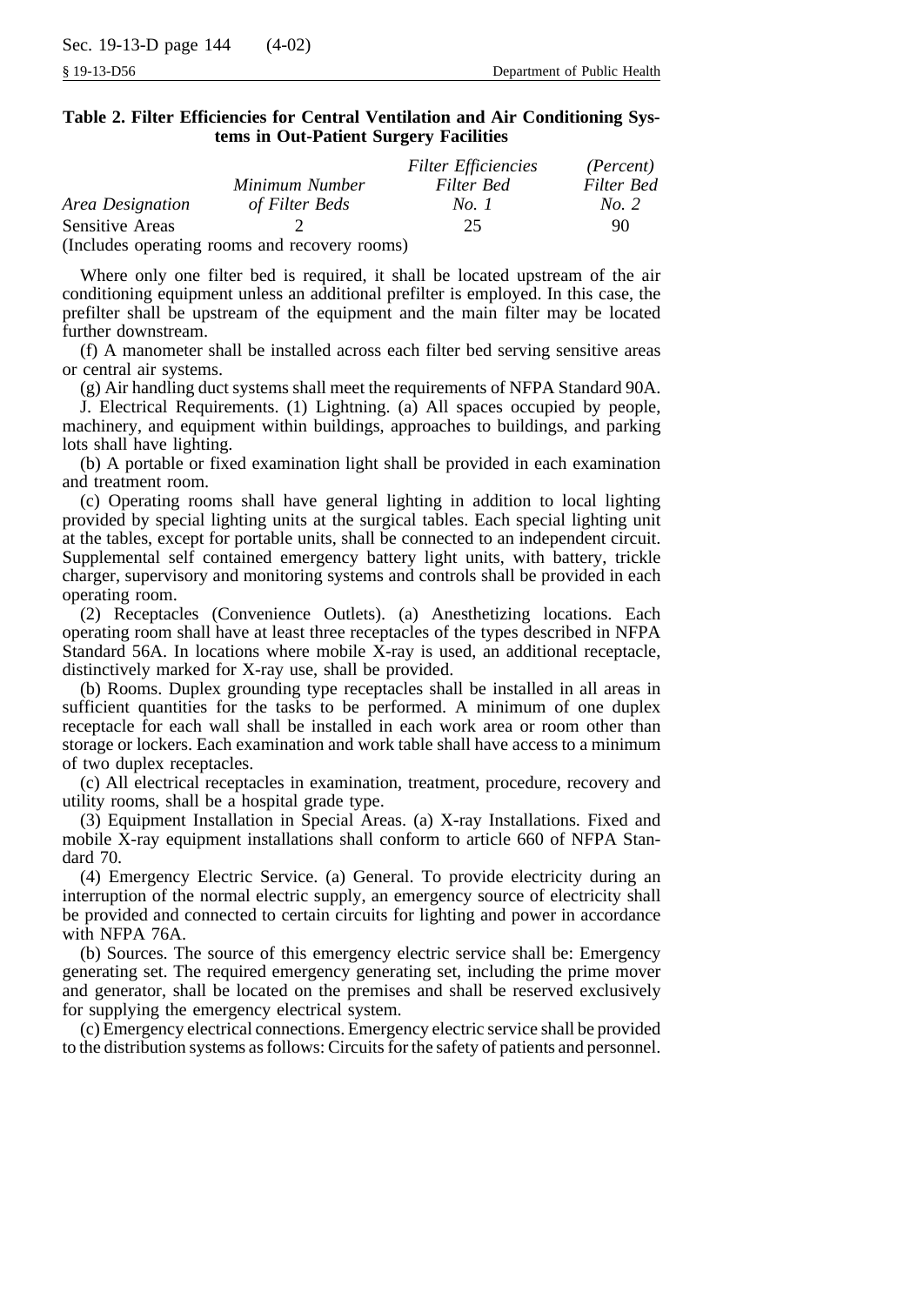(A) Illumination of means of egress as required in NFPA Standard 101.

(B) Illumination for exit signs and exit directional signs as required in NFPA Standard 101.

(C) Alarm systems including fire alarms and alarms required for nonflammable medical gas systems if installed.

(D) Paging or speaker systems if intended for communication during emergency.

(d) Circuits essential to care, treatment, and protection of patients. (A) Task illumination and selected receptacles; drug distribution stations; operating and recovery rooms; treatment rooms; and nurses' stations.

(B) Nurses' calling system.

(C) Blood bank refrigeration, if provided.

(D) Equipment necessary for maintaining telephone service.

(e) Circuits which serve necessary equipment. (A) Ventilation of operating rooms.

(B) Central suction systems serving medical and surgical functions.

(C) Equipment which must be kept in operation to prevent damage to the building or its contents.

(5) Details. The emergency electrical system shall be so controlled that after interruption of the normal electric power supply the generator is brought to full voltage and frequency. It must be connected within ten seconds through one or more primary automatic transfer switches to emergency lighting systems; alarm systems; blood bank; nurses' calling systems; equipment necessary for maintaining telephone service; and task illumination and receptacles in operating, emergency, recovery, and other critical patient areas. All other lighting and equipment required to be connected to the emergency system shall either be connected through the above described primary automatic transfer switches or through other automatic or manual transfer switches. Receptacles connected to the emergency system shall be distinctively marked. Storage-battery-powered lights, provided to augment the emergency lighting or for continuity of lighting during the interim of transfer switching immediately following an interruption of the normal service supply, shall not be used as a substitute for the requirement of a generator. Where stored fuel is required for emergency generator operation, the storage capacity shall be sufficient for not less than twelve hour continuous operation.

(6) Generator set locations shall be protected from the elements and against tampering.

K. Fire Alarm Systems. A manually operated electrically supervised fire alarm system shall be installed in each facility.

(c) **Ownership and Administration.** (1) There shall be an organized governing authority with full legal authority and responsibility for the conduct of the surgical facility in a manner consonant with the objective of making available high quality patient care.

(2) Full and complete information shall be made available to the survey agency regarding the identity of each individual, group or corporation which has an ownership interest of ten percent or more in the facility.

(3) The governing authority shall have by-laws which shall identify the purposes of the facility, and the means of attaining them, which by-laws shall be dated, signed, and indicate periodic review and revision. These shall be available to all members of the governing body and all individuals to whom authority is delegated.

(4) These governing authority by-laws shall as a minimum contain: (A) A delineation of the powers and duties of the officers, committees of the governing body and the chief executive officer.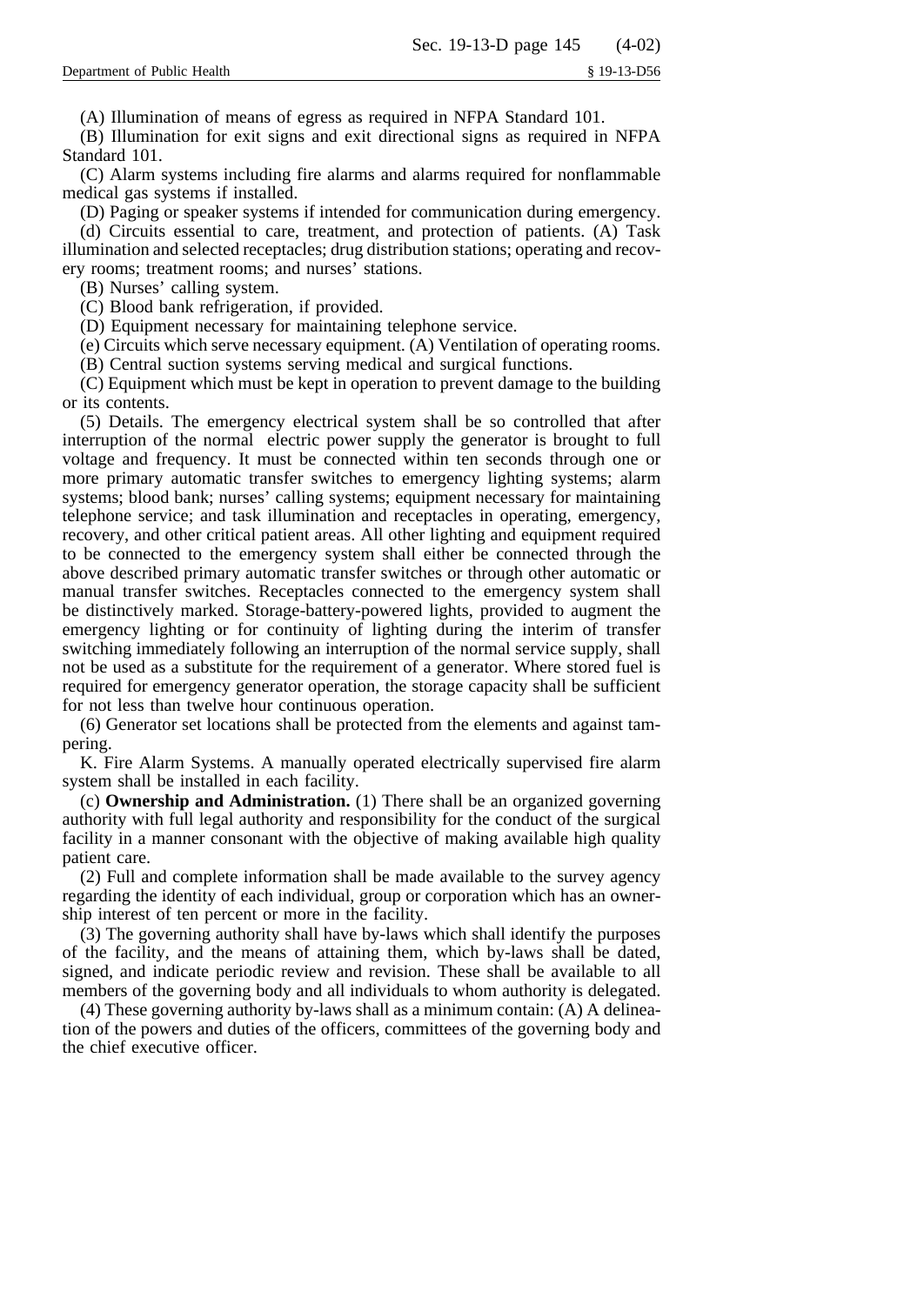(B) The qualifications for membership, the method of selection and the terms of office of members and chairmen of committees.

(C) A description of the authority delegated to the chief of medical staff or clinical director and the medical staff as a whole.

(D) A mechanism for approval of the appointments and annual reappointments of the members of the medical-surgical staff recommended by the medical-surgical staff to the governing body.

(E) A mechanism for the delineation and control of medical-surgical privileges and anesthesia privileges of members of the medical-surgical staff recommended by the medical-surgical staff to the governing body. This shall be based upon background, experience and demonstrated competence, adherence to the ethics of the profession and appropriate physical and mental health.

(5) The governing body shall approve the medical staff by-laws, its organizational structure and all rules and regulations.

(6) The governing body shall demonstrate an interest and understanding of the activities of the surgicenter: Fiscal; building and maintenance; and clinical.

(7) (A) The governing body shall have regular meetings, not less than four times a year and so often as its responsibilities require.

(B) The minutes of the governing body meetings will be recorded, dated, approved and signed.

(d) **Chief Executive Officer.** (1) The governing body shall appoint a chief executive officer or administrator of the surgicenter who shall be qualified by education and experience appropriate to the discharge of his responsibilities.

(2) He shall be accountable to the governing body for his actions.

(3) His duties shall include the overall management of the operations of the facility, including the liaison and coordination of activities between the governing body and the medical and nursing staff.

(4) He shall be a member of the governing body and shall attend all meetings of the governing body and medical staff.

(e) **Professional Staff.** (1) Clinical Director. (A) The governing body shall appoint a clinical director, or chief of staff, accountable to it for his actions.

(B) He shall be qualified by training, demonstrated competence and judgment to manage the medical functions of the staff.

(C) He shall be delegated the authority to control the quality of medical-surgical care provided and to assure the effective discharge of the quality control review function of medical care.

(D) The members of the professional staff of the facility shall meet the requirements of Section 20-9 of the Connecticut General Statutes regarding who may practice medicine and surgery.

(E) Shall be qualified by training and experience to perform the duties assigned.

(F) Shall also have privileges in a hospital licensed in Connecticut to perform the duty or procedure which will be done at the surgicenter.

(2) All appointments, reappointments and privileges will be granted by the governing body with recommendations from the medical staff.

(3) All appointments, reappointments and specific privileges granted to the medical-surgical staff will be recorded in the minutes of meetings of the governing body or of the medical staff and filed in the doctor's medical profile with an agreement signed by the physician to abide by the hospital by-laws, medical staff by-laws and rules and regulations.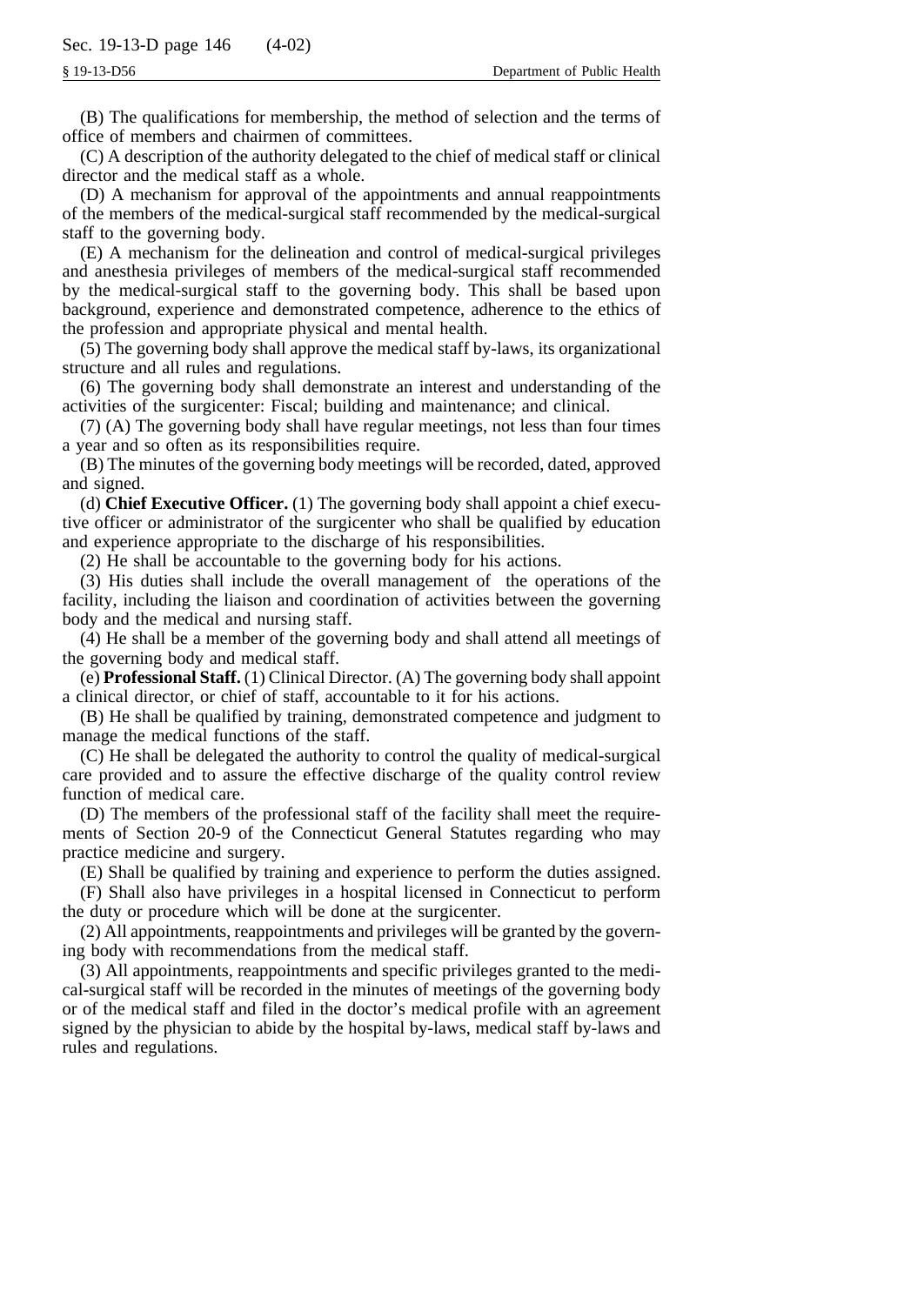(4) The medical staff shall develop medical staff bylaws, rules and regulations to govern its organization and conduct, which shall include, but not be limited to the following:

(A) The officers of the medical staff, their duties, the qualifications for office, the term of office, the method of selection;

(B) The basis on which recommendations will be made to the governing body regarding the appointments, reappointments and the privileges of staff members;

(C) The committee structure of the medical staff;

(D) The mechanism by which medical care will be assessed including the development and implementation of a medical care evaluation program. In accordance with the current requirements of the Joint Commission on Accreditation of Hospitals and the Professional Standards Review Organization in which:

(a) Standards, norms, and criteria for care are developed for problems or disease categories.

(b) The actual care provided is measured against these standards, norms and criteria in a study of patterns of care for these specific problems or disease entities.

(c) A judgment or evaluation is made in the medical evaluation or audit procedure.

(d) Appropriate action, as indicated, is taken and documented for observed variations and deficiencies in care as determined by the audit process.

(e) The review to determine the appropriate utilization of facilities and equipment.

(f) The development of a program to control facility associated infections.

(g) The development of a program to control the distribution and use of drugs and therapeutics; in accordance with the requirements of the State Department of Consumer Protection, Drug Control Division, and all applicable state and federal drug laws and regulations.

(h) Requirements assuring that medical records shall be prepared and adequately maintained on each patient so as to explain and justify treatment and outcome.

(5) There shall be regular meetings of the medical-surgical staff with required attendance, except with appropriate justification of all physicians given privileges in the unit. The minutes of these meetings shall be recorded and shall reflect concern with the clinical care provided.

(6) At all times that there are patients in the unit there shall be a licensed physician on the premises.

(7) (A) The professional medical, surgical and nursing staff shall develop policies and procedures to assure high standards of professional practice on the unit. These shall be adopted, approved, placed in a manual made readily available for use by all professional staff and reviewed at least once a year, and as indicated, and revised as indicated.

(B) Specific policies and/or procedures shall include, but not be limited to the following areas:

(a) Requirement for, and necessary elements of, the pre-operative evaluation of the physical condition of all patients by a physician within a specific period before admission;

(b) The necessary pre and postoperative tests;

(c) The categories of acceptable admission diagnoses and unacceptable admission diagnoses;

(d) Operating hours, method of selection of patients relative to age, sex, physical status;

(e) Requirements for written pre-operative and postoperative instructions to be explained to patients;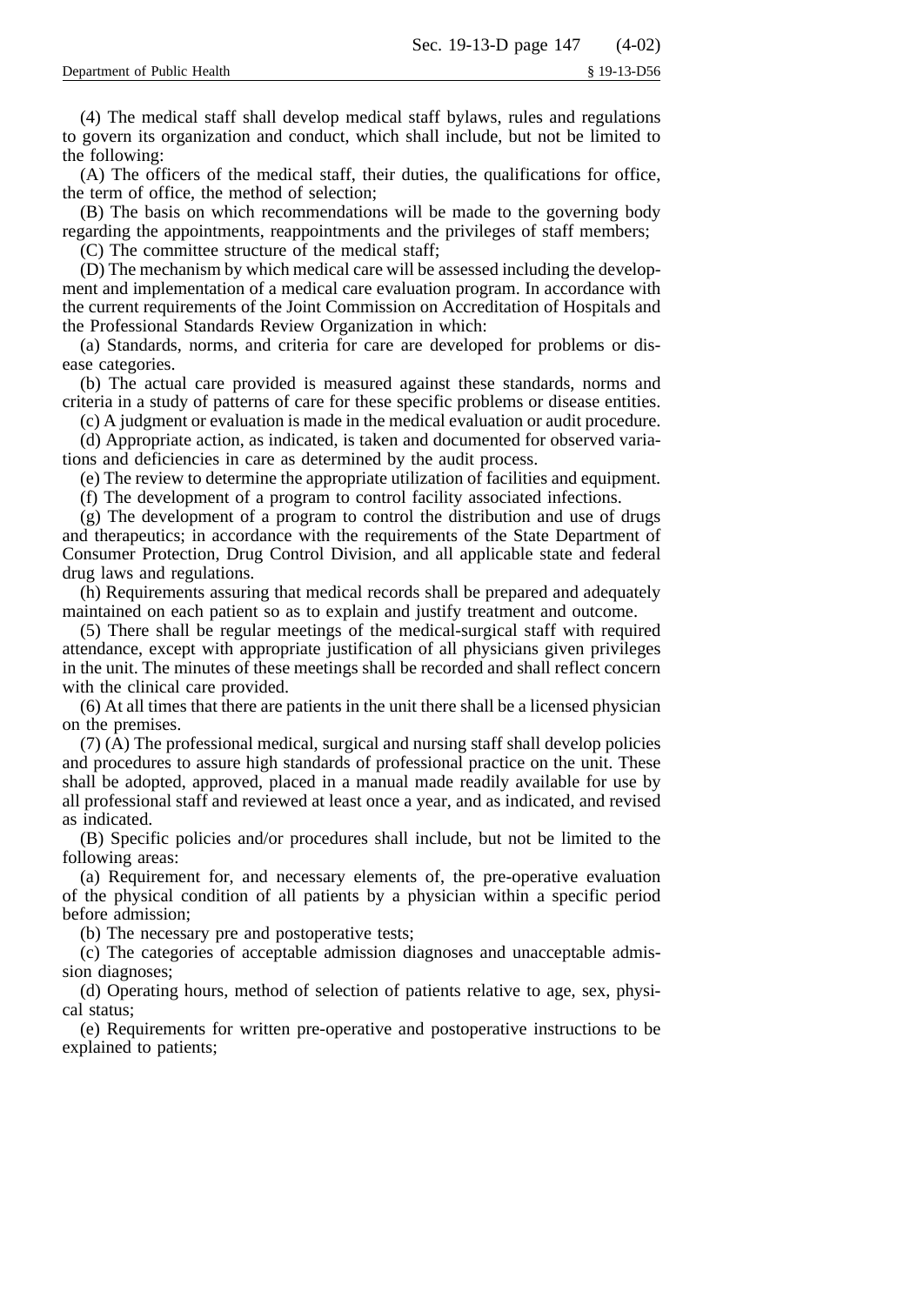(f) Requirements for valid operative permits and signed informed consent forms;

(g) Operative procedures to be permitted and operative procedures to be excluded;

(h) Types of anesthesia that may be employed for specific procedures;

(i) Policies regarding use of laboratory tests, detection tests, treatment modalities and protective measures;

(j) Guidelines covering emergency care;

(k) Requirements that patients' status shall be deemed appropriate prior to discharge as regards vital signs, voiding, temperature and other significant elements;

(*l*) Requirement that each patient is to have a responsible person available to accompany him or her on discharge unless otherwise authorized by a physician;

(m) Required policies relating to quality control, which include review and evaluation of surgical, anesthesiology and nursing practice as well as case review and review of patterns of care;

(n) A requirement that all tissue removed at surgery shall be submitted to a qualified licensed pathologist. Examinations will be performed on these tissues according to an established procedure approved by the pathologist and the medical director. The disposition of the tissue or the pathological report shall be appended to the patient record;

(o) Establishment of written agreements with hospital(s) in the immediate vicinity in the event it becomes necessary to transfer a patient(s);

(p) Policies regarding prevention and control of infections among patients and staffs;

(q) Appropriate referral and follow-up on patients and cooperative arrangements with referring physicians.

(8) Laboratory and Radiology. (A) Laboratory work performed shall be under the supervision of a qualified licensed pathologist, or shall be done by a licensed laboratory.

(B) A qualified licensed radiologist shall supervise all radiological procedures.

(9) Anesthesia Services. The anesthesia services of the unit shall be under the supervision of a qualified anesthesiologist who shall be delegated the authority to:

(A) Oversee the quality of anesthesia care provided by anesthesia personnel employed by the unit;

(B) Assure the availability and proper functioning of such equipment as is necessary to administer anesthesia, and to provide necessary resuscitative measures including emergency cardiopulmonary resuscitation;

(C) Develop regulations to assure anesthetic safety and recovery room patient support;

(D) Administer a retrospective review of all anesthesia care. The anesthesiologist in charge shall have a major role in the development of policies and procedures to assure the satisfactory preanesthetic status of patients, including the decision regarding choice of anesthesia, preoperative medication, postoperative recovery room supervision, and suitable discharge status.

(f) **Records and Reports.** (1) There shall be adequate provision for the retention and storage of all clinical records which shall ensure the safety of such records and the confidentiality of the information contained therein.

(2) Adequate space and equipment shall be provided for record keeping.

(3) A clinical record shall be started for each patient at the time of admission to the unit to include all appropriate and proper identifying data. Each patient's record shall contain sufficient information to justify the diagnosis and warrant the treatment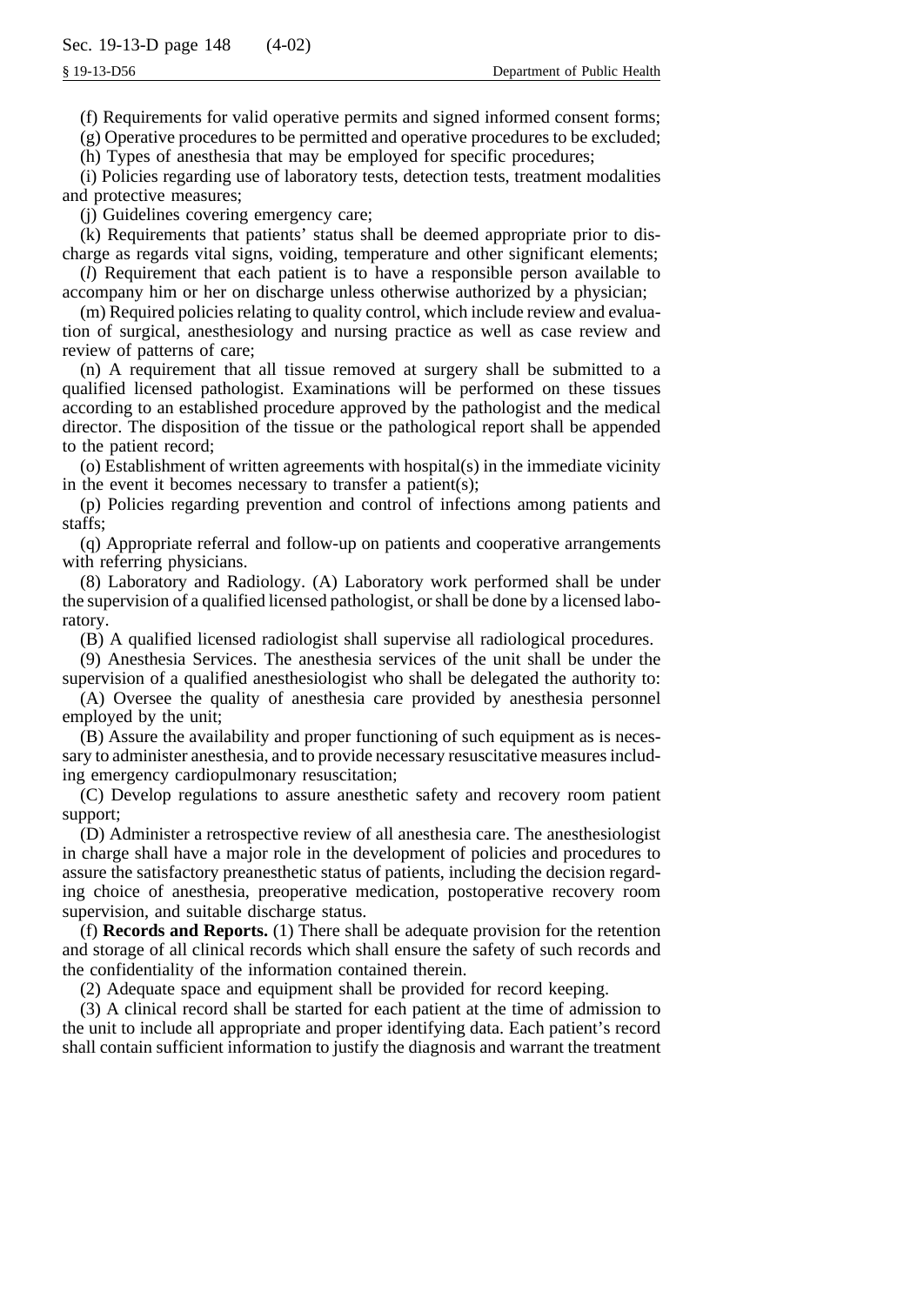given or services provided. Each entry in the record shall be signed by the person responsible for it immediately after service is rendered.

(4) All records shall be maintained in a safe manner for a minimum of five years following the discharge of the patient.

(5) The unit shall collect, retrieve and summarize data relating to program evaluation and in planning to meet needs of patients. This data should include at least the following: Total number of visits; number of patients seen; diagnosis; types and numbers of operative procedures performed; age distribution of patients; death and other untoward accidents or incidents. This report to be prepared on an annual basis and be available for review by the state department of health.

(6) There shall he an anesthesia record for each patient who receives anesthesia on the unit. This shall become a part of the medical record and shall include patient identification data, dosage and duration of anesthesia, a record of administration of other drugs or therapeutics.

(g) **Nursing Staff.** (1) There shall be appointed as supervisor of the unit a registered nurse with a current license to practice in Connecticut. She/he should have special education and experience in operating and recovery room care. Qualifications of the supervisor and other personnel shall be verified in the form of listing current license numbers and in written job descriptions.

(2) If the unit is opened for a period of time beyond the normal work week of the R.N. supervisor and/or in her absence, an additionally qualified person shall be available to be responsible for nursing services in the unit at these times.

(3) In addition to the supervisor there shall be additional licensed nurses with special training in surgery and recovery room care available. These additional personnel may serve as assistant or backup personnel under the direct supervision of a qualified registered nurse. A minimum of one registered nurse, in addition to the supervisor must be available at all times when there are patients in the unit. The minimum staffing ratio shall be such as to assure the provision of sufficient and adequate nursing care for the comfort, safety and welfare of all patients.

(h) **Additional Personnel.** (1) All housekeeping and cleaning staff shall have and receive special training to ensure that technical procedures used in cleaning and housecleaning are developed and implemented to protect patients' health and safety.

(2) There shall be either available on staff or arrangements made for, the assistance of social workers, dietitians, psychologicals and other professional staff as deemed necessary for the care of the patient.

(i) **General.** (1) There shall be job descriptions indicating qualifications, training and/or past experience and responsibilities relating to the care of patients and/or equipment used in units for all personnel.

(2) There shall be a program of continuing staff education provided on a regularly scheduled basis in order to maintain and improve skills.

(3) There shall be appropriate sterilizing equipment of steam pressure type available. The size of the equipment shall be dependent upon the amount of pre-sterilized disposable equipment used in the unit.

(4) There shall be emergency equipment and drugs for resuscitation and defibrillation.

(5) The management, operation, personnel, equipment, facilities, sanitation and maintenance of the unit shall be such as reasonably to ensure the health and safety of public patients and staff at all times.

(6) Written fire and disaster plans shall be formulated and posted in a conspicuous location.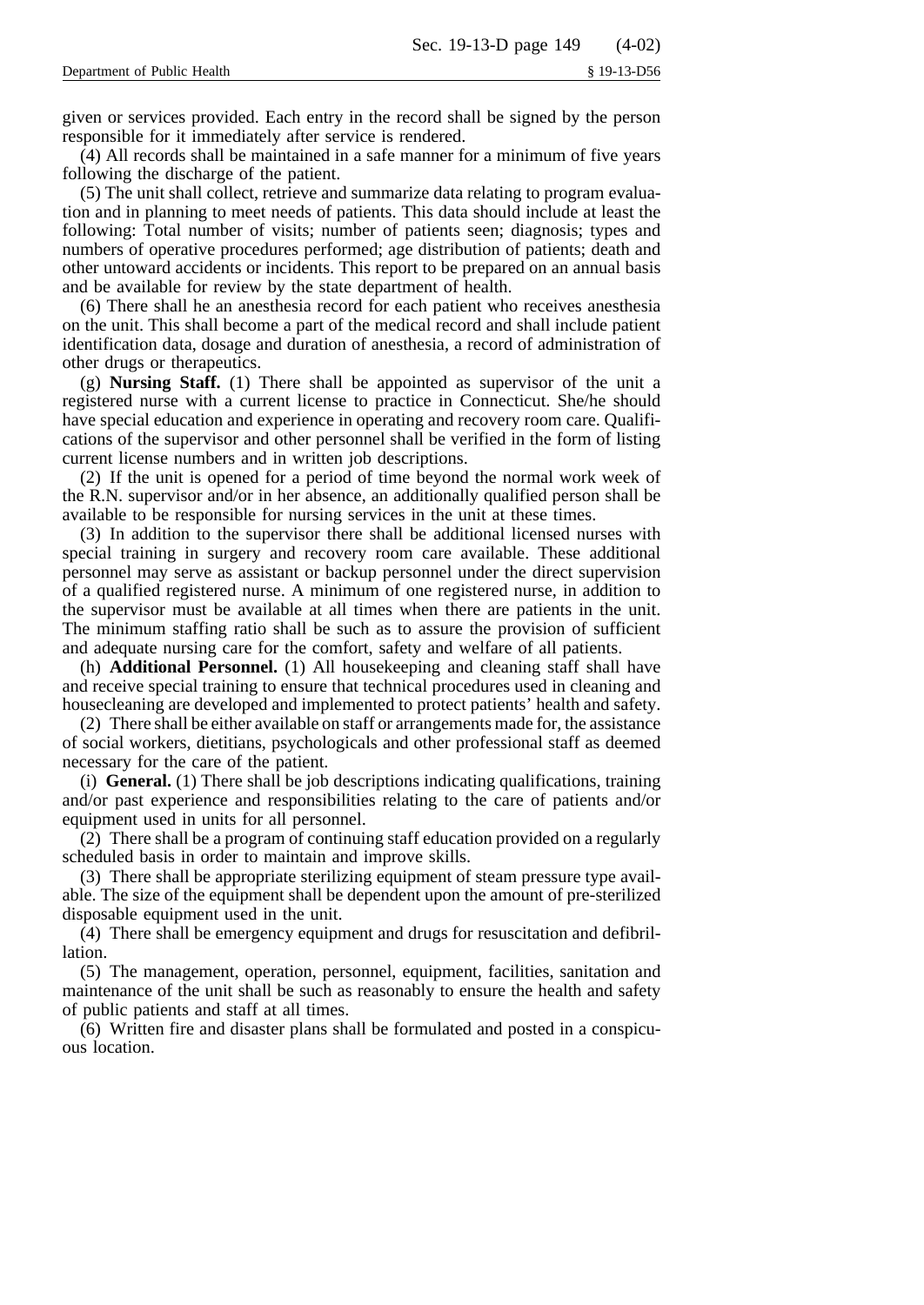(j) **Disaster Plan.** The surgical unit shall develop a plan to cope with internal disasters including fire and loss of power. This plan shall include:

(1) The assignment of personnel to specific duties;

(2) Instruction in use of fire alarms, fire equipment and systems for notification of key personnel;

(3) Instructions in methods of fire containment;

(4) Procedures for evacuation of patients. Fire disaster drills shall be held at regular intervals, not less than quarterly including evacuation procedures to assure the effectiveness of these plans.

(k) **Inspection and Licensure.** The ambulatory surgical facility shall be inspected annually by the state department of health to test for ongoing compliance with these regulations.

(Effective April 22, 1977)

#### **Sec. 19-13-D57.**

Repealed, August 20, 1982.

**Secs. 19-13-D58—19-13-D59. Reserved**

# **Public Health Nursing Grants to Towns Having Population of Less Than Five Thousand**

#### **Secs. 19-13-D60—19-13-D64.**

Repealed, March 5, 1998.

#### **Home Health Care Agency**

**Sec. 19-13-D65. Reserved**

#### **Licensure of Home Health Care Agencies**

# **Sec. 19-13-D66. Definitions**

As used in Sections 19-13-D66 to 19-13-D79 inclusive:

(a) ''Agency'' means home health care agency as defined in Section 19a-490 (a) of the Connecticut General Statutes;

(b) ''Central Office'' means the agency office responsible and accountable for all agency operations in this state;

(c) ''Clinical experience'' means employment in providing patient services in a health care setting;

(d) ''Commissioner'' means the commissioner of health services, or his/her representative;

(e) ''Contracted services'' or ''services under arrangement'' means services provided by the agency which are subject to a written agreement with an individual, another agency or another facility;

(f) ''Contractor'' means any organization, individual or home health care agency that provides services to patients of a primary agency as defined in paragraph (cc) of Section 19-13-D66 of these regulations;

(g) ''Chiropractor'' means a person possessing a license to practice chiropractic in this state;

(h) ''Curriculum'' means the plan of classroom and clinical instructions for training and skills assessment as a homemaker-home health aide;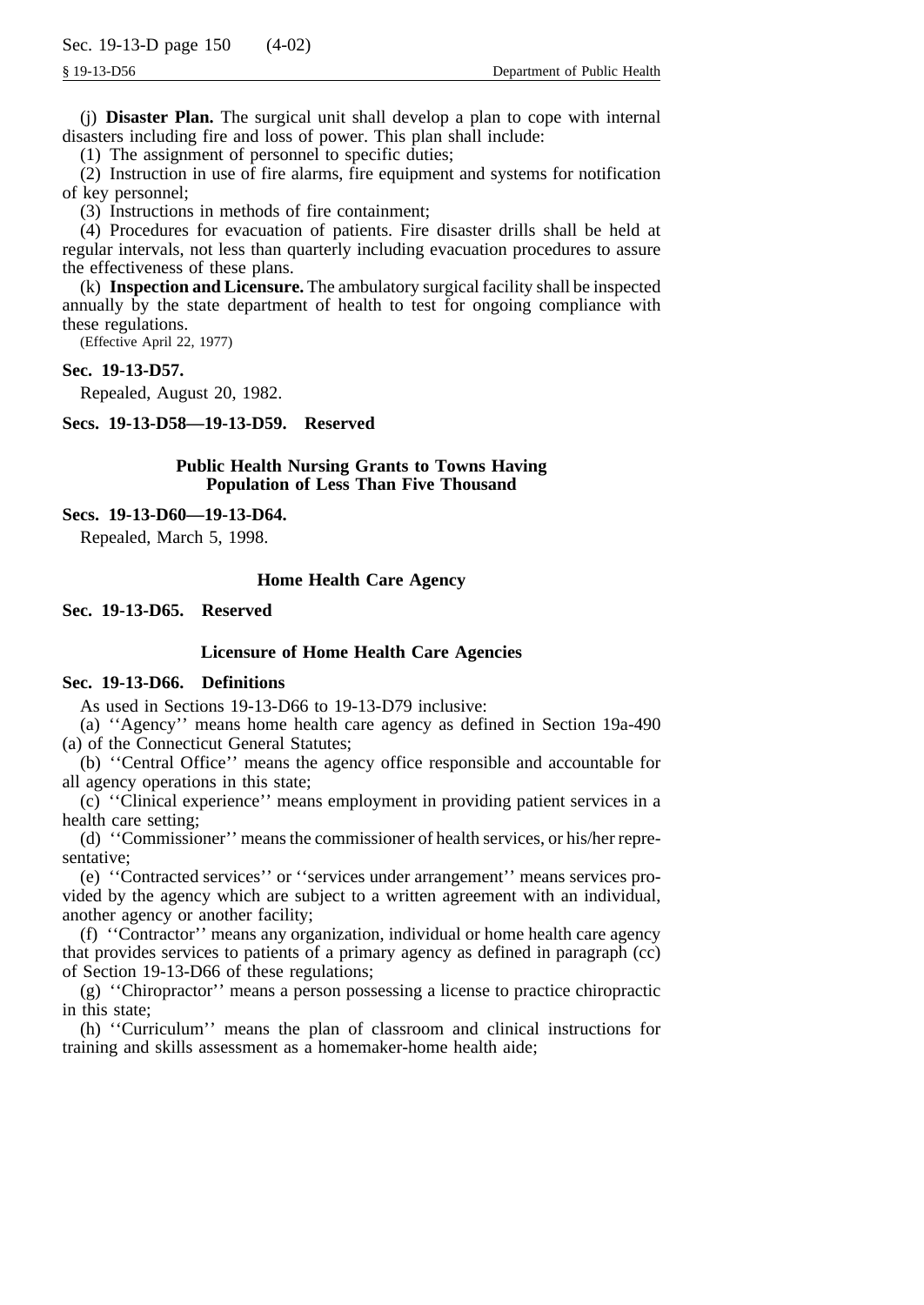(i) ''Dentist'' means a person licensed to practice dentistry in this state;

(j) ''Department'' means the Connecticut Department of Health Services;

(k) ''Direct service staff'' means individuals employed by the agency or under contract whose primary responsibility is delivery of care to patients;

(*l*) ''Evening or nighttime service'' means service provided between the hours of 5 p.m. and 8 a.m.;

(m) ''Full-time'' means employed and on duty a minimum of thirty-five (35) hours per workweek on a regular basis;

(n) ''Full-time equivalent'' means the total weekly hours of work of all persons in each category of direct service staff divided by the number of hours in the agency's standard workweek. Full-time equivalents are computed for each category of direct service staff;

(o) ''Holiday service'' means service provided on the days specified in the agency's official personnel policies as holidays;

(p) ''Homemaker-home health aide'' means an unlicensed person who has successfully completed a training and competency evaluation program for the preparation of homemaker-home health aides approved by the department;

(q) ''Licensed practical nurse'' means a person with a license to practice practical nursing in this state;

(r) ''Non-visiting program'' means services of the agency provided in sites other than a patient's home;

(s) ''Occupational therapist'' means a person with a license to practice occupational therapy in this state;

(t) ''Occupational therapy assistant'' means a person who has successfully completed a training program approved by the American Occupational Therapy Association and is currently certified by the said association;

(u) ''Patient care services'' mean agency activities carried out by agency staff for or on behalf of a patient. Such services include, but are not limited to, receipt of referral for service, admission to service, assignment of personnel, direct patient care, communication/coordination with source of medical care and development/ maintenance of patient's clinical record;

(v) ''Patient service office'' means one or more separate and distinct offices which provide patient care services and are included under the agency's license. This office shall comply with the regulations of Connecticut State Agencies, Section 19-13-D77;

(w) ''Peer consultation'' means a process by which professionals of the same discipline, who meet supervisory qualifications, meet regularly to review patient management, share expertise and take responsibility for their own and each other's professional development and maintenance of standards of service;

(x) ''Permanent part-time'' means employed and on duty a minimum of twenty (20) hours per workweek on a regular basis;

(y) ''Pharmacist'' means a person licensed to practice pharmacy in this state;

(z) ''Physical therapy assistant'' means a person who has successfully completed an education program accredited by the American Physical Therapy Association;

(aa) ''Physician'' means a doctor of medicine or osteopathy licensed either in Connecticut or in a state which borders Connecticut;

(bb) ''Podiatrist'' means a person licensed to practice podiatry in this state;

(cc) ''Primary agency'' means a home health care agency which hires or pays for the services of other organizations, agencies or individuals who provide care or services to its patients;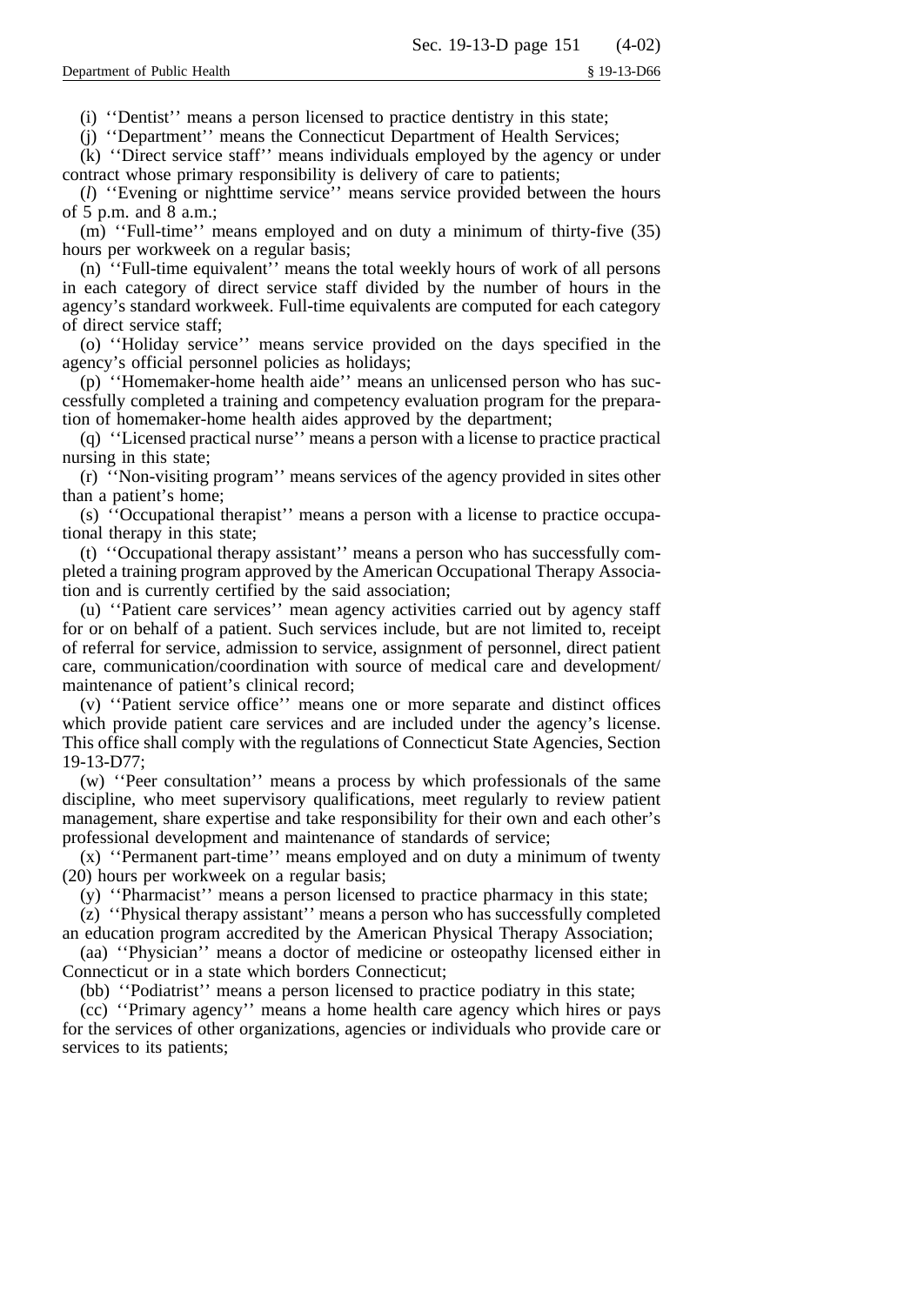(dd) ''Primary care nurse'' means a registered nurse licensed to practice nursing in this state who is the agency employee assigned primary responsibility for planning and implementing the patient's care;

(ee) ''Public health nurse'' means a graduate of a baccalaureate degree program in nursing approved by the National League for Nursing for preparation in public health nursing;

(ff) ''Quality care'' means that the patients receive clinically competent care which meets professional standards, are supported and directed in a planned pattern toward mutually defined outcomes, achieve maximum recovery consistent with individual potential and life style, obtain coordinated service through each level of care and are taught self-management and preventive health measures;

(gg) ''Registered nurse'' means a person with a license to practice as a registered nurse in this state;

(hh) ''Registered physical therapist'' means a person with a license to practice physical therapy in this state;

(ii) ''Related community health program'' means an organized program which provides health services to persons in a community setting;

(jj) ''Representative'' means a designated member of the patient's family, or person legally designated to act for the patient in the exercise of the patient's rights as contained in Sections 19-13-D66 to 19-13-D79 of the regulations of Connecticut State Agencies.

(kk) ''Social work assistant'' means a person who holds a baccalaureate degree in social work with at least one (1) year of social work experience; or a baccalaureate degree in a field related to social work with at least two (2) years of social work experience;

(*ll*) ''Social worker'' means a graduate of a master's degree program in social work accredited by the Council on Social Work Education;

(mm) ''Speech Pathologist'' means a person with a license to practice speech pathology in this state;

(nn) ''Subdivision'' means a unit of a multifunction health care organization which is assigned the primary authority and responsibility for the agency operations. A subdivision shall independently meet the regulations and standards for licensure and shall be independently licensed as a home health care agency;

(oo) ''Therapy services'' means physical therapy, occupational therapy, or speech pathology services;

(pp) ''Weekend service'' means services provided on Saturday or Sunday. (Effective December 28, 1992)

# **Sec. 19-13-D67. Personnel**

(a) The administrator of an agency shall be a person with one of the following:

(1) A master's degree in nursing with an active license to practice nursing in this state and at least one (1) year of supervisory or administrative experience in a health care facility program which included care of the sick; or

(2) A master's degree in public health or administration with a concentration of study in health services administration, and at least one (1) year of supervisory or administrative experience in a health care facility/program which included care of the sick; or

(3) A baccalaureate degree in nursing with an active license to practice nursing in this state and at least two (2) years supervisory or administrative experience in a health care facility/program which included care of the sick; or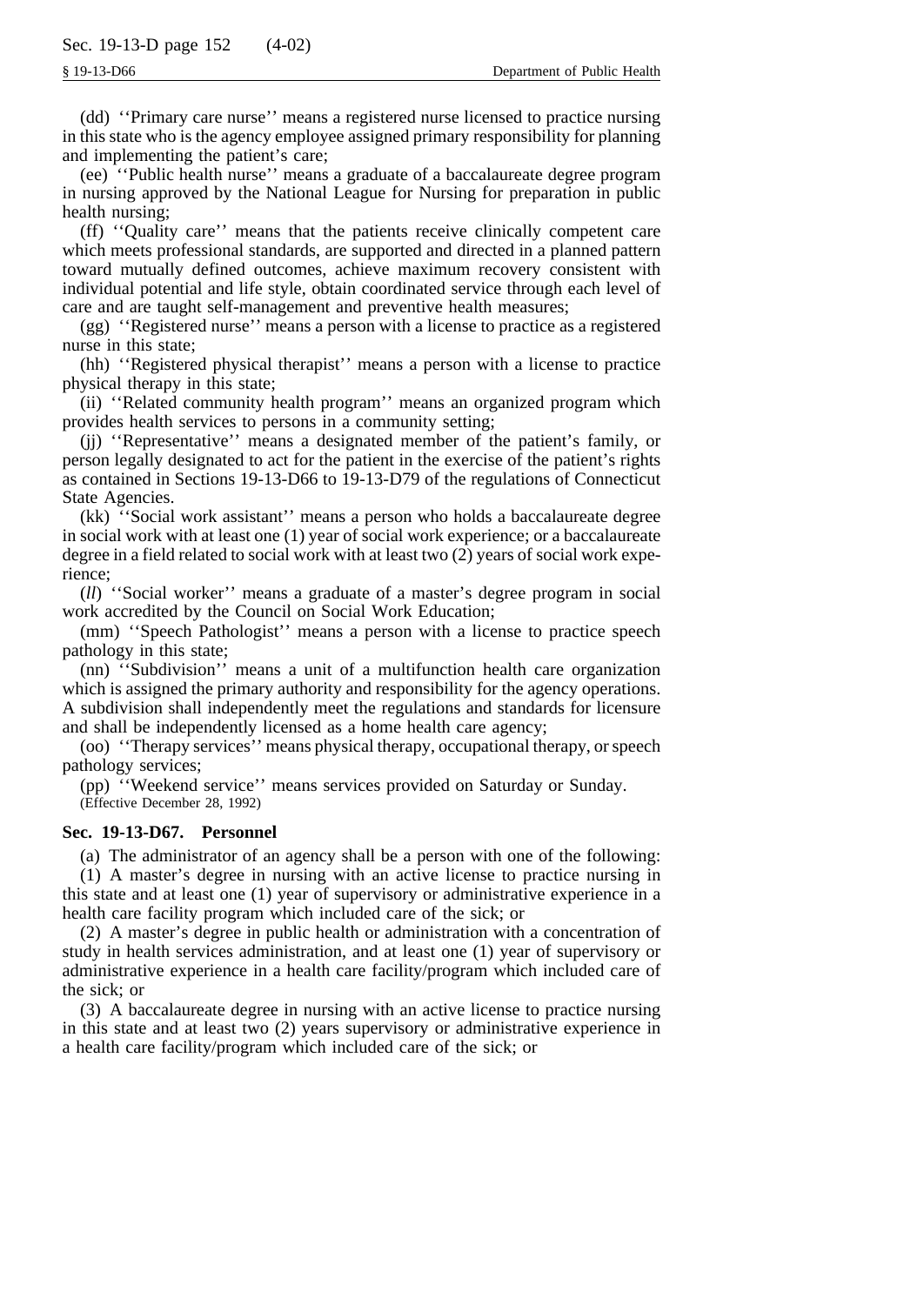(4) A baccalaureate degree in administration with a concentration of study in health services administration and at least two (2) years' supervisory or administrative experience in a health care facility/program which included care of the sick; or

(5) A physician licensed to practice medicine and surgery in the State of Connecticut who has had at least one (1) year supervisory or administrative experience in a health care facility/program which included care of the sick; or

(6) Employment as the administrator of a home health care agency in this state as of January 1, 1981, who has been so employed continuously for the five (5) years immediately preceeding January 1, 1981; or

(7) Continuous employment as an administrator of a home health care agency as of January 1, 1979; except that on and after January 1, 1986, no person shall be employed as an administrator of a home health care agency pursuant to this subdivision unless such person additionally meets one of the requirements of subparagraphs (1) through (5) inclusive above.

(b) An agency supervisor of clinical services shall be a registered nurse with an active license to practice nursing in this state, and shall have one of the following:

(1) A master's degree from a program approved by the National League for Nursing or the American Public Health Association with a minimum of one year (1) full-time clinical experience in a home health agency or related community health program which included care of the sick at home; or

(2) A baccalaureate degree in nursing and a minimum of three (3) years of fulltime clinical experience in nursing, at least (1) one of which was in a home health agency or community health program which included care of the sick at home; or

(3) A registered nurse who has been continuously employed in the position of supervisor of clinical services in a home health agency in this state since January 1, 1979; or

(4) A diploma in nursing or an associates degree in nursing and

(A) A minimum of three years of full-time or full-time equivalent clinical experience in nursing within the past five years, at least one year of which was in a home health care agency or community health program which included care of the sick at home; and

(B) Evidence of certification by the American Nurses' Association as a community health nurse or completion of at least six credits received within two years in community health nursing theory or six credits in health care management from an accredited college or university program or school of nursing.

(c) An agency supervisor of physical therapy services shall be a registered physical therapist licensed to practice physical therapy in this state who has a minimum of three (3) years' clinical experience in physical therapy.

(d) An agency supervisor of occupational therapy services shall be an occupational therapist licensed to practice occupational therapy in this state who has a minimum of three (3) years' clinical experience in occupational therapy.

(e) An agency supervisor of speech pathology services shall be a speech pathologist licensed to practice speech pathology in this state who has a minimum of three (3) years' clinical experience in speech pathology.

(f) An agency supervisor of social work services shall be a graduate of a master's degree program in social work accredited by the Council on Social Work Education who has a minimum of three (3) years' clinical experience in social work.

(Effective April 24, 1989; amended August 31, 1998)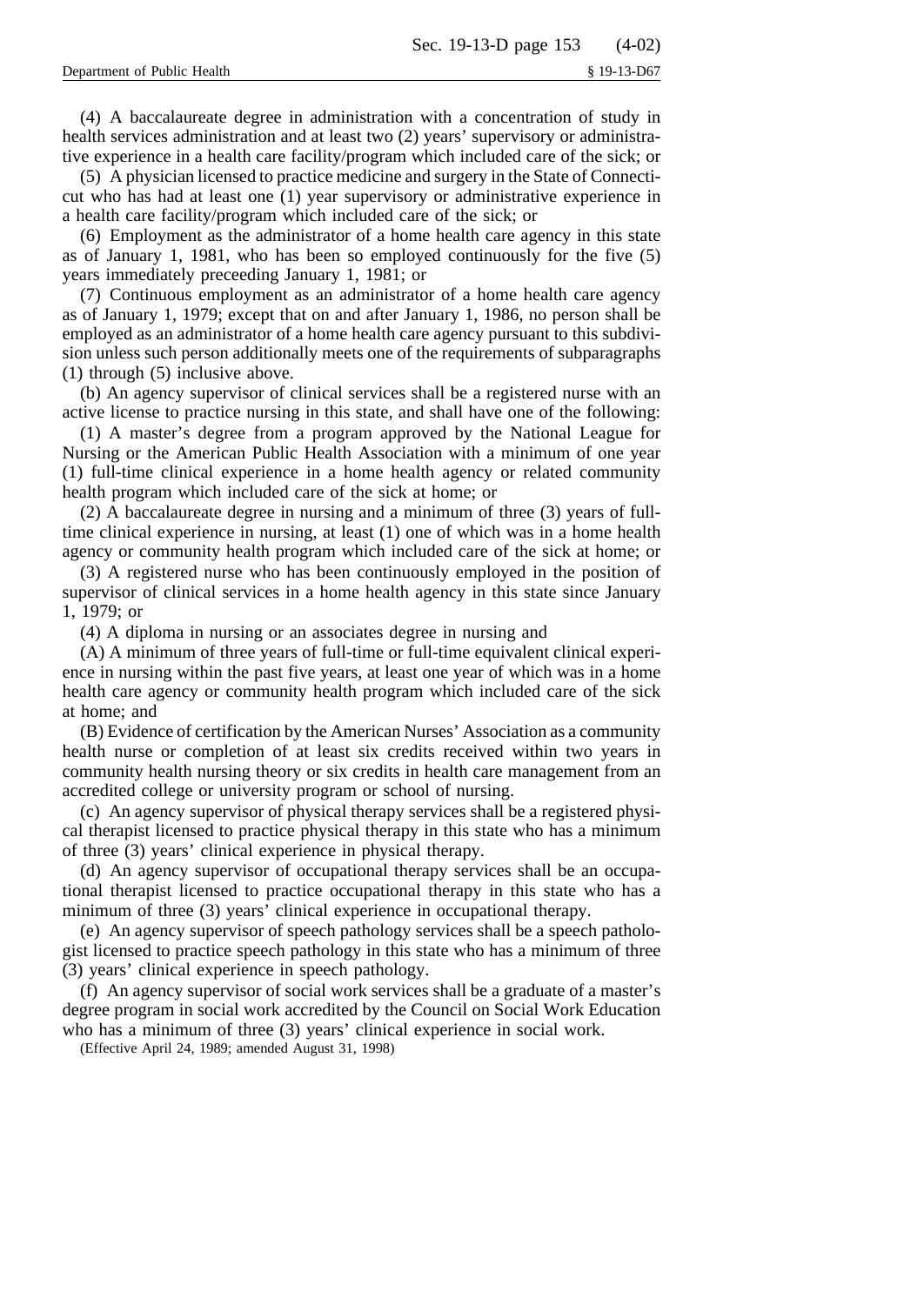# **Sec. 19-13-D68. General requirements**

An agency shall be organized and staffed in compliance with the following:

(a) The agency shall be governed by a governing authority, maintain an active professional advisory committee, be directed by an administrator and operate any services offered in compliance with these regulations. Compliance with these regulations shall be the joint and several responsibility of the governing authority and the administrator.

#### (b) **Governing Authority:**

(1) There shall be a formal governing authority with full legal authority and responsibility for the operation of the agency which shall adopt bylaws or rules that are periodically reviewed and so dated. Such bylaws or rules shall include, but are not limited to:

(A) Purposes of the agency;

(B) Delineation of the powers, duties and voting procedures of the governing authority, its officers and committees;

(C) Qualifications for membership, method of selection and terms of office of members and chairpersons of committees;

(D) A description of the authority delegated to the administrator;

(E) The agency's conflict of interest policy and procedures.

(2) The bylaws or rules shall be available to all members of the governing authority and all individuals to whom authority is delegated.

(3) The governing authority shall:

(A) Meet as frequently as necessary to fulfill its responsibilities as stated in these regulations, but no less than one (1) time per year;

(B) Provide a written agenda and minutes for each meeting;

(C) Provide that minutes reflect the identity of those members in attendance and that, following approval, such minutes be dated and signed by the secretary;

Ensure that the agenda and minutes of any of its meetings or any of its committees are available at any time to the commissioner.

(4) Responsibilities of the governing authority include, but are not limited to:

(A) Services provided by the agency and the quality of care rendered to patients and their families;

(B) Selection and appointment of a professional advisory committee;

(C) Policy and program determination and delegation of authority to implement policies and programs;

(D) Appointment of a qualified administrator;

(E) Management of the fiscal affairs of the agency;

(F) The quality assurance program.

(5) The governing authority shall ensure that:

(A) The name and address of each officer and member of the governing authority are reported to the commissioner annually;

(B) The name and address of each owner and, if the agency is a corporation, all ownership interests of ten percent (10%) or more (direct or indirect) are reported to the commissioner annually;

(C) Any change in ownership is reported to the commissioner within ninety (90) days;

(D) The name of the administrator of the agency is forwarded to the commissioner within three (3) days of his/her appointment and notice that the administrator has left for any reason is so forwarded within forty-eight (48) hours.

(c) **Professional Advisory Committee:**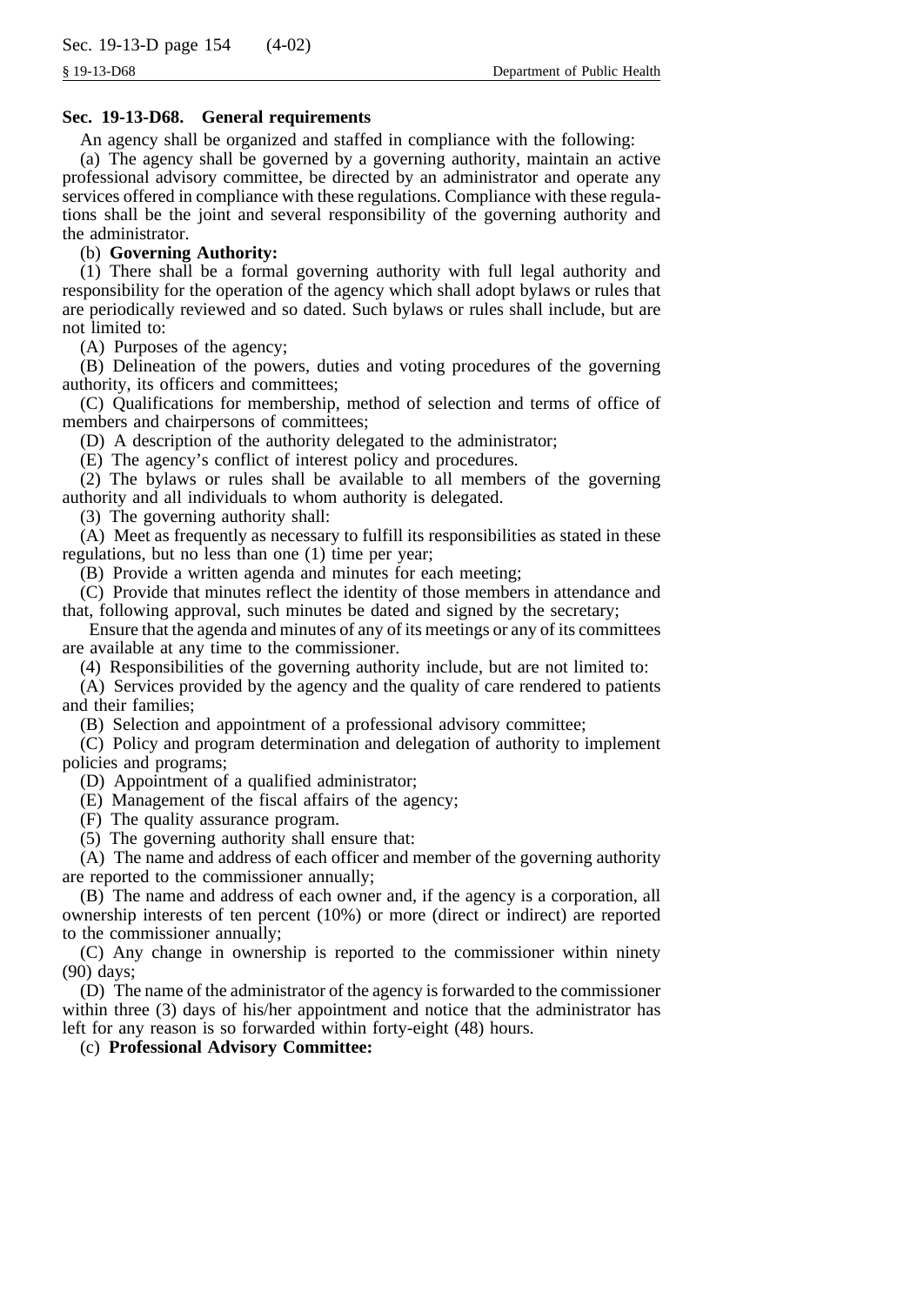(1) There shall be a professional advisory committee, appointed by the governing authority, consisting of at least one physician, one public health nurse, one therapist representing at least one of the skilled therapy services provided by the agency and one social worker. Representatives appointed to the professional advisory committee shall be in active practice in their professions, or shall have been in active practice within the last five (5) years. No member of the professional advisory committee shall be an owner, stockholder, employee of the agency, or related to same, including by marriage. However, provision may be made for employees to serve on the professional advisory committee as ex officio members only, without voting power.

(2) The functions of the professional advisory committee shall be to participate in the agency's quality assurance program to the extent defined in the quality assurance program policies and to recommend and at least annually review agency policies on:

(A) Scope of services offered;

(B) Admission and discharge criteria;

(C) Medical and dental supervision and plans of treatment;

- (D) Clinical records;
- (E) Personnel qualifications;
- (F) Quality assurance activities;
- (G) Standards of care;

(H) Professional issues especially as they relate to the delivery of service and findings of the quality assurance program.

(3) The professional advisory committee shall hold at least two (2) meetings annually.

(4) Written minutes shall document dates of meetings, attendance, agenda and recommendations. The minutes shall be presented, read and accepted at the next regular meeting of the governing authority of the agency following the professional advisory committee meeting. These minutes shall be available at any time to the commissioner.

## (d) **Administrator:**

(1) There shall be a full-time agency administrator appointed by the governing authority of the agency.

(2) The administrator shall have full authority and responsibility delegated by the governing authority to plan, staff, direct and implement the programs and manage the affairs of the agency. The administrator's responsibilities include, but are not limited to:

(A) Interpretation and execution of the policies of the governing authority;

(B) Program planning, budgeting, management and evaluation based upon

(C) Maintenance of ongoing liaison among the governing authority, its committees, the professional advisory committee and staff;

(D) Employment of qualified personnel, evaluation of staff performance per agency policy, provision of planned orientation and inservice education programs for agency personnel;

(E) Development of a record system and statistical reporting system for program documentation, planning and evaluation, which includes at least the data specified in these regulations;

(F) Preparation of a budget for the approval of the governing authority and implementation of financial policies, accounting system and cost controls;

(G) Assurance of an accurate public information system;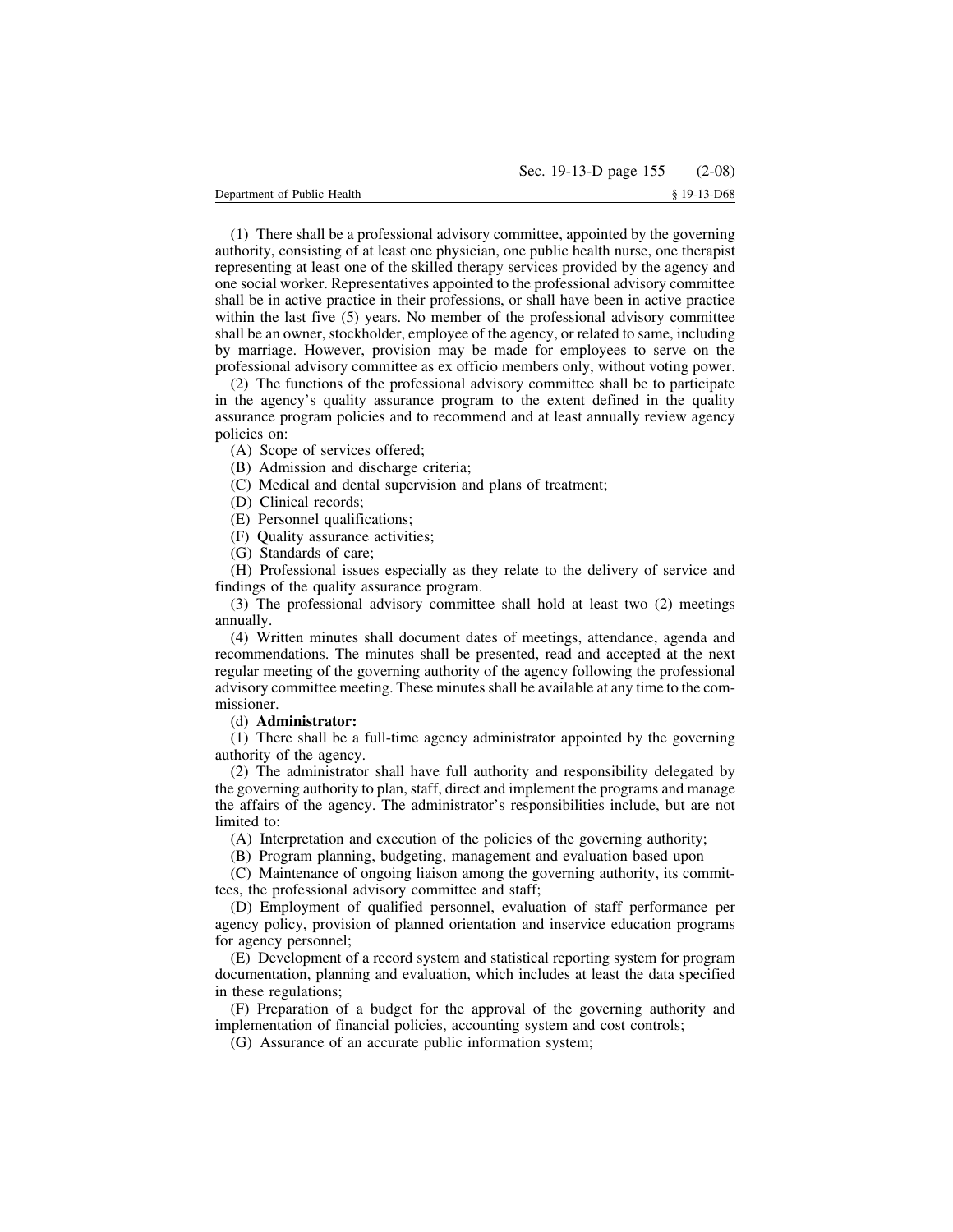(H) Maintenance of the agency's compliance with licensure regulations and standards;

(I) Distribution of a written plan for the delegation of administrative responsibilities and functions in the absence of the administrator.

(3) An administrator's absence of longer than one month shall be reported to the commissioner.

(e) **Supervisor of Clinical Services;**

(1) An agency shall employ one full-time supervisor of clinical services for each fifteen (15), or less, full-time or full-time equivalent professional direct service staff.

(2) The supervisor of clinical services shall have primary authority and responsibility for maintaining the quality of clinical services.

(3) The supervisor's responsibilities include, but are not limited to:

(A) Coordination and management of all services rendered to patients and families by direct service staff under his/her supervision;

(B) Supervision of assigned nursing personnel in the delivery of nursing services to patients and families;

(C) Direct evaluation of the clinical competence of assigned nursing personnel and participation with appropriate supervisory staff in the evaluation of other direct service staff;

(D) Participation in or development of all agency objectives, standards of care, policies and procedures affecting clinical services;

(E) Participation in direct services staff recruitment, selection, orientation and inservice education;

(F) Participation in program planning, budgeting and evaluation activities related to the clinical services of the agency.

(4) The supervisor of clinical services may also serve as the administrator in agencies with six (6) or less full-time or full-time equivalent professional direct service staff.

(5) Any absence of the supervisor of clinical services for longer than one month must be reported to the commissioner. A registered nurse who has at least two (2) years' experience in a home health care agency, shall be designated, in writing, to act during any absence of the supervisor of clinical services whenever patient care personnel are serving patients.

(Effective June 21, 1983)

#### **Sec. 19-13-D69. Services**

Services offered by the agency shall comply with the following.

(a) **Nursing Service:**

(1) An agency shall have written policies governing the delivery of nursing service.

(2) Nursing service shall be provided by a primary care nurse, or other nursing staff delegated by the primary care nurse.

(3) The primary care nurse is responsible for the following which shall be documented in the patient's clinical record:

(A) Admission of patients for service and development of the patient care plan;

(B) Implementation or delegation of responsibility for twenty-four (24) hour nursing service and homemaker-home health aide services;

(C) Coordination of services with the patient, family and others involved in the care plan;

(D) Regular evaluation of patient progress, prompt action when any change in the patient's condition is noted or reported, and termination of care when goals of management are attained;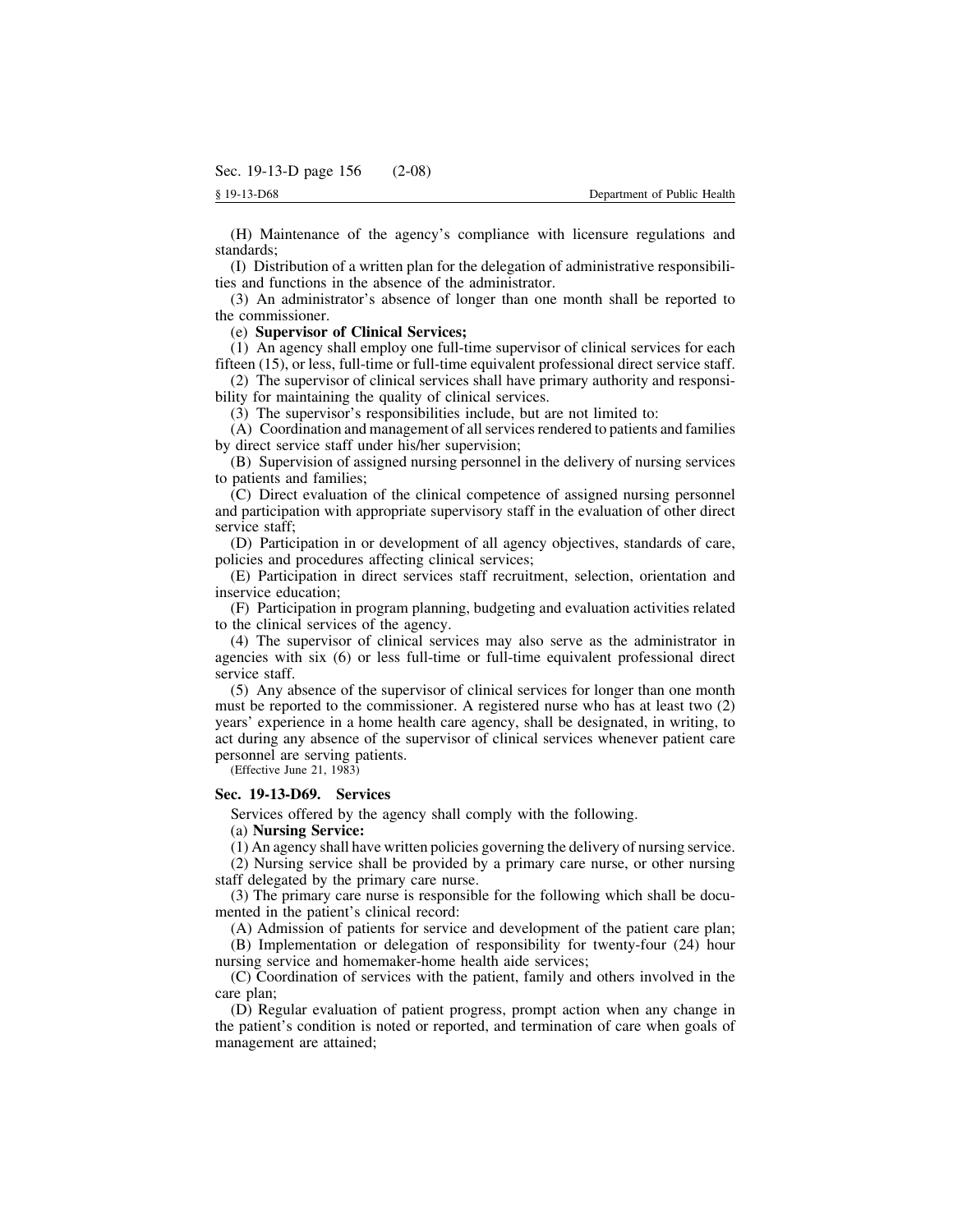(F) Participation in orientation, teaching and supervision of other nursing and ancillary patient care staff;

(G) Determination of aspects of the care plan for delegation to a homemakerhome health aide. Whenever any patient care activity, other than those activities listed in section 19-13-D69 (d) (3) of these regulations, is delegated to a homemakerhome health aide, the patient's clinical record clearly supports that the primary care nurse or designated professional staff member has:

(i) Assessed all factors pertinent to the patient's safety including the competence of the homemaker-home health aide, and

(ii) Determined that this activity can be delegated safely to a homemaker-home health aide.

(H) Development of a written plan of care and instructions for homemaker-home health aide services;

(I) Arranging supervision of the homemaker-home health aide by other therapists, when necessary

(J) Visiting and completing an assessment of assigned patients receiving homemaker-home health aide services as often as necessary based on the patient's condition, but not less frequently than every sixty (60) days. The sixty-day assessment shall be completed by a registered nurse, while the homemaker-home health aide is providing services in the patient's home.

(4) An agency may employ licensed practical nurses under the direction of a registered nurse to provide nursing care, to assist the patient in learning self-care techniques and to prepare clinical and progress notes.

(b) **Therapy Services:**

(1) An agency shall have written policies governing the delivery of therapy services.

(2) All therapy services shall be provided by or under the supervision of a therapist licensed to practice in Connecticut.

(3) The responsibilities of each therapist within his/her respective area of practice include the following, which shall be documented in the patient's clinical record:

(A) Comprehensive evaluation of patient's level of function and participation in development of the total patient care plan;

(B) Identification of patient and family needs for other home health services and referral for same when needed;

(C) Participation in case management conferences;

(D) Instruction of patient, family and other agency health care personnel in the patient's treatment regime when indicated;

(E) Supervision of therapy assistants; and

(F) Supervision of homemaker-home health aides when such personnel are participating in the patient's therapy regime.

(4) A therapy supervisor shall be provided for each therapy service, except when therapy staff meet supervisory requirements. In such event, the agency shall provide peer consultation for that therapy staff.

(A) Each supervisor shall be employed directly by the agency, or as a contractor.

 $(B)$  When the direct service therapy staff is five  $(5)$  full-time or full-time equivalent persons, the agency shall provide a full-time supervisor for that therapy staff. The number of staff assigned to a supervisor shall not exceed fifteen (15) full-time or full-time equivalent staff.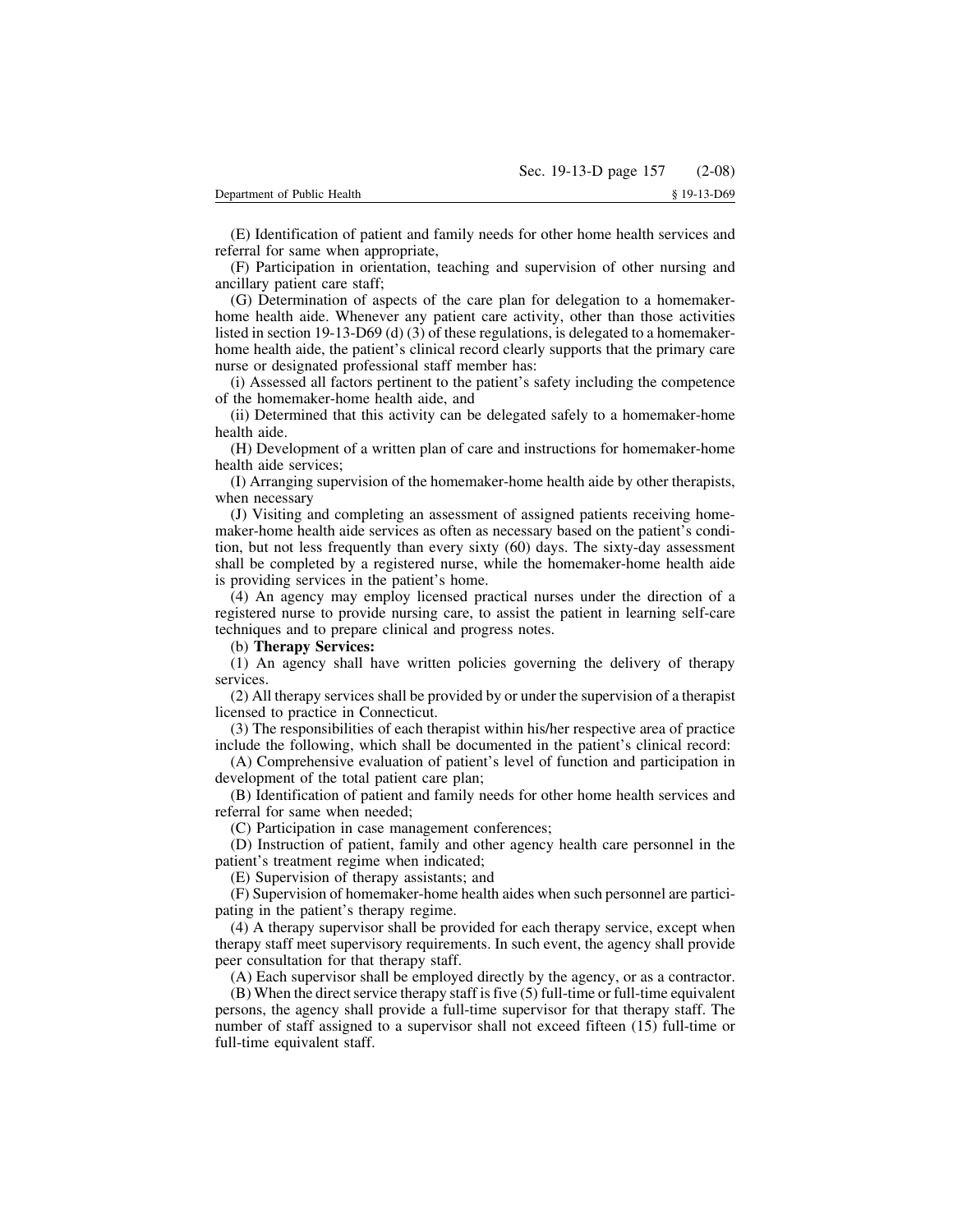(5) Physical or occupational therapy assistants who function at all times under the direction of a registered physical therapist or occupational therapist, as appropriate, may be employed to carry out treatment regimes as assigned by the registered physical therapist or occupational therapist. The agency shall employ at least one (1) registered physical therapist or occupational therapist for every six (6) assistants or less.

(A) The responsibilities of the therapy assistant may include but not necessarily be limited to the following:

(i) After an initial visit has been made by the registered physical therapist or occupational therapist for evaluation of the patient and establishment of a patient care plan, the therapy assistant may provide ongoing therapy services in accordance with the established plan.

(ii) At least every thirty (30) days, the therapy assistant shall confer with the registered physical therapist or occupational therapist. The conference shall be documented in the patient's clinical record, and shall include a review of the current patient care plan and any appropriate modifications to the treatment regime.

(iii) The therapy assistant, with prior approval of the registered physical therapist or occupational therapist, may adjust a specific treatment regime in accordance with changes in the patient's status.

(iv) The therapy assistant may contribute to the review of the medical or dental plan of treatment required by subsection (b) of section 19-13- D73 of the regulations of Connecticut states agencies, pre-discharge planning and preparation of the discharge summary.

(B) A registered physical therapist or occupational therapist shall be accessible by phone and available to make a home visit at all times when the therapy assistant is on assignment in a patient's home.

#### (c) **Social Work Services:**

(1) An agency shall have written policies governing the delivery of social work services.

(2) All social work services shall be provided by or under the supervision of a qualified social worker.

(3) Functions of the social worker include the following which shall be documented in the patient's clinical record:

(A) Comprehensive evaluation of psychosocial status as related to the patient's illness and environment;

(B) Participation in development of the total patient care plan;

(C) Participation in case conferences with the health care team;

(D) Identification of patient and family needs for other home health services and referral for same when appropriate;

(E) Referral of patient or family to appropriate community resources.

(4) A qualified social work supervisor shall be employed directly by the agency or as a contractor, except when social work staff meet supervisory requirements. In such event, the agency shall provide peer consultation for social work staff.

When the direct service social work staff is five  $(5)$  full-time or full-time equivalent persons, the agency must provide a full-time supervisor. The number of staff assigned to a supervisor shall not exceed fifteen (15) full-time or full-time equivalent staff.

(5) Social work assistants who function at all times under the supervision of a qualified social worker may be employed to carry out the social work activities and assignments. The agency shall employ at least one (1) qualified social worker for every six (6) social work assistants or less.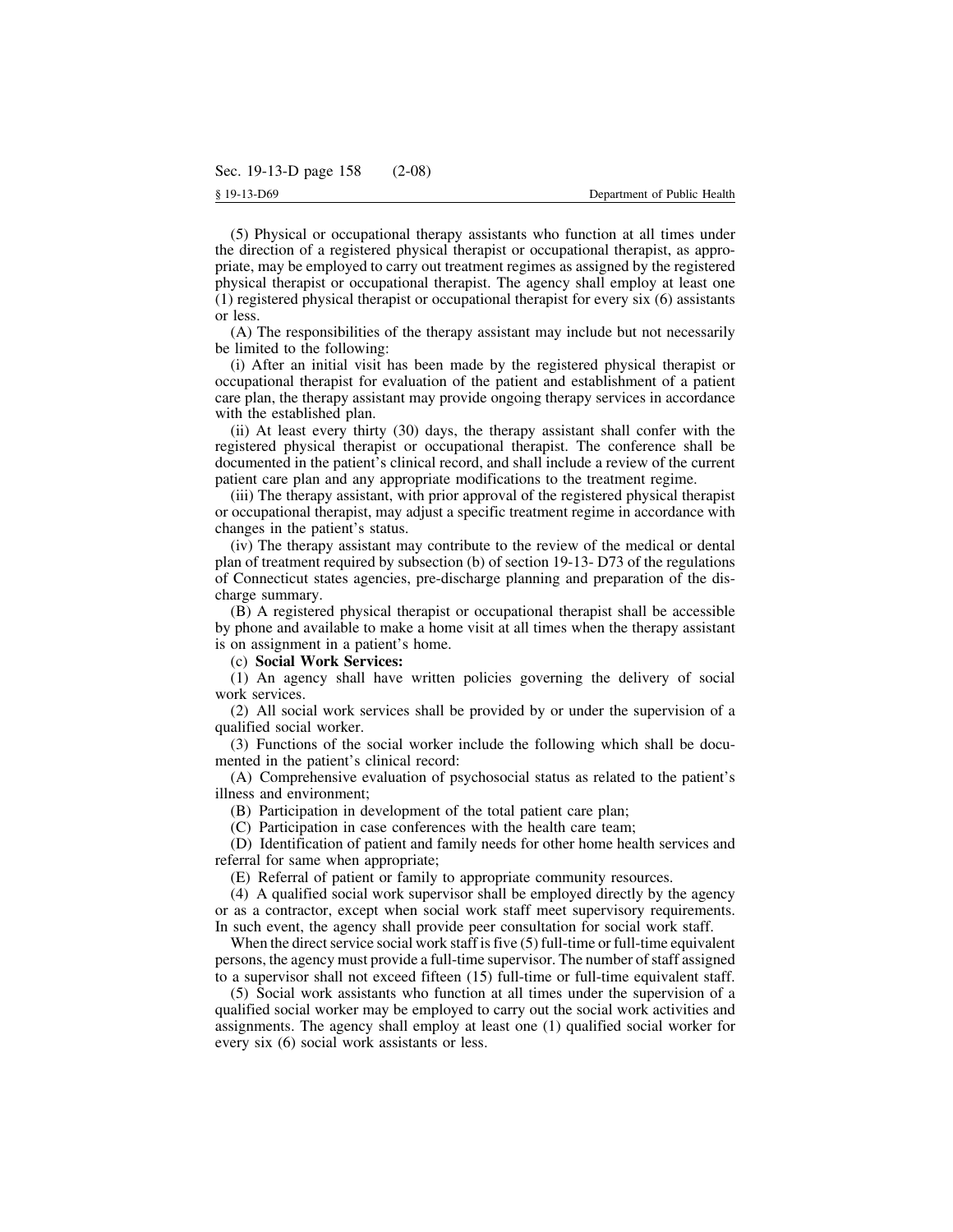# (d) **Homemaker-Home Health Aide Service:**

(1) An agency shall have written policies governing the delivery of homemakerhome health aide services.

(2) On and after January 1, 1993, no person shall furnish home health aide services on behalf of a home health care agency unless such person has successfully completed a training and competency evaluation program approved by the department.

(A) The commissioner shall adopt, and revise as necessary, a homemaker-home health aide training program of not less than seventy-five (75) hours and competency evaluation program for homemaker-home health aides. The standard curriculum of the training program shall include the following elements which shall be presented in both lecture and clinical settings:

(i) Communication skills;

(ii) Observation, reporting and documentation of patient status and the care or services furnished;

(iii) Reading and recording temperature, pulse and respiration;

(iv) Basic infection control procedures;

(v) Basic elements of body function and changes in body function that must be reported to an aide's supervisor;

(vi) Maintenance of a clean, safe and healthy environment;

(vii) Recognizing emergencies and knowledge of emergency procedures;

(viii) The physical, emotional, and developmental needs of and ways to work with the populations served by the home health care agency, including the need for respect for the patient, his or her privacy and his or her property;

(ix) Appropriate and safe techniques in personal hygiene and grooming that include: bath (bed, sponge, tub or shower), shampoo (sink, tub or bed), nail and skin care, oral hygiene, toileting and elimination;

(x) Safe transfer techniques and ambulation;

(xi) Normal range of motion and positioning;

(xii) Adequate nutrition and fluid intake;

(xiii) Any other task that the home health care agency may choose to have the homemaker-home health aide perform.

(B) A trainee's successful completion of training shall be demonstrated by the trainee's performance, satisfactory to the qualified registered nurse designated in subparagraph  $(I)$  (i) of this subdivision, of the elements required by the curriculum. Each agency that elects to conduct a homemaker-home health aide training program shall submit such information on its homemaker-home health aide training program as the commissioner may require on forms provided by the department. The department may re-evaluate the agency's homemaker-home health aide training program and competency evaluation program for sufficiency at any time.

(C) The commissioner shall adopt, and revise as necessary, a homemaker-home health aide competency evaluation program to include, procedures for determination of competency which may include a standardized test. At a minimum the subject areas listed in subparagraph  $(A)$  (iii),  $(ix)$ ,  $(x)$ , and  $(xi)$  of this subdivision shall be evaluated through observation of the aide's performance of the tasks. The other subject areas in subparagraph (a) of this subdivision shall be evaluated through written examination, oral examination or observation of a homemaker-home health aide with a patient.

(D) A homemaker-home health aide is not considered competent in any task for which he or she is evaluated as ''unsatisfactory.'' The homemaker-home health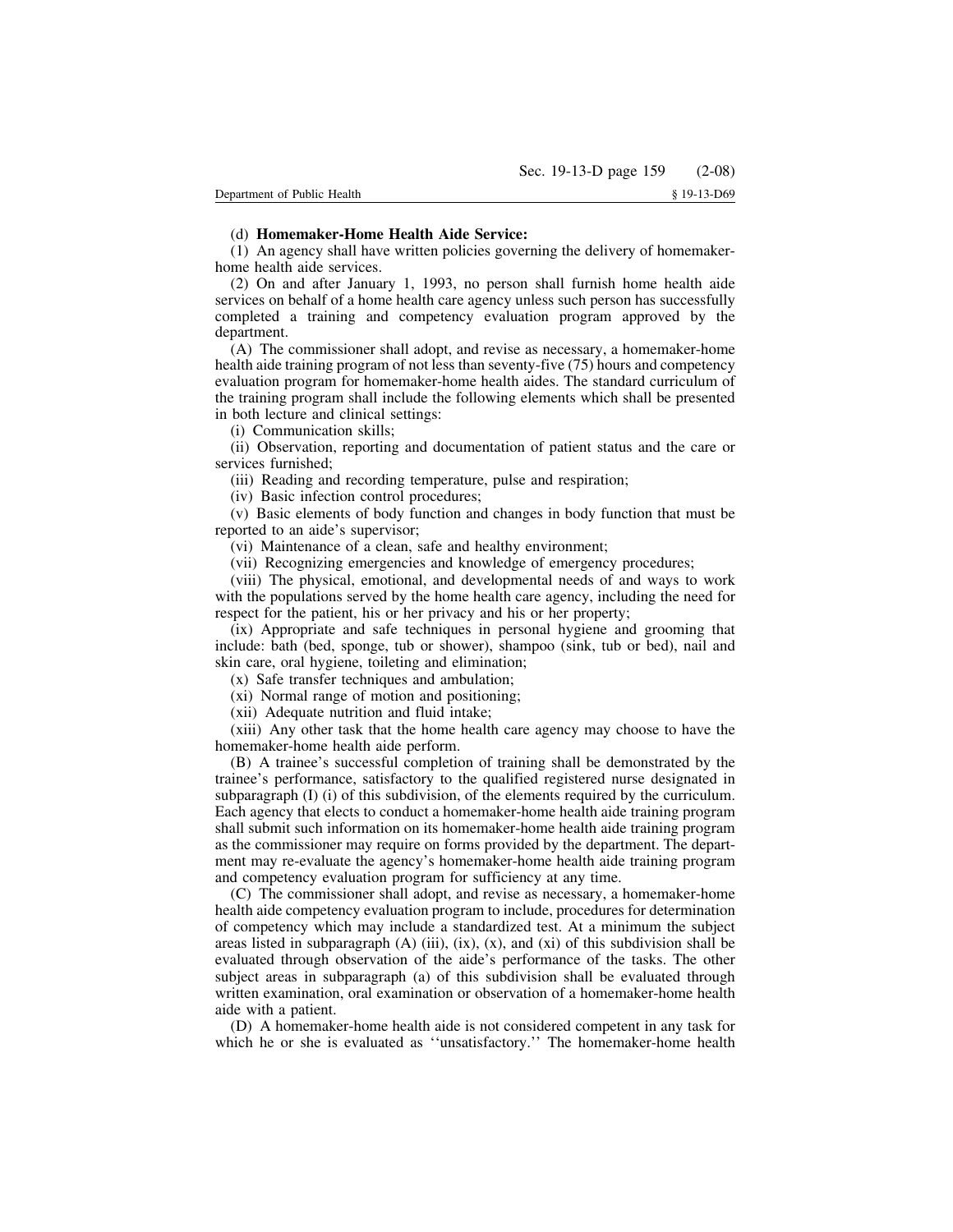aide must not perform that task without direct supervision by a licensed nurse until after he or she receives training in the task for which he or she was evaluated ''unsatisfactory'' and passes a subsequent evaluation with a ''satisfactory'' rating.

(E) A homemaker-home health aide is not considered to have successfully passed a competency evaluation if the homemaker-home health aide has an ''unsatisfactory'' rating in more than one of the required areas listed in subparagraph (A) of this subdivision.

(F) The competency evaluation must be performed by a registered nurse who possesses a minimum of two (2) years of nursing experience at least one (1) year of which must be in the provision of home health care.

(G) The state department of education, the board of trustees of communitytechnical colleges and an Adult Continuing Education Program established and maintained under the auspices of the local or regional board of education or regional educational service center and provided by such board or center may offer such training programs and competency evaluation programs in accordance with this subsection as approved by the commissioner.

(H) Home health care agencies may offer such training programs and competency evaluation programs in accordance with this subsection provided that they have not been determined to be out of compliance with one (1) or more of the training and competency evaluation requirements of OBRA as amended and/or one or more condition of participation of title 42, part 484 of the code of federal regulations within any of the twenty-four (24) months before the training is to begin.

(I) Qualifications of homemaker-home health aide training instructors

(i) The training of homemaker-home health aides must be performed by or under the general supervision of a registered nurse who possesses a minimum of two (2) years of nursing experience, one (1) year of which must be in the provision of home health care.

(ii) Personnel from the health field may serve as trainers in the homemaker-home health aide training program under the general supervision of the qualified registered nurse identified in subparagraph (I) (i) of this subdivision. All trainers shall be licensed, registered and/or certified in their field.

(iii) Licensed practical nurses, under the supervision of the qualified registered nurse designated in subparagraph (I) (i) of this subdivision may serve as trainers in the homemaker-home health aide training program provided the licensed practical nurse has two (2) years of nursing experience, one (1) year of experience which must be in the provision of home health care.

(iv) The training of homemaker-home health aides may be performed under the general supervision of the supervisor of clinical services. The supervisor of clinical services is prohibited from performing the actual training of homemaker-home health aides.

(J) Upon satisfactory completion of the training and competency evaluation program the agency or educational facility identified in subparagraph  $(G)$  of this subdivision shall issue documentation of satisfactory completion, signed by the qualified registered nurse designated in subparagraph (I) (i) of this subdivision, as evidence of said training and competency evaluation. Said documentation shall include a notation as to the agency or educational facility that provided the training and competency evaluation program.

(K) On and after January 1, 1993, any home health care agency that uses homemaker-home health aides from a placement agency or from a nursing pool shall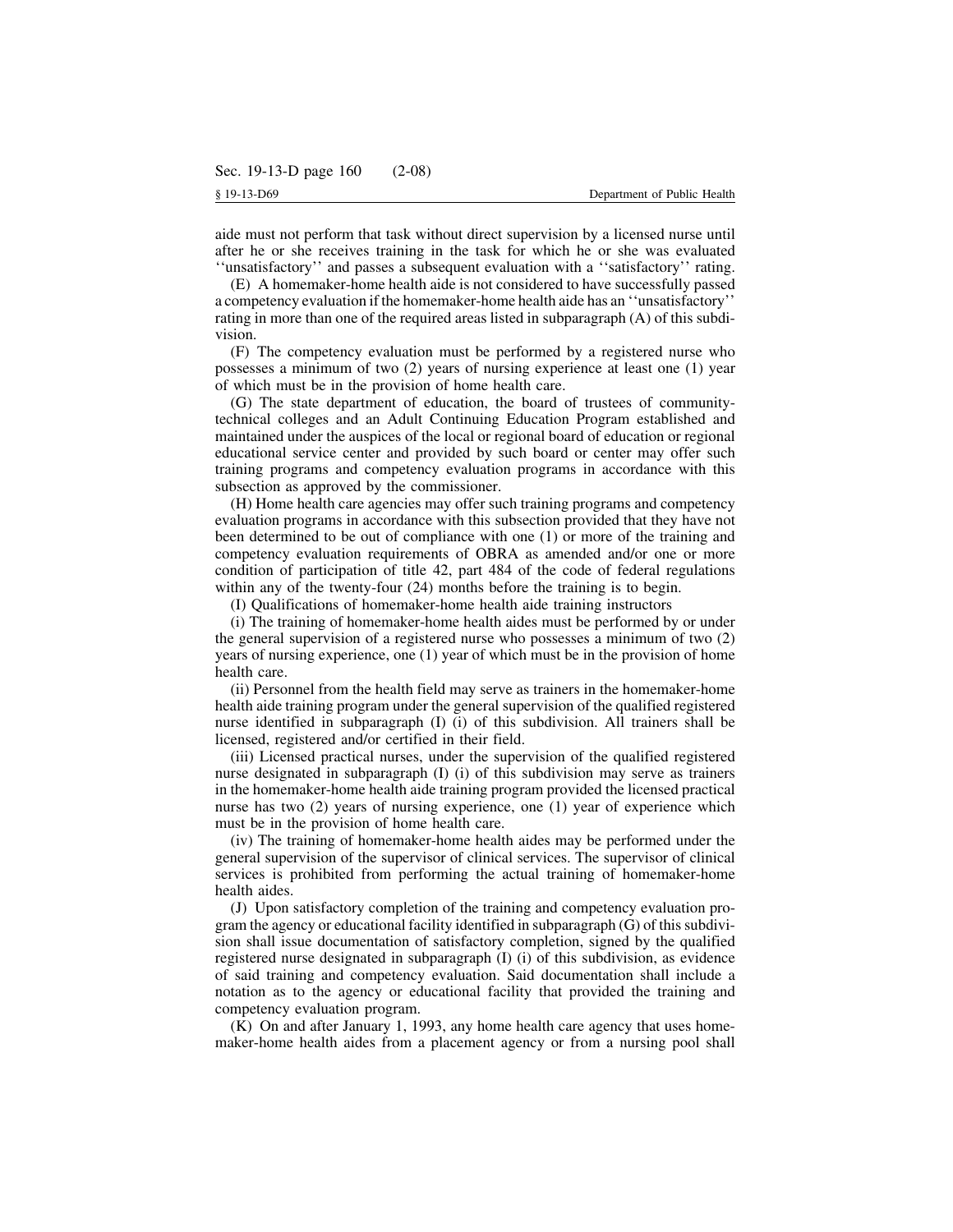maintain sufficient documentation to demonstrate that the requirements of this subsection are met.

(L) If, since an individual's most recent completion of a training and competency evaluation program or competency evaluation program, there has been a continuous period of twenty-four (24) consecutive months during none of which the individual performed nursing or nursing related services for monetary compensation, such individual shall complete a new competency evaluation program.

(M) Any person employed as a homemaker-home health aide prior to January 1, 1993 shall be deemed to have completed a training and competency evaluation program pursuant to subdivision 19-13-D69 (d) (2) of the regulations of Connecticut State Agencies.

(N) Any person who hassuccessfully completed prior to January 1, 1993 the statesponsored nurse assistant training program provided through the state department of education or through the Connecticut Board of Trustees of community-technical colleges shall be deemed to have completed a homemaker-home health aide training and competency evaluation program approved by the commissioner in accordance with this subsection.

(O) Any person who completed a nurses aide training and competency evaluation program as defined in section 19-13-D8t (a) of the Regulations of Connecticut State Agencies shall be deemed to have completed a training program as required in this subsection. Such individual shall complete a homemaker-home health aide competency evaluation before the provision of homemaker-home health aide services.

(P) Any person who has successfully completed a course or courses comprising not less than seventy-five (75) hours of theoretical and clinical instruction in the fundamental skills of nursing in a practical nursing or registered nursing education program approved by the department with the advice and assistance of the state board of examiners for nursing may be deemed to have completed a homemakerhome health aide training program approved by the commissioner in accordance with this subsection. If the curriculum meets the minimum requirements as set forth in this subsection, such individual shall complete a homemaker-home health aide competency evaluation before the provision of homemaker-home health aide services.

(Q) On or after January 1, 1993 a homemaker-home health aide in another state or territory of the United States may be deemed to have completed a training program as required in this section provided the home health care agency has sufficient documentation which demonstrates such individual has successfully completed a training program in accordance with subparagraph (2) (A) of this subsection. Such individual shall complete a homemaker-home health aide competency evaluation before the provision of homemaker-home health aide services.

(R) The home health care agency shall maintain sufficient documentation to demonstrate that all the requirements of this subsection are met for any individual furnishing homemaker-home health aide services on behalf of the home health care agency.

(S) Any person who has been deemed to have completed a homemaker-home health aide training program in accordance with this subsection shall be provided with ten (10) hours of orientation by the agency of employment prior to the individual providing any homemaker-home health aide services.

(3) When designated by the supervising primary care nurse, duties of the homemaker-home health aide may include: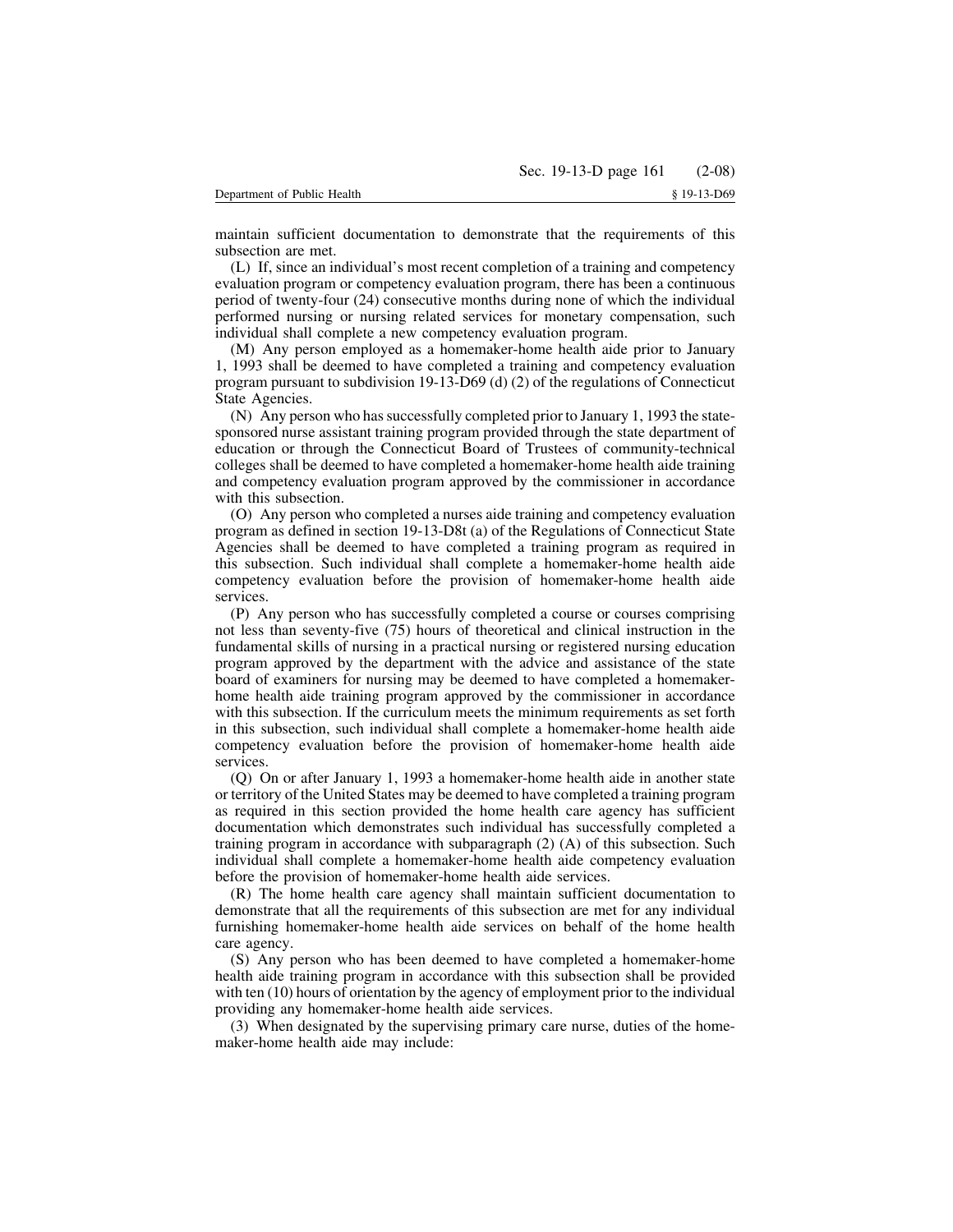(A) Assisting the patient with personal care activities including bathing, oral hygiene, feeding and dressing;

(B) Assisting the patient with exercises, ambulation, transfer activities and medications that are ordinarily self administered;

(C) Performing normal household services essential to patient care at home, including shopping, meal preparation, laundry and housecleaning.

(4) Supervision of homemaker-home health aides.

(A) A registered nurse shall be accessible by phone and available to make a home visit at all times, including nights, weekends and holidays, when homemakerhome health aides are on assignment in a patient's home.

(B) The primary care nurse assigned to the patient isresponsible forsupervision of the services rendered to the patient and family by the homemaker-home health aide.

(C) An agency shall designate a full-time registered nurse, who may have other responsibilities, to be responsible for supervision of the homemaker-home health aide program and staff when that staff is twenty-four (24) or less persons, but when the number of homemaker-home health aides employed is twenty-five (25) or more persons, the agency shall employ a full-time supervisor whose primary responsibility shall be management of the homemaker-home health aide program. If this supervisor is not a registered nurse, the agency shall designate one full-time registered nurse, who may have other responsibilities, to assist with homemaker-home health aide program and staff supervision.

(D) An agency shall maintain at least the following staffing pattern during the regular workweek: One (1) full-time registered nurse for every fifteen (15), or less, full-time equivalent homemaker-home health aides on duty.

(Effective December 28, 1992; amended August 29, 1996, August 31, 1998, July 3, 2007)

#### **Sec. 19-13-D70. Contracted services**

Home health care agencies may hire other organizations, agencies or individuals to provide services to home health care agency patients. Services provided by the primary agency through arrangements with a contractor agency or individuals shall be set forth in a written contract which clearly specifies:

(a) That the patient's contract for care is with the primary agency;

(b) The services to be provided by the contractor;

(c) The necessity to conform to all applicable primary agency policies, including personnel qualifications, supervisory ratios and staffing patterns;

(d) The responsibility for participating in developing the patient care plans;

(e) The procedures for submitting clinical and progress notes, scheduling visits, periodic patient evaluation, and determining charges and reimbursement;

(f) The procedure for annual assurance of clinical competence of all personnel utilized under contract;

(g) A term not to exceed one year.

(Effective June 21, 1983)

#### **Sec. 19-13-D71. Personnel policies**

(a) An agency shall have written personnel policies which include but are not limited to:

(1) Orientation policy and procedure. An agency orientation policy for all employees shall include but not be limited to review of the following:

- (A) organizational structure of the agency;
- (B) agency patient care policies and procedures;
- (C) philosophy of patient care;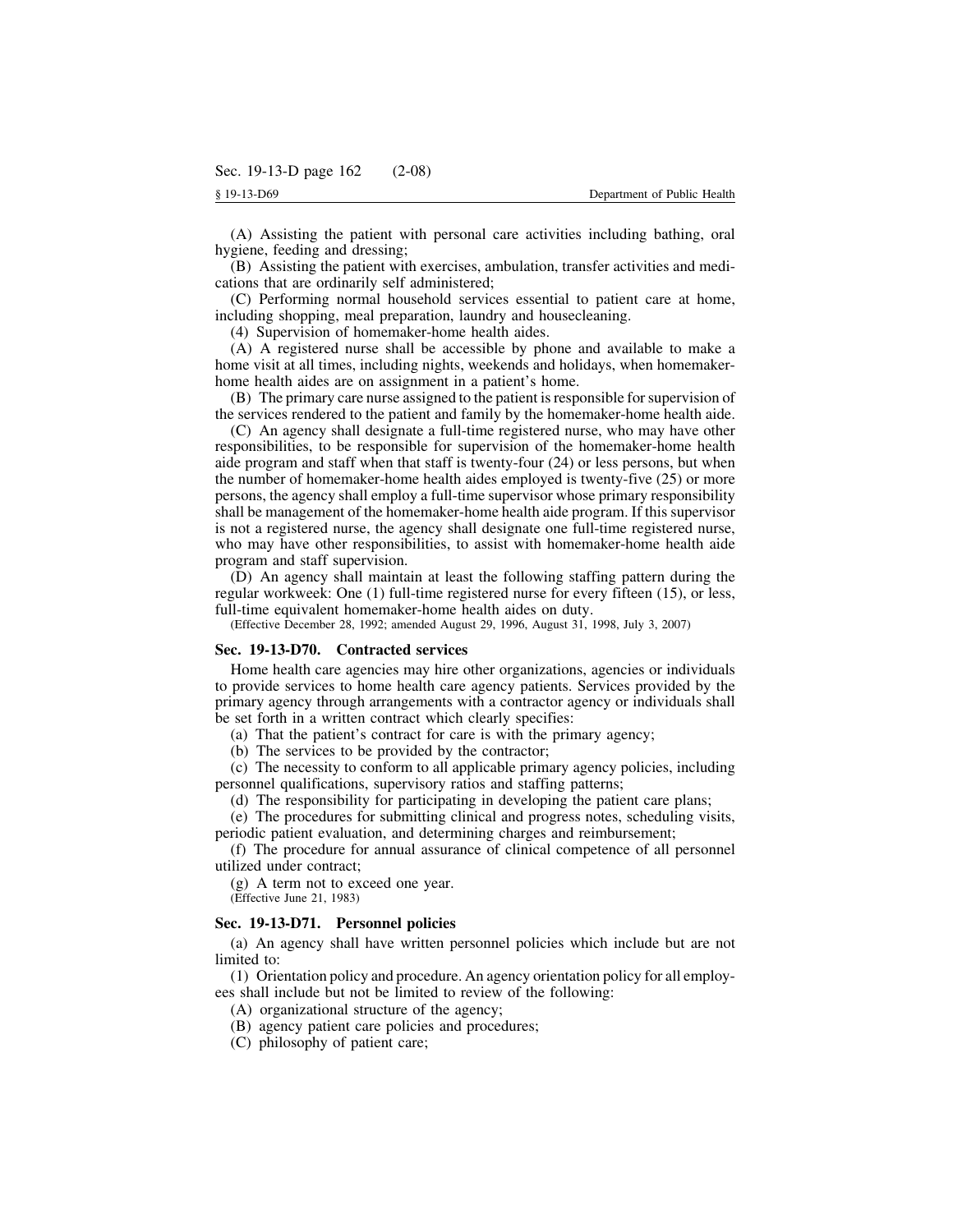(D) description of client population and geographic area served;

(E) agency personnel policies and job description;

(F) applicable state and federal regulations governing the delivery of home health care services;

(G) The orientation dates, content, and name and title of the person providing the orientation shall be documented in the employee's personnel folder.

(2) In-service education policy which provides an annual average of at least one (1) hour per month for each employee serving patients. The in-service education shall include current information regarding drugs and treatments; specific service procedures and techniques; recognized professional standards, criteria and classification of clients served.

Agencies that employ homemaker-home health aides shall ensure that homemakerhome health aides attend in-service sessions. The in-service education program shall be provided under the supervision of the supervisor of clinical service or a designated registered nurse who possesses a minimum of two (2) years of nursing experience, at least one (1) year of which must be in the provision of home health care. On and after January 1, 1993 any home health care agency that utilizes a homemakerhome health aide from a placement agency or from a nursing pool shall maintain sufficient documentation to demonstrate these requirements are met.

(3) A policy and procedure for an annual performance evaluation, which includes a process for corrective action when an employee receives an unsatisfactory performance evaluation;

(4) Position descriptions;

(5) Physical examination, including tuberculin test and a physician's or his/her designee's statement that the employee is free from communicable diseases, must be prior to assignment to patient care activities.

(b) For all employees employed directly or by contracts with individuals the agency shall maintain individual personnel records containing at least the following:

(1) Educational preparation and work experience;

(2) Current licensure, registration or certification;

(3) Written performance evaluations;

(4) Signed contract or letter of appointment specifying conditions of employment;

(5) Record of health examinations.

(c) For persons utilized via contract with another agency, not licensed as a home health care or homemaker-home health aide agency, the primary agency shall maintain records containing at least:

(1) A written verification of compliance with health examination requirements and documentation of clinical competence;

(2) Current licensure, registration or certification of each individual utilized by the primary agency;

(3) A resume of educational preparation and work experience for each individual utilized by the primary agency;

(4) The contract for services between the agencies.

(d) For persons utilized via contract with another licensed home health care or homemaker-home health aide agency, the primary agency shall obtain, upon request, records on the education, training or related work experience of such persons.

(Amended August 31, 1998)

# **Sec. 19-13-D72. Patient care policies**

(a) **General Program Policies.** An agency shall have written policies governing referrals received, admission of patients to agency services, delivery of such services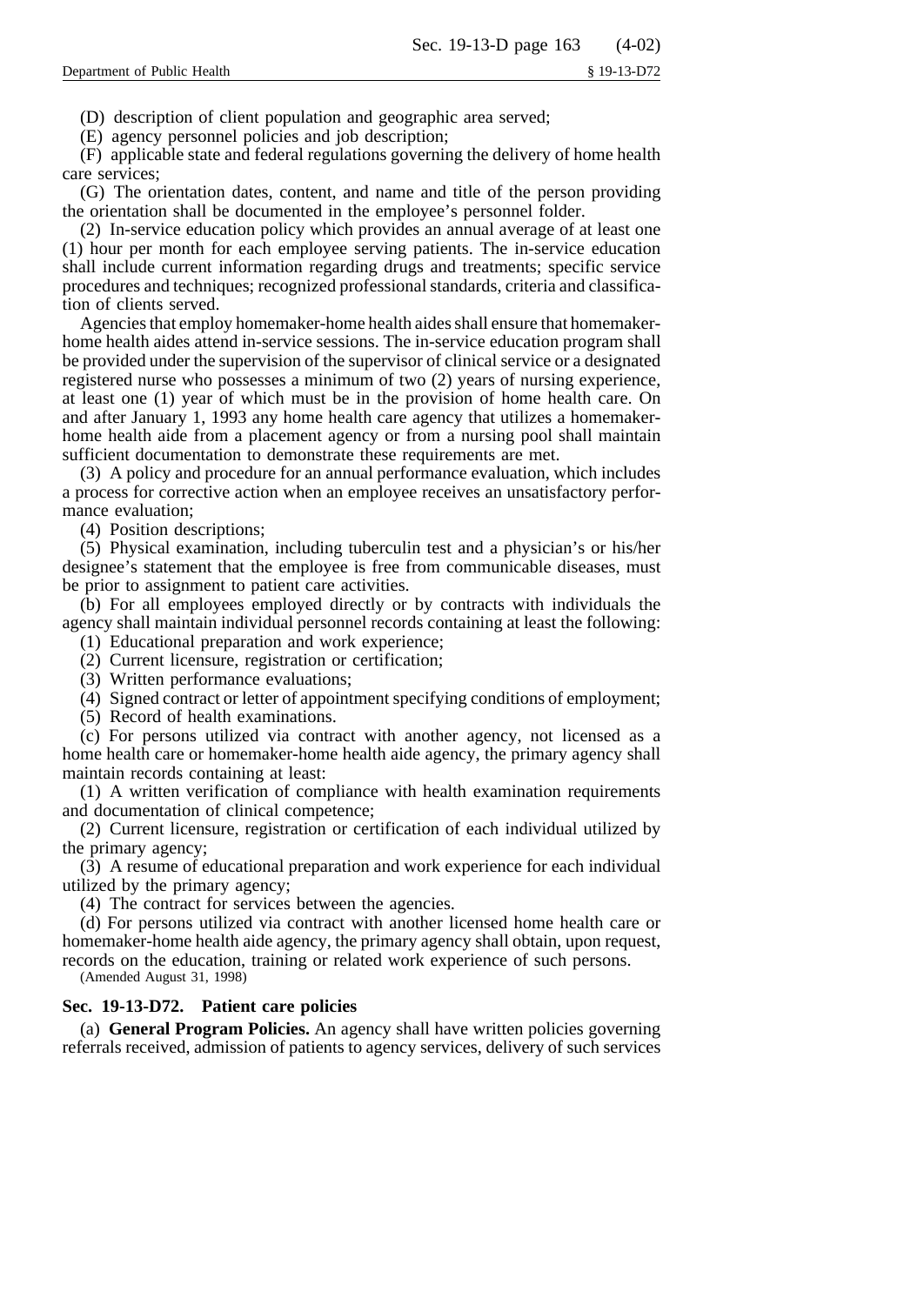and discharge of patients. Such policies shall cover all services provided by the agency, directly or under contract. A copy shall be readily available to patients and staff and shall include but not be limited to:

(1) Conditions of Admission:

(A) An agency shall accept a plan of treatment from a chiropractor for services within the scope of chiropractic practice as defined in Connecticut General Statutes Sec. 20-28, and an agency shall accept a plan of treatment from a podiatrist for service within the scope of podiatry practice as defined in Connecticut General Statutes Sec. 20-50. The agency shall have policies governing delivery of these services. Said policies shall conform to all applicable sections of these regulations;

(B) A home assessment by the primary care nurse or, when delegated by the supervisor of clinical services, by other professional staff, to determine that the patient can be cared for safely in the home;

(C) The scope of agency, patient and, when appropriate, family and/or other participation in the home health services to be provided;

(D) Circumstances which render a patient ineligible for agency services, including but not limited to level of care needs which make care at home unsafe, kinds of treatments agency will not accept, payment policy and limitations on condition of admission, if any;

(E) Plan for referral of patients not accepted for care;

(F) Any delay in the start of service shall require prior notification to the patient. Such notification shall include the anticipated start of service date and the agency's plan while the patient is on the waiting list;

(G) The policies define agency responsibility, plan and procedures to be followed to assure patient safety in the event patient services are interrupted for any reason.

(2) Delivery of Services:

(A) Review of Patient Care Plans;

(B) Case management and monitoring at regular intervals based upon the patient's condition, but at least every sixty (60) days. The patient, family, physician or dentist and all agency staff serving the patient shall participate in case management;

(C) Summary reports to patient's physician or dentist of skilled services provided to patient, which shall be forwarded within ten (10) days of admission and at least every sixty (60) days thereafter;

(D) Coordination of agency services with all other facilities or agencies actively involved in patient's care;

(E) Referral to appropriate agencies or sources of service for patients who have need of care not provided by the agency;

(F) Emergency plan and procedures to be followed to assure patient safety in the event agency services are disrupted due to civil or natural disturbances, e.g., hurricanes, snowstorms, etc.

(3) Discharge from Service:

(A) Agency policies shall define categories for discharge of patients. These categories shall include but not be limited to:

(i) Routine discharge - termination of service(s) when goals of care have been met and patient no longer requires home health care services;

(ii) Emergency discharge - termination of service(s) due to the presence of safety issues which place the patient and/or agency staff in immediate jeopardy and prevent the agency from delivering home health care services;

(iii) Premature discharge - termination of service(s) when goals of care have not been met and patient continues to require home health care services;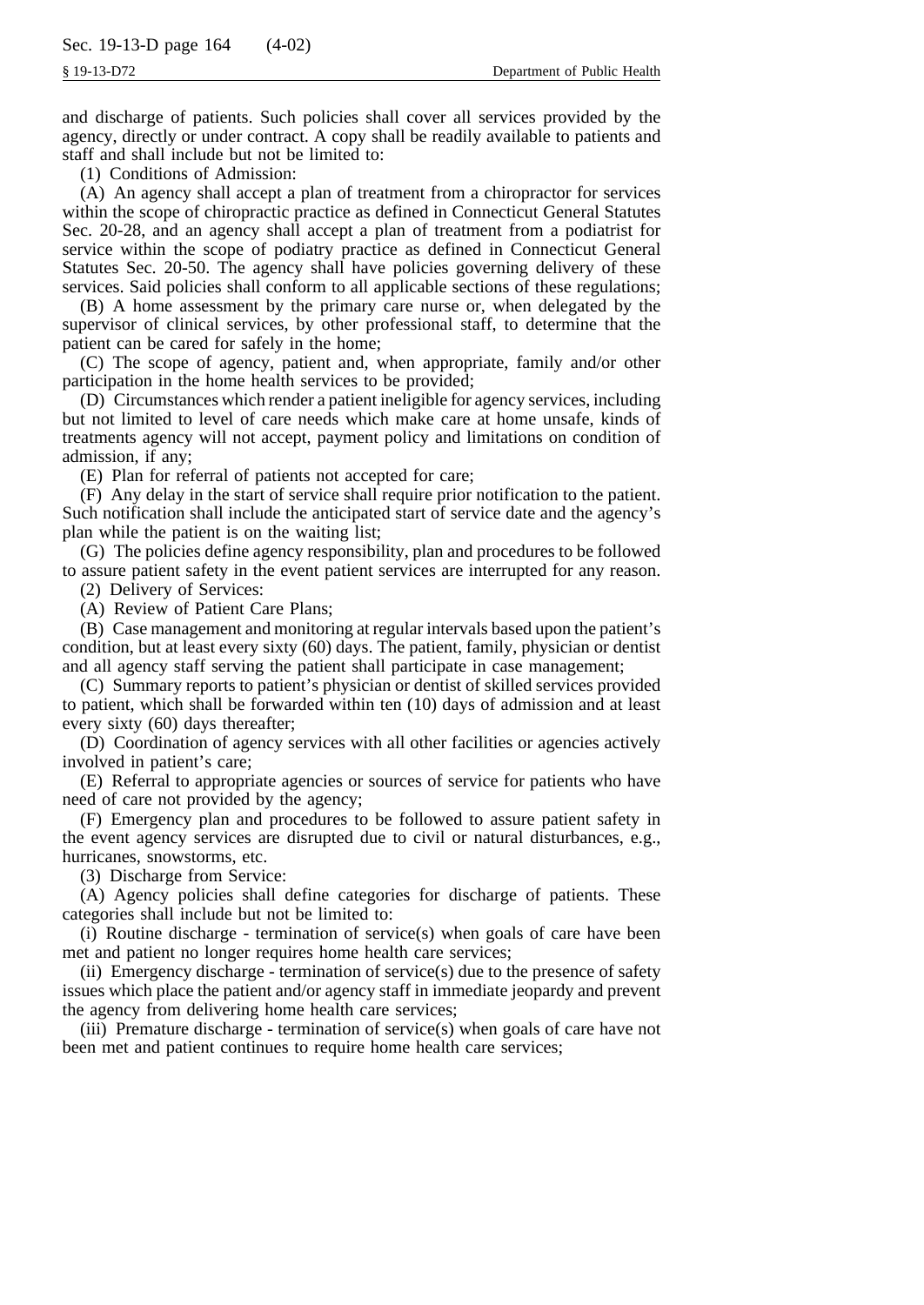$(iv)$  Financial discharge - termination of service(s) when the patient's insurance benefits and/or financial resources have been exhausted.

(B) In the case of a routine discharge the agency shall provide:

(i) pre-discharge planning by the primary care nurse, attending physician, or dentist and other agency staff involved in patient's care, which shall be documented in patient's clinical record;

(ii) A procedure through which the patient's physician or dentist is notified each time one or more services are terminated, and when the patient is discharged.

(C) In the case of an emergency discharge the agency shall immediately take all measures deemed appropriate to the situation to ensure patient safety. In addition, the agency shall immediately notify the patient, the patient's physician, and any other persons or agencies involved in the provision of home health care services. Written notification of action taken, including date and reason for emergency discharge, shall be forwarded to the patient and/or family, patient's physician, and any other agencies involved in the provision of home health care services within five (5) calendar days.

(D) In the case of a premature discharge the agency shall document that prior to the decision to discharge a case review was conducted which included patient care staff, supervisory and administrative staff, patient's physician, patient and/or patient representative, and representation from any other agencies involved in the plan of care.

(i) Decision to continue service:

If the decision of the case review is to continue to provide service, a written agreement shall be developed between the agency and the patient or his/her representative to identify the responsibilities of both in the continued delivery of care for the patient. This agreement shall be signed by the agency administrator and the patient or his representative. A copy shall be placed in the patient's clinical record with copies sent to the patient and his or her physician.

(ii) Decision to discharge from service:

If the case review results in an administrative decision to discharge the patient from agency services, the administrator shall notify the patient and/or family and the patient's physician that services shall be discontinued in ten (10) days and the patient shall be discharged from the agency. Services shall continue in accordance with the patient's plan of care to ensure patient safety until the effective day of discharge. The agency shall inform the patient of other resources available to provide health care services.

(E) In the case of a financial discharge the agency shall conduct a:

(i) Pre-termination Review: Whenever one or more home health services are to be terminated because of exhaustion of insurance benefits or financial resources, at least ten (10) days prior to such termination there shall be a review of need for continuing home health care by the patient, his family, the supervisor of clinical services, the patient's physician or dentist, primary care nurse and other staff involved in the patient's care. This determination and, when indicated, the plan developed for continuing care shall be documented in the patient's clinical record.

(ii) Post-termination Review: The clinical records of each patient discharged because of exhaustion of insurance benefits or financial resources shall be reviewed by the professional advisory committee or the clinical record review committee at the next regularly scheduled meeting following the discharge. The committee reviewing the record shall ensure that adequate post-discharge plans have been made for any patient with continuing home health care needs.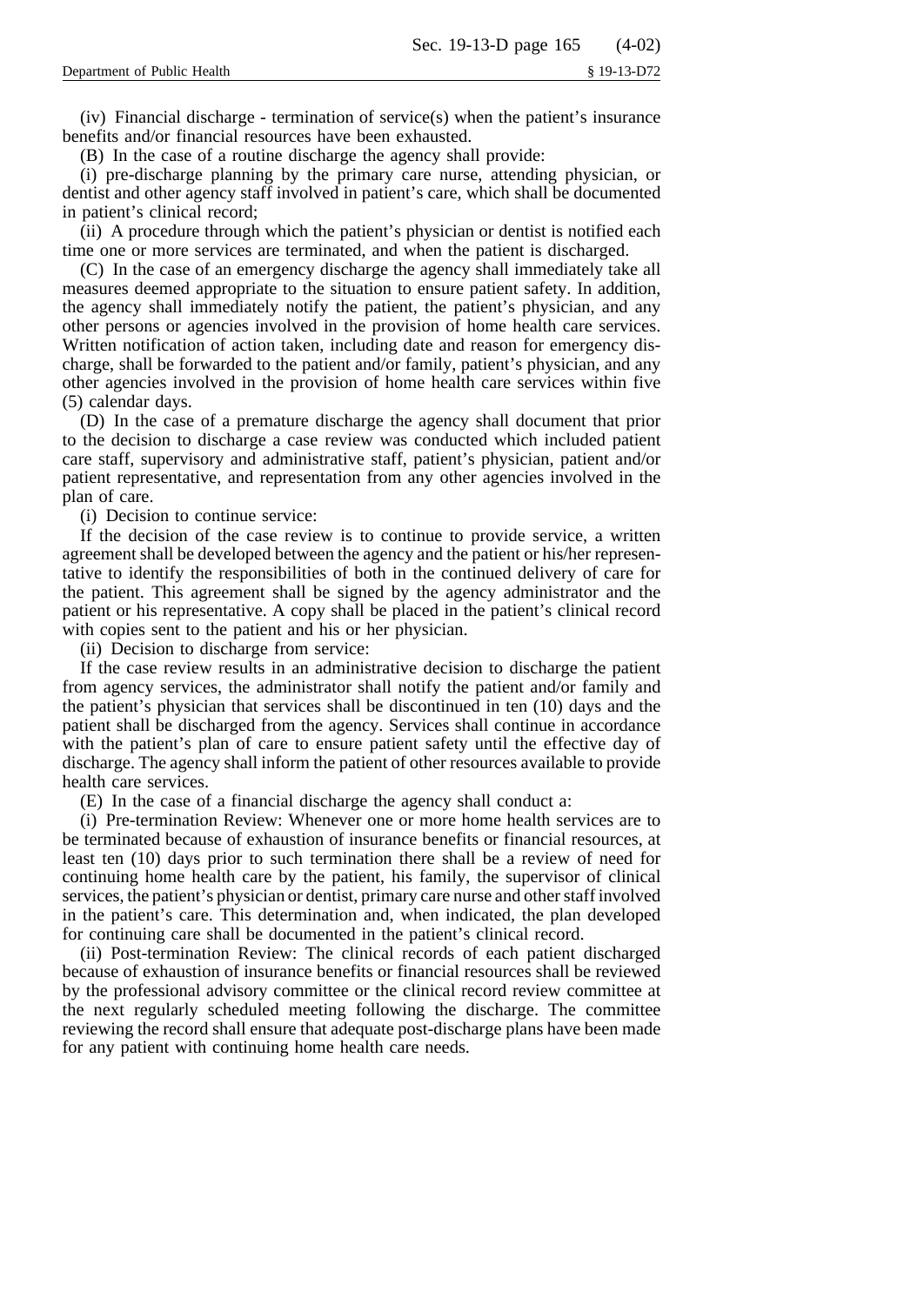# (b) **Patient Care Standards:**

(1) Infusion therapy may be provided to patients of a home health care agency provided services exclude the administration of blood and blood products and a program to monitor the effectiveness and safety of the infusion therapy is developed and implemented.

(A) Definitions

(i) ''Infusion therapy'' means intravenous, subcutaneous, intraperitoneal, epidural or intrathecal administration of medications, or solutions excluding blood or blood products.

(ii) ''Care partner'' means a person who demonstrates the ability and willingness to learn maintenance of infusion therapy and who, if not residing with the patient, is readily available to the patient on a twenty four (24) hour basis.

(B) Licensed registered nursing staff who are trained to perform infusion therapy shall be responsible for:

(i) Insertion or removal of a peripherally inserted central catheter (picc), upon the written order of a physician, provided the registered nurse has had appropriate training and experience in such procedures; and

(ii) Delivering of infusion therapy via existing epidural, intraperitoneal and intrathecal lines, monitoring, care of access site and recording of pertinent events and observations in the patient's clinical record.

(C) Licensed nursing staff trained in infusion therapy shall be responsible for:

(i) Performing a venipuncture for the delivery of intravenous fluids via a needle or intracath;

(ii) Withdrawal of blood from applicable infusion mechanisms for laboratory analysis; and

(iii) Delivering intravenous therapy via existing lines, monitoring, care of access site and recording pertinent events and observations in the patient's clinical record.

(D) Only a physician shall insert and remove central venous lines, epidural, intraperitoneal and intrathecal lines except as permitted in section  $(b)$   $(1)$   $(B)$   $(i)$ .

(E) A program to monitor the effectiveness and safety of the agency's infusion therapy services shall be developed, implemented and monitored.

(F) Infusion therapy services shall be provided in accordance with agency protocol, and practitioners orders and current standards of professional practice.

(G) Policies and procedures for infusion therapy shall be developed and implemented to address:

(i) Timely initiation and administration of infusion therapy;

(ii) Scope of infusion therapy services, therapeutic agents, staff credentials and training necessary to perform infusion therapy;

(iii) Training of patient or care partner to perform infusion therapy;

(iv) Infusion therapy orders, which shall include, type of access, drug, dosage, rate and duration of therapy, frequency of administration, type and amount of solution;

(v) Documentation of infusion therapy services in the patient's clinical record; and

(vi) Adverse reactions and side effects of infusion therapy.

(H) Current reference materials shall be available for staff relevant to infusion therapy services rendered by the agency.

(2) Hospice services delivered in a patient's home may be provided only by a home health care agency licensed pursuant to Section 19a-491 of the Connecticut General Statutes, with the approval of the Commissioner of Public Health. An agency shall make application for the provision of hospice services on forms provided by the Department of Public Health. Prior to the provision of hospice services, the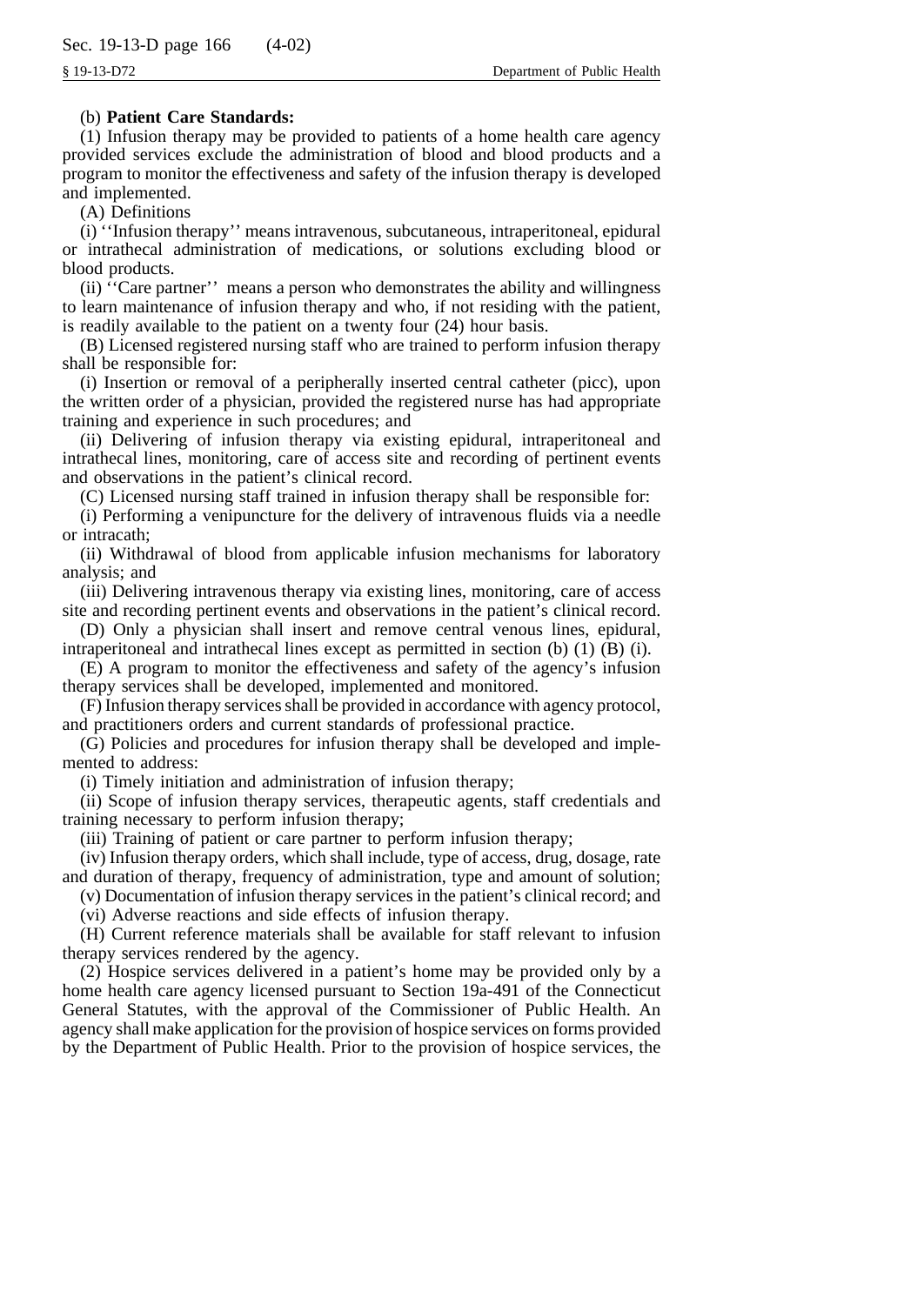Commissioner shall approve an agency to provide these services, if the agency meets all of the requirements of this subdivision, and shall note this approval on the license of the home health care agency.

(A) Definitions

As used in Section 19-13-D72(b)(2) of the Regulations of Connecticut State Agencies:

(i) ''Attending Physician'' means a doctor of medicine or osteopathy, licensed pursuant to Chapter 370 or 371 of the Connecticut General Statutes, or licensed in a state which borders Connecticut, who is identified by the patient at the time of selection of hospice care as having the most significant role in the determination and delivery of the patient's medical care;

(ii) ''Bereavement Counselor'' means a person qualified through education and experience to counsel patients and family members on issues relating to loss and grief. The hospice program shall define the qualifications necessary to address the unique needs of each population served;

(iii) ''Primary Caregiver'' means a person who provides care for the patient and who, if not residing with the patient, is readily available to assure the patient's safety;

(iv) ''Case Management'' means the coordination and supervision of all hospice care and services, to include periodic review and revision of the patient's plan of care and services, based on ongoing assessments of the patient's needs;

(v) ''Coordination of Inpatient Care Agreement'' means an agreement between the agency and a contractor, which may include an inpatient setting or other health care professionals, for the provision of services during an inpatient admission by the contractor and which includes, but is not limited to, mechanisms for collaboration and coordination of care and sharing of information to meet the ongoing needs of the patient family;

(vi) ''Counseling Services'' means medical social work, bereavement, spiritual, dietary and other counseling services as required in the plan of care;

(vii) ''Family'' means group of two or more individuals related by blood, legal status, or affection who consider themselves a family;

(viii) ''Home'' means the place where a hospice patient resides and may include but is not limited to a private home, nursing home, or specialized residence which provides supportive services;

(ix) ''Hospice Employee'' means a paid or unpaid staff member of the hospice program;

(x) ''Hospice Interdisciplinary Team'' means a specifically trained group of professionals licensed pursuant to Title 20 of the Connecticut General Statutes, and volunteers, including but not limited to a physician, a registered nurse, a consulting pharmacist and one or more of the following: a social worker, a spiritual, bereavement or other counselor, the volunteer coordinator, a volunteer with a role in the patient's plan of care, who work together to meet the physiological, psychological, social, and spiritual needs of hospice patients and their families;

(xi) ''Hospice Program'' means a program of the home health care agency that is the primary agency engaged in coordinating the provision of care and services to patients who are terminally ill from the time of admission to the hospice program throughout the course of the illness until death or discharge;

(xii) ''Inpatient setting'' means an institution; licensed in the state in which it is located, which includes a short-term hospital, general, a chronic and convalescent nursing home, or a short-term hospital, special, hospice. A rest home with nursing supervision may also be included for the provision of respite care only;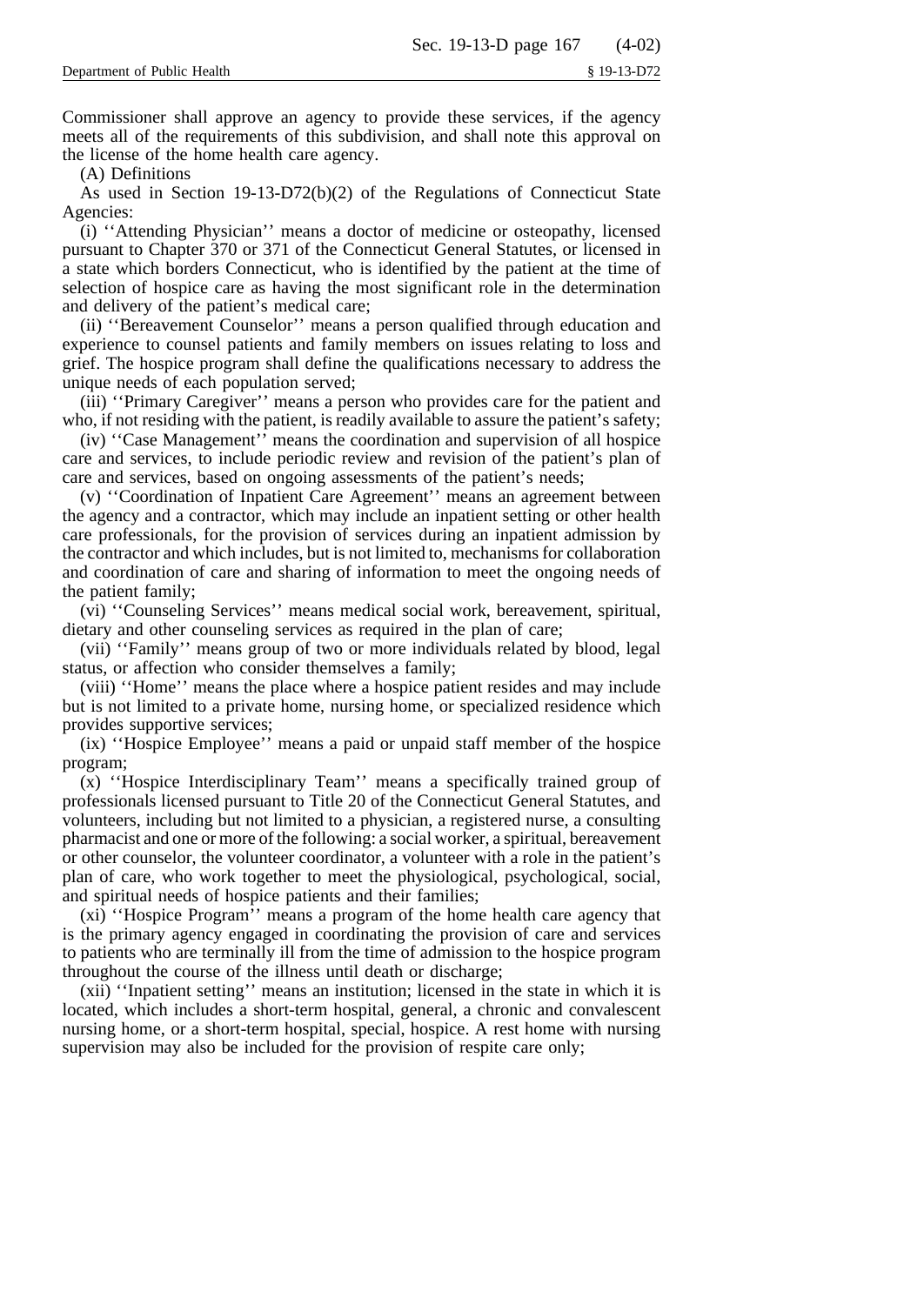(xiii) ''Medical Director'' means a doctor of medicine or osteopathy, licensed pursuant to Chapter 370 or 371 of the Connecticut General Statutes, or licensed in a state which borders Connecticut, who assumes overall responsibility for the medical component of the hospice's patient care program and who is an employee of the hospice program;

(xiv) ''Palliative Care'' means treatment which enhances comfort and improves the quality of a patient's life;

(xv) ''Patient Family'' means the hospice patient, his or her family members or primary caregivers; the patient family is considered to be a unit and the recipients of hospice care;

(xvi) ''Pharmaceutical Services'' means pharmacy services provided directly or by contract to patients, primarily for the relief of pain and other symptoms related to the terminal illness, and consultation to the hospice interdisciplinary team;

(xvii) ''Plan of Care'' means a written, individualized plan of care developed for a hospice patient, in accordance with the wishes of the patient, with the participation of the patient family, attending physician, medical director and members of the hospice interdisciplinary team as appropriate;

(xviii) ''Qualified Dietitian'' means a dietitian who is registered by the Commission on Dietetic Registration or certified as a dietitian-nutritionist by the Department pursuant to Chapter 384b of the Connecticut General Statutes;

(xix) ''Spiritual'' means those aspects of a human being associated with the emotions and feelings, which are unique to each individual, as distinguished from the physical body;

(xx) ''Spiritual Counselor'' means a person who is qualified through education and experience to provide spiritual counseling and support. The hospice program shall define the qualifications necessary to address the unique needs of each population served;

(xxi) ''Terminally Ill'' means having a diagnosis of advanced irreversible disease, as attested to by a licensed physician;

(xxii) ''Volunteer'' means an unpaid associate of the hospice program who has successfully completed a training program in preparation for providing assistance to hospice patient families and assisting in the administrative activities of the hospice;

(xxiii) ''Volunteer Coordinator'' means an employee of the hospice program who has demonstrated skills in organizing, communicating with and managing people.

(B) An agency shall develop and implement written policies and procedures for all hospice services provided which include:

(i) A description of the objectives and scope of each service to be provided, both directly and by contract which assures the continuity of care from the time of admission to the hospice program throughout the course of the patient's illness until death or discharge. Such services shall include coordination of inpatient care agreements for care as needed in inpatient settings;

(ii) Admission criteria for accepting a patient family for hospice services which includes, but is not limited to, a statement of a physician's or the medical director's clinical judgment regarding the normal course of the individual's illness and a requirement that patients will not be discharged from the hospice program solely as a result of admission to an inpatient setting with which the hospice program has a coordination of inpatient care agreement;

(iii) Procedures for the provision of care and services to the patient family including advising the patient or legal representative of the nature of the palliative care offered. Palliative care includes pain control, symptom management, quality of life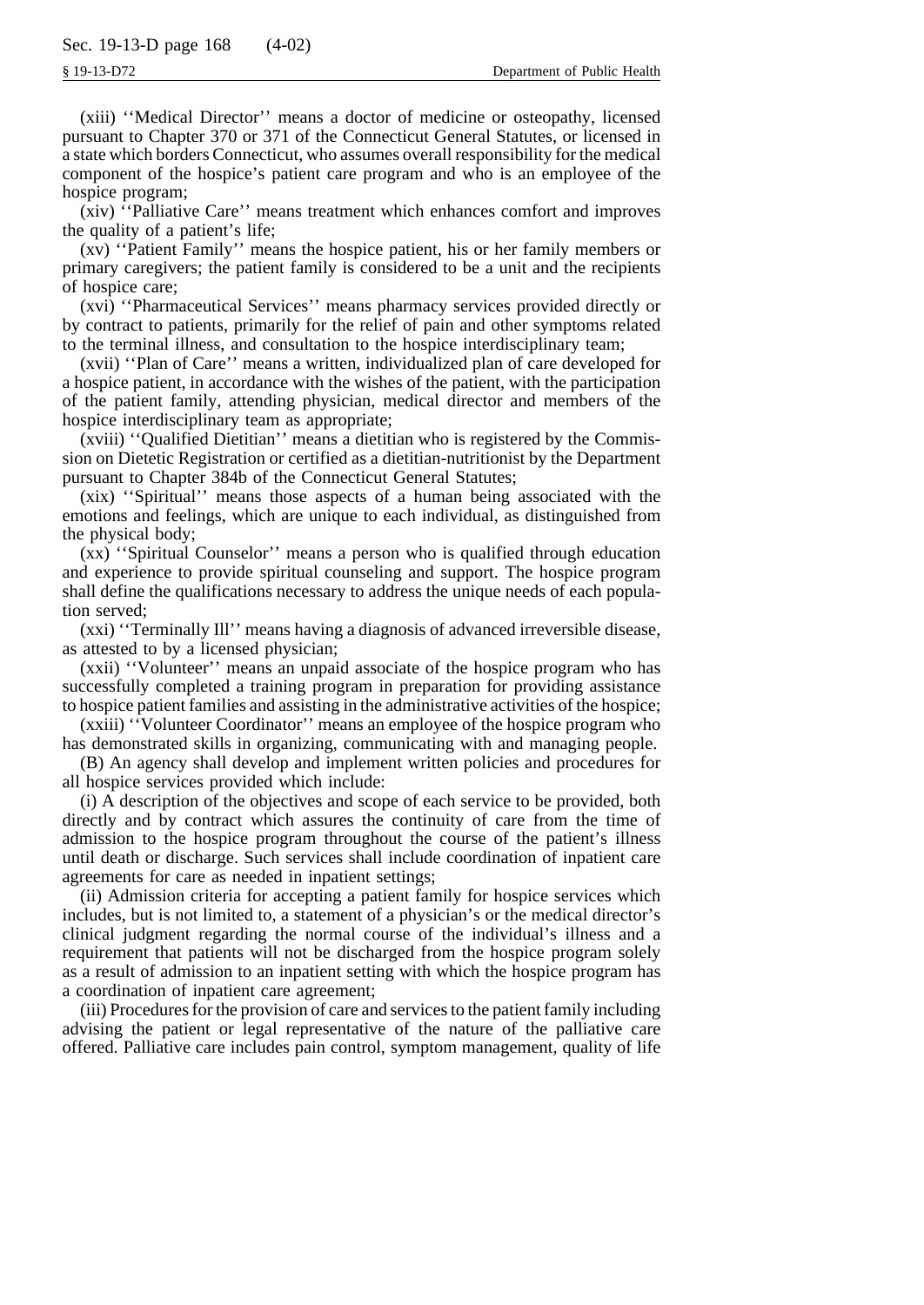enhancement and spiritual and emotional comfort for patients and their caregivers; the patient's needs are continuously assessed and all treatment options are explored and evaluated in the context of the patient's values and symptoms;

(iv) Qualifications for all providers of care and services in accordance with State law and regulations;

(v) Availability of services;

(vi) Orientation and training for all providers of care and services to the hospice philosophy of patient care. The hospice program shall be responsible for educating all unlicensed personnel assigned to provide services to hospice patient families regarding hospice goals, philosophy and approaches to care;

(vii) For hospice employees, six hours of the annual in-service education requirements in accordance with Section 19-13-D71(a)(2) of these regulations shall address topics related to hospice care. The agency shall ensure, as part of its coordination of inpatient care agreement with an inpatient setting, that all direct service staff receive in-service education including two hours specific to hospice care. The inservice education shall include current information regarding drugs and treatments, specific service procedures and techniques, pain and symptom management, psychosocial and spiritual aspects of care, interdisciplinary team approach to care, bereavement care, acceptable professional standards, and criteria and classification of clients served;

(viii) The procedure for the disposal of controlled drugs maintained in the patient's home by the family or primary caregiver, when those drugs are no longer needed by the patient, in accordance with accepted safety standards.

(C) A hospice program shall have a written quality improvement plan and program which guides the hospice program toward improving organizational performance and achieving the desired outcomes for patient families.

(D) In addition to the membership requirements set forth in Section 19-13-D68(c) of these regulations, a hospice program shall appoint a pharmacist, a volunteer and members of other professional disciplines as appropriate to the agency's Professional Advisory Committee.

(E) The hospice interdisciplinary team shall be composed of individuals who have clinical experience and education appropriate to the needs of the terminally ill and their families. The team shall include:

(i) The medical director, or physician designee;

(ii) A registered nurse, licensed pursuant to Chapter 378 of the Connecticut General Statutes;

(iii) A consulting pharmacist, licensed pursuant to Chapter 400j of the Connecticut General Statutes;

(iv) and one or more of the following, based on the needs of the patient:

I. A social worker, licensed pursuant to Chapter 383b of the Connecticut General Statutes;

II. A bereavement counselor;

III. A spiritual counselor;

IV. A volunteer coordinator;

V. A trained volunteer who is assigned a role in the patient's plan of care;

VI. A physical therapist, occupational therapist or speech-language pathologist.

(F) Interdisciplinary team members shall participate, to the extent of the scope of services provided to a patient family, in:

(i) The admission process and initial assessment for services;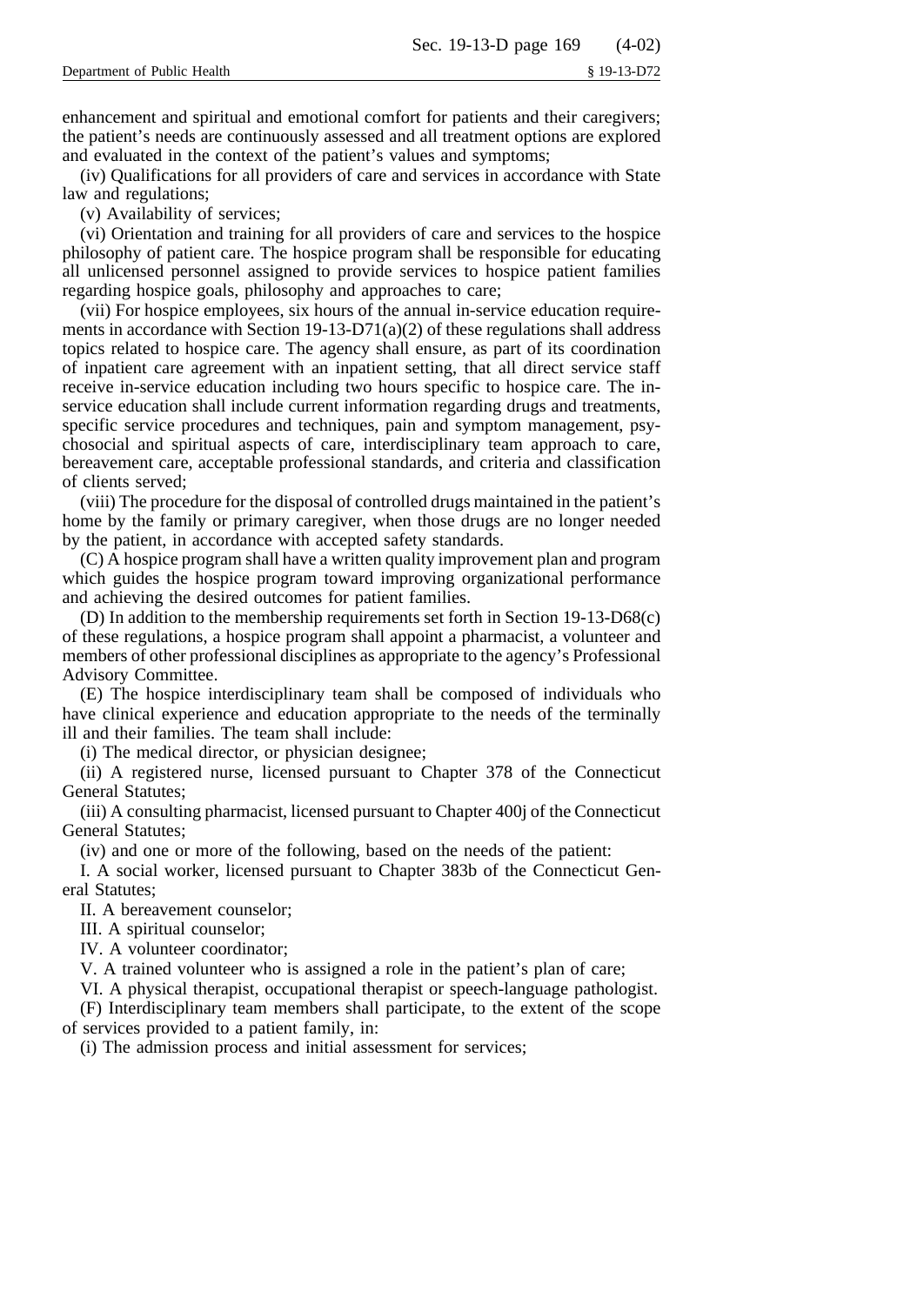(ii) The development of initial patient family plan of care, within 48 hours of admission;

(iii) Ongoing case management.

(G) The plan of care shall be individualized and interdisciplinary, addressing the patient family. The plan for each service provided to the patient family shall include, but not be limited to, assessment of patient family needs as they relate to hospice services, goals of hospice management, plans for palliative intervention, bereavement care and identification of advance directives.

(i) The hospice program shall assure coordination and continuity of the plan of care, 24 hours per day, seven days per week from the time of admission to the hospice program throughout the course of the patient's illness until death or discharge. A copy of the plan of care shall be furnished to providers in inpatient or other settings where the patient may be temporarily placed and shall include the inpatient services to be furnished;

(ii) The hospice supervisor of clinical services shall be responsible for coordination and management of all services, including those provided directly and by contract, to hospice patient families;

(iii) The plan of care for all hospice services shall be reviewed and revised by members of the interdisciplinary team as often as the patient's condition indicates, but no less frequently than every 14 days.

(H) Assessments and plans of care shall be documented and retained in the clinical record. The clinical record shall also include progress notes from each involved discipline.

(I) Case management shall be implemented based on the patient's condition, but occur no less frequently than every 14 days, and shall include the participation of the patient, family, physician and all members of the interdisciplinary team who are serving the patient family.

(J) There shall be a full-time hospice program director, appointed by the governing authority of the home health care agency, who shall have responsibility to plan, staff, direct and implement the hospice program. The hospice program director shall either:

(i) Be qualified in accordance with Section 19-13-D67(a) of the Regulations of Connecticut State Agencies, but with hospice or home health care supervisory or administrative experience which included care of the sick, in lieu of experience in a health care facility or program; or

(ii) Possess a master's degree in social work and at least one year of supervisory or administrative experience in a hospice or home health care agency.

(K) An agency offering a hospice program shall employ a medical director.

(i) A hospice program medical director shall have a minimum of five years of clinical experience in the practice of medicine or osteopathy.

(ii) The medical director shall be knowledgeable about the psychosocial, spiritual, and medical aspects of hospice care;

(iii) The medical director's responsibilities shall include, but not be limited to:

I. Development and periodic review of the medical policies of the hospice program;

II. Consultation with attending physicians regarding pain and symptom control and medical management as appropriate;

III. Participation in the development of the plan of care for each patient admitted to the hospice;

IV. Serving as a resource for the hospice interdisciplinary team;

V. Acting as a liaison to physicians in the community;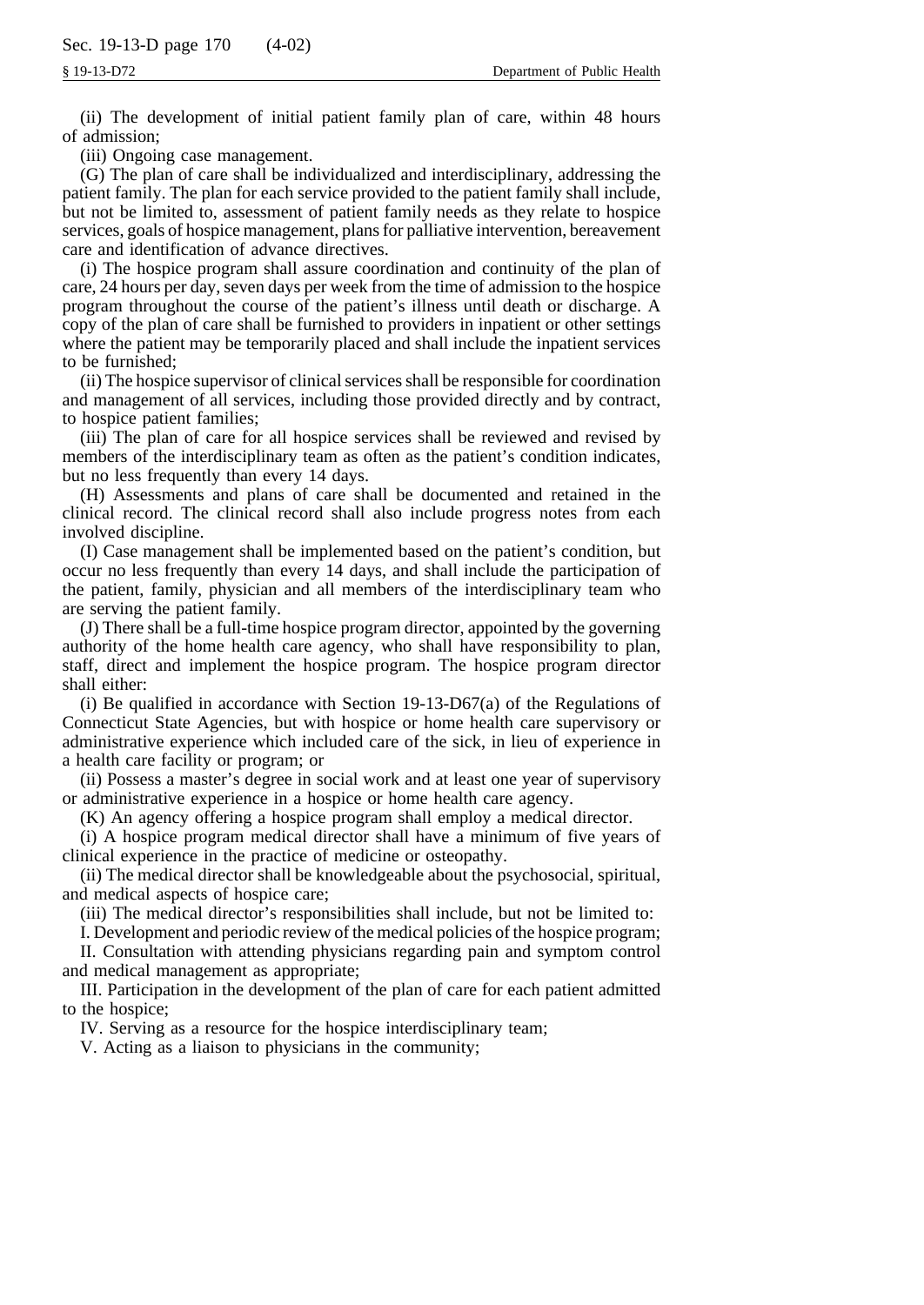VI. Assuring continuity and coordination of all medical services.

(L) Medical care and direction shall be provided by the patient's attending physician or the hospice medical director. Orders to administer medications shall be written and signed by the patient's attending physician or the hospice medical director.

(M) Nursing services shall be provided by qualified nurses licensed pursuant to Chapter 378 of the Connecticut General Statutes, employed by the hospice program and under the supervision of a primary care nurse.

(i) In addition to the requirements of Section  $19-13-D68(e)$  of these regulations, an agency providing a hospice program shall employ one qualified full-time registered nurse supervisor of clinical services for each ten or fewer, full-time or fulltime equivalent professional direct service staff assigned to the hospice program, who shall manage and supervise the day to day activities of the hospice program, including coordination of the interdisciplinary team;

(ii) The supervisor of clinical services assigned to the hospice program may also serve as the hospice program director in programs with six or fewer full-time or full-time equivalent professional direct-services staff.

(iii) A registered nurse, serving as the primary care nurse, shall be responsible for the following:

I. Development and implementation of an individualized, interdisciplinary patient family plan of care;

II. Admission of patients for service and development of the initial patient family plan of care within 48 hours of admission with input from at least one other member of the hospice interdisciplinary team;

III. Coordination of services with the patient family, hospice interdisciplinary team members and all others involved in the plan of care and delivery of patient care services.

(N) Social work services shall be provided by qualified social workers, licensed pursuant to Chapter 383b of the Connecticut General Statutes, employed by the hospice program. The social worker's functions shall include, but not be limited to:

(i) Comprehensive evaluation of the psychosocial status of the

patient family as it relates to the patient's illness and environment;

(ii) Counseling of the patient family and primary caregivers;

(iii) Participation in development of the plan of care;

(iv) Participation in ongoing case management with the hospice interdisciplinary team.

(O) Counseling shall include bereavement, spiritual, dietary, and any other counseling services that may be needed by the patient family while enrolled in a hospice program.

(i) Counseling shall be provided only by qualified personnel employed by the hospice;

(ii) Bereavement services shall include:

I. Ongoing assessment of the family and primary caregiver's needs, including the presence of any risk factors associated with the patient's impending death or death and the ability of the family or primary caregiver to cope with the loss;

II. A plan of care for bereavement services which identifies the individualized services to be provided;

III. The availability of pre-death grief counseling for the patient family and primary caregiver;

IV. Ongoing, regular, planned contact with the family and primary caregiver, offered for at least one year after the death of the patient, based on the plan of care;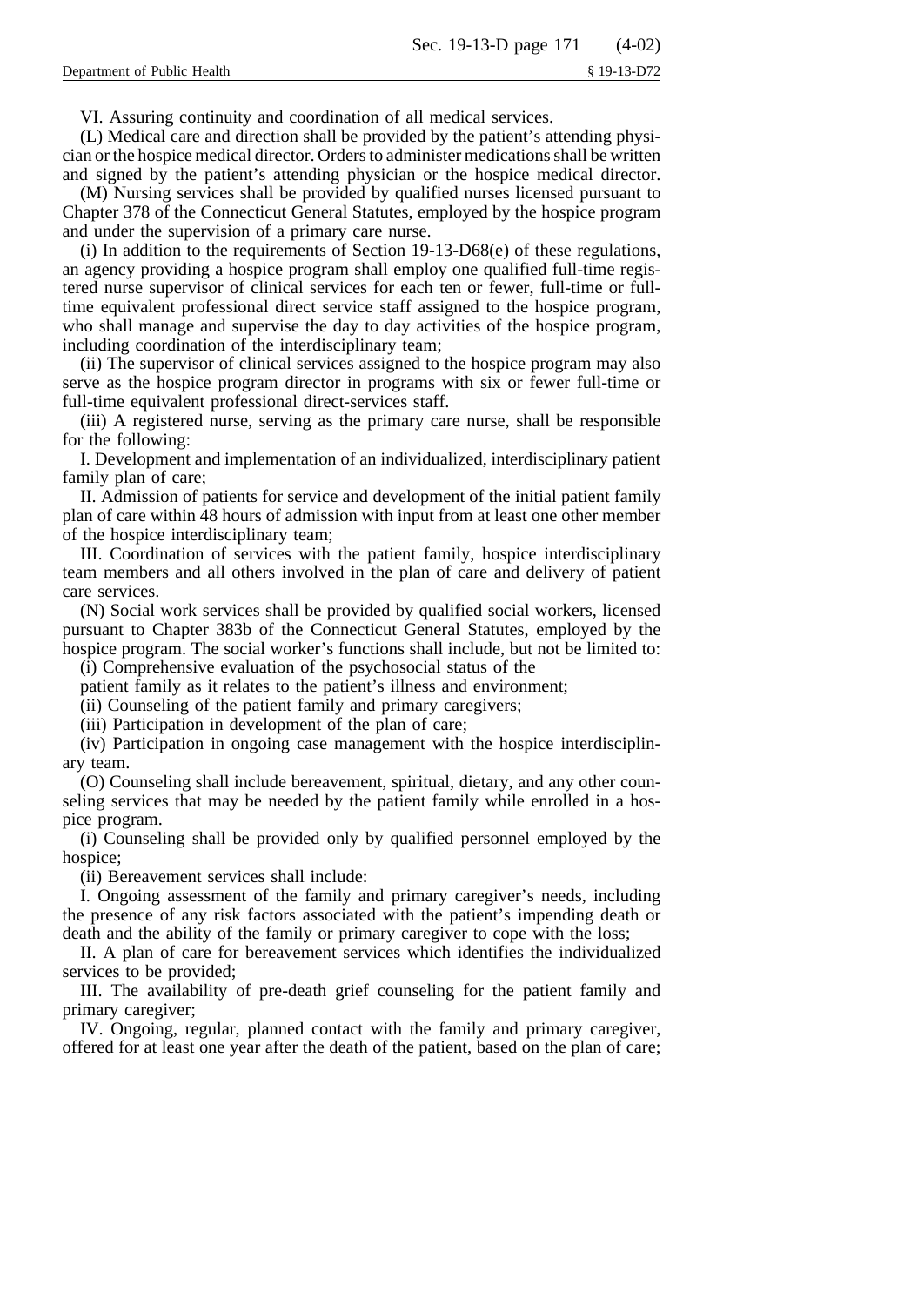(iii) A spiritual counselor shall provide counseling, in accordance with the wishes of the patient, based on initial and ongoing assessments of the spiritual needs of the patient family that, at a minimum, include the nature and scope of spiritual concerns or needs. Services may include:

I. Spiritual counseling consistent with patient family beliefs;

II. Communication with and support of involvement by local clergy or spiritual counselor;

III. Consultation and education for the patient family and interdisciplinary team members.

(iv) A qualified dietitian shall provide counseling based on initial and ongoing assessments of the current nutritional status of the patient, pre-existing medical conditions, and special dietary needs. Services may include:

I. Counseling of the patient family and primary caregiver with regard to the patient's diet;

II. Coordination of the plan of care with other providers of nutritional services or counseling.

(P) The hospice program shall have volunteer services available to the hospice patient family. Management of the ongoing active volunteer program including orientation and education, shall be designated in writing to a full-time hospice employee, who may have other responsibilities in addition to those of volunteer coordinator.

(i) Volunteers may be utilized in administrative or direct patient family care roles;

(ii) The hospice program shall provide orientation, ongoing training and supervision of its volunteers consistent with the duties and functions to be performed;

(iii) Volunteers who are qualified to provide professional or homemaker-home health aide services shall meet all standards, licensing or credentialing requirements associated with their discipline.

(Q) The hospice program, which shall serve as the patient's primary agency, may provide services by contract with an agency or individual and shall have legally binding written agreements for the provision of such contracted services in accordance with the requirements of Section 19-13-D70 of the Regulations of Connecticut State Agencies. If a hospice program enters into a coordination of inpatient care agreement with an inpatient setting, the written agreement shall include, but not be limited to, provisions for accommodations for family members to remain with the patient overnight, space for private patient and family visiting, homelike decor, and privacy for the family after a patient's death.

(R) Pharmaceutical services, including consultation with hospice program staff regarding patient needs, shall be made available by the hospice program 24 hours a day, 7 days a week.

(Effective December 28, 1992; amended December 23, 1997, August 31, 1998, December 12, 2001)

# **Sec. 19-13-D73. Patient care plan**

(a) Each medical or dental plan of treatment shall include, but not be limited to:

- (1) All diagnoses or conditions, primary and secondary;
- (2) Types and frequency of services and equipment required;
- (3) Medications and treatments required;
- (4) Prognosis, iuding rehabilitation potential;
- (5) Functional limitations and activities permitted;
- (6) Therapeutic diet.

(b) The medical or dental plan of treatment shall be reviewed as often as the severity of the patient's condition requires, but at least every sixty (60) days for all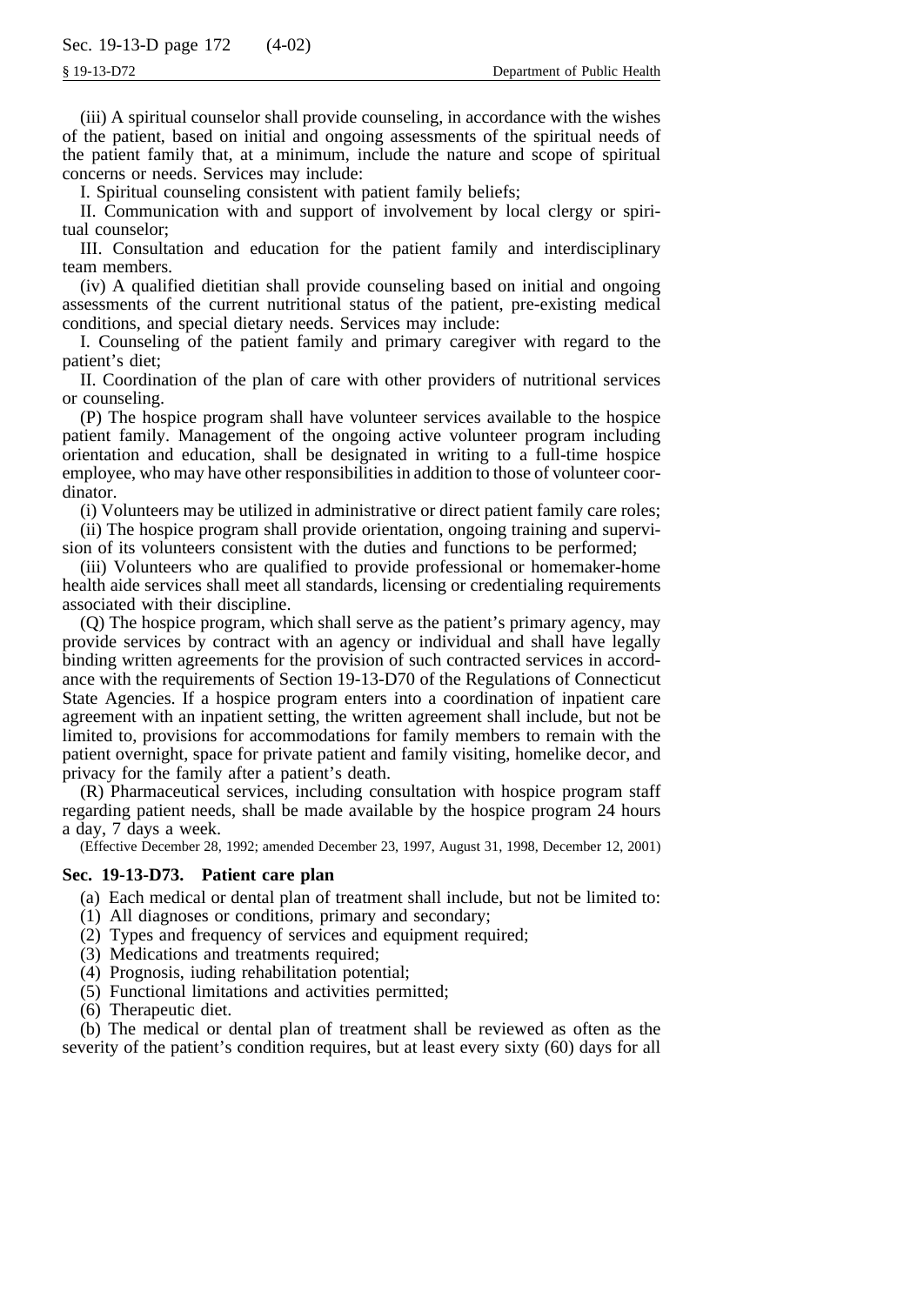patients receiving one (1) or more skilled services. The original plan and any modifications shall be signed by the patient's physician or dentist within twentyone (21) days. Agency professional staff shall promptly alert the patient's physician or dentist to any changes in the patient's condition that suggest a need to alter the plan of treatment.

(c) The plan for each service provided the patient and family shall include, but not be limited to:

(1) Assessment of patient and family needs as they relate to home health services;

(2) Goals of management, plans for intervention and implementation.

(d) The plan for each agency service shall be reviewed and revised as often as the patient's condition indicates and shall be signed by the primary care nurse and other service personnel at least every sixty (60) days.

(Effective September 20, 1978; amended August 29, 1996)

## **Sec. 19-13-D74. Administration of medicines**

(a) Orders for the administration of medications shall be in writing, signed by the patient's physician or dentist, and in compliance with the agency's written policy and procedure.

(1) Medications shall be administered only as ordered by the patient's physician or dentist and in compliance with the laws of the State of Connecticut;

(2) Orders shall include at least the name of medication, dosage, frequency and method of administration.

(3) All medications shall be administered only by registered nurses or licensed practical nurses licensed in accordance with Chapter 378 of the Connecticut General Statutes or other health care practitioners licensed in this state with statutory authority to administer medications.

(b) Agency staff shall regularly monitor all prescribed and over-the-counter medicines a patient is taking and shall promptly report any problems to the patient's physician or dentist.

(Effective October 26, 1984)

# **Sec. 19-13-D75. Clinical record system**

(a) An agency shall maintain a clinical record system which includes, but not limited to:

(1) A written policy on the protection of records which defines procedures governing the use and removal of records, conditions for release of information contained in the record and which requires authorization in writing by the patient for release of appropriate information not otherwise authorized by law;

(2) A written policy which provides for the retention and storage of records for at least seven (7) years from the date of the last service to the patient and which provides for the retention and storage of such records in the event the agency discontinues operation;

(3) A policy and procedure manual governing the record system and procedures for all agency staff;

(4) Maintaining records on the agency's premises in lockable storage area(s).

(b) A clinical record shall be developed for each patient which shall be filed in an accessible area within the agency and which shall include, but not be limited to:

(1) Identifying data (name, address, date of birth, sex, date of admission or readmission);

(2) Source of referral, including where applicable, name and type of institution from which discharged and date of discharge;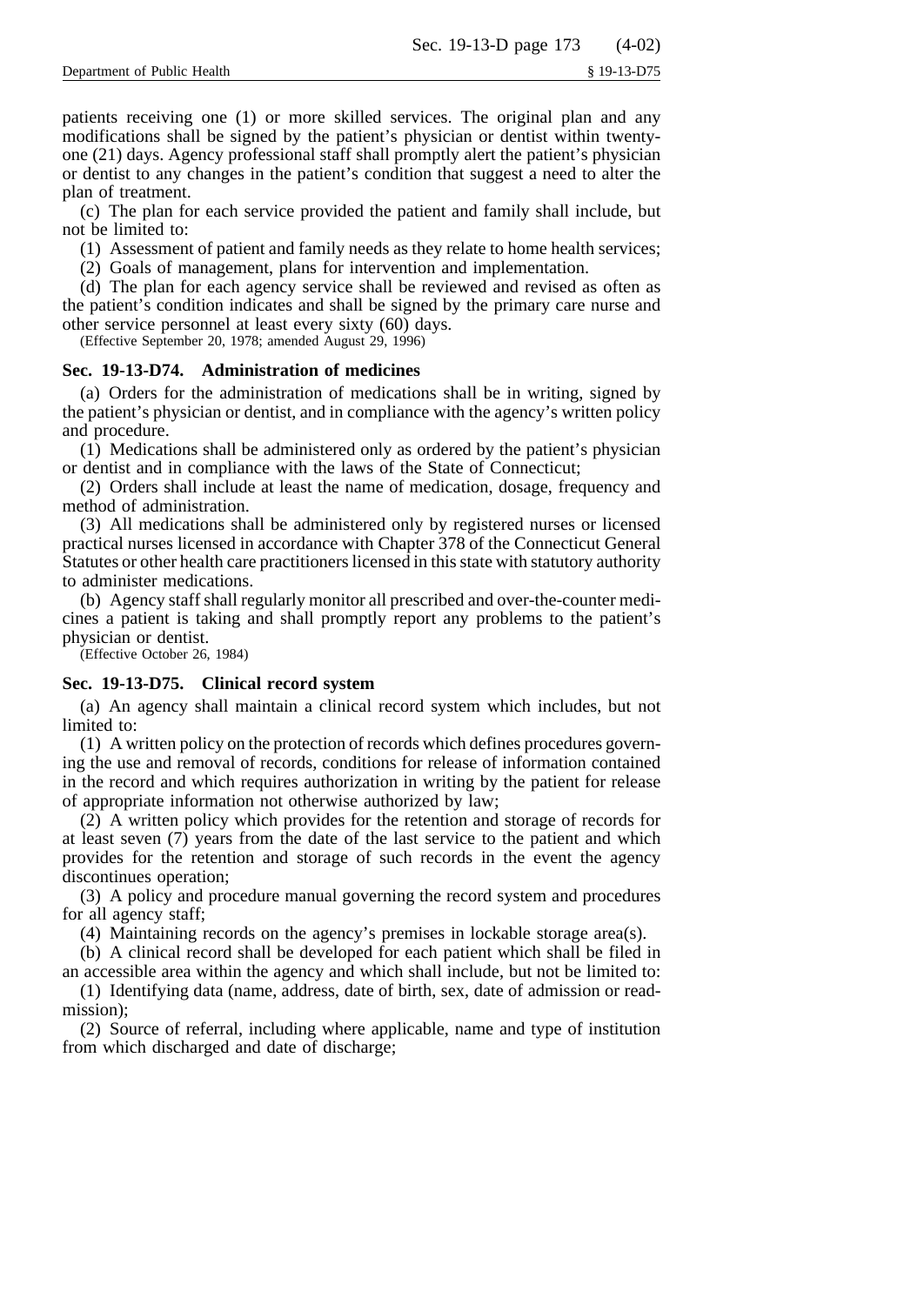(3) Patient care plans;

(4) Name, address and phone number of physician(s) or dentist(s) responsible for medical or dental care;

(5) Pertinent past and current health history;

(6) Clinical notes following each patient's contact with the staff members, incorporated no less often than weekly;

(7) Progress notes by professional staff and copies of summary or progress reports sent to physician or dentist;

(8) Documentation of all case management and monitoring activities, including sixty (60) day utilization review;

(9) Discharge summary, if applicable.

(c) All notes and reports in the patient's clinical record shall be typewritten or legibly written in ink, dated and signed by the recording person with his full name or first initial and surname and title.

(Effective September 20, 1978)

# **Sec. 19-13-D76. Quality assurance program**

(a) An agency shall have a written quality assurance program which shall include but not be limited to the following components:

(1) Program evaluation;

(2) Quarterly clinical record review;

(3) Annual documentation of clinical competence;

(4) Annual process and outcome record audits.

(b) The professional advisory committee or a committee appointed by the governing authority and at least one person from administrative or supervisory staff shall implement, monitor and integrate the various components of the agency's quality assurance program.

(c) The committee and staff designated pursuant to regulation 19-13-D76 (b) shall:

(1) Annually analyze and summarize, in writing, all findings and recommendations of the quality assurance program;

(2) Present written reports of the findings of each component or a written summary report of the findings of the quality assurance program to the professional advisory committee and to the governing authority;

(3) Monitor implementation of the recommendations and actions directed by the governing authority based on said report(s);

(4) Within one hundred twenty (120) days of action on the report(s) by the governing authority, report in writing to the governing authority, administration and professional advisory committee the progress in implementation of the recommended actions;

(5) Ensure that a copy of the annual quality assurance report(s) and the progress report on implementation are maintained by the agency.

(d) The program evaluation shall include, but not be limited to:

(1) The extent to which the agency's objectives, policies and resources are adequate to maintain programs and services appropriate to community, patient and family needs;

(2) The extent to which the agency's administrative practices and patterns for delivery of services achieve efficient and effective community, patient and family services in a five (5) year cycle.

(e) At least quarterly, health professionals in active practice, representing at least the scope of the agency's home health care services shall review a sample of active and closed clinical records to assure that agency policies are followed in providing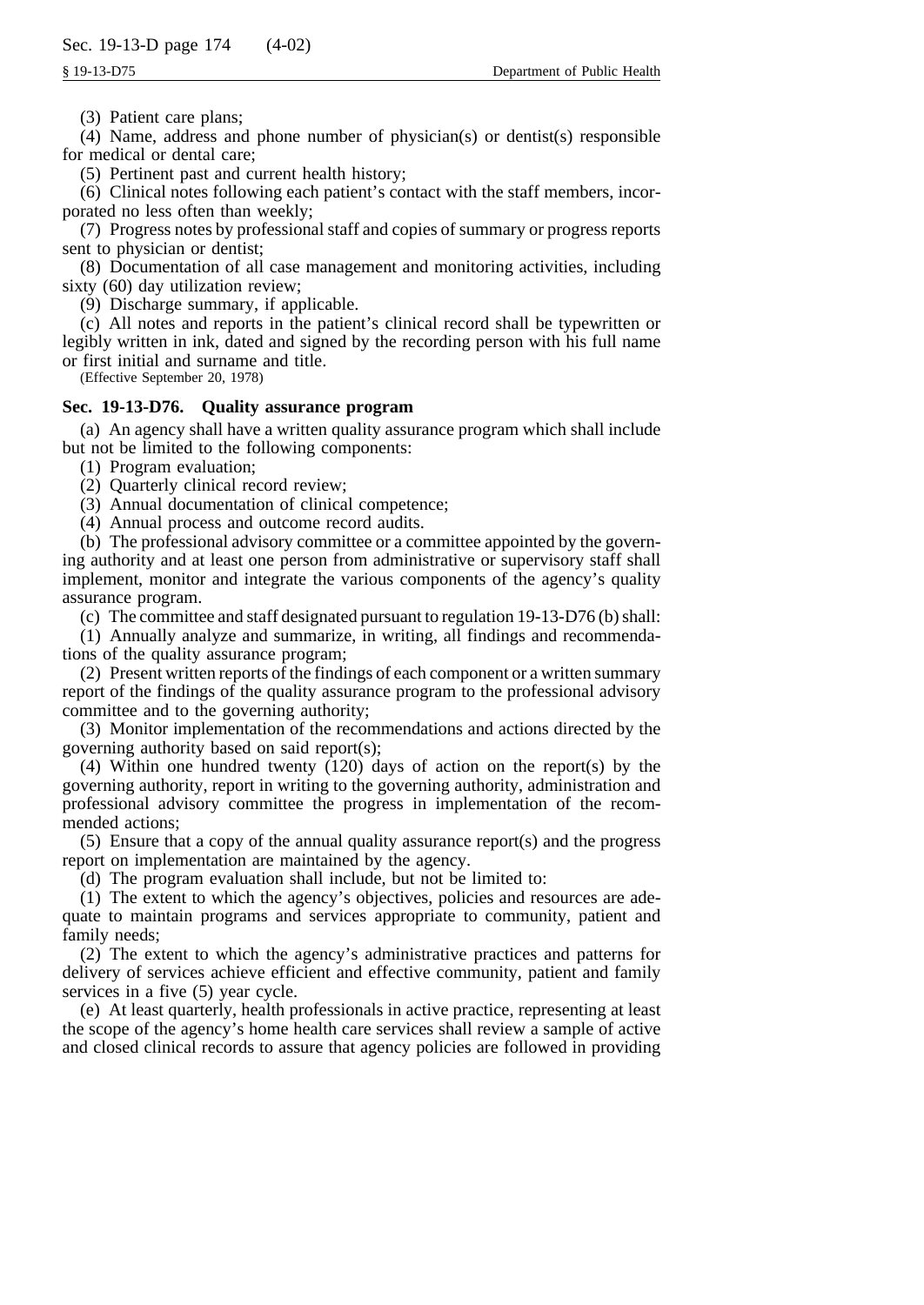services. No person involved directly in service to a patient or family shall participate in the review of that patient or family's clinical record.

(1) At least once in each calendar quarter, the agency shall select records for review by a random sampling of all therapeutic cases. The agency's sampling methodology shall be defined in its quality assurance program policies and procedures after approval by the commissioner. The sample of clinical records reviewed each quarter shall be according to the following ratios:

(A) Eighty (80) or less cases; eight (8) records;

(B) Eighty-one (81) or more cases, ten percent (10%) of caseload for the quarter to maximum of twenty-five (25) records. One review form describing the areas to be assessed shall be completed for each record reviewed.

(f) Six (6) months after employment and annually thereafter, a written report shall be prepared on the clinical competence of each direct service staff member employed by or under individual contract to the agency by the employee's professional supervisor, which shall include but not be limited to:

(1) Direct observation of clinical performance;

(2) Patient and family management as recorded in clinical notes and reports prepared by the staff member;

(3) Case management conference performance;

(4) Participation in the agency's inservice education program;

(5) Personal continuing education;

(6) Each staff member shall review and sign a copy of his/her performance evaluation and the agency shall maintain copies of same in the employee's personnel file;

(7) Unsatisfactory performance of direct service staff shall require a plan for corrective action which shall be filed in the employee's personnel folder. In the case of a homemaker-home health aide, the corrective action shall include that the homemaker-home health aide may not perform any task rated as ''unsatisfactory'' without direct supervision by a registered nurse until after he or she receives training in the task for which he or she was evaluated as ''unsatisfactory'' and passes a subsequent evaluation with "'satisfactory.''

(g) **Effective January 1, 1982, an agency shall:**

(1) Include in its quality assurance program annual process and outcome audits of a sample of the clinical records of persons served during the previous twelve (12) months;

(2) Have defined outcome measures for at least two (2) of any diagnostic category representing five (5%) percent or more of its annual caseload. For each successive twelve (12) month period after January 1, 1982, the agency shall expand its outcome measures by one diagnostic category, until measures have been defined for each diagnostic category representing five (5%) percent or more of the agency's caseload; or

(3) Have received approval from the commissioner to use another patient classification system to define outcome measures.

(Effective December 28, 1992)

# **Sec. 19-13-D77. Administrative organization and records**

An agency shall not be eligible for licensure until it demonstrates to the satisfaction of the commissioner that complete authority and control of the agency's operations is vested in a corporation chartered in or properly qualified to do business in this state, or in a person or persons who will reside in this state during the period of licensure. When an agency provides patient care services through more than one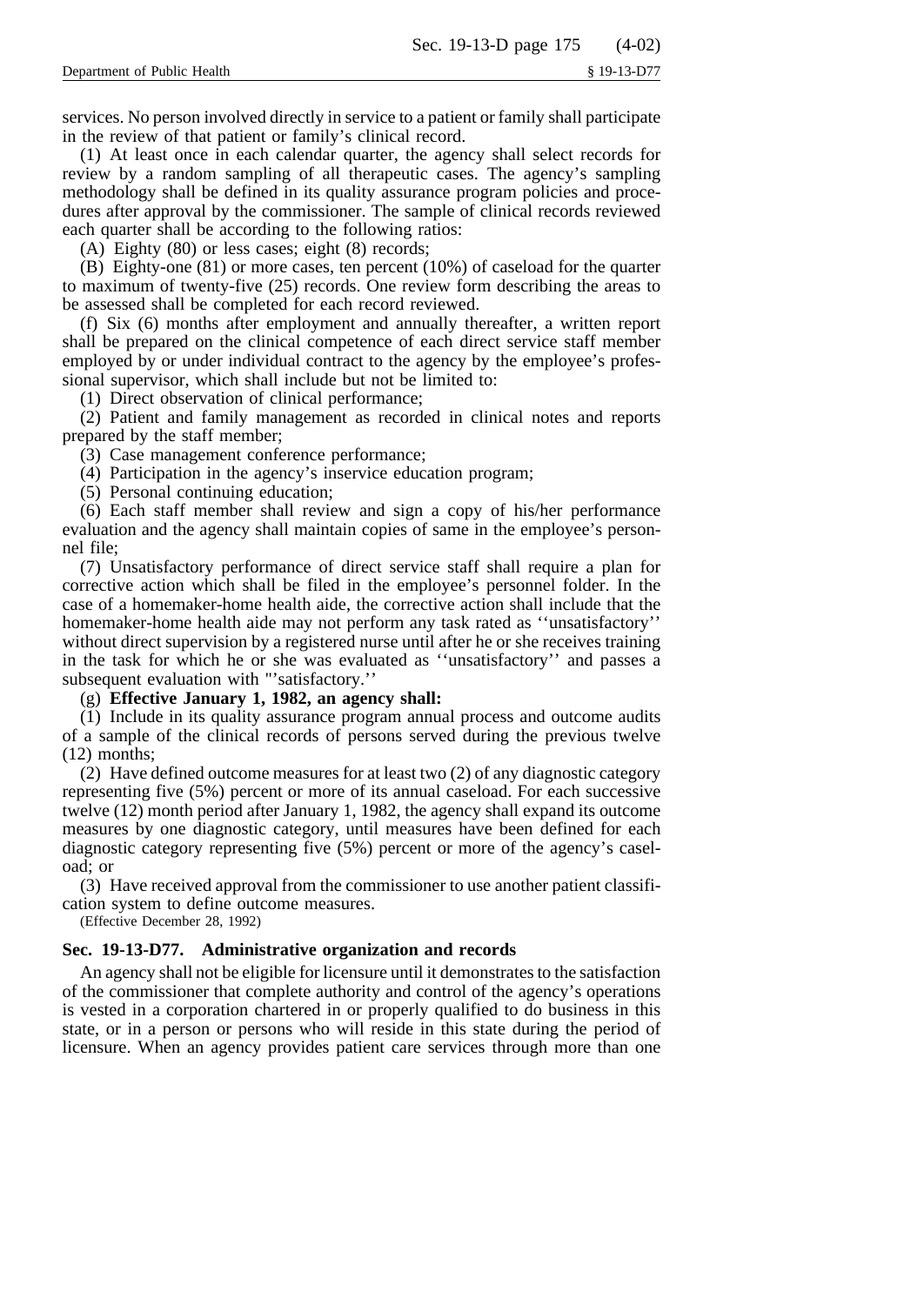office, the organization, services, control and lines of authority and accountability between the central office and the other office(s) shall be defined in writing the central office, shall be licensed as a home health care agency in compliance with the regulations and standards governing home health care agencies. When patient care services are provided through other offices of the agency, each office shall be in compliance with the regulations and standards, as specified herein, governing supervisor of clinical services, services, patient care policies, patient care plan, administration of medicines, clinical record system, patient bill of rights and responsibilities and facilities. Weekend, holiday, evening or night services may be provided through arrangement with one or more other agencies but there shall be a written description of the organization, services provided, lines of authority, responsibility and accountability between the agencies.

(a) An agency shall be in compliance with all applicable laws and ordinances of the State of Connecticut, the federal government and the town(s) served by the agency.

(b) A copy of the policy and procedure manual shall be available to the staff at all times.

(c) An agency shall submit an annual statistical report of services rendered to the commissioner within ninety (90) days after the close of the agency's fiscal year.

(d) An agency shall provide consumer participation in the annual program evaluation component of the quality assurance program.

(e) An agency shall appoint a pharmacist to its professional advisory committee or to its clinical record review process.

(f) An agency shall provide written information to the actual and potential consumers of its services which accurately describes the services available, the fees for services and any conditions for acceptance or termination of services which may influence a consumer's decision to seek the services of the agency. If a licensed home health care agency is not certified for provision of Medicare home health benefits, its written information shall state this clearly.

(g) Whenever services as defined in C.G.S section 19-576 (d) or (e) are being provided at the same time to the same patient by more than one agency licensed to provide such services, there shall be:

(1) A written contract between participating agencies which meets the requirements of section 19-13-D70 of these regulations; or

(2) A written memo of understanding between the participating agencies or documentation in the patient's clinical record of the plan established between the participating agencies which defines assignment of primary responsibility for the patient's care and methods of communication/coordination between the agencies so that all information necessary to assure safe, coordinated care to the patient is accessible and available to all participating agencies.

(h) Administrative records, including all files, records and reports required by these regulations, shall be maintained on the agency's premises and shall be accessible at any time to the commissioner. These records shall be retained for not less than seven (7) years. There shall be a policy for retention and storage of these records in the event the agency discontinues operation.

(i) An agency shall notify the commissioner immediately of an intent to discontinue operations. In such event, an agency shall continue operations, maintain a staff of administrator, supervisor of clinical services and essential patient care personnel and fulfill all patient care obligations until an orderly transfer of all patients to other sources of care has been completed to the commissioner's satisfaction.

(Effective June 21, 1983)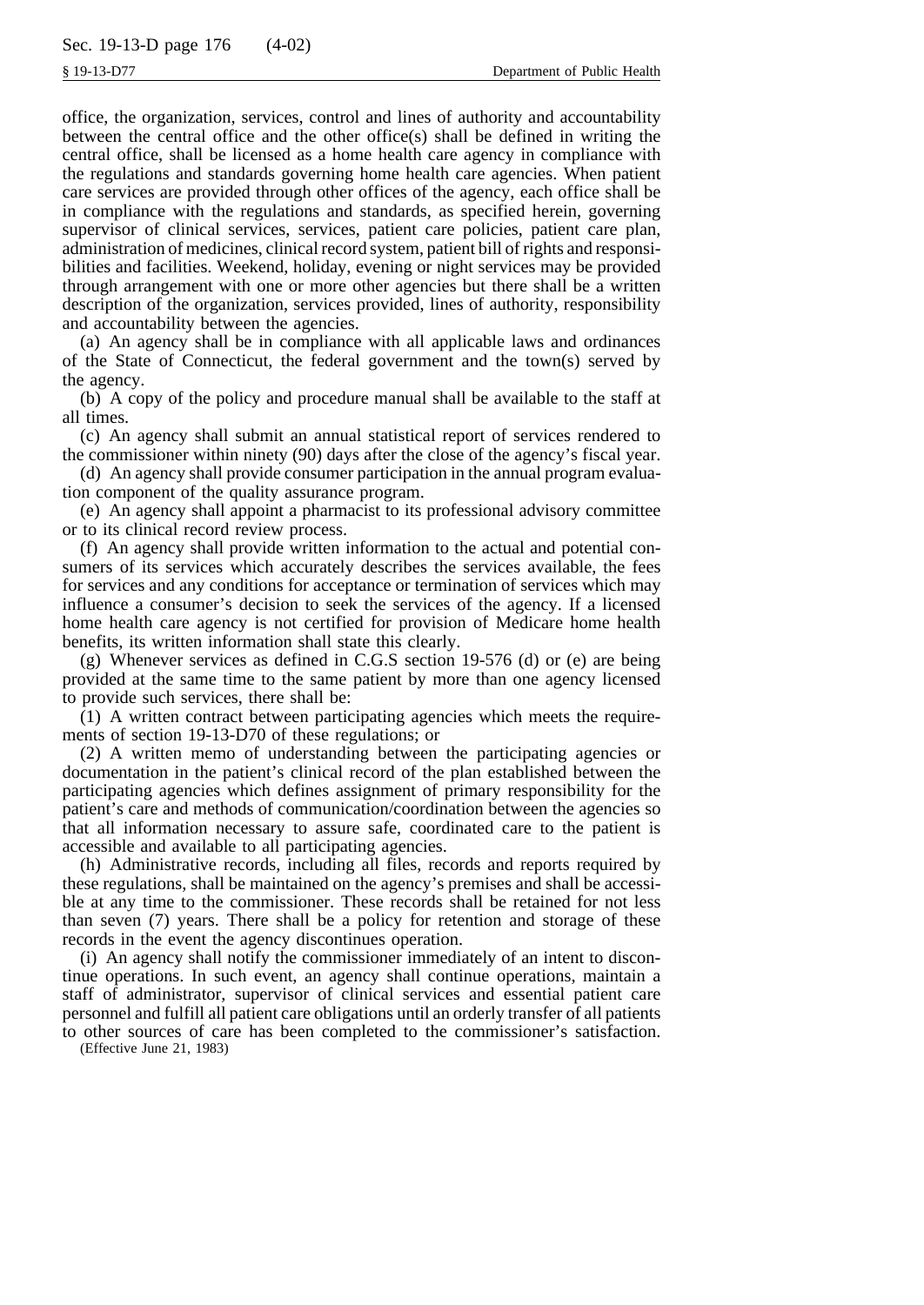# **Sec. 19-13-D78. Patient's bill of rights and responsibilities**

An agency shall have a written bill of rights and responsibilities governing agency services which shall be made available and explained to each patient or representative at the time of admission. Such explanation shall be documented in the patient's clinical record. The bill of rights shall include but not be limited to:

(a) A description of available services, unit charges and billing mechanisms. Any changes in such must be given to the patient orally and in writing as soon as possible but no later than thirty (30) working days from the date the agency becomes aware of a change;

(b) Policy on uncompensated care;

(c) Criteria for admission to service and discharge from service;

(d) Information regarding the right to participate in the planning of the care to be furnished, the disciplines that will furnish care, the frequency of visits proposed and any changes in the care to be furnished, the person supervising the patients' care and the manner in which that person may be contacted;

(e) Patient responsibility for participation in the development and implementation of the home health care plan;

(f) Right of the patient or designated representative to be fully informed of patients' health condition, unless contraindicated by a physician in the clinical record;

(g) Right of the patient to have his or her property treated with respect;

(h) Explanation of confidential treatment of all patient information retained in the agency and the requirement for written consent for release of information to persons not otherwise authorized under law to receive it;

(i) Policy regarding patient access to the clinical record;

(j) Explanation of grievance procedure and right to file grievance without discrimination or reprisal from agency regarding treatment or care to be provided or regarding the lack of respect for property by anyone providing agency services;

(k) Procedure for registering complaints with the commissioner and information regarding the availability of the medicare toll-free hotline, including telephone number, hours of operation for receiving complaints or questions about local home health agencies;

(*l*) Agency's responsibility to investigate complaints made by a patient, patient's family or guardian regarding treatment or care provided or that fails to be provided and lack of respect for the patient's property by anyone providing agency services. Agency complaint log shall include date, nature and resolution of the complaint.

(Effective December 28, 1992)

# **Sec. 19-13-D79. Facilities**

(a) An agency's central office or any offices serving residents of Connecticut shall be located within the State of Connecticut and be accessible to the public.

(b) An agency shall have a communication system adequate to receive requests and referrals for service, maintain verbal contact with health service personnel at all times when they are serving patients, receive calls from patients under the care of the agency and maintain contact as needed with physicians and other providers of care.

(c) The facilities shall provide adequate and safe space for:

- (1) Staff to carry out their normal pre and post visit activities;
- (2) Supervisory conferences with staff;
- (3) Conferencing with patients and their families;
- (4) Storage and maintenance of equipment and supplies necessary for patient care;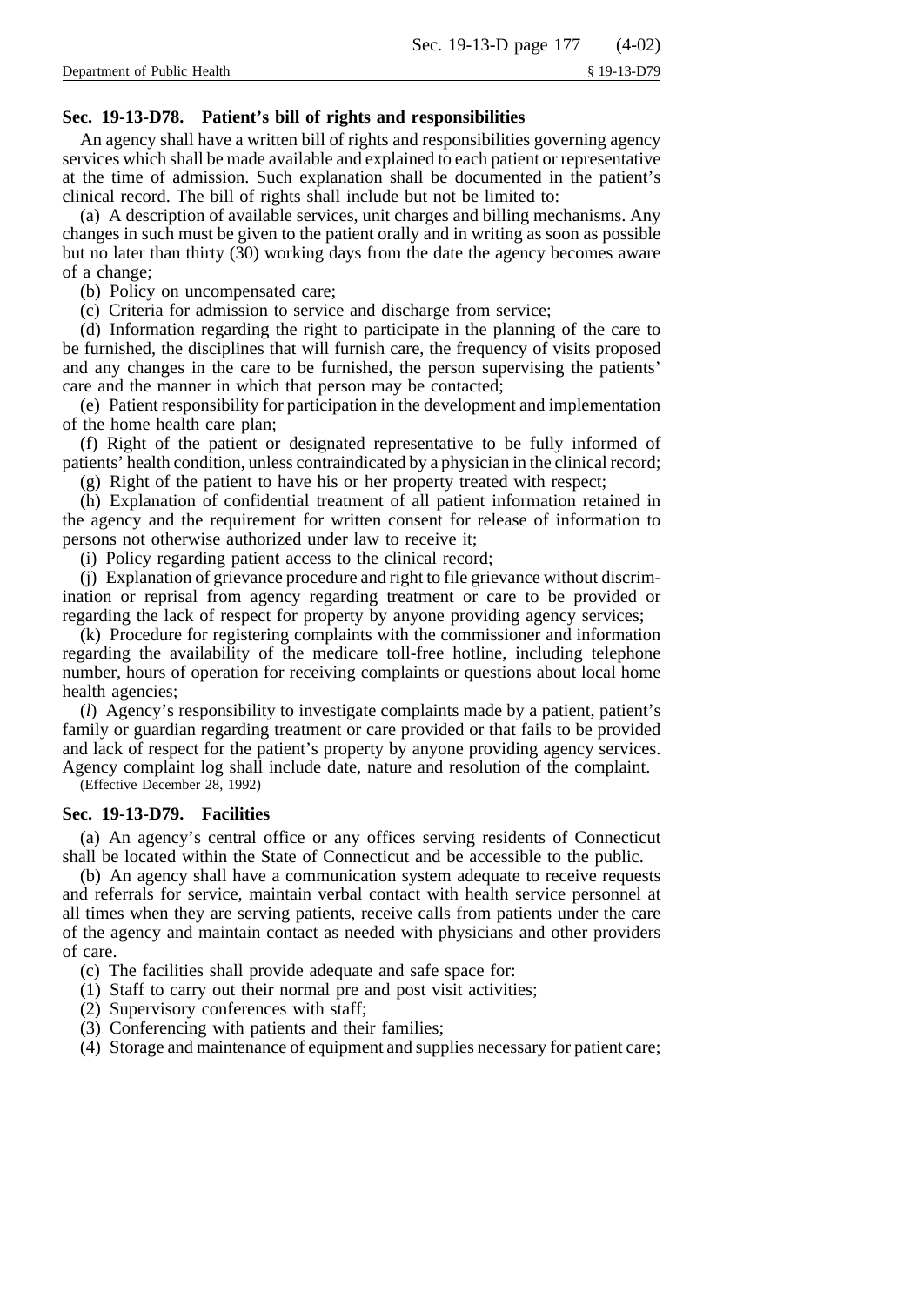(5) Maintaining administrative records and files, financial records, and clinical records in file cabinets which can be locked.

(Effective June 21, 1983)

# **Homemaker-Home Health Aide Agency**

# **Sec. 19-13-D80. Definitions**

As used in Sections 19-13-D80 to 19-13-D92 inclusive:

(a) ''Agency'' means a homemaker-home health aide agency as defined in Section 19a-490 (e) of the Connecticut General Statutes;

(b) ''Central office'' means the agency office responsible and accountable for all agency operations in this state;

(c) ''Clinical experience'' means employment in providing patient services in a health care setting;

(d) ''Commissioner'' means the commissioner of health services, or his/her representative;

(e) ''Consumer'' means a potential or actual recipient of homemaker-home health aide services;

(f) ''Contracted services'' or ''services under arrangement'' means services provided by the agency which are subject to a written agreement with an individual, another agency or facility;

(g) ''Contractor'' means any organization, individual, home health care or homemaker-home health aide agency that provides services to patients of a primary agency as defined in paragraph (s) of Section 19-13-D80 of these regulations;

(h) ''Curriculum'' means the plan of classroom and clinical instructions for training and skills assessment as a homemaker-home health aide;

(i) ''Department'' means the Connecticut Department of Health Services;

(j) ''Evening or nighttime service'' means service provided between the hours of  $\bar{5}$  p.m. and  $\bar{8}$  a.m.;

(k) ''Full-time'' means employed and on duty a minimum of thirty-five (35) hours per workweek;

(*l*) ''Full-time equivalent'' means the hours of work by more than one person in a one workweek period which equals a cumulative total which shall not be less than thirty-five (35) hours;

(m) ''Holiday service'' means service provided on the days specified in the agency's official personnel policies as holidays;

(n) ''Homemaker-home health aide'' means an unlicensed person who has successfully completed a training and competency evaluation program for the preparation of homemaker-home health aides approved by the department.

(o) ''Parent agency'' means the agency that develops and maintains administrative control of subdivisions and patient service offices;

(p) ''Patient care services'' means agency activities carried out by agency staff for or on behalf of a patient. Such services include, but are not limited to, receipt of referral for service, admission to service, assignment of personnel, homemakerhome health aide service, communication/coordination with patient and others involved in the patient's care and development/maintenance of patient's record.

(g) ''Patient service office'' means one or more separate and distinct offices which provide patient care services and are included under the agency's license. This office shall comply with the regulations of Connecticut State Agencies, Section 19-13-D90;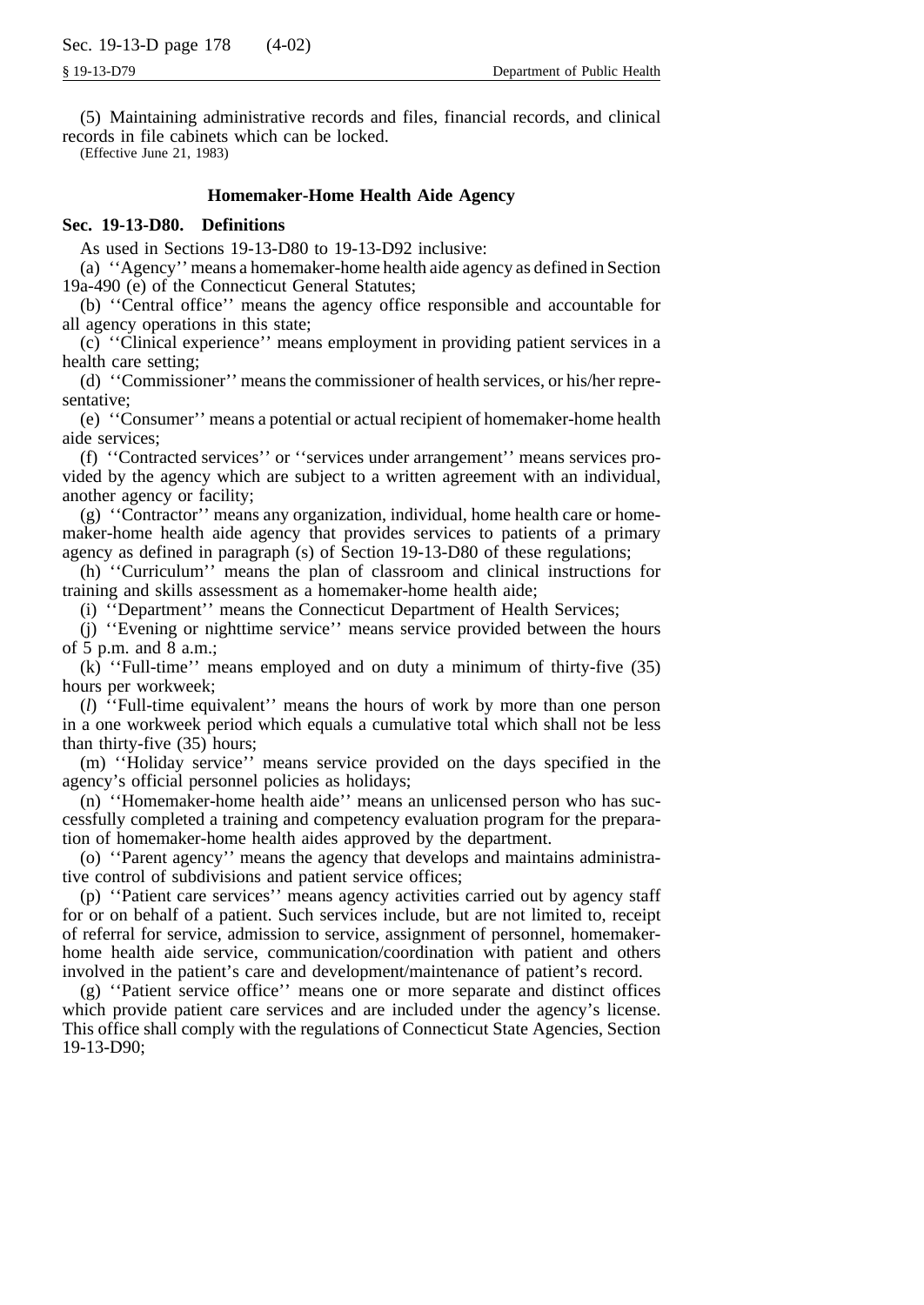(r) ''Permanent part-time'' means employed and on duty a minimum of twenty (20) hours per workweek on a regular basis;

(s) ''Primary homemaker-home health aide agency'' means the agency that is responsible for the homemaker-home health aide service furnished to patients and for the implementation of the plan of care;

(t) ''Professional supervision'' means direction and supervision by a registered nurse supervisor, and, as appropriate, a physical therapist supervisor, occupational therapist supervisor, speech therapist supervisor, or social work supervisor;

(u) ''Provider agency'' means the agency or subdivision that has primary authority and responsibility for provision of services to the patient and family;

(v) ''Public health nurse'' means a graduate of a baccalaureate degree program in nursing approved by the National League for Nursing for preparation in public health nursing;

(w) ''Representative'' means a designated member of the patient's family, or person legally designated to act for the patient in the exercise of the patient's rights as contained in Sections 19-13-D80 to 19-13-D92 of the Regulations of Connecticut State Agencies.

(x) ''Social worker'' means a graduate of a master's degree program in social work accredited by the council on social work education;

(y) ''Subdivision'' means a unit of a multifunction health care organization which is assigned the primary authority and responsibility for the agency operations. A subdivision shall independently meet the regulations and standards for licensure and shall be independently licensed as a homemaker-home health aide agency;

(z) ''Supportive services'' means services which include, but are not limited to assistance with personal hygiene, dressing, feeding and incidental household tasks essential to achieving adequate household and family management, and are provided under the supervision of a registered nurse;

(aa) ''Weekend service'' means services provided on Saturday or Sunday. (Effective December 28, 1992)

# **Sec. 19-13-D81. Personnel**

(a) An agency administrator shall be a person with one of the following:

(1) A baccalaureate degree in nursing with an active license to practice in this state and at least two (2) years of full-time experience in a homemaker-home health aide agency or related health care facility/program which included care of the sick; or

(2) A baccalaureate degree in social work, home economics, administration, or related human services field with a concentration of study in health services administration, and at least two (2) years of full-time experience in a homemakerhome health aide agency or related health care facility/program which included care of the sick; or

(b) An agency registered nurse supervisor shall be a person with an active license to practice nursing in this state and shall have one of the following:

(1) A baccalaureate degree in nursing and at least two (2) years of full-time clinical experience within the past five (5) years in a home health care agency or related health care facility program which included care of the sick; or

(2) An associate degree in nursing and at least three (3) years of full-time clinical experience in nursing within the past five (5) years, at least two (2) of which were in a home health care agency or related health care facility/program which included care of the sick; or

(3) A diploma in nursing and at least three (3) years of full-time clinical experience in nursing within the past five (5) years, at least two (2) of which were in a home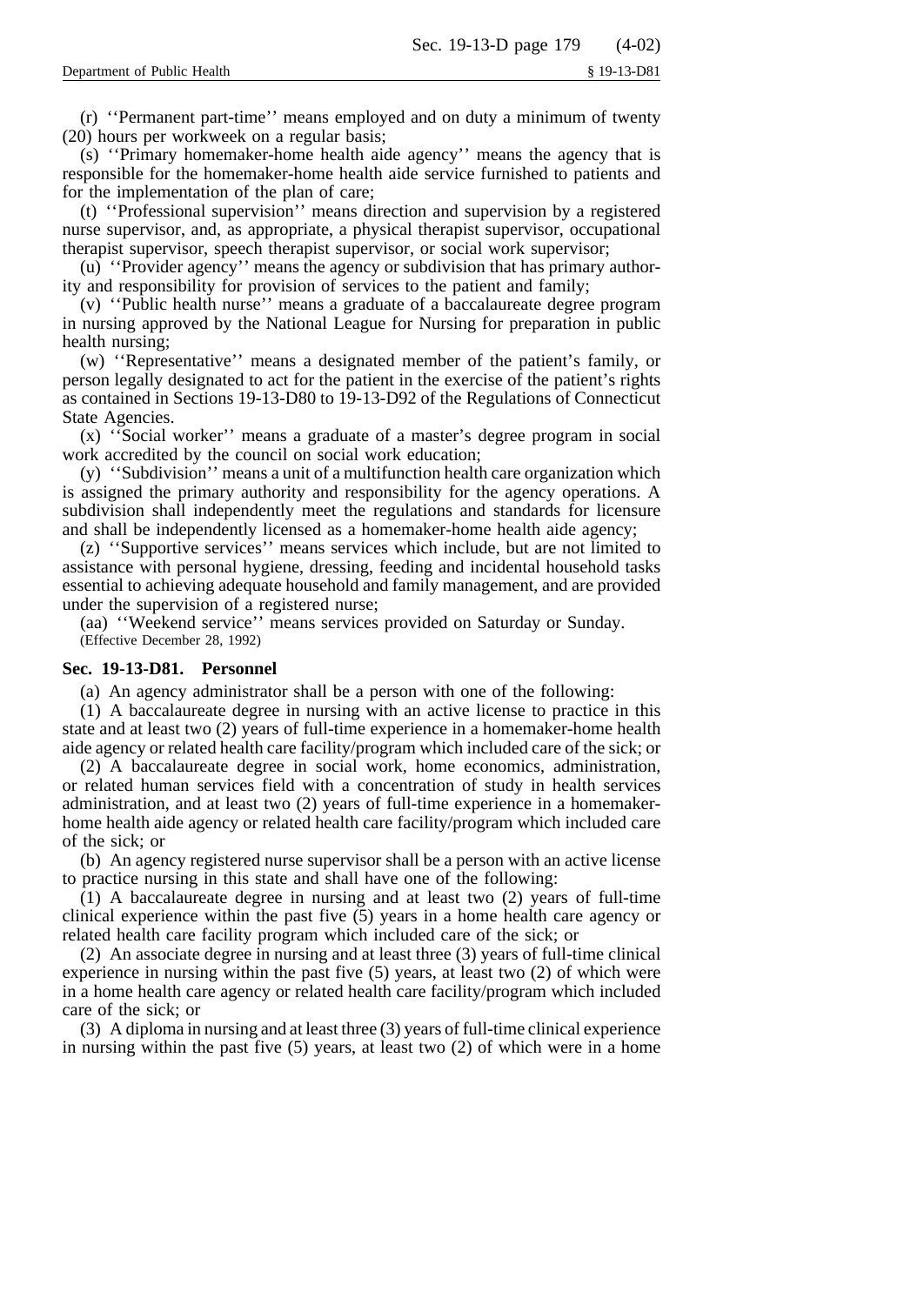health care agency or related health care facility/program which included care of the sick.

(c) An agency physical therapist supervisor shall be a person licensed to practice physical therapy in this state and one who has completed a minimum of one (1) year full-time clinical experience in physical therapy;

(d) An agency occupational therapist supervisor shall be a graduate of a basic education program accredited by the American Medical Association for the preparation of occupational therapists, or a person who has successfully completed the national certifying examination and is currently registered by the American Occupational Therapy Association, who has a minimum of one (1) year clinical experience in occupational therapy services and effective July 1, 1979, the occupational therapist supervisor shall be licensed to practice in this state.

(e) An agency social work supervisor shall be a graduate of a master's degree program in social work accredited by the Council on Social Work Education who has a minimum of one (1) year full-time experience in social work.

(Effective December 28, 1992)

## **Sec. 19-13-D82. General requirements**

The agency shall be organized and staffed in compliance with the following:

(a) An agency shall be governed by a governing authority, maintain an active patient care advisory committee, be directed by an administrator and operate any services offered in compliance with these regulations. Compliance with these regulations shall be the joint and several responsibility of the governing authority and the administrator.

## (b) **Governing Authority:**

(1) There shall be a formal governing authority with full legal authority and responsibility for the operation of the agency which shall adopt bylaws or rules that are reviewed and so dated. Such bylaws or rules shall include, but are not limited to:

(A) Purposes of the agency;

(B) Delineation of the powers, duties and voting procedures of the governing authority, its officers and committees;

(C) Qualifications for membership, method of selection and terms of office of members and chairpersons of committees;

(D) A description of the authority delegated to the administrator;

(E) The agency's conflict of interest policy and procedures.

(2) The bylaws or rules shall be available to all members of the governing authority and all individuals to whom authority is delegated.

(3) The governing authority shall:

(A) Meet as frequently as necessary to fulfill its responsibilities as stated in these regulations, but no less than one (1) time per year;

(B) Provide a written agenda and minutes for each meeting;

(C) Provide that minutes reflect the identity of those members in attendance and that, following approval, such minutes be dated and signed by the secretary;

(D) Ensure that the agenda and minutes of any of its meetings or any of its committees are available at any time to the commissioner.

(4) Responsibilities of the governing authority include, but are not limited to:

(A) Services provided by the agency and the quality of care rendered to patients and their families;

(B) Selection and appointment of a patient care advisory committee;

(C) Policy and program determination and delegation of authority to implement policies and programs;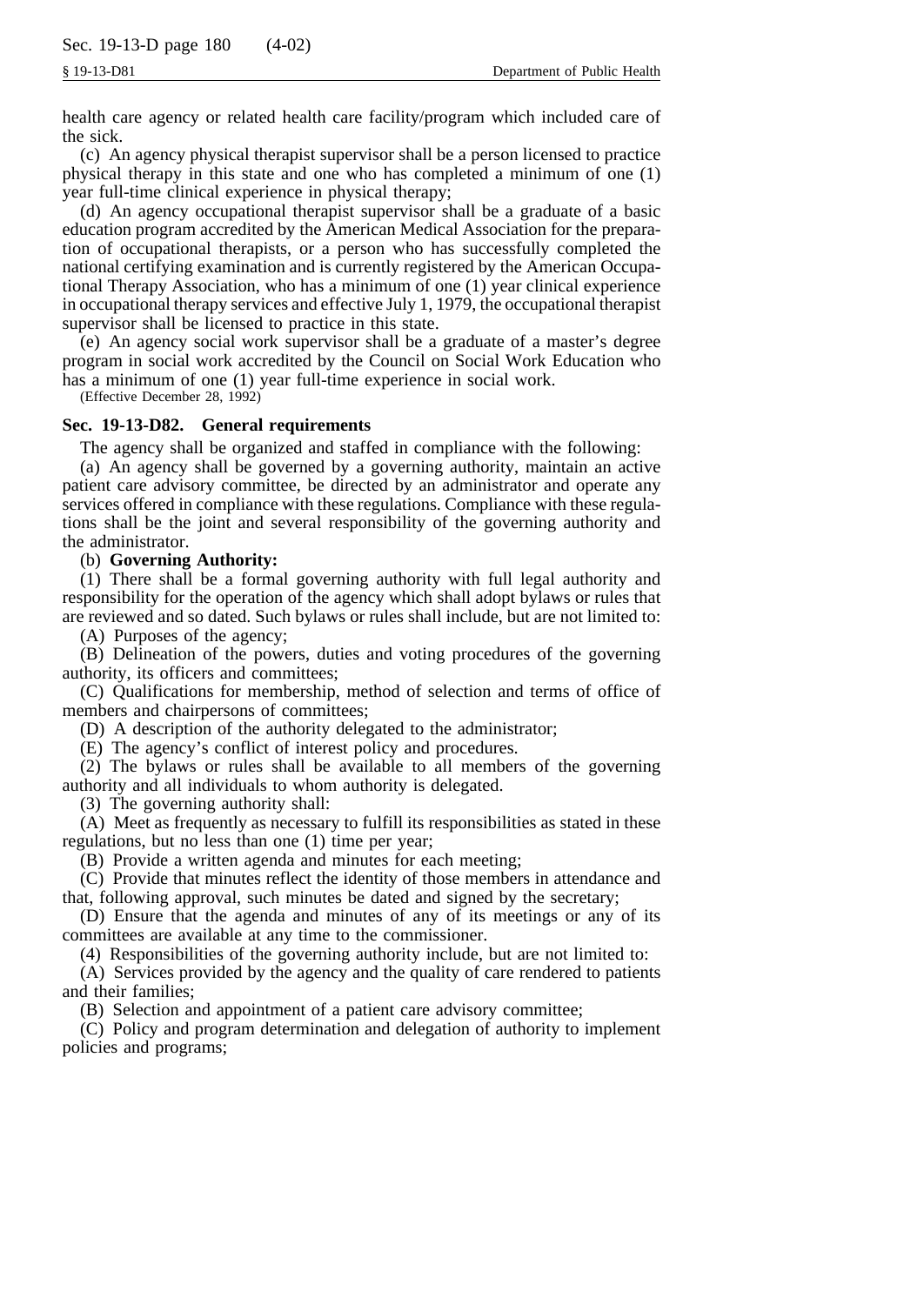(D) Appointment of a qualified administrator;

(E) Management of the fiscal affairs of the agency;

(F) The quality assurance program.

(5) The governing authority shall ensure that:

(A) The name and address of each officer and member of the governing authority are reported annually to the commissioner;

(B) The name and address of each owner and, if the agency is a corporation, all ownership interests of ten percent (10%) or more (direct or indirect) are reported annually to the commissioner;

(C) Any change in ownership is reported to the commissioner within ninety (90) days;

(D) The name of the administrator of the agency is forwarded to the commissioner within three (3) days of his/her appointment and notice that the administrator has left for any reason is so forwarded within forty-eight (48) hours.

#### (c) **Patient care advisory committee:**

(1) There shall be a patient care advisory committee, appointed by the governing authority, consisting of at least one (1) physician, one (1) public health nurse, one (1) social worker and two (2) consumers representing the community served by the agency. Professional representatives shall be in active practice in their professions, or shall have been in active practice within the last five (5) years. No member of the patient care advisory committee, shall be an owner, stockholder, employee of the agency or related to same, including by marriage. However, provision may be made for employees to serve on the committee as exofficio members only, without voting powers.

(2) The functions of the patient care advisory committee shall be to recommend and review at least annually agency policies on:

(A) Scope of service offered;

(B) Service policies;

(C) Admission and discharge criteria;

(D) Professional supervision and care plans;

- (E) Patient records;
- (F) Personnel qualifications and training;
- (G) Quality assurance activities;

(H) Patient care issues especially as they relate to the delivery of service and findings of the quality assurance program.

(3) The patient care advisory committee shall hold at least two (2) meetings annually.

(4) Written minutes shall document dates of meetings, attendance, agenda and recommendations. The minutes shall be presented, read and accepted at the next regular meeting of the governing authority of the agency following the patient care advisory committee meeting. These minutes shall be available at any time to the commissioner.

#### (d) **Administrator:**

(1) There shall be a full-time agency administrator appointed by the governing authority of the agency.

(2) The administrator shall have full authority and responsibility delegated by the governing authority to plan, staff, direct and implement the programs and manage the affairs of the agency. The administrator's responsibilities include, but are not limited to:

(A) Interpretation and execution of the policies of the governing authority;

(B) Program planning, budgeting, management and evaluation based upon community needs and agency resources;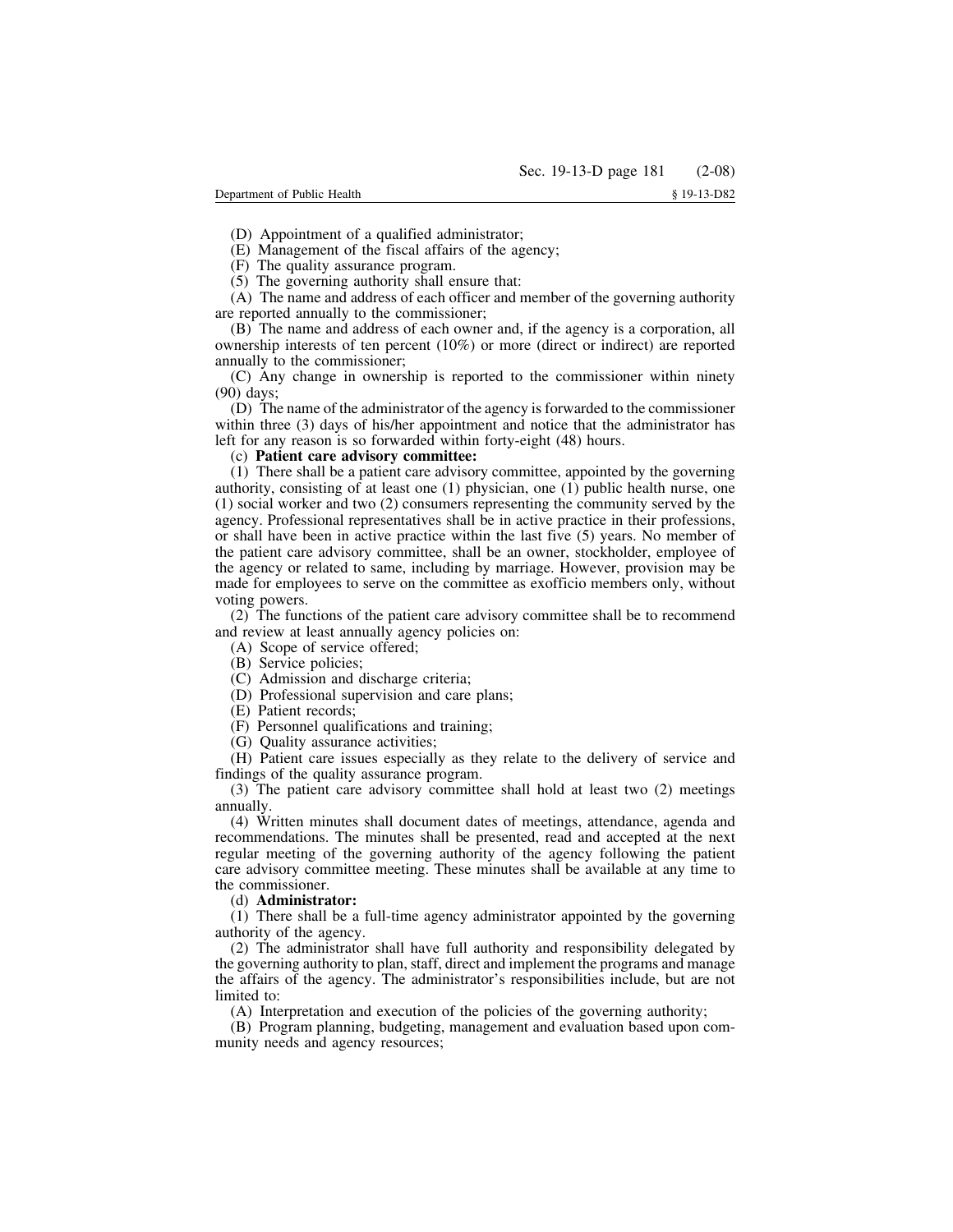(C) Maintenance of ongoing liaison among governing authority, its committees, the patient care advisory committee and staff;

(D) Employment of qualified personnel, evaluation of staff performance per agency policy, provision of planned orientation and inservice education programs for agency personnel;

(E) Development of a record system and statistical reporting system for program documentation, planning and evaluation, which includes at least the data specified in these regulations;

(F) Preparation of a budget for the approval of the governing authority and implementation of financial policies, accounting system and cost controls;

(G) Assurance of an accurate public information system;

(H) Maintenance of the agency's compliance with licensure regulations and standards;

(I) Distribution of a written plan for the delegation of administrative responsibilities and functions in the absence of the administrator;

(J) Notification to the commissioner, within forty-eight hours, that the registered nurse supervisor is no longer employed by the agency.

(3) An administrator's absence of longer than one month shall be reported to the commissioner.

#### (e) **Professional Supervision:**

(1) An agency shall employ one (1) full-time registered nurse supervisor for each twenty-five (25) or less full-time or full-time equivalent homemaker-home health aides.

(2) Each homemaker-home health aide shall be assigned to and shall report to the same registered nurse supervisor to ensure clear lines of authority and delegation of patient care.

(3) A registered nurse supervisor shall be accessible by phone and available to make a home visit at all times when homemaker-home health aides are on assignment in a patient's home.

(4) Any absence of the registered nurse supervisor for longer than one month shall be reported to the commissioner. A registered nurse who has at least two (2) years experience in a home health care agency or related health care facility/program, which included care of the sick shall be designated, in writing, to act in any absence of the registered nurse supervisor.

(5) The registered nurse supervisor shall have primary authority and responsibility for maintaining the quality of homemaker-home health aide services provided to the patient. The responsibilities of the registered nurse supervisor shall be clearly delineated in the position description and shall include but not be limited to:

(A) Initial assessment of the patient and home situation and determination that the patient's status and care needs can be safely met by homemaker-home health aide service

(B) Referral of the patient at any time to a home health care agency or other appropriate level of care, when the patient's status and care needs require more than supportive services as defined in 19-13-D80 (z) of these regulations;

(C) Development and periodic review of a written plan of care which shall include the frequency of assessment and methods by which the patient's status and care needs are to be monitored between assessment visits in the home. The plan of care shall be reviewed and revised no less frequently than the plan for the registered nurse supervision of the homemaker-home health aide;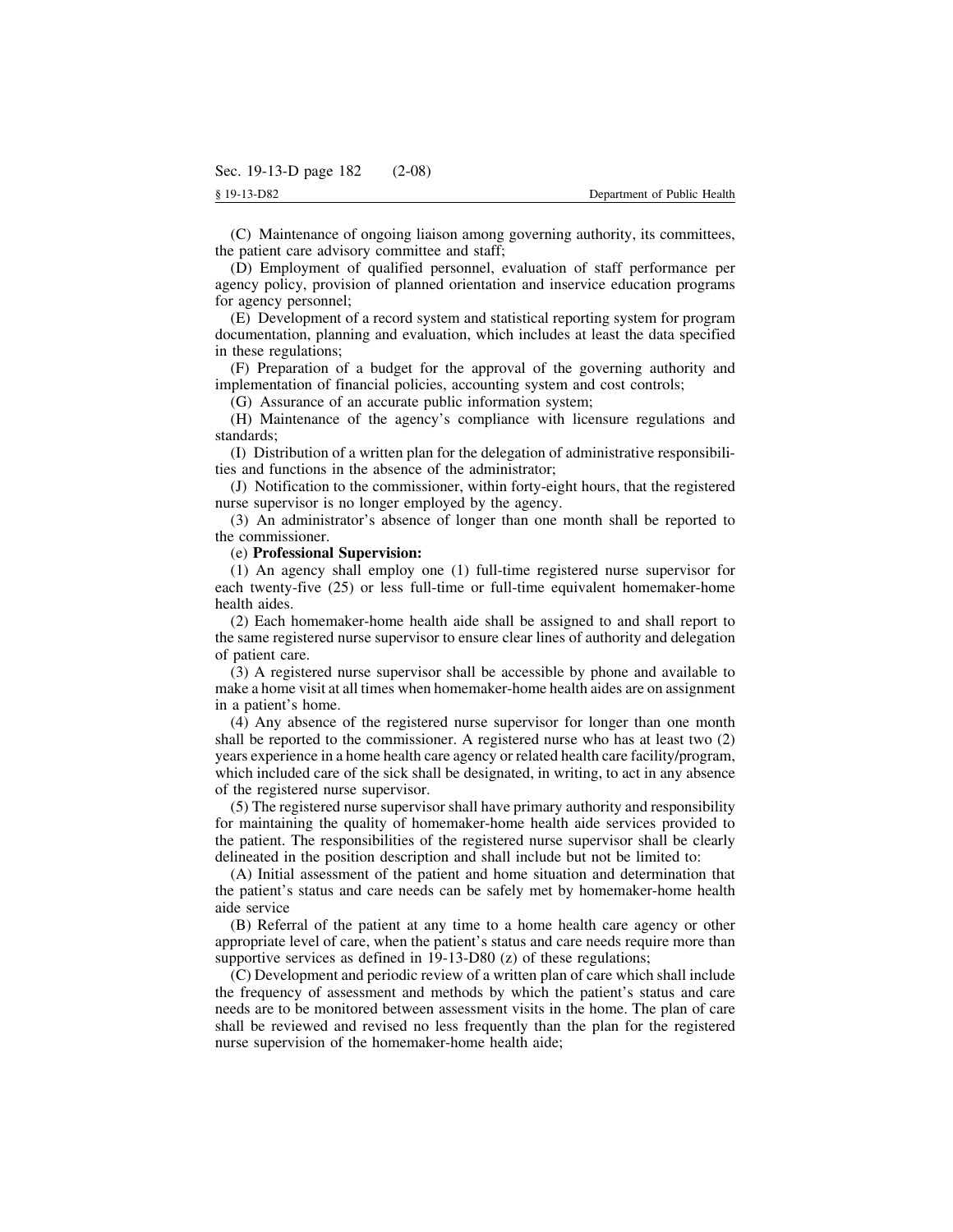(D) Development and periodic review of the written instructions for the homemaker-home health aide; which shall be completed before the homemaker-home health aide provides any service to the patient. These instructions shall include the scope and limitations of homemaker-home health aide activities, pertinent aspects of patient's condition to be observed and reported to the registered nurse supervisor, and the name and telephone number of the registered nurse supervisor;

(E) Orientation of the homemaker-home health aide in the home, to the patient, family and plan for care;

(F) In situations when the homemaker-home health aide orientation cannot be done in the home prior to initiation of patient care activities, there shall he documentation in the patient's record identifying the circumstances which substantiate that the patient's safety was maintained;

(G) Determination, in the home, that the homemaker-home health aide is competent to carry out all assigned patient care activities;

(H) Visiting and completing an assessment of assigned patients receiving homemaker-home health aide services as often as necessary based on the patient's condition, but not less frequently than every sixty (60) days. The sixty-day assessment shall be completed while the homemaker-home health aide is providing services in the patient's home;

(I) Arranging supervision of a homemaker-home health aide by a physical therapist, occupational therapist, speech therapist or social worker, as appropriate;

(J) Plan for medical or other emergencies.

(K) When appropriate, communication with the patient's source(s) of medical care to secure or report information pertinent to the patient's care;

(L) Development and maintenance of the patient care record;

(M) Coordination of services rendered to the patient and family;

(N) Evaluation of homemaker-home health aide staff, including participation in orientation and inservice education, direct observation of the homemaker-home health aide's performance in patient care situations, review of the records and reports prepared by the homemaker-home health aide, case management conferences with the homemaker-home health aide, and a written performance evaluation of aides not less frequently than six (6) months after date of employment, and annually thereafter;

(O) Consultation with the agency administrator on all aspects of patient care;

(6) When appropriate, the registered nurse supervisor may delegate all or part of the professional supervision to a physical therapist, occupational therapist, speech therapist or social work supervisor. In such situations, the registered nurse supervisor shall review with designated supervisor the patient's plan of care at least every four (4) weeks;

(7) The registered nurse supervisor may also serve as the administrator in agencies with ten  $(10)$  or less homemaker-home health aides.

(Effective December 28, 1992; amended June 5, 2007)

#### **Sec. 19-13-D83. Homemaker-home health aide services**

(a) An agency shall have written policies governing the delivery of homemakerhome health aide services.

(b) On and after January 1, 1993, no person shall furnish homemaker-home health aide services on behalf of a homemaker-home health aide agency unless such person has successfully completed a training and competency evaluation program approved by the department.

(1) The commissioner shall adopt, and revise as necessary, a homemaker-home health aide training program of not less than seventy-five (75) hours and competency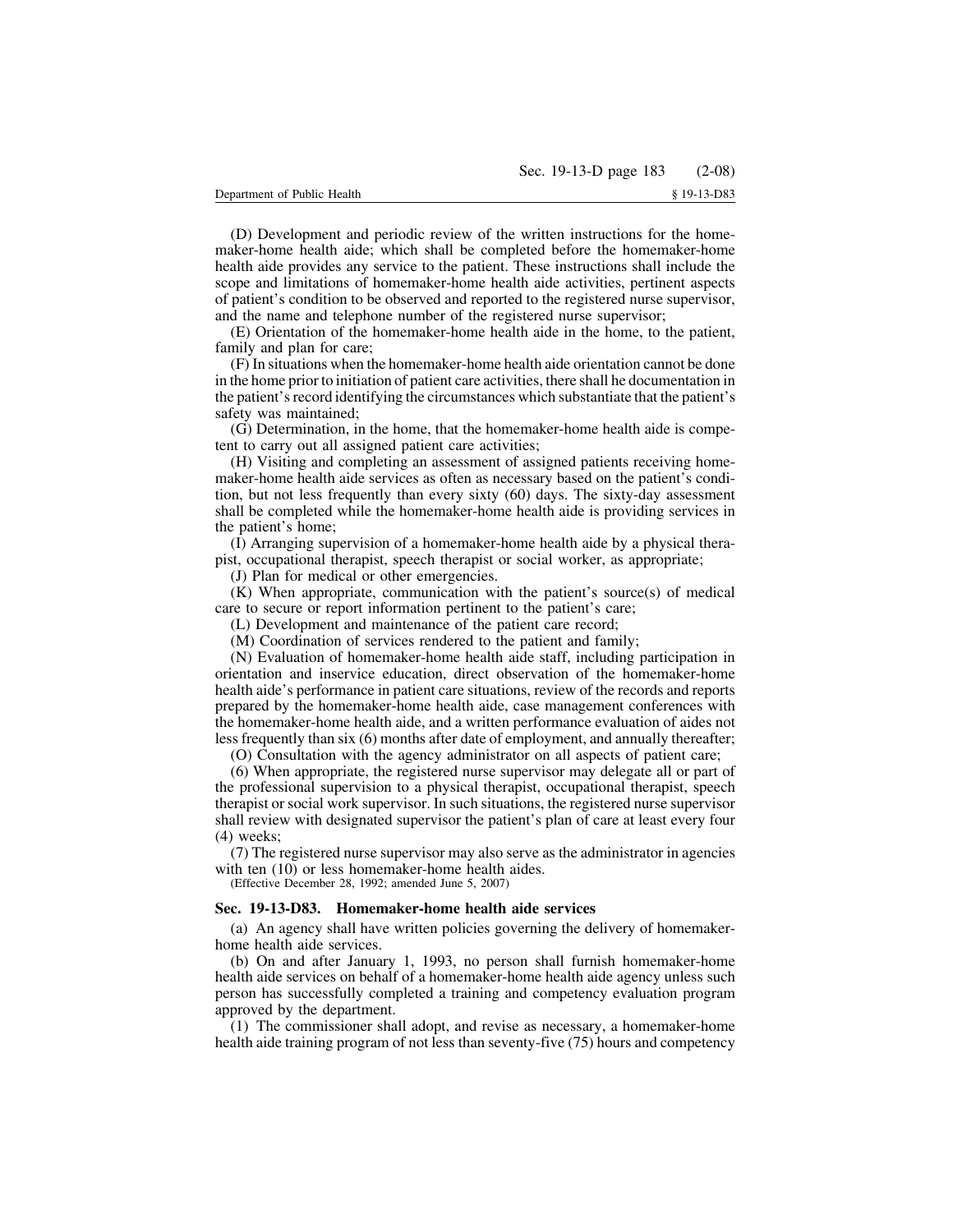evaluation program for homemaker-home health aides. The standard curriculum of the training program shall include the following elements which shall be presented in both lecture and clinical settings:

(A) Communications skills;

(B) Observation, reporting and documentation of patient status and the care or services furnished;

(C) Reading and recording temperature, pulse and respiration;

(D) Basic infection control procedures;

(E) Basic elements of body function and changes in body function that must be reported to an aide's supervisor;

(F) Maintenance of a clean, safe and healthy environment;

(G) Recognizing emergencies and knowledge of emergency procedures;

(H) The physical, emotional, and developmental needs of and ways to work with the populations served by the homemaker-home health aide agency, including the need for respect for the patient, his or her privacy and his or her property;

(I) Appropriate and safe techniques in personal hygiene and grooming that include: bath (bed, sponge, tub or shower), shampoo (sink, tub or bed), nail and skin care, oral hygiene, toileting and elimination;

(J) Safe transfer techniques and ambulation;

(K) Normal range of motion and positioning;

(L) Adequate nutrition and fluid intake;

(M) Any other task that the homemaker-home health aide agency may choose to have the homemaker-home health aide perform.

(2) A trainee's successful completion of training shall be demonstrated by the trainee's performance, satisfactory to the qualified registered nurse designated in subparagraph (9) (A) of this subdivision of the elements required by the curriculum. Each agency that elects to conduct a homemaker-home health aide training program shall submit such information on its homemaker-home health aide training program as the commissioner may require on forms provided by the department. The department may re-evaluate the agency's homemaker-home health aide training program and competency evaluation program for sufficiency at any time.

(3) The commissioner shall adopt, and revise as necessary, a homemaker-home health aide competency evaluation program to include, procedures for determination of competency which may include a standardized test. At a minimum the subject areas listed in subparagraph  $(1)$   $(C)$ ,  $(I)$ ,  $(J)$ , and  $(K)$  of this subdivision shall be evaluated through observation of the homemaker-home health aide's performance of the tasks. The other subject areas in subdivision (1) of this subsection shall be evaluated through written examination, oral examination or observation of a homemaker-home health aide with a patient.

(4) A homemaker-home health aide is not considered competent in any task for which he or she is evaluated as ''unsatisfactory.'' The homemaker-home health aide must not perform that task without direct supervision by a licensed nurse until after he or she receives training in the task for which he or she was evaluated ''unsatisfactory'' and passes a subsequent evaluation with a ''satisfactory'' rating.

(5) A homemaker-home health aide is not considered to have successfully passed a competency evaluation if the aide has an ''unsatisfactory'' rating in more than one of the required subject areas listed in subdivision (1) of this subsection.

(6) The competency evaluation must be performed by a registered nurse who possesses a minimum of two (2) years of nursing experience at least one (1) year of which must be in the provision of home health care.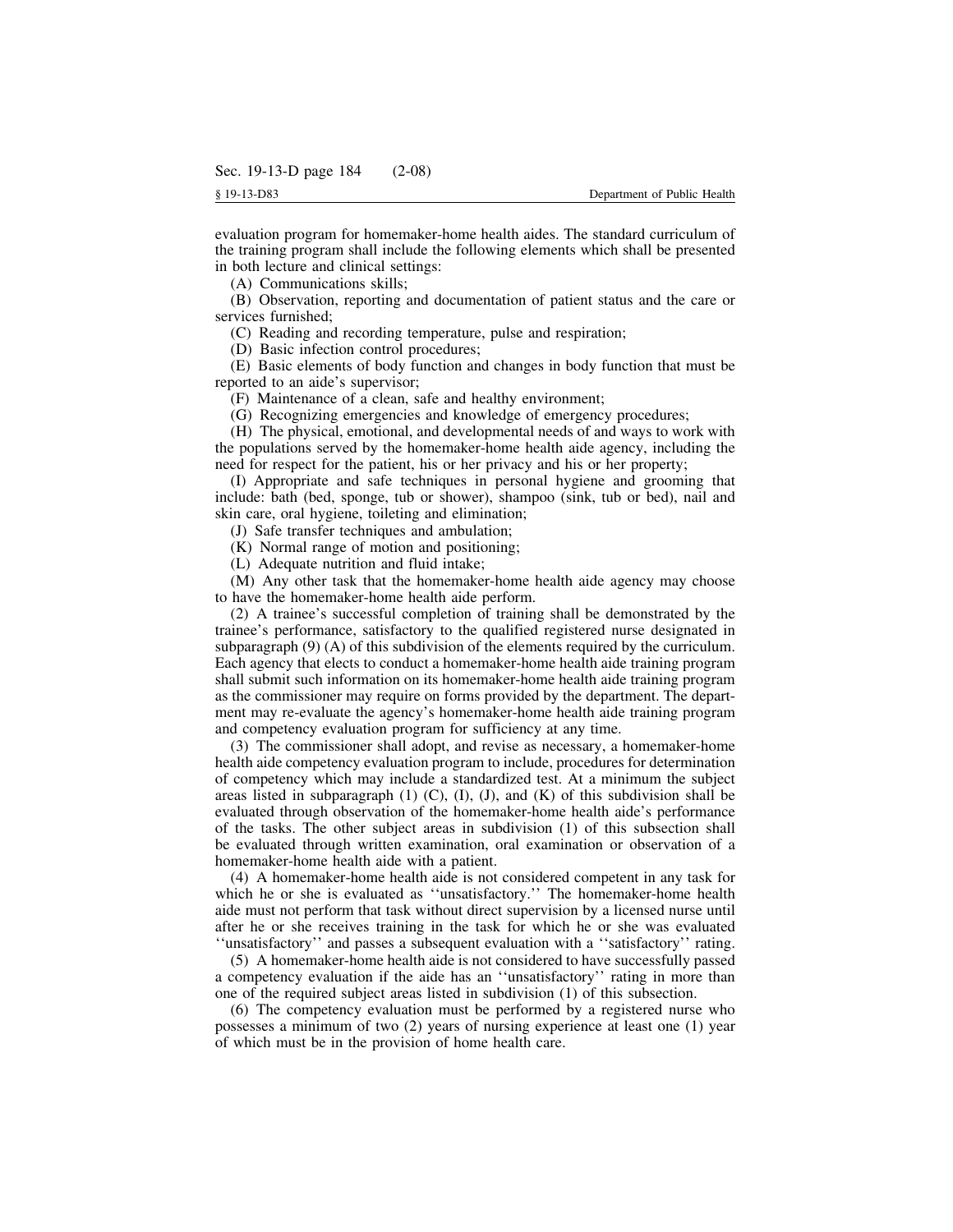(7) The state department of education, the board of trustees of communitytechnical colleges and an adult continuing education program established and maintained under the auspices of the local or regional board of education or regional educational service center and provided by such board or center may offer such training programs and competency evaluation programs in accordance with this subsection as approved by the commissioner

(8) Homemaker-home health aide agencies may offer such training programs and competency evaluation programs in accordance with this subsection provided that they have not been determined to be out of compliance with one (1) or more of the training and competency evaluation requirements of OBRA as amended within any of the twenty-four (24) months before the training is to begin.

(9) Qualifications of homemaker-home health aide training instructors:

(A) The training of homemaker-home health aides must be performed by or under the general supervision of a registered nurse who possesses a minimum of two (2) years of nursing experience, one (1) year of which must be in the provision of home health care.

(B) Qualified personnel from the health field may serve as trainers in the homemaker-home health aide training program under the general supervision of the qualified registered nurse identified in subdivision (9) (A) of this subsection. All trainers shall be licensed, registered and/or certified in their field.

(C) Licensed practical nurses, under the supervision of the qualified registered nurse designated in subdivision (9) (A) of this subsection may serve as trainers in the homemaker-home health aide training program provided the licensed practical nurse has two (2) years of nursing experience, one (1) year of experience which must be in the provision of home health care.

(D) The training of homemaker-home health aides may be performed under the general supervision of the registered nurse supervisor. The registered nurse supervisor is prohibited from performing the actual training of homemaker-home health aides.

(10) Upon satisfactory completion of the training and competency evaluation program the agency or educational facility identified in subdivision (7) of this subsection shall issue documentation of satisfactory completion, signed by the qualified registered nurse designated in subdivision (9) (A) of this subsection, as evidence of said training and competency evaluation. Said documentation shall include a notation as to the agency or educational facility that provided the training and competency evaluation program.

(11) On and after January 1, 1993 any homemaker-home health aide agency that uses homemaker-home health aides from a placement agency or from a nursing pool shall maintain sufficient documentation to demonstrate that the requirements of this subsection are met.

(12) If, since an individual's most recent completion of a training and competency evaluation program or competency evaluation program, there has been a continuous period of twenty-four (24) consecutive months during none of which the individual performed nursing or nursing related services for monetary compensation, such individual shall complete a new competency evaluation program.

(13) Any person employed as a homemaker-home health aide prior to January 1, 1993, shall be deemed to have completed a training and competency evaluation program pursuant to subsection 19-13-D83 (b) of the regulations of Connecticut State Agencies.

(14) Any person who has successfully completed prior to January 1, 1993 the state-sponsored nurse assistant training program provided through the state depart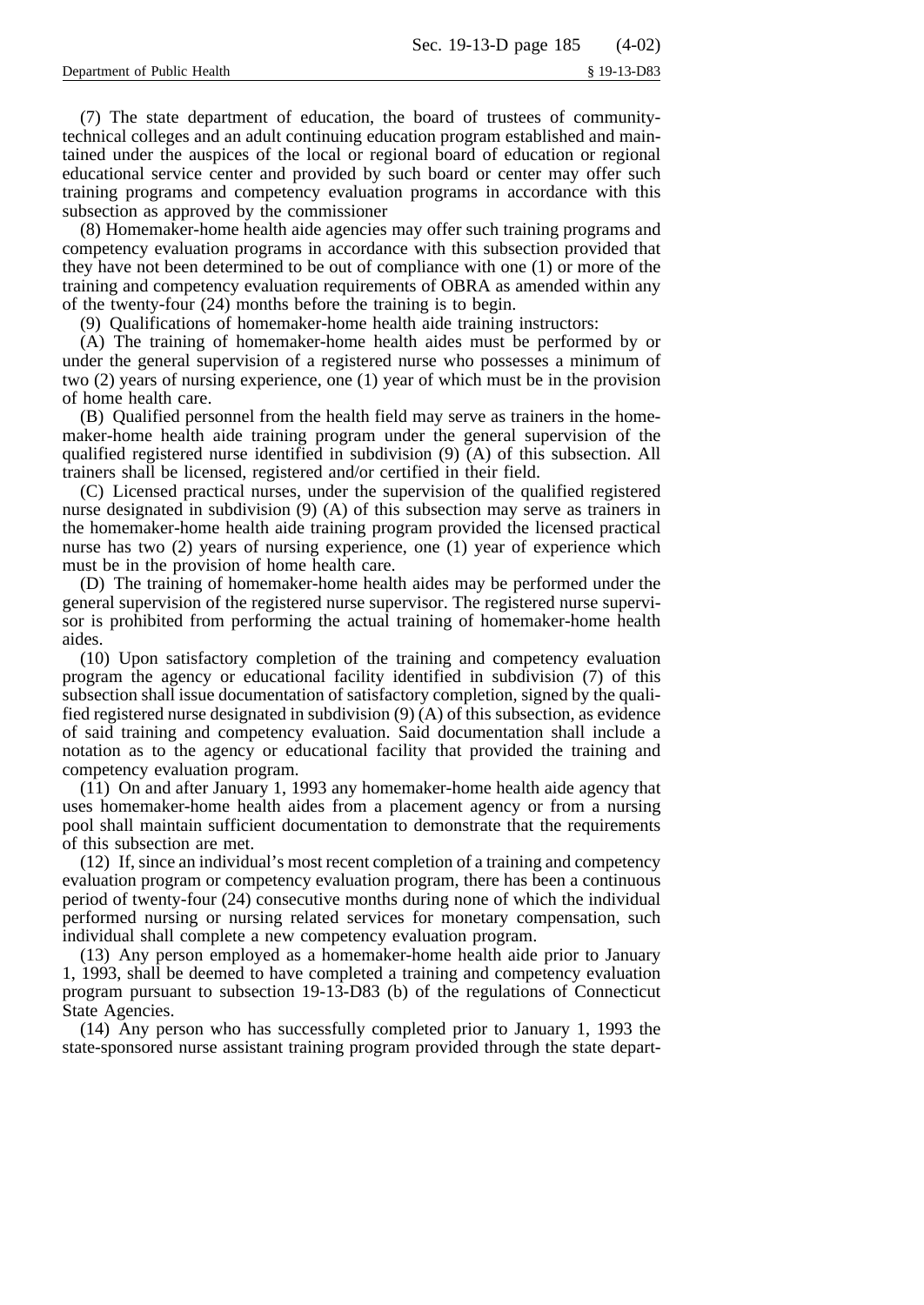ment of education or through the Connecticut Board of Trustees of communitytechnical colleges shall be deemed to have completed a homemaker-home health aide training and competency evaluation program approved by the commissioner in accordance with this subsection.

(15) Any person who has completed a nurses aide training and competency evaluation program as defined in section 19-13-D8t (a) of the Regulations of Connecticut State Agencies shall be deemed to have completed a training program as required in this section. Such individual shall complete a homemaker-home health aide competency evaluation before the provision of homemaker-home health aide services.

(16) Any person who has successfully completed a course or courses comprising not less than seventy-five (75) hours of theoretical and clinical instruction in the fundamental skills of nursing in a practical nursing or registered nursing education program approved by the department with the advice and assistance of the state board of examiners for nursing may be deemed to have completed a homemakerhome health aide training program approved by the commissioner in accordance with this subsection. If the curriculum meets the minimum requirements as set forth in this subsection, such individual shall complete a homemaker-home health aide competency evaluation before the provision of homemaker-home health aide services.

(17) On or after January 1, 1993 a homemaker-home health aide in another state or territory of the United States may be deemed to have completed a training program as required in this subsection provided the homemaker-home health aide agency has sufficient documentation which demonstrates such individual has successfully completed a training program in accordance with subdivision (b) (1). Such individual shall complete a homemaker-home health aide competency evaluation before the provision of homemaker-home health aide services.

(18) The homemaker-home health aide agency shall maintain sufficient documentation to demonstrate that all the requirements of this subsection are met for any individual furnishing homemaker-home health aide services on behalf of the homemaker-home health aide health agency.

(19) Any person who has been deemed to have completed a homemaker-home health aide training program in accordance with this subsection shall be provided with ten (10) hours of orientation by the agency of employment prior to the individual providing any homemaker-home health aide services.

(c) When designated by the supervising registered nurse, duties of the homemaker-home health aide may include:

(1) Assisting the patient with personal care activities; including bathing, oral hygiene, feeding, or dressing;

(2) Assisting the patient with exercises, ambulation, transfer activities and assisting with medications that are ordinarily self-administered;

(3) Performing normal household services essential to health care at home, including shopping, meal preparation, laundry, housecleaning.

(Effective December 28, 1992; amended August 31, 1998)

#### **Sec. 19-13-D84. Contracted services**

(a) An agency may hire professional supervision for its homemaker-home health aide staff through contractual arrangements with other agencies or individuals. Supervision provided by the primary agency through arrangements with a contractor agency or individuals shall be set forth in a written contract which clearly specifies:

(1) That the patient's contract for care is with the primary agency;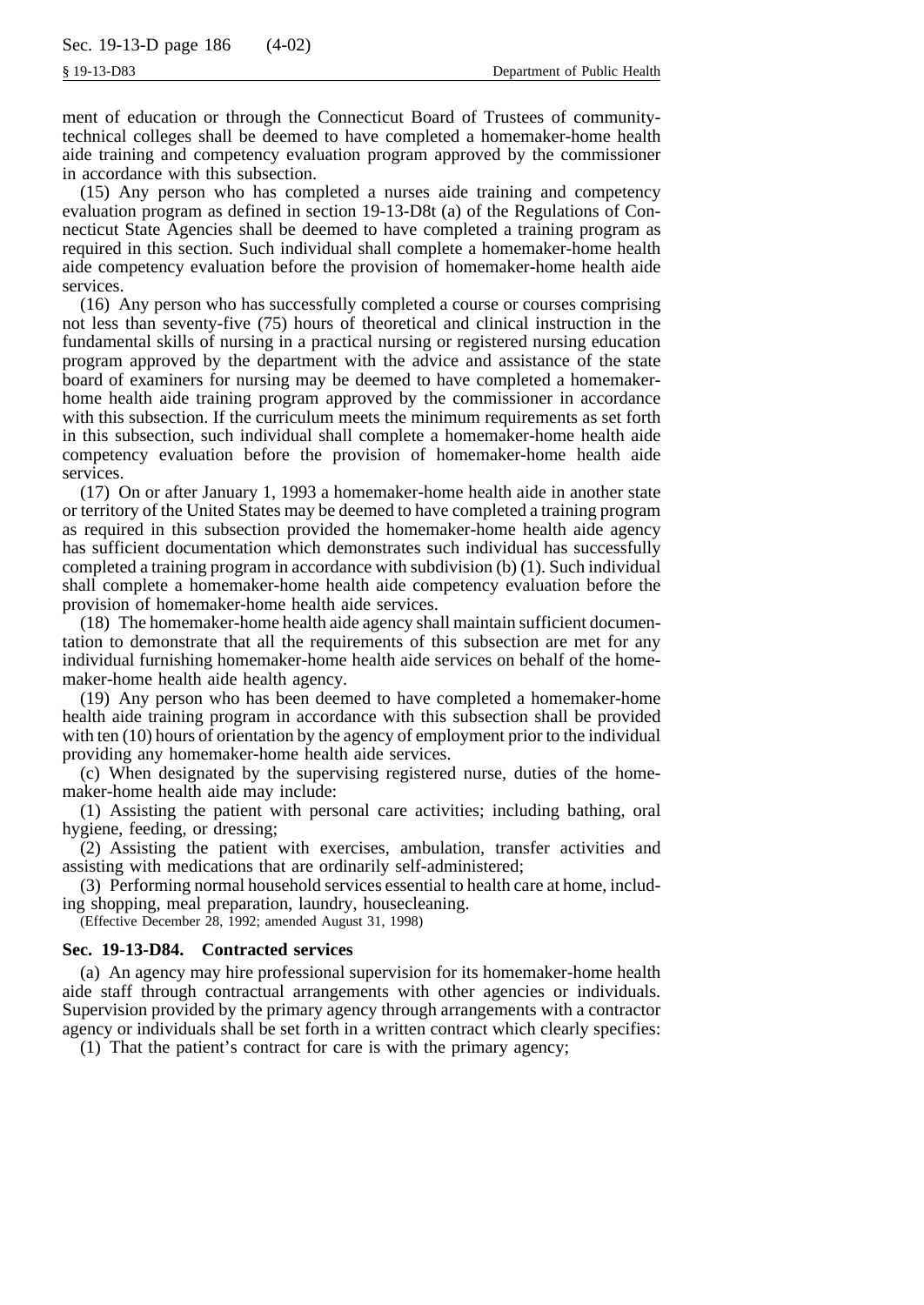(2) The services to be provided by the contractor;

(3) The necessity to conform to all applicable primary agency policies, including personnel qualifications, supervisory ratios and staffing patterns;

(4) The authority and responsibilities of the supervisor;

(5) A term not to exceed one (1) year.

(Effective September 20, 1978)

# **Sec. 19-13-D85. Personnel policies**

(a) An agency shall have written personnel policies which include but are not limited to:

(1) Orientation policy and procedure. An agency orientation policy for all employees shall include but not be limited to review of the following:

(A) Agency organization and philosophy of patient care;

(B) Agency patient care policies and procedures;

(C) Agency personnel policies and job description;

(D) Applicable state regulations governing the delivery of homemaker-home health aide services;

(E) Agency's procedure for the documentation of the orientation dates, content and name and title of person providing the orientation;

(2) Inservice education policy and plan which provides an annual average of at least one (1) hour per month for each homemaker-home health aide and a description of the content of each inservice education session. The in-service education program shall be provided by or under the supervision of the registered nurse supervisor;

(3) Performance evaluation, which includes a process for corrective action when an employee receives an unsatisfactory performance evaluation. The corrective action shall include that the homemaker-home health aide may not perform any task rated as ''unsatisfactory'' without direct supervision by the registered nurse supervisor until after he or she receives training in the task for which he or she was evaluated as ''unsatisfactory'' and passes a subsequent evaluation with ''satisfactory.'' Each staff member shall review and sign a copy of his/her performance evaluation and the agency shall maintain copies of same in the employee's personnel file;

(4) Position descriptions;

(5) Physical examination, including a tuberculin test and a physician's statement that the employee is free from communicable diseases, must be prior to assignment to patient care activities.

(b) For all employees employed directly or by contracts with individuals, the agency shall maintain individual personnel records containing at least the following:

- (1) Educational preparation and work experience;
- (2) Current licensure, registration or certification;
- (3) Written performance evaluations;
- (4) Signed contract or letter of appointment specifying conditions of employment;
- (5) Record of physical examination;
- (6) Documentation of orientation

(c) For persons utilized via contract with another agency not licensed as a home health care or homemaker-home health aide agency, the primary agency shall maintain records containing at least:

(1) A written verification of compliance with health examination requirements and performance evaluation requirements;

(2) Current licensure, registration or certification of each individual utilized by primary agency;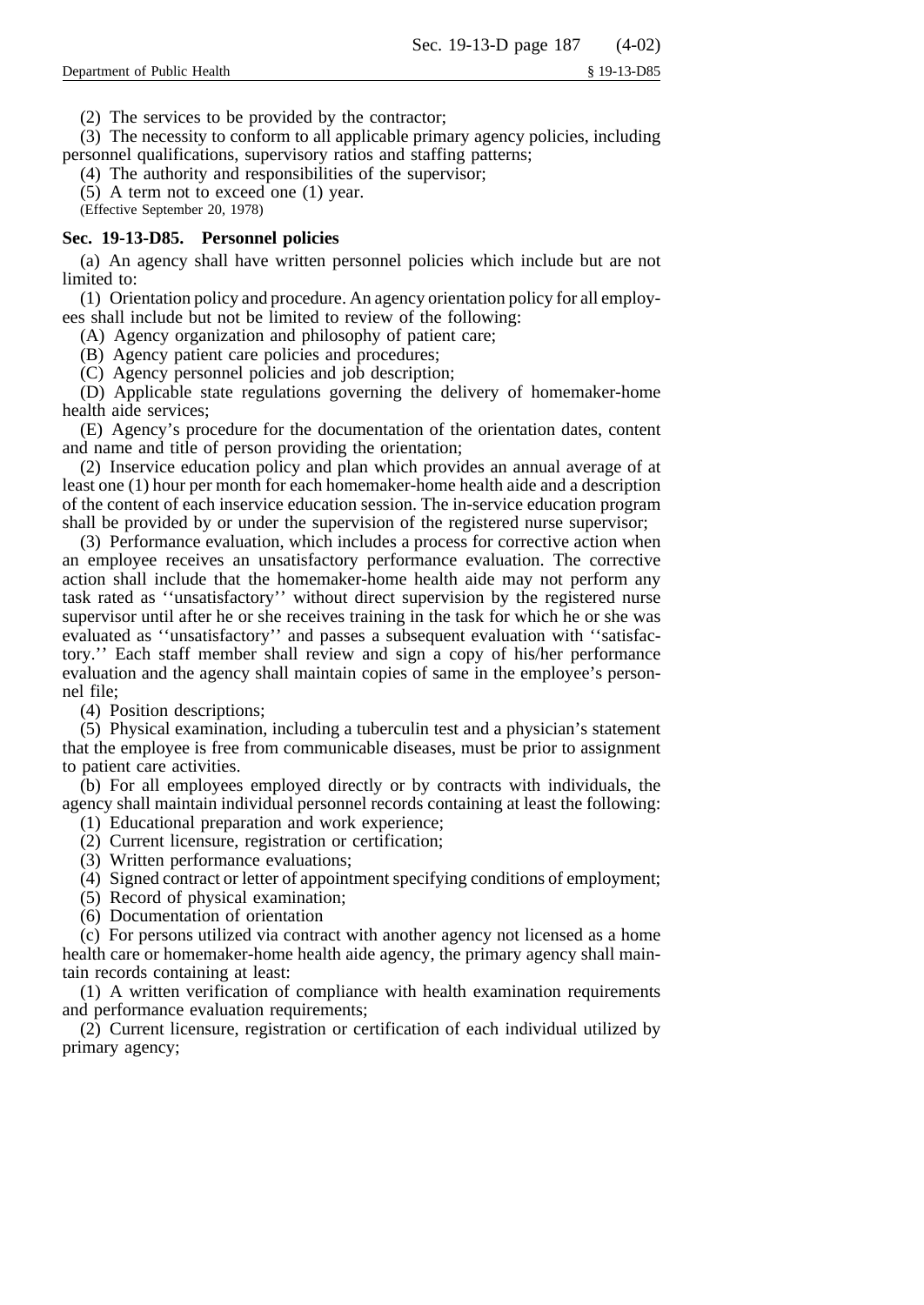(3) A resume of educational preparation and work experience for each individual utilized by the primary agency;

(4) The contract for services between the agencies.

(d) For persons utilized via contract with another licensed home health care or homemaker-home health aide agency, the primary agency shall maintain records on the education, training and/or related work experience of such persons.

(Effective December 28, 1992)

# **Sec. 19-13-D86. Service policies**

(a) An agency shall have written policies governing referrals received, admission of patients, delivery of services and discharge of patients. Such policies shall be applicable to services provided by the agency, directly or under arrangement. A copy shall be readily available to patients and staff and shall include but not be limited to:

(1) Conditions of admission:

(A) An assessment of the patient and home shall be completed by the registered nurse supervisor to determine that the patient can be cared for safely in the home by a homemaker-home health aide;

(B) Plan for referral of patients not accepted for care;

(C) Following acceptance of a referral, any delay in the start of service shall require prior notification to the patient. Such notification shall include the anticipated start of service date and the agency's plan while the patient is on the waiting list;

(D) When circumstances require the services of a homemaker-home health aide prior to an assessment of the patient and home by a registered nurse supervisor, the factors necessitating delivery of services prior to an assessment and verification that the patient's safety is assured shall be documented in the patient's record. Such assessment shall be completed within twenty-four (24) hours of the initiation of services;

(E) Establishment of a plan of care;

(F) Definition of the scope of agency, patient and, when appropriate, family responsibilities for the services to be provided;

(G) Circumstances which render a patient ineligible for agency services, including factors which make home care unsafe, the kinds of treatments an agency will not accept, payment policy and limitations or conditions of admission, if any;

(H) The policies define agency responsibility, plan and procedures to be followed to assure patient safety in the event patient services are interrupted for any reason.

(2) Delivery of services:

(A) Frequency and nature of professional registered nurse supervision of patient situation;

(B) Review of original plan of care at least every sixty (60) days, or more often depending on patient's condition;

(C) Coordination of agency services with all other facilities or agencies actively involved in patient's care;

(D) Referral to appropriate agencies or sources of service for patients who have need of care not provided by agency.

(E) Emergency plan and procedures to be followed to assure patient safety in the event agency services are disrupted due to civil or natural disturbances, e.g., as hurricanes, snowstorms, etc.

(3) Discharge from service:

(A) The agency shall have policies and plans which it shall follow for the following discharge categories: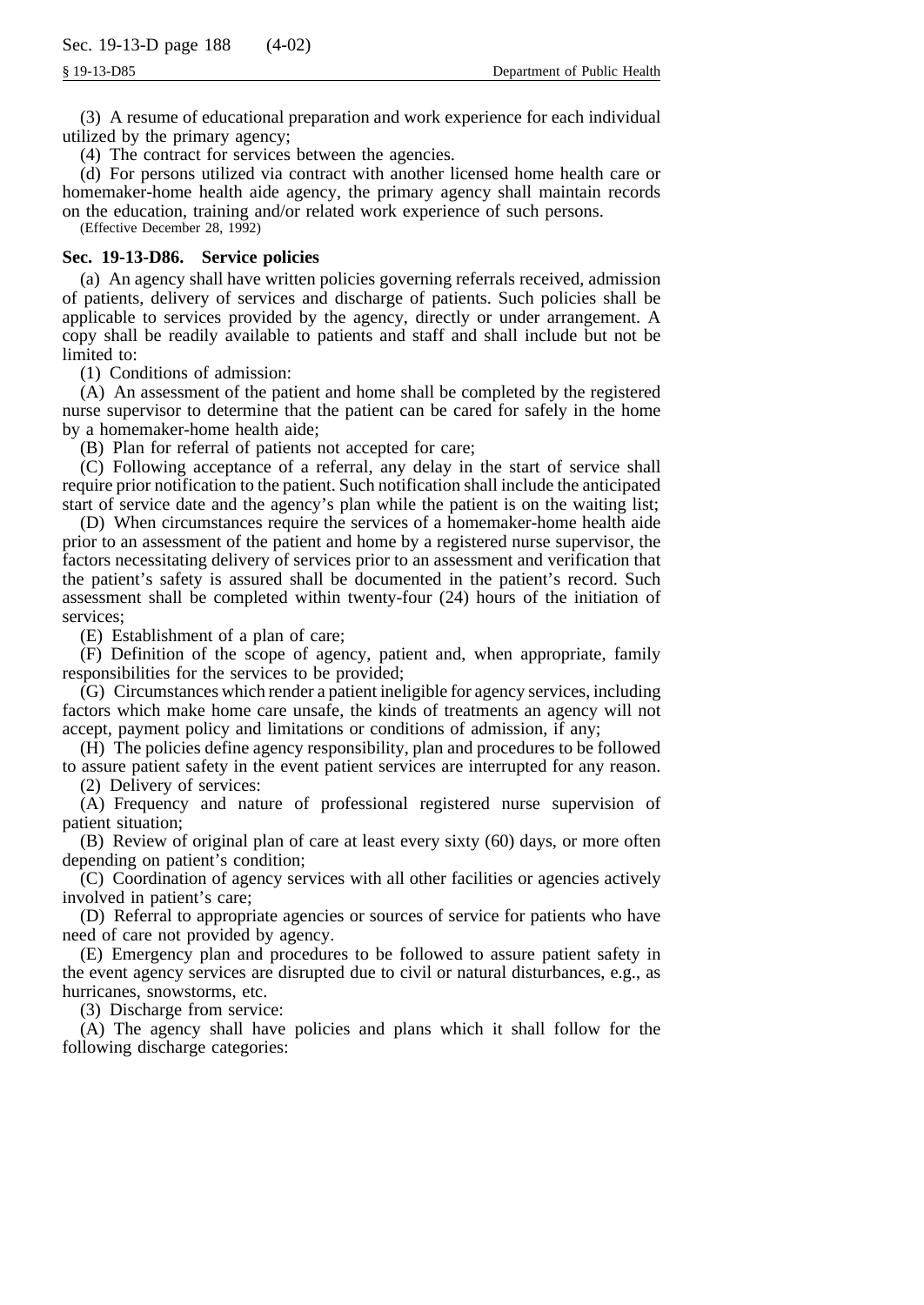(i) Routine discharge which means termination of services when patient no longer requires homemaker-home health aide service;

(ii) Emergency discharge which means termination of services due to the presence of safety issues which place the patient and/or agency staff in immediate jeopardy and prevent the agency from delivering homemaker-home health aide services;

(iii) Premature discharge which means termination of services when patient continues to require homemaker-home health aide services;

(iv) Financial discharge which means termination of services when the patient's insurance benefits and/or financial resources have been exhausted.

(B) In the case of a routine discharge the agency shall provide:

(i) Pre-discharge planning by the registered nurse supervisor, which shall be documented in patient's record.

(C) In the case of an emergency discharge, the registered nurse supervisor shall immediately take all measures deemed appropriate to the situation to assure patient safety. Written notification of action taken, including date and reason for emergency discharge, shall be forwarded to the patient and/or patient representative, patient's source of medical care as applicable, and any other agencies involved in the provision of home health services within five (5) calendar days.

(D) In the case of a premature discharge, the agency shall document that prior to the decision to discharge, a case review was conducted by the registered nurse supervisor, administrator, patient's source of medical care as applicable, patient and/or patient representative, and representation from any other agencies involved.

(i) Decision to continue service:

If the decision of the case review is to continue to provide service, a written agreement shall be developed between the agency and the patient and/or patient representative to identify the responsibilities of both in the continued delivery of care for the patient. This agreement shall be signed by the agency administrator and the patient and/or patient representative. A copy shall be placed in the patient's record with copies to the patient and/or patient representative.

(ii) Decision to discharge from service:

If the case review results in the decision to discharge the patient from agency services, the administrator shall notify the patient and/or patient representative, and the patient's source of medical care as applicable, and any other agencies involved in the provision of home health services, that services shall be discontinued in ten (10) days and the patient shall be discharged from the agency. Services shall continue in accordance with the patient's plan of care to assure patient safety until the effective day of discharge. The agency shall inform the patient of other resources available to provide homemaker-home health aide services. This discharge notice shall include the patient's right to appeal this decision within the ten (10) day notice of discharge. All patient appeals shall be reviewed by the agency's patient care advisory committee with ten (10) days of receipt of the appeal to advise on the appropriateness of the discharge or to recommend readmission and terms under which agency services will be provided.

(E) In the case of a financial discharge, the agency shall conduct:

(i) Pre-termination Review: Whenever homemaker-home health aide services are terminated because of exhaustion of insurance benefits or financial resources, at least ten (10) days prior to such termination there shall be a review of need for continuing homemaker-home health aide services by the patient, his family and/or patient representative, the registered nurse supervisor, and the patient's source of medical care as applicable, and other staff involved in the patient's care. This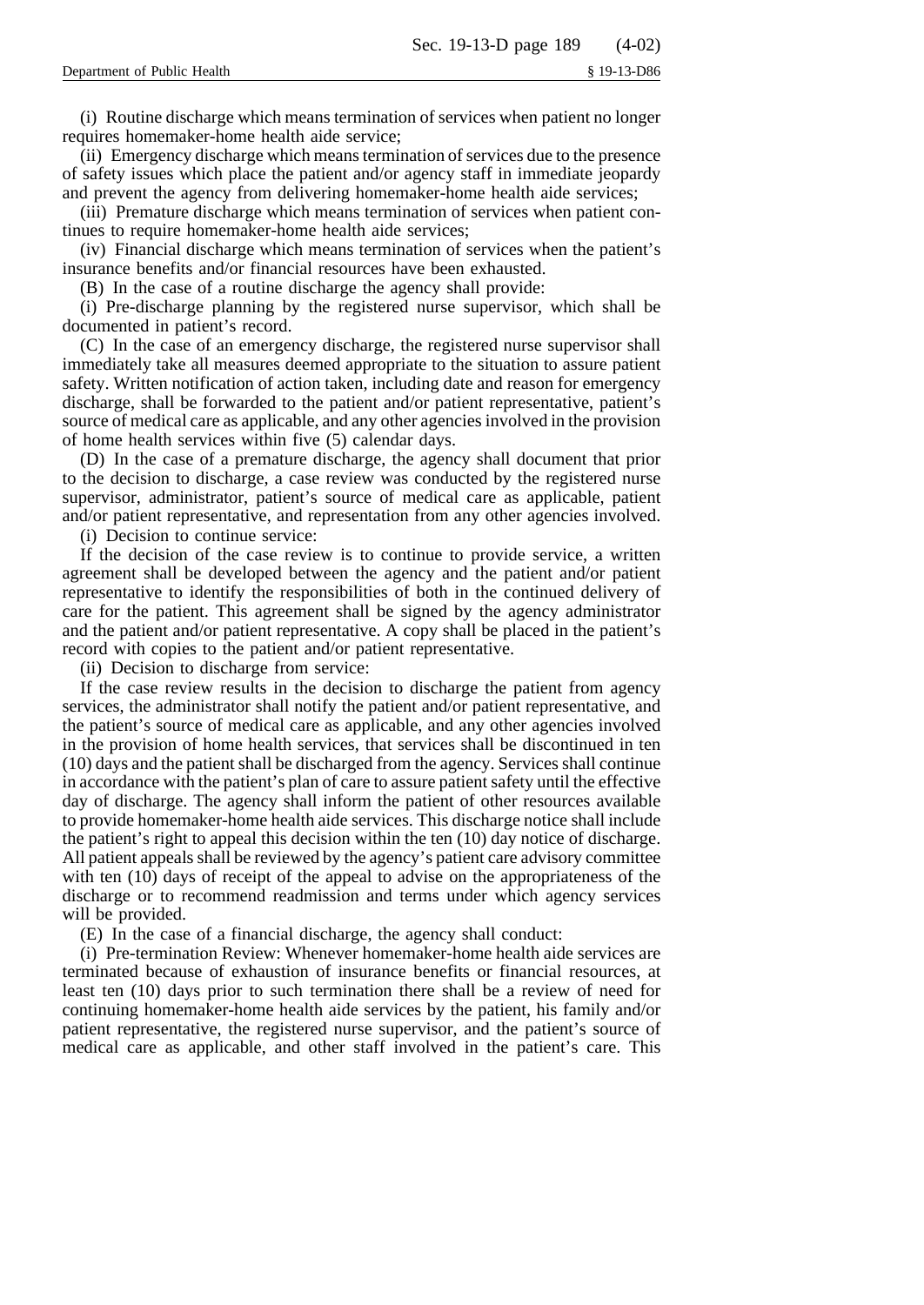determination and, when indicated, the plan developed for continuing care shall be documented in the patient's record.

(ii) Post-termination Review: The records of each patient discharged because of exhaustion of insurance benefits or financial resources shall be reviewed by the patient care advisory committee at the next regularly scheduled meeting following the discharge. The committee reviewing the record shall ensure that adequate postdischarge plans have been made for each patient with continuing care needs.

(Effective December 28, 1992)

# **Sec. 19-13-D87. Plan of care**

(a) A written plan of care for homemaker-home health aide service shall be completed by the registered nurse supervisor in consultation with the patient, family and others involved in care to the patient, within seven (7) days of the patient's admission for services. The plan shall include, but not be limited to:

(1) Initial assessment and reassement frequency;

(2) Documentation of patient's care needs;

(3) Goals of management;

(4) Written instructions for the homemaker-home health aide shall be completed before the homemaker-home health aide provides any service to the patient. These instructions shall include the scope and limitations of homemaker-home health aide activities, pertinent aspects of patient's condition to be observed and reported to the registered nurse supervisor, and name and telephone number of the registered nurse supervisor;

(5) Plan for medical or other emergencies;

(6) Frequency of review and revision of care plan;

(7) Frequency of registered nurse supervision;

(8) Plan for registered nurse supervision of the homemaker-home health aide including frequency and methods of insuring ongoing competence.

(Effective December 28, 1992)

# **Sec. 19-13-D88. Patient records**

(a) An agency shall maintain a patient record system which includes, but is not limited to:

(1) A written policy on the protection of records which defines procedures governing the use and removal of records, conditions for release of information contained in the record and which requires authorization in writing by the patient for release of appropriate information not otherwise authorized by law;

(2) A written policy which provides for the retention and storage of records for at least seven (7) years from the date of the last service to the patient and which provides for records retention and storage of such records in the event the agency discontinues operation;

(3) A policy and procedure manual governing the records system and procedures for all agency staff;

(4) Maintaining records on the agency's premises in lockable storage area(s).

(b) A record shall be developed for each patient which shall be filed in an accessible area within the agency and which shall include, but not be limited to:

(1) Identifying data (name, address, date of birth, sex, date of admission or readmission);

(2) Source of referral, including where applicable, name and type of institution from which discharged and date of discharge;

(3) Assessment of the patient and home;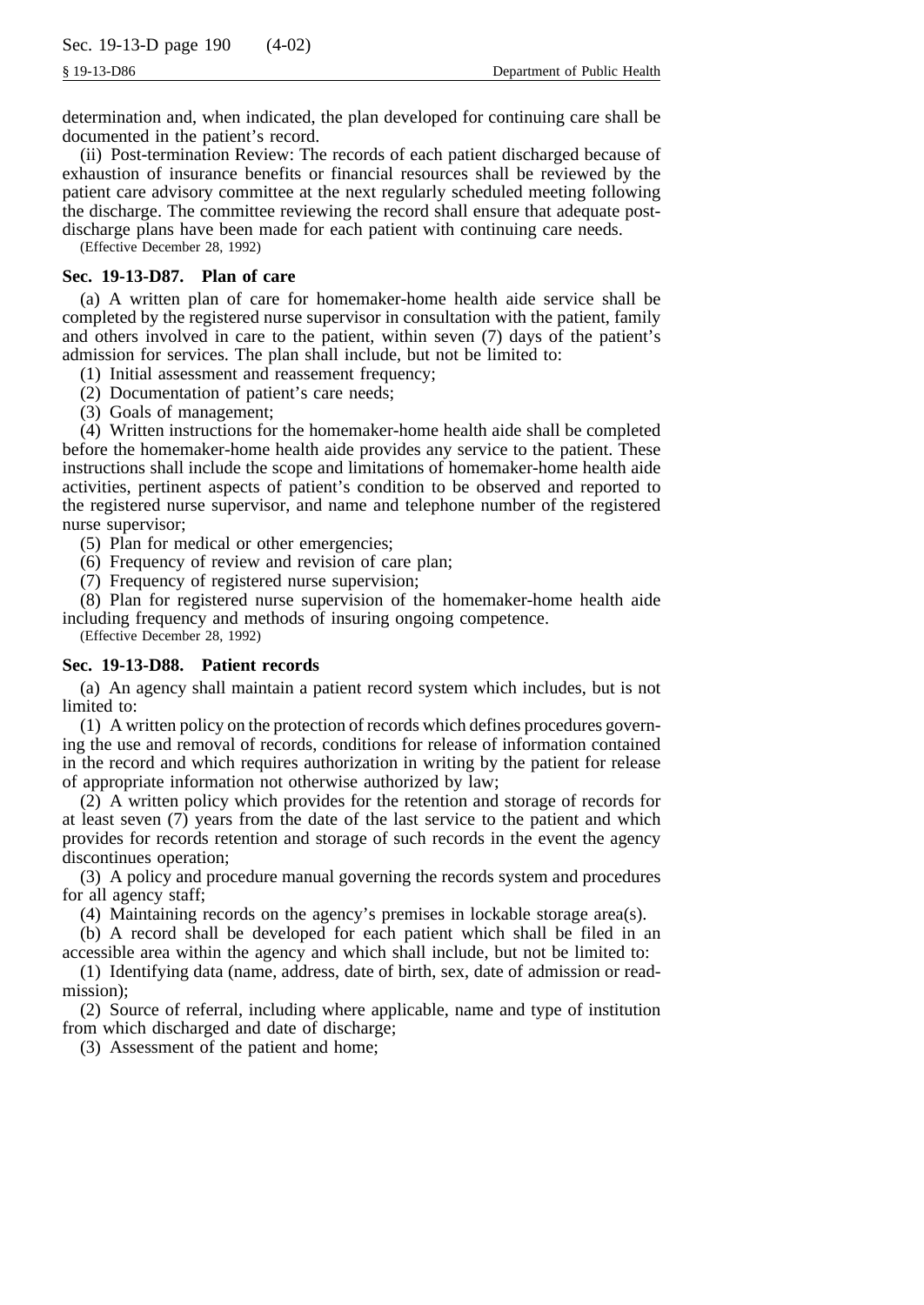(4) Plan of care and written instructions for the homemaker-home health aide;

(5) Name, address and phone number of patient's source of medical care;

(6) Pertinent past and current health history;

(7) Documentation of the registered nurse supervisor activities and, when appropriate, other professional supervisor(s) activities related to patient care;

(8) Documentation of coordination of services with the patient, family and others involved in the plan of care;

(9) Homemaker-home health aide notes which the registered nurse supervisor shall review, shall be incorporated in the patient's record no less often than every two (2) weeks;

(10) Discharge summary, if applicable.

(c) All notes and reports in the patient's record shall be typewritten or legibly written in ink, dated and signed by the recording person with his full name, or first initial, surname and title.

(Effective December 28, 1992)

## **Sec. 19-13-D89. Quality assurance program**

(a) An agency shall have a written quality assurance program which shall include but not be limited to:

(1) Program evaluation:

(2) Patient record review.

(b) The governing authority, or a committee appointed by the governing authority and the patient care advisory committee shall conduct the program evaluation which shall include, but not be limited to:

(1) The extent to which the agency's objectives, policies and resources are adequate to maintain programs and services appropriate to community, patient and family needs;

(2) The extent to which the agency's administrative practices and patterns for delivery of services achieve efficient and effective community, patient and family services in a five (5) year cycle.

(c) At least quarterly, the professional members of the patient care advisory committee shall review a random sample of active and closed patient records. Each record review shall be documented on a record review form and shall include, but not be limited to verification, that:

(1) Agency policies are followed in the provision of services to patients and families;

(2) Homemaker-home health aide services are utilized appropriately in relation to agency resources and patient or family resources;

(3) Services are provided only to patients whose level of care needs can be safely met by a homemaker-home health aide;

(4) Provision of care is coordinated within the agency and with other agencies involved in the care of the patient or family.

(5) Referral of the patient to a home health care agency when the patient's status and care needs are no longer limited to supportive services.

(d) An agency's sampling methodology shall be defined in its quality assurance program policies and procedures. The sample of patient records reviewed each quarter shall be according to the following ratios:

(1) Eighty (80) or less cases; eight (8) records;

(2) Eighty-one (81) or more cases; ten percent (10%) of caseload for the quarter to maximum of twenty-five (25) records.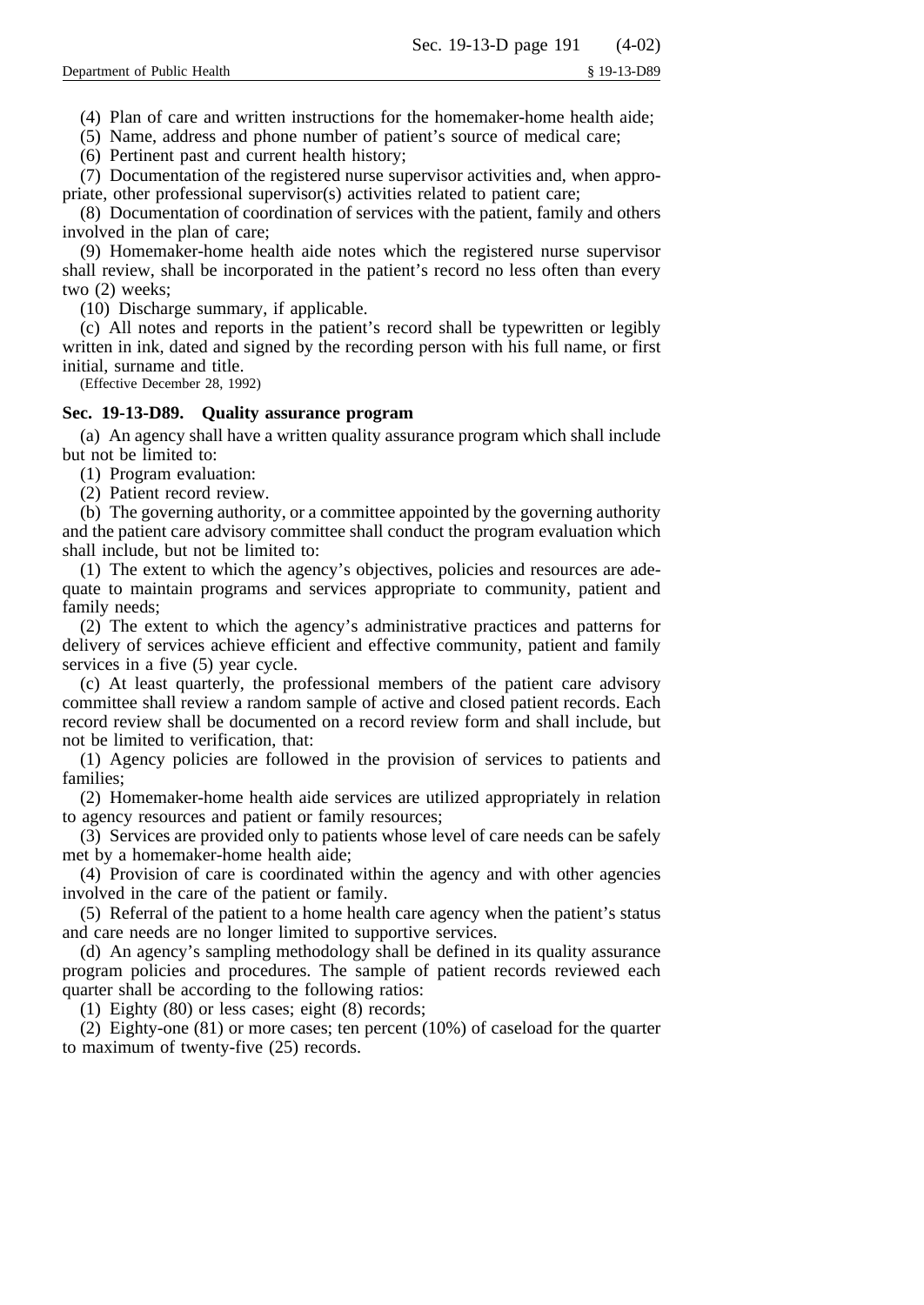(e) An annual written report of the agency's quality assurance program shall summarize all findings and recommendations resulting from the quality assurance activities. This report and documentation of all actions or implementations on the findings or recommendations included in the report shall be available to the commissioner.

(Effective December 28, 1992)

# **Sec. 19-13-D90. Administrative organization and records**

(a) An agency shall not be eligible for licensure until it demonstrates to the satisfaction of the commissioner that complete authority and control of the agency's operations is vested in a corporation chartered in or properly qualified to do business in this state, or in a person or persons who will reside in this state during the period of licensure. When an agency provides services through more than one office, the organization, services, control and lines of authority and accountability between the central office and the other office $(s)$  shall be defined in writing. The central office shall be licensed as a homemaker-home health aide agency in compliance with the regulations and standards governing homemaker-home health aide agencies. When patient care services are provided through other offices of the agency, each office shall be in compliance with the regulations and standards, as specified herein, governing registered nurse supervisor, services, service policies, plan of care, patient records, patient bill of rights and responsibilities, and facilities. Weekend, holiday, evening or night services may be provided through arrangement with one or more other agencies but there shall be a written description of the organization, services provided, lines of authority, responsibility and accountability between the agencies.

(b) Whenever services as defined in C.G.S. Section 19a-490 (d) or (e) are being provided at the same time to the same patient by more than one agency licensed to provide such services, there shall be:

(1) A written contract between the participating agencies which meets the requirements of Section 19-13-D84 of these regulations; or

(2) A written memo of understanding between the participating agencies or documentation in the patient's record of the plan established between the participating agencies which defines assignment of primary responsibility for the patient's care and methods of communication/coordination between the agencies so that all information necessary to assure safe, coordinated care to the patients is accessible and available to all participating agencies.

(c) An agency shall maintain compliance with all applicable laws and ordinances of the State of Connecticut, the federal government and the town(s) served by the agency.

(d) A copy of the policy and procedure manual shall be available to the staff at all times.

(e) An agency shall prepare an annual statistical report on services rendered which shall be submitted to the commissioner within ninety (90) days after the close of the agency's fiscal year.

(f) An agency shall provide written information to the actual and potential consumers of its services which accurately describes the service available, the fees for services and any conditions for acceptance or termination of services which may influence a consumer's decision to seek the services of the agency. The written information shall include that the agency is not certified for provision of medicare home health benefits.

(g) An agency shall provide consumer participation in the annual program evaluation component of the quality assurance program.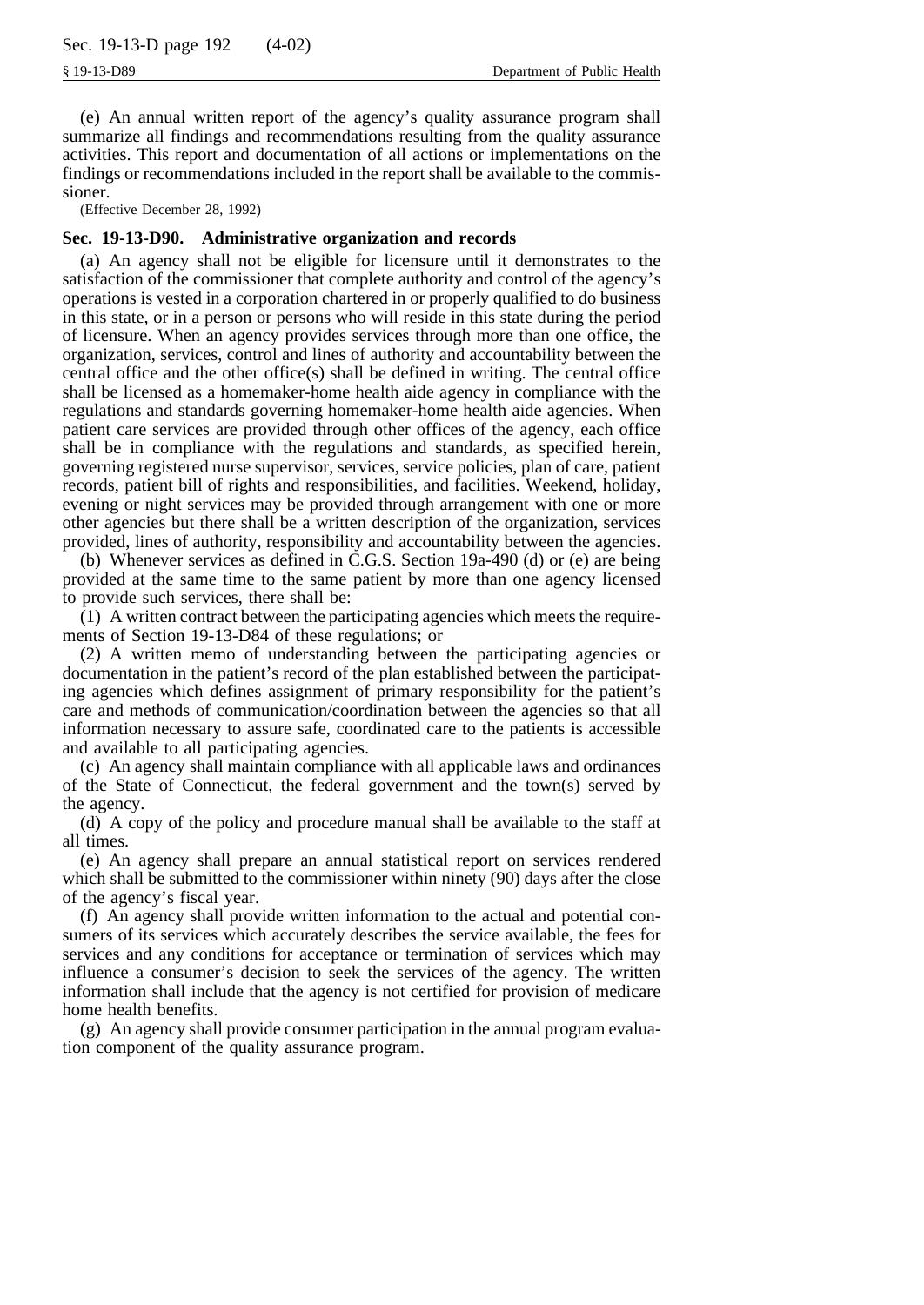(h) Administrative records, including all files, records and reports required by these regulations, shall be maintained on the agency's premises and shall be accessible at any time to the commissioner. These records shall be retained for not less than seven (7) years. There shall be a policy for retention and storage of these records in the event the agency discontinues operation.

(i) An agency shall notify the commissioner immediately of an intent to discontinue operations. In such event, an agency shall continue operations, maintain a staff of administrator, registered nurse supervisor and essential homemaker-home health aide personnel and fulfill all patient care obligations until an orderly transfer of all patients to other sources of care has been completed to the commissioner's satisfaction.

(Effective December 28, 1992)

## **Sec. 19-13-D91. Patient's bill of rights and responsibilities**

An agency shall have a written bill of rights and responsibilities governing agency services which shall be made available and explained to each patient and/or patient representative at the time of admission. Such explanation shall be documented in the patient's record. The Bill of Rights shall include but not be limited to:

(a) A description of available services, unit charges, and billing mechanisms; any changes in such must be given to the patient orally and in writing as soon as possible but no later than fifteen (15) working days from the date the agency becomes aware of a change;

(b) Policy on uncompensated care;

(c) Criteria for admission to service and discharge from service;

(d) Information in advance regarding the right to participate in the planning of the care to be furnished, the frequency of visits proposed and any changes in the care to be furnished, the name of the person supervising the patient's care and the manner in which that person may be contacted;

(e) Patient participation in the implementation of the plan of care;

(f) Right of the patient and/or patient representative to be fully informed of patient's health condition, unless contra-indicated by the patient's source of medical care in the clinical record;

(g) Right of the patient to have his or her property treated with respect;

(h) Explanation of confidential treatment of all patient information retained in the agency and the requirement for written consent for release of information to persons not otherwise authorized under law to receive it;

(i) Policy regarding patient access to the patient record;

(j) Explanation of grievance procedure and right to file grievance without discrimination or reprisal from agency regarding care provided or failed to be provided, or regarding the lack of respect for property by anyone providing agency services;

(k) Agency's responsibility to investigate complaints made by a patient, patient's family or guardian regarding care provided or that fails to be provided and lack of respect for the patient's property by anyone providing agency services. Agency complaint log shall include date, nature and resolution of the complaint;

(*l*) Procedure for registering complaints with the commissioner.

(Effective December 28, 1992)

# **Sec. 19-13-D92. Facilities**

(a) An agency's central office or any other office(s) serving residents of Connecticut shall be located within the State of Connecticut and be accessible to the public.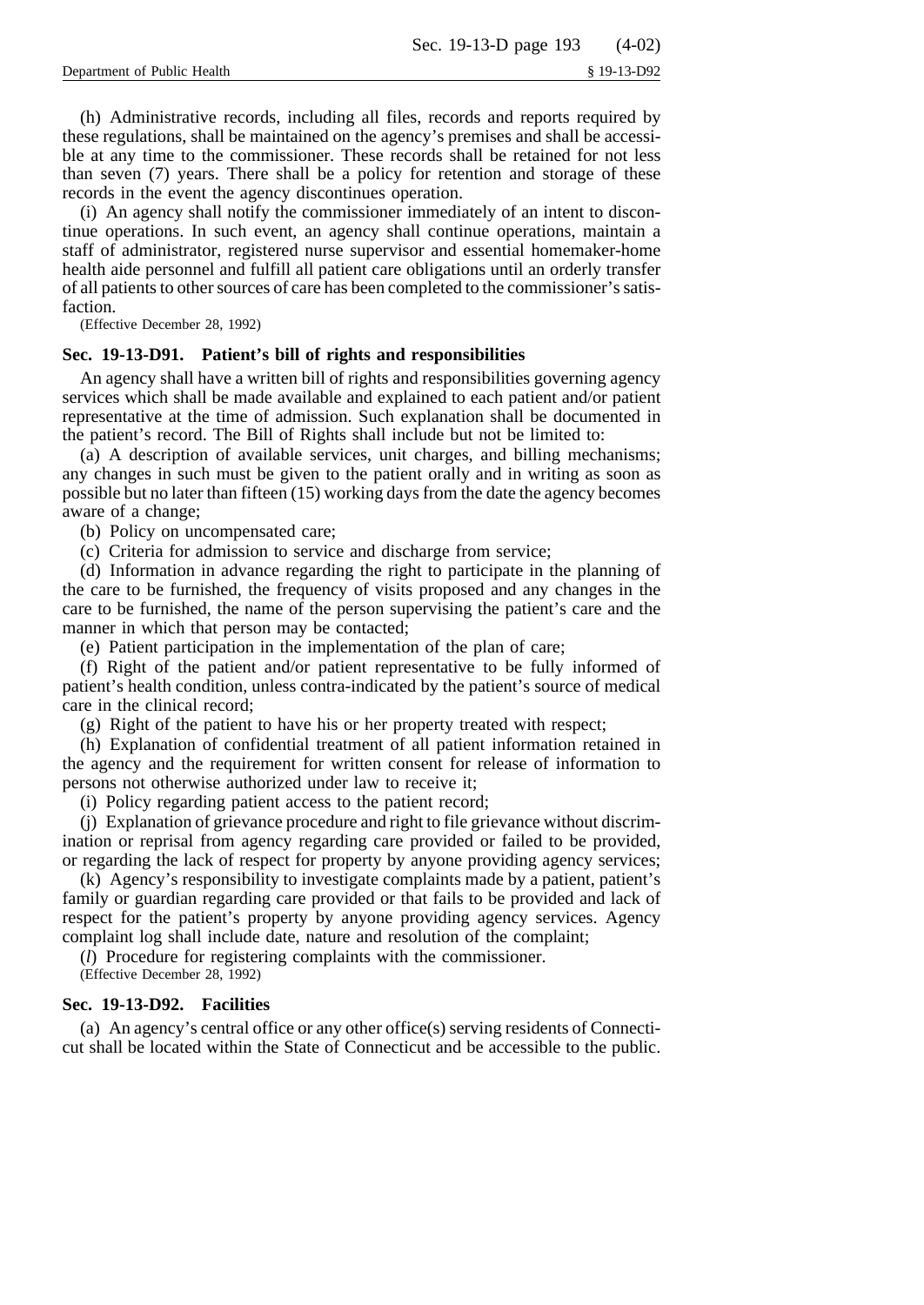(b) An agency shall have a communication system adequate to receive requests and referrals for service, maintain verbal contact with health service personnel at all times when they are serving patients, receive calls from patients under the care of the agency and maintain contact as needed with the patients source of medical care as applicable and other providers of care.

(c) The facilities shall provide adequate and safe space for:

(1) Staff to carry out their normal pre and post visit activities;

(2) Supervisory conferences with staff;

(3) Conferencing with patients and their families;

(4) Storage and maintenance of equipment and supplies necessary for patient care;

(5) Maintaining administrative records and files, financial records, and patient records in file cabinets which can be locked.

(Effective December 28, 1992)

# **Coordination, Assessment and Monitoring Agency Licensure Regulations**

# **Secs. 19-13-D93—19-13-D104.**

Repealed, June 30, 1998.

# **Sec. 19-13-D105. Assisted living services agency**

(a) **Definitions.** As used in this section:

(1) ''Agency'' means assisted living services agency.

(2) ''Assisted living services'' for the purpose of this section only means nursing services and assistance with activities of daily living provided to clients living within a managed residential community having supportive services that encourage clients primarily age fifty-five (55) or older to maintain a maximum level of independence. Routine household services may be provided as assisted living services by the assisted living services agency or by the managed residential community as defined in subsection (a) (13). These services provide an alternative for elderly persons who require some help or aid with activities of daily living as described in subsection (a) (4) or nursing services in order to remain in their private residential units within the managed residential community.

(3) ''Assisted living services agency'' means an entity that provides assisted living services.

(4) ''Assisted living aide'' means an unlicensed person who has successfully completed a training and competency evaluation program in accordance with Section 19-13-D8t (1), Section 19-13-D69 (d) (2) or Section 19-13-D83 (b) of the regulations of Connecticut State Agencies. An assisted living aide may assist clients with one or more of the following activities of daily living: ambulation, feeding, bathing, dressing, grooming, toileting, oral hygiene, transfers, exercise and supervision of self administration of medications.

(5) ''Client'' means the recipient of the assisted living services provided by licensed nurses or assisted living aides.

(6) ''Client service program'' means a written schedule of assisted living services to be provided to, reviewed with and agreed to by a client or client representative.

(7) ''Commissioner'' means the Commissioner of the Department of Public Health and Addiction Services, or the commissioner's representative.

(8) ''Community'' means managed residential community.

(9) ''Core services'' means the services described in subsection (c) (3) of this section which shall be made available in order for an assisted living services agency,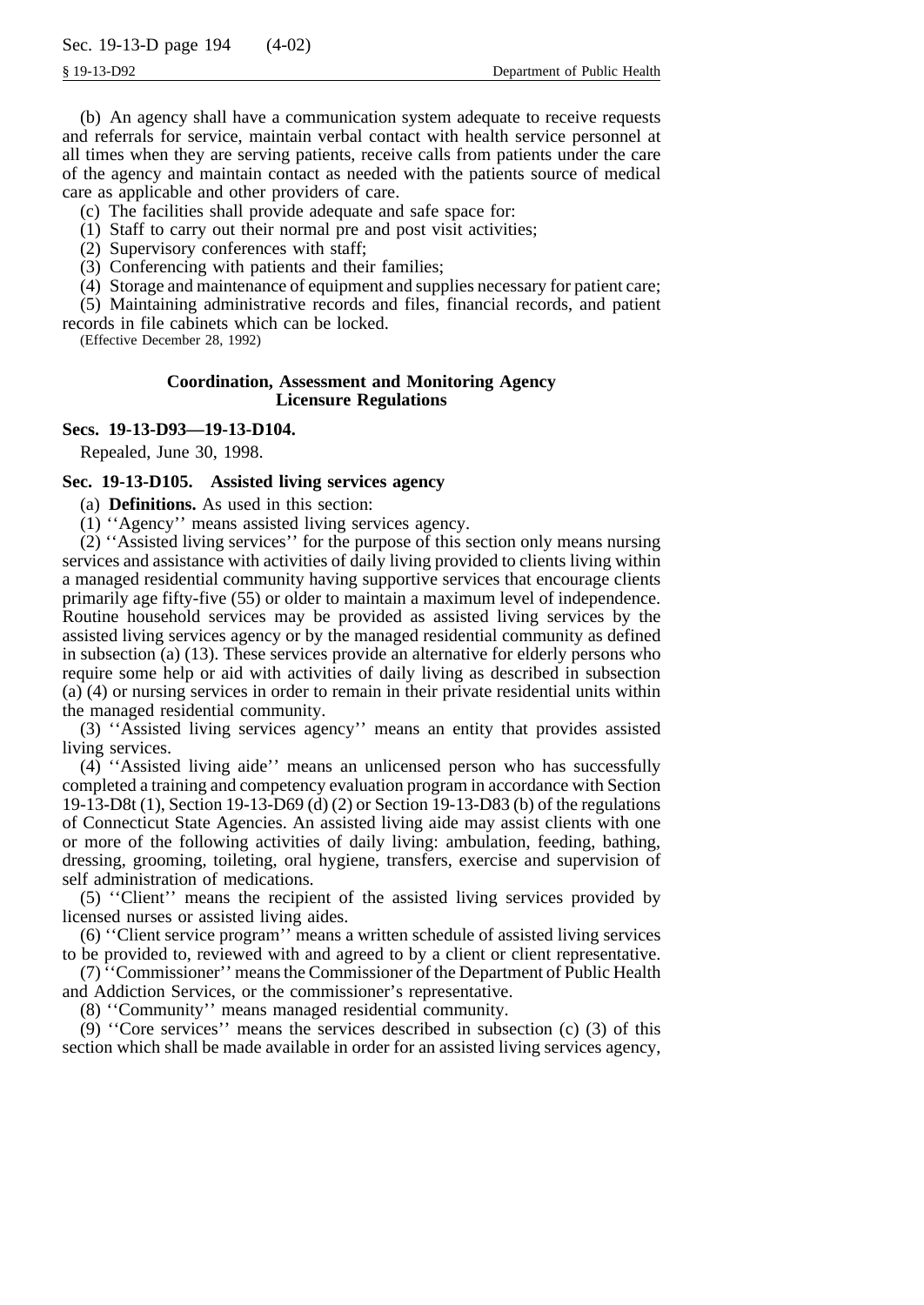for the purpose of this section only, to provide services within a managed residential community.

(10) ''Department'' means the Connecticut Department of Public Health and Addiction Services.

(11) ''Full time'' means on duty a minimum of thirty-five (35) hours per workweek.

(12) ''Licensed nurse'' means a registered nurse or licensed practical nurse licensed under chapter 378 of the Connecticut General Statutes.

(13) ''Managed residential community'' means a facility consisting of private residential units that provides a managed group living environment, including housing and services primarily for persons age fifty-five (55) or older.

(14) ''Primary agency'' means an assisted living services agency that contracts for the services of other organizations, agencies or individuals who provide care or services to its clients.

(15) ''Private residential unit'' means a living environment belonging to a tenant(s) that includes a full bathroom within the unit including a water closet, lavatory, tub or shower bathing unit and access to facilities and equipment for the preparation and storage of food.

(16) ''Self administration of medications'' means a client taking medication in accordance with directions for use and includes:

(A) the client removing an individual dose from a container of medications that have been ordered by a physician or health care practitioner with the statutory authority to prescribe medications and dispensed by a pharmacy or purchased overthe-counter by or under the direction of the client; or

(B) the client taking an individual or multiple dose(s) of medications that have been prepared or prepoured by a licensed nurse, family member or significant other and stored for client administration in the client's home.

(17) ''Tenant'' means a person who either owns, rents under a lease agreement or otherwise contracts for the use of the home within a managed residential community in which that person resides.

(b) **Assisted living services agency**

(1) If it is determined by the appropriate state agency that a certificate of need is required to operate an assisted living services agency, the certificate of need shall be a prerequisite to licensing.

(2) Application for licensure

(A) No person shall operate an assisted living services agency without a license issued by the department in accordance with Connecticut General Statutes, Section 19a-491.

(B) Application for the grant or renewal of a license to operate an assisted living services agency shall be made to the department, in writing, on forms provided by the department; shall be signed by the person seeking authority to operate the service; shall be notarized; and shall include, but not necessarily be limited to, the following information:

(i) a list of the managed residential communities where assisted living services shall be provided;

(ii) an affidavit attesting that assisted living services shall be provided only at managed residential communities that have complied with the requirements of subsection (c) of this section;

(iii) an affidavit attesting that assisted living services shall be provided on an individual basis to clients who fully understand and agree to the provision of services and are made aware of the costs involved prior to the initiation of such services;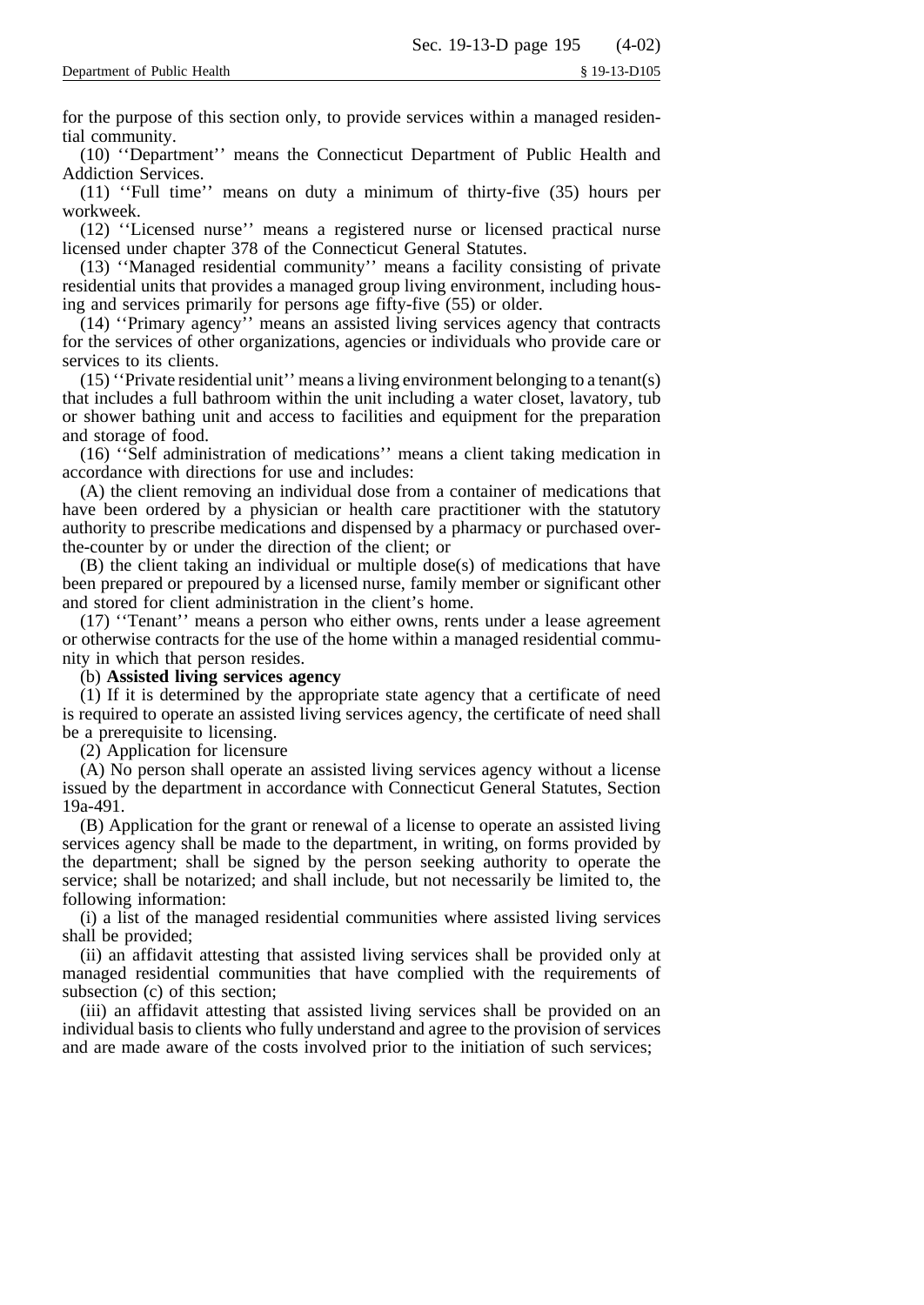(iv) the total number of employees, by category;

(v) the services provided;

(vi) evidence of financial viability to include a projected two (2) year budget, with estimates of net income and expenditures, at the time of initial application;

(vii) a certificate of malpractice and public liability insurance;

(viii) a certificate of good standing, if applicable;

(ix) a statement of ownership and operation, to include, but not necessarily be limited to the following information:

(a) the name and address of each owner and, if the agency is a corporation, all ownership interests (direct or indirect) of ten percent (10%) or more; and

(b) the name and address of each officer, director and member of the governing authority;

(x) any relevant statistical information requested by the department;

(xi) the agent for service; and

(xii) a listing of the health care institutions or agencies owned or operated in other states, at the time of initial application.

(C) The assisted living services agency shall notify the department of any changes in the information provided in accordance with subparagraph  $(B)(i)(v)(vii)(viii)(ix)$ and (xi) of this subdivision.

(3) Issuance and renewal of license

(A) Upon determination by the department that the assisted living services agency is in compliance with chapter 368V of the Connecticut General Statutes and the regulations thereunder pertaining to its licensure, the department shall issue a license or renewal of license to operate the service for a period not to exceed two (2) years.

(B) Application for license renewal shall be made in accordance with subdivision  $(2)(B)$  of this subsection not less than thirty (30) days preceding the date of expiration of the agency's current license.

(C) A license shall be issued in the name of the entity that has submitted application for the license.

(D) The license shall not be transferable to any other person, entity or service.

(E) Each license shall list on its face, the name of the licensee, the ''doing business as'' name, the location(s) served and the date of issuance and expiration.

(F) The license shall be posted in the business office of the licensee.

(G) The licensee shall immediately notify the department in writing of any change in the supervisor of the assisted living services agency.

(H) Any change in the ownership of an assisted living services agency, owned by an individual, partnership or association or the change in ownership or beneficial ownership of ten percent (10%) more of the stock of a corporation that owns, conducts, operates or maintains such agency, shall be subject to prior approval of the department. The licensee shall notify the department in writing of any such proposed change of ownership, at least ninety (90) days prior to the effective date of the proposed change.

(4) Suspension, revocation, denial, non-renewal or voluntary surrender of license.

(A) A license may be suspended, revoked, denied or its renewal refused whenever in the judgment of the department the facility:

(i) fails to comply with applicable regulations prescribed by the commissioner or statutes;

(ii) furnishes or makes any false or misleading statements to the department in order to obtain or retain the license; or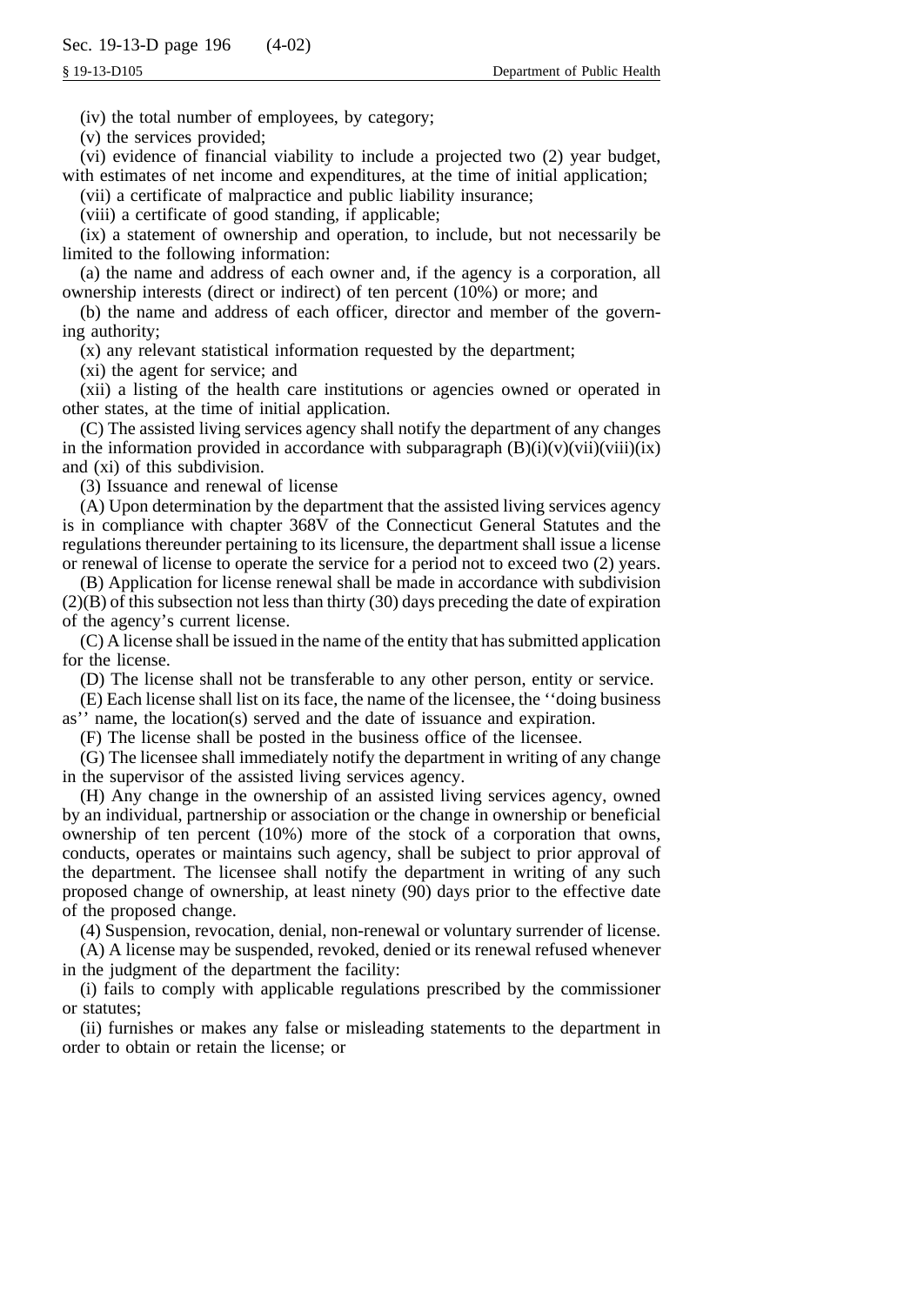(iii) provides assisted living services in a managed residential community that fails to provide or arrange to make available the core services on a regular and continual basis.

(B) In the event of the suspension, revocation, denial or non-renewal of a license, the assisted living services agency shall have the opportunity for a hearing in accordance with the contested case provisions of Chapter 54 of the Connecticut General Statutes and Sections l9a-4-1 through 19a-4-31 of the regulations of Connecticut State Agencies, as applicable.

(C) Refusal to grant the department access to clients, records and staff of the agency shall be grounds for suspension, revocation, denial or non-renewal of the license.

(D) Surrender of license. The licensee shall notify, in writing, each client receiving services from the agency, the next of kin or legal representative, and any third party payors concerned, at least thirty (30) days prior to the voluntary surrender of an assisted living services agency license or surrender of license upon the department's order of revocation, refusal to renew, or suspension of license. Arrangements shall be made by the licensee for the continuation of care and services as required for any individual client following the surrender of the agency's license. This notice shall include at a minimum:

(i) a statement by the assisted living services agency identifying which services shall no longer be provided to clients; and

(ii) information regarding other resources available to provide health care services to clients.

(5) The assisted living services agency shall ensure that all of the core services are provided. In the event that a managed residential community fails to provide or arrange to make available one or more of the core services on a regular and continual basis, the licensee shall terminate the provision of assisted living services to the managed residential community. The department, each client receiving services from the agency, the next of kin or legal representative and any third party payors concerned shall be mailed written notice from the licensee at least thirty (30) days prior to the termination of services. Arrangements shall be made by the licensee for the continuation of care and services as required by any individual client following termination of the assisted living service. In the event that the disruption of services is temporary, alternative arrangements for the health and safety of the clients shall be made immediately by the managed residential community, with full service restored in not more than seven (7) days.

(6) The assisted living services agency shall maintain records of all temporary service disruptions or the managed residential community's failure to provide core services and shall record the length of disruptions and provision of alternative arrangements.

(7) Waiver

(a) The commissioner in accordance with section 19a-6c of the Connecticut General Statutes, may waive provisions of this section for assisted living services agencies, only when such agencies provide services in state-funded congregate housing facilities. No waiver of this section shall be made if the commissioner determines that the waiver would:

(i) endanger the life, safety or health of any resident receiving assisted living services in a state-funded congregate housing facility;

(ii) impact the quality or provision of services provided to a resident in a statefunded congregate housing facility;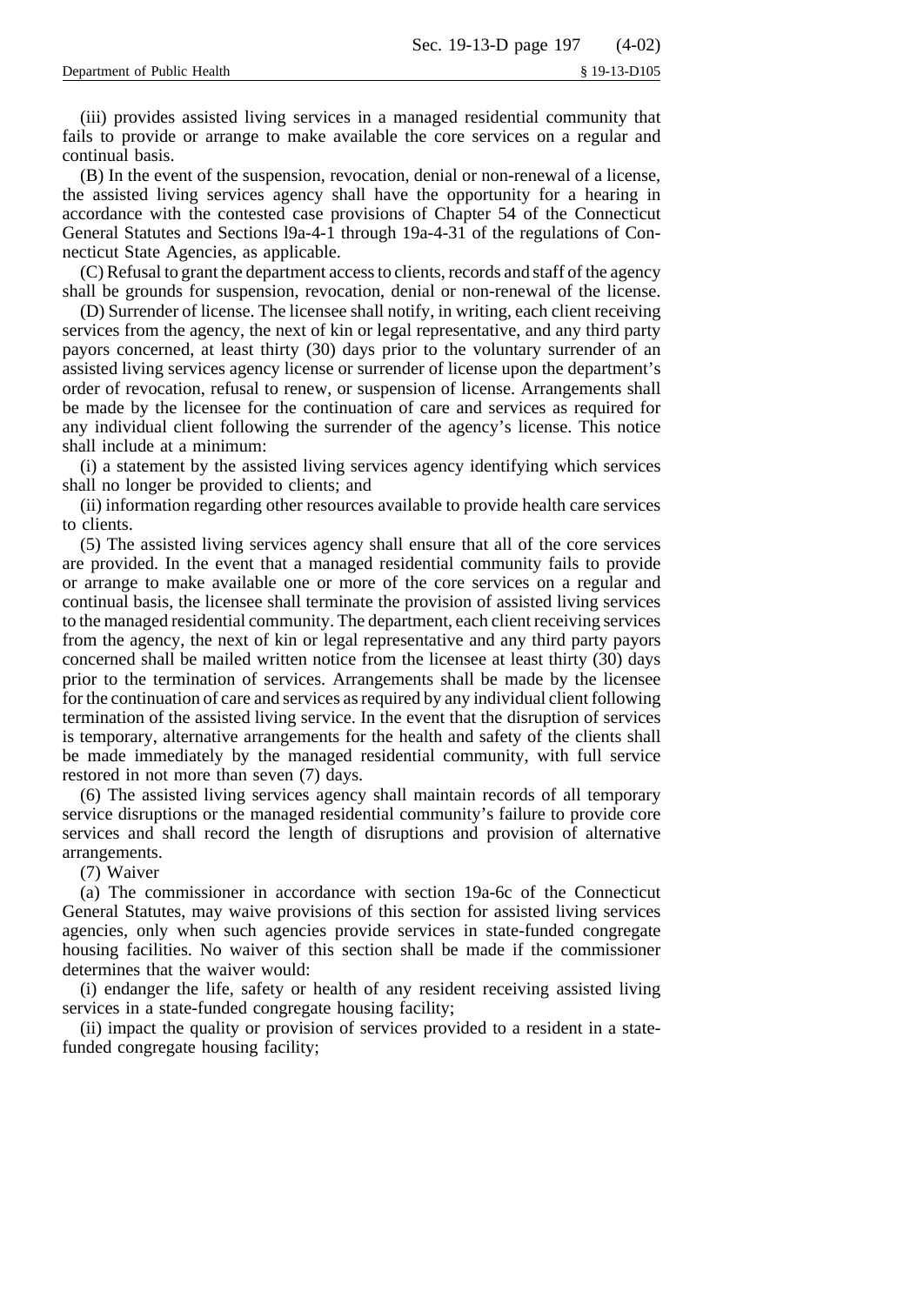(iii) revise or eliminate the requirements for an assisted living services agency's quality assurance program;

(iv) revise or eliminate the requirements for an assisted living services agency's grievance and appeals process; or

(v) revise or eliminate the assisted living services agency's requirements relative to a client's bill of rights and responsibilities.

(B) The commissioner, upon the granting or renewing of a waiver of any provision of this section, may impose conditions, which assure the health, safety, and welfare of residents receiving assisted living services in a state-funded congregate housing facility. The commissioner may revoke such waiver upon a finding:

(i) that the health, safety, or welfare of any patient has been jeopardized; or

(ii) that such facility or agency has failed to comply with such conditions as the commissioner may impose pursuant to this subparagraph.

(C) Any agency requesting a waiver shall apply in writing to the department. Such application shall include:

(i) the specific regulations for assisted living service agencies for which the waiver is requested;

(ii) reasons for requesting a waiver, including a statement of the type and degree of any hardship that would result to the agency upon enforcement of the regulations;

(iii) the specific relief requested;

(iv) reasons that the waiver would not endanger the life, safety or health of any resident or negatively impact the quality or provision of services to residents; and

(v) any documentation which supports the application for waiver.

(D) Waiver applications shall by signed by a person authorized to bind the agency and shall be notarized.

(E) In consideration of any application for waiver, the commissioner shall consider the following:

(i) the maximum resident capacity;

(ii) the impact of a waiver on care provided; and

(iii) alternative policies or procedures proposed.

(F) Waivers shall be granted for a period of no more than two (2) years. An agency shall reapply in writing to the department in order to renew such waiver at least sixty (60) days in advance of the expiration date of the current waiver.

(G) If the commissioner, upon the granting of a waiver, imposes any conditions to ensure the health, safety and welfare of residents, the agency shall acknowledge in writing his or her agreement to abide by such conditions.

(H) The department reserves the right to request additional information before processing an application for waiver.

# (c) **Managed residential communities served by assisted living services agencies**

(1) Assisted living services may not be provided in a managed residential community unless the managed residential community has notified the department either in writing or by telephone of its intention to provide or arrange to make available licensed assisted living services and has submitted all information as required in this subsection and until the assisted living services agency has been issued a license to operate by the department. The information shall be provided to the department on forms provided by the department, shall be signed by the owner(s) or the operating or managing entity and shall be notarized. The form(s) shall include the following information: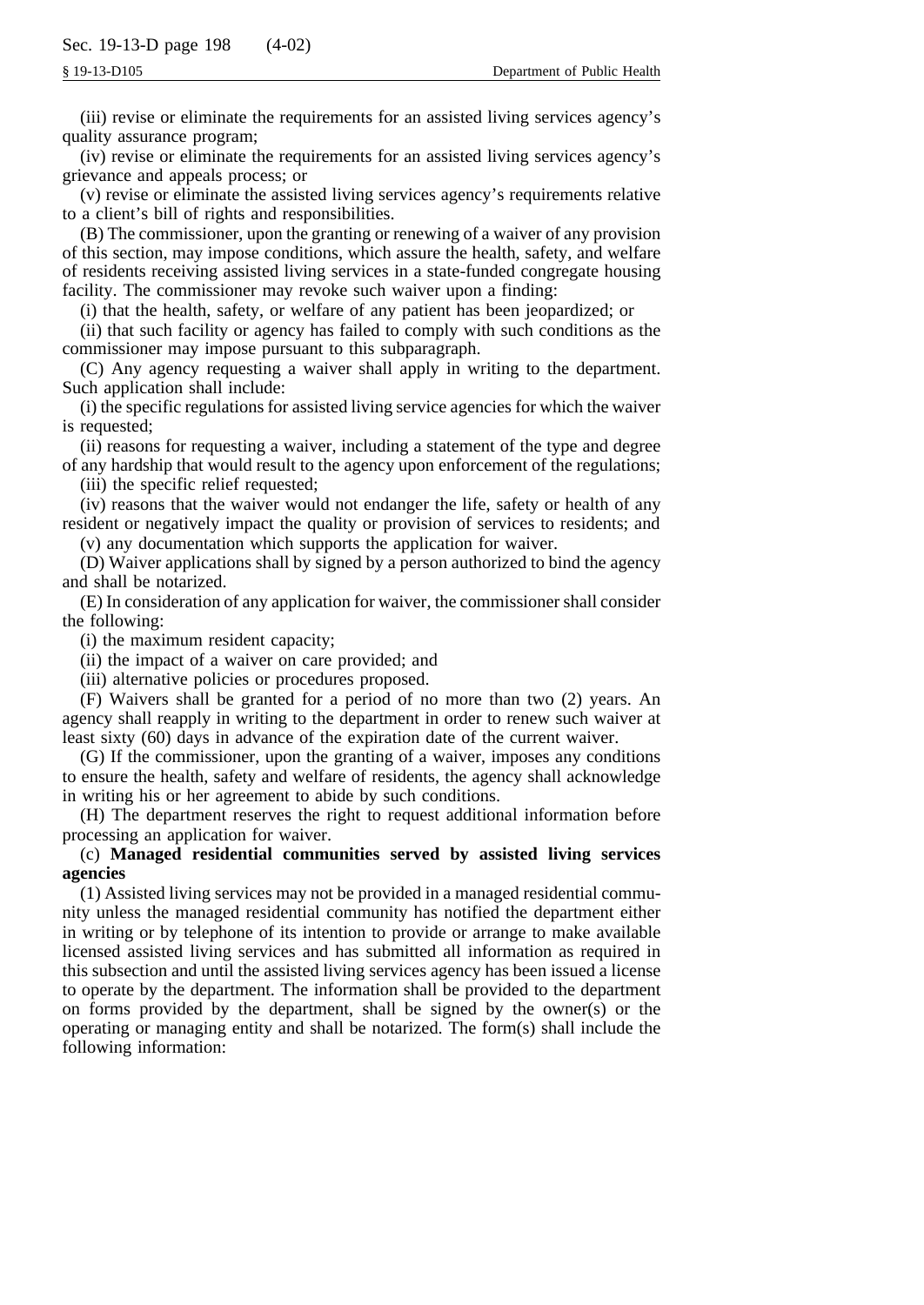(A) evidence of compliance with local zoning ordinances, local building codes and the Connecticut Fire Safety Code and Supplement;

(B) name of the management company or manager, as appropriate;

(C) legal entity that owns or operates the managed residential community;

(D) description of the manner in which tenants are advised that the managed residential community is not licensed by the department;

(E) description of the information provided to tenants informing them of the assisted living services and home health care services available for individual use and how to access itemized costs of services delivered by these providers;

(F) person to whom official notices are to be sent;

(G) name of the assisted living services agencies; and

(H) attestation that the core services described in subdivision (3) of this subsection are made available and are accessible on a regular and continual basis to those tenants who choose to use such core services.

(2) Upon receipt of the form(s) by the department, the department shall notify the managed residential community in writing within thirty (30) days that either the managed residential community's form(s) is complete and shall be maintained on file in the department or that the information submitted was incorrect or incomplete.

(3) A managed residential community shall provide or arrange to make available the following core services to its tenants who choose to use any or all of the core services:

(A) regularly scheduled meal service for three (3) meals per day;

(B) regularly scheduled laundry service for personal laundry and linens;

(C) regularly scheduled transportation for personal shopping, social and recreational events, health care appointments and similar needs and for which public bus transportation shall not qualify as the only form of transportation;

(D) regularly scheduled housekeeping services;

(E) maintenance service for tenants' living units, including chore services for routine domestic tasks that the tenant is unable to perform; and

(F) programs of social and recreational opportunities.

(4) A managed residential community shall also provide:

(A) a formally established program that provides tenants with twenty-four (24) hour a day security designed to protect tenants from intruders;

(B) an emergency call system in each living unit;

(C) on-site washers and dryers sufficient to meet the needs of the tenants; and

(D) common use space that is sufficient in size to accommodate fifty percent (50%) of the tenant population.

(5) The managed residential community shall employ an on-site service coordinator who reports directly to the operating or managing entity or the administrator of the managed residential community.

(A) The service coordinator shall possess at a minimum a bachelor's degree in social work or in a related human service field. Individuals without a bachelor's degree may be hired if they have an associate's degree in social work or in a related human service field and two (2) years of experience in a social service delivery system dealing with issues and coordinating services related to persons primarily age fifty-five (55) or older. Individuals without a bachelor's degree or an associate's degree may be hired if they have four (4) years of experience in a social service delivery system dealing with issues and coordinating services related to persons primarily age fifty-five (55) or older. The service coordinator should have prior supervisory or management experience. Any person employed as a service coordina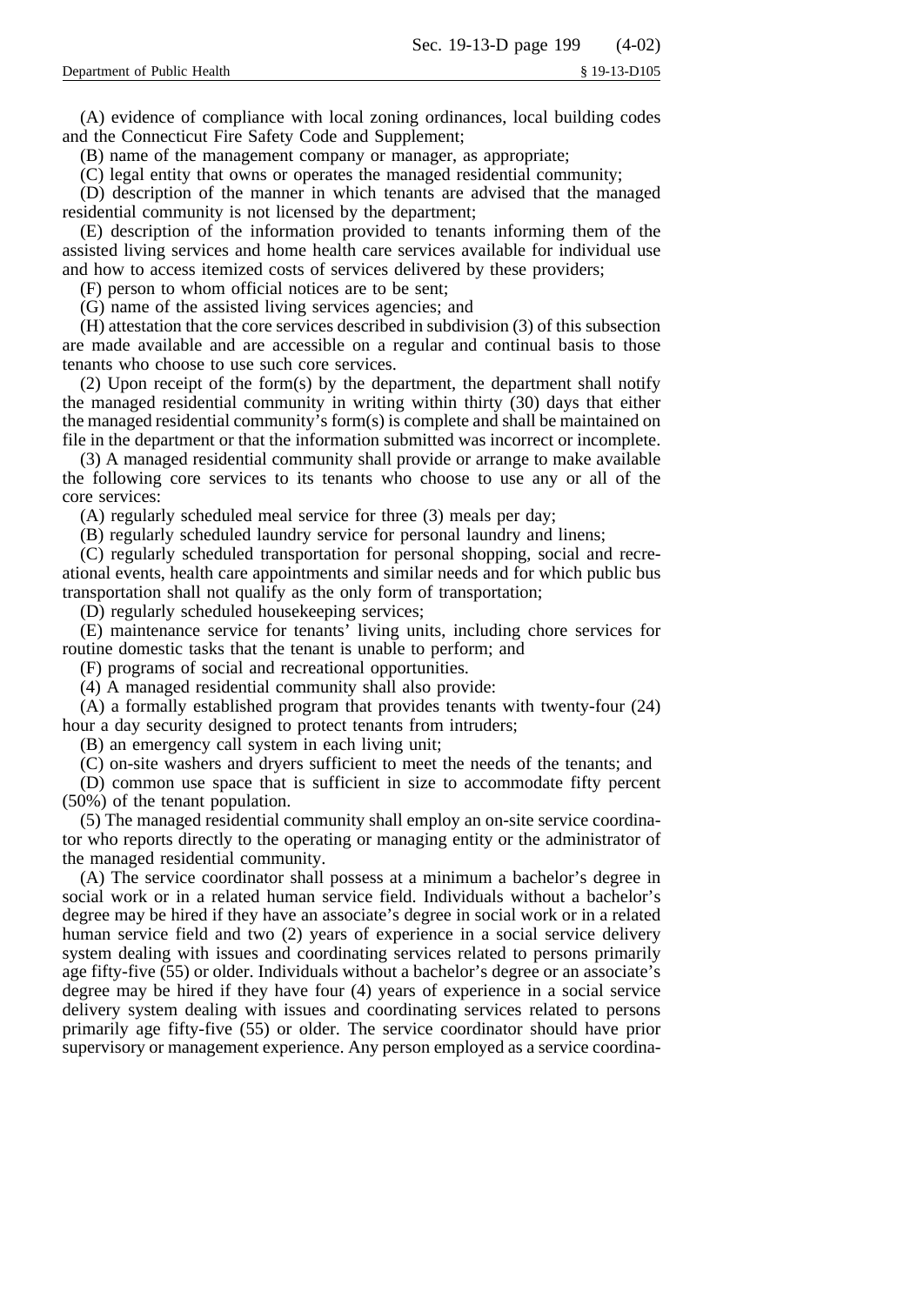tor prior to December 1, 1994 shall be eligible to continue in the facility of employment without restriction.

(B) Responsibilities of the service coordinator shall include, but not necesarily be limited to:

(i) ensuring that the services required by this subsection are provided or made available to all tenants;

(ii) assisting tenants in making arrangements to meet their personal needs;

(iii) establishing collaborative relations with provider agencies, support services and community resources.

(iv) establishing a tenant council, ensuring that a private space is provided to the group for meetings and providing assistance and responding to written requests that result from group meetings;

(v) serving as an ongoing liaison with the assisted living services agencies to include liaison with the assisted living services agencies' quality assurance committee as required in subsection (*l*) of this section;

(vi) ensuring that a tenant information system is in place; and

(vii) developing a written plan for the delegation of responsibilities and functions in the absence of the service coordinator.

(C) A service coordinator's absence of longer than one (1) month shall be reported to any assisted living services agencies servicing the community.

(6) The managed residential community, through its service coordinator or any other representative, may not provide health services, including but not limited to the provision of rehabilitative therapy, administration or supervision of the selfadministration of medications, nursing care or medical treatment, unless it has been licensed as an assisted living services agency. It may contract with one or more assisted living services agencies, home health care agencies, or other appropriately licensed health care providers to make available health services for tenants provided by such licensed persons or entities.

(7) Managed residential communities may not require tenants to share units. Sharing of a unit shall be permitted solely upon the request and mutual consent of tenants.

(8) The owner or operating entity shall notify the department and any assisted living services agency that provides services to tenants of the managed residential community, in writing, of any proposed change of ownership or operating entity or elimination of core services at least thirty (30) days prior to the effective date of such proposed change.

(9) The owner or operating entity shall immediately notify any assisted living services agencies servicing the community of any change in the service coordinator.

(10) The managed residential community shall provide the department with unrestricted access to the community, tenants and tenant related documents.

(11) The managed residential community shall notify, in writing, each tenant concerned, the next of kin or legal representative, any third party payers concerned and any assisted living services agency servicing the community at least thirty (30) days prior to the voluntary elimination of its status as a managed residential community and immediately upon the department's order of revocation, refusal to renew or suspension of license of the assisted living services agency. This notice shall include at a minimum:

(A) a statement by the managed residential community identifying which core services and assisted living services shall no longer be provided to tenants and clients; and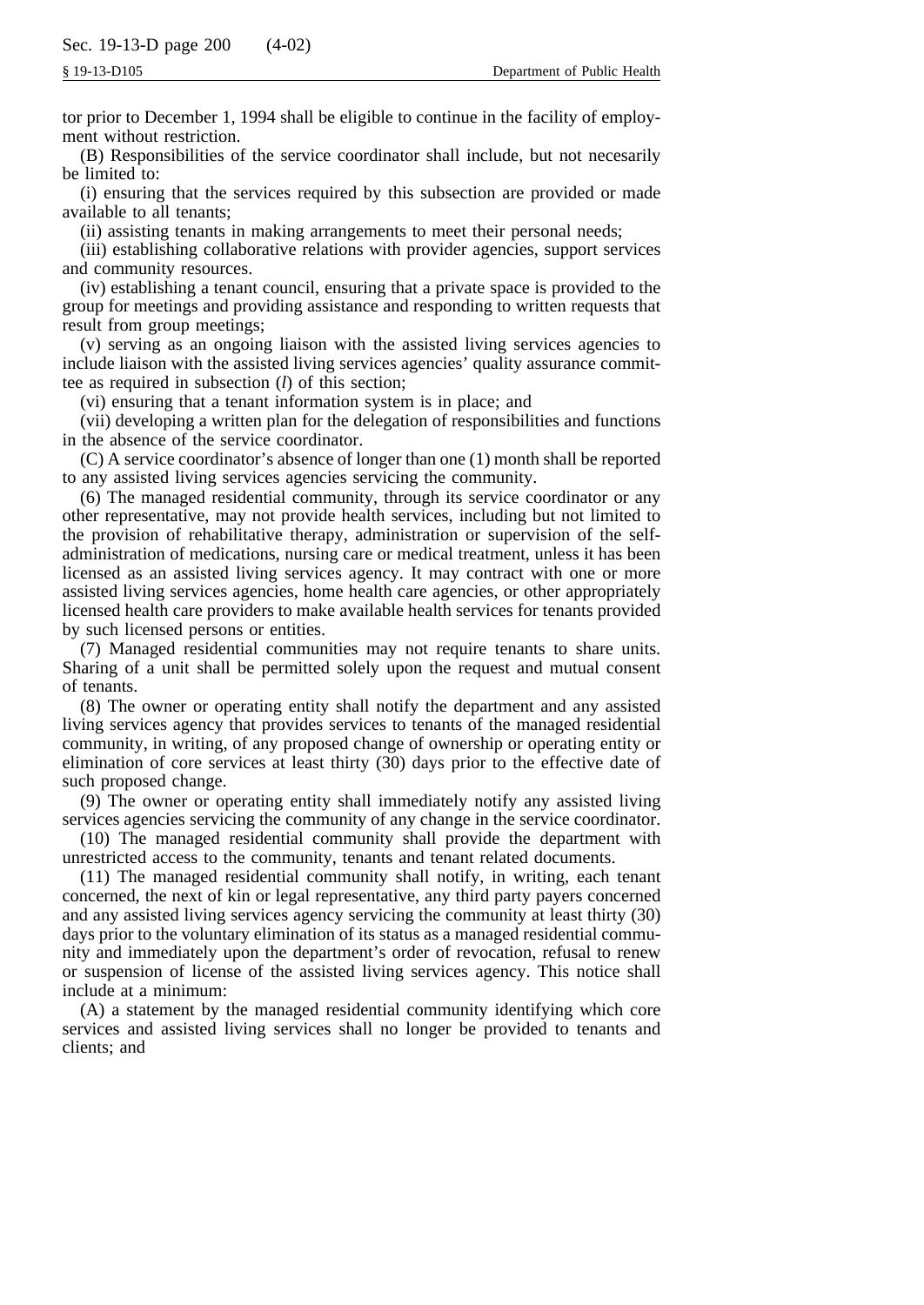(B) information regarding other resources available to tenants and clients to provide health care services.

# (d) **Governing authority of an assisted living services agency**

(1) There shall be a formal governing authority with full legal authority and responsibility for the operation of the agency, which shall be the officers and directors of the corporation, and which shall adopt bylaws or rules that are reviewed in accordance with a schedule established by the governing authority and so dated. Such bylaws or rules shall include, but not necessarily be limited to:

(A) the purpose of the agency;

(B) a delineation of the powers, duties and voting procedures of the governing authority, its officers and committees;

(C) the qualifications for membership, method of selection and terms of office of members and chairpersons of committees;

(D) a description of the authority delegated to the supervisor of the assisted living services agency;

(E) the agency's conflict of interest policy and procedures;

(F) assurances that a written contract shall be maintained with one or more licensed home health care agencies if the licensed home health care agencies are not owned and operated by the managed residential community; and

(G) assurances that a written contract shall be maintained with one or more licensed assisted living services agencies if the agencies are not owned and operated by the managed residential community.

(2) The bylaws or rules shall be available to all members of the governing authority and all individuals to whom authority is delegated.

(3) The governing authority shall:

(A) meet as frequently as necessary to fulfill its responsibilities as stated in subdivision (4) of this subsection, but no less than two (2) times per year;

(B) maintain minutes for each meeting;

(C) ensure that minutes reflect the identity of those members in attendance and that, following approval, such minutes are dated and signed by the secretary; and

(D) ensure that the minutes of any of its meetings or any of its committees are available at any time to the commissioner.

(4) Responsibilities of the governing authority shall include, but not necessarily be limited to:

(A) ensuring the quality of services provided by the agency and the quality of care rendered to clients;

(B) establishing a quality assurance program in accordance with subsection (*l*) of this section;

(C) selecting and appointing a quality assurance committee;

(D) reviewing and accepting all minutes of meetings held by the quality assurance committee and assuring the implementation of corrective actions identified in these minutes;

(E) adopting and documenting the annual review of the written agency budget;

(F) developing policies and programs and delegating the authority to implement policies and programs;

(G) managing the fiscal affairs of the agency;

(H) establishing a schedule for the review of its bylaws or rules;

(I) establishing a schedule for the submission of the reports described in subsection (g) (2) (G) and (H) of this section to the governing authority;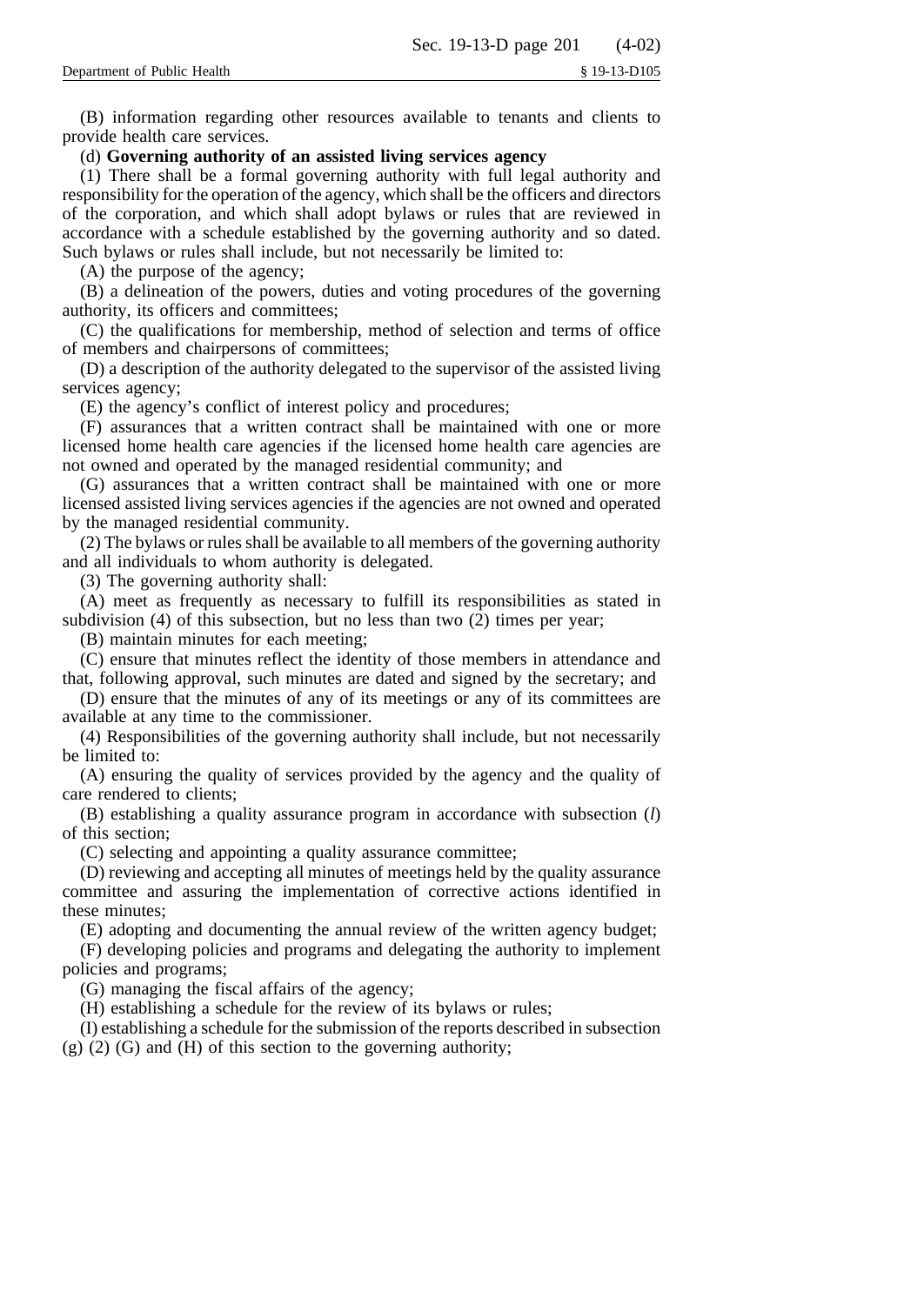(J) ensuring that a written contract is maintained between the assisted living services agency and one or more licensed home health care agencies or the managed residential community and one or more licensed home health care agencies unless the assisted living services agency operates under common ownership with the licensed home health care agencies that serve the same managed residential community; and

(K) ensuring that a written contract to include provisions that the assisted living services agency shall monitor the provision of core services to determine if the services are being provided on a regular and continual basis, is maintained between the assisted living services agency and the managed residential community unless the licensed assisted living services agency is under common ownership with the managed residential community.

(5) If an assisted living services agency is owned by or is under common or related ownership with the managed residential communities it serves or a licensed home care agency serving such communities, the governing authority of the related managed residential community or licensed home health care agency may serve as the governing authority of the assisted living services agency provided that the requirements of this subsection are met and minutes of meetings clearly identify discussions related to the assisted living services agency.

# (e) **General requirements for an assisted living services agency**

(1) An agency shall be in compliance with all applicable federal, state and local laws and regulations.

(2) An assisted living services agency, as defined in this section, shall only provide services to individuals residing in a managed residential community.

(3) Any assisted living services agency which contracts individually with a tenant of a managed residential community and is not under contract with the community shall comply with this section.

(4) Each agency shall have a designated office on the site of the managed residential community. This office shall provide adequate and safe space for:

(A) conferences with clients and their families;

(B) staff to carry out pre and post client visit activities;

(C) supervisory conferences with staff;

(D) storage and maintenance of equipment and supplies necessary to provide client services in an area, that may be separate from the business office; and

(E) maintenance of administrative records and files, financial records and client service records in locked file cabinets or an area that can be locked.

(5) Contracted services. Assisted living services agencies may contract with other organizations, agencies or individuals to provide the services defined in subsections (h) and (i) of this section to their clients. Services provided by the primary agency through arrangements with a contracted agency or individuals(s) shall be set forth in either a written contract or a written memorandum of understanding between participating agencies. The provisions set forth in this subdivision shall also apply when services are being provided at the same time to the same client by more than one (1) agency licensed to provide such services. The contract or written memorandum of understanding shall include, but not necessarily be limited to:

(A) a statement that clearly defines the assignment of primary responsibility for the client's care;

(B) the methods of communication and coordination between agencies to ensure that all information necessary for safe, coordinated care to clients is accessible and available to all participating agencies;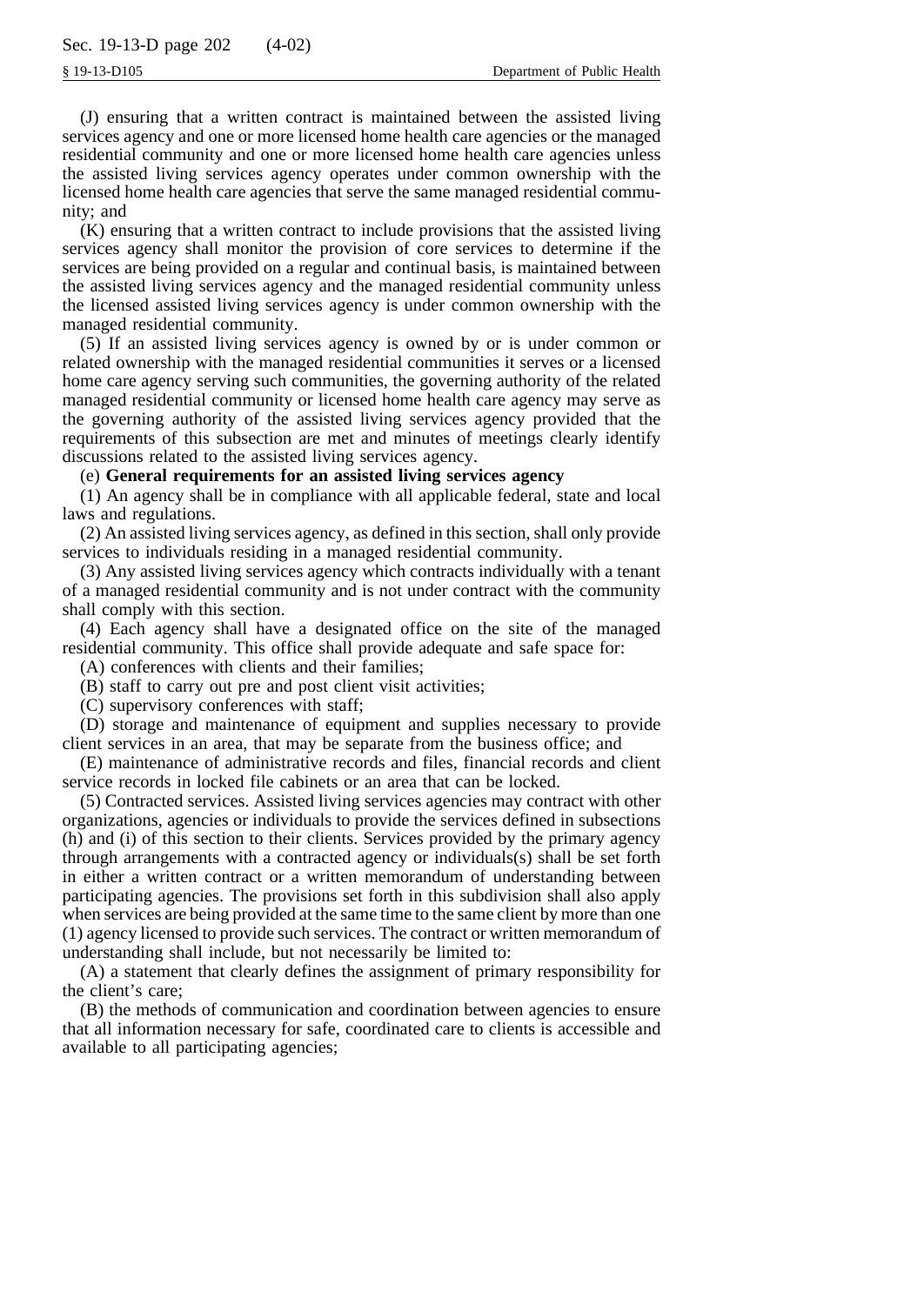(C) the necessity to conform with all applicable primary agency policies, including personnel qualifications and staffing patterns; and

(D) the responsibility of participating agencies in developing and implementing the client service program.

(6) Each assisted living services agency shall have a communication system adequate to receive requests and referrals for service, maintain verbal contact with health service personnel at all times when they are providing services to clients, receive calls from clients under the care of the agency and tenants residing in the community and maintain contact as needed with the client's source of medical care and other providers of care, if applicable.

(7) Assisted living services, including nursing services and assistance with activities of daily living, may be provided to clients with chronic and stable conditions as determined by a physician or health care practitioner with applicable statutory authority at least on an annual basis and as needed. Chronic and stable conditions are not limited to medical or physical conditions, but also include chronic and stable mental health and cognitive conditions. The determination shall be made in writing and maintained in the client's service record.

(8) Each agency shall establish written criteria for admission to assisted living services. The criteria shall not impose unreasonable restrictions which screen out a client whose needs may be met by the agency.

(9) Each agency shall develop written policies for the discharge of clients from the agency. Agency discharge policies shall define categories for the discharge of clients and shall include but not necessarily be limited to:

(A) Change in client's condition. Termination of services when the client's condition is no longer chronic and stable;

(B) Routine discharge. Termination of services when goals of care have been met and the client no longer requires assisted living services;

(C) Emergency discharge. Termination of services due to the presence of safety issues which place the client or agency staff in immediate jeopardy and prevent the agency from delivering assisted living services;

(D) Financial discharge. Termination of services when the client's insurance benefits or financial resources have been exhausted; and

(E) Premature discharge. Termination of services when goals of care have not been met and the client continues to require assisted living services.

(10) Clients and other responsible parties shall be informed when their individual care and service needs may qualify for reimbursement by a third party payor. A summary of the information provided to the client shall be documented in the client service record and shall be signed and dated by the supervisor of assisted living services or his or her designee as well as by the client or the client's representative.

(11) Each agency shall develop and have readily available a policy and procedure to address the appropriate steps to follow in the event of a medical emergency. A review of the policy and procedure shall be included in the employee orientation program.

(12) Each agency shall establish a written complaint procedure regarding the provision of care and services, any allegations of physical or mental abuse or exploitation or the lack of respect for a client's property by anyone providing agency services including, but not necessarily limited to:

(A) a statement that a client or his or her family has the right to file a complaint without discrimination or reprisal from the agency;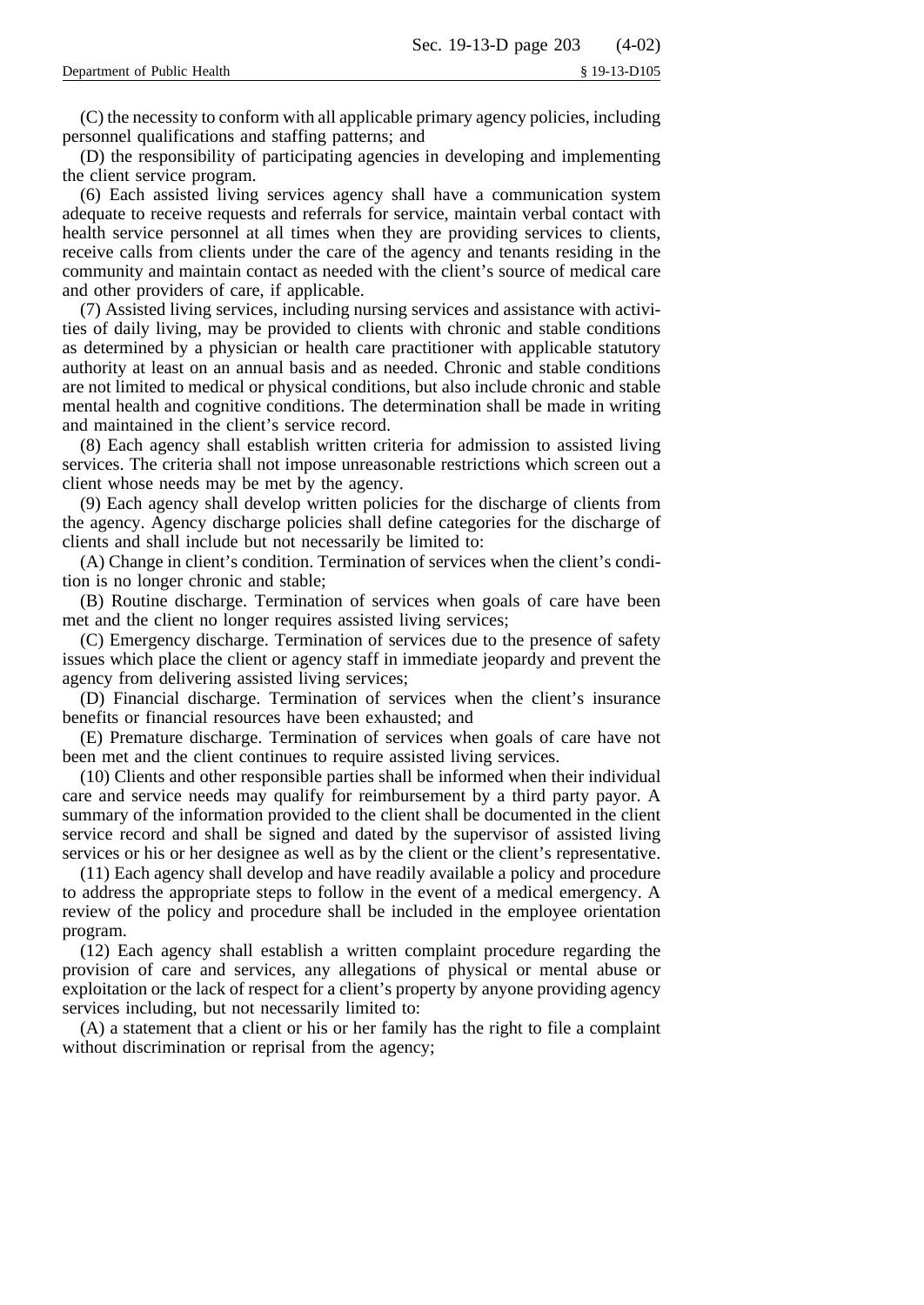(B) the manner in which the agency shall address the complaint with the client or his or her family including a full investigation into the complaint; and

(C) provisions to ensure that the agency shall promptly attempt to resolve complaints.

(13) The agency shall maintain a complaint log which shall include, but not necessarily be limited to the name of the client and the date, nature and resolution of the complaint. The log shall be available to the department upon its request.

(14) The agency shall apprise the client of his or her right to access the appropriate state agency should the complaint not be resolved to the client's satisfaction.

## (f) **Personnel policies for an assisted living services agency**

(1) An agency shall have written personnel policies which shall include but not necessarily be limited to the following:

(A) Each agency shall have an orientation policy and procedure for all employees which shall include but not necessarily be limited to the following:

(i) organizational structure of the agency and philosophy of assisted living services;

(ii) agency client services policies and procedures;

(iii) agency personnel policies;

(iv) applicable regulations governing the delivery of assisted living services; and

(v) orientation dates, content, and name and title of the person providing the orientation as documented in the employee's personnel folder.

(B) Each agency shall have an in-service education policy that provides an annual average of at least one (1) hour bimonthly for each assisted living aide.

(i) The in-service education shall include, but not necessarily be limited to current information regarding specific service procedures and techniques and information related to the population being served.

(ii) The in-service education program shall be provided by or under the supervision of the supervisor of assisted living services or a designated licensed nurse who possesses a minimum of two (2) years of full time or full time equivalent experience in nursing, at least one (1) year of which shall be in a home health care agency or community health program that included care of the sick at home.

(iii) An assisted living services agency that utilizes an aide from a placement agency or nursing pool shall maintain sufficient documentation to demonstrate that in-service education requirements are met.

(iv) A nursing home or home health care agency having the same ownership as, or under common or related ownership with, as assisted living services agency may provide joint in-service education programs for all aides, provided that records of such in-services clearly reflect content, attendance and work location.

(v) An assisted living services agency may contract with a home health care agency or nursing home to provide in-service education to its assisted living aides in accordance with this section.

(C) Each agency shall have a policy and procedure for the annual performance evaluation of employees which includes a process for corrective action when an employee receives an unsatisfactory performance evaluation.

(D) Agency personnel policies and procedures shall include written job descriptions that specify the duties and qualifications of each job.

(E) Agency policies and procedures shall address documentation by a physician or health care practitioner with applicable statutory authority of annual physical examinations, including tuberculin testing, that are performed for the purpose of preventing infection or contagion from communicable disease. A statement that the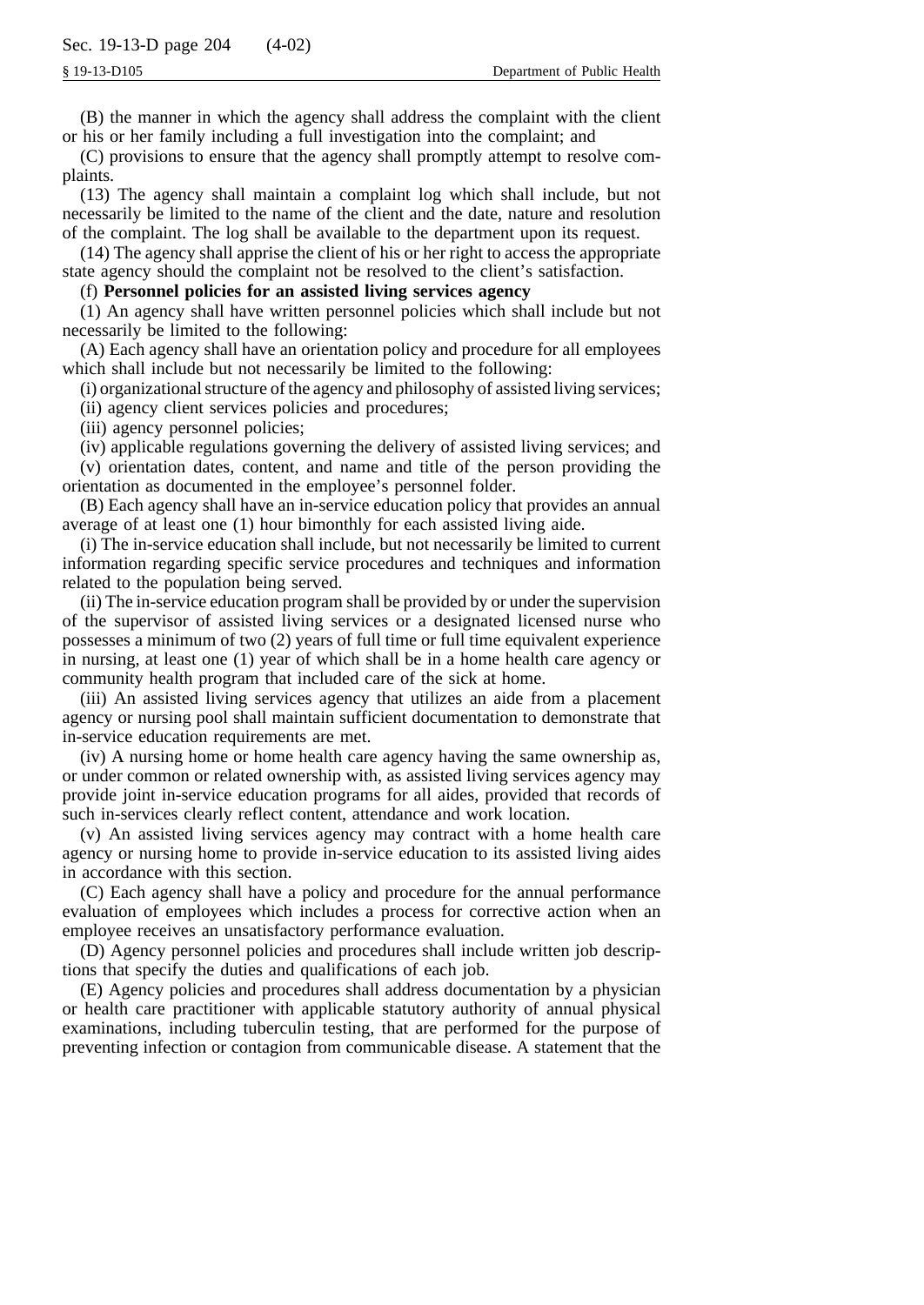employee is free from communicable disease, including results of the tuberculin testing, shall be obtained prior to assignment to client care activities.

(2) For all employees of the agency employed directly or via individual or agency contracts, the agency shall maintain individual personnel records containing at least the following:

(A) educational preparation and work experience;

(B) written verification of successful completion of a home health aide training and competency evaluation program or a competency evaluation program approved by the commissioner in accordance with Section 19-13-D8t (*l*), Section 19-13-D69 (d) (2) or Section 19-13-D83 (b) of the regulations of Connecticut State Agencies, if applicable;

(C) current licensure, if applicable;

(D) written annual performance evaluations;

(E) record of health examinations; and

(F) documentation of orientation.

(3) For persons utilized via contract with another assisted living services agency, a home health care agency, homemaker-home health aide agency or nursing pool, the assisted living services agency shall ensure it has access to the personnel records required in subdivision (2) of this subsection and shall make the documents available to the department upon its request.

(4) An assisted living services agency owned by, or under common or related ownership with, a nursing home or home health care agency, may maintain one (1) personnel file for each employee or independent contractor utilized by the nursing home or home health care agency and the assisted living services agency.

(g) **Supervisor of assisted living services**

(1) The supervisor of assisted living services shall be a registered nurse licensed to practice in this state who has one of the following:

(A) a baccalaureate degree in nursing and a minimum of two (2) years full time or full time equivalent clinical experience in nursing, at least one (1) of which shall be in a home health care agency or community health program that included care of the sick at home; or

(B) a diploma or associate's degree in nursing and at least four (4) years full time or full time equivalent clinical experience in nursing within the past ten (10) years, at least one (1) year of which shall be in a home health care agency or community health program that included care of the sick at home.

(2) The supervisor's responsibilities include, but are not necessarily limited to:

(A) coordinating and managing all nursing and assisted living aide services rendered to clients by direct service staff under his or her supervision;

(B) supervising assigned nursing personnel and assisted living aides in the delivery of nursing services and assistance with the provision of activities of daily living;

(C) ensuring the evaluation of the clinical competence of assigned nursing personnel and assisted living aides;

(D) participating in or developing all agency objectives, standards of care, policies and procedures concerning nursing services and the provision of assistance with activities of daily living;

(E) participating in direct service staff recruitment, selection, orientation and inservice education;

(F) participating in program planning, budgeting and evaluating activities related to the clinical services provided by the agency;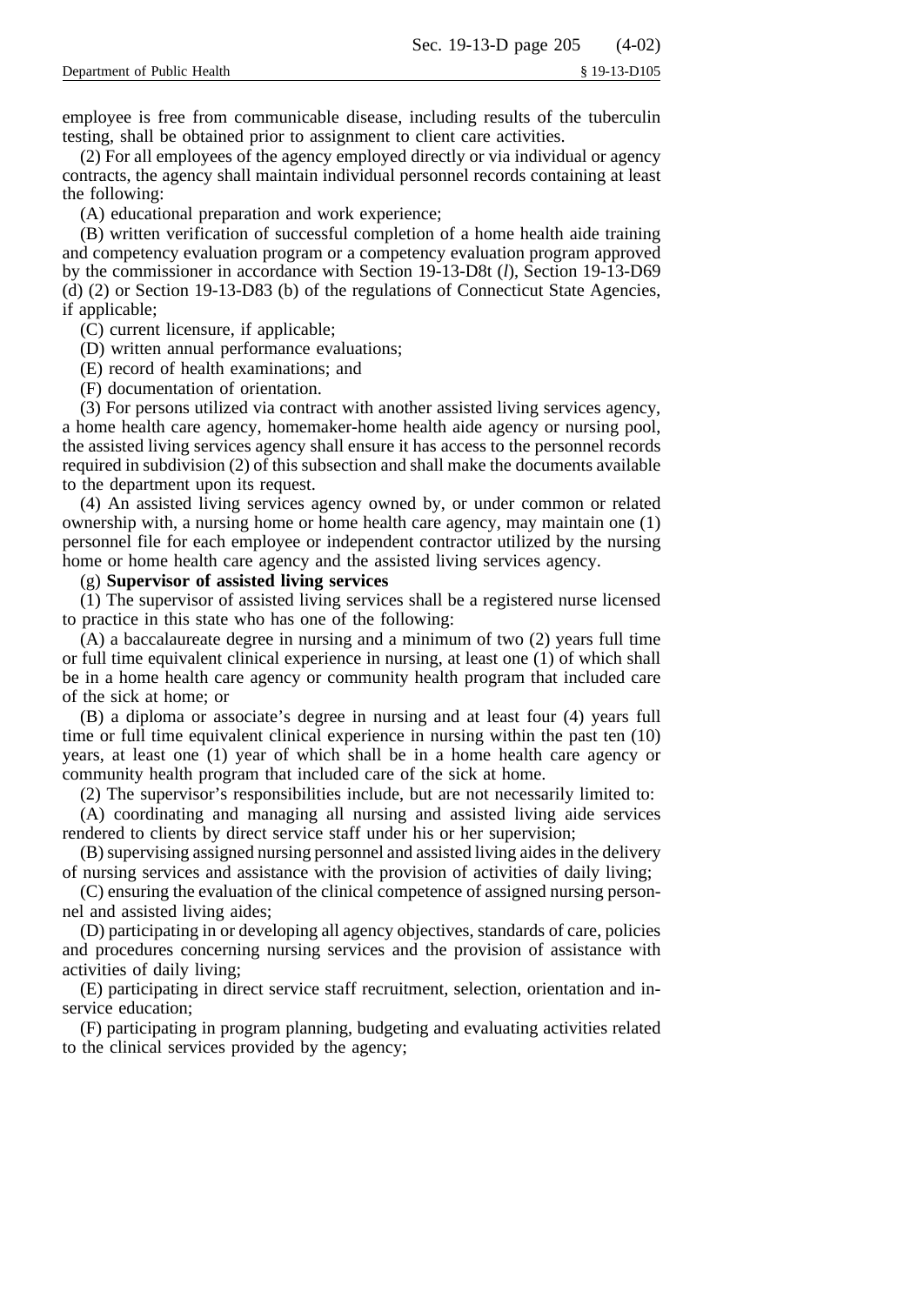(G) providing weekly reports to the service coordinator regarding any problems associated with the provision of the core services, or any problems or concerns associated with the managed residential community or the assisted living services agency, summaries of which shall be provided to the governing authority in accordance with the schedule established by the governing authority; and

(H) providing monthly reports to the service coordinator regarding statistical data including the number of clients served and services provided, summaries of which shall be provided to the governing authority in accordance with the schedule established by the governing authority.

(3) The supervisor of assisted living services may provide direct nursing services to clients in accordance with subsection (h) of this section.

(4) Any absence of the supervisor of assisted living services longer than one (1) month shall be reported to the commissioner. A registered nurse with a minimum of two (2) years full time or full time equivalent clinical experience in nursing, at least one (1) year of which shall be in a home health care agency or community health program that included care of the sick at home, shall be designated, in writing, to act during any absence of the supervisor of assisted living services.

(h) **Nursing Services provided by an assisted living services agency**

(1) An assisted living services agency shall have written policies governing the delivery of nursing services.

(2) Nursing services shall be provided by licensed nurses in accordance with subparagraph (J) of subdivision (3) of this subsection.

(3) A registered nurse shall be responsible for the following which shall be documented in the client's service record:

(A) admission of clients for service;

(B) development of the client service program and instructions for assisted living aide services;

(C) assessments, completed as often as necessary based on the client's condition but not less frequently than every one hundred and twenty (120) days, and prompt action when a change in the client's condition would require a change in the client's service program;

(D) coordination of services with the client, family, and other appropriate individuals involved in the client service program;

(E) participation in orientation, teaching, and supervision of assisted living aides;

(F) arrangements for training or supervision of the assisted living aide by other professionals, when appropriate;

(G) referral to appropriate professionals or agencies, whenever the client's condition necessitates, including the provision of current clinical information ensuring that if the client's condition is no longer chronic and stable, services of a licensed home health care agency are engaged or other appropriate arrangements are made;

(H) planning for clients who shall no longer receive or require the services of the assisted living services agency;

(I) implementation or delegation of responsibility for the availability of nursing services on a twenty-four  $(24)$  hour basis;

(J) nursing services which shall include, but not necessarily be limited to:

(i) client teaching;

(ii) wellness counselling;

(iii) health promotion;

(iv) disease prevention;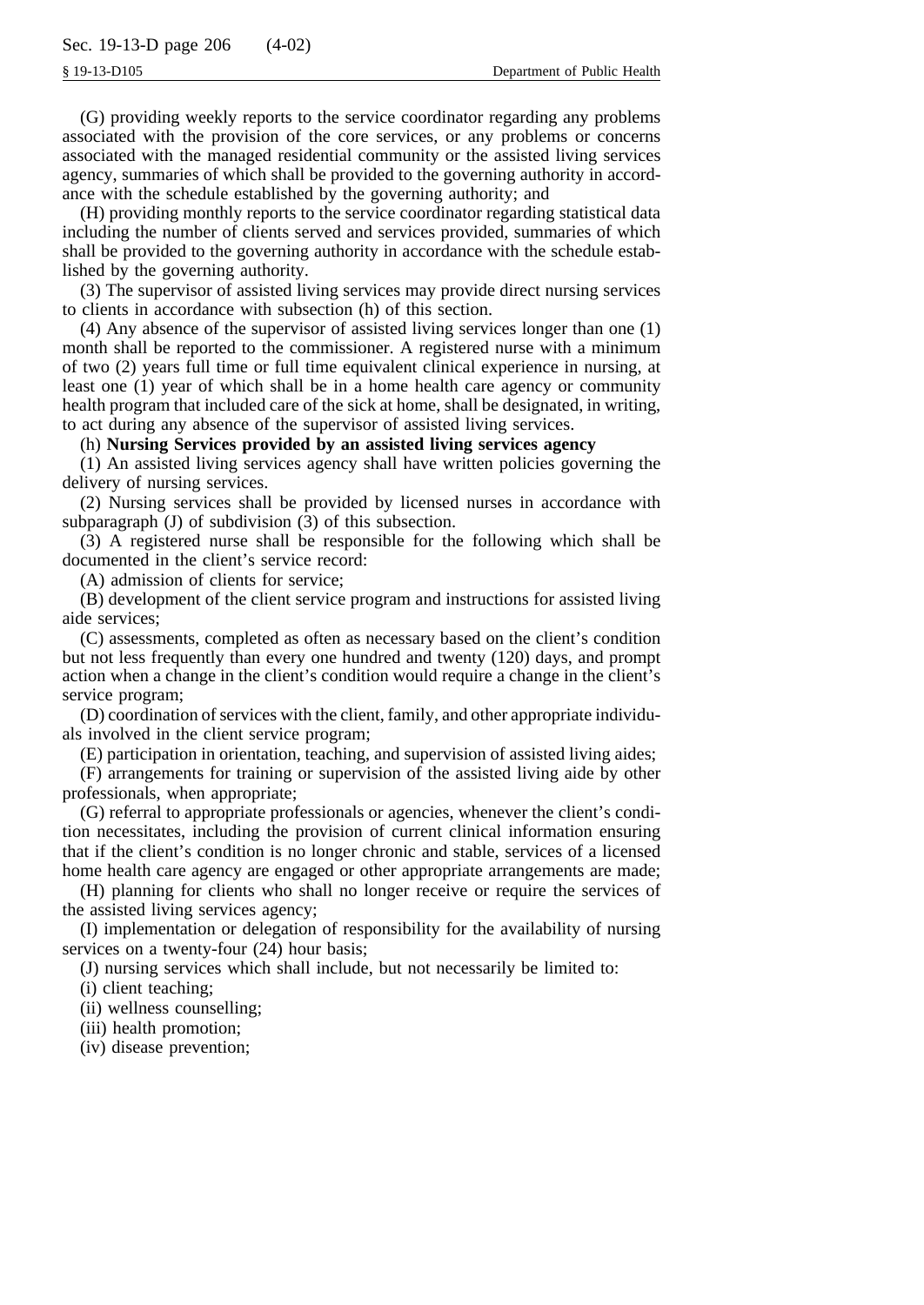(v) medication administration and delegation of supervision of self-administered medications as specified in subdivision (4) of this subsection; and

(vi) provision of care and services to clients whose conditions are chronic and stable as defined in subdivision (7) of subsection (e).

(4) Supervision of medication administration by an assisted living service agency shall be provided in accordance with the following:

(A) A licensed nurse may administer medications to clients under the written order of a physician or health care practitioner with applicable statutory authority.

(B) A licensed nurse may pre-pour medications for clients who are able to self-administer medications, under the written order of a physician or health care practitioner with applicable statutory authority.

(C) With the approval of the client or his or her representative an assisted living aide may supervise a client's self-administration of medications. The aide shall only: (i) remind a client to self administer the medications;

(ii) verify that a client has self administered their medications; or

(iii) assist the client with the self administration in the form of opening bottles, bubble packs or other forms of packaging if the client is not capable of performing this function.

(D) For clients who require only supervision of self-administration, a registered nurse may verbally verify the client's medication regimen with the client's physician or health care practitioner with applicable statutory authority and document the medication regime in the client's service record.

(E) The registered nurse shall verify written or verbal orders from the physician or health care practitioner with applicable statutory authority as needed, but at least once every one hundred and twenty (120) days.

(F) All medications shall be stored within a client's private residential unit.

(G) A licensed nurse shall ensure that the client or his or her representative is aware of the client's medication regime and able to make decisions regarding medication administration.

(i) **Assisted living aide services provided by an assisted living services agency**

(1) An assisted living services agency shall have written policies governing the delivery of services by an assisted living aide.

(2) Any person who furnishes assisted living services on behalf of an assisted living services agency shall have successfully completed a training and competency evaluation program in accordance with Section 19-13-D8t (*l*), Section 19-13-D69 (d) (2) or Section 19-13-D83 (b) of the regulations of Connecticut State Agencies, and shall have completed ten (10) hours of orientation prior to providing any direct client care service. This orientation shall be provided by the supervisor of assisted living services or a licensed nurse designated by the supervisor.

(3) When designated by the licensed nurse responsible for a client's care and services, the duties of the assisted living aide may include:

(A) assisting the client with personal care activities including bathing, oral hygiene, feeding, dressing, toileting and grooming;

(B) assisting the client with exercises, ambulation, transfer activities and supervision of self-administered medication; and

(C) performing routine household services essential to client care at home, including shopping, meal preparation, laundry and housecleaning.

(4) An assisted living services agency is not required to provide the services described in subparagraph (C) of subdivision (3) of this subsection. These services may be provided by an assisted living aide or any other person.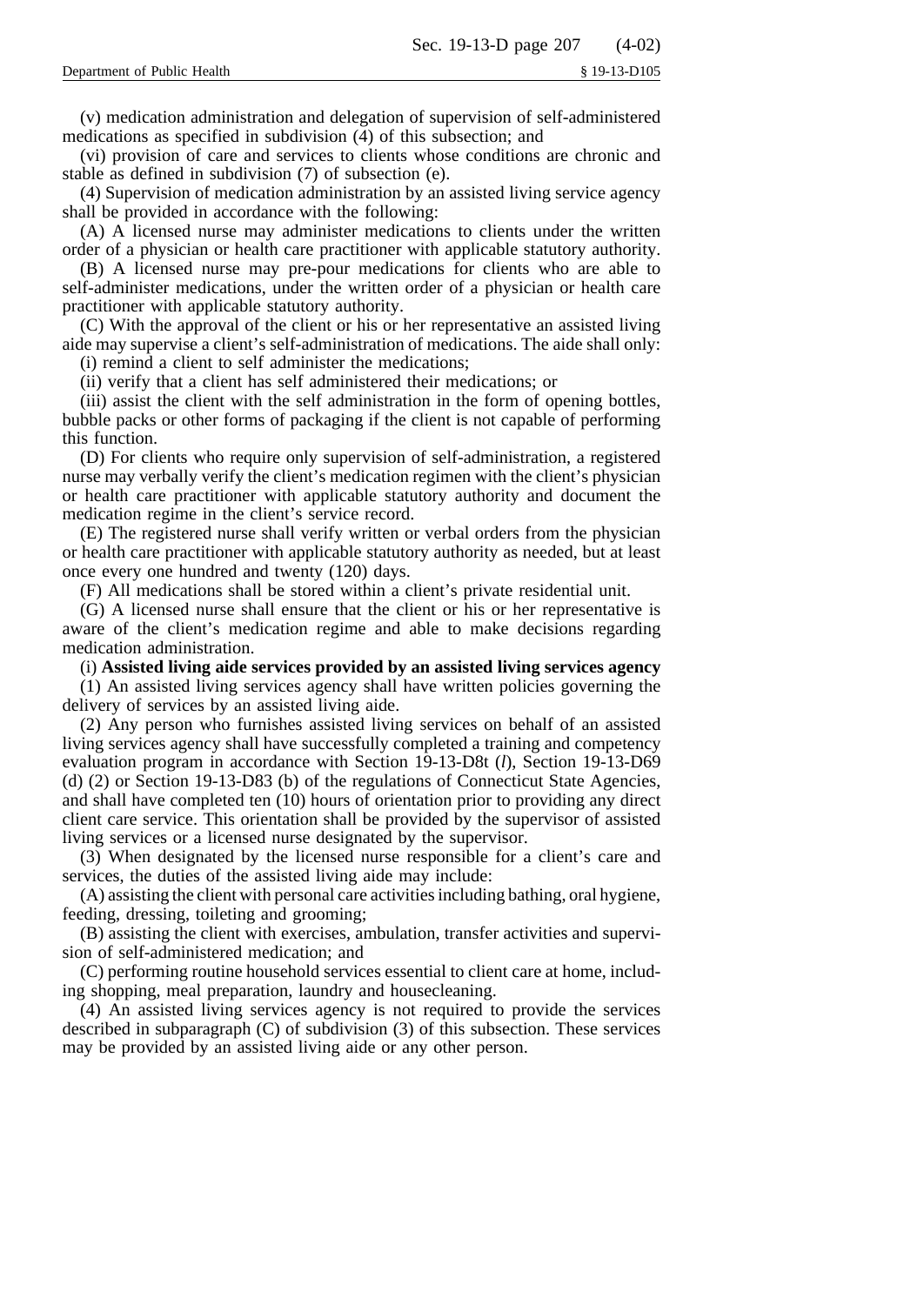(5) Supervision of assisted living aides

(A) A registered nurse shall be accessible by telephone and available to make a home visit at all times, including nights, weekends and holidays, when assisted living aides are on assignment in a client's home.

(B) The licensed nurse assigned to the client is responsible for supervision of the services rendered by the assisted living aide.

## (j) **Assisted living services agency staffing requirements**

(1) An assisted living services agency shall appoint, with the written approval of the governing authority, a supervisor of assisted living services and a designee, as described in subsection (g) of this section.

(2) An assisted living services agency shall employ or contract with at least one (1) registered nurse in addition to the supervisor of assisted living services. This registered nurse may serve as the designee in the absence of the supervisor and shall be available to provide relief for the supervisor as needed.

(3) The agency shall employ a supervisor of assisted living services to be on site as follows:

(A) at least twenty (20) hours per week for each ten (10) or less full time or full time equivalent licensed nurses or assisted living aides; or

(B) at least forty (40) hours per week for each twenty (20) or less full time or full time equivalent licensed nurses or assisted living aides.

(4) In addition to the supervisor of assisted living services, the agency shall be staffed with licensed nurses at least ten (10) hours per week for each additional ten (10) or less full time or full time equivalent assisted living aides.

(5) The supervisor of assisted living services shall be responsible for ensuring that licensed nurse staffing is adequate at all times to meet client needs.

(6) All registered nurses shall be supervised directly by the supervisor of assisted living services.

(7) All licensed practical nurses shall be supervised by the supervisor of assisted living services or a registered nurse designated by said supervisor.

(8) An assisted living services agency shall designate a registered nurse to be on call twenty-four (24) hours a day. The on-call registered nurse shall have two (2) years of full time or full time equivalent clinical experience in nursing, at least one (1) year of which shall be in a home health care agency or community health program that included care of the sick at home. The on-call registered nurse may be the supervisor of assisted living services or another registered nurse as specified in this section. An assisted living services agency may contract for on-call registered nurse services with a licensed home health care agency. The on-call nurse shall be reachable by telephone and shall be available to make an on-site visit, if necessary in order to:

(A) respond to the assisted living aides during the provision of care to clients; and

(B) respond to client emergencies.

(9) In an assisted living services agency that serves no more than thirty (30) clients on a daily basis, one (1) individual may serve as both the supervisor of assisted living services and the service coordinator, as described in subdivision (5) of subsection (C) of this section, provided that the assisted living services agency is owned by, or under common or related ownership with the management of the managed residential community. The minimum qualifications required for the supervisor of assisted living services shall be sufficient to meet the minimum qualifications required for these shared positions. In the event that the monthly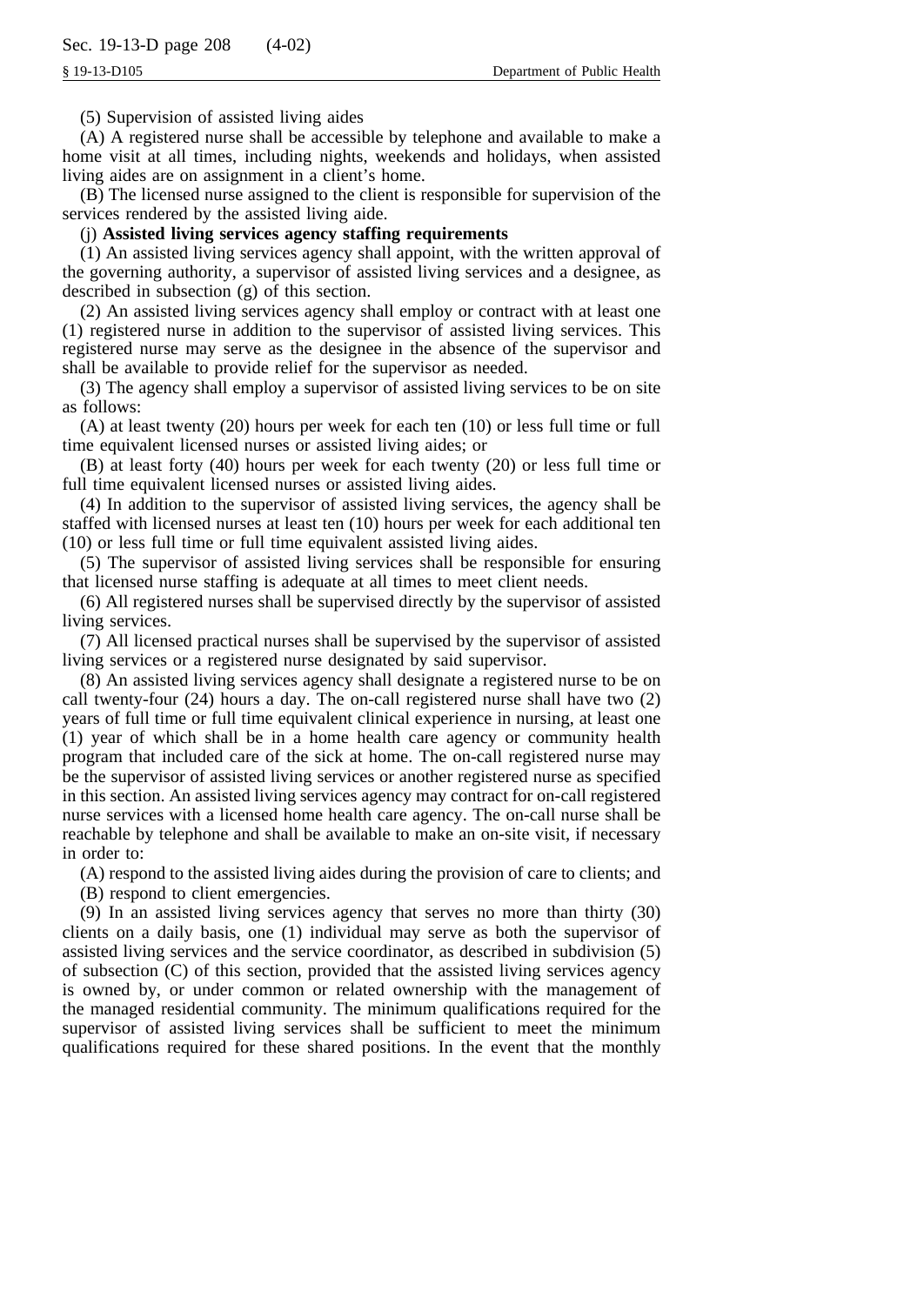average of clients served per day exceeds thirty (30) for two (2) consecutive months, the agency shall not qualify for the sharing of the positions.

(10) The supervisor of assisted living services shall be responsible for ensuring that sufficient numbers of assisted living aides are available to meet the needs of clients at all times based on the clients' service programs.

## (k) **Client service record**

(1) Each assisted living services agency shall maintain a complete service record for each client. All parts of the record pertinent to the daily care and treatment of the client shall be located in an accessible area on the campus of the managed residential community. The agency shall use a format that shall be provided by the department.

(2) The complete client service record shall include, but not necessarily be limited to:

(A) client identifying data including name, date of birth, sex, date of admission or readmission, marital status, and religion;

(B) name of family member or significant other, including address and telephone number;

(C) name, location and phone number of client's personal physician or source of medical care;

(D) complete medical diagnoses;

(E) all initial and subsequent orders by the physician or health care practitioner with applicable statutory authority, if applicable;

(F) assessment of the client including pertinent past and current health history, physical, mental and social status, and evaluation of client's needs;

(G) annual and other certifications by a physician or health care practitioner with applicable statutory authority of the client's chronic and stable condition;

(H) a client service program, completed by a registered nurse in consultation with the client, family and others involved in the care of the client, within seven (7) days of the client's admission to the agency, which shall be reviewed as often as the client's condition requires but not less than once every one hundred and twenty (120) days, shall be explained to, reviewed with and agreed to by the client or his or her representative, shall reflect the client's or his or her representative's or family's preferences and choices regarding client services, and shall include but not necessarily be limited to:

(i) identification of client's problems and needs;

(ii) goals of management, plans for intervention and implementation;

(iii) types and frequency of services and equipment required;

(iv) types and frequency of services to be provided by the client's family or informal support system;

(v) medications to be self-administered with supervision or administered by a licensed nurse, treatments and other required nursing services;

(vi) written instructions for the assisted living aide which shall be completed before the assisted living aide provides care and services to include the scope and limitations of the assisted living aide's activities and pertinent aspects of the client's condition to be observed and reported to the registered nurse; and

(vii) frequency and plan for registered nurse supervision of the assisted living aides, including methods of ensuring ongoing competence of the assisted living aide;

(I) nurses notes including changes in client conditions and notification of appropriate source of medical care, family member or significant other, treatments, and responses to such treatments;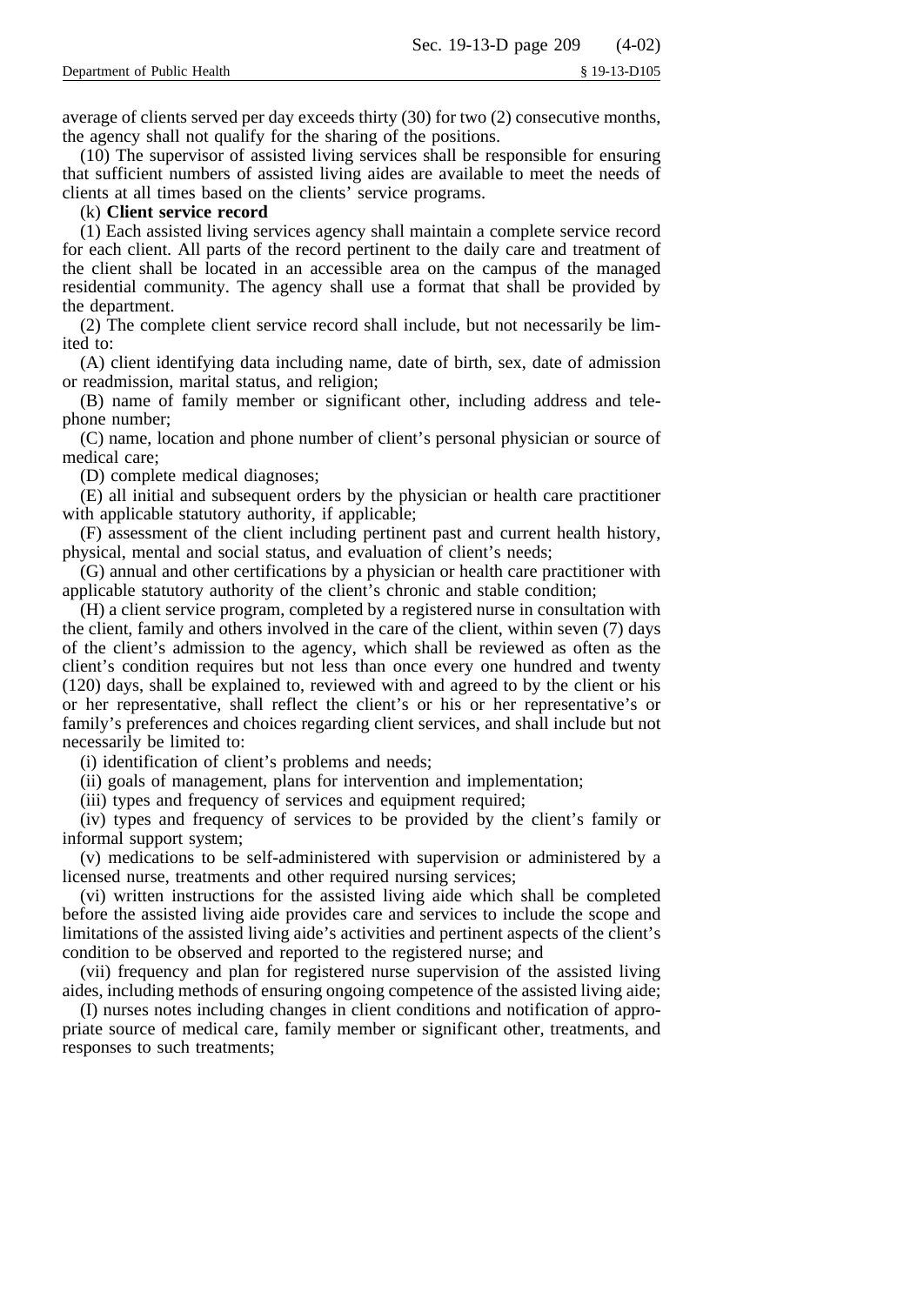(J) a record of medications administered, including medications pre-poured for the client or medications refused by the client;

(K) documentation of coordination of services with the client, family, and others involved in the client service program;

(L) documentation of all care and services rendered, including assisted living aide notes which have been reviewed by the registered nurse; and

(M) referrals and discharge summary, if applicable.

(3) Upon a client's referral to a home health care agency, the name of the agency to which the client was referred and a summary of the reason(s) for the referral shall be documented in the client record including the staff person contacted and the date of contact with the agency.

(4) Upon a client's resumption of services by an assisted living services agency, a summary of the care and services provided to the client by the home health care agency shall be documented in the client record.

(5) All entries in the client service record shall be typewritten or written in ink and legible. All entries shall be verified according to accepted professional standards.

(6) Client service records shall be safeguarded against loss, destruction or unauthorized use.

(7) All client service records, originals or copies, shall be preserved for at least seven (7) years following death or discharge of the client from the assisted living services agency.

(8) Client records shall be confidential. Written consent shall be obtained from the client prior to the release of information to persons not otherwise authorized under law to receive said information.

(*l*) **Quality assurance program for an assisted living service agency**

(1) There shall be a quality assurance committee, appointed by the governing authority, consisting of at least one (1) physician, one (1) registered nurse with a minimum of two (2) years of clinical experience in home health care or one (1) nurse with a bachelor's degree in nursing and one (1) social worker with a bachelor's degree in social work or in a related human service field. Representatives appointed to the committee shall be in active practice in their profession or shall have been in active practice within the last five (5) years. No member of the quality assurance committee shall be an owner, stockholder, employee of the agency or related by blood or marriage to an owner, stockholder or employee of the agency. However, provision may be made for employees to serve on the committee as ex officio members only, without voting powers. The service coordinator of a managed residential community may be appointed to serve as the social worker for the assisted living services agency's quality assurance committee provided that the agency is not owned by, or under common or related ownership with the managed residential community.

(2) The quality assurance committee shall meet at least once every one hundred and twenty (120) days.

(3) Written minutes shall document dates of meetings, attendance, and recommendations. The minutes shall be presented and acted on at the next regular meeting of the governing authority of the agency following the quality assurance committee meeting. These minutes shall be available to the department upon its request.

(4) The professional advisory committee of a home health care agency that owns, or is under common or related ownership with, an assisted living services agency may also serve as the quality assurance committee for the assisted living services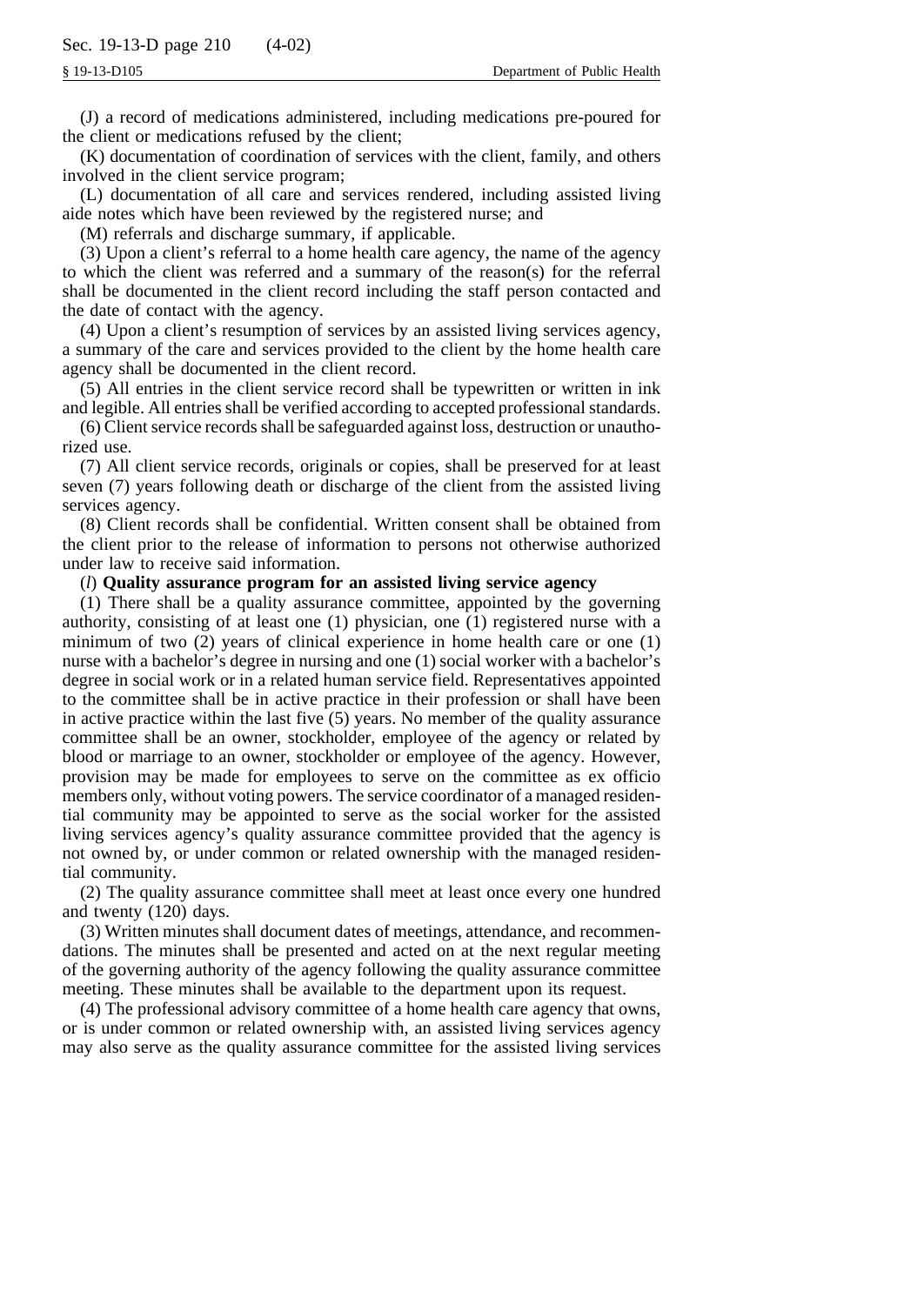agency, provided that minutes and other records clearly distinguish committee activities.

(5) The functions of the quality assurance committee shall be to participate in the agency's quality assurance program to the extent defined in the quality assurance program policies and to, at least annually, review and revise, if necessary, the agency's policies on:

(A) program evaluation;

(B) assessment and referral criteria;

(C) service records;

(D) evaluation of client satisfaction;

(E) personnel qualifications;

(F) standards of care; and

(G) professional issues, especially as they relate to the delivery of services and findings of the quality assurance program.

(6) Each agency shall have a written quality assurance program which shall include, but not necessarily be limited to:

(A) program evaluation; and

(B) client record review.

(7) The quality assurance committee shall conduct the program evaluation, which shall include, but not necessarily be limited to:

(A) the extent to which the managed residential community's policies and resources are adequate to maintain core services on a regular and continual basis and are appropriate to the community tenants and family needs; and

(B) the extent to which the agency's objectives, policies and resources, are adequate to meet health and personal care needs of the managed residential community tenants, including referral to other health care services agencies or professionals, as appropriate.

(8) At least every one hundred and twenty (120) days, the quality assurance committee shall review a random sample of active and closed client records. Each record review shall be documented on a record review form and shall include, but not necessarily be limited to verification that:

(A) agency policies are followed in the provision of services to clients;

(B) services are provided only to clients whose level of care needs can be met by an assisted living services agency;

(C) provision of care is coordinated within the agency involved in the care of the client; and

(D) referral of the client is made to a home health care agency or other services of care or health care professionals when the client's status and care needs are no longer limited to the services provided by an assisted living services agency.

(9) The agency's sampling methodology for reviewing client records shall be defined in its quality assurance program policies and procedures.

(10) An annual written report of the agency's quality assurance program shall summarize all findings and recommendations resulting from the quality assurance activities. This report and documentation of all actions taken as a result of the findings or recommendations included in the report shall be available to the department.

(m) **Client's bill of rights and responsibilities.** An assisted living services agency shall have a written bill of rights and responsibilities governing agency services which shall be provided and explained to each client at the time of admission to the agency. Such explanation shall be documented in the client's service record.